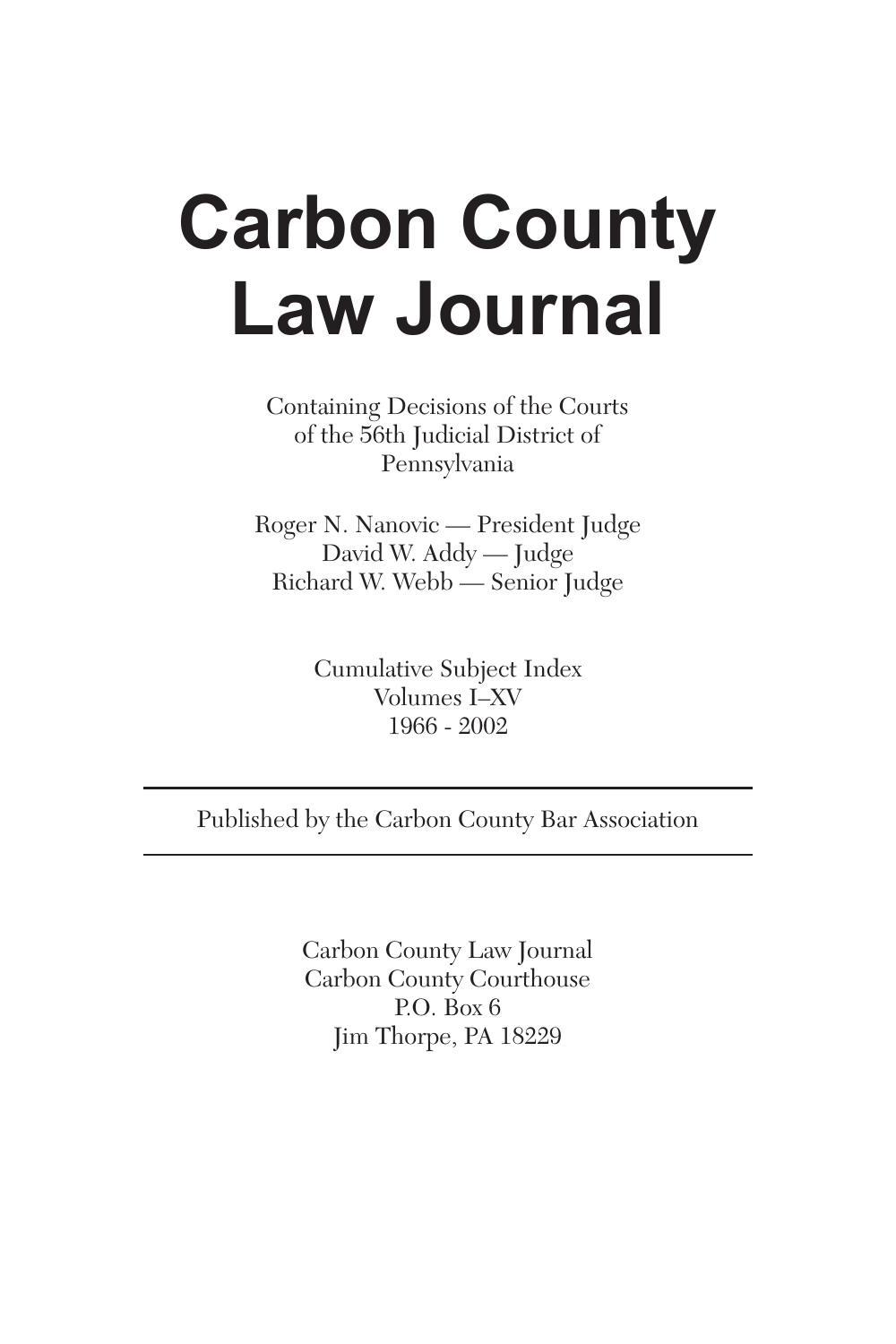**Clare Printing** 206 S. Keystone Ave. Sayre, PA 18840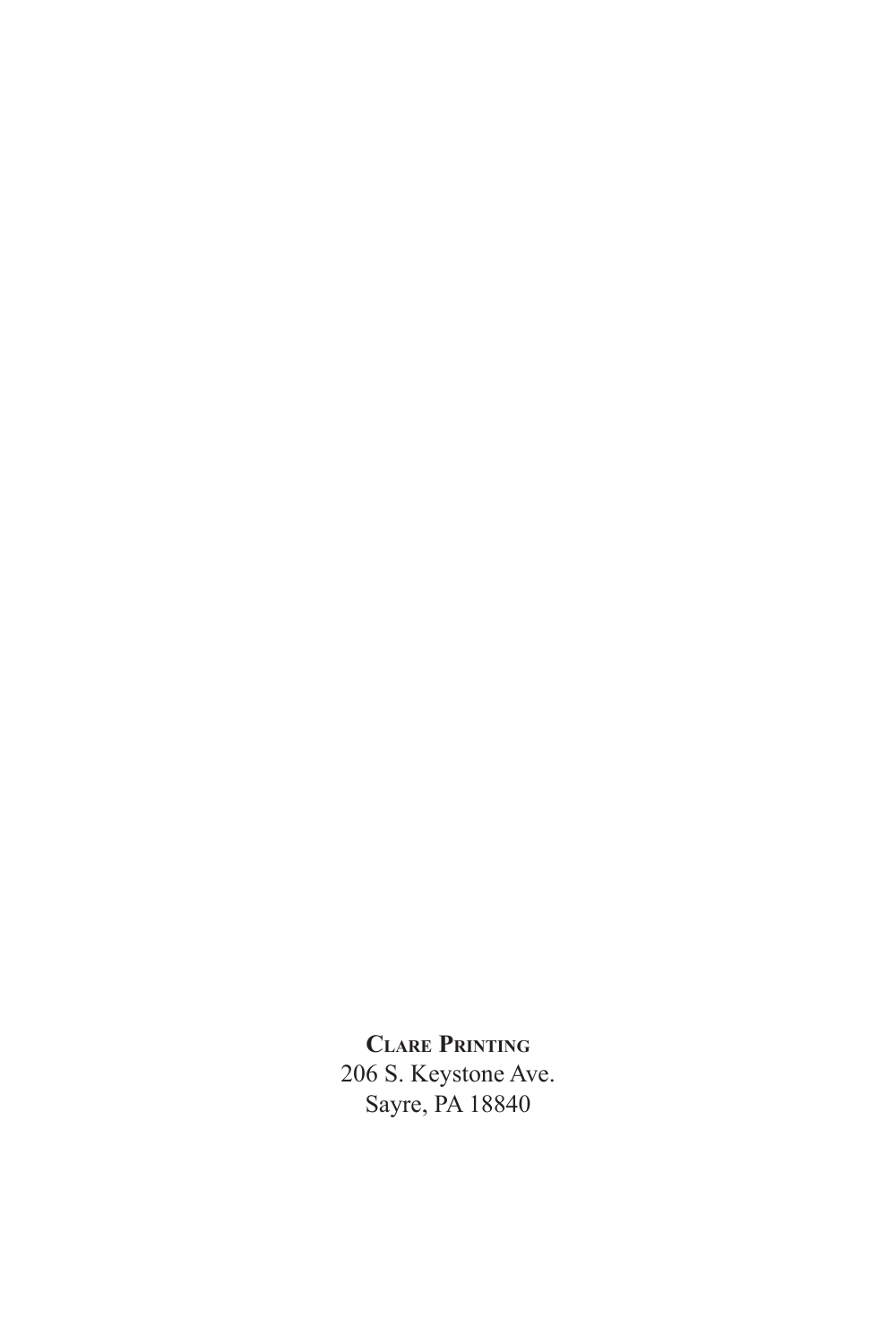## **TABLE OF CASES REPORTED**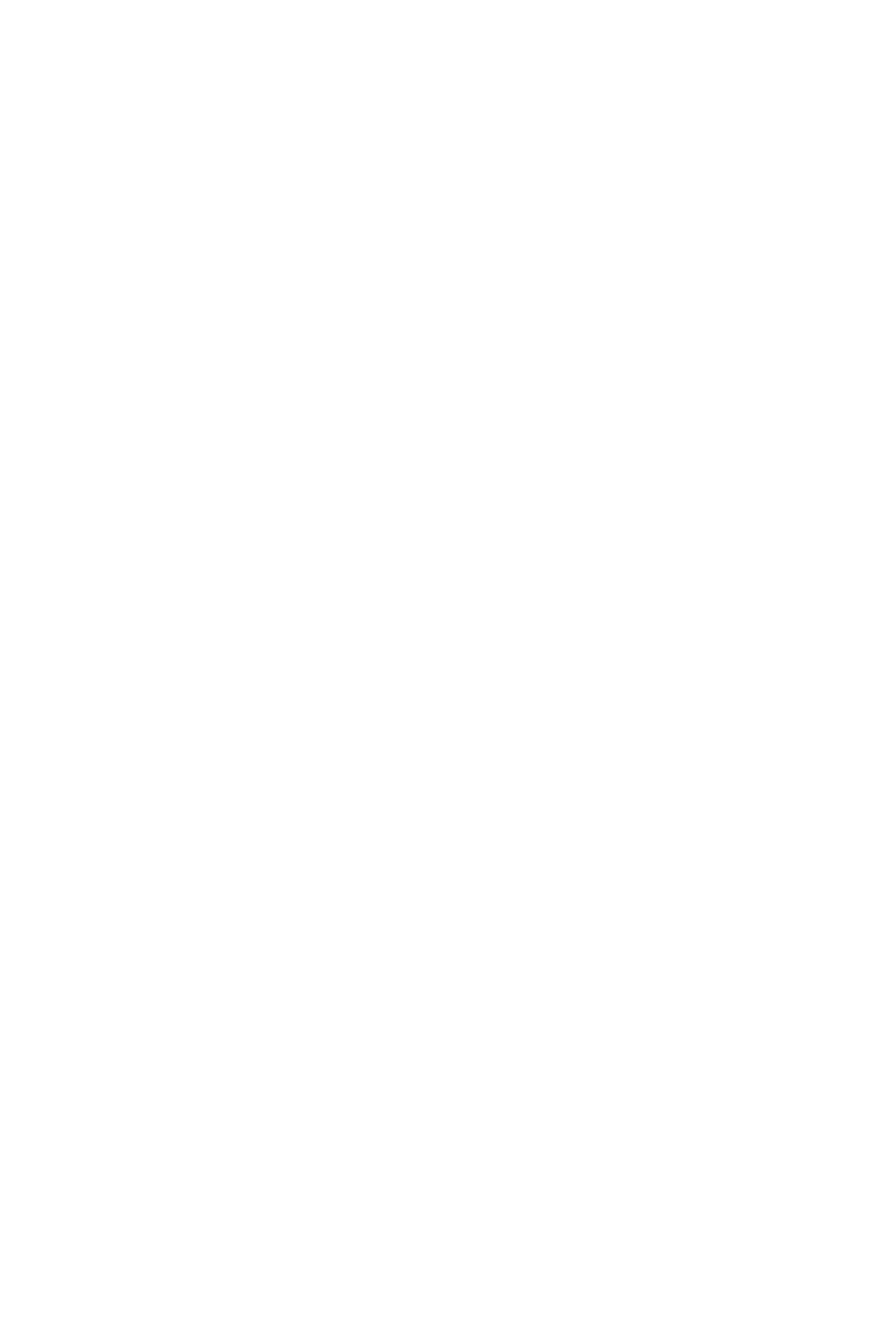### Table of Cases Reported

#### **—\$—**

| \$1,419.00 United States Currency—Commonwealth of |  |
|---------------------------------------------------|--|
|                                                   |  |
| \$1,581.00 United States Currency—Commonwealth of |  |
|                                                   |  |
| \$872.00 Cash—Commonwealth of Pennsylvania        |  |
|                                                   |  |
|                                                   |  |

### **—A—**

| Abner-Township of Franklin vs.  Vol. 11 CCLJ 284                                                         |  |
|----------------------------------------------------------------------------------------------------------|--|
| Abruzzese, et al. vs. Kevin et al.  Vol. 7 CCLJ 71                                                       |  |
| Ackerman et al. vs. Carbon County et al.  Vol. 14 CCLJ 397                                               |  |
|                                                                                                          |  |
| Adams Outdoor Advertising, Ltd. et al. vs. Towamensing<br>Township Zoning Hearing Board  Vol. 12 CCLJ 89 |  |
| Admission to the Bar of Rooney  Vol. 9 CCLJ 69                                                           |  |
|                                                                                                          |  |
| Ahner vs. Franklin Township Zoning Hearing                                                               |  |
| Albany Ins, Co., Thorpe Weaving Inc. vs.  Vol. 7 CCLJ 168                                                |  |
| Albert—Borough of Jim Thorpe vs.  Vol. 3 CCLJ 258                                                        |  |
|                                                                                                          |  |
| Alishofski-Commonwealth of Pennsylvania                                                                  |  |
|                                                                                                          |  |
|                                                                                                          |  |
|                                                                                                          |  |
|                                                                                                          |  |
| Allstate Insurance Company-Rolappe et al.                                                                |  |
|                                                                                                          |  |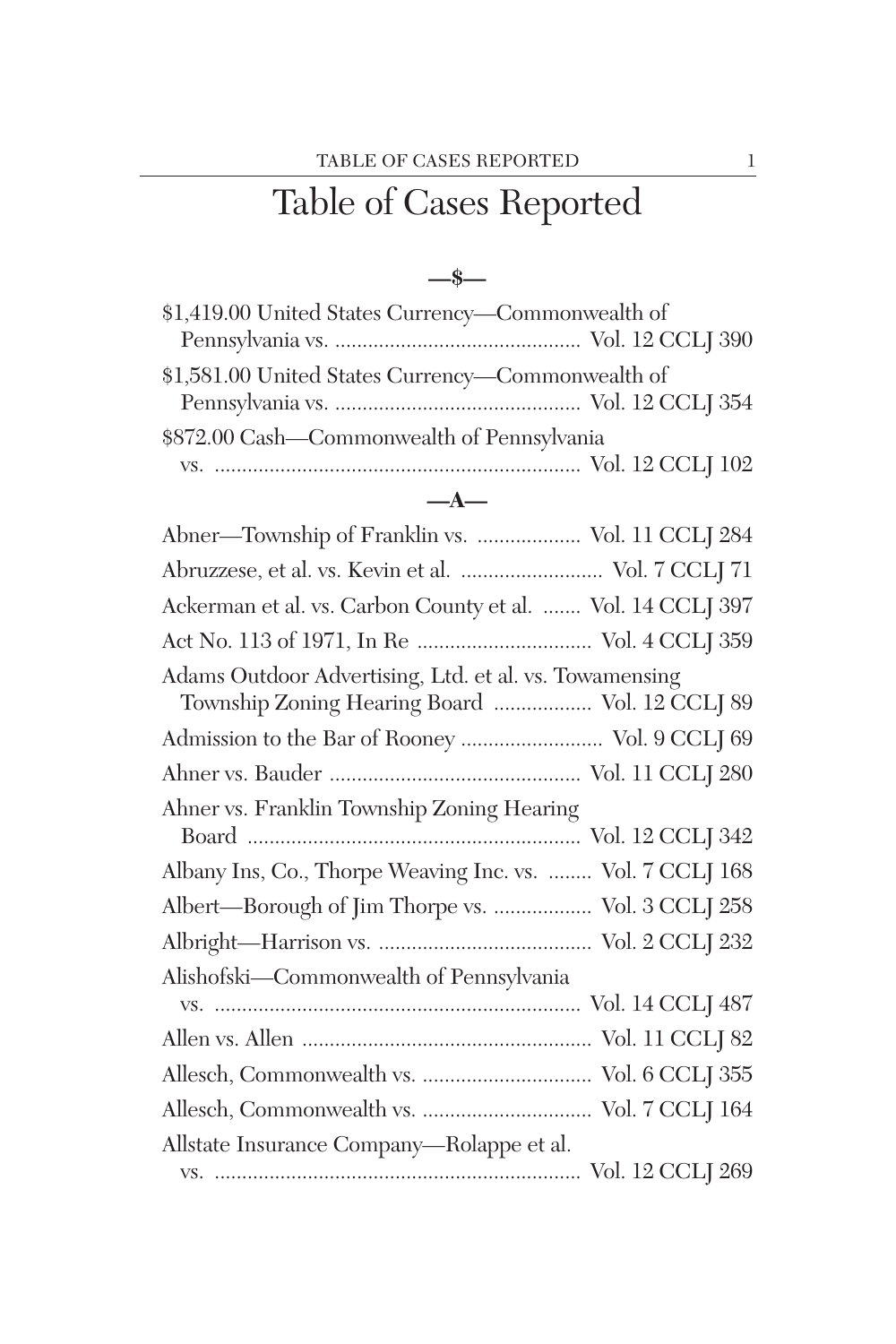| Allted Corporation, in the Matter of  Vol. 5 CCLJ 187                                                  |  |
|--------------------------------------------------------------------------------------------------------|--|
|                                                                                                        |  |
|                                                                                                        |  |
| Anthracite Industry Association, Inc. vs. Lehigh Coal &<br>Navigation Company et al.  Vol. 14 CCLJ 317 |  |
| Anthracite Industry Association, Inc. vs. Lehigh Coal &<br>Navigation Company et al.  Vol. 14 CCLJ 478 |  |
| Anthracite Q.M.R.A. - Summit Hill vs.  Vol. 15 CCLJ 226                                                |  |
| Anthracite Quarter Midget Racing Association-Borough                                                   |  |
| Anthracite Quarter Midget Racing Association—Borough                                                   |  |
| Anthracite Quarter Midget Racing Association-Marek                                                     |  |
| Anthracite Quarter Midget Racing Association-Marek                                                     |  |
|                                                                                                        |  |
| Antonavage, Commonwealth vs.  Vol. 8 CCLJ 359                                                          |  |
| Appeal of Beaver Run Rod and Gun Club of Mahoning                                                      |  |
| Appeal of Lester Klintz, et al.  Vol. 1 CCLJ 78                                                        |  |
| Appeal of Organization for Rebirth of Ukraine Vol. 1 CCLJ 112                                          |  |
|                                                                                                        |  |
| Appeal of William A. Naratil, et ux.  Vol. 1 CCLJ 210                                                  |  |
| Appel vs. Indian Mountain Civic Assn.  Vol. 6 CCLJ 375                                                 |  |
| Application of Lila Gusting, In Re  Vol. 4 CCLJ 158                                                    |  |
| Arner, et al. vs. Eckhart, et al.  Vol. 8 CCLJ 45                                                      |  |
| Arner Flying Services, Inc. vs. Carbon County Airport                                                  |  |
| Atlantic Richfield Company, Kowatch vs.  Vol. 5 CCLJ 169                                               |  |
| Avella Construction Co., et al.-Panther Valley School                                                  |  |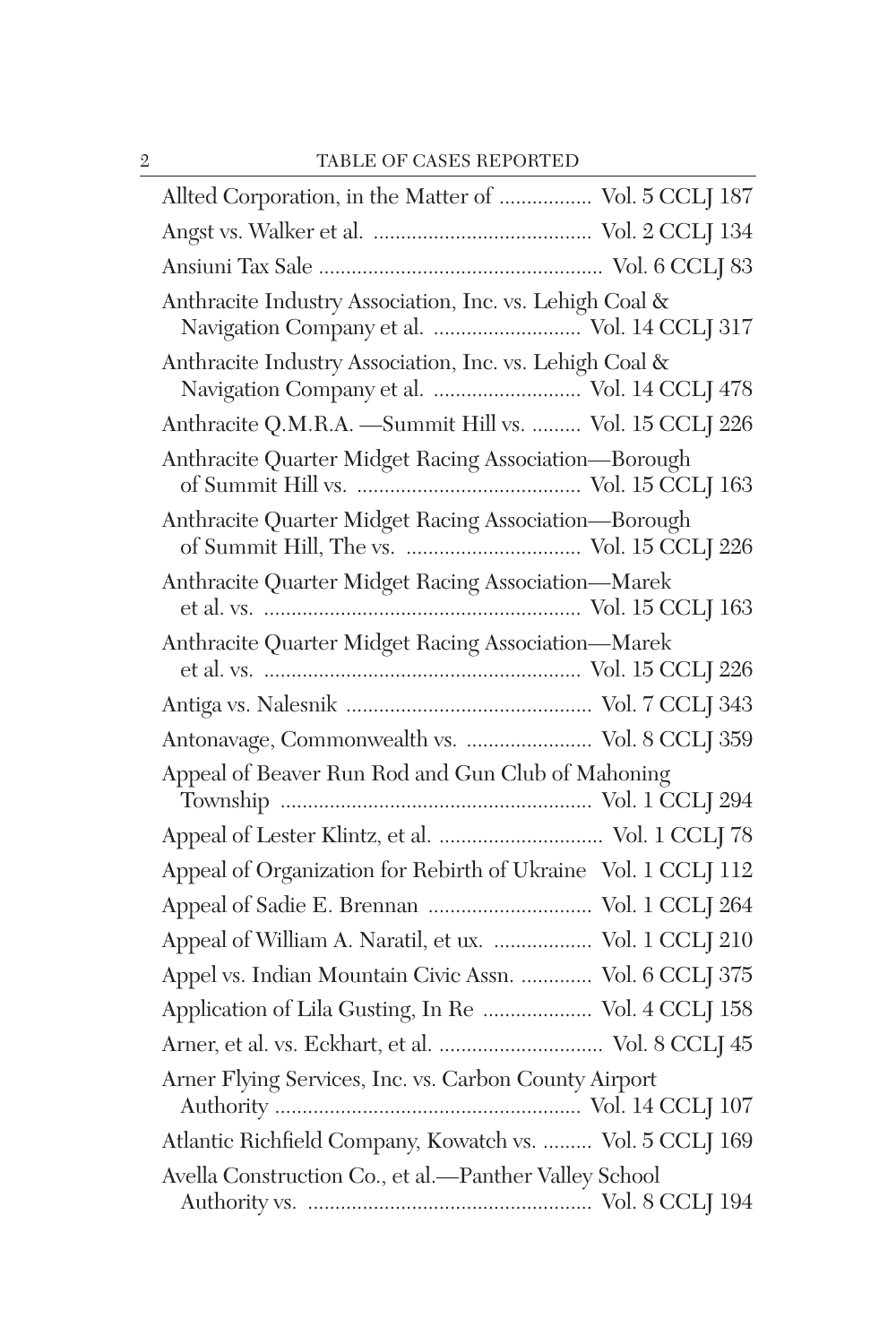| Avella Construction Company, Inc. et al.-Panther Valley     |
|-------------------------------------------------------------|
| Avino, Ralph A.-Commonwealth of Pennsylvania                |
| $-B-$                                                       |
| Bachart et ux.-Packer Township vs.  Vol. 12 CCLJ 139        |
| Baer Co., The-A. Schulman, Inc. vs.  Vol. 1 CCLJ 31         |
| Baier vs. Franklin Township Volunteer Fire Co.              |
|                                                             |
| Baldini, Thomas-Commonwealth of Pennsylvania                |
|                                                             |
|                                                             |
|                                                             |
| Bally Blue Chip Pinball Machine, Commonwealth               |
|                                                             |
|                                                             |
|                                                             |
|                                                             |
|                                                             |
|                                                             |
| Barkanic et ux. vs. Christaldi et ux.  Vol. 13 CCLJ 9       |
| Barna vs. Kidder Township  Vol. 11 CCLJ 238                 |
| Barry vs. Commonwealth of Pennsylvania, Department of       |
|                                                             |
| Barter vs. Palmerton Area School District  Vol. 12 CCLJ 188 |
|                                                             |
| Bartholomew et al. - Green vs.  Vol. 15 CCLJ 461            |
| Barto vs. Kidder Township Zoning Hearing                    |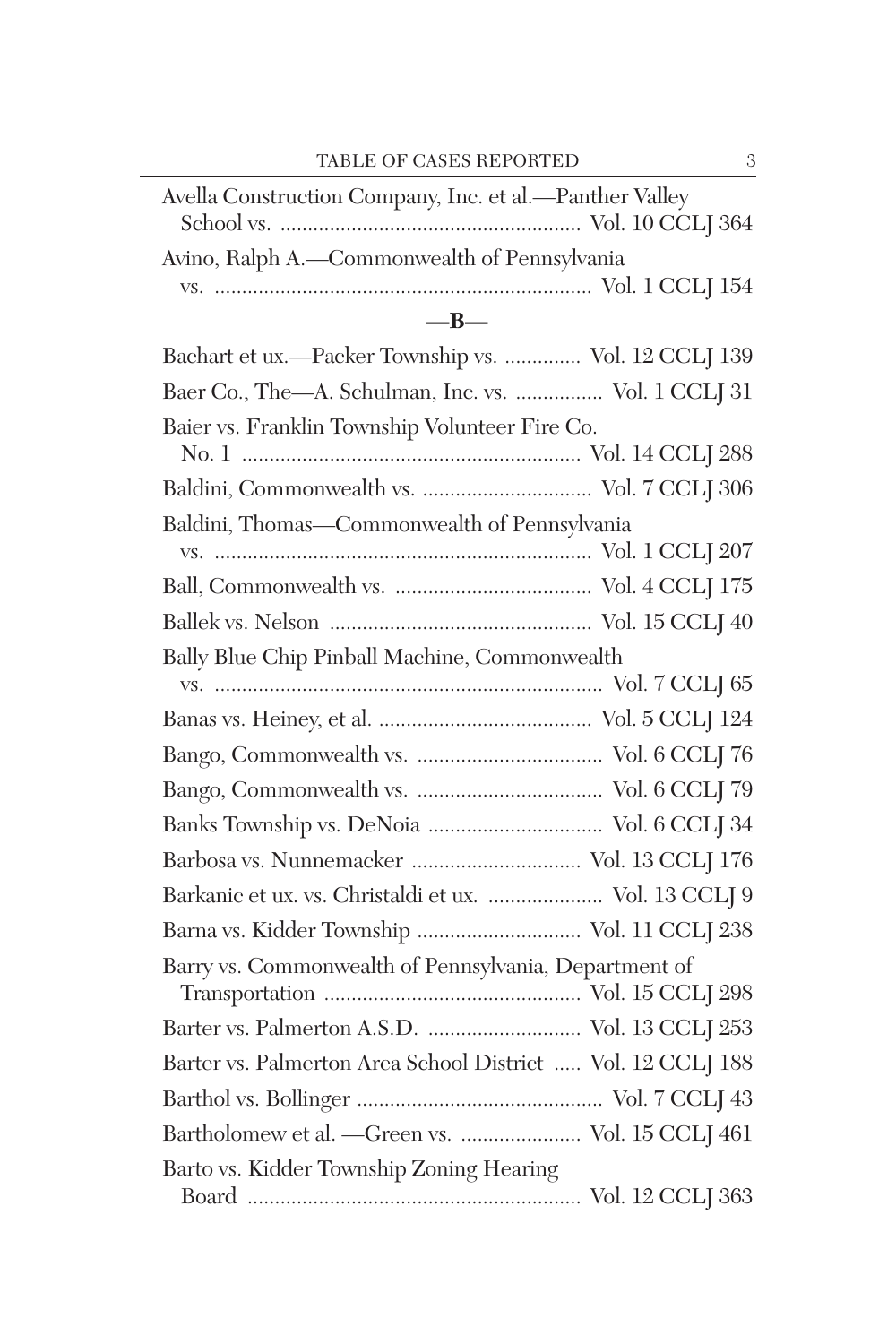| Batovsky-Borough of Jim Thorpe vs.  Vol. 3 CCLJ 273                                            |
|------------------------------------------------------------------------------------------------|
| Bauchspies et ux. vs. Bennett  Vol. 12 CCLJ 349                                                |
|                                                                                                |
| Bausman-Cunfer and Frantz vs.  Vol. 9 CCLJ 26                                                  |
| Bausman-Cunfer and Frantz vs.  Vol. 9 CCLJ 156                                                 |
| Bear Creek Lakes Civic Assoc.-Penn Forest Township                                             |
| Bear Creek Lakes Civic Association, Inc.--Penn Forest                                          |
| Bear Creek Lakes, Inc., Bevan vs.  Vol. 6 CCLJ 23                                              |
|                                                                                                |
| Beers et ux. vs. Zoning Hearing Board of Lower Towamensing                                     |
| Behler and Miller, Commonwealth vs.  Vol. 8 CCLJ 221                                           |
|                                                                                                |
|                                                                                                |
| Benick, Holiday Pocono Civic Assn, Inc. vs.  Vol. 6 CCLJ 278                                   |
| Bennett-Bauchspies et ux. vs.  Vol. 12 CCLJ 349                                                |
|                                                                                                |
| Bennett-Commonwealth of Pennsylvania vs. Vol. 14 CCLJ 43                                       |
|                                                                                                |
|                                                                                                |
|                                                                                                |
|                                                                                                |
|                                                                                                |
| Berger's Valley View Inn, Inc.-Commonwealth of<br>Pennsylvania ex rel. the Pennsylvania Liquor |
|                                                                                                |
| Berks-Lehigh Valley Prod. Cred. Assoc. vs.                                                     |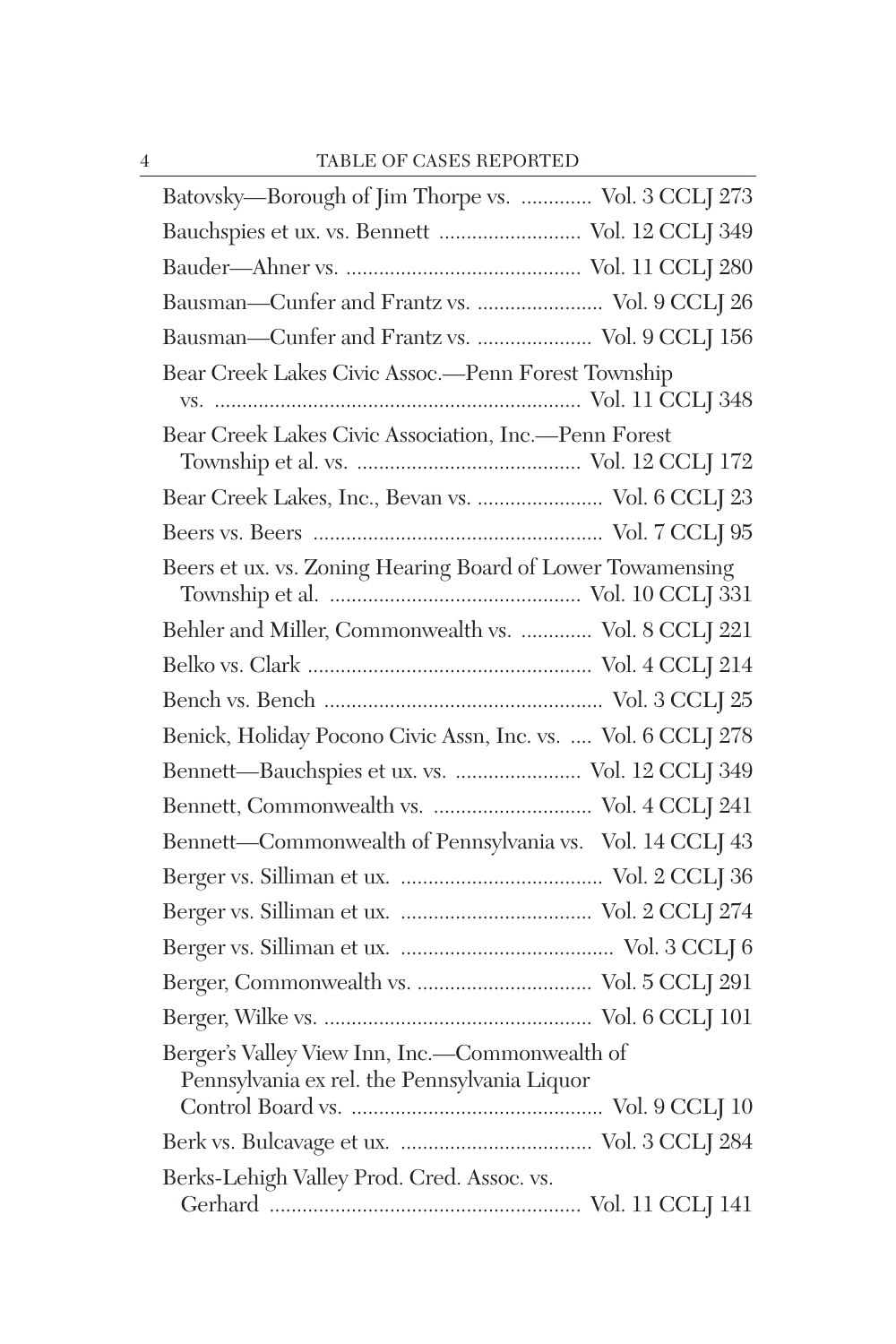| Best Home Services, Inc.—Nagy vs.  Vol. 15 CCLJ 569        |  |
|------------------------------------------------------------|--|
| Bevan vs. Bear Creek Lakes, Inc.  Vol. 6 CCLJ 23           |  |
| Bevan, Madison Home Builders, Inc. vs.  Vol. 4 CCLJ 188    |  |
| Bickel-Commonwealth of Pennsylvania, Department of         |  |
| Biddle et al. and Knight-Ridder Newspapers, Inc.-          |  |
| Big Boulder Ski Shop, Inc. and Big Boulder Corp.-          |  |
|                                                            |  |
| Bishling Creek Protective Association-Sudu et al.          |  |
|                                                            |  |
|                                                            |  |
|                                                            |  |
|                                                            |  |
| Blue Ridge Real Estate Co. vs. Township of                 |  |
| Blue Ridge Real Estate, Dembinski vs.  Vol. 7 CCLJ 6       |  |
| Board of Supervisors of Kidder Township Pocono Green,      |  |
| Bogovich vs. Commonwealth of Pennsylvania, Department      |  |
|                                                            |  |
| Bollinger vs. Central Pa. Quarry, Stripping &              |  |
|                                                            |  |
| Bollinger vs. Palmerton Area Communities Endeavor,         |  |
| Bollinger, et al. vs. Palmerton Area Communities Endeavor, |  |
| Bollinger et ux. vs. Central Pa. Quarry, Stripping &       |  |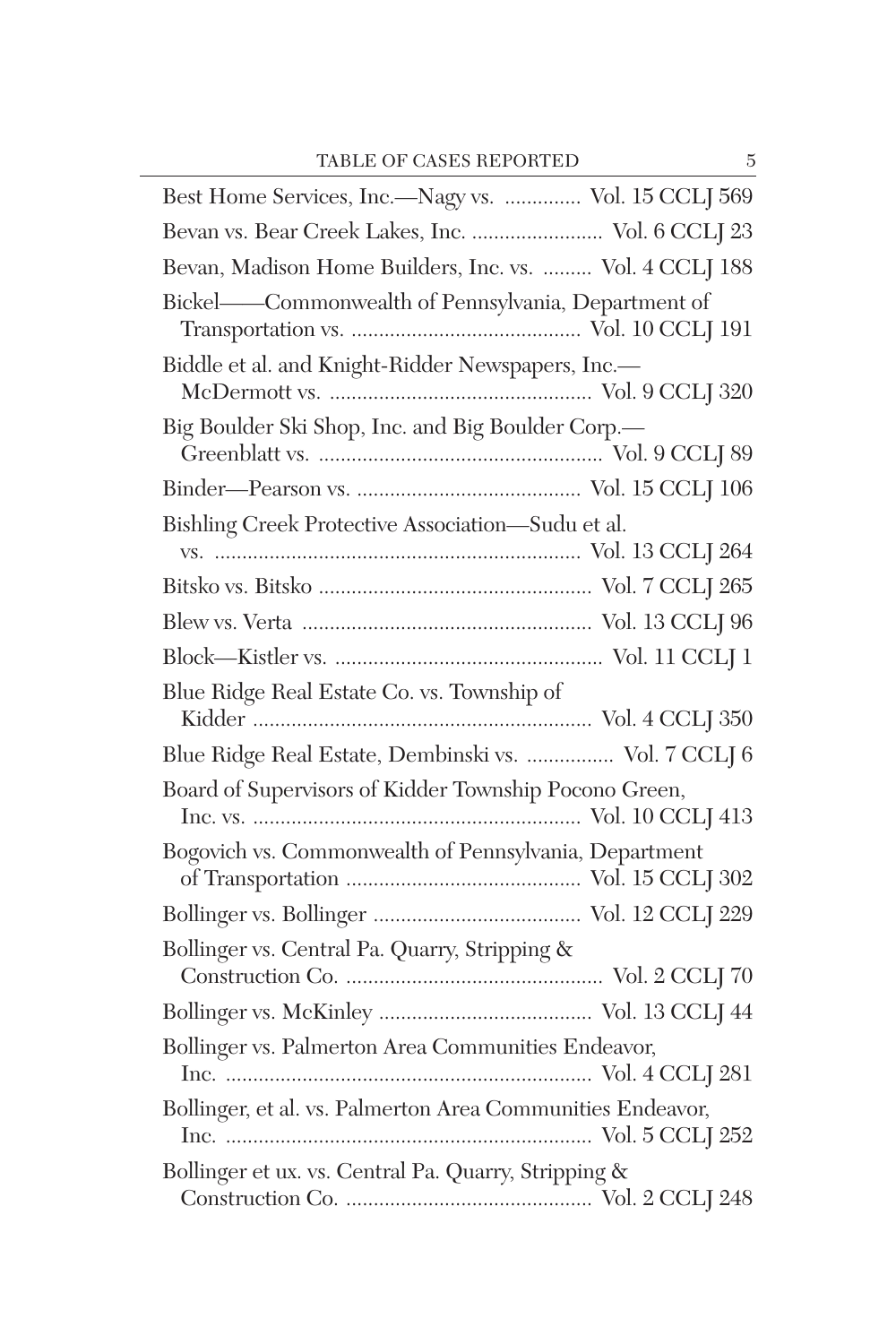| Bollinger et ux. vs. Central Pa. Quarry, Stripping &                                                           |
|----------------------------------------------------------------------------------------------------------------|
| Bollinger et ux. vs. Central Pa. Quarry, Stripping &                                                           |
|                                                                                                                |
| Bollinger-Commonwealth of Pennsylvania ex rel. Palmerton                                                       |
| Bollinger, Mahlon, et ux., vs. Central Pennsylvania Quarry,<br>Stripping and Construction Co.  Vol. 1 CCLJ 176 |
|                                                                                                                |
| Bolton-Commonwealth of Pennsylvania vs. Vol. 12 CCLJ 218                                                       |
|                                                                                                                |
| Bond-Commonwealth of Pennsylvania vs.  Vol. 10 CCLJ 113                                                        |
|                                                                                                                |
|                                                                                                                |
| Bonner, D. J., II, M.D. et ux. vs. Hiles et al.  Vol. 11 CCLJ 254                                              |
|                                                                                                                |
| Bonner, Franklin-Commonwealth of Pennsylvania                                                                  |
| Borger vs. Towamensing Township Zoning Board of                                                                |
|                                                                                                                |
| Borger-Commonwealth of Pennsylvania, Department of                                                             |
| Borger, Lloyd E.-Commonwealth of Pennsylvania                                                                  |
| Borlchevsky, Commonwealth vs.  Vol. 4 CCLJ 168                                                                 |
| Borosh et ux.-General Elec. Credit Corp. vs. Vol. 3 CCLJ 316                                                   |
| Borough of Bowmanstown, Rehrig, et al. vs.  Vol. 8 CCLJ 172                                                    |
| Borough of Jim Thorpe vs. Graver  Vol. 4 CCLJ 147                                                              |
| Borough of Jim Thorpe vs. Hoffman  Vol. 7 CCLJ 215                                                             |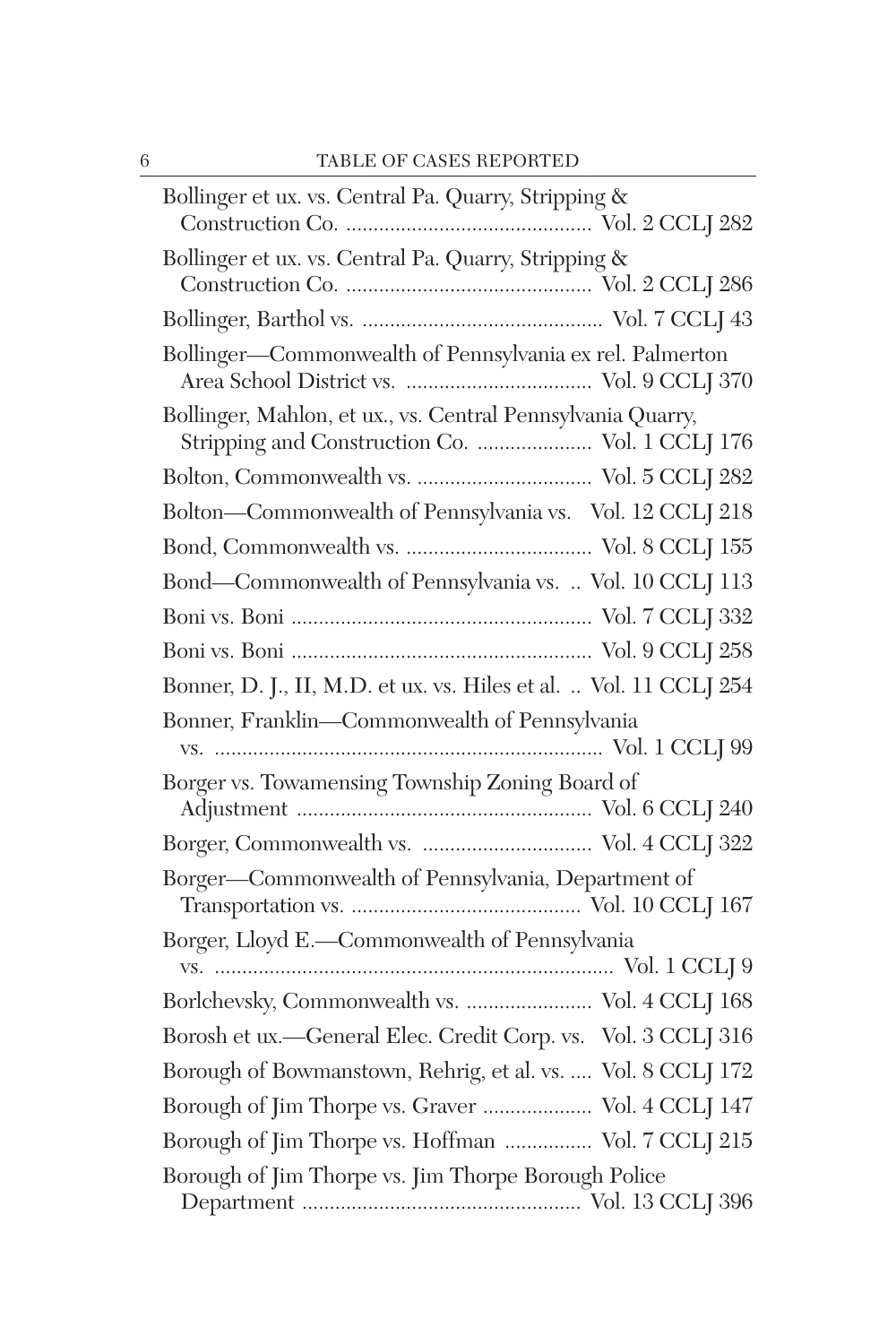| Borough of Jim Thorpe—Kuhn vs.  Vol. 12 CCLJ 159             |
|--------------------------------------------------------------|
| Borough of Jim Thorpe-Kuhn vs.  Vol. 12 CCLJ 167             |
| Borough of Jim Thorpe-Morana vs.  Vol. 11 CCLJ 361           |
| Borough of Jim Thorpe, Weaver, et al. vs.  Vol. 8 CCLJ 16    |
| Borough of Lansford—Turcmanovich vs.  Vol. 15 CCLJ 401       |
| Borough of Lehighton, Katz, et ux. vs.  Vol. 8 CCLJ 54       |
| Borough of Palmerton et al.—Members of the Palmerton         |
| Borough of Parryville Zoning Hearing Board et al. -          |
| Borough of Summit Hill vs. Anthracite Quarter Midget Racing  |
| Borough of Summit Hill vs. Llewellyn et ux.  Vol. 2 CCLJ 294 |
| Borough of Summit Hill, The vs. Anthracite Quarter Midget    |
| Borough of Summit Hill Civil Service Commission et al.-      |
|                                                              |
| Bortell-Commonwealth of Pennsylvania vs.  Vol. 10 CCLJ 17    |
|                                                              |
|                                                              |
|                                                              |
|                                                              |
|                                                              |
|                                                              |
| Bowmanstown Zoning Hearing Board-DeSantis                    |
| Boyd et ux. vs. Miller et ux.  Vol. 12 CCLJ 437              |
|                                                              |
| Bracanini-Commonwealth vs.  Vol. 3 CCLJ 311                  |
| Brady et ux. vs. Llewellyn Kennels, Inc.  Vol. 3 CCLJ 375    |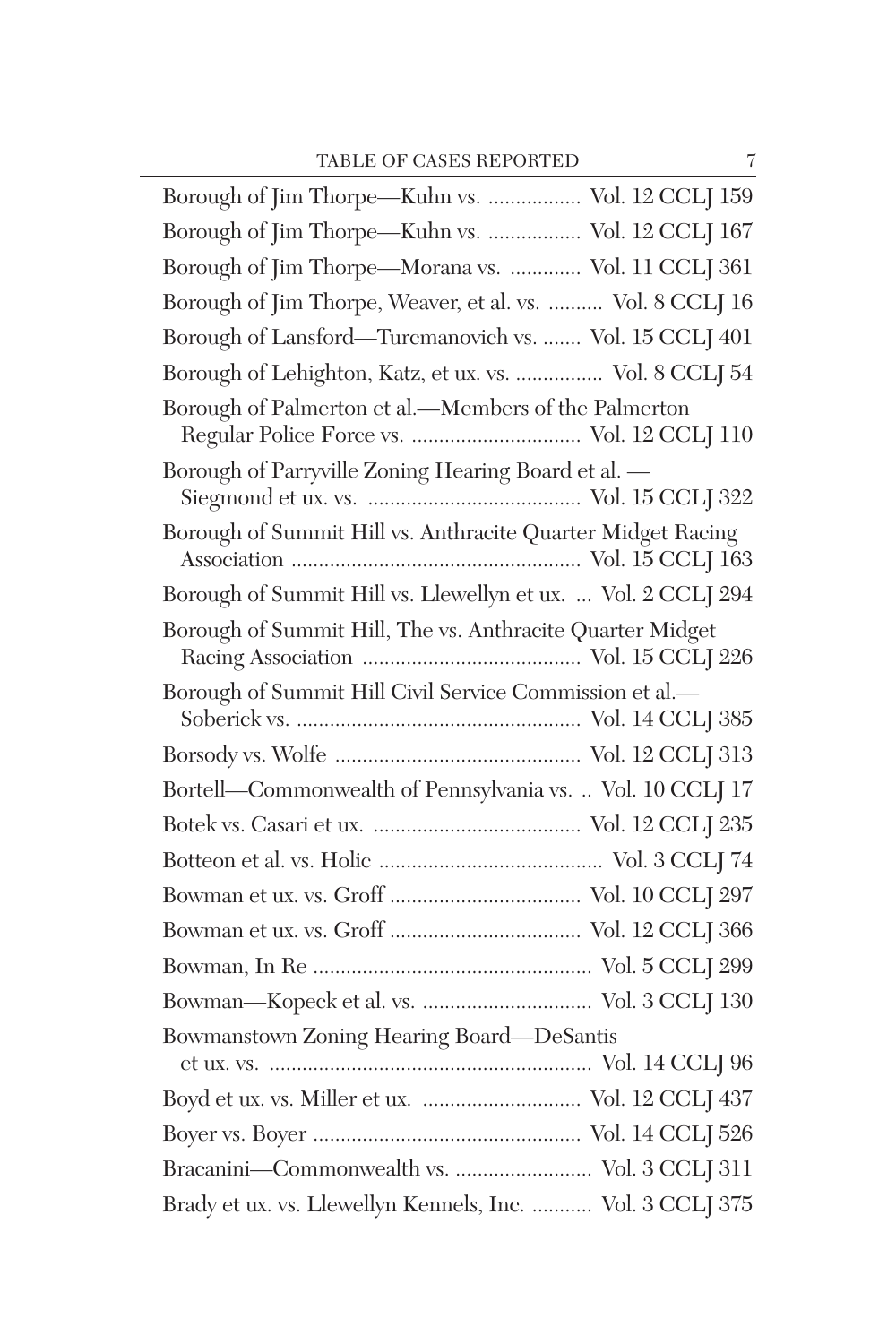| Breiner et vir vs. Shelton et al.  Vol. 3 CCLJ 257             |
|----------------------------------------------------------------|
| Breiner-Commonwealth of Pennsylvania vs. Vol. 15 CCLJ 341      |
| Breiner-Commonwealth of Pennsylvania vs. Vol. 15 CCLJ 429      |
| Breiner, K. J. Inc., U.S. Leasing Corp. vs.  Vol. 4 CCLJ 271   |
| Breiner, U.S. Leasing Corp. vs.  Vol. 7 CCLJ 80                |
| Breinig vs. Newburg Walker and Rogers et al. Vol. 14 CCLJ 223  |
| Brewster-Commonwealth ex rel., Brewster vs. Vol. 3 CCLJ 79     |
| Brewster-Commonwealth of Pennsylvania                          |
|                                                                |
|                                                                |
| Broad Mountain Club, Inc. vs. Lazur  Vol. 4 CCLJ 200           |
| Broad Mountain Club, Inc. vs. Lazur  Vol. 4 CCLJ 333           |
| Broadscope, Inc. vs. Guilbert, et ux.  Vol. 8 CCLJ 316         |
| Broker, Edward-Commonwealth of Pennsylvania                    |
|                                                                |
|                                                                |
|                                                                |
|                                                                |
| Brown-Commonwealth of Pennsylvania vs.  Vol. 9 CCLJ 353        |
| Brown, Elmer J.-Commonwealth of                                |
|                                                                |
|                                                                |
|                                                                |
| Burger Lumber Co., Inc. vs. Feldman  Vol. 6 CCLJ 274           |
|                                                                |
|                                                                |
|                                                                |
| Butchko vs. Pennsylvania Interscholastic Athletic              |
| Butler Enterprises, Inc. vs. Haldeman, et al.  Vol. 5 CCLJ 306 |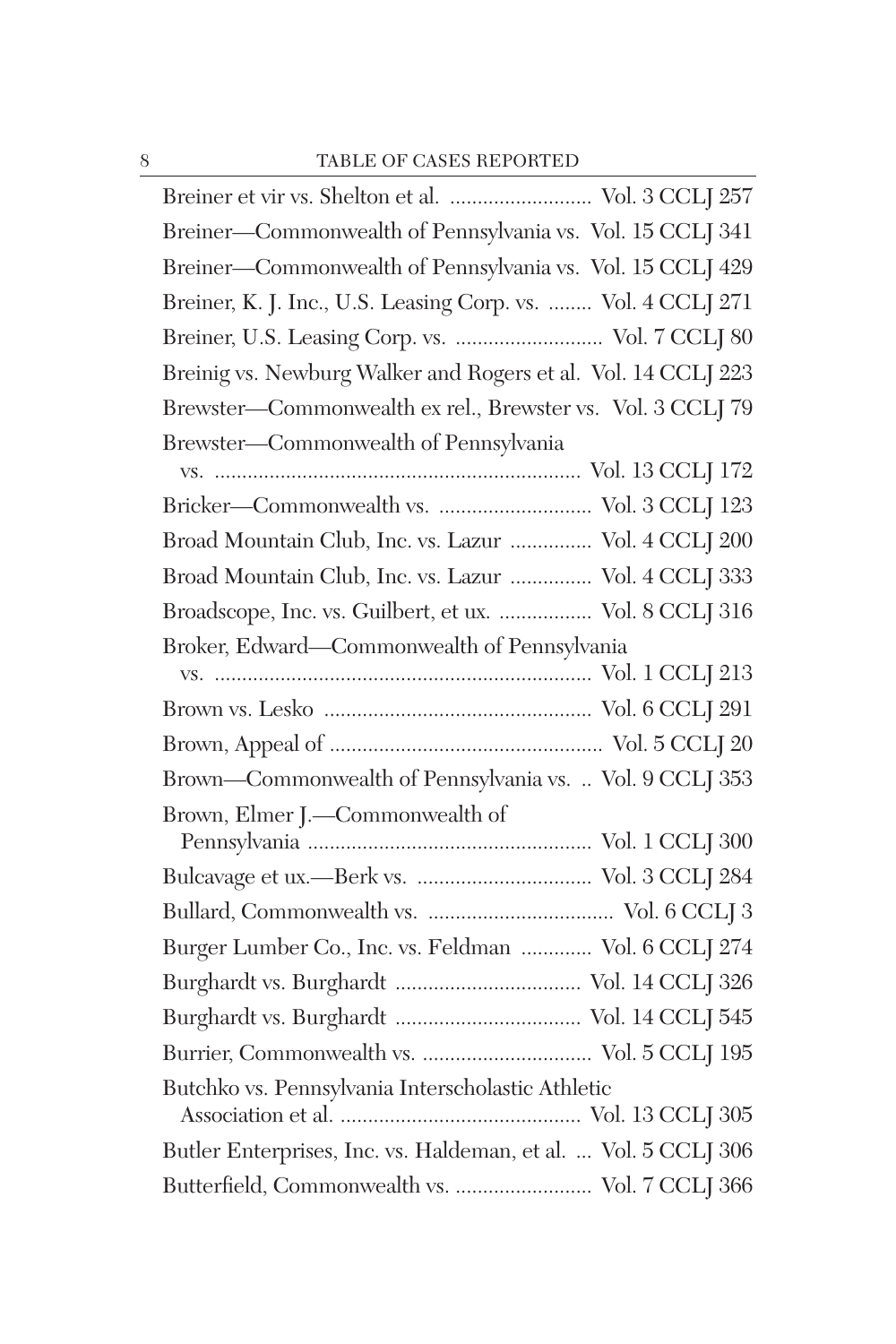TABLE OF CASES REPORTED 9

| $-C-$                                                                                                      |
|------------------------------------------------------------------------------------------------------------|
| C. Schmidt & Sons, Inc., Marlow vs.  Vol. 5 CCLJ 202                                                       |
| C. Harnak vs. Grenwood Stripping Corporation and                                                           |
|                                                                                                            |
| C.T. Coal Company, Inc., S. Gaudiano & Brothers                                                            |
| Cabey-Commonwealth of Pennsylvania vs. . Vol. 15 CCLJ 144                                                  |
| Campton et al. vs. Schisler et al.  Vol. 13 CCLJ 235                                                       |
|                                                                                                            |
| Cappuccio et ux.—Midlake on Big Boulder Lake,<br>Condominium Association vs.  Vol. 14 CCLJ 155             |
| Carbon Airport Authority vs. Township of                                                                   |
| Carbon County Airport Authority vs. Showalter et                                                           |
| Carbon County Airport Authority-Arner Flying Services,                                                     |
| Carbon County Board of Assessment and Revision of Taxes-                                                   |
| Carbon County Board of Assessment and Revision of Taxes-                                                   |
| Carbon County Board of Assessment Appeals-                                                                 |
| Carbon County Board of Assessment Appeals-<br>Holiday Pocono Civic Association, Inc. vs.  Vol. 15 CCLJ 345 |
| Carbon County Board of Assessment Appeals-                                                                 |
| Carbon County Board of Assessment Appeals-Selert                                                           |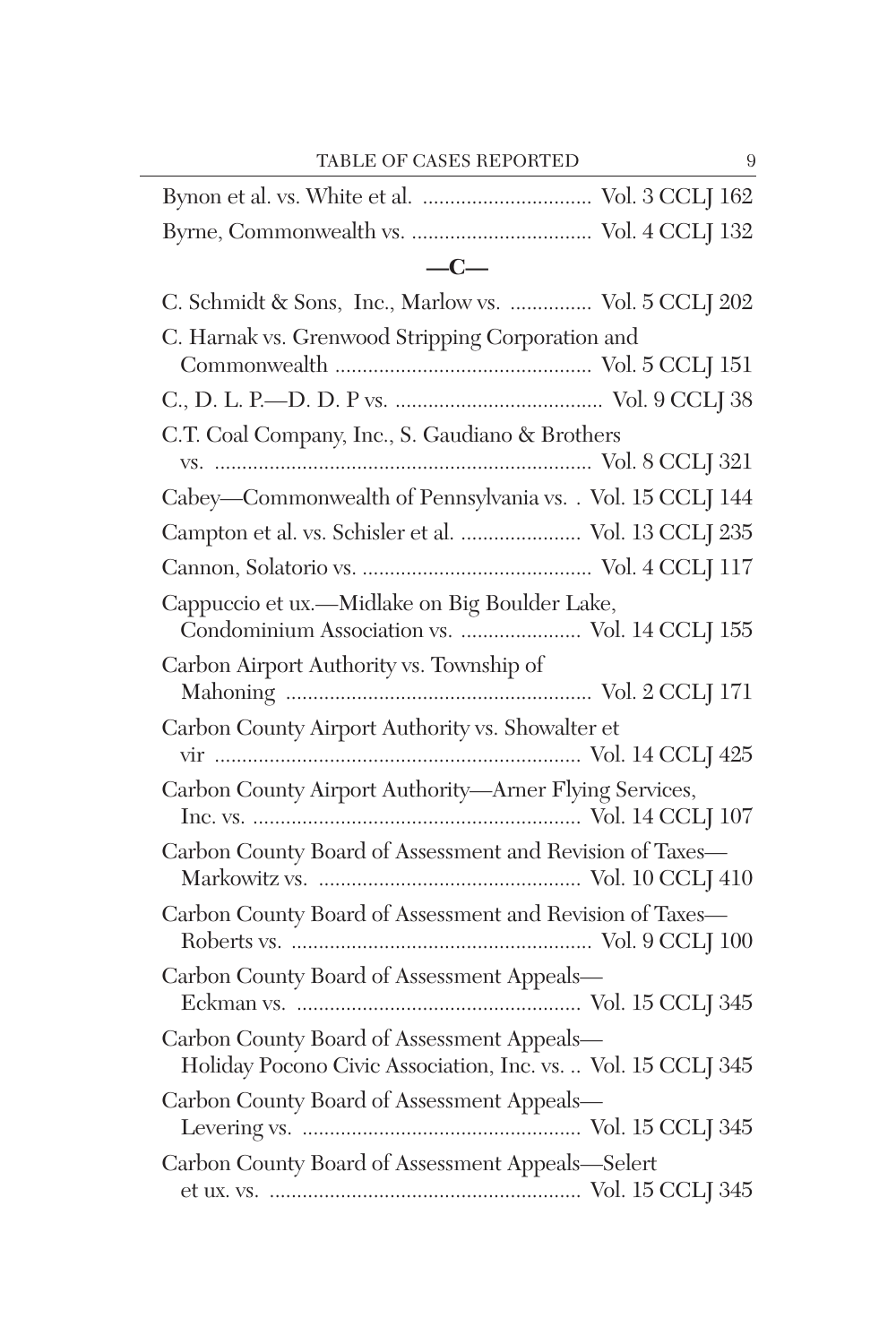| Carbon County Board of Assessment Appeals et al.-<br>Lehighton Area School District vs.  Vol. 15 CCLJ 345 |  |
|-----------------------------------------------------------------------------------------------------------|--|
| Carbon County Board of Assessment Appeals et al.-Lehighton                                                |  |
| Carbon County Chapter of Pa. Assoc. for Retarded<br>Citizens, Inc. vs. Zoning Hearing Board of Lehighton  |  |
| Carbon County Children and Youth vs. E.S.                                                                 |  |
| Carbon County et al.-Ackerman et al. vs.  Vol. 14 CCLJ 397                                                |  |
| Carbon County et al.-DeAngelo Brothers, Inc.                                                              |  |
| Carbon County Housing Authority vs. Egli  Vol. 8 CCLJ 72                                                  |  |
| Carbon County Housing Authority vs. Egli  Vol. 10 CCLJ 171                                                |  |
| Carbon County Housing Authority, Egli vs.  Vol. 8 CCLJ 78                                                 |  |
| Carbon County Housing Authority, Schmidt                                                                  |  |
| Carbon County Tax Claim Bureau-Jim Thorpe Area School                                                     |  |
| Carbon County Tax Claim Bureau et al.-DeAngelo                                                            |  |
| Carbon County Tax Claim Bureau et al.-Difenderfer                                                         |  |
| Carbon County Tax Claim Bureau et al.-Reis                                                                |  |
| Carbon Transportation System, Inc. et al.-Feane                                                           |  |
| Carbon-Lehigh Intermediate Unit #21-Borough of                                                            |  |
| Carey et ux. vs. Nelson et ux.  Vol. 14 CCLJ 530                                                          |  |
| Carpenter, Jean D, et ux. vs. Glen Alden Corp  Vol. 1 CCLJ 35                                             |  |
| Carty et ux.-Morgan Products, Ltd. vs.  Vol. 14 CCLJ 331                                                  |  |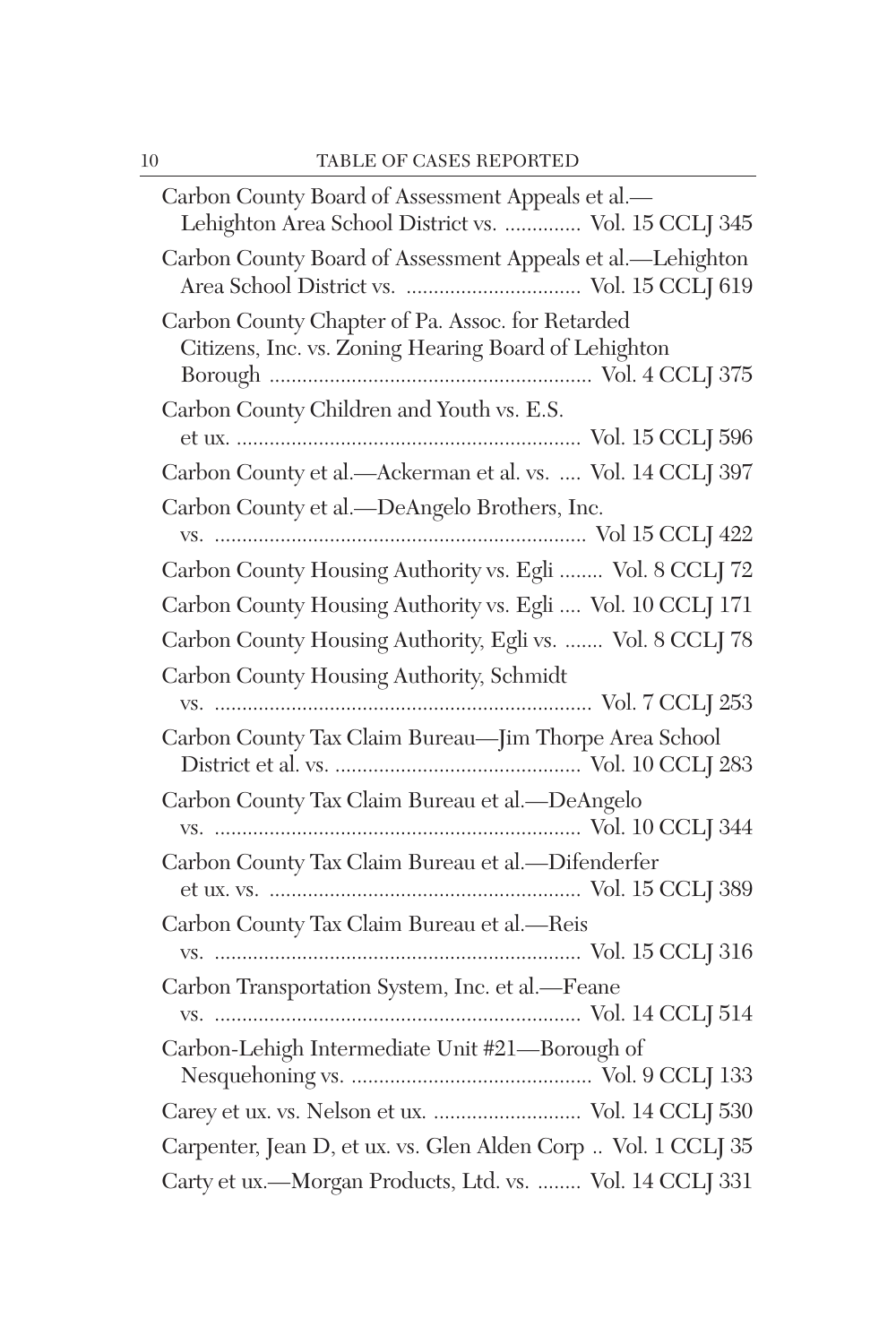| Cas et ux. vs. Zoning Hearing Board of Mahoning             |
|-------------------------------------------------------------|
|                                                             |
|                                                             |
| Castillo et ux. - Contimortgage Corporation                 |
|                                                             |
|                                                             |
| Central Pa. Quarry, Stripping & Construction Co.-Bollinger  |
|                                                             |
| Central Pa. Quarry, Stripping & Construction Co.-           |
|                                                             |
| Central Pa. Quarry, Stripping & Construction Co.-           |
|                                                             |
| Central Pa. Quarry, Stripping & Construction Co.-           |
|                                                             |
| Central Pennsylvania Quarry, Stripping and Construction     |
| Co.-Mahlon Bollinger, et ux. vs.  Vol. 1 CCLJ 176           |
| Chan vs. Eli Levine, Inc. and Tax Claim Bureau of Carbon    |
|                                                             |
| Char-Ann C.B. vs. Keith A.B.  Vol. 13 CCLJ 23               |
| Charles Maso & Sons, Inc. vs. Rader, et ux.  Vol. 8 CCLJ 83 |
| Chesko-Commonwealth of Pennsylvania vs. Vol. 12 CCLJ 117    |
| Cheslak-Commonwealth of Pennsylvania                        |
|                                                             |
| Chestnut Ridge Railway Company, George vs. Vol. 5 CCLJ 366  |
| Chevy Chase Investment Co. vs. Lisella  Vol. 6 CCLJ 96      |
| Christaldi et ux.---Barkanic et ux. vs.  Vol. 13 CCLJ 9     |
|                                                             |
| Christman-Commonwealth of Pennsylvania                      |
|                                                             |
| Christman, Involuntary Relinquishment  Vol. 6 CCLJ 137      |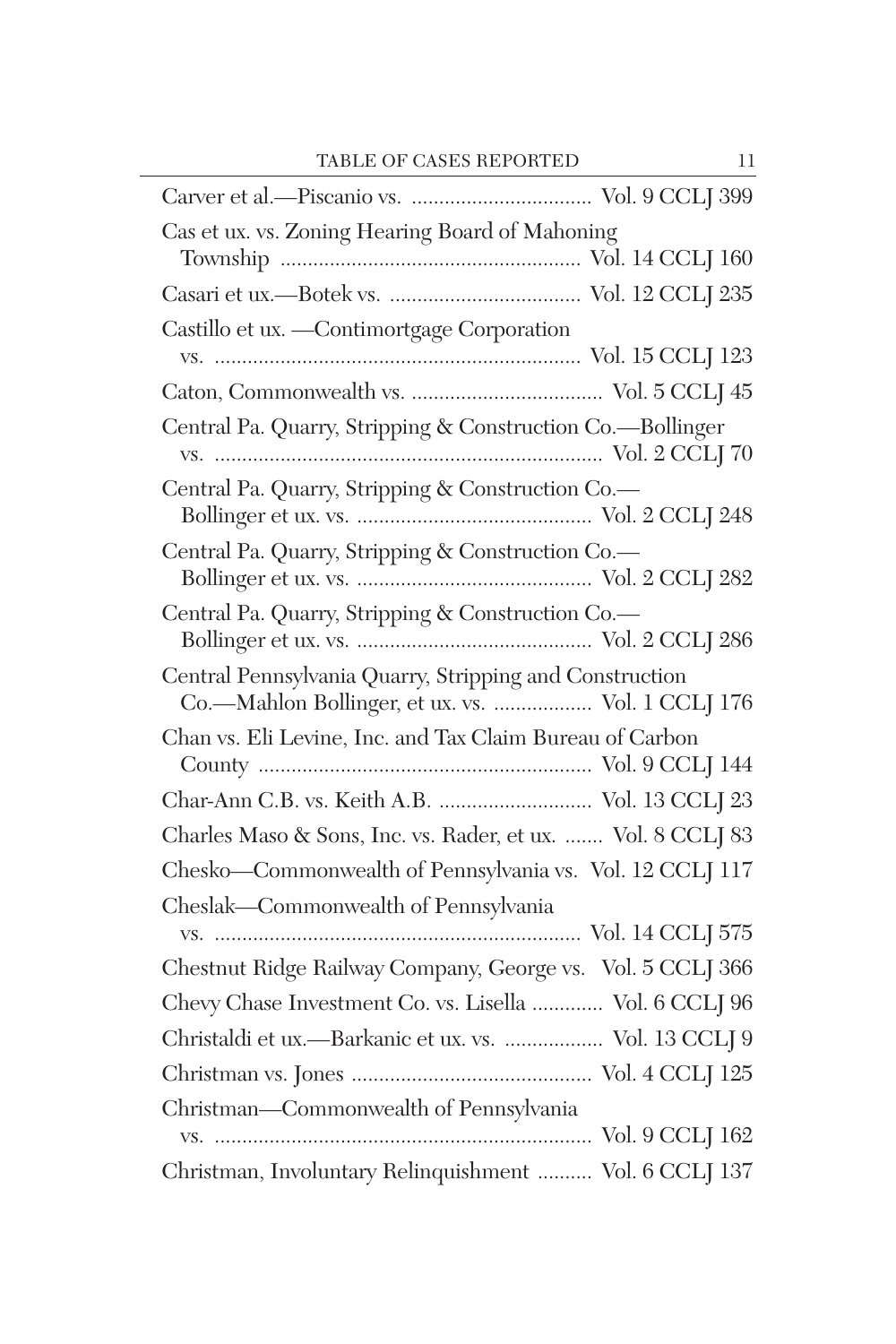| Christman, Involuntary Relinquishment  Vol. 6 CCLJ 164      |
|-------------------------------------------------------------|
|                                                             |
|                                                             |
|                                                             |
| Civil Service Commission of the Borough of Jim Thorpe       |
|                                                             |
|                                                             |
|                                                             |
| Clemmer, Commonwealth vs.  Vol. 5 CCLJ 64                   |
| Coaldale Mining Co.-William J. Smith vs.  Vol. 1 CCLJ 23    |
| Colancecco and Kokinda-Harvan, et al. vs.  Vol. 5 CCLJ 4    |
|                                                             |
|                                                             |
| Commissioners of Carbon County vs. Kistler  Vol. 4 CCLJ 253 |
| Commissioners of Carbon County vs. Kistler  Vol. 4 CCLJ 255 |
|                                                             |
|                                                             |
| Commonwealth vs. Antonavage  Vol. 8 CCLJ 359                |
|                                                             |
|                                                             |
| Commonwealth vs. Bally Blue Chip Pinball                    |
|                                                             |
|                                                             |
|                                                             |
| Commonwealth vs. Behler and Miller  Vol. 8 CCLJ 221         |
| Commonwealth vs. Bennett  Vol. 4 CCLJ 241                   |
|                                                             |
|                                                             |
|                                                             |
|                                                             |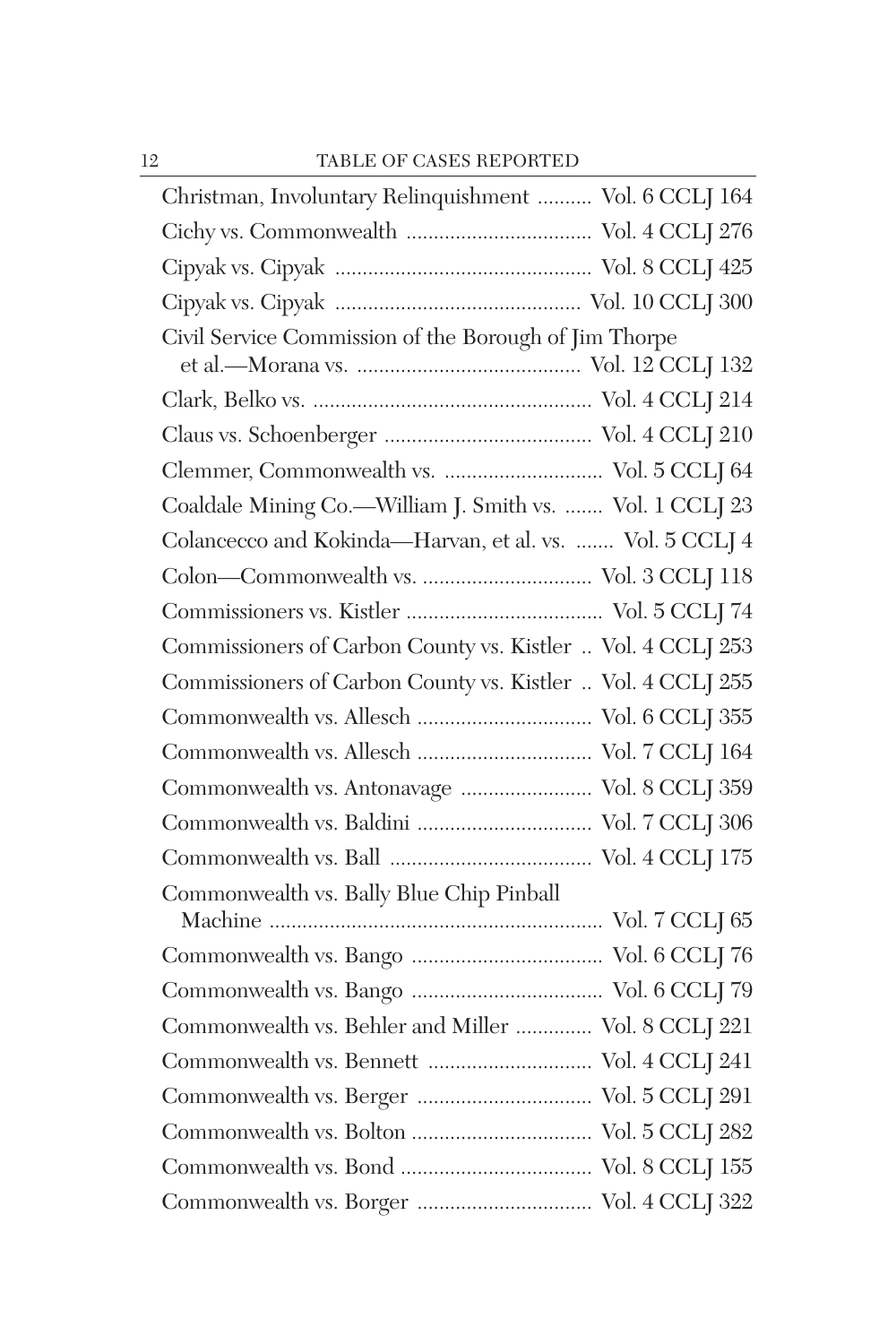| Commonwealth vs. Borichevesky  Vol. 4 CCLJ 168 |
|------------------------------------------------|
| Commonwealth vs. Braganini  Vol. 3 CCLJ 311    |
| Commonwealth vs. Bricker  Vol. 3 CCLJ 123      |
|                                                |
|                                                |
| Commonwealth vs. Butterfield  Vol. 7 CCLJ 366  |
|                                                |
|                                                |
|                                                |
|                                                |
|                                                |
| Commonwealth vs. Corkin  Vol. 3 CCLJ 137       |
|                                                |
| Commonwealth vs. Crosswell  Vol. 2 CCLJ 194    |
| Commonwealth vs. Cunningham  Vol. 5 CCLJ 286   |
| Commonwealth vs. Davidson  Vol. 2 CCLJ 229     |
|                                                |
|                                                |
|                                                |
| Commonwealth vs. Dorshimer  Vol. 6 CCLJ 6      |
|                                                |
|                                                |
| Commonwealth vs. Eckhart  Vol. 3 CCLJ 106      |
| Commonwealth vs. Eckhart  Vol. 3 CCLJ 132      |
| Commonwealth vs. Eckhart  Vol. 4 CCLJ 326      |
| Commonwealth vs. Eckhart  Vol. 6 CCLJ 182      |
| Commonwealth vs. Edmonds  Vol. 7 CCLJ 133      |
|                                                |
|                                                |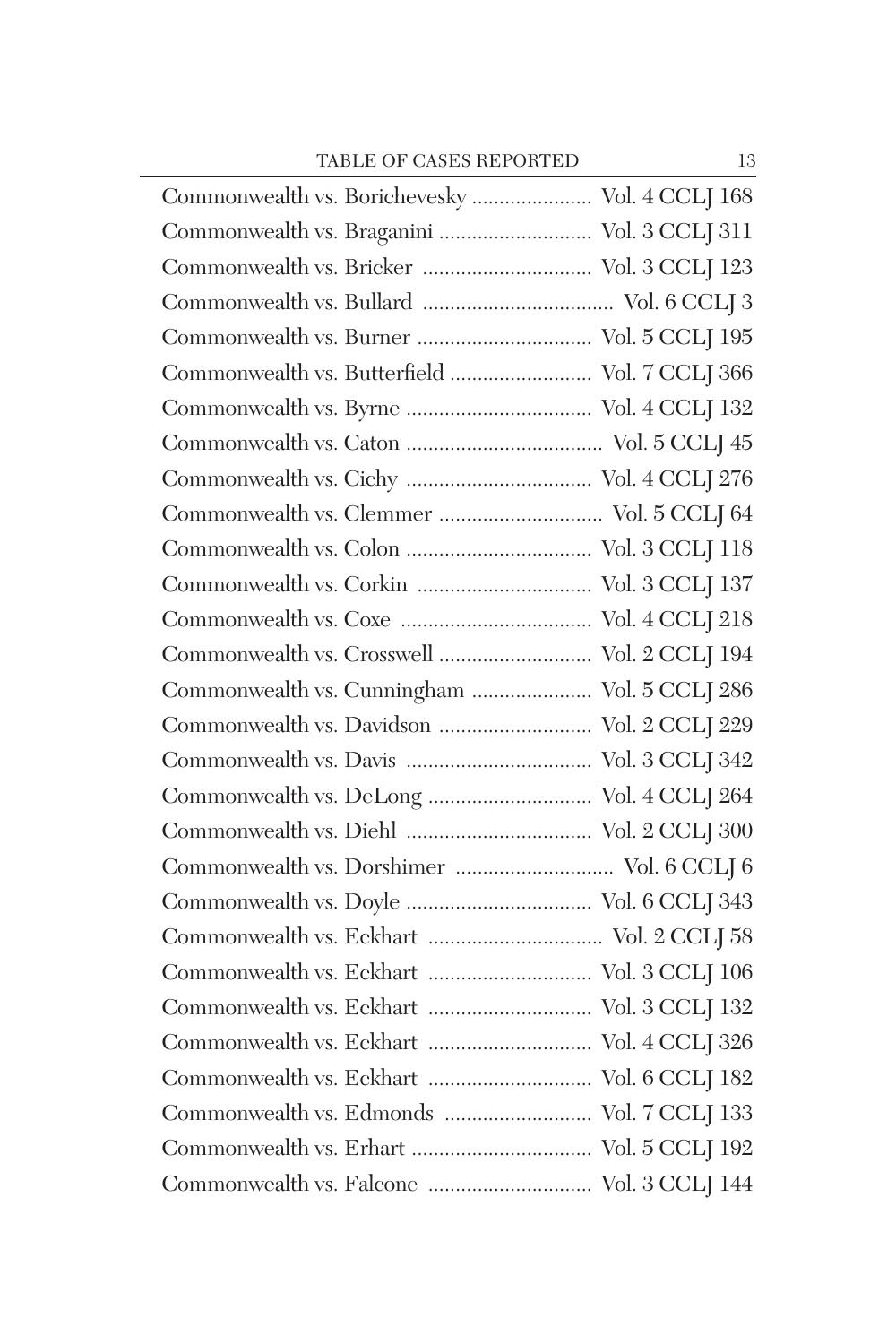| Commonwealth vs. Falcone  Vol. 3 CCLJ 287             |  |
|-------------------------------------------------------|--|
| Commonwealth vs. Furry et al.  Vol. 3 CCLJ 88         |  |
|                                                       |  |
|                                                       |  |
| Commonwealth vs. George  Vol. 2 CCLJ 290              |  |
| Commonwealth vs. German  Vol. 8 CCLJ 185              |  |
| Commonwealth vs. Godshall  Vol. 6 CCLJ 163            |  |
| Commonwealth vs. Gougher  Vol. 2 CCLJ 245             |  |
|                                                       |  |
| Commonwealth vs. Grohotolski  Vol. 2 CCLJ 84          |  |
| Commonwealth vs. Gustafson  Vol. 2 CCLJ 223           |  |
|                                                       |  |
| Commonwealth vs. Hansler  Vol. 3 CCLJ 203             |  |
| Commonwealth vs. Harrington  Vol. 2 CCLJ 204          |  |
| Commonwealth vs. Harry J. Lentz, Jr.  Vol. 2 CCLJ 217 |  |
| Commonwealth vs. Hartman  Vol. 2 CCLJ 265             |  |
| Commonwealth vs. Hartman  Vol. 3 CCLJ 85              |  |
| Commonwealth vs. Hartman  Vol. 6 CCLJ 11 $\&$ 152     |  |
| Commonwealth vs. Hartranft  Vol. 6 CCLJ 1             |  |
|                                                       |  |
|                                                       |  |
| Commonwealth vs. Hinterleiter  Vol. 7 CCLJ 268        |  |
|                                                       |  |
|                                                       |  |
| Commonwealth vs. Hosier et ux.  Vol. 3 CCLJ 72        |  |
|                                                       |  |
|                                                       |  |
| Commonwealth vs. Hudanich  Vol. 3 CCLJ 90             |  |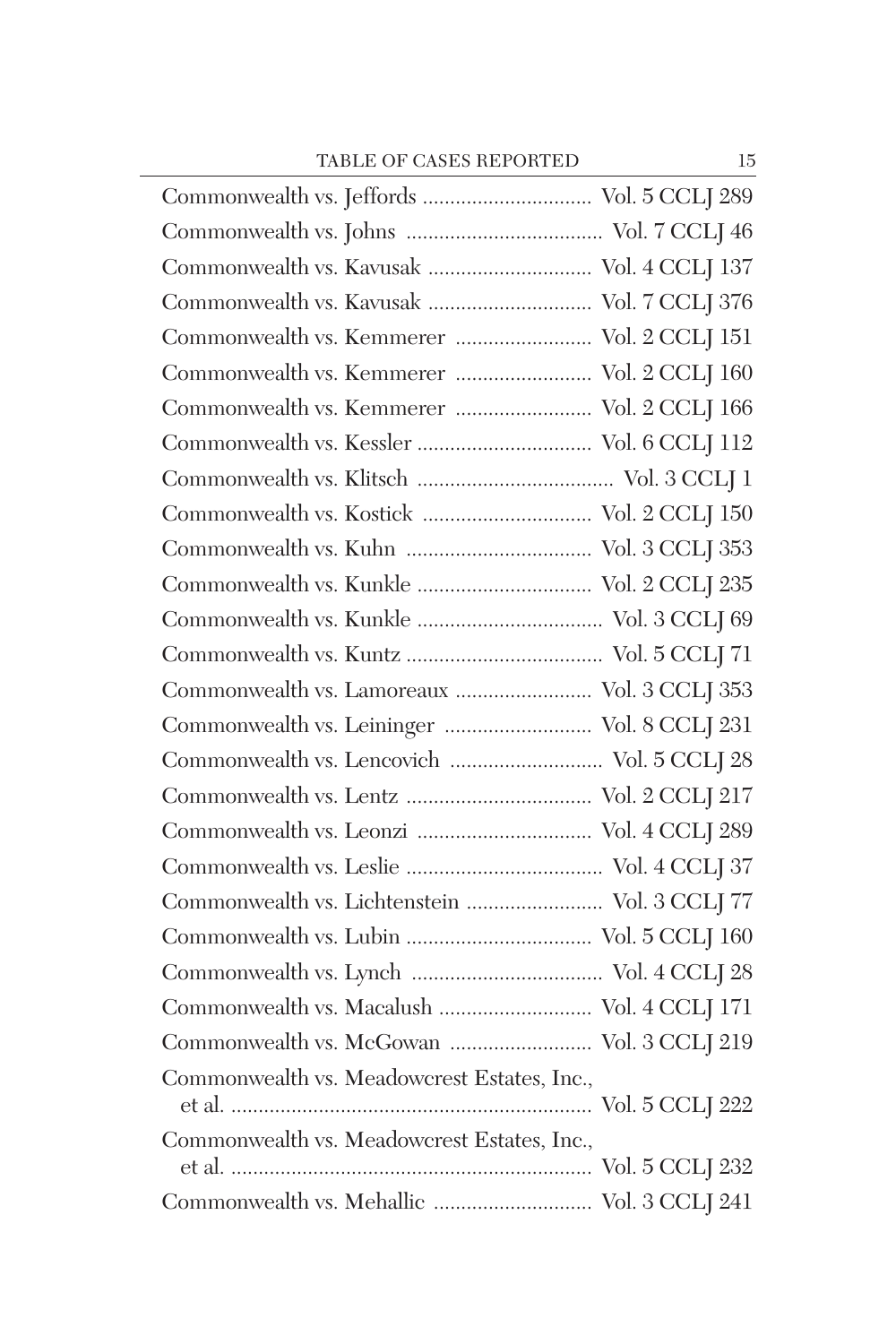| Commonwealth vs. Minnich  Vol. 2 CCLJ 146              |  |
|--------------------------------------------------------|--|
| Commonwealth vs. Mirabelli  Vol. 2 CCLJ 250            |  |
| Commonwealth vs. Mitchell  Vol. 7 CCLJ 220             |  |
| Commonwealth vs. Mockinick  Vol. 3 CCLJ 363            |  |
|                                                        |  |
| Commonwealth vs. Moulthrop  Vol. 4 CCLJ 342            |  |
|                                                        |  |
| Commonwealth vs. Mulderig  Vol. 4 CCLJ 121             |  |
| Commonwealth vs. Muzekari  Vol. 3 CCLJ 166             |  |
| Commonwealth vs. One 1978 Dodge, Coupe  Vol. 8 CCLJ 49 |  |
|                                                        |  |
|                                                        |  |
| Commonwealth vs. Parryville Fire Co  Vol. 3 CCLJ 269   |  |
|                                                        |  |
| Commonwealth vs. Pendal  Vol. 3 CCLJ 367               |  |
|                                                        |  |
| Commonwealth vs. Pokrandt  Vol. 4 CCLJ 250             |  |
| Commonwealth vs. Pressler  Vol. 3 CCLJ 225             |  |
| Commonwealth vs. Prince Mfg. Co.  Vol. 4 CCLJ 11       |  |
| Commonwealth vs. Prisznyak  Vol. 7 CCLJ 142            |  |
| Commonwealth vs. Prisznyak  Vol. 7 CCLJ 176            |  |
| Commonwealth vs. Putterman  Vol. 2 CCLJ 187            |  |
| Commonwealth vs. Radogna  Vol. 8 CCLJ 108              |  |
|                                                        |  |
| Commonwealth vs. Richardson  Vol. 3 CCLJ 47            |  |
| Commonwealth vs. Richardson  Vol. 7 CCLJ 21            |  |
|                                                        |  |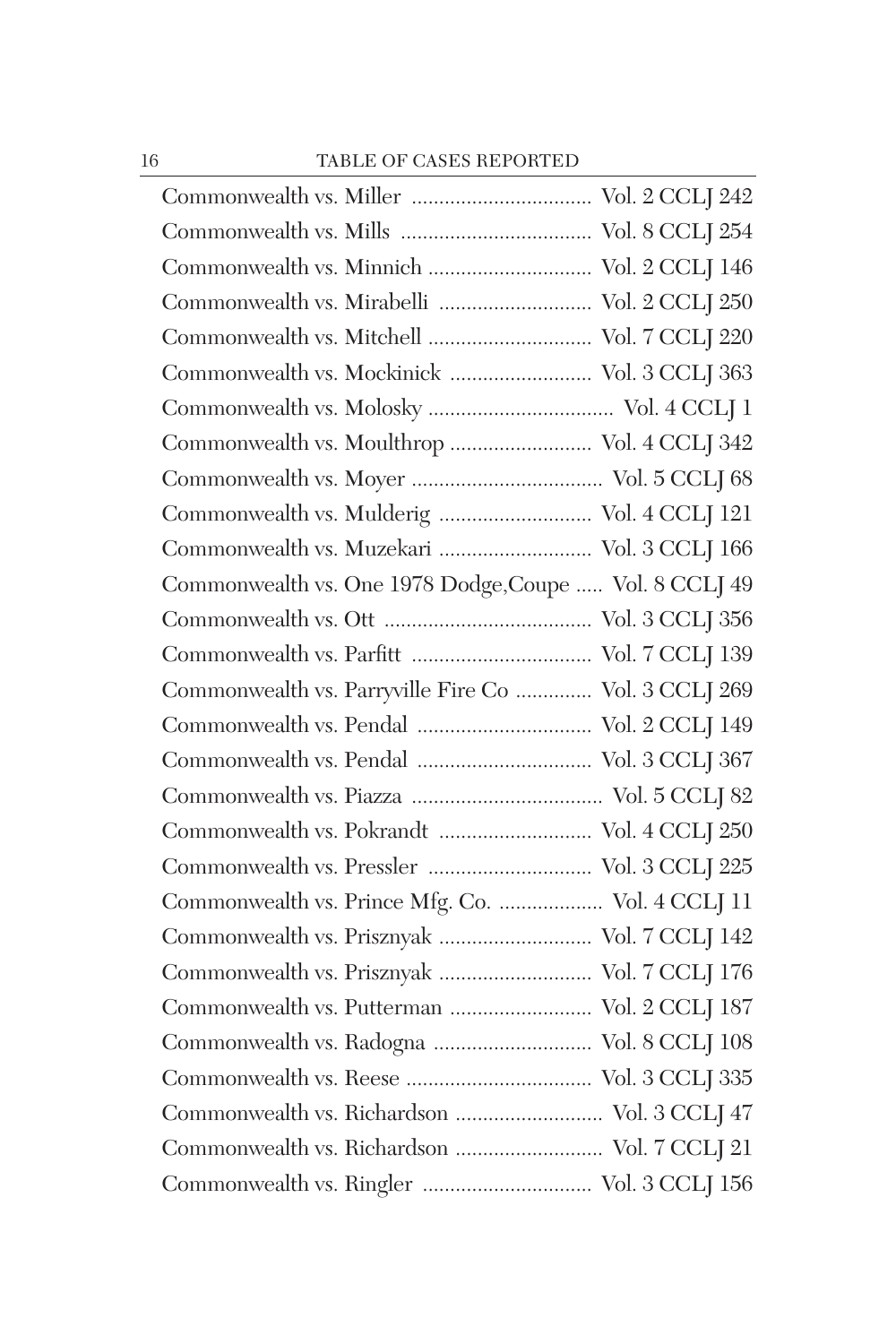| Commonwealth vs. Ringler  Vol. 3 CCLJ 158       |  |
|-------------------------------------------------|--|
| Commonwealth vs. Rudelitch  Vol. 3 CCLJ 303     |  |
|                                                 |  |
| Commonwealth vs. Samuelson  Vol. 2 CCLJ 239     |  |
| Commonwealth vs. Sandow  Vol. 3 CCLJ 389        |  |
|                                                 |  |
| Commonwealth vs. Schleicher  Vol. 2 CCLJ 18     |  |
| Commonwealth vs. Shindler  Vol. 3 CCLJ 290      |  |
| Commonwealth vs. Shindler  Vol. 3 CCLJ 305      |  |
| Commonwealth vs. Shindler  Vol. 3 CCLJ 366      |  |
| Commonwealth vs. Shindler  Vol. 4 CCLJ 115      |  |
| Commonwealth vs. Shindler  Vol. 4 CCLJ 141      |  |
| Commonwealth vs. Shindler  Vol. 4 CCLJ 145      |  |
| Commonwealth vs. Shindler  Vol. 5 CCLJ 328      |  |
| Commonwealth vs. Shoemaker  Vol. 3 CCLJ 147     |  |
|                                                 |  |
| Commonwealth vs. Smolar et al.  Vol. 3 CCLJ 183 |  |
|                                                 |  |
|                                                 |  |
|                                                 |  |
| Commonwealth vs. Steigerwalt  Vol. 3 CCLJ 142   |  |
|                                                 |  |
|                                                 |  |
|                                                 |  |
|                                                 |  |
|                                                 |  |
| Commonwealth vs. Vladika  Vol. 3 CCLJ 105       |  |
| Commonwealth vs. Vladika  Vol. 3 CCLJ 264       |  |
|                                                 |  |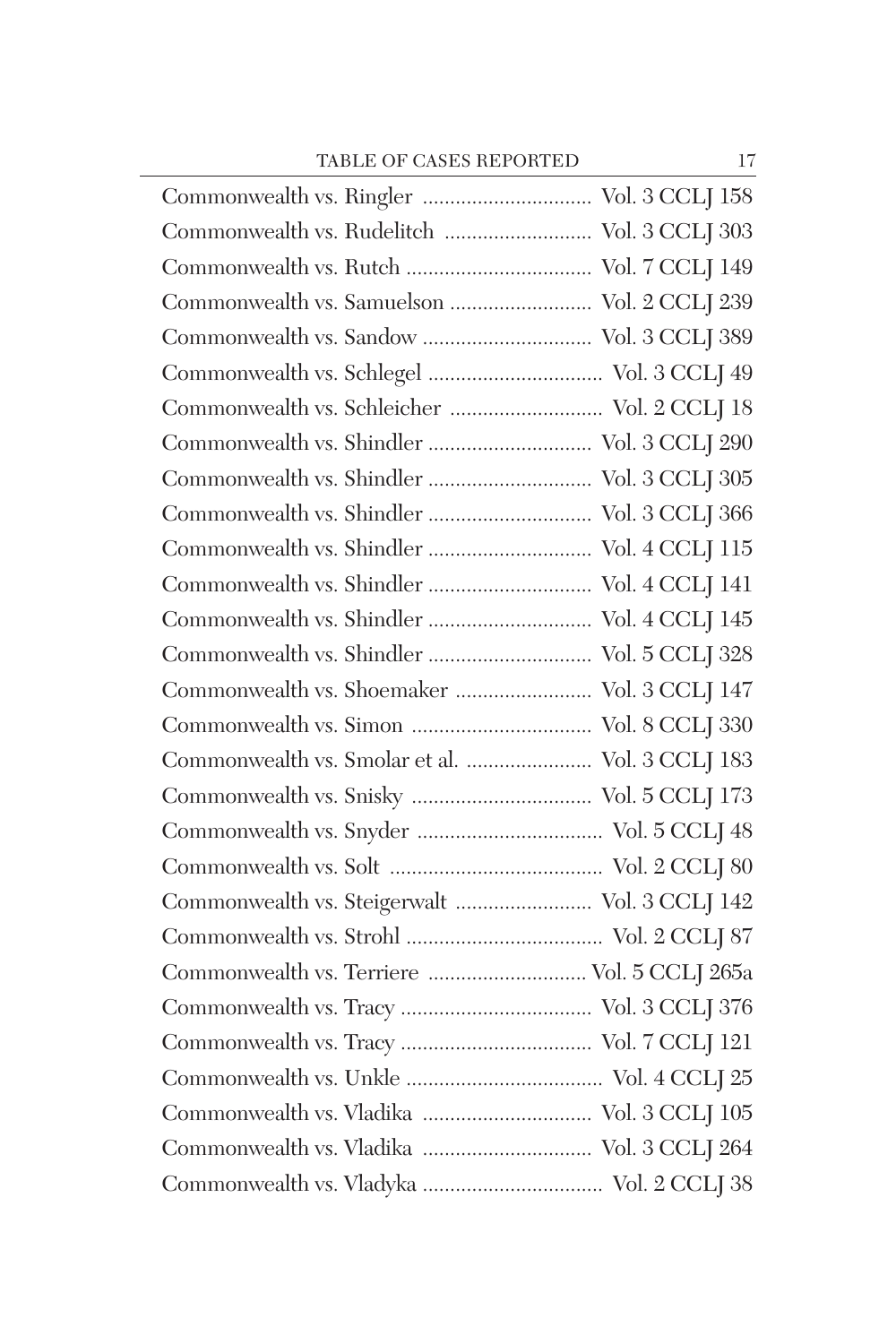| Commonwealth vs. Vladyka  Vol. 3 CCLJ 140                    |
|--------------------------------------------------------------|
| Commonwealth vs. Vladyka  Vol. 3 CCLJ 261                    |
| Commonwealth vs. Wambold  Vol. 4 CCLJ 295                    |
|                                                              |
|                                                              |
| Commonwealth vs. Williams  Vol. 8 CCLJ 443                   |
| Commonwealth vs. Wingert  Vol. 2 CCLJ 225                    |
|                                                              |
| Commonwealth vs. Yamulla  Vol. 3 CCLJ 306                    |
|                                                              |
|                                                              |
| Commonwealth vs. YMCA of Jim Thorpe  Vol. 5 CCLJ 319         |
|                                                              |
| Commonwealth Department of Transportation vs. Sands,         |
| Commonwealth Department of Transportation vs. Schleicher,    |
|                                                              |
| Commonwealth ex rel. Easterday vs.                           |
| Commonwealth ex rel. Barbosa vs. Schaffer  Vol. 3 CCLJ 82    |
| Commonwealth ex rel. Brewster vs. Brewster  Vol. 3 CCLJ 79   |
| Commonwealth ex rel. Frohnheiser vs. Russell Vol. 2 CCLJ 200 |
| Commonwealth ex rel. George vs. George  Vol. 5 CCLJ 58       |
| Commonwealth ex rel. Hoppes vs. Miller  Vol. 2 CCLJ 39       |
| Commonwealth ex rel. Mangold vs. Mangold  Vol. 5 CCLJ 248    |
| Commonwealth ex rel. Miller vs. Ebbert  Vol. 2 CCLJ 156      |
| Commonwealth ex rel. Miller vs. Ebbert  Vol. 2 CCLJ 161      |
| Commonwealth ex rel. Nalesnik vs. Nalesnik  Vol. 6 CCLJ 227  |
| Commonwealth ex rel. Newton vs. Newton  Vol. 5 CCLJ 352      |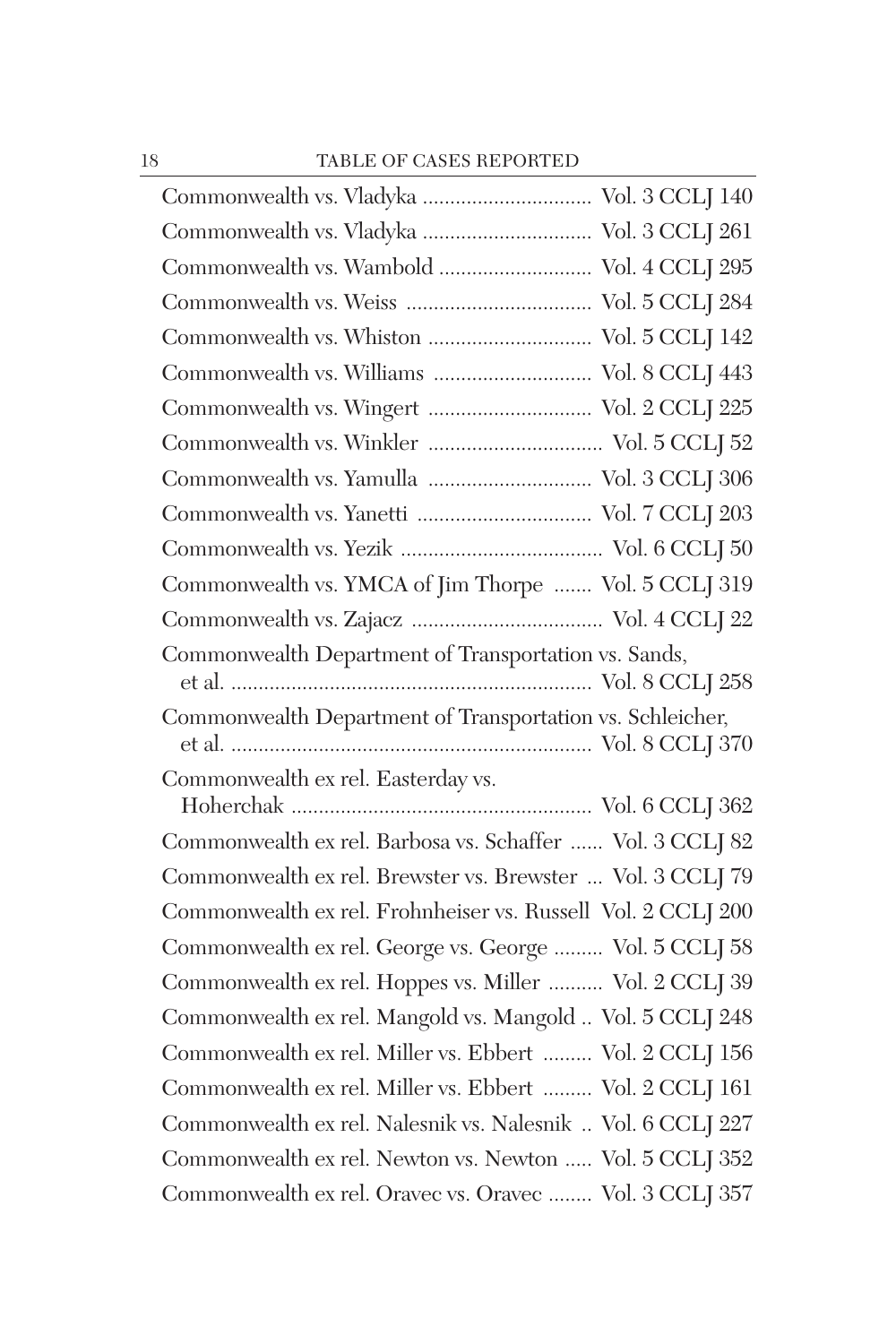| Commonwealth ex rel. Pascoe vs. Paseoe  Vol. 3 CCLJ 53                                                                        |
|-------------------------------------------------------------------------------------------------------------------------------|
| Commonwealth ex rel. Ramer vs. Ramer  Vol. 3 CCLJ 115                                                                         |
| Commonwealth ex rel. Recica vs. Recica  Vol. 6 CCLJ 365                                                                       |
| Commonwealth ex rel. Reitz vs. Reitz  Vol. 6 CCLJ 346                                                                         |
| Commonwealth ex rel. Rimbey vs. Rimbey  Vol. 5 CCLJ 262                                                                       |
| Commonwealth ex rel. Shindler vs. Johnston Vol. 3 CCLJ 289                                                                    |
| Commonwealth ex rel. Tracy vs. Johnson  Vol. 3 CCLJ 268                                                                       |
| Commonwealth ex rel. Wood vs. Wood  Vol. 3 CCLJ 103                                                                           |
| Commonwealth Occupational Disease Fund, Diehl                                                                                 |
|                                                                                                                               |
| Commonwealth of Pennsylvania Department of<br>Transportation—McArdle vs.  Vol. 14 CCLJ 180                                    |
| Commonwealth of Pennsylvania ex rel. Palmerton Area<br>School District vs. Bollinger  Vol. 9 CCLJ 370                         |
| Commonwealth of Pennsylvania ex rel. The Pennsylvania                                                                         |
| Liquor Control Board vs. Berger's Valley View Inn,                                                                            |
| Commonwealth of Pennsylvania ex. rel. Frank Vecehiolli, et ux.,<br>Sheriff, Charles D. Neast of Carbon County Vol. 1 CCLJ 149 |
| Commonwealth of Pennsylvania vs. \$1,419.00 United States                                                                     |
| Commonwealth of Pennsylvania vs. \$1,581.00 United States                                                                     |
| Commonwealth of Pennsylvania vs. \$872.00                                                                                     |
| Commonwealth of Pennsylvania vs. Alishofski Vol. 14 CCLJ 487                                                                  |
| Commonwealth of Pennsylvania vs. Arthur                                                                                       |
|                                                                                                                               |
| Commonwealth of Pennsylvania vs. Bennett  Vol. 14 CCLJ 43                                                                     |
| Commonwealth of Pennsylvania vs. Bolton  Vol. 12 CCLJ 218                                                                     |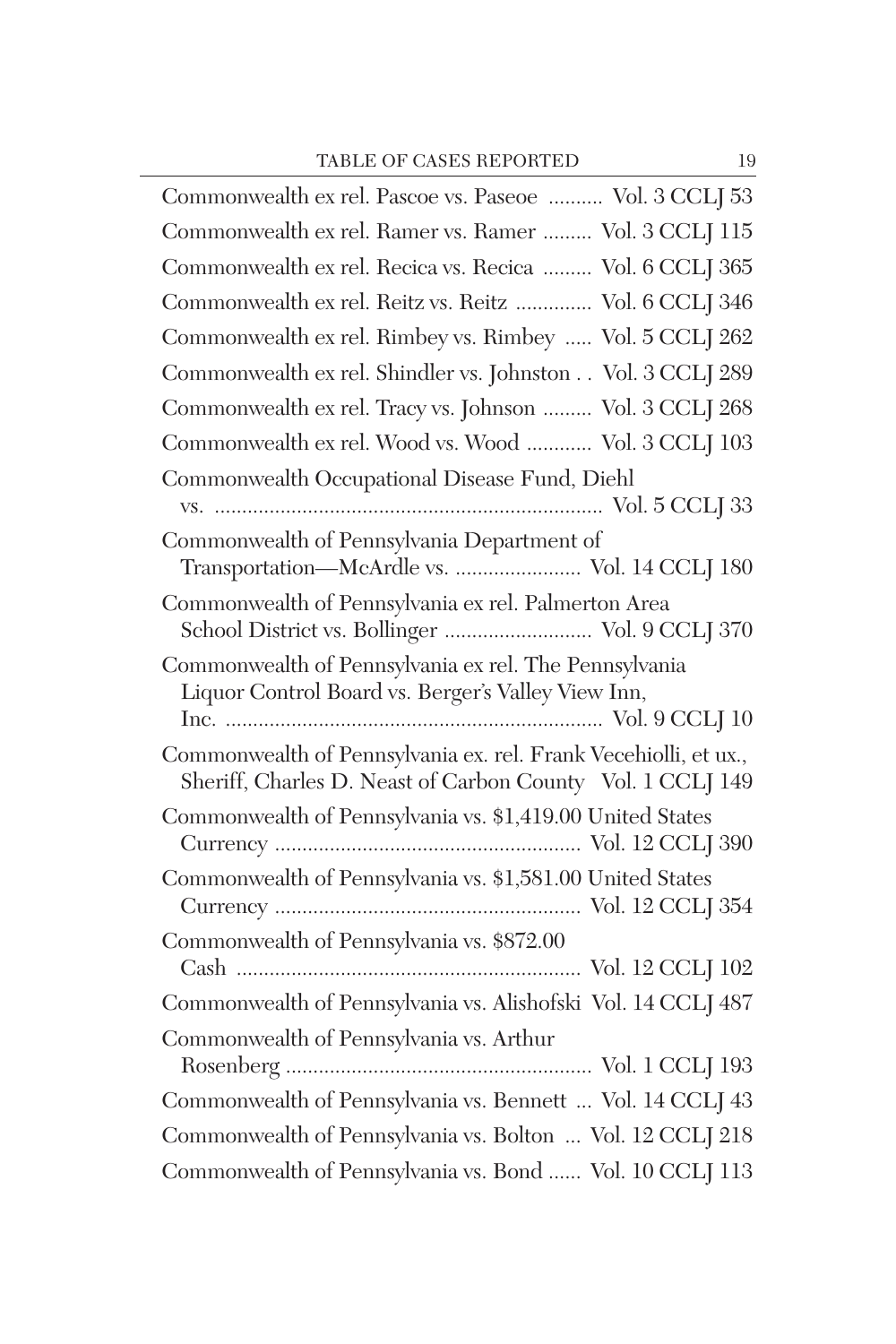| Commonwealth of Pennsylvania vs. Bortell  Vol. 10 CCLJ 17    |
|--------------------------------------------------------------|
| Commonwealth of Pennsylvania vs. Breiner  Vol. 15 CCLJ 341   |
| Commonwealth of Pennsylvania vs. Breiner  Vol. 15 CCLJ 429   |
| Commonwealth of Pennsylvania vs. Brewster Vol. 13 CCLJ 172   |
| Commonwealth of Pennsylvania vs. Brown  Vol. 9 CCLJ 353      |
| Commonwealth of Pennsylvania vs. Burden                      |
| Commonwealth of Pennsylvania vs. Cabey  Vol. 15 CCLJ 144     |
| Commonwealth of Pennsylvania vs. Carl L.                     |
| Commonwealth of Pennsylvania vs. Chesko  Vol. 12 CCLJ 117    |
| Commonwealth of Pennsylvania vs. Cheslak . Vol. 14 CCLJ 575  |
| Commonwealth of Pennsylvania vs. Christman Vol. 9 CCLJ 162   |
| Commonwealth of Pennsylvania vs. Coonan  Vol. 13 CCLJ 68     |
| Commonwealth of Pennsylvania vs. Cramer  Vol. 15 CCLJ 140    |
| Commonwealth of Pennsylvania vs. Darling  Vol. 15 CCLJ 559   |
| Commonwealth of Pennsylvania vs. Davidson Vol. 10 CCLJ 254   |
| Commonwealth of Pennsylvania vs. Davis  Vol. 11 CCLJ 64      |
| Commonwealth of Pennsylvania vs.                             |
| Commonwealth of Pennsylvania vs. Dunkle  Vol. 10 CCLJ 47     |
| Commonwealth of Pennsylvania vs. Eaches  Vol. 15 CCLJ 235    |
| Commonwealth of Pennsylvania vs. Edward                      |
| Commonwealth of Pennsylvania vs. Elmer J.                    |
| Commonwealth of Pennsylvania vs. Elmore  Vol. 10 CCLJ 387    |
| Commonwealth of Pennsylvania vs. Ernest A.                   |
| Commonwealth of Pennsylvania vs. Everett  Vol. 9 CCLJ 179    |
| Commonwealth of Pennsylvania vs. Fairchild . Vol. 9 CCLJ 310 |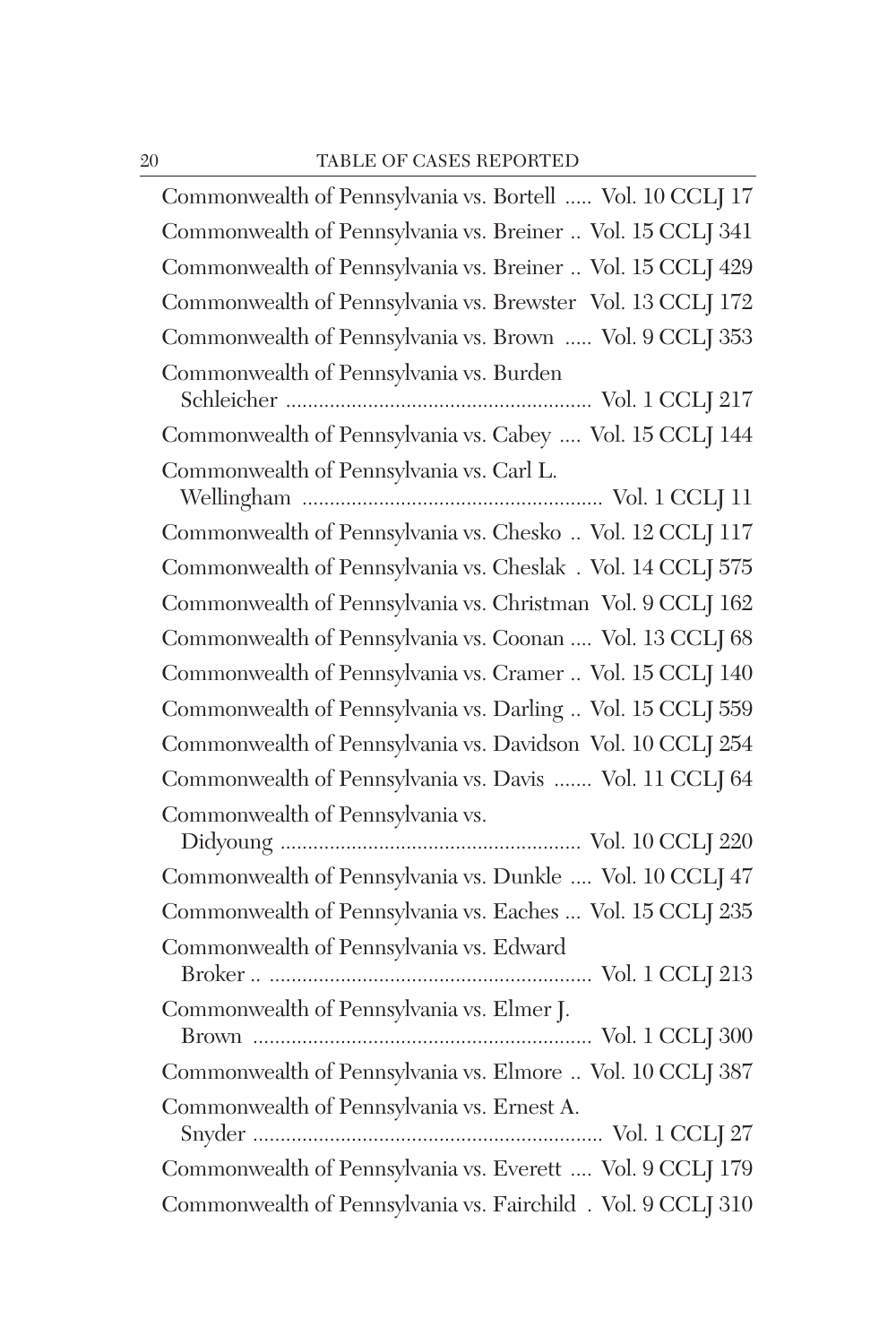Commonwealth of Pennsylvania vs. Fairchild Vol. 10 CCLJ 205 Commonwealth of Pennsylvania vs. Fairchild . Vol. 12 CCLJ 59 Commonwealth of Pennsylvania vs. Favere ... Vol. 13 CCLJ 139 Commonwealth of Pennsylvania vs. Finsel ...... Vol. 11 CCLJ 21 Commonwealth of Pennsylvania vs. Fish ........... Vol. 14 CCLJ 1 Commonwealth of Pennsylvania vs. Fisher .... Vol. 14 CCLJ 173 Commonwealth of Pennsylvania vs. Flick ........ Vol. 12 CCLJ 72 Commonwealth of Pennsylvania vs. Foster ...... Vol. 14 CCLJ 72 Commonwealth of Pennsylvania vs. Frank M. S Vol. 1 CCLJ 93 Commonwealth of Pennsylvania vs. Frank Vecchioli, et ux. ................................................................. Vol. 1 CCLJ 270 Commonwealth of Pennsylvania vs. Franklin Bonner ............................................................... Vol. 1 CCLJ 99 Commonwealth of Pennsylvania vs. Franklin Ray Donnie ............................................................. Vol. 1 CCLJ 241 Commonwealth of Pennsylvania vs. Furnace . Vol. 14 CCLJ 102 Commonwealth of Pennsylvania vs. George .... Vol. 13 CCLJ 64 Commonwealth of Pennsylvania vs. Gildner .. Vol. 14 CCLJ 434 Commonwealth of Pennsylvania vs. Green .... Vol. 11 CCLJ 133 Commonwealth of Pennsylvania vs. Green .... Vol. 12 CCLJ 278 Commonwealth of Pennsylvania vs. Green ...... Vol. 13 CCLJ 49 Commonwealth of Pennsylvania vs. Groff ........ Vol. 10 CCLJ 22 Commonwealth of Pennsylvania vs. Hallman .. Vol. 12 CCLJ 98 Commonwealth of Pennsylvania vs. Harris ...... Vol. 10 CCLJ 20 Commonwealth of Pennsylvania vs. Harris .... Vol. 10 CCLJ 126 Commonwealth of Pennsylvania vs. Harris ...... Vol. 14 CCLJ 62 Commonwealth of Pennsylvania vs. Hedden . Vol. 14 CCLJ 522 Commonwealth of Pennsylvania vs. Hein ...... Vol. 13 CCLJ 353 Commonwealth of Pennsylvania vs. Heller .... Vol. 15 CCLJ 289 Commonwealth of Pennsylvania vs. Heller .... Vol. 15 CCLJ 379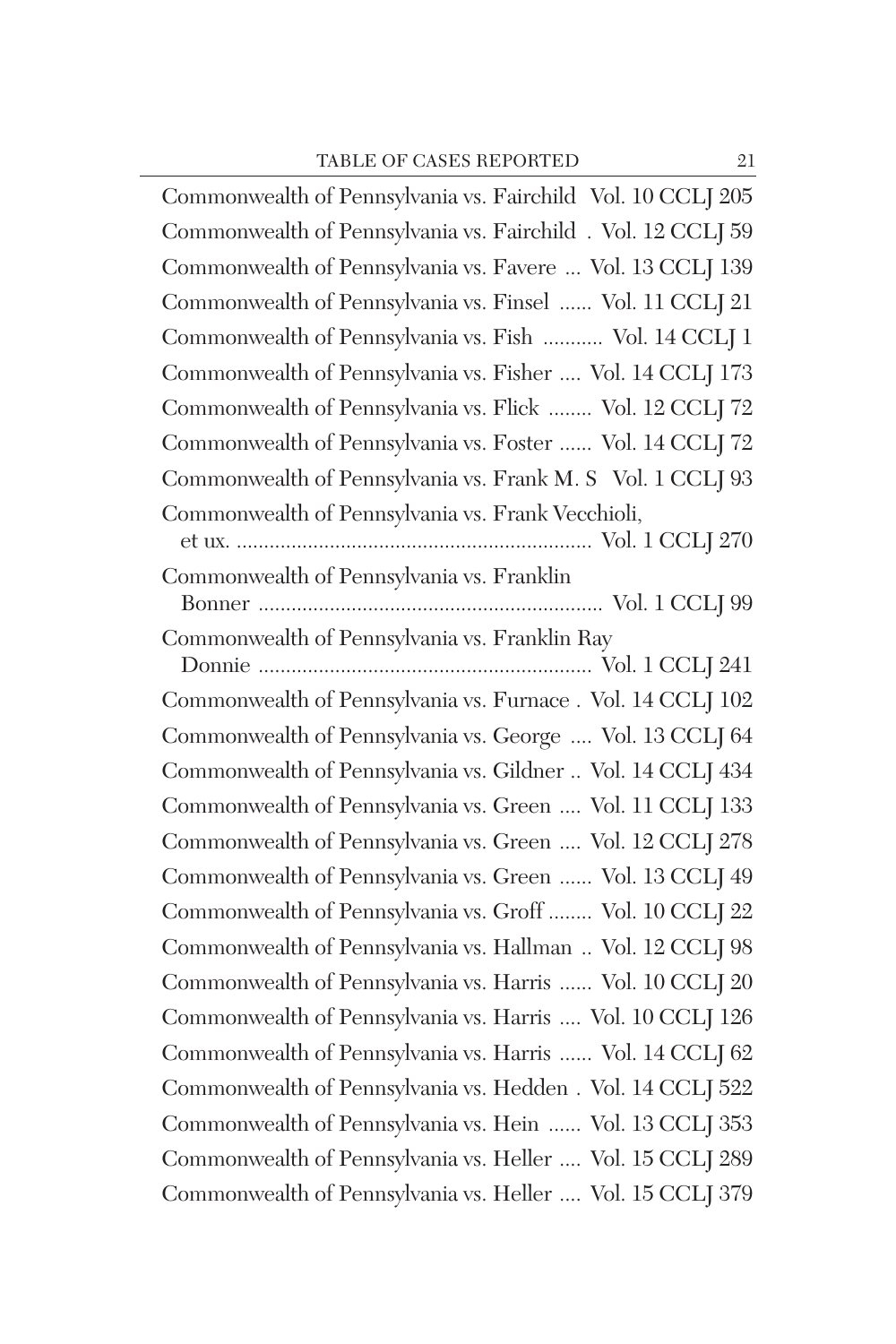| Commonwealth of Pennsylvania vs. Hinkle  Vol. 10 CCLJ 93    |
|-------------------------------------------------------------|
| Commonwealth of Pennsylvania vs. Houtz  Vol. 11 CCLJ 359    |
| Commonwealth of Pennsylvania vs. Johnson . Vol. 15 CCLJ 252 |
| Commonwealth of Pennsylvania vs. Jones, II Vol. 10 CCLJ 266 |
| Commonwealth of Pennsylvania vs. Joseph Ward Vol. 1 CCLJ 7  |
| Commonwealth of Pennsylvania vs.                            |
| Commonwealth of Pennsylvania vs.                            |
| Commonwealth of Pennsylvania vs. Kibler  Vol. 15 CCLJ 77    |
| Commonwealth of Pennsylvania vs. Kibler  Vol. 15 CCLJ 275   |
| Commonwealth of Pennsylvania vs.                            |
| Commonwealth of Pennsylvania vs.                            |
| Commonwealth of Pennsylvania vs. Kresge  Vol. 12 CCLJ 477   |
| Commonwealth of Pennsylvania vs. Kripp  Vol. 15 CCLJ 394    |
| Commonwealth of Pennsylvania vs. Kuritz  Vol. 9 CCLJ 314    |
| Commonwealth of Pennsylvania vs. Leiby  Vol. 10 CCLJ 246    |
| Commonwealth of Pennsylvania vs.                            |
| Commonwealth of Pennsylvania vs. Lewis  Vol. 12 CCLJ 213    |
| Commonwealth of Pennsylvania vs. Lloyd E.                   |
| Commonwealth of Pennsylvania vs. Loomis  Vol. 11 CCLJ 244   |
| Commonwealth of Pennsylvania vs. Luchetta Vol. 13 CCLJ 372  |
| Commonwealth of Pennsylvania vs. Luchetta Homes,            |
| Commonwealth of Pennsylvania vs.                            |
| Commonwealth of Pennsylvania vs. Luke                       |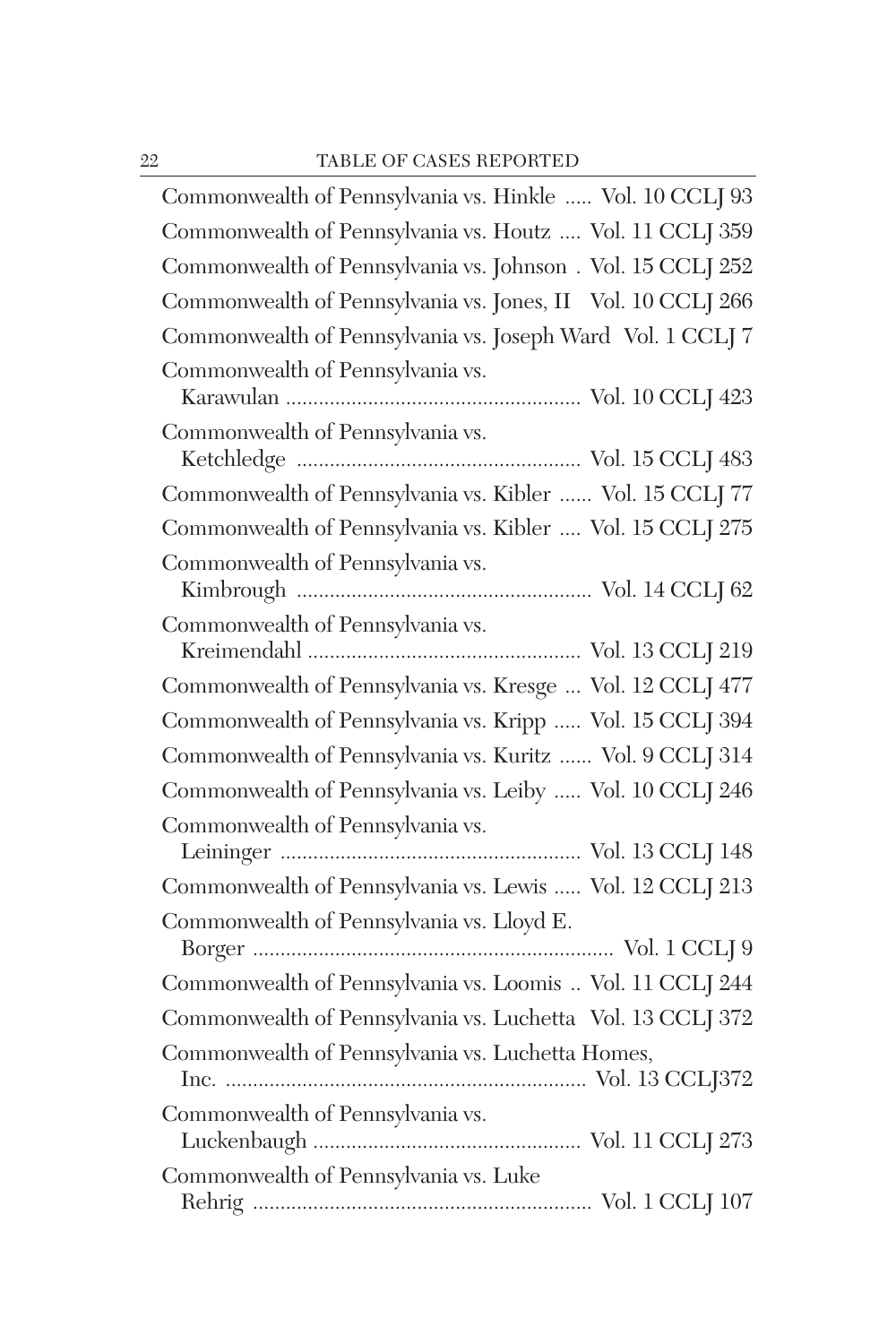| Commonwealth of Pennsylvania vs. Lusch  Vol. 12 CCLJ 24                                                                           |
|-----------------------------------------------------------------------------------------------------------------------------------|
| Commonwealth of Pennsylvania vs. Lusch  Vol. 14 CCLJ 279                                                                          |
| Commonwealth of Pennsylvania vs. Lynch  Vol. 15 CCLJ 144                                                                          |
| Commonwealth of Pennsylvania vs. Marsden  Vol. 9 CCLJ 232                                                                         |
| Commonwealth of Pennsylvania vs.                                                                                                  |
| Commonwealth of Pennsylvania vs. Matrician Vol. 12 CCLJ 201                                                                       |
| Commonwealth of Pennsylvania vs. Maurice<br>${\hbox{Hoffman}\,\,}\dots\,\,}\dots\,\,}\dots\,\,}\dots\,\,} \mbox{Vol.\,1~CCLJ\,1}$ |
| Commonwealth of Pennsylvania vs. McClure Vol. 15 CCLJ 174                                                                         |
| Commonwealth of Pennsylvania vs.                                                                                                  |
| Commonwealth of Pennsylvania vs. Meade J.                                                                                         |
| Commonwealth of Pennsylvania vs. Meinhart,                                                                                        |
| Commonwealth of Pennsylvania vs. Michael J.                                                                                       |
| Commonwealth of Pennsylvania vs. Miller  Vol. 12 CCLJ 340                                                                         |
| Commonwealth of Pennsylvania vs. Miller  Vol. 14 CCLJ 248                                                                         |
| Commonwealth of Pennsylvania vs. Moore  Vol. 14 CCLJ 102                                                                          |
| Commonwealth of Pennsylvania vs. Morarescu Vol. 13 CCLJ 80                                                                        |
| Commonwealth of Pennsylvania vs. Moyer  Vol. 11 CCLJ 129                                                                          |
| Commonwealth of Pennsylvania vs. Moyer  Vol. 12 CCLJ 284                                                                          |
| Commonwealth of Pennsylvania vs. Moyer  Vol. 14 CCLJ 407                                                                          |
| Commonwealth of Pennsylvania vs. Moyer  Vol. 15 CCLJ 114                                                                          |
| Commonwealth of Pennsylvania vs. Mudrick Vol. 11 CCLJ 365                                                                         |
| Commonwealth of Pennsylvania vs. Murphy . Vol. 15 CCLJ 120                                                                        |
| Commonwealth of Pennsylvania vs. Neal R.                                                                                          |
| Commonwealth of Pennsylvania vs. One (1) Dodge Dakota                                                                             |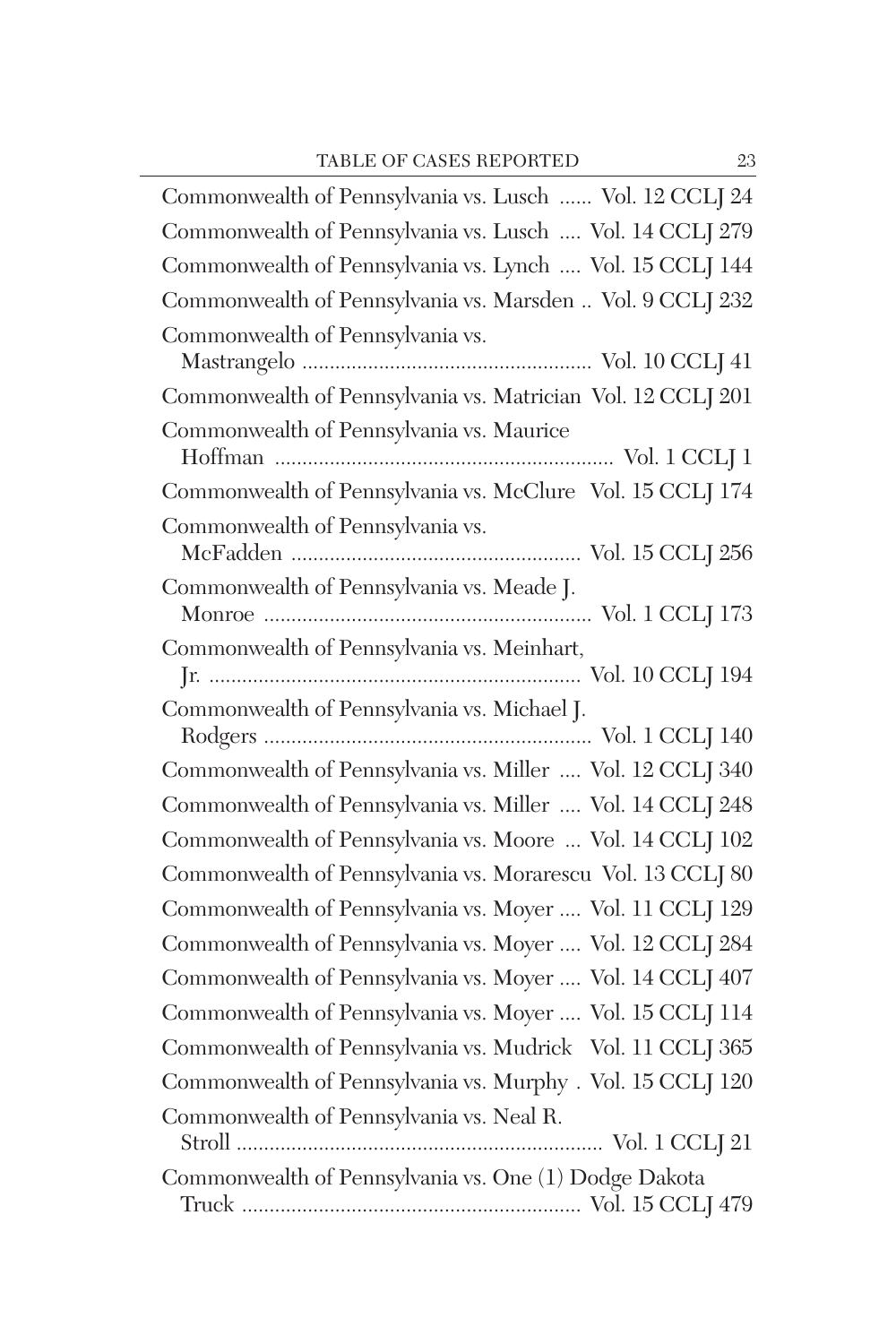| Commonwealth of Pennsylvania vs. One 1953 Chevrolet        |
|------------------------------------------------------------|
| Commonwealth of Pennsylvania vs. One 1987 Chevrolet        |
| Commonwealth of Pennsylvania vs. Otto  Vol. 15 CCLJ 160    |
| Commonwealth of Pennsylvania vs. Parvel  Vol. 15 CCLJ 540  |
| Commonwealth of Pennsylvania vs.                           |
| Commonwealth of Pennsylvania vs. Penberth Vol. 15 CCLJ 488 |
| Commonwealth of Pennsylvania vs. Peters  Vol. 9 CCLJ 199   |
| Commonwealth of Pennsylvania vs. Peterson Vol. 12 CCLJ 318 |
| Commonwealth of Pennsylvania vs. Peterson Vol. 13 CCLJ 339 |
| Commonwealth of Pennsylvania vs. Popp  Vol. 9 CCLJ 189     |
| Commonwealth of Pennsylvania vs. Popp  Vol. 10 CCLJ 186    |
| Commonwealth of Pennsylvania vs. Portner  Vol. 10 CCLJ 383 |
| Commonwealth of Pennsylvania vs. Potera  Vol. 13 CCLJ 342  |
| Commonwealth of Pennsylvania vs. Pusateri  Vol. 12 CCLJ 75 |
| Commonwealth of Pennsylvania vs. Ralph A.                  |
| Commonwealth of Pennsylvania vs. Rhyder  Vol. 12 CCLJ 410  |
| Commonwealth of Pennsylvania vs. Richard Hill              |
| Commonwealth of Pennsylvania vs. Riede  Vol. 14 CCLJ 93    |
| Commonwealth of Pennsylvania vs. Rosado  Vol. 13 CCLJ 185  |
| Commonwealth of Pennsylvania vs. Rosario  Vol. 12 CCLJ 477 |
| Commonwealth of Pennsylvania vs. Rose  Vol. 15 CCLJ 527    |
| Commonwealth of Pennsylvania vs. Russell G.                |
| Commonwealth of Pennsylvania vs. Sam                       |
| Commonwealth of Pennsylvania vs. Samuel  Vol. 14 CCLJ 102  |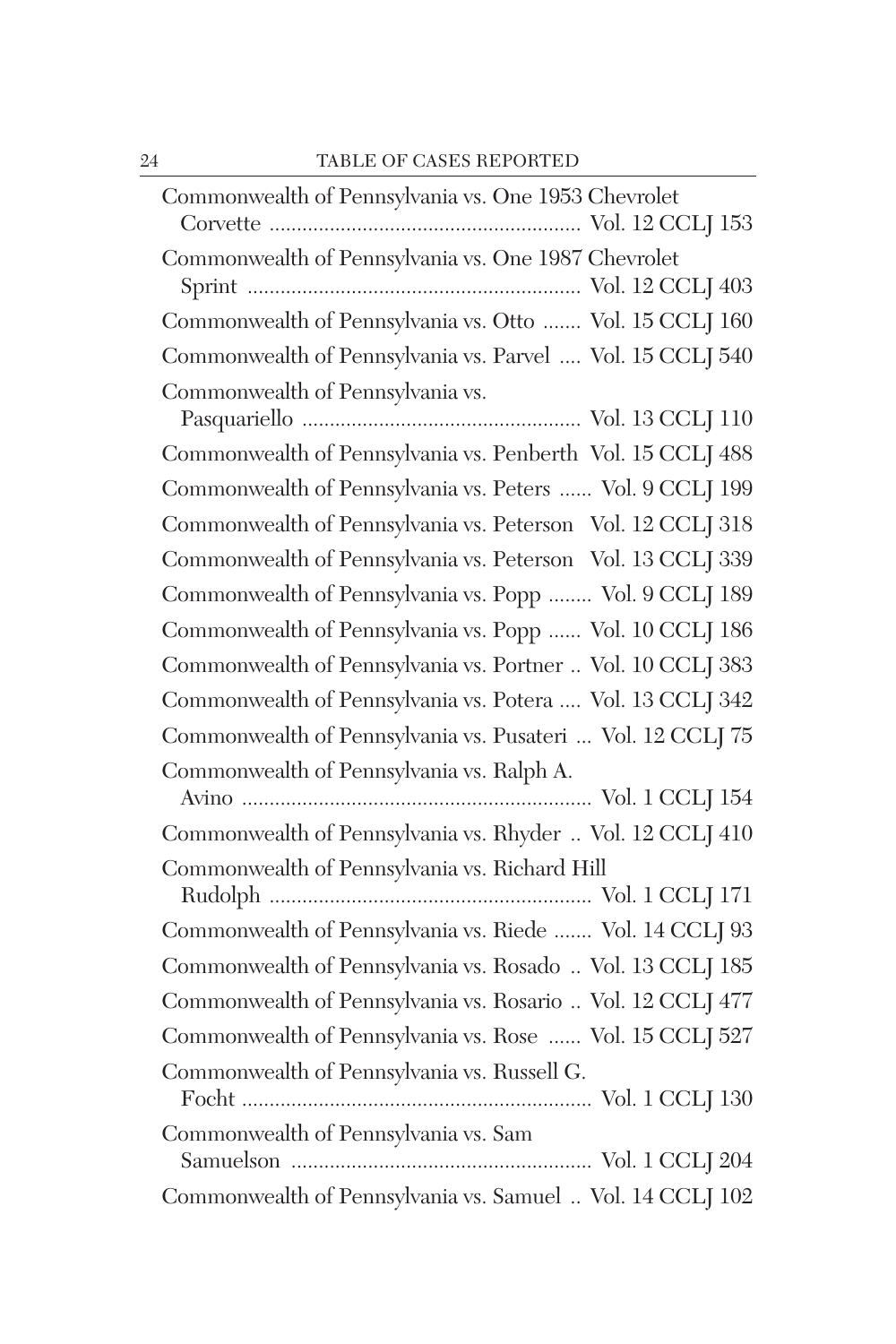Commonwealth of Pennsylvania vs. Schmid .. Vol. 12 CCLJ 221 Commonwealth of Pennsylvania vs. Schoch ... Vol. 12 CCLJ 382 Commonwealth of Pennsylvania vs. Schrantz Vol. 11 CCLJ 256 Commonwealth of Pennsylvania vs. Schwab .. Vol. 10 CCLJ 202 Commonwealth of Pennsylvania vs. Scott ........ Vol. 10 CCLJ 26 Commonwealth of Pennsylvania vs. Searfoss . Vol. 14 CCLJ 191 Commonwealth of Pennsylvania vs. Shelly ..... Vol. 12 CCLJ 484 Commonwealth of Pennsylvania vs. Shelton .. Vol. 14 CCLJ 134 Commonwealth of Pennsylvania vs. Shores ... Vol. 11 CCLJ 122 Commonwealth of Pennsylvania vs. Shuck .... Vol. 11 CCLJ 333 Commonwealth of Pennsylvania vs. Shuck, Sr Vol. 10 CCLJ 233 Commonwealth of Pennsylvania vs. Silfies ..... Vol. 15 CCLJ 194 Commonwealth of Pennsylvania vs. Smale .... Vol. 10 CCLJ 311 Commonwealth of Pennsylvania vs. Smale ...... Vol. 12 CCLJ 68 Commonwealth of Pennsylvania vs. Smith ..... Vol. 12 CCLJ 206 Commonwealth of Pennsylvania vs. Smith ..... Vol. 13 CCLJ 245 Commonwealth of Pennsylvania vs. Smith ..... Vol. 13 CCLJ 417 Commonwealth of Pennsylvania vs. Smith ..... Vol. 14 CCLJ 204 Commonwealth of Pennsylvania vs. Smith ..... Vol. 14 CCLJ 376 Commonwealth of Pennsylvania vs. Snyder ..... Vol. 12 CCLJ 96 Commonwealth of Pennsylvania vs. Snyder ... Vol. 14 CCLJ 166 Commonwealth of Pennsylvania vs. Sol

Davidson .......................................................... Vol. 1 CCLJ 258 Commonwealth of Pennsylvania vs. Sopota ..... Vol. 12 CCLJ 43 Commonwealth of Pennsylvania vs. Spank .... Vol. 12 CCLJ 108 Commonwealth of Pennsylvania vs.

Spiropoulos .................................................... Vol. 13 CCLJ 194 Commonwealth of Pennsylvania vs. Stevens .... Vol. 11 CCLJ 59 Commonwealth of Pennsylvania vs. Takacs ........ Vol. 12 CCLJ 1 Commonwealth of Pennsylvania vs. Tanzosh . Vol. 10 CCLJ 257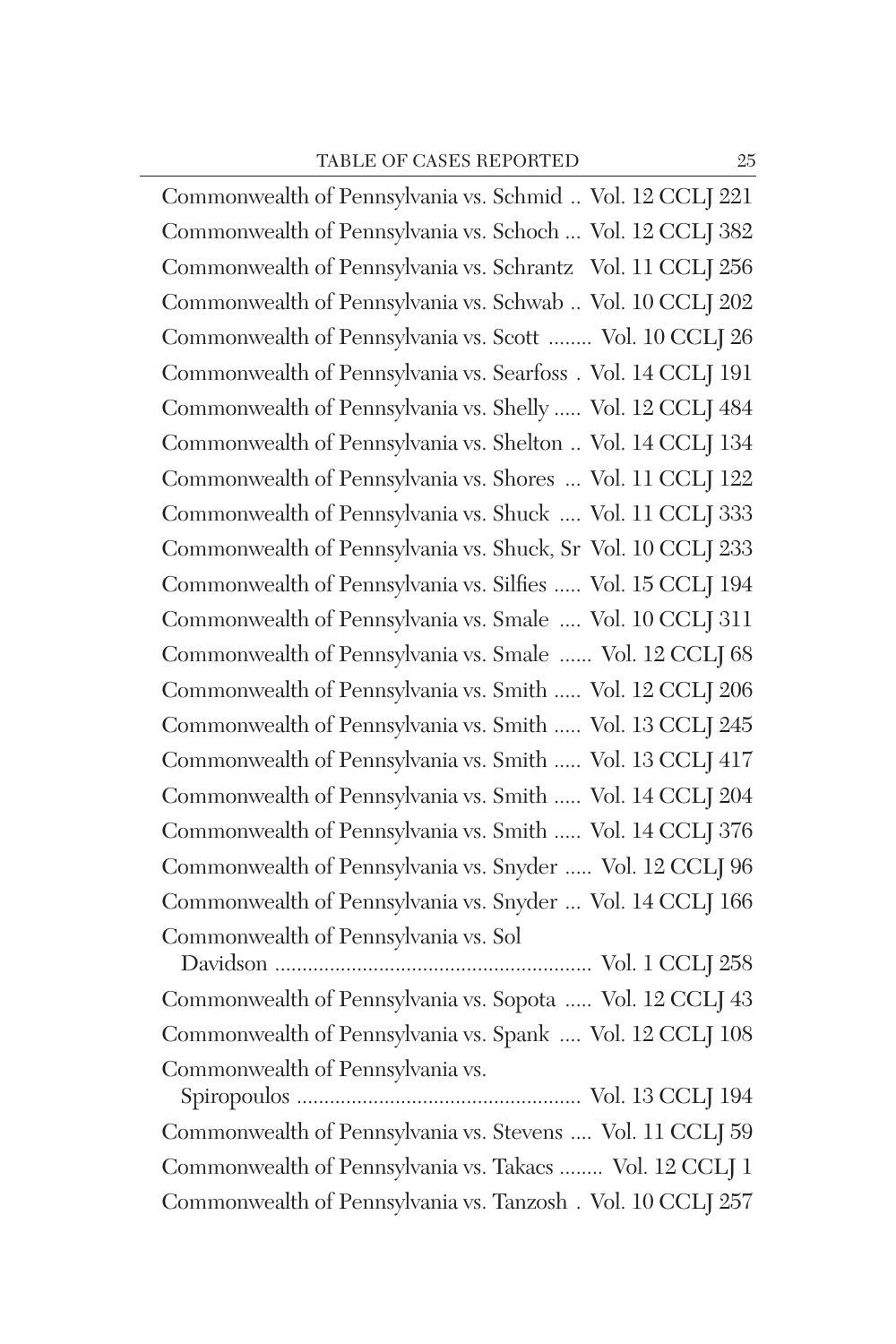| Commonwealth of Pennsylvania vs. Tessitore  Vol. 9 CCLJ 390                                              |
|----------------------------------------------------------------------------------------------------------|
| Commonwealth of Pennsylvania vs. Tessitore Vol. 10 CCLJ 242                                              |
| Commonwealth of Pennsylvania vs. Thomas                                                                  |
| Commonwealth of Pennsylvania vs. Tirpak  Vol. 10 CCLJ 123                                                |
| Commonwealth of Pennsylvania vs. Uhl  Vol. 15 CCLJ 87                                                    |
| Commonwealth of Pennsylvania vs. Veron  Vol. 15 CCLJ 375                                                 |
| Commonwealth of Pennsylvania vs. Warner  Vol. 10 CCLJ 315                                                |
| Commonwealth of Pennsylvania vs. Warren Asher                                                            |
| Commonwealth of Pennsylvania vs. Weaver  Vol. 14 CCLJ 87                                                 |
| Commonwealth of Pennsylvania vs. Weiss  Vol. 13 CCLJ 278                                                 |
| Commonwealth of Pennsylvania vs. Welsh  Vol. 14 CCLJ 460                                                 |
| Commonwealth of Pennsylvania vs.                                                                         |
| Commonwealth of Pennsylvania vs.                                                                         |
| Commonwealth of Pennsylvania vs. William C.                                                              |
| Commonwealth of Pennsylvania vs. William J.                                                              |
| Commonwealth of Pennsylvania vs.                                                                         |
| Commonwealth of Pennsylvania vs.                                                                         |
| Commonwealth of Pennsylvania, Bureau of Workers'<br>Compensation vs. Workmen's Compensation Appeal Board |
| Commonwealth of Pennsylvania, Department of General<br>Services-Popkin et ux. vs.  Vol. 10 CCLJ 66       |
| Commonwealth of Pennsylvania, Department of General                                                      |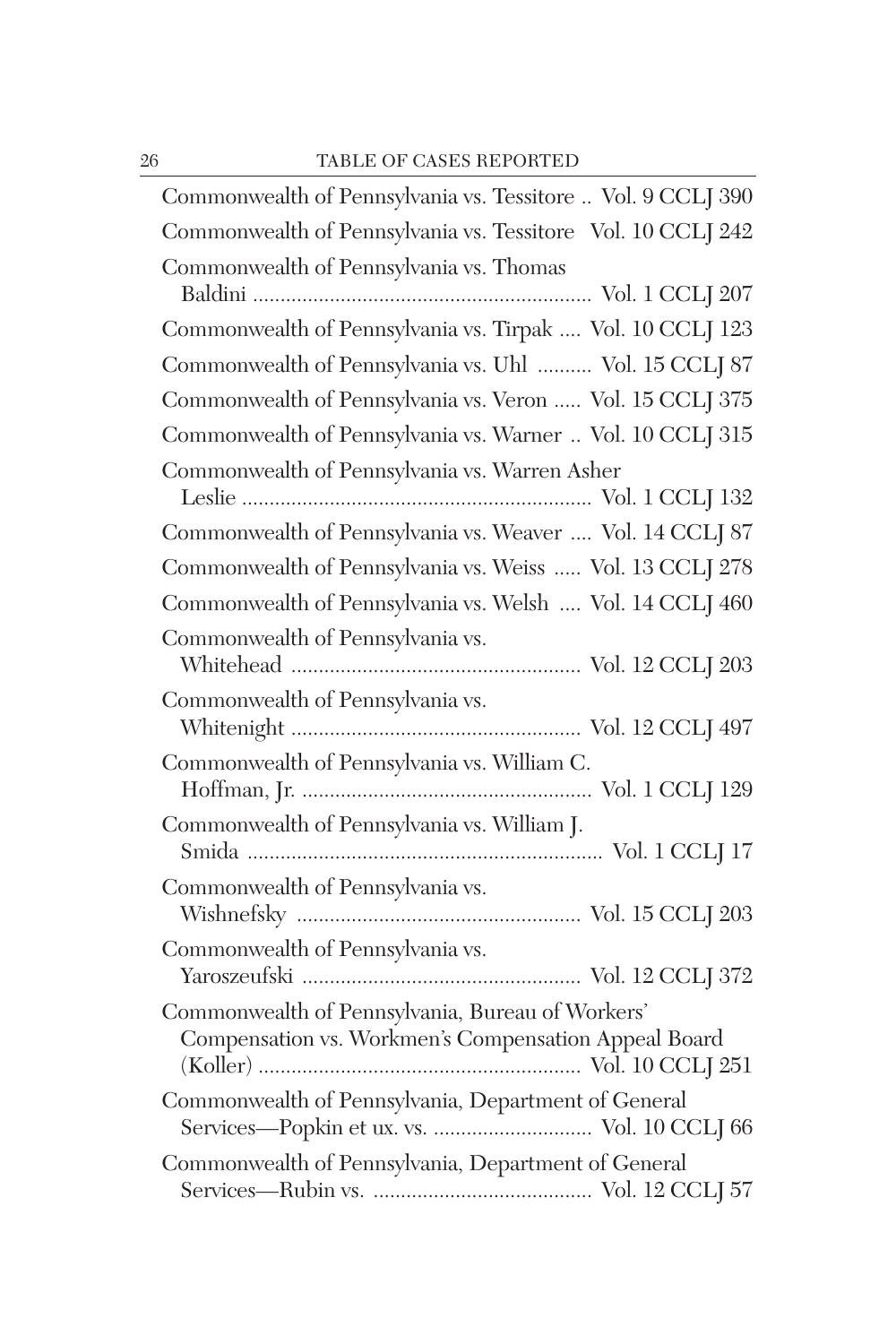| Commonwealth of Pennsylvania, Department of Transportation<br>Bureau of Traffic Safety Houtz vs.  Vol. 12 CCLJ 125  |
|---------------------------------------------------------------------------------------------------------------------|
| Commonwealth of Pennsylvania, Department of<br>Transportation vs. Bickel  Vol. 10 CCLJ 191                          |
| Commonwealth of Pennsylvania, Department of<br>Transportation vs. Borger  Vol. 10 CCLJ 167                          |
| Commonwealth of Pennsylvania, Department of<br>Transportation vs. Rendish  Vol. 12 CCLJ 305                         |
| Commonwealth of Pennsylvania, Department of Transportation,<br>Bureau of Traffic Safety vs. Dever  Vol. 10 CCLJ 176 |
| Commonwealth of Pennsylvania, Department of Transportation,<br>Bureau of Driver Licensing-Keen vs.  Vol. 15 CCLJ 91 |
| Commonwealth of Pennsylvania, Department of<br>Transportation, Bureau of Driver Licensing-                          |
| Commonwealth of Pennsylvania, Department of                                                                         |
| Commonwealth of Pennsylvania, Department of<br>Transportation-Bogovich vs.  Vol. 15 CCLJ 302                        |
| Commonwealth of Pennsylvania, Department of<br>Transportation-Freundt vs.  Vol. 15 CCLJ 412                         |
| Commonwealth of Pennsylvania, Department of<br>Transportation-Klotz et al. vs.  Vol. 12 CCLJ 469                    |
| Commonwealth of Pennsylvania, Dept. of Gen. Serv.-                                                                  |
| Commonwealth of Pennsylvania, Penna. Liquor Control                                                                 |
| Commonwealth, Finsel, et al. vs.  Vol. 5 CCLJ 131                                                                   |
| Commonwealth, Panther Valley Dress Co., Inc.                                                                        |
|                                                                                                                     |
|                                                                                                                     |
|                                                                                                                     |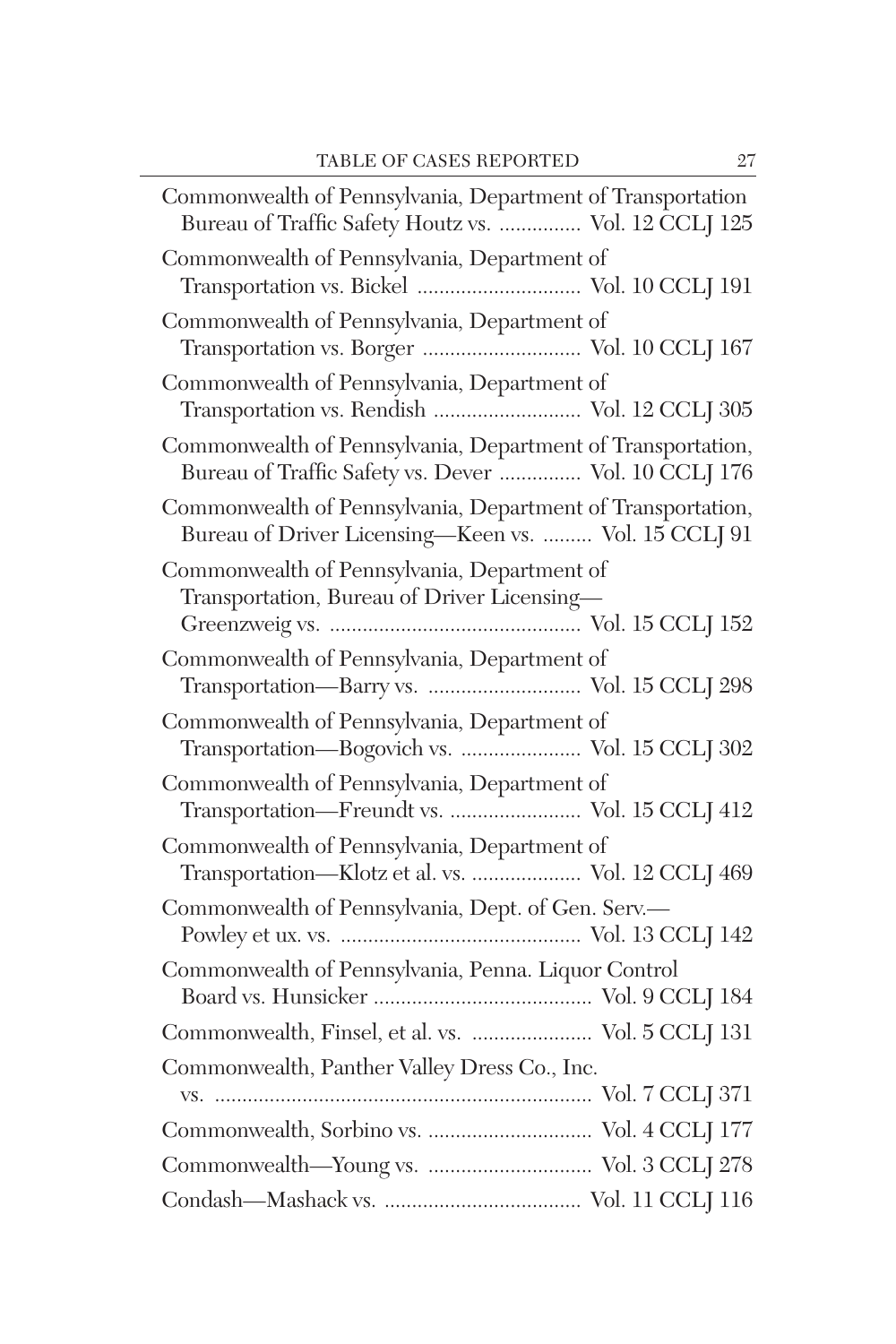| Condemnation by the Commonwealth of Pennsylvania of            |
|----------------------------------------------------------------|
|                                                                |
| Contimortgage Corporation vs. Castillo et ux. Vol. 15 CCLJ 123 |
| Coonan-Commonwealth of Pennsylvania vs. Vol. 13 CCLJ 68        |
|                                                                |
| Corrado et ux. vs. Mauch Chunk Trust Co  Vol. 13 CCLJ 106      |
| Costenbader et ux. vs. Wriedt et al.  Vol. 2 CCLJ 102          |
| Counterman vs. Counterman  Vol. 8 CCLJ 348                     |
| County Consumers Disc. Co. vs. Haupt et al.  Vol. 3 CCLJ 270   |
| County Holding Co., Inc., Searles vs.  Vol. 4 CCLJ 4           |
| County of Carbon vs. Leibensperger  Vol. 3 CCLJ 180            |
|                                                                |
| Coxe vs. General Crushed Stone Company  Vol. 5 CCLJ 9          |
|                                                                |
| Coyle, Indian Mtn. Lake Civic Assoc. vs.  Vol. 7 CCLJ 181      |
| Cramer-Commonwealth of Pennsylvania vs. Vol. 15 CCLJ 140       |
| Crandon Construction Co., Inc., et al.-                        |
|                                                                |
| Crandon Construction Co., Inc., Holiday Poconos Land,          |
| Inc.-Dragon Cement Co. vs  Vol. 1 CCLJ 232                     |
|                                                                |
| Crosswell-Commonwealth vs.  Vol. 2 CCLJ 194                    |
|                                                                |
| Crozier et ux. vs. Zoning Hearing Board of Mahoning            |
|                                                                |
| Cunfer and Frantz vs. Bausman  Vol. 9 CCLJ 26                  |
| Cunfer and Frantz vs. Bausman  Vol. 9 CCLJ 156                 |
| Cunningham, Commonwealth vs.  Vol. 5 CCLJ 286                  |
|                                                                |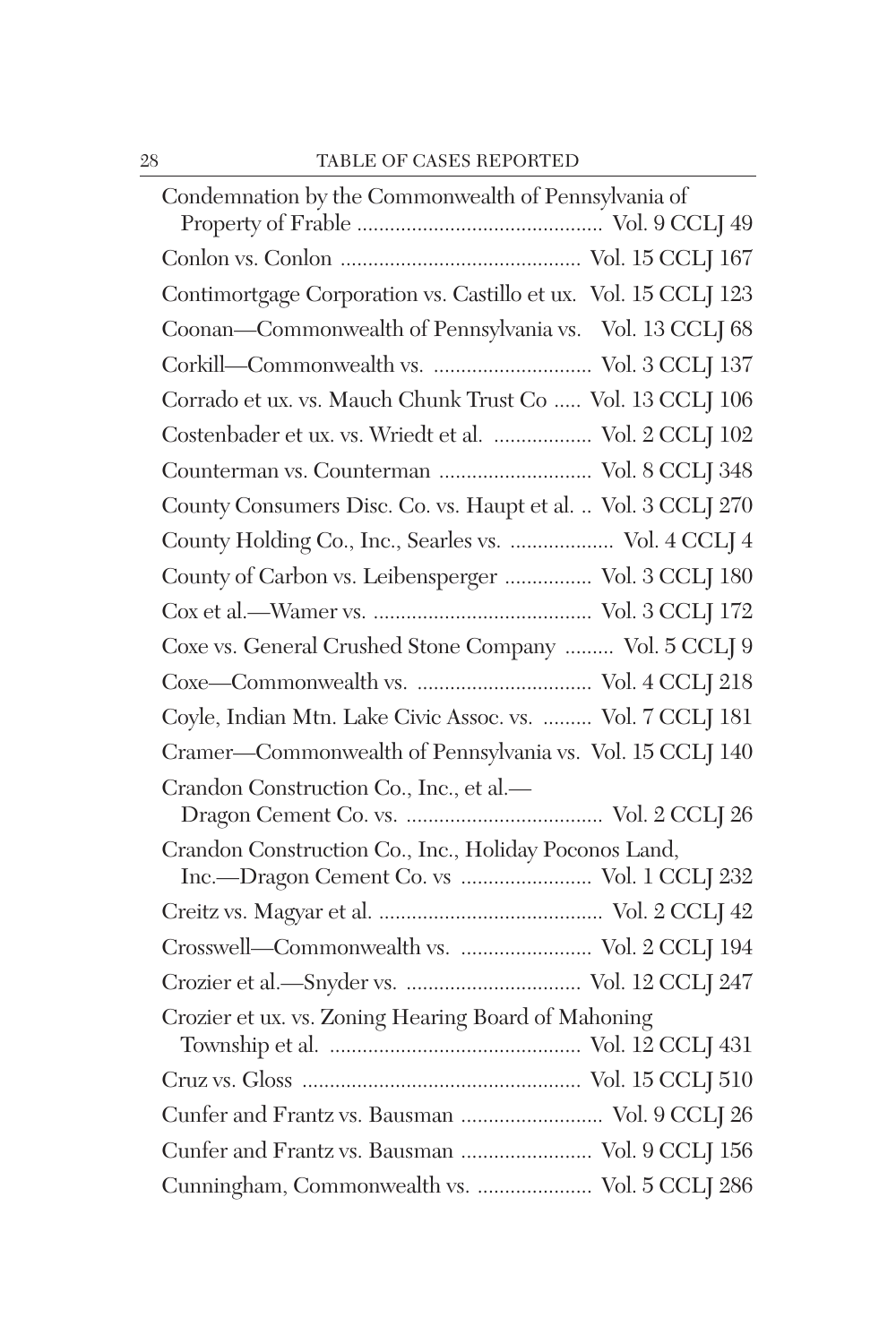| Custom Marketing, Inc. vs. Jim Thorpe National |  |
|------------------------------------------------|--|
|                                                |  |

#### **—D—**

| Darling-Commonwealth of Pennsylvania vs. Vol. 15 CCLJ 559 |  |
|-----------------------------------------------------------|--|
| Davidovich-Northeast Chemical and Supply Co., Inc.        |  |
| Davidson-Commonwealth vs.  Vol. 2 CCLJ 229                |  |
| Davidson-Commonwealth of Pennsylvania                     |  |
| Davidson, Indian Mountain Lake Development Corp.          |  |
| Davidson, Sol-Commonwealth of Pennsylvania                |  |
|                                                           |  |
|                                                           |  |
| Davis-Commonwealth of Pennsylvania vs.  Vol. 11 CCLJ 64   |  |
| DeAngelo Brothers, Inc. vs. Carbon County et              |  |
| DeAngelo vs. Carbon County Tax Claim Bureau et            |  |
|                                                           |  |
|                                                           |  |
|                                                           |  |
| DeLong, Commonwealth vs.  Vol. 4 CCLJ 264                 |  |
|                                                           |  |
| Dembinski vs. Blue Ridge Real Estate  Vol. 7 CCLJ 6       |  |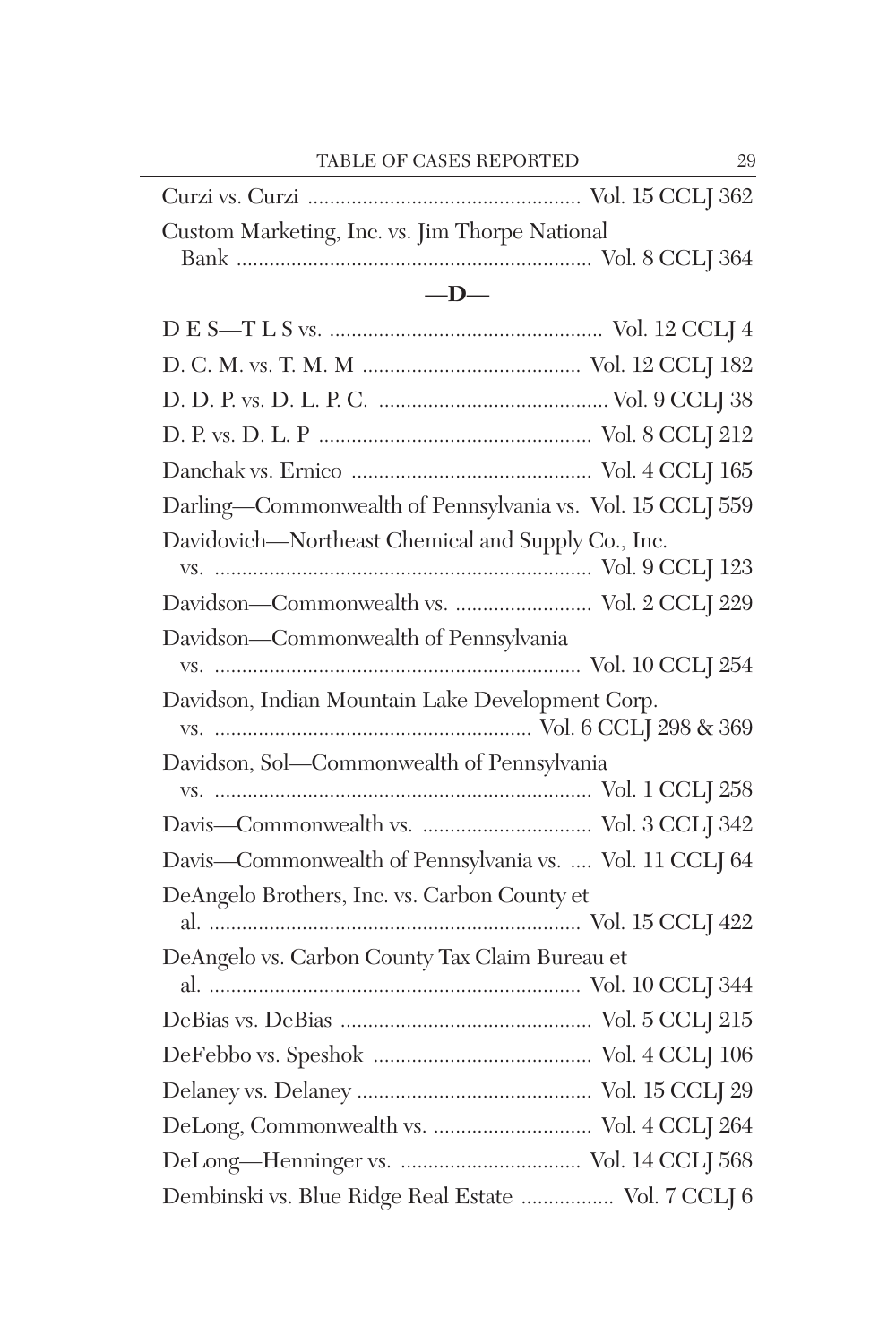| Department of Transportation vs. McIntosh  Vol. 7 CCLJ 76                                                          |  |
|--------------------------------------------------------------------------------------------------------------------|--|
| DeSantis et ux. vs. Bowmanstown Zoning Hearing                                                                     |  |
| Desmond et al. vs. Sartori et al.  Vol. 12 CCLJ 414                                                                |  |
| Dever-Commonwealth of Pennsylvania, Department of<br>Transportation, Bureau of Traffic Safety vs. Vol. 10 CCLJ 176 |  |
| Devlin et ux.-First Union National Bank vs. Vol. 15 CCLJ 609                                                       |  |
|                                                                                                                    |  |
|                                                                                                                    |  |
|                                                                                                                    |  |
| Didyoung-Commonwealth of Pennsylvania                                                                              |  |
| Diehl vs. Commonwealth Occupational Disease                                                                        |  |
| Diehl-Commonwealth vs.  Vol. 2 CCLJ 300                                                                            |  |
|                                                                                                                    |  |
| Difenderfer et ux. vs. Carbon County Tax Claim Bureau                                                              |  |
|                                                                                                                    |  |
|                                                                                                                    |  |
|                                                                                                                    |  |
|                                                                                                                    |  |
| Donnie, Franklin Ray-Commonwealth of Pennsylvania                                                                  |  |
| Dorshimer, Commonwealth vs.  Vol. 6 CCLJ 6                                                                         |  |
| Dotter—Township of Kidder vs.  Vol. 2 CCLJ 131                                                                     |  |
|                                                                                                                    |  |
|                                                                                                                    |  |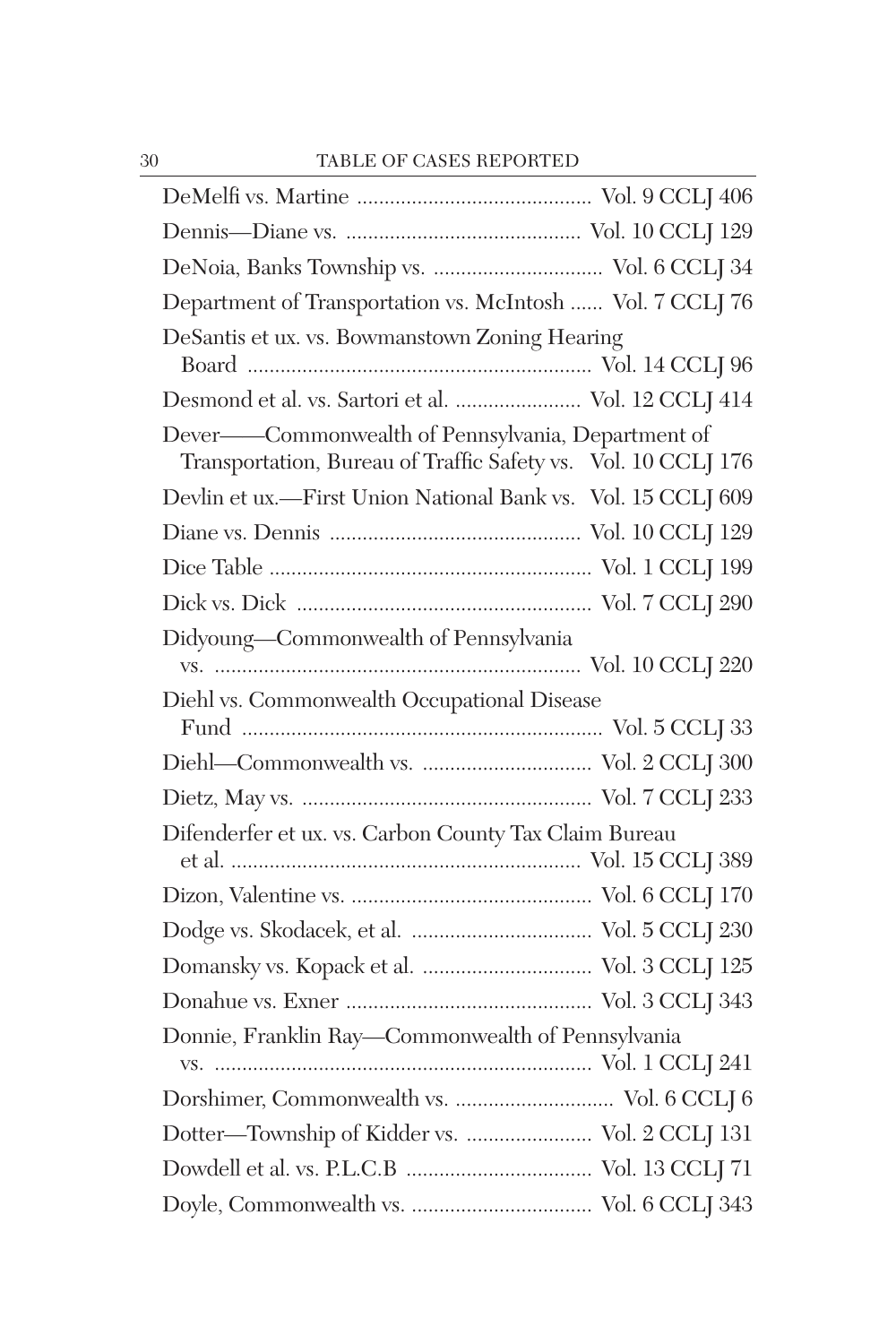| Dragon Cement Co. vs. Crandon Construction Co., Inc.,                                                |
|------------------------------------------------------------------------------------------------------|
| Dragon Cement Co. vs. Crandon Construction Co., Inc.,<br>Holiday Poconos Land, Inc.  Vol. 1 CCLJ 232 |
|                                                                                                      |
| Dunkle-Commonwealth of Pennsylvania vs. . Vol. 10 CCLJ 47                                            |
| Dunn vs. Maryland Casualty Co.  Vol. 7 CCLJ 354                                                      |
| Dunn vs. Maryland Casualty Company  Vol. 8 CCLJ 310                                                  |
|                                                                                                      |
| Duschak et ux.-Siegmond et ux. vs.  Vol. 14 CCLJ 497                                                 |
|                                                                                                      |
| $-E-$                                                                                                |
| E., M. S. J. and A. C. E. vs. T. M. E. and P. E  Vol. 9 CCLJ 366                                     |
| E., T. M. and P. E.-M. S. J. E. and A. C. E.                                                         |
|                                                                                                      |
|                                                                                                      |
| E.S. et ux.-Carbon County Children and Youth                                                         |
|                                                                                                      |
| Eaches-Commonwealth of Pennsylvania vs. Vol. 15 CCLJ 235                                             |
| East Penn Township, Malatesta vs.  Vol. 6 CCLJ 210                                                   |
| East Side Borough Zoning Hearing Board-Keiper                                                        |
|                                                                                                      |
| Eastern Light Company, Inc.-Engelman vs.  Vol. 3 CCLJ 62                                             |
| Ebbert-Commonwealth ex rel. Miller vs.  Vol. 2 CCLJ 156                                              |
| Ebbert-Commonwealth ex rel. Miller vs.  Vol. 2 CCLJ 161                                              |
|                                                                                                      |
|                                                                                                      |
|                                                                                                      |
|                                                                                                      |
|                                                                                                      |
|                                                                                                      |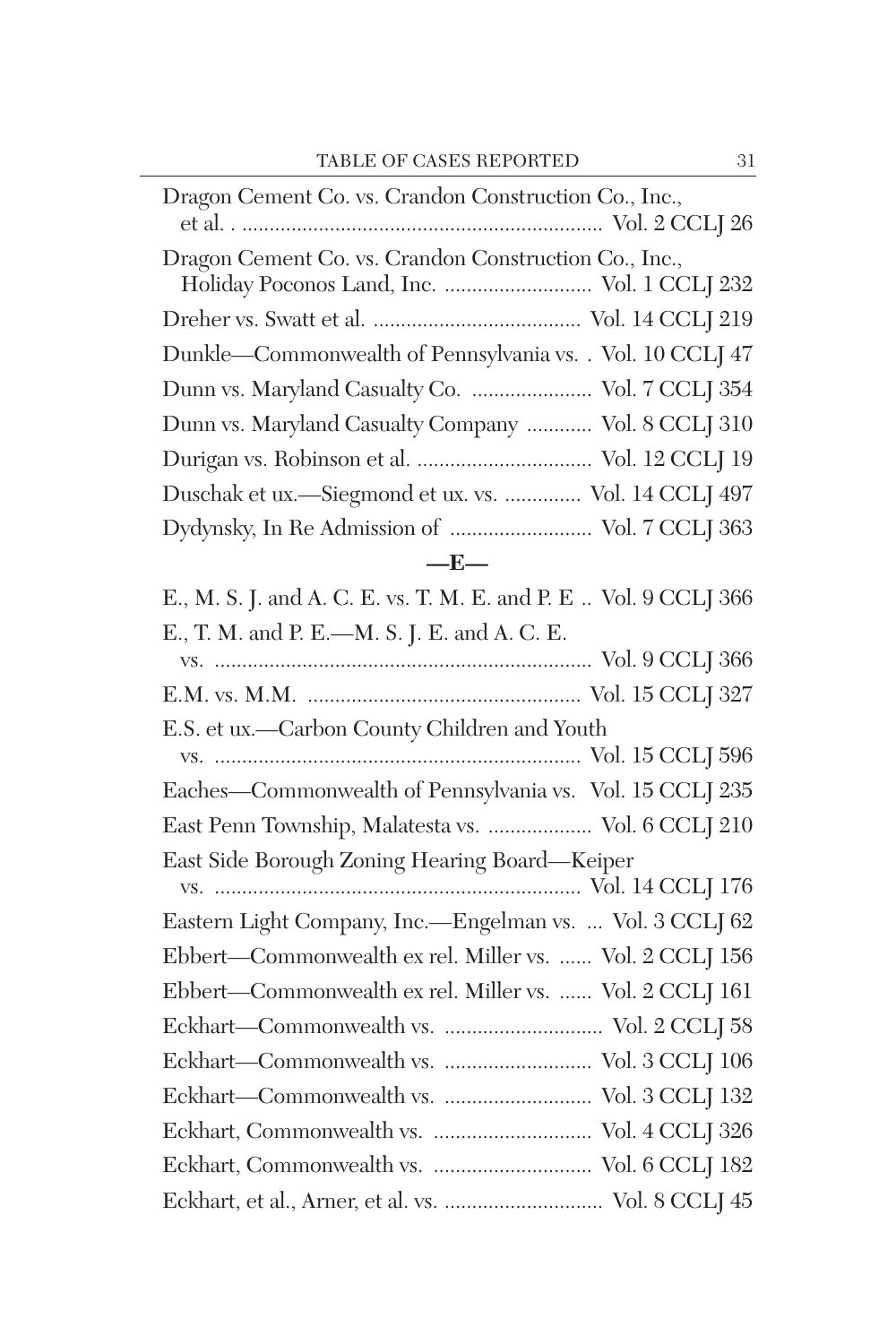| Eckman vs. Carbon County Board of Assessment                                                         |
|------------------------------------------------------------------------------------------------------|
|                                                                                                      |
| Edmonds, Commonwealth vs.  Vol. 7 CCLJ 133                                                           |
| Educators Mutual Life Ins. Co. vs. Pollock  Vol. 4 CCLJ 52                                           |
| Egli vs. Carbon County Housing Authority  Vol. 8 CCLJ 78                                             |
| Egli, Carbon County Housing Authority vs.  Vol. 8 CCLJ 72                                            |
| Egli-Carbon County Housing Authority vs. Vol. 10 CCLJ 171                                            |
| Eidem et ux. vs. White et ux.  Vol. 12 CCLJ 328                                                      |
| Electro Chemical Engineering & Manufacturing Co. vs.<br>Kovatch Truck Center, Inc.  Vol. 12 CCLJ 334 |
| Eli Levine, Inc. and Tax Claim Bureau of Carbon County-                                              |
| Elmore-Commonwealth of Pennsylvania vs. Vol. 10 CCLJ 387                                             |
| Elsasser, Charles B. vs. Township of Mahoning,                                                       |
|                                                                                                      |
| Engelman vs. Eastern Light Company, Inc.  Vol. 3 CCLJ 62                                             |
|                                                                                                      |
| Ernest Renda Contracting Co., Inc.-Reph vs. Vol. 3 CCLJ 297                                          |
|                                                                                                      |
|                                                                                                      |
| Estate of Connell, Clinton, Deceased vs. William                                                     |
|                                                                                                      |
|                                                                                                      |
|                                                                                                      |
|                                                                                                      |
| Evans vs. Thomas Brothers Natural Gas  Vol. 6 CCLJ 65                                                |
|                                                                                                      |
|                                                                                                      |
| Everett-Commonwealth of Pennsylvania vs. . Vol. 9 CCLJ 179                                           |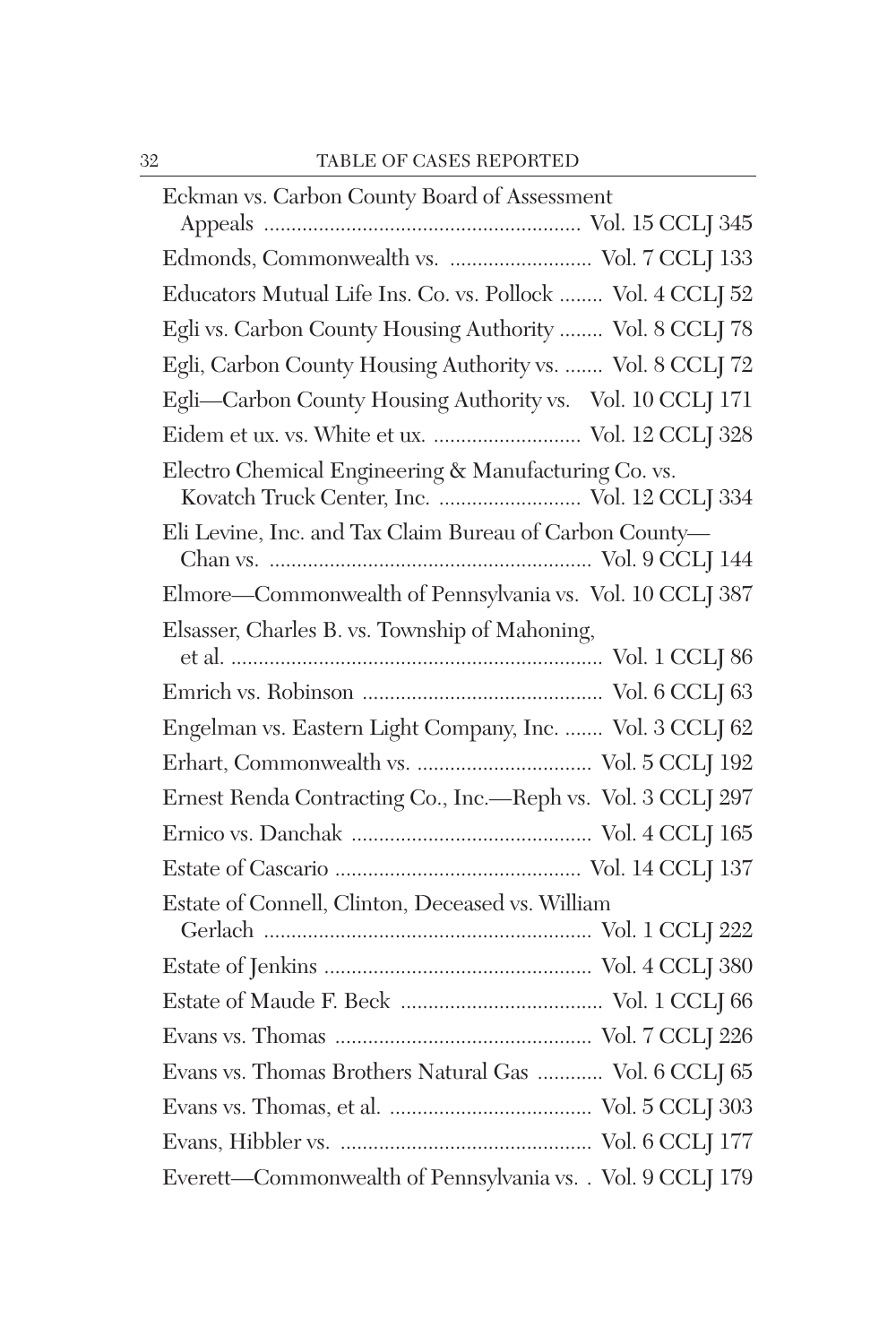| Exxon Corporation, Mahr, et al. vs.  Vol. 8 CCLJ 89         |
|-------------------------------------------------------------|
| $-F-$                                                       |
|                                                             |
| Fairchild-Commonwealth of Pennsylvania                      |
| Fairchild-Commonwealth of Pennsylvania                      |
|                                                             |
| Fairchild-Commonwealth of Pennsylvania                      |
|                                                             |
|                                                             |
| Falcone-Commonwealth vs.  Vol. 3 CCLJ 175                   |
|                                                             |
| Farmers' Reliance Ins. Co. of New Jersey, Lawn              |
|                                                             |
|                                                             |
|                                                             |
| Farrell vs. Pencor Services, Inc., et al.  Vol. 8 CCLJ 1    |
| Favere-Commonwealth of Pennsylvania vs. Vol. 13 CCLJ 139    |
| Feane vs. Carbon Transportation System, Inc.                |
|                                                             |
|                                                             |
| Fedora et ux. vs. Zoning Hearing Board of Lansford          |
| Fegley, Dr. Homer B. vs. Marion A. Morthimer  Vol. 1 CCLJ 5 |
| Fegley, Dr. Homer B. vs. Marion A. Morthimer Vol. 1 CCLJ 45 |
| Feldman, Burger Lumber Co. Inc. vs.  Vol. 6 CCLJ 274        |
| Feuerstein et ux.-Strubinger vs.  Vol. 14 CCLJ 418          |
| Finsel-Commonwealth of Pennsylvania vs.  Vol. 11 CCLJ 21    |
| Finsel, et al. vs. Commonwealth  Vol. 5 CCLJ 137            |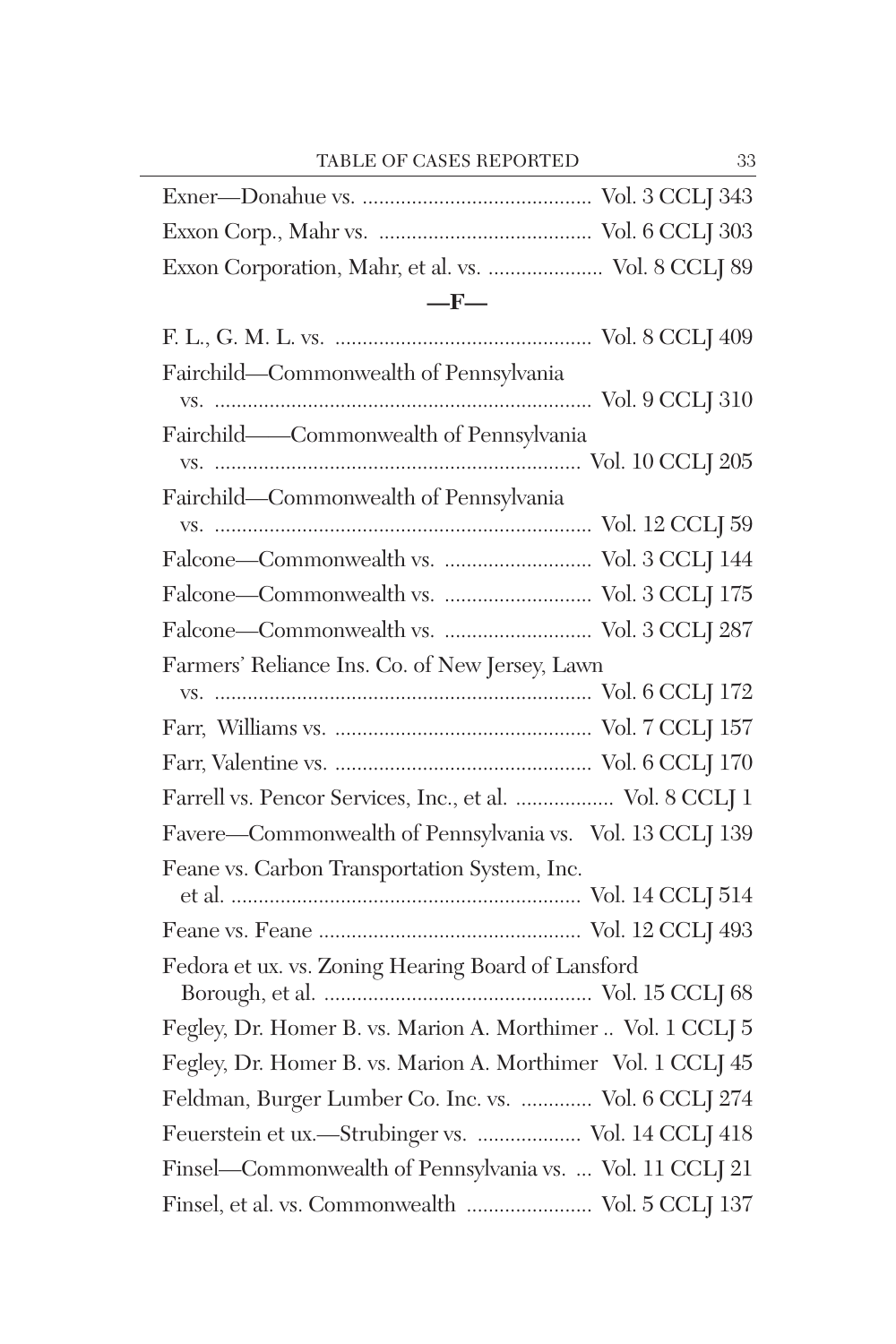| First National Bank of Palmerton vs. Nagley  Vol. 6 CCLJ 339  |
|---------------------------------------------------------------|
| First Union National Bank vs. Devlin et ux.  Vol. 15 CCLJ 609 |
| First Valley Bank vs. Lencovich  Vol. 7 CCLJ 198              |
| First Valley Bank vs. Vermillion  Vol. 8 CCLJ 165             |
| First Valley Bank, Mayme K. Peltz, An Incompetent             |
|                                                               |
| Fish-Commonwealth of Pennsylvania vs.  Vol. 14 CCLJ 1         |
|                                                               |
| Fisher et ux. vs. Zoning Hearing Board of the Borough of      |
| Fisher-Commonwealth of Pennsylvania vs. . Vol. 14 CCLJ 173    |
| Fisher Motors et al.-York vs.  Vol. 3 CCLJ 140                |
| Fisher Motors et al.-York vs.  Vol. 3 CCLJ 265                |
| Fisher-Hazleton National Bank vs.  Vol. 12 CCLJ 120           |
| Flagstaff Mountain Park, Inc. vs. Pennsylvania Liquor         |
| Flaim et al.-Karchner vs.  Vol. 14 CCLJ 116                   |
| Flick-Commonwealth of Pennsylvania vs.  Vol. 12 CCLJ 72       |
|                                                               |
| Focht, Russell G.-Commonwealth of Pennsylvania                |
|                                                               |
| Forgay et ux. vs. Z.H.B., Lansford Borough  Vol. 13 CCLJ 313  |
| Fortunak, George, et ux., and Albert P. Leonzi, et ux.-       |
| Foster-Commonwealth of Pennsylvania vs.  Vol. 14 CCLJ 72      |
|                                                               |
| Frable vs. Schoenberger et al.  Vol. 2 CCLJ 20                |
| Frable-Condemnation by the Commonwealth of                    |
| Frankel et ux. vs. Northeast Land Company                     |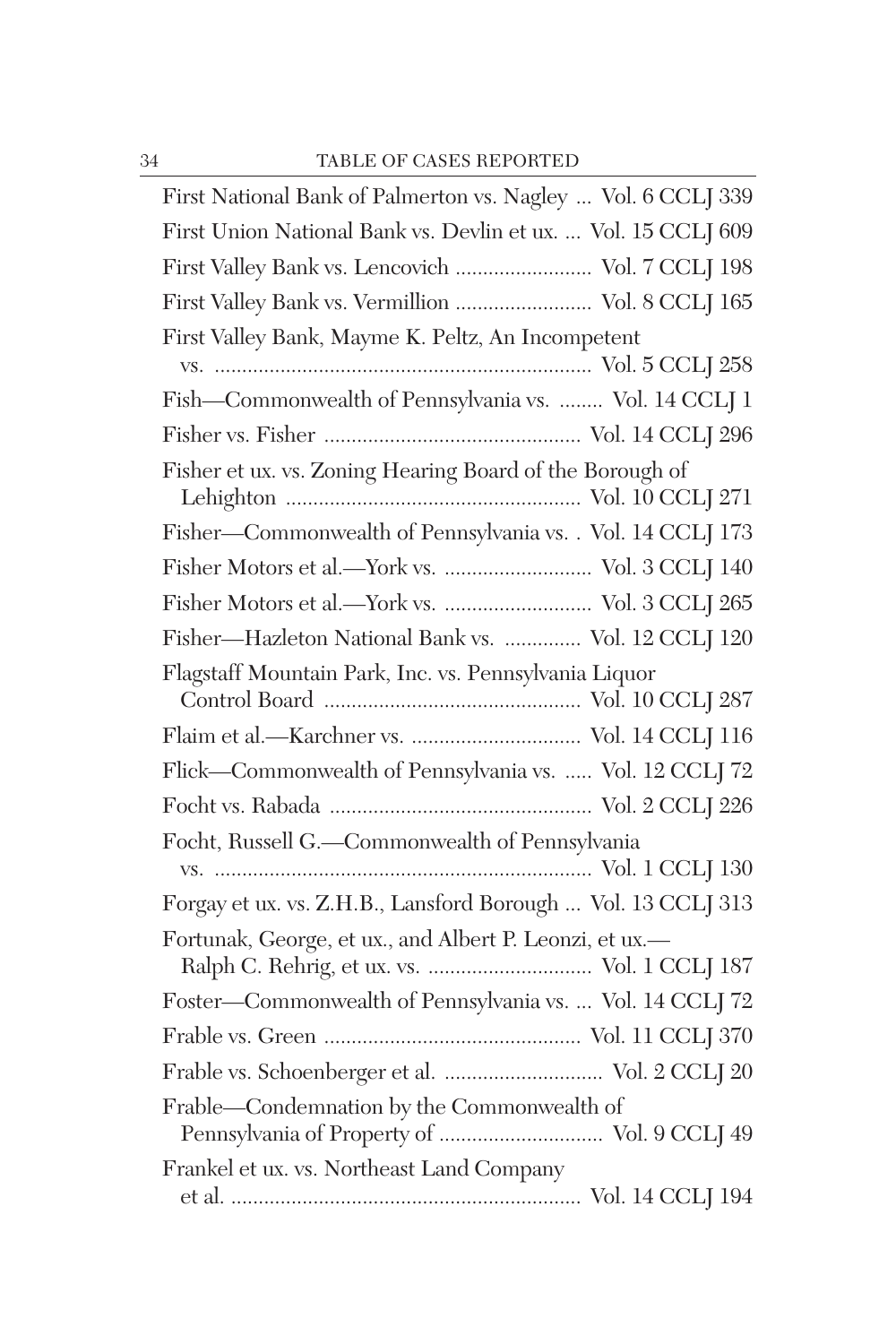| Franklin Township vs. Kemmerer  Vol. 7 CCLJ 315                                                            |
|------------------------------------------------------------------------------------------------------------|
| Franklin, Township of vs. Abner  Vol. 11 CCLJ 284                                                          |
| Franklin Township Volunteer Fire Co. No. 1—                                                                |
| Franklin Township Zoning Hearing Board—Abner                                                               |
| Franklin Township Zoning Hearing Board et al. —                                                            |
| Franklin Township Zoning Hearing Board, Peters,                                                            |
|                                                                                                            |
| Freundt vs. Commonwealth of Pennsylvania, Department of                                                    |
| Fries vs. Tax Claim Bureau of Carbon County Vol. 11 CCLJ 276                                               |
| Fritzinger vs. Zoning Hearing Board of Borough of                                                          |
| Fulltime Policemen of the Borough of Jim Thorpe vs. Jim<br>Thorpe Borough Council. et al.  Vol. 5 CCLJ 373 |
| Furnace-Commonwealth of Pennsylvania                                                                       |
|                                                                                                            |

## **—G—**

| Gallagher vs. Kidder Township  Vol. 8 CCLJ 178 |
|------------------------------------------------|
|                                                |
| Gallagher et al. vs. McHugh  Vol. 14 CCLJ 131  |
|                                                |
|                                                |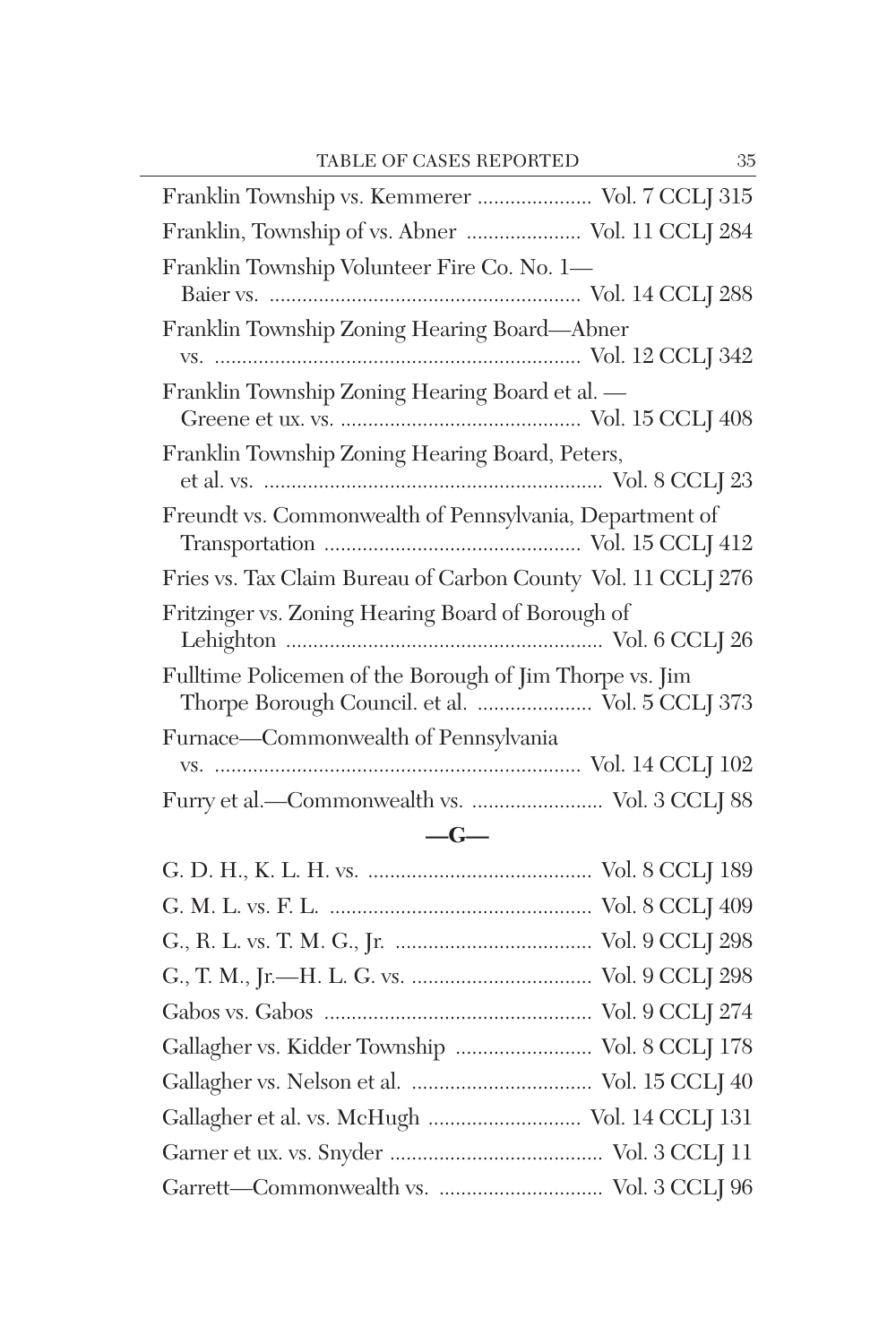| Gehres, Commonwealth vs.,  Vol. 5 CCLJ 104                    |
|---------------------------------------------------------------|
| General Assembly of the Church-Kobal vs. . Vol. 11 CCLJ 157   |
| General Crushed Stone Company, Coxe vs.  Vol. 5 CCLJ 9        |
| General Elec. Credit Corp. vs. Borosh et ux.  Vol. 3 CCLJ 316 |
|                                                               |
| George vs. Chestnut Ridge Railway Company Vol. 5 CCLJ 366     |
| George vs. Route 209 Realty Corp  Vol. 6 CCLJ 287             |
| George-Commonwealth vs.  Vol. 2 CCLJ 290                      |
| George-Commonwealth of Pennsylvania vs. . Vol. 13 CCLJ 64     |
| George-Commonwealth, ex rel., George vs.  Vol. 5 CCLJ 58      |
| George et ux.-Route 209 Realty Corp. vs.  Vol. 2 CCLJ 125     |
|                                                               |
| Gerhard vs. Lansdowne Constructors, Inc.,                     |
| Gerhard et al. vs. Hazleton Water Authority  Vol. 3 CCLJ 229  |
| Gerhard et ux. vs. Welker et ux.  Vol. 14 CCLJ 550            |
| Gerhard-Berks-Lehigh Valley Prod. Cred. Assoc.                |
| Gerlach, William-Estate of Clinton Connell,                   |
|                                                               |
|                                                               |
| Gigliotti vs. Jim Thorpe Zoning Hearing Board Vol. 7 CCLJ 185 |
| Gildner-Commonwealth of Pennsylvania vs. Vol. 14 CCLJ 434     |
|                                                               |
| Gladis, et al. vs. Weona Camp, Inc., et al.  Vol. 8 CCLJ 112  |
| Gladis, et al. vs. Weona Camp, Inc., et al.  Vol. 8 CCLJ 182  |
|                                                               |
| Glen Alden Corp.-Jean D. Carpenter, et ux.                    |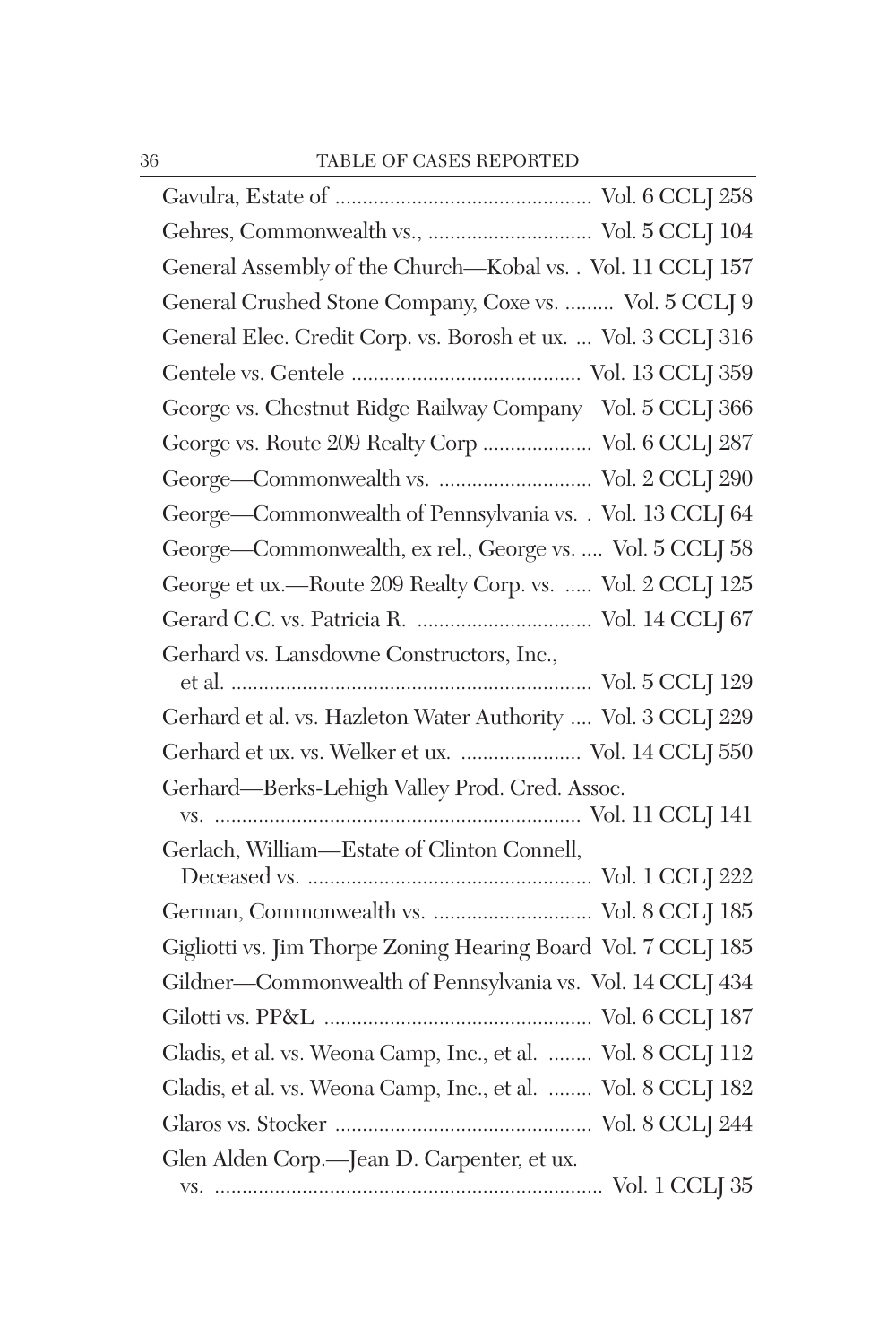| Gnaden Huetten Memorial Hospital, Inc.--Dr. George P.     |  |
|-----------------------------------------------------------|--|
|                                                           |  |
| Godshall, Commonwealth vs.  Vol. 6 CCLJ 160               |  |
|                                                           |  |
| Gordish vs. Pennsylvania Turnpike Comm.                   |  |
|                                                           |  |
| Gougher-Commonweatlth vs.  Vol. 2 CCLJ 245                |  |
|                                                           |  |
|                                                           |  |
| Graver vs. Borough of Jim Thorpe  Vol. 4 CCLJ 147         |  |
| Greco, Joseph G. Resolution on the Death  Vol. 7 CCLJ 327 |  |
| Green vs. Bartholomew et al.  Vol. 15 CCLJ 461            |  |
|                                                           |  |
|                                                           |  |
| Green-Commonwealth of Pennsylvania vs. . Vol. 11 CCLJ 133 |  |
|                                                           |  |
| Green, Ellsworth vs. Ella Jane Johnson  Vol. 1 CCLJ 293   |  |
| Greenberger N. and J. T/A Silver Furniture Co. vs.        |  |
| Greenblatt vs. Big Boulder Ski Shop, Inc. and Big         |  |
|                                                           |  |
|                                                           |  |
| Green-Commonwealth of Pennsylvania vs. . Vol. 12 CCLJ 278 |  |
| Green-Commonwealth of Pennsylvania vs.  Vol. 13 CCLJ 49   |  |
| Greene et ux. vs. Franklin Township Zoning Hearing Board  |  |
| Greene et ux. vs. Oswald et ux.  Vol. 13 CCLJ 74          |  |
| Greenwood Mining, Kocha vs.  Vol. 4 CCLJ 245              |  |
| Greenwood Stripping Corporation, et al., Charnak          |  |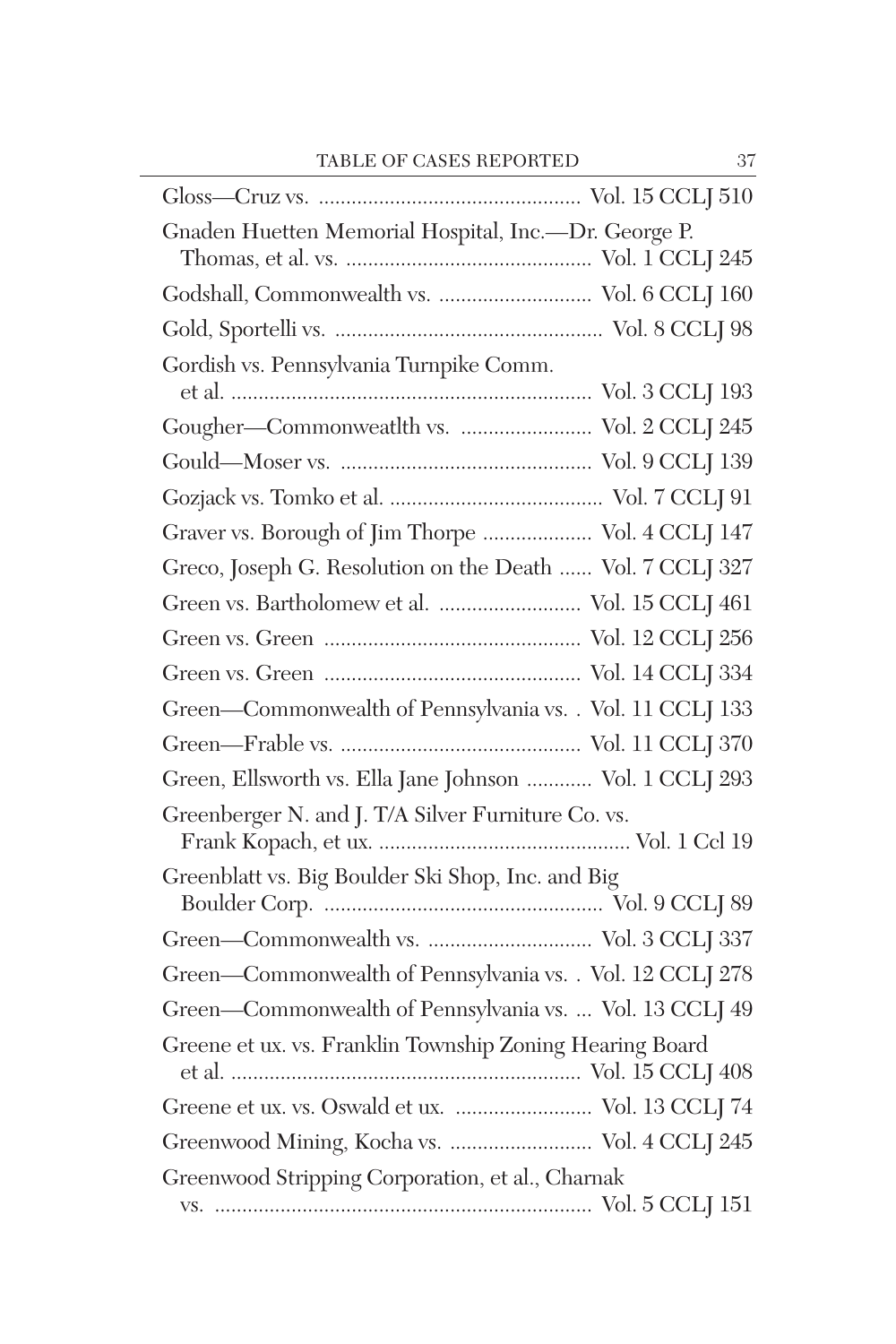| Greenzweig vs. Commonwealth of Pennsylvania, Department of  |
|-------------------------------------------------------------|
| Transportation, Bureau of Driver Licensing Vol. 15 CCLJ 152 |
|                                                             |
|                                                             |
| Groff-Commonwealth of Pennsylvania vs.  Vol. 10 CCLJ 22     |
| Grohotolski—Commonwealth vs.  Vol. 2 CCLJ 84                |
| Gross vs. Meadowcrest Estates, Inc.  Vol. 5 CCLJ 334        |
| Guilbert, et ux., Broadscope, Inc. vs.  Vol. 8 CCLJ 316     |
| Guss vs. Palmerton Area School District  Vol. 11 CCLJ 292   |
| Gustafson—Commonwealth vs.  Vol. 2 CCLJ 223                 |
|                                                             |

## **—H—**

| Haldeman, et al., Butler Enterprises, Inc. vs.  Vol. 5 CCLJ 306 |
|-----------------------------------------------------------------|
|                                                                 |
| Hallman—Commonwealth of Pennsylvania vs. Vol. 12 CCLJ 98        |
| Hamilton Bank et al.-Levine vs.  Vol. 12 CCLJ 223               |
| Hansler—Commonwealth vs.  Vol. 3 CCLJ 203                       |
| Harleysville Mutual Insurance Company et al.-                   |
|                                                                 |
| Harmony Beverage, Inc. vs. Pennsylvania Liquor Control          |
| Harrington-Commonwealth vs.  Vol. 2 CCLJ 204                    |
| Harris-Commonwealth of Pennsylvania vs.  Vol. 10 CCLJ 20        |
| Harris-Commonwealth of Pennsylvania vs. . Vol. 10 CCLJ 126      |
| Harris-Commonwealth of Pennsylvania vs.  Vol. 14 CCLJ 62        |
|                                                                 |
|                                                                 |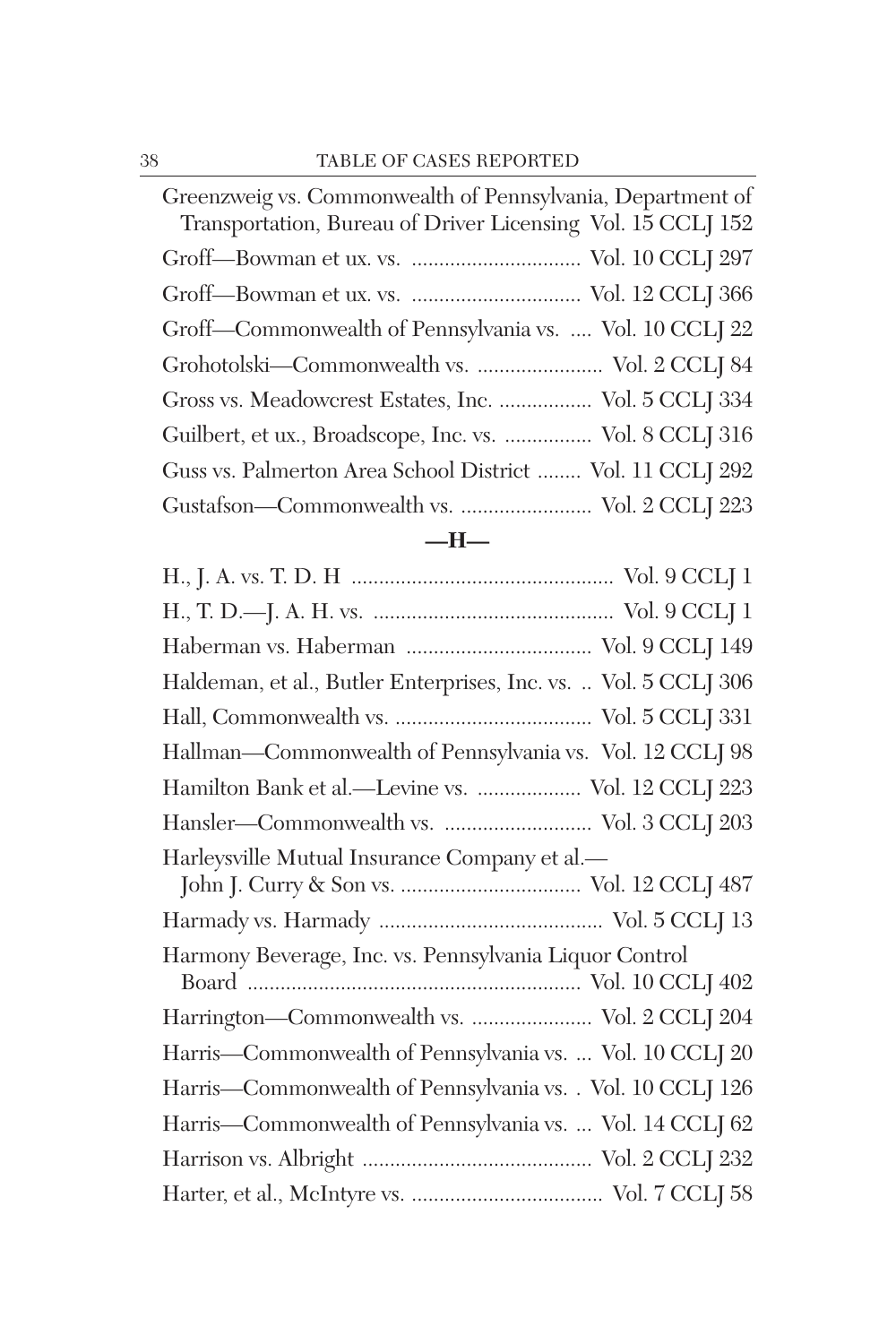| Hartman et ux. vs. Zoning Hearing Board of the Borough                                          |
|-------------------------------------------------------------------------------------------------|
| Hartman-Commonwealth vs.  Vol. 2 CCLJ 265                                                       |
| Hartman-Commonwealth vs.  Vol. 3 CCLJ 85                                                        |
| Hartman-Commonwealth vs.  Vol. 6 CCLJ 11 & 152                                                  |
|                                                                                                 |
| Hartranft, Gary, Estate of-State Farm Mutual Automobile                                         |
| Hartwell et al.-Marmorstein et al. vs.  Vol. 12 CCLJ 472                                        |
| Harvan, et al. vs. Colancecco and Kokinda  Vol. 5 CCLJ 4                                        |
|                                                                                                 |
|                                                                                                 |
| Haupt et al.-County Consumers Disc. Co. vs. Vol. 3 CCLJ 270                                     |
|                                                                                                 |
| Hauser and Saeger vs. Borough of Lehighton, Union<br>Gas Company and Borough of Lehighton Sewer |
| Hausman-Hazleton National Bank vs.  Vol. 9 CCLJ 167                                             |
| Hauto Valley Estates, Inc., et al.-R.T. Bliss                                                   |
|                                                                                                 |
|                                                                                                 |
| Hazleton National Bank vs. Bausman  Vol. 9 CCLJ 167                                             |
| Hazleton National Bank vs. Fisher  Vol. 12 CCLJ 120                                             |
| Hazleton National Bank-Ella Warner vs.  Vol. 1 CCLJ 102                                         |
| Hazleton Water Authority-Gerhard et al. vs. . Vol. 3 CCLJ 229                                   |
| Hedden-Commonwealth of Pennsylvania                                                             |
|                                                                                                 |
|                                                                                                 |
|                                                                                                 |
| Hein-Commonwealth of Pennsylvania vs.  Vol. 13 CCLJ 353                                         |
|                                                                                                 |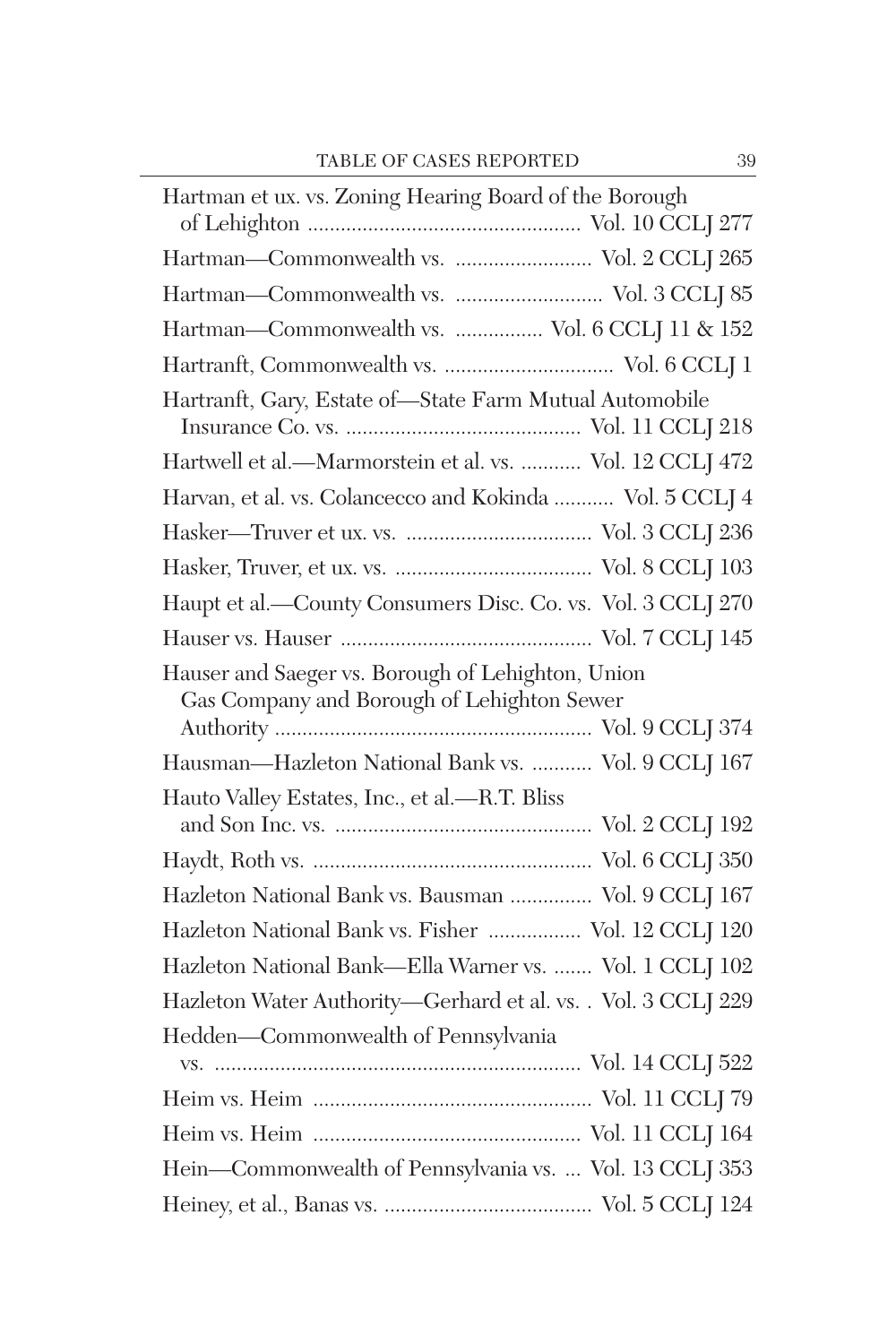| Heister et al.-State Farm Mutual Automobile Insurance                                                                |
|----------------------------------------------------------------------------------------------------------------------|
|                                                                                                                      |
| Heller-Commonwealth of Pennsylvania vs. . Vol. 15 CCLJ 289                                                           |
| Heller-Commonwealth of Pennsylvania vs. . Vol. 15 CCLJ 379                                                           |
|                                                                                                                      |
| Henning vs. Kidder Township Zoning Hearing                                                                           |
|                                                                                                                      |
| Henning et al.-Estate of Walter J. Sudu vs.  Vol. 11 CCLJ 5                                                          |
| Henning et al.-Maier et al. vs.  Vol. 13 CCLJ 213                                                                    |
|                                                                                                                      |
| Henry-Commonwealth vs.  Vol. 2 CCLJ 108                                                                              |
|                                                                                                                      |
|                                                                                                                      |
|                                                                                                                      |
| Hertz, Tri-County State Bank vs.  Vol. 6 CCLJ 217                                                                    |
|                                                                                                                      |
|                                                                                                                      |
| High Ridge Acres Homeowners Association et al. vs. Mahoning<br>Township Board of Supervisors et al.  Vol. 10 CCLJ 29 |
|                                                                                                                      |
| Hiles et al.-D.J. Bonner II, M.D. et ux. vs.  Vol. 11 CCLJ 254                                                       |
|                                                                                                                      |
| Hinkle-Commonwealth of Pennsylvania vs.  Vol. 10 CCLJ 93                                                             |
| Hinterleiter, Commonwealth vs.  Vol. 7 CCLJ 268                                                                      |
|                                                                                                                      |
| Hoffman vs. Pennsylvania Dept. of Highways  Vol. 3 CCLJ 56                                                           |
|                                                                                                                      |
| Hoffman vs. Shelby Mutual Insurance                                                                                  |
|                                                                                                                      |
| Hoffman, Borough of Jim Thorpe vs.  Vol. 7 CCLJ 215                                                                  |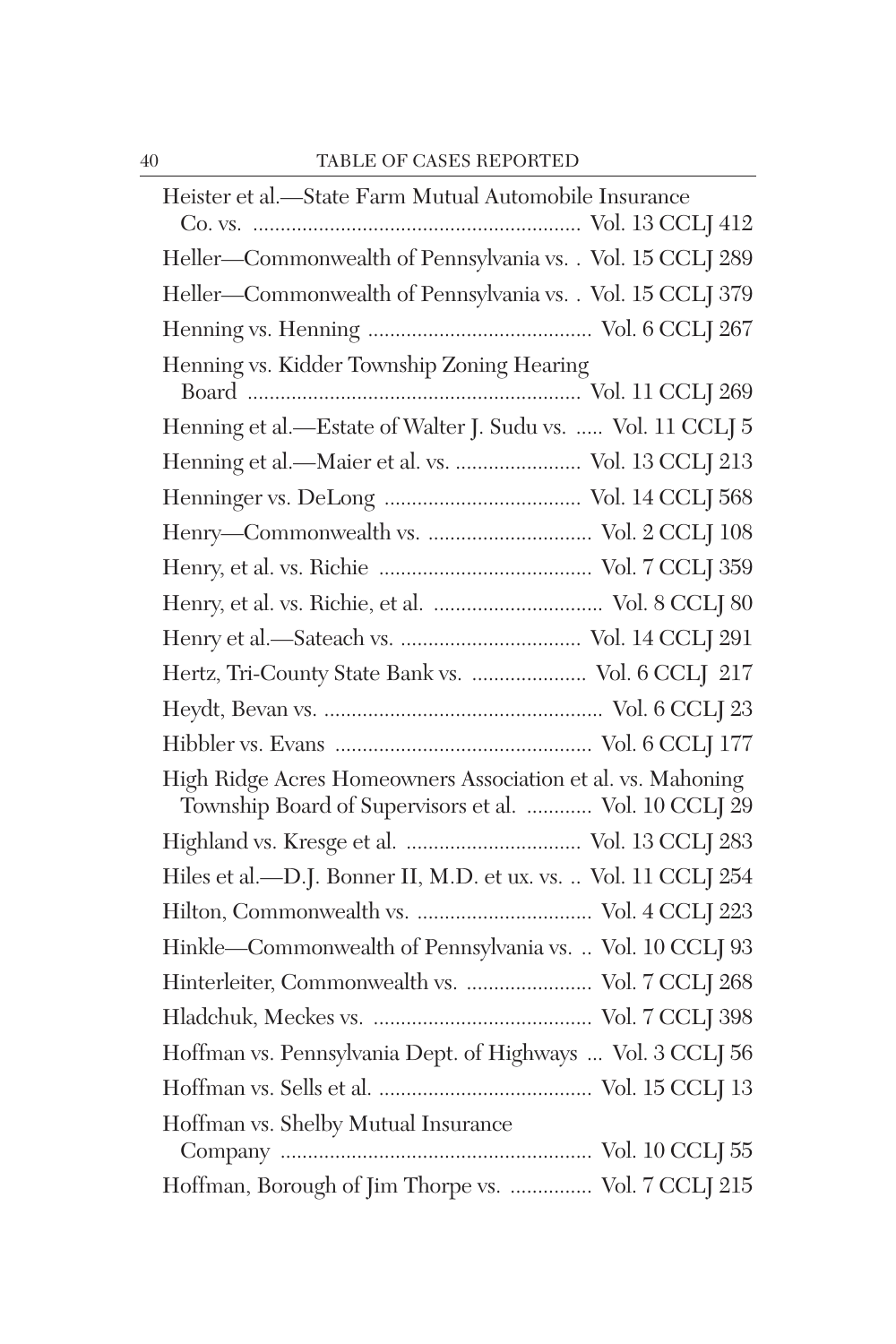| Hoffman Jr., William C.-Commonwealth of Pennsylvania                                                               |
|--------------------------------------------------------------------------------------------------------------------|
|                                                                                                                    |
| Hoffman, Maurice-Commonwealth of                                                                                   |
|                                                                                                                    |
| Hoherchak, Commonwealth ex rel. Easterday                                                                          |
|                                                                                                                    |
|                                                                                                                    |
| Holiday Pocono Civic Assn. Inc. vs. Benick  Vol. 6 CCLJ 278                                                        |
| Holiday Pocono Civic Association, Inc. vs. Carbon County<br>Board of Assessment Appeals  Vol. 15 CCLJ 345          |
| Holpoco Civic Association vs. Jarell et ux.  Vol. 3 CCLJ 378                                                       |
|                                                                                                                    |
| Holpoco Civic Association vs. Jarell et ux.  Vol. 3 CCLJ 384                                                       |
|                                                                                                                    |
|                                                                                                                    |
|                                                                                                                    |
| Horsehead industries, Inc. vs. United Steelworkers of America                                                      |
|                                                                                                                    |
| Hosier et ux. Commonwealth vs.  Vol. 3 CCLJ 72                                                                     |
| Houtz vs. Commonwealth of Pennsylvania, Department of<br>Transportation Bureau of Traffic Safety  Vol. 12 CCLJ 125 |
| Houtz-Commonwealth of Pennsylvania vs. . Vol. 11 CCLJ 359                                                          |
|                                                                                                                    |
|                                                                                                                    |
| Hrynchuk vs. Zoning Board of Adjustments of Mahoning                                                               |
|                                                                                                                    |
| Hudanich-Commonwealth vs.  Vol. 3 CCLJ 90                                                                          |
|                                                                                                                    |
| Hugh D. et al. vs. Kimberly R.  Vol. 15 CCLJ 187                                                                   |
| Hughes vs. Pron vs. Yamulla Trucking & Excavating                                                                  |
|                                                                                                                    |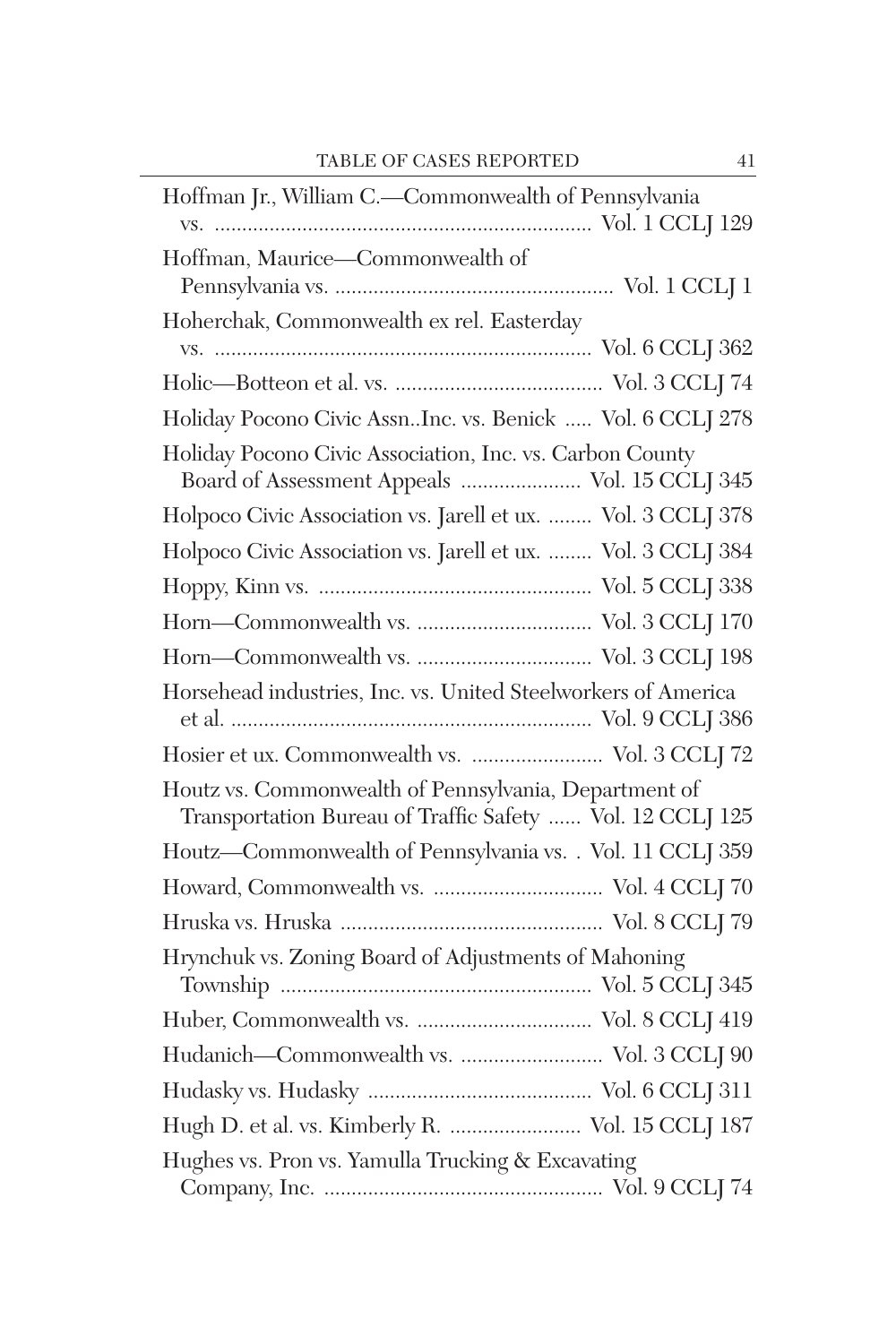| Hunsicker, et al. vs. Katz, et ux.  Vol. 8 CCLJ 64             |
|----------------------------------------------------------------|
| Hunsicker—Commonwealth of Pennsylvania, Penna. Liquor          |
|                                                                |
| Husick, John vs. Tessie Husick  Vol. $1$ CCLJ $120\,$          |
| Husick, Tessie—John Husick vs.  Vol. 1 CCLJ 120                |
| Huss Contracting Co., Inc. vs. Messina, et ux.  Vol. 8 CCLJ 39 |
|                                                                |
|                                                                |
|                                                                |

| In Re: Admission of Christine E. Mifkovich to Carbon     |
|----------------------------------------------------------|
|                                                          |
| In Re: Adoption of Baby Boy Y.  Vol. 14 CCLJ 258         |
|                                                          |
|                                                          |
| In Re: Adoption of Samantha  Vol. 10 CCLJ 109            |
| In Re: Adoption of Suzanne  Vol. 10 CCLJ 180             |
| In Re: Appeal of Bernard Miller et al.  Vol. 2 CCLJ 267  |
| In Re: Appeal of Kunkle et vir  Vol. 3 CCLJ 92           |
| In Re: Appeal of Lake Mountain Company  Vol. 10 CCLJ 211 |
| In Re: Appeal of Organization for Rebirth of Ukraine     |
| O. D. W. U. Ukrainian Homestead  Vol. 9 CCLJ 91          |
|                                                          |
|                                                          |
| In Re: Appeal of the Lantern Motor Lodge & Restaurant,   |
|                                                          |
| In Re: Appointment of a Guardian for Ann                 |
|                                                          |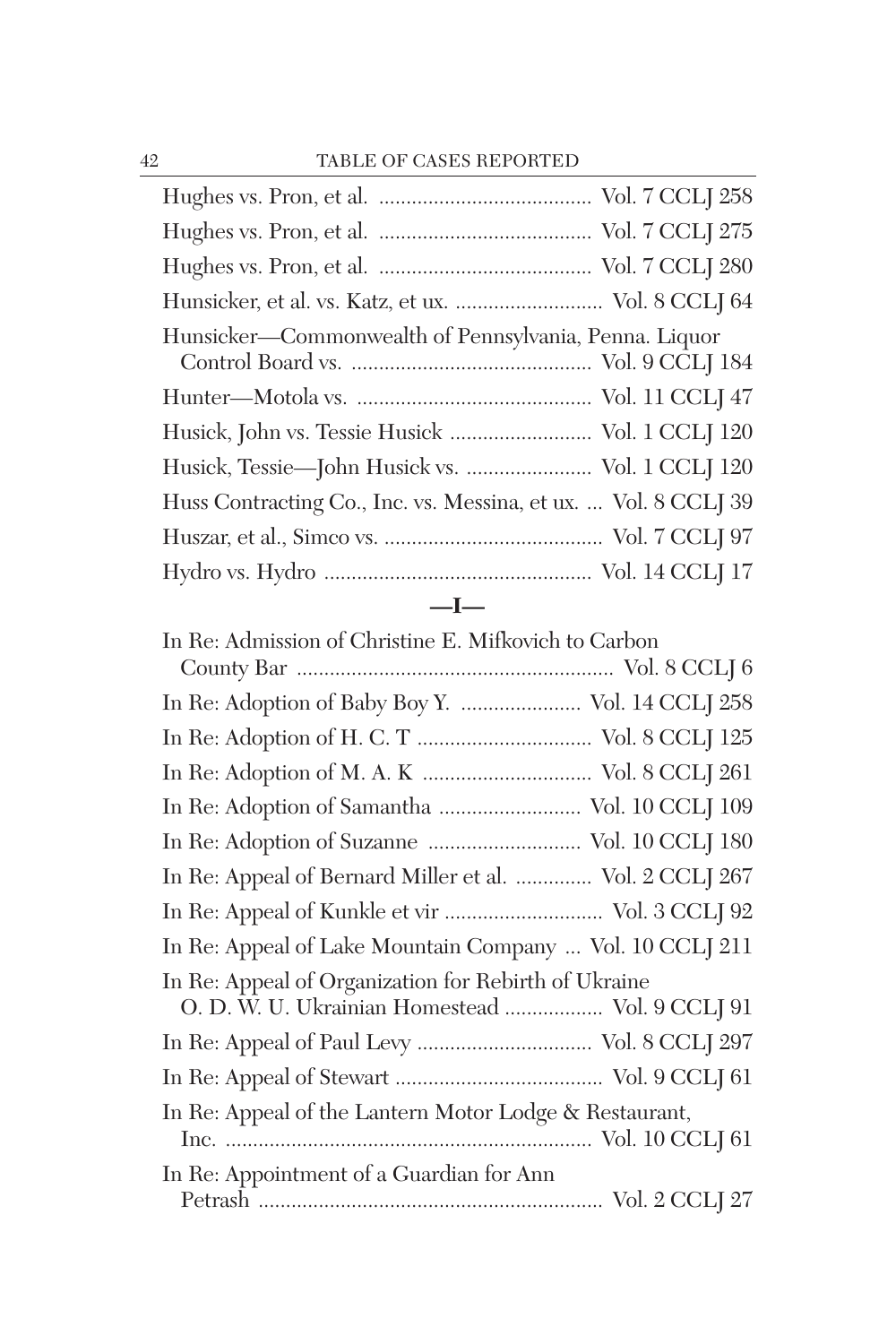| In Re: April 9, 1980 Special Election  Vol. 7 CCLJ 302    |
|-----------------------------------------------------------|
| In Re: Borough of Jim Thorpe-Election of Councilmen at    |
| In Re: Borough of Weatherly-Election of Councilmen at     |
|                                                           |
| In Re: Change of Name of James C. S.  Vol. 14 CCLJ 209    |
| In Re: Change of Name of Lisa Marie                       |
| In Re: Condemnation of L.R. 1009  Vol. 2 CCLJ 253         |
| In Re: Consolidation of Voting Districts  Vol. 8 CCLJ 133 |
| In Re: Death of Robert Lazorchick  Vol. 8 CCLJ 306        |
| In Re: Detachment of Territory from Summit Hill to        |
| In Re: Detachment of Territory from Summit Hill to        |
| In Re: Election of Directors-Panther Valley School        |
| In Re: Election of School Directors, Palmerton            |
|                                                           |
|                                                           |
| In Re: Estate of George O. Fritzinger,                    |
|                                                           |
|                                                           |
| In Re: Estate of Hunsicker  Vol. 12 CCLJ 448              |
|                                                           |
|                                                           |
| In Re: Estate of Kovalenko  Vol. 15 CCLJ 265              |
| In Re: Estate of Mary L. Beard, Deceased  Vol. 8 CCLJ 289 |
| In Re: Estate of McGowan vs. Kerschner  Vol. 14 CCLJ 561  |
|                                                           |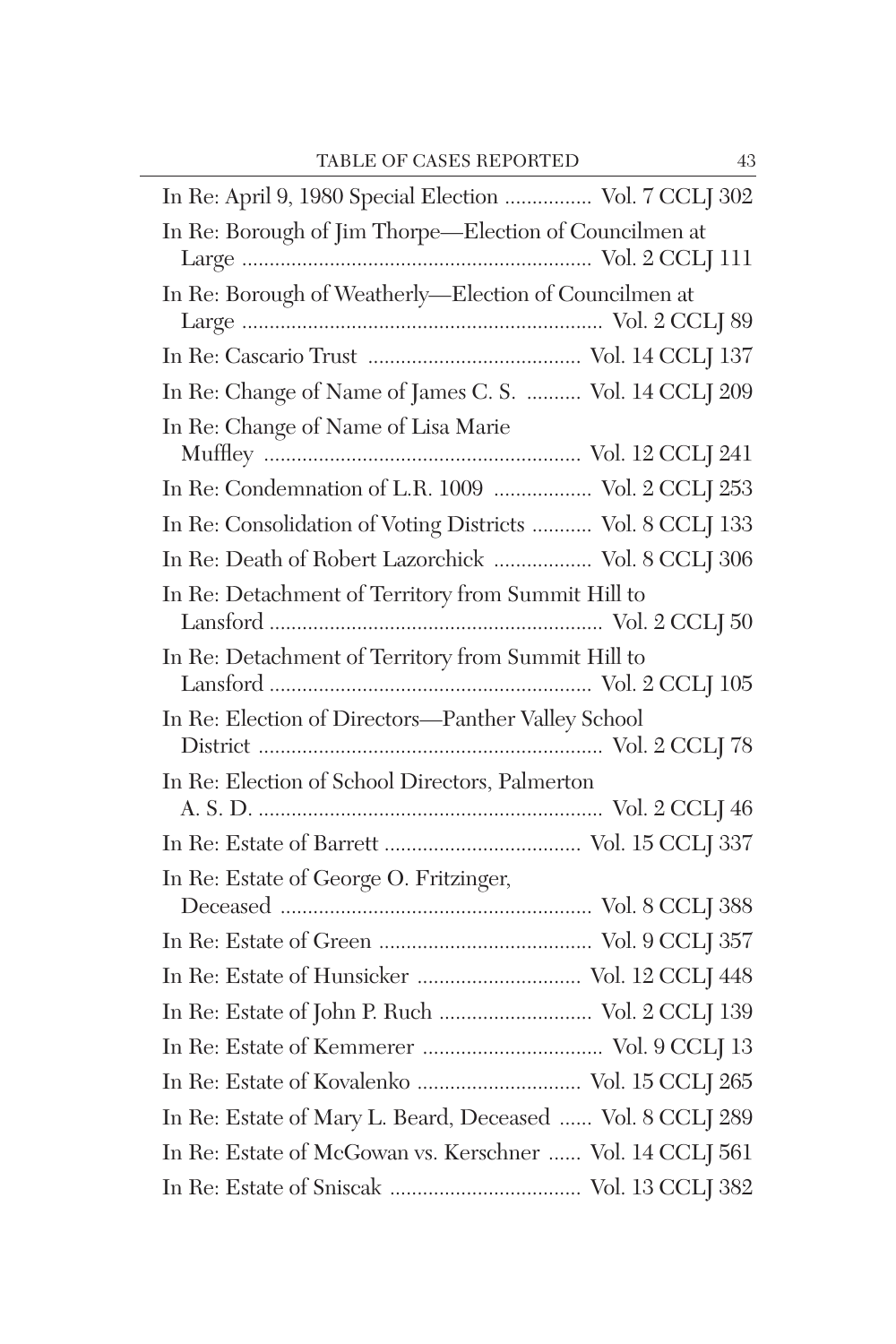| In Re: Installation of the Honorable Richard W.                                                                               |
|-------------------------------------------------------------------------------------------------------------------------------|
| In Re: Involuntary Termination of Parental Rights                                                                             |
| In Re: Involuntary Termination of Parental Rights                                                                             |
| In Re: Involuntary Termination of Parental Rights                                                                             |
| In Re: Involuntary Termination of Parental Rights to                                                                          |
| In Re: Involuntary Termination of Parental Rights to                                                                          |
| In Re: Involuntary Termination of Parental Rights to                                                                          |
| In Re: Petition For Change of Name of                                                                                         |
| In Re: Rockport Tavern Liquor License                                                                                         |
| In Re: Tax Claim Bureau Sales of Real Estate for Unpaid Taxes<br>for the Year 1980 for the Property of Paulus  Vol. 9 CCLJ 57 |
| In Re: Vacation of Portion of Township Road 164, Lausanne<br>Township, Carbon County, Pennsylvania  Vol. 12 CCLJ 360          |
| In Re: Voluntary and Involuntary Termination of Parental                                                                      |
| In Re-Appeal of Flying Aces Motorcycle Club of                                                                                |
| In Re-Appeal of Tresckow Fire Co. No. 1 From the Decision<br>of the Pennsylvania Liquor Control Board  Vol. 3 CCLJ 238        |
|                                                                                                                               |
| In Re-Condemnation of Lands by the Lehighton Water<br>Authority for Water-Shed Purposes  Vol. 3 CCLJ 216                      |
| In Re-Contest of Election for Office of Councilman                                                                            |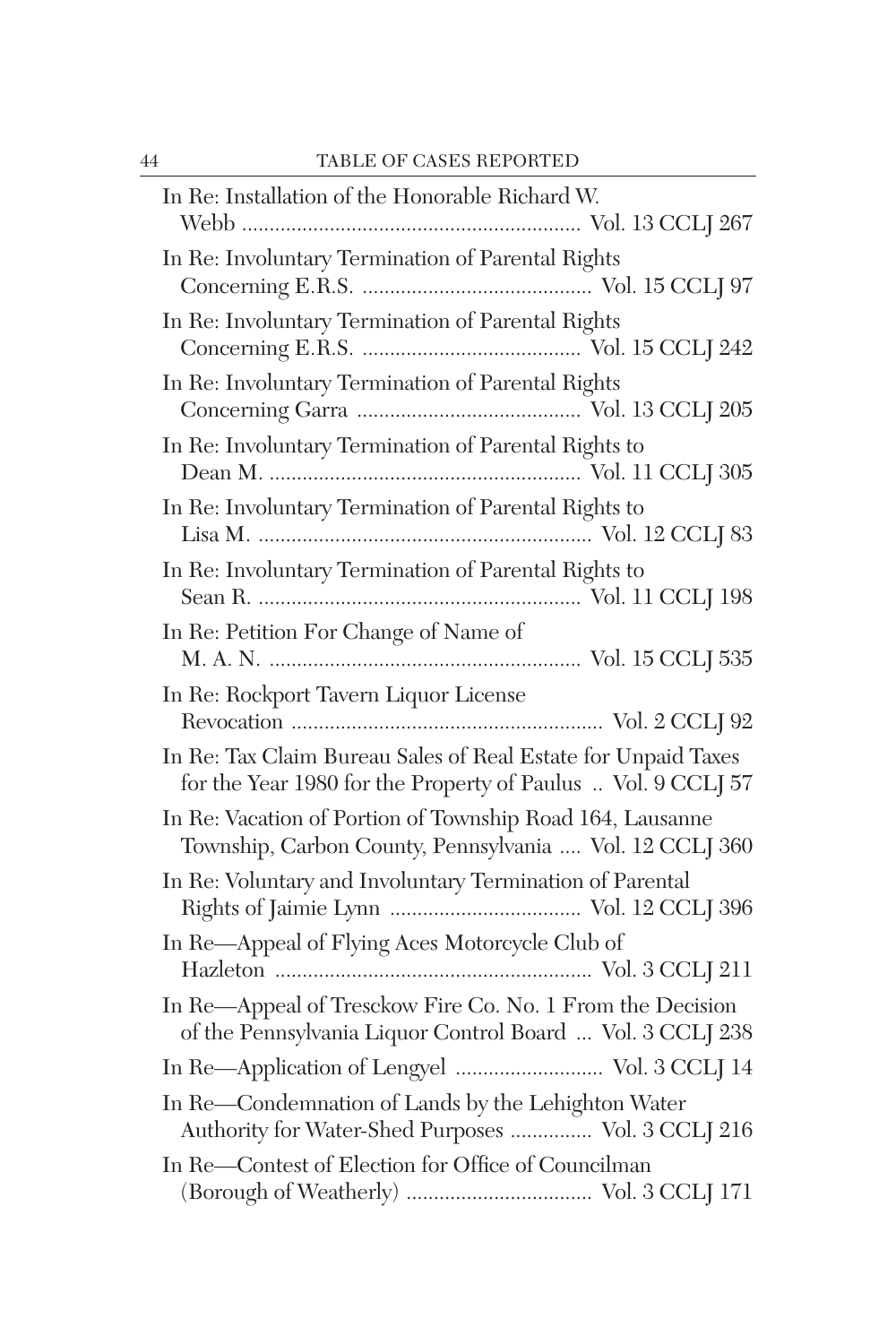| In Re-Contest of Election for Office of School Director<br>(Weatherly Area School Dist.)  Vol. 3 CCLJ 201 |
|-----------------------------------------------------------------------------------------------------------|
|                                                                                                           |
| In the Interest of Tonia, A Minor  Vol. 13 CCLJ 287                                                       |
| Indian Mountain Civic Assn., Appel vs.  Vol. 6 CCLJ 375                                                   |
| Indian Mountain Lake Dev. Corp. vs.                                                                       |
| Indian Mountain Lake Development Corp. vs.                                                                |
| Indian Mtn. Lake Civic Assoc. vs. Coyle  Vol. 7 CCLJ 181                                                  |
| Inlander et al. vs. Palmerton Area School                                                                 |
| $-I-$                                                                                                     |
| J J W, et al., In Re: Adoption of  Vol. 7 CCLJ 402                                                        |
| J. B. Manufacturing Co., Kaplan vs.  Vol. 4 CCLJ 205                                                      |
| Jack Frost Mountain Co. et al.-Schell et vir                                                              |
|                                                                                                           |
| Jarell et ux.—Holpoco Civic Association vs.  Vol. 3 CCLJ 378                                              |
| Jarell et ux.-Holpoco Civic Association vs.  Vol. 3 CCLJ 384                                              |
|                                                                                                           |
| Jenigen vs. Penna. Liquor Control Board  Vol. 8 CCLJ 283                                                  |
| Jim Thorpe Area Board of School Directors, Rohart                                                         |
| Jim Thorpe Area School Dist. vs. Lennon  Vol. 11 CCLJ 95                                                  |
| Jim Thorpe Area School District vs. Jim Thorpe Zoning                                                     |
| Jim Thorpe Area School District vs. Kidder Township Zoning                                                |
| Jim Thorpe Area School District et al. vs. Carbon County                                                  |
| Jim Thorpe Borough Council, et al., Fulltime Policemen of the                                             |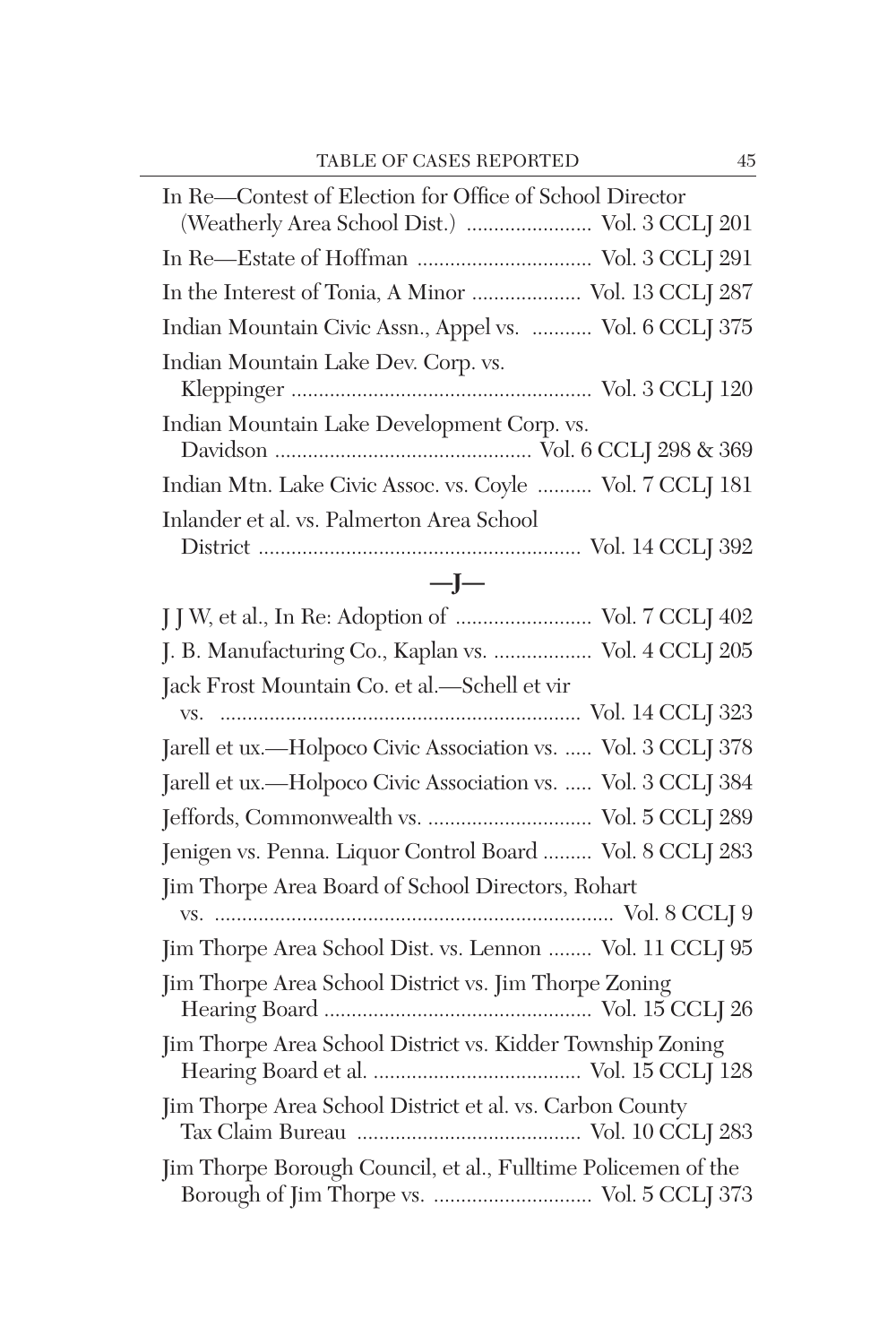| Jim Thorpe, Borough of vs. Albert  Vol. 3 CCLJ 258                 |
|--------------------------------------------------------------------|
| Jim Thorpe, Borough of vs. Batovsky  Vol. 3 CCLJ 273               |
| Jim Thorpe, Borough of et al.-Sibbach et al. vs. . Vol. 10 CCLJ 72 |
| Jim Thorpe Borough Police Department-Borough of Jim                |
| Jim Thorpe Civil Service Commission, Kuhn                          |
|                                                                    |
| Jim Thorpe National Bank, The vs. Rutch et al.  Vol. 15 CCLJ 95    |
| Jim Thorpe National Bank, Custom Mail Marketing, Inc.              |
| Jim Thorpe Zoning Hearing Board, Gigliotti                         |
|                                                                    |
| Jim Thorpe Zoning Hearing Board—Jim Thorpe Area                    |
|                                                                    |
| Jim Thorpe Zoning Hearing Board, Marzen vs. Vol. 6 CCLJ 57         |
| Jim Thorpe Zoning Hearing Board-Roman et ux.                       |
|                                                                    |
| John J. Curry & Son vs. Harleysville Mutual Insurance              |
|                                                                    |
| Johnson-Commonwealth ex rel., Tracy vs.  Vol. 3 CCLJ 268           |
| Johnson-Commonwealth of Pennsylvania vs. Vol. 15 CCLJ 252          |
| Johnson, Ella Jane-Ellsworth Green vs.  Vol. 1 CCLJ 29             |
| Johnston-Commonwealth ex rel., Shindler vs.  Vol. 3 CCLJ 289       |
|                                                                    |
| Jones, II-Commonwealth of Pennsylvania                             |
|                                                                    |
| $-K-$                                                              |

| K. J. Breiner, Inc., United States Leasing Corp. |  |
|--------------------------------------------------|--|
|                                                  |  |
|                                                  |  |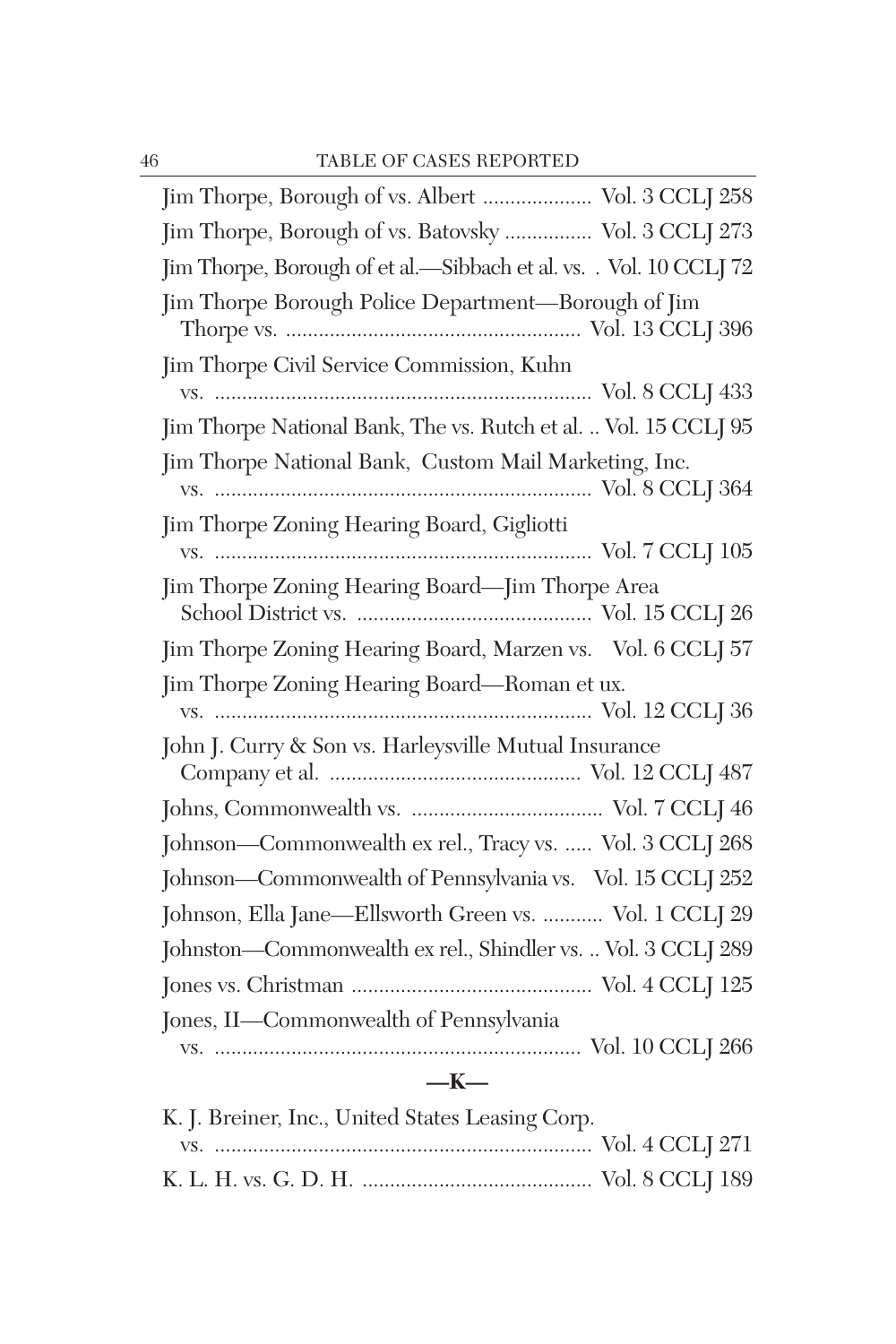| Karawulan-Commonwealth of Pennsylvania                                                                              |
|---------------------------------------------------------------------------------------------------------------------|
|                                                                                                                     |
|                                                                                                                     |
|                                                                                                                     |
| Katz, et ux. vs. Borough of Lehighton  Vol. 8 CCLJ 54                                                               |
| Katz, et ux., Hunsicker, et al. vs.  Vol. 8 CCLJ 64                                                                 |
|                                                                                                                     |
| Kavusak, Commonwealth DOT vs.  Vol. 7 CCLJ 376                                                                      |
| Keen vs. Commonwealth of Pennsylvania, Department of<br>Transportation, Bureau of Driver Licensing. Vol. 15 CCLJ 91 |
| Keiper vs. East Side Borough Zoning Hearing                                                                         |
|                                                                                                                     |
| Keith A.B.-Char-Ann C.B. vs.  Vol. 13 CCLJ 23                                                                       |
| Keith M. Kunz, Inc. et al.-Shaddai Land Corp.                                                                       |
|                                                                                                                     |
| Kemmerer, et al. vs. Palmerton Area School District,                                                                |
|                                                                                                                     |
| Kemmerer-Commonwealth vs.  Vol. 2 CCLJ 151                                                                          |
| Kemmerer-Commonwealth vs.  Vol. 2 CCLJ 160                                                                          |
| Kemmerer-Commonwealth vs.  Vol. 2 CCLJ 166                                                                          |
| Kemmerer, et al., Paradise Park Inc. vs.  Vol. 7 CCLJ 107                                                           |
| Kemmerer, Franklin Township vs.  Vol. 7 CCLJ 315                                                                    |
| Kemmerer, Paradise Park Inc. vs.  Vol. 6 CCLJ 326                                                                   |
|                                                                                                                     |
| Ketchledge-Commonwealth of Pennsylvania                                                                             |
|                                                                                                                     |
| Khalil vs. Pennsylvania Liquor Control Board Vol. 12 CCLJ 386                                                       |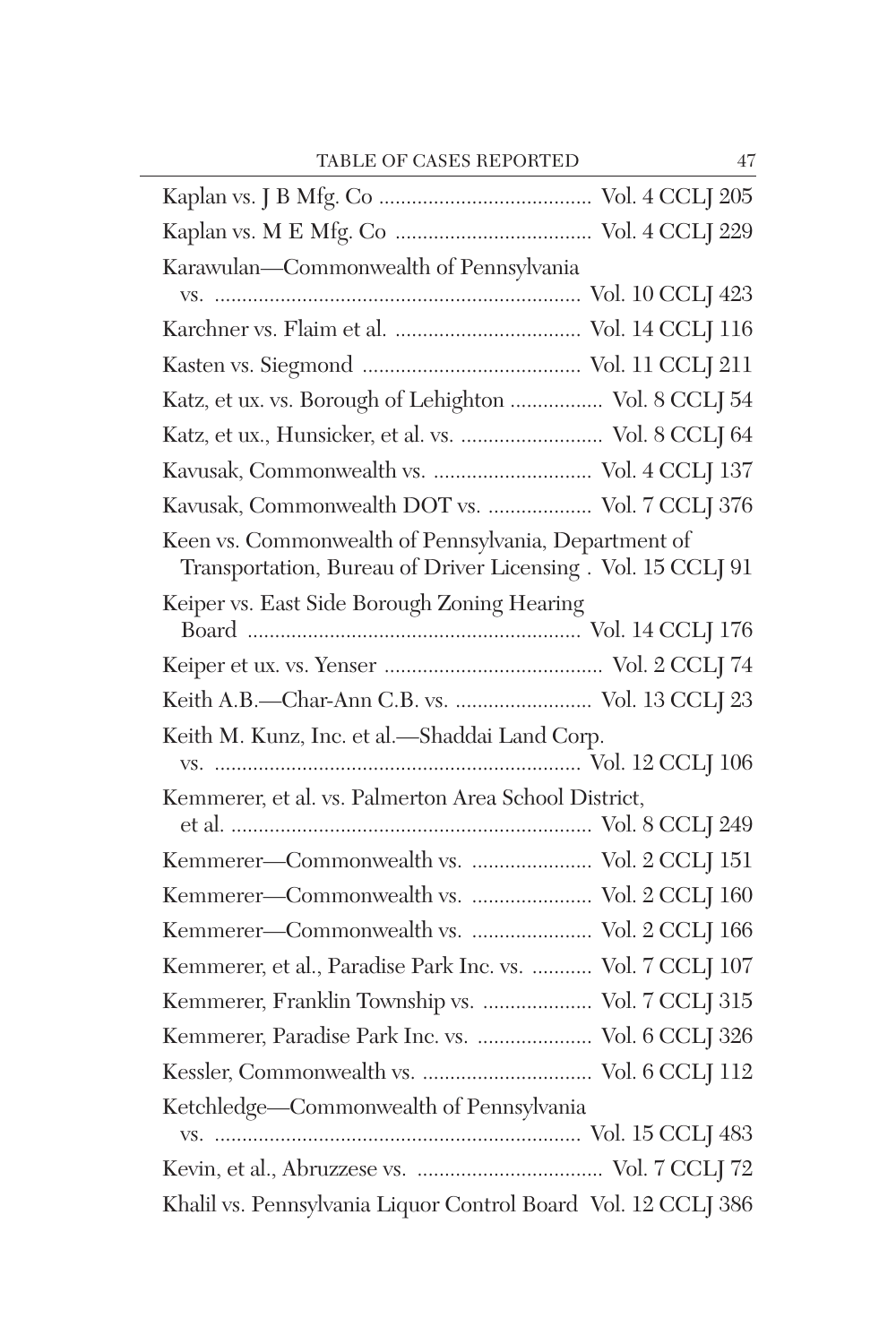| Kibler—Commonwealth of Pennsylvania vs.  Vol. 15 CCL 77                                        |
|------------------------------------------------------------------------------------------------|
| Kibler-Commonwealth of Pennsylvania vs. . Vol. 15 CCLJ 275                                     |
|                                                                                                |
| Kidder Township Volunteer Fire Company No 1,                                                   |
| Kidder Township vs. Kidder Township Zoning Heard                                               |
| Kidder Township vs. Petzold  Vol. 5 CCLJ 341                                                   |
| Kidder Township School District, et al. vs. Thomas and                                         |
| Kidder Township-Barna vs.  Vol. 11 CCLJ 238                                                    |
| Kidder Township, Board of Supervisors of Pocono Green,                                         |
| Kidder Township, Gallagher vs.  Vol. 8 CCLJ 178                                                |
| Kidder Township Zoning Hearing Board-Barto                                                     |
| Kidder Township Zoning Hearing Board-Henning                                                   |
| Kidder Township Zoning Hearing Board-Vacation                                                  |
| Kidder Township Zoning Hearing Board-Vacation                                                  |
| Kidder Township Zoning Hearing Board et al. - Jim Thorpe                                       |
| Kidder Township, Zoning Hearing Board of -N & J<br>Greenberger Co., Inc. vs.  Vol. 10 CCLJ 427 |
|                                                                                                |
| Kimberly R.—Hugh D. et al. vs.  Vol. 15 CCLJ 187                                               |
| Kimberly R.-Michael B. vs.  Vol. 15 CCLJ 187                                                   |
| Kimbrough-Commonwealth of Pennsylvania                                                         |
|                                                                                                |
|                                                                                                |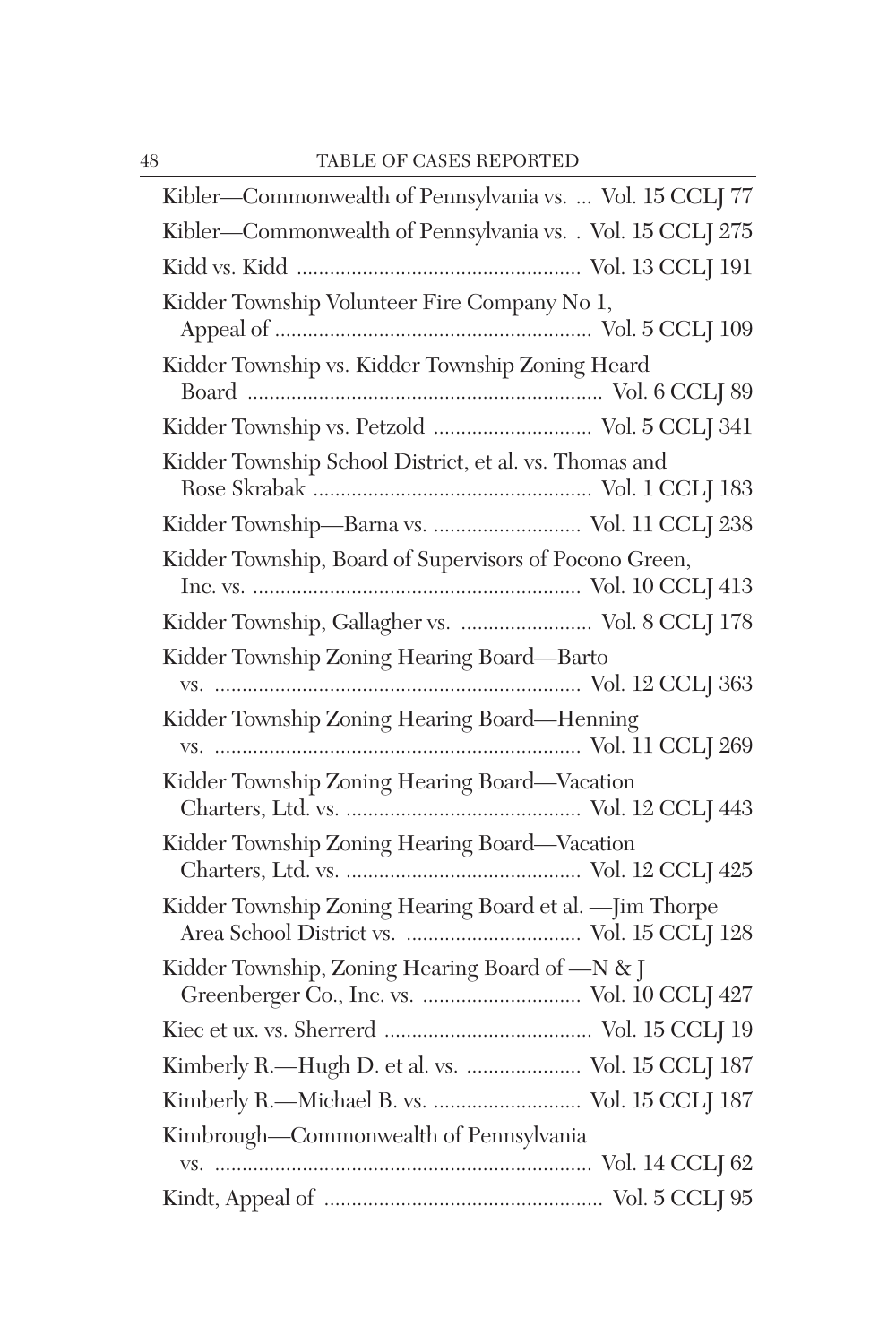| Kissinger Structural Sales, Inc. vs. Strubinger  Vol. 9 CCLJ 43 |
|-----------------------------------------------------------------|
|                                                                 |
| Kistler, Commissioners of Carbon County vs.  Vol. 4 CCLJ 253    |
| Kistler, Commissioners of Carbon County vs.  Vol. 4 CCLJ 255    |
|                                                                 |
|                                                                 |
| Klein, New American Home Systems, Inc. vs. Vol. 5 CCLJ 225      |
| Kleintop, et al. vs. Windsor-Mt. Joy Mutual Insurance           |
| Kleppinger Indian Mountain Lake Dell. Corp.                     |
|                                                                 |
|                                                                 |
|                                                                 |
|                                                                 |
|                                                                 |
| Klotz et al. vs. Commonwealth of Pennsylvania, Department       |
|                                                                 |
| Knights of Columbus Home Assoc., Cowan Associates               |
|                                                                 |
| Kobal vs. General Assembly of the Church  Vol. 11 CCLJ 157      |
|                                                                 |
| Kobble Building Company-Troy et al. vs.  Vol. 15 CCLJ 264       |
| Kobble et al. vs. Rinehart et al.  Vol. 15 CCLJ 264             |
|                                                                 |
|                                                                 |
|                                                                 |
| Kocha vs. Greenwood Mining Co.  Vol. 4 CCLJ 245                 |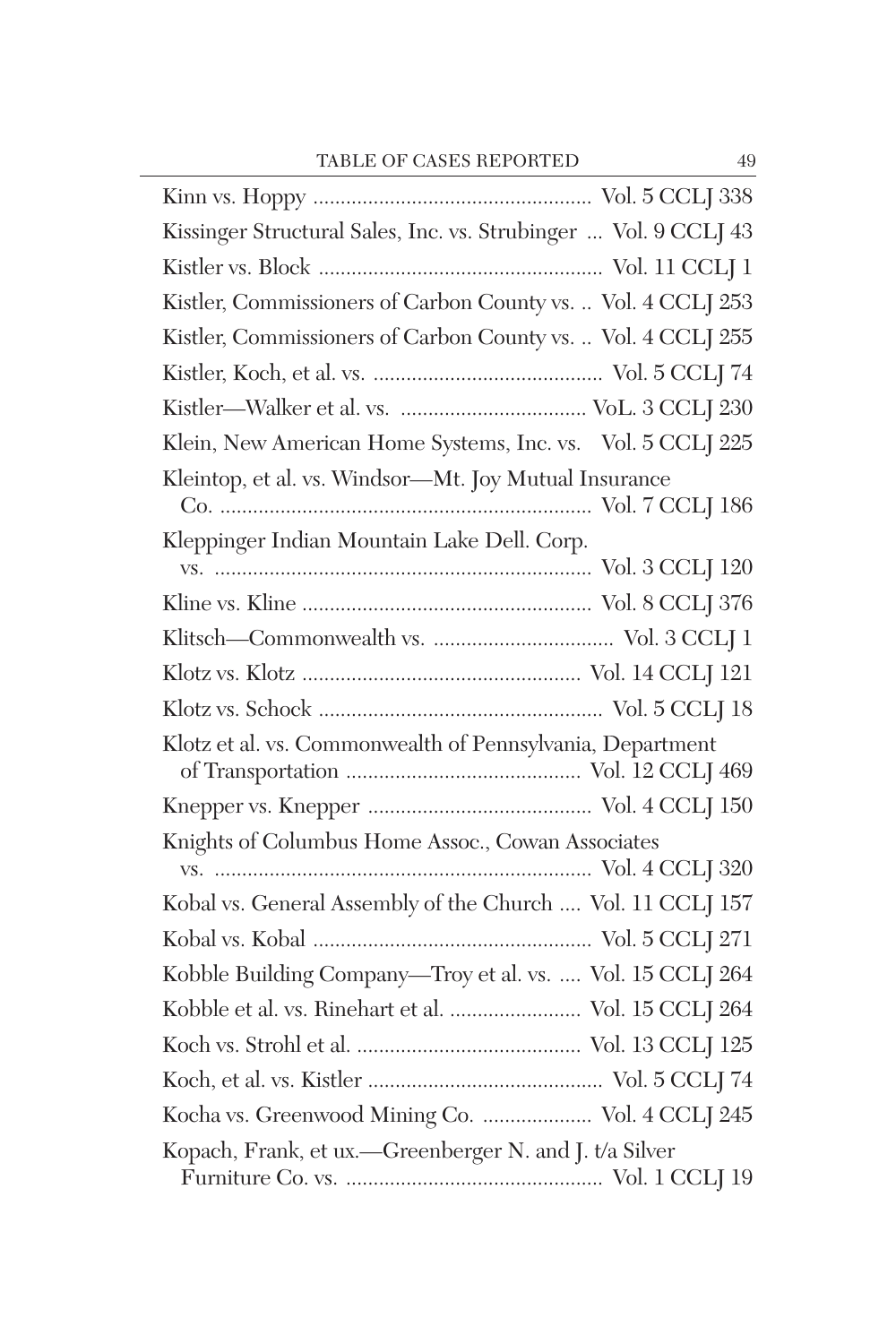| Kopack et al.-Domansky vs.  Vol. 3 CCLJ 125               |
|-----------------------------------------------------------|
|                                                           |
| Kovatch Corp. vs. World Export Machine Co.,               |
|                                                           |
| Kovatch Oldsmobile, Inc., Kulick vs.  Vol. 4 CCLJ 262     |
| Kovatch Truck Center, Inc.-Electro Chemical Engineering & |
| Kowatch vs. Atlantic Richfield Company  Vol. 5 CCLJ 169   |
| Krajcirik vs. Borough of Lansford et al.  Vol. 3 CCLJ 252 |
| Kramer et al. vs. Sowers et ux.  Vol. 14 CCLJ 111         |
| Kreimendahl-Commonwealth of Pennsylvania                  |
|                                                           |
| Kresge vs. Mahoning Valley Floral Co.  Vol. 6 CCLJ 120    |
| Kresge-Commonwealth of Pennsylvania vs. Vol. 12 CCLJ 477  |
| Kresge et al.-Highland vs.  Vol. 13 CCLJ 283              |
|                                                           |
|                                                           |
| Kripp-Commonwealth of Pennsylvania vs.  Vol. 15 CCLJ 394  |
|                                                           |
| Kriss Pines Bait, Inc. vs. Williams  Vol. 9 CCLJ 46       |
| Kriss Pines Estates, Inc. et al.-Neeb et ux.              |
|                                                           |
|                                                           |
| Kuhn vs. Borough of Jim Thorpe  Vol. 12 CCLJ 159          |
| Kuhn vs. Borough of Jim Thorpe  Vol. 12 CCLJ 167          |
| Kuhn vs. Jim Thorpe Civil Service                         |
|                                                           |
| Kulick vs. Kovatch Oldsmobile, Inc.  Vol. 4 CCLJ 262      |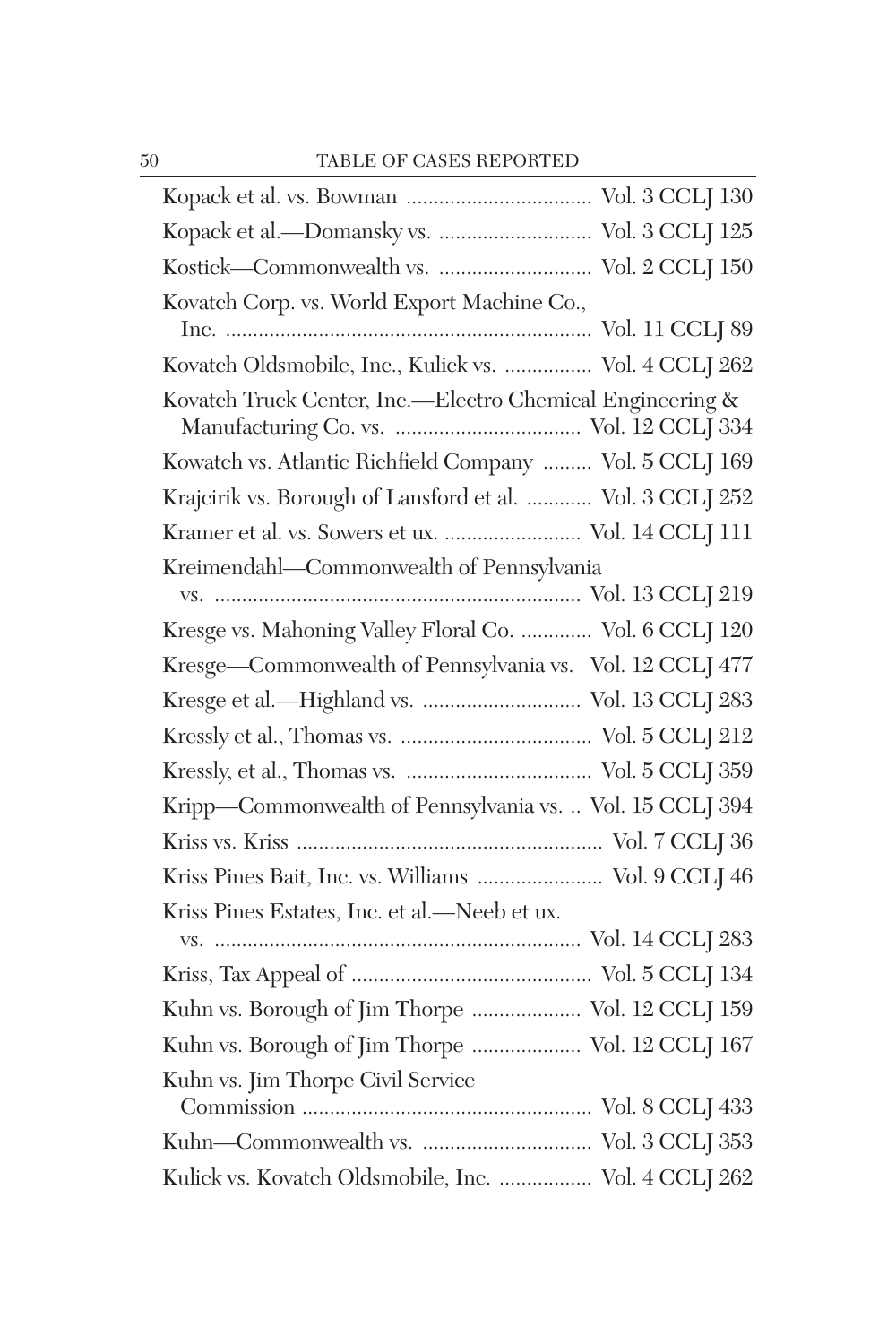| Kuritz—Commonwealth of Pennsylvania vs.  Vol. 9 CCLJ 314 |
|----------------------------------------------------------|
|                                                          |
| $-1$                                                     |

| Lake Hauto Club, et al., McDonald vs.  Vol. 7 CCLJ 245        |
|---------------------------------------------------------------|
| Lake Hauto Woods et al.-Lansford-Coaldale Joint Water         |
| Lamoreaux-Commonwealth vs.  Vol. 3 CCLJ 353                   |
| Landon, Bradford E., Admission of  Vol. 7 CCLJ 172            |
| Landon, K. Tucker, Admission of  Vol. 7 CCLJ 273              |
| Lankalis vs. McClanahan and D. F. Bast, Inc.  Vol. 8 CCLJ 352 |
| Lankalis vs. McCullian et al.  Vol. 2 CCLJ 168                |
| Lankalis, Edith, et. al., vs. William McCullian et            |
| Lansdowne Constructors, Inc., et al., Gerhard                 |
| Lansford Borough, Panther Valley School District              |
|                                                               |
| Lansford, Borough of et al.-Krajcirik vs.  Vol. 3 CCLJ 252    |
| Lansford, Borough of et al.-Ruderman et al.                   |
| Lansford—Coaldale Joint Water Authority vs. Lake Hauto        |
| Lansford—Coaldale Joint Water Authority, Totani               |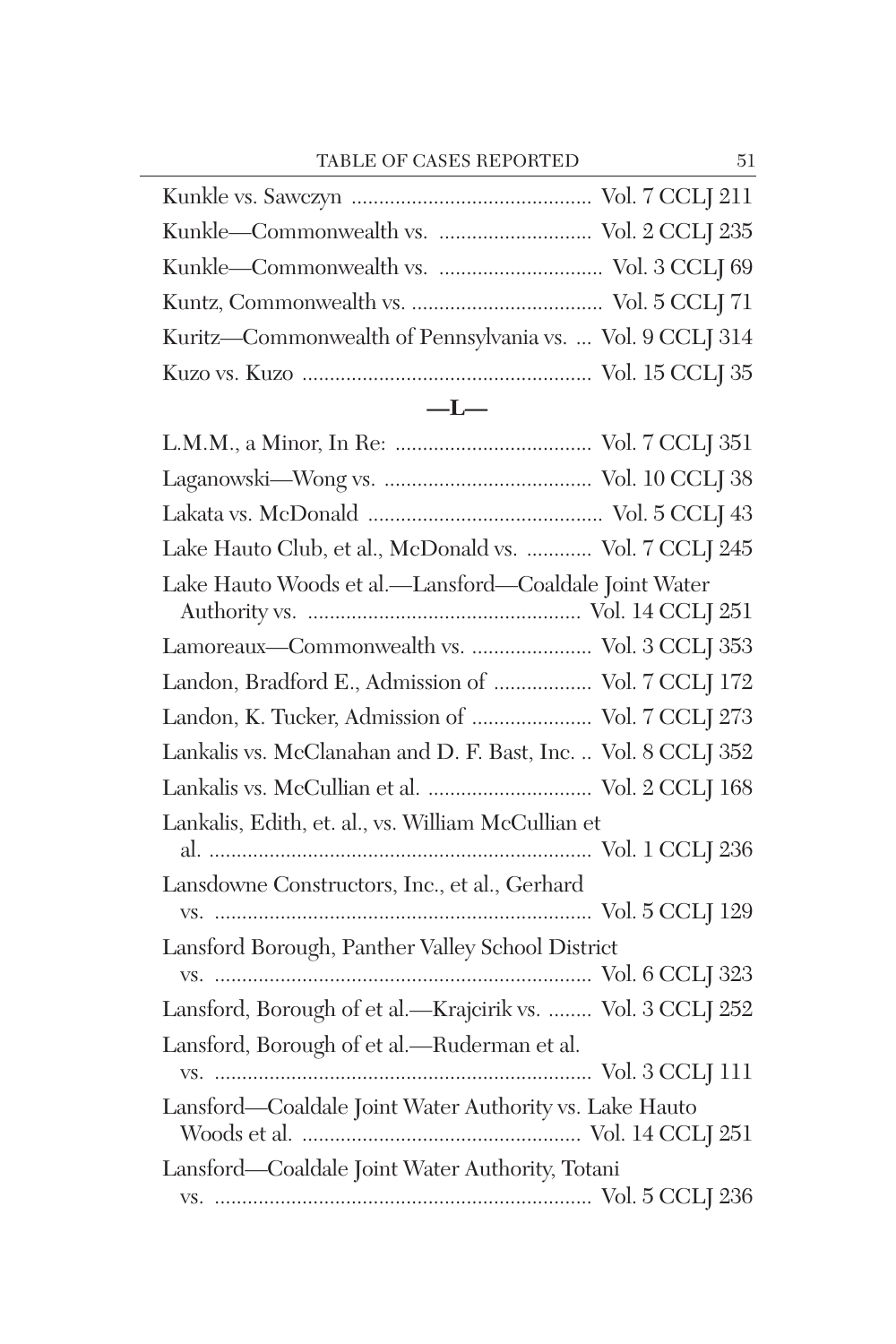| Large-West American Insurance Co. et al. vs. Vol. 11 CCLJ 227                                            |
|----------------------------------------------------------------------------------------------------------|
|                                                                                                          |
|                                                                                                          |
| Lavelle, Installation As President Judge  Vol. 6 CCLJ 125                                                |
| Lawn vs. Farmers' Reliance Insurance Co. of New                                                          |
|                                                                                                          |
|                                                                                                          |
| Lazur, Broad Mt. Club, Inc. vs.  Vol. 4 CCLJ 201                                                         |
| Lazur, Broad Mt. Club, Inc. vs.  Vol. 4 CCLJ 333                                                         |
| LeChateau Inn & Country Club, Inc., York Federal                                                         |
| Lehigh Coal and Navigation Co. et al. vs. Tornetta                                                       |
| Lehigh Coal & Navigation Company et al.-Anthracite<br>Industry Association, Inc. vs.  Vol. 14 CCLJ 317   |
| Lehigh Coal & Navigation Company et al.-Anthracite<br>Industry Association, Inc. vs.  Vol. 14 CCLJ 478   |
| Lehigh Township, In Re: Approval of Sale  Vol. 5 CCLJ 205                                                |
| Lehighton Area Education Association et al. vs.                                                          |
| Lehighton Area School District, Oppold vs.  Vol. 5 CCLJ 245                                              |
| Lehighton Area School District-Zienkewicz vs. Vol. 14 CCLJ 430                                           |
| Lehighton Area School District vs. Carbon County Board of<br>Assessment Appeals et al.  Vol. 15 CCLJ 345 |
| Lehighton Area School District vs. Carbon County Board of                                                |
| Lehighton Zoning Hearing Board, Meadowcrest Estates,                                                     |
| Lehighton, Borough of-Smith vs.  Vol. 9 CCLJ 280                                                         |
| Lehighton, Borough of, Union Gas Company and<br>Borough of Lehighton Sewer Authority-Hauser and          |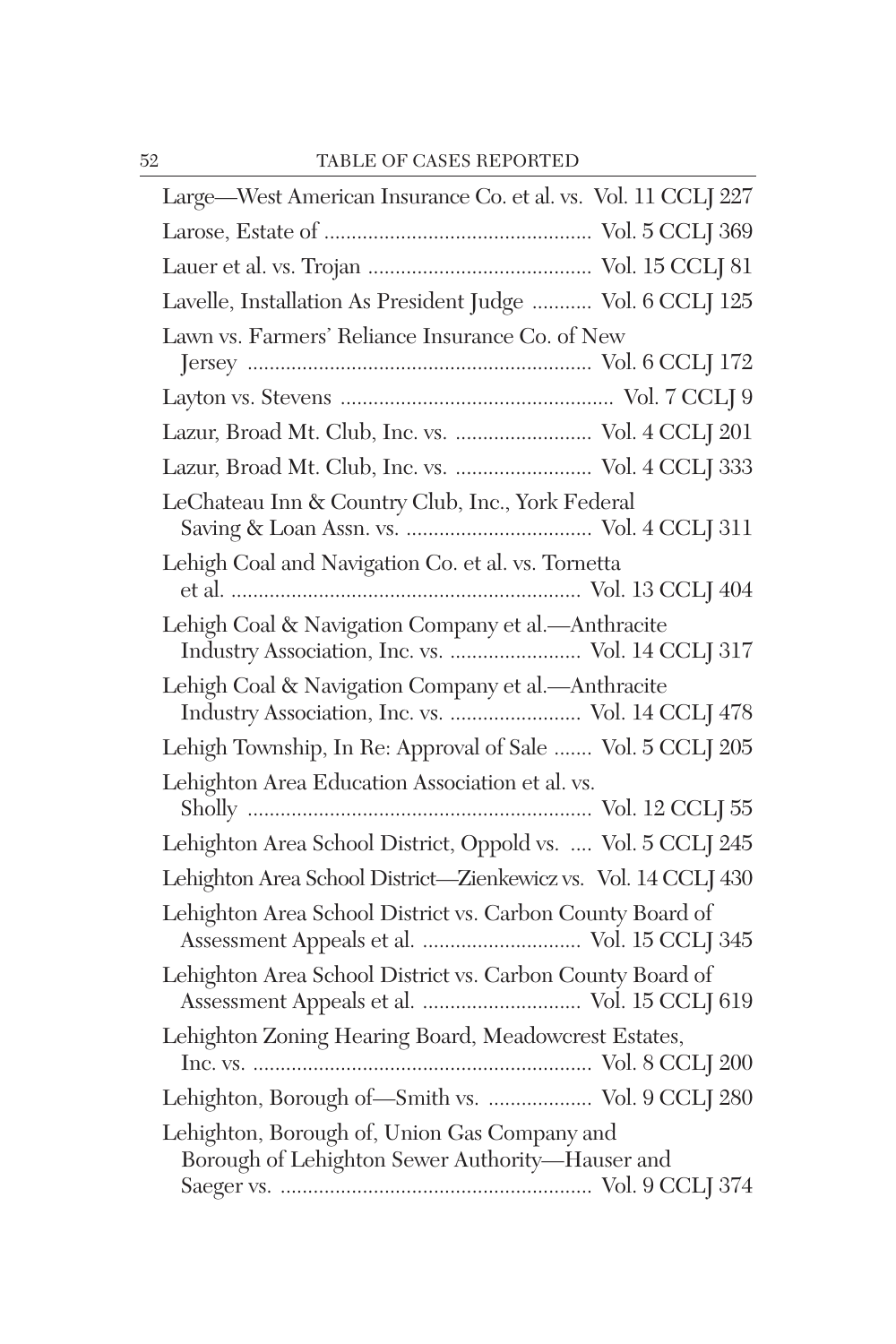| Lehighton, The Zoning Hearing Board of the Borough of    |
|----------------------------------------------------------|
| Lehighton, Zoning Hearing Board of the Borough of-       |
| Lehighton, Zoning Hearing Board of the Borough of-       |
| Leibensperger-County of Carbon vs.  Vol. 3 CCLJ 180      |
| Leiby-Commonwealth of Pennsylvania vs.  Vol. 10 CCLJ 246 |
| Leighton, Zoning Hearing Board of the Borough of-        |
| Leininger, Commonwealth vs.  Vol. 8 CCLJ 231             |
| Leininger-Commonwealth of Pennsylvania                   |
| Leininger-New Holland Mach. Co. vs.  Vol. 3 CCLJ 199     |
| Leininger-Pennsylvania Power & Light Company             |
| Leininger-Pennsylvania Power and Light Company           |
| Lencovich, Commonwealth vs.  Vol. 5 CCLJ 28              |
| Lencovich, First Valley Bank vs.  Vol. 7 CCLJ 198        |
| Lennon-Jim Thorpe Area School Dist. vs.  Vol. 11 CCLJ 95 |
|                                                          |
|                                                          |
|                                                          |
|                                                          |
|                                                          |
|                                                          |
|                                                          |
|                                                          |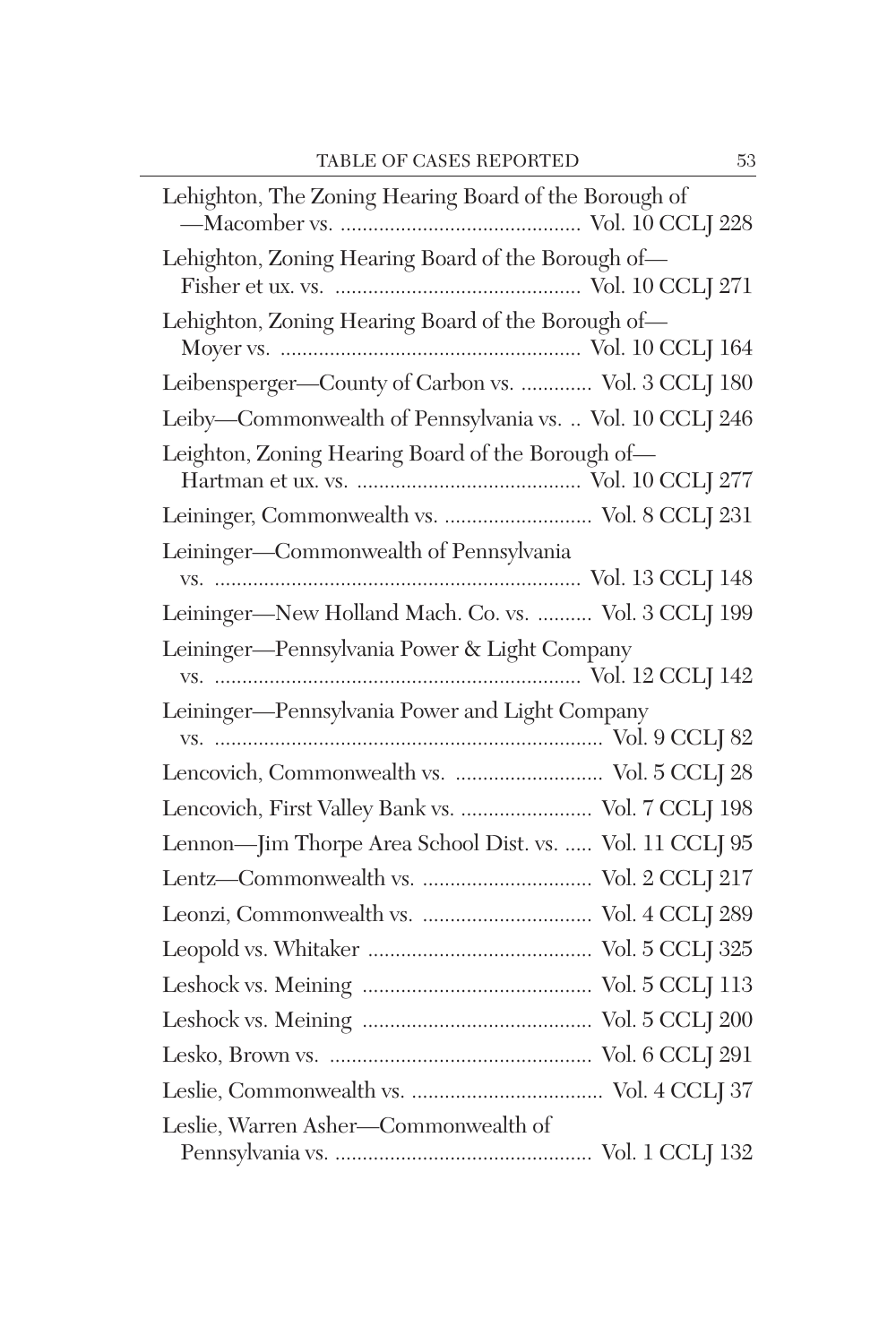| Levering vs. Carbon County Board of Assessment                                                             |
|------------------------------------------------------------------------------------------------------------|
|                                                                                                            |
| Levine vs. Hamilton Bank et al.  Vol. 12 CCLJ 223                                                          |
| Lewine et ux. et al.—Tersigni et ux. vs.  Vol. 10 CCLJ 392                                                 |
| Lewis-Commonwealth of Pennsylvania vs.  Vol. 12 CCLJ 213                                                   |
|                                                                                                            |
| Lehighton Zoning Hearing Board, Fritzinger vs. Vol. 6 CCLJ 26                                              |
| Lichtenstein-Commonwealth vs.  Vol. 3 CCLJ 77                                                              |
| Lindstrom et ux.—Relyea vs.  Vol. 12 CCLJ 323                                                              |
| Lisella, Chevy Chase Investment Co. vs.  Vol. 6 CCLJ 96                                                    |
| Llewellyn et ux.—Borough of Summit Hill vs. Vol. 2 CCLJ 294                                                |
| Llewellyn Kennels, Inc.—Brady et ux. vs.  Vol. 3 CCLJ 375                                                  |
|                                                                                                            |
| Loomis-Commonwealth of Pennsylvania vs. Vol. 11 CCLJ 244                                                   |
| Lopez et ux. vs. Skirmish U.S.A., Inc. et al.  Vol. 14 CCLJ 538                                            |
| Lower Towamensing Township et al., Zoning Hearing Board                                                    |
| Lower Towamensing Twp., Mistretta vs.  Vol. 7 CCLJ 33                                                      |
|                                                                                                            |
| Lower Towamensing Twp., Mistretta vs.  Vol. 7 CCLJ 394                                                     |
|                                                                                                            |
| Lucas-Borough of Nesquehoning vs.  Vol. 3 CCLJ 386                                                         |
| Luchetta-Commonwealth of Pennsylvania                                                                      |
|                                                                                                            |
| Luchetta Homes, Inc.-Commonwealth of                                                                       |
| Luckenbaugh-Commonwealth of Pennsylvania                                                                   |
| Lusch—Commonwealth of Pennsylvania vs.  Vol. 12 CCLJ 24                                                    |
|                                                                                                            |
| Lusch-Commonwealth of Pennsylvania vs. . Vol. 14 CCLJ 279<br>Lycoming Construction Co. & American Gas Co.— |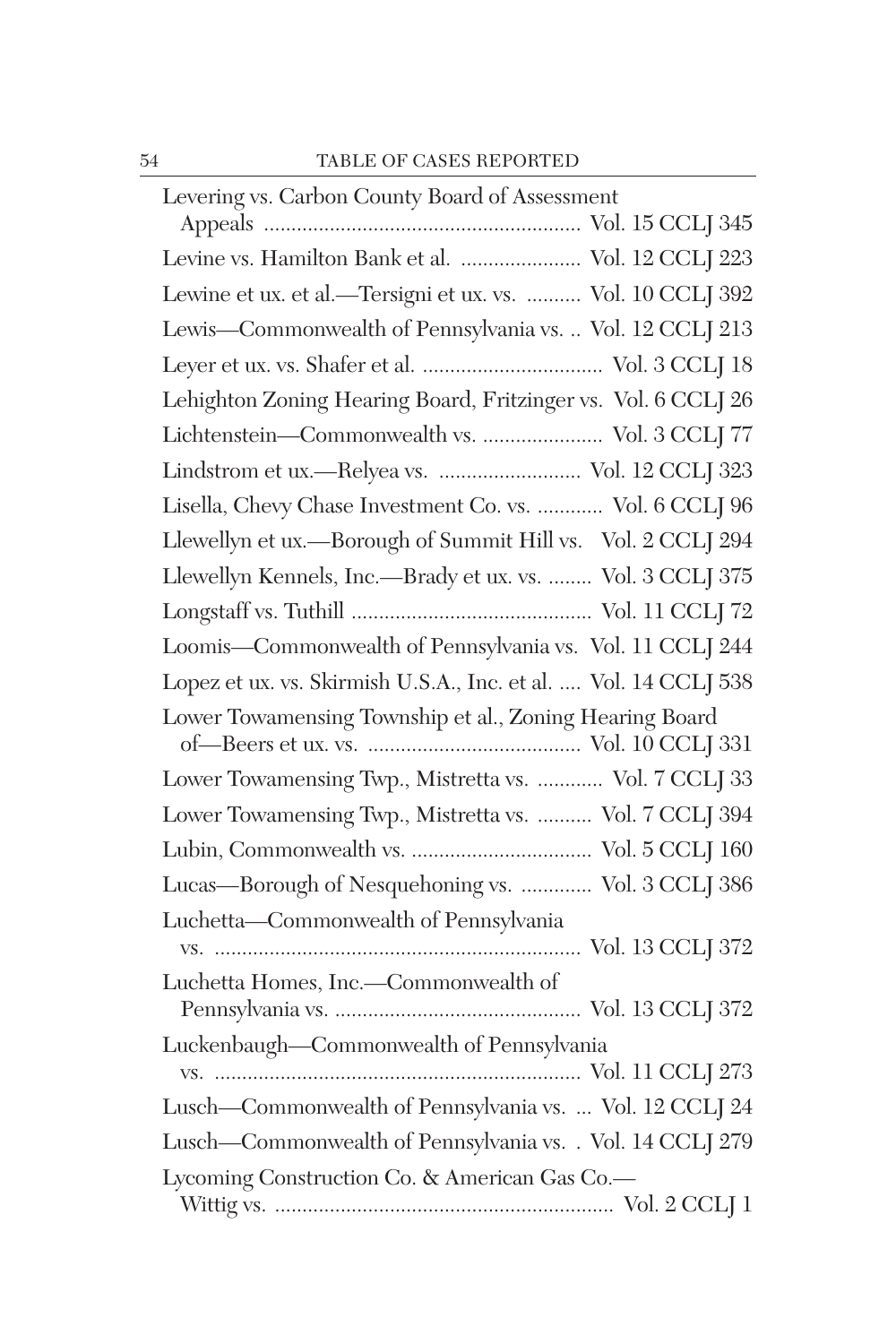| $-M-$                                                     |  |
|-----------------------------------------------------------|--|
| Lynch—Commonwealth of Pennsylvania vs. . Vol. 15 CCLJ 144 |  |
|                                                           |  |

| M., D. A. and L. J. M. vs. R. R. and C. R  Vol. 9 CCLJ 247                                                           |
|----------------------------------------------------------------------------------------------------------------------|
|                                                                                                                      |
|                                                                                                                      |
| Macalush, Commonwealth vs.  Vol. 4 CCLJ 171                                                                          |
| Macaluso et al. vs. Macaluso  Vol. 12 CCLJ 128                                                                       |
| Macaluso-Macaluso et al. vs.  Vol. 12 CCLJ 128                                                                       |
| Macomber vs. the Zoning Hearing Board of the Borough of                                                              |
| MacSay, et al. vs. Snyder, et ux.  Vol. 8 CCLJ 144                                                                   |
| MacSay, Sr. et ux. et al. vs. Snyder et ux.  Vol. 10 CCLJ 52                                                         |
| Madison Home Builders, Inc., Bevan vs.  Vol. 4 CCLJ 188                                                              |
|                                                                                                                      |
|                                                                                                                      |
| Mahoning Township Board of Supervisors et al.-High Ridge<br>Acres Homeowners Association et al. vs.  Vol. 10 CCLJ 29 |
| Mahoning Township Zoning Hearing Board, R&F                                                                          |
|                                                                                                                      |
| Mahoning Valley Country Club et al.-Richards                                                                         |
| Mahoning Valley Floral Co., Inc. Kresge vs.  Vol. 6 CCLJ 120                                                         |
| Mahoning, Township of, et. al.-Charles B. Elsasser                                                                   |
|                                                                                                                      |
|                                                                                                                      |
| Mahr, et al. vs. Exxon Corporation  Vol. 8 CCLJ 89                                                                   |
| Maier et al. vs. Henning et al.  Vol. 13 CCLJ 213                                                                    |
| Majestic Lamp Mfg. Corp.-Manak vs.  Vol. 3 CCLJ 347                                                                  |
|                                                                                                                      |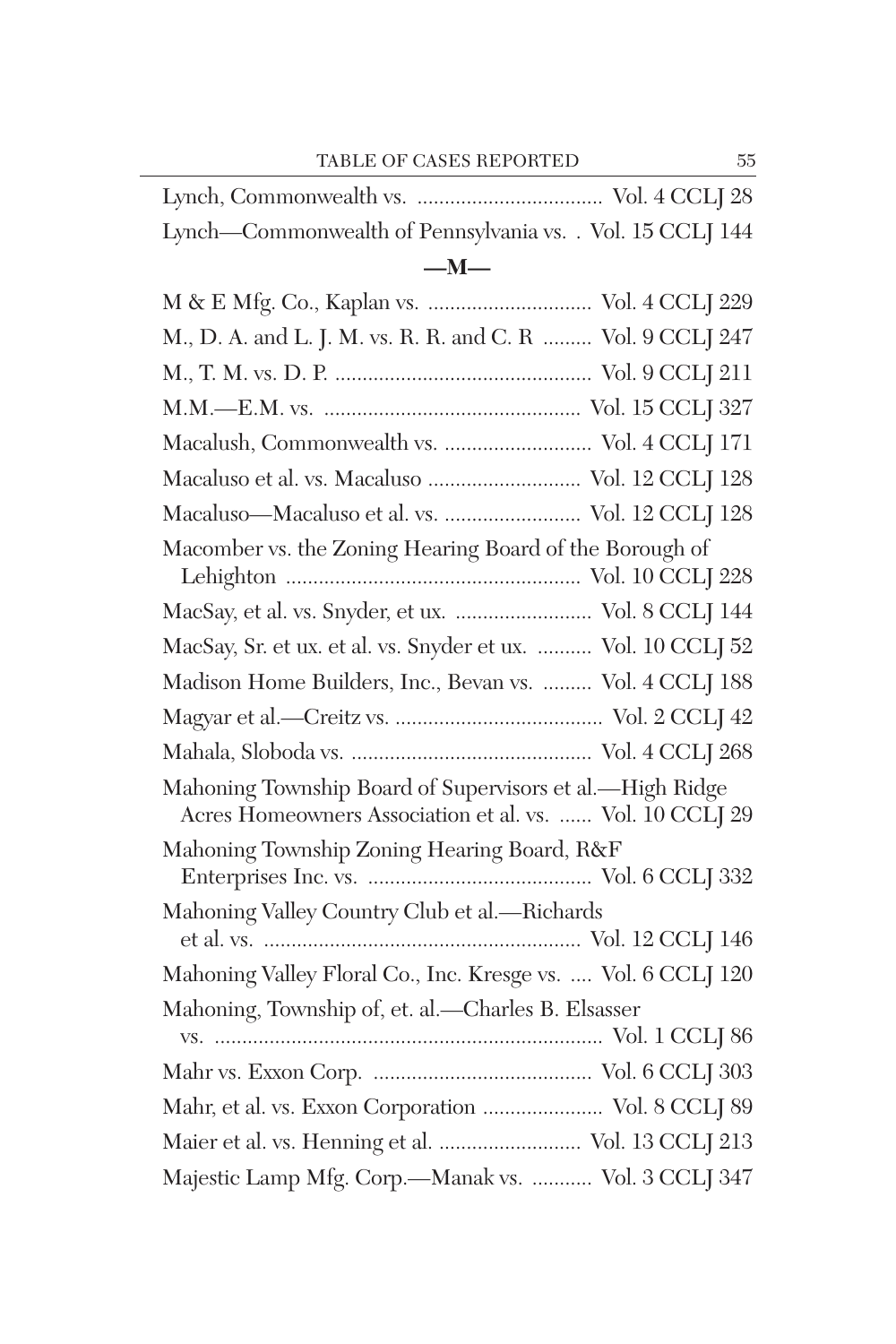| Malatesta vs. East Penn Township  Vol. 6 CCLJ 210             |  |
|---------------------------------------------------------------|--|
| Management Recruiters of Lehigh Valley, Inc. vs.              |  |
| Manak vs. Majestic Lamp Mfg. Corp  Vol. 3 CCLJ 347            |  |
| Mangold, Commonwealth, ex rel. Mangold vs. Vol. 5 CCLJ 248    |  |
|                                                               |  |
|                                                               |  |
|                                                               |  |
| Marek et al. vs. Anthracite Quarter Midget Racing             |  |
| Marek et al. vs. Anthracite Quarter Midget Racing             |  |
|                                                               |  |
| Markowitz vs. Carbon County Board of Assessment and           |  |
| Marlow vs. C. Schmidt Sr. Sons, Inc.  Vol. 5 CCLJ 202         |  |
| Marmorstein et al. vs. Hartwell et al.  Vol. 12 CCLJ 472      |  |
| Marra, et ux., McCarthy vs.  Vol. 8 CCLJ 381                  |  |
| Marsden-Commonwealth of Pennsylvania vs. Vol. 9 CCLJ 232      |  |
| Martienssen et ux.-Thomas et ux. vs.  Vol. 3 CCLJ 204         |  |
| Martin H. Philip Associates, P.C. vs. Schell  Vol. 9 CCLJ 292 |  |
|                                                               |  |
| Maryland Casualty Co., Dunn vs.  Vol. 7 CCLJ 354              |  |
| Maryland Casualty Company, Dunn vs.  Vol. 8 CCLJ 310          |  |
| Marzen vs. Jim Thorpe Zoning Hearing Board. Vol. 6 CCLJ 57    |  |
|                                                               |  |
| Mastrangelo-Commonwealth of Pennsylvania                      |  |
|                                                               |  |
| Matrician-Commonwealth of Pennsylvania                        |  |
|                                                               |  |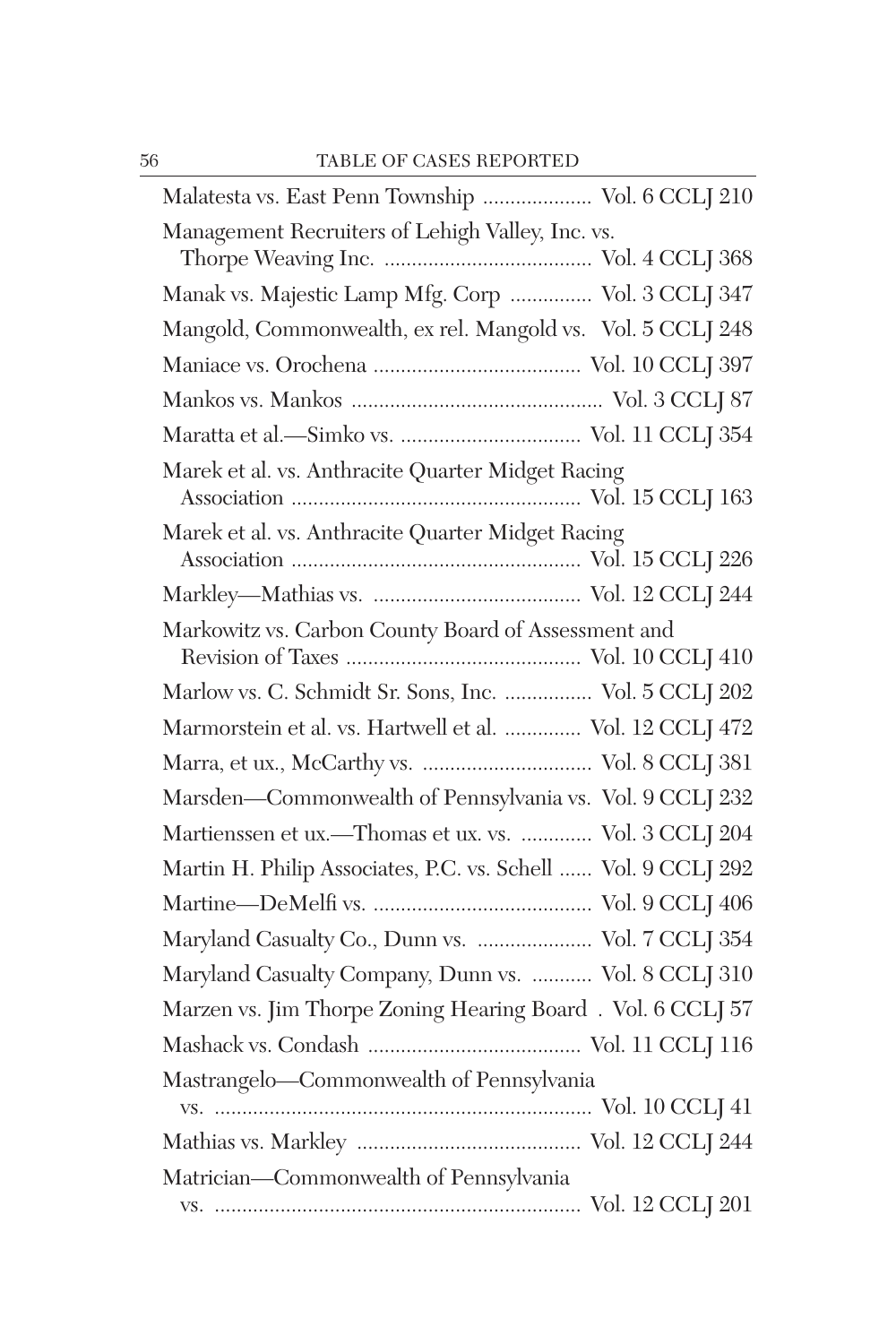| Mauch Chunk Trust Co.—Corrado et ux. vs. . Vol. 13 CCLJ 106     |
|-----------------------------------------------------------------|
|                                                                 |
| McArdle et al.-Rothermel vs.  Vol. 14 CCLJ 180                  |
| McArdle vs. Commonwealth of Pennsylvania Department             |
|                                                                 |
| McClanahan and D. F. Bast, Inc., Lankalis vs. . Vol. 8 CCLJ 352 |
|                                                                 |
| McClure-Commonwealth of Pennsylvania                            |
| McCullian et al.-Lankalis vs.  Vol. 2 CCLJ 168                  |
| McCullian, William, et al.-Edith Lankalis, et al.               |
| McDermott vs. Biddle et al. and Knight-Ridder                   |
| McDonald vs. Lake Hauto Club, et al.  Vol. 7 CCLJ 245           |
|                                                                 |
| McElhenney vs. Zoning Board of Adjustment of the                |
| McFadden-Commonwealth of Pennsylvania                           |
|                                                                 |
|                                                                 |
| McGowan-Commonwealth vs.  Vol. 3 CCLJ 219                       |
| McHugh vs. Pennsylvania Liquor Control                          |
| McHugh-Gallagher et al. vs.  Vol. 14 CCLJ 131                   |
| McIntosh, Commonwealth DOT vs.  Vol. 7 CCLJ 76                  |
|                                                                 |
|                                                                 |
|                                                                 |
| Meadowcrest Estates, Inc. vs. Lehighton Zoning Hearing          |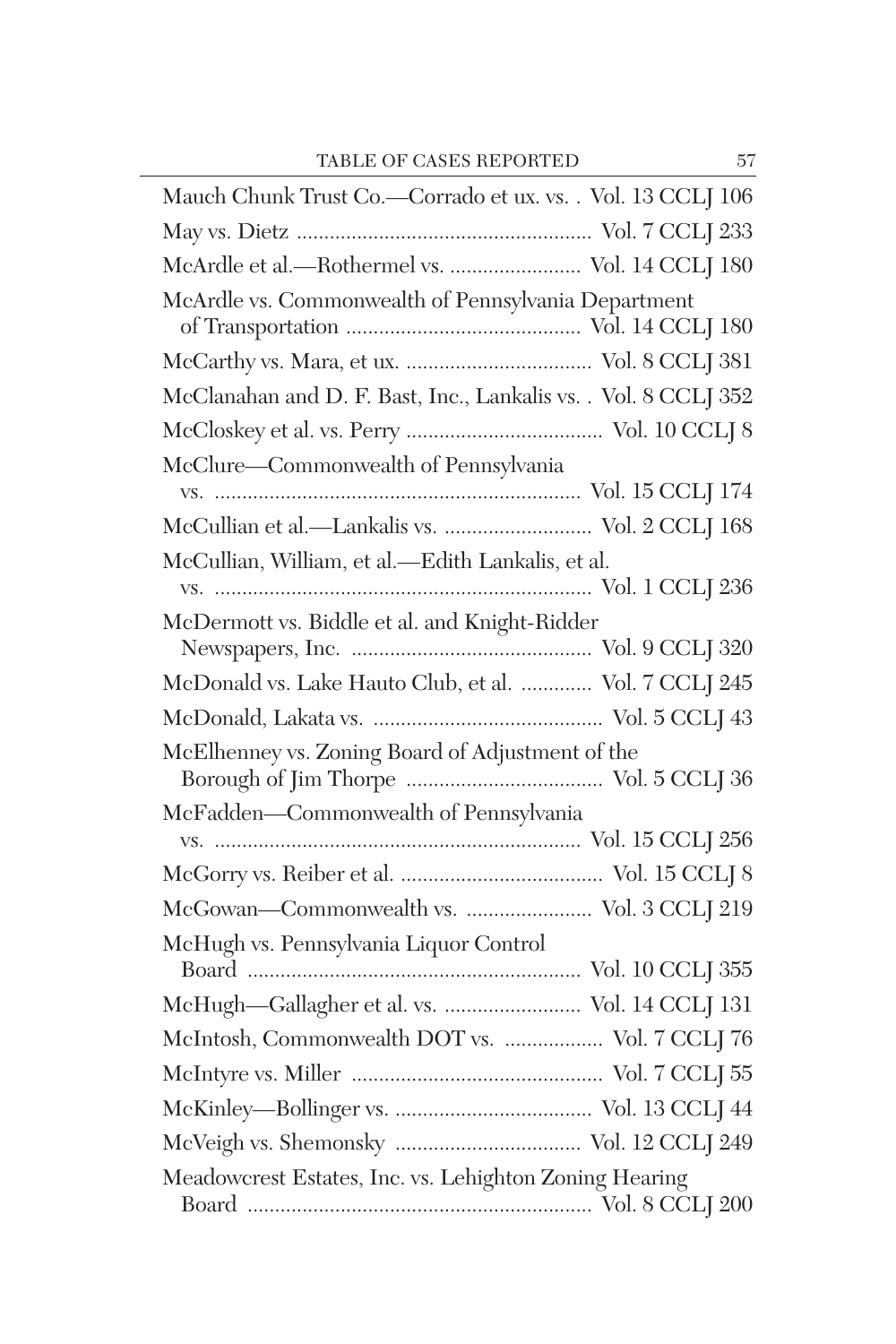| Meadowcrest Estates, Inc. vs. Webster, et al.  Vol. 5 CCLJ 155                                     |
|----------------------------------------------------------------------------------------------------|
| Meadowcrest Estates, Inc. vs. Yanzsa et ux.  Vol. 3 CCLJ 150                                       |
| Meadowcrest Estates, Inc., et al., Commonwealth                                                    |
|                                                                                                    |
| Meadowcrest Estates, Inc., et al., Commonwealth                                                    |
|                                                                                                    |
| Meadowcrest Estates, Inc., Gross vs.  Vol. 5 CCLJ 334                                              |
|                                                                                                    |
| Meckes, Albert O.-Moore's Super Stores, Inc.                                                       |
|                                                                                                    |
| Mehallic—Commonwealth vs.  Vol. 3 CCLJ 241                                                         |
|                                                                                                    |
| Meinhart, Jr.-Commonwealth of Pennsylvania                                                         |
|                                                                                                    |
|                                                                                                    |
|                                                                                                    |
|                                                                                                    |
| Members of the Palmerton Regular Police Force vs.<br>Borough of Palmerton et al.  Vol. 12 CCLJ 110 |
| Messina, et ux., Huss Constructing Co., Inc. vs. Vol. 8 CCLJ 39                                    |
| Messinger, Estate of vs. Silfies  Vol. 5 CCLJ 24                                                   |
| Michael B. vs. Kimberly R.  Vol. 15 CCLJ 187                                                       |
|                                                                                                    |
| Midlake on Big Boulder Lake, Condominium Association vs.                                           |
|                                                                                                    |
|                                                                                                    |
|                                                                                                    |
| Miller vs. Tonolli Corporation  Vol. 10 CCLJ 145                                                   |
|                                                                                                    |
|                                                                                                    |
| Miller-Commonwealth ex rel. Hoppes vs.  Vol. 2 CCLJ 39                                             |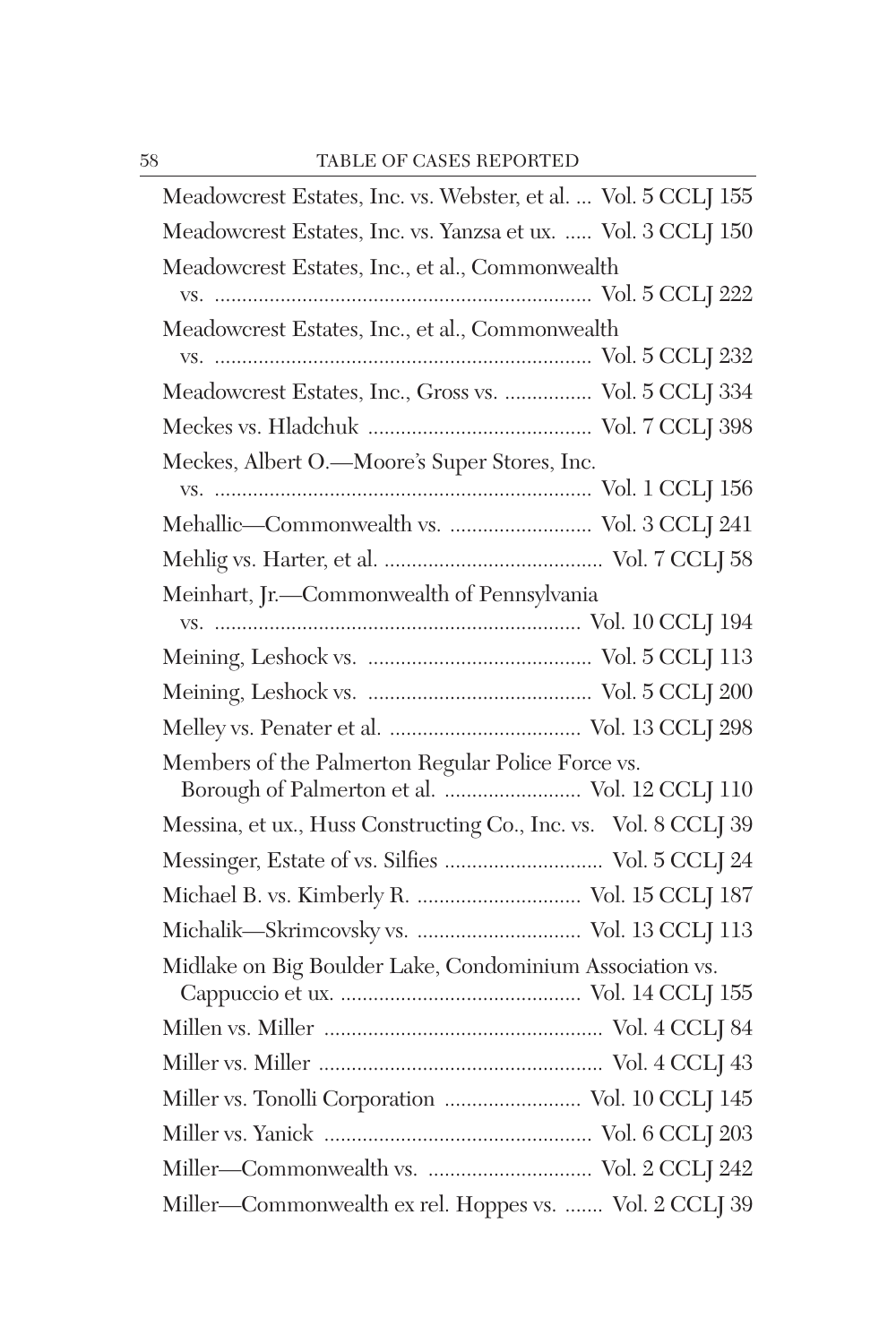| Miller-Commonwealth of Pennsylvania vs. . Vol. 12 CCLJ 340 |
|------------------------------------------------------------|
| Miller-Commonwealth of Pennsylvania vs. . Vol. 14 CCLJ 248 |
| Miller et al.-Pickering vs.  Vol. 14 CCLJ 442              |
| Miller et al.-Pickering vs.  Vol. 14 CCLJ 454              |
| Miller et al.-Uhnak et vir vs.  Vol. 14 CCLJ 185           |
| Miller et ux.-Boyd et ux. vs.  Vol. 12 CCLJ 437            |
|                                                            |
|                                                            |
|                                                            |
|                                                            |
| Minnich-Commonwealth vs.  Vol. 2 CCLJ 146                  |
| Mirabelli-Commonwealth vs.  Vol. 2 CCLJ 250                |
| Mistretta vs. Lower Towamensing Twp.  Vol. 7 CCLJ 33       |
| Mistretta vs. Lower Towamensing Twp.  Vol. 7 CCLJ 394      |
| Mitchell, Commonwealth vs.  Vol. 7 CCLJ 220                |
| Mockinick-Commonwealth vs.  Vol. 3 CCLJ 363                |
|                                                            |
| Monroe, Meade J.-Commonwealth of Pennsylvania              |
|                                                            |
|                                                            |
| Montrom et al.-Vaccaro vs.  Vol. 14 CCLJ 446               |
| Moore-Commonwealth of Pennsylvania vs. Vol. 14 CCLJ 102    |
| Moore's Super Stores, Inc., vs. Albert O.                  |
| Morana vs. Borough of Jim Thorpe  Vol. 11 CCLJ 361         |
| Morana vs. Civil Service Commission of the Borough of      |
| Morarescu-Commonwealth of Pennsylvania                     |
|                                                            |
| Morgan Products, Ltd. vs. Carty et ux.  Vol. 14 CCLJ 331   |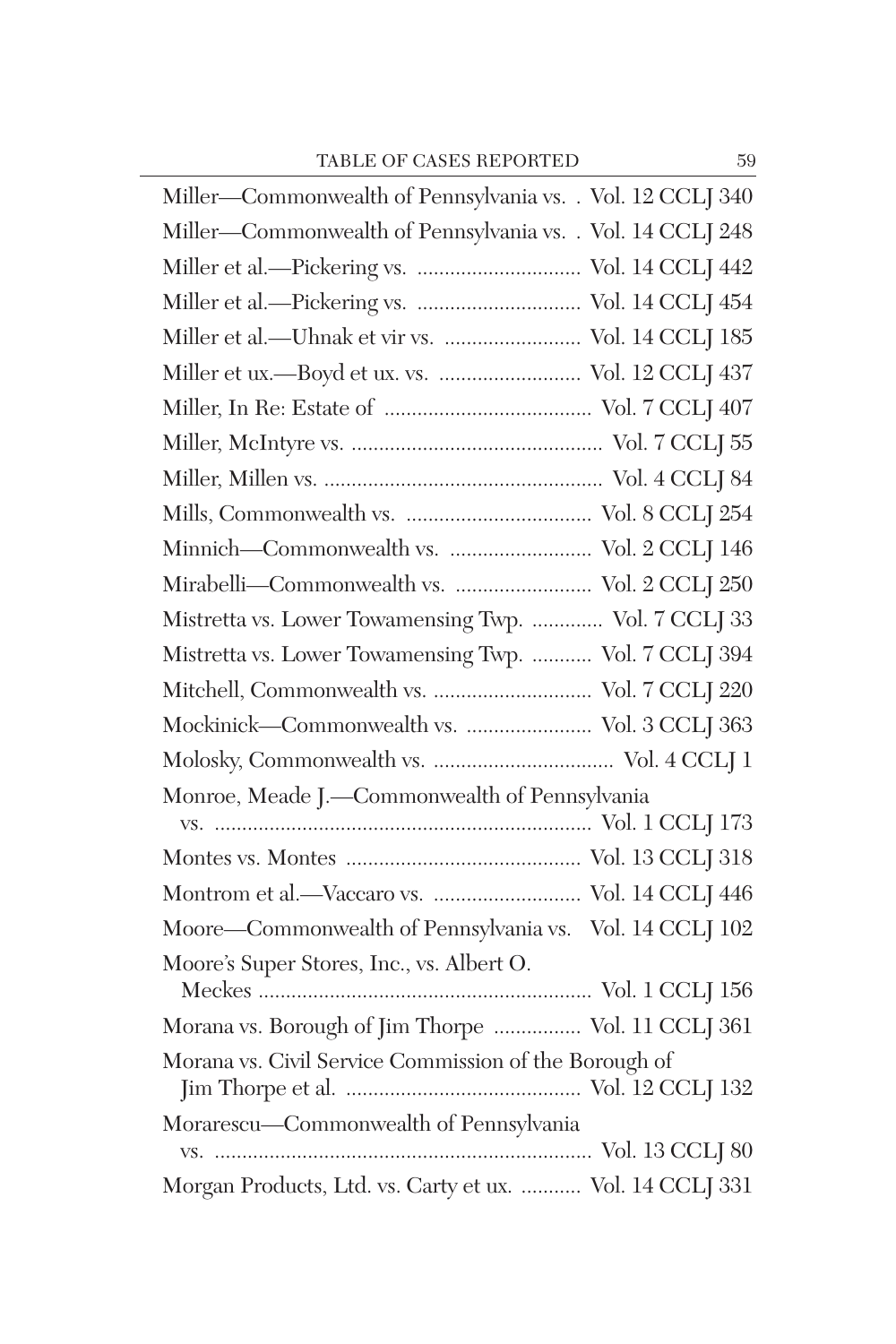| Morthimer, Marion-George Reich vs.  Vol. 1 CCLJ 45 |                  |
|----------------------------------------------------|------------------|
| Morthimer, Marion A.-Dr. Homer B. Fegley           |                  |
| Morthimer, Marion A.-Dr. Homer B. Fegley           |                  |
|                                                    |                  |
|                                                    |                  |
|                                                    |                  |
| Motola, Tri-County State Bank vs.  Vol. 6 CCLJ 379 |                  |
| Moulthrop, Commonwealth vs.  Vol. 4 CCLJ 342       |                  |
| Moyer vs. Zoning Hearing Board of the Borough of   |                  |
|                                                    |                  |
| Moyer—Commonwealth of Pennsylvania vs.             | Vol. 11 CCLJ 129 |
| Moyer—Commonwealth of Pennsylvania vs.             | Vol. 12 CCLJ 284 |
| Moyer—Commonwealth of Pennsylvania vs.             | Vol. 14 CCLJ 407 |
| Moyer—Commonwealth of Pennsylvania vs.             | Vol. 15 CCLJ 114 |
| Mulderig, Commonwealth vs.  Vol. 4 CCLJ 121        |                  |
| Murphy-Commonwealth of Pennsylvania                |                  |
|                                                    |                  |
| Muzekari-Commonwealth vs.  Vol. 3 CCLJ 166         |                  |
| $-N-$                                              |                  |

| Nagle vs. Split Rock Lodge, Inc.  Vol. 3 CCLJ 359             |
|---------------------------------------------------------------|
| Nagley, First National Bank of Palmerton vs.  Vol. 6 CCLJ 339 |
| Nagy vs. Best Home Services, Inc.  Vol. 15 CCLJ 569           |
|                                                               |
| Nalesnik, Commonwealth ex rel. Nalesnik vs. . Vol. 6 CCLJ 227 |
| Nanovic, Roger N. II, Admission of  Vol. 7 CCLJ 271           |
|                                                               |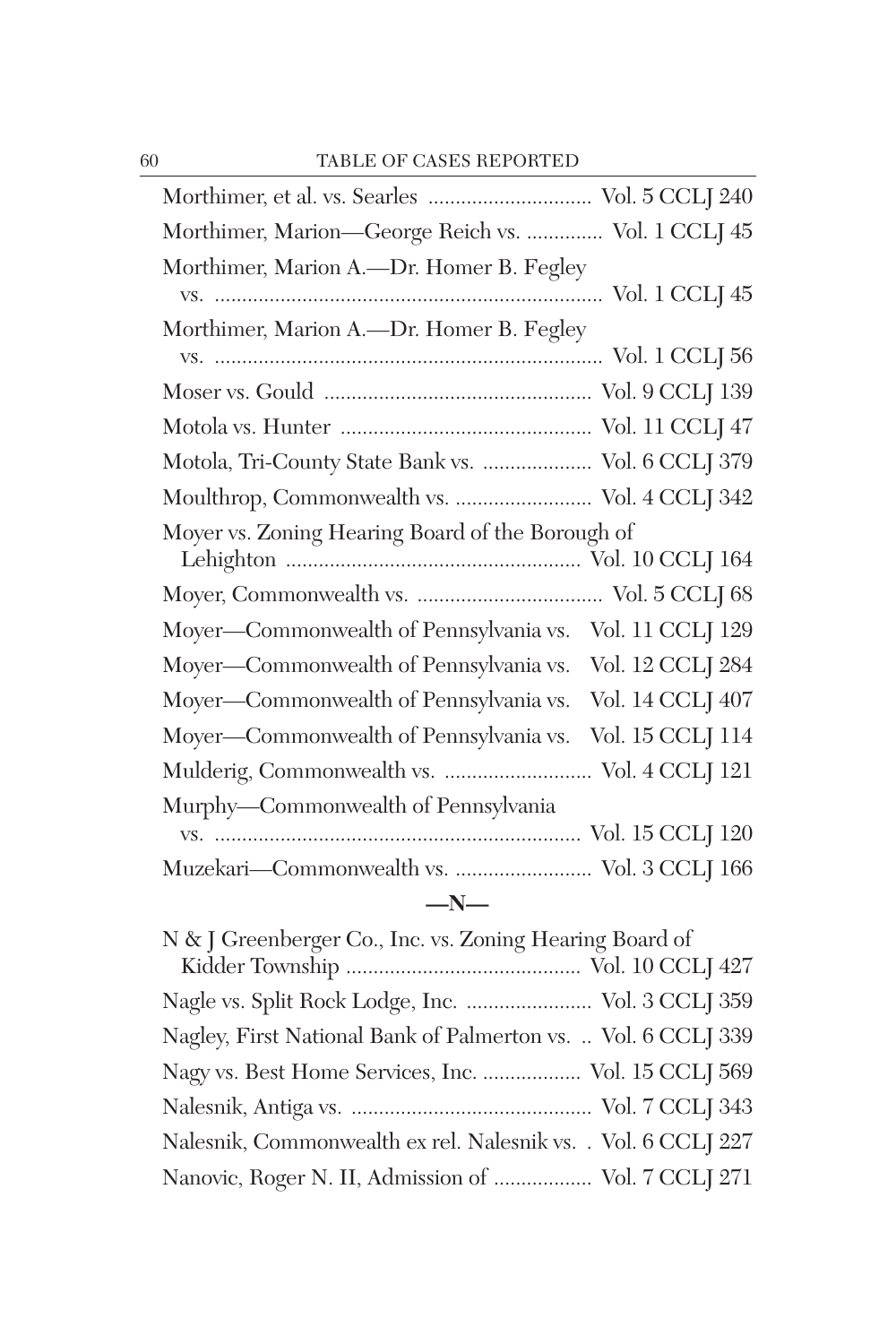| Naratil Appeal—Revocation of License  Vol. 2 CCLJ 17              |
|-------------------------------------------------------------------|
| Naratil vs. Palmerton Borough  Vol. 6 CCLJ 145                    |
| Nash vs. Towamensing Mutual Insurance                             |
|                                                                   |
| Neeb et ux. vs. Kriss Pines Estates, Inc. et al. Vol. 14 CCLJ 283 |
|                                                                   |
| Nelson et al.-Gallagher vs.  Vol. 15 CCLJ 40                      |
| Nelson et ux.-Carey et ux. vs.  Vol. 14 CCLJ 530                  |
| Nesquehoning, Borough of vs. Carbon-Lehigh Intermediate           |
|                                                                   |
| Nesquehoning, Borough of vs. Lucas  Vol. 3 CCLJ 386               |
| New American Home Systems, Inc. vs. Klein  Vol. 5 CCLJ 225        |
| New Holland Mach. Co. vs. Leininger  Vol. 3 CCLJ 199              |
| Newburg Walker and Rogers et al.-Breinig                          |
|                                                                   |
|                                                                   |
|                                                                   |
| Northeast Chemical and Supply Co., Inc. vs.                       |
|                                                                   |
| Northeast Land Co. vs. Summit Hill Borough. Vol. 6 CCLJ 317       |
| Northeast Land Co. vs. Summit Hill Borough  Vol. 7 CCLJ 28        |
| Northeast Land Company et al.-Frankel et ux.                      |
|                                                                   |
|                                                                   |
| Nothstein vs. Zoning Hearing Board of Mahoning Township           |
|                                                                   |
| Nunnemacker-Barbosa vs.  Vol. 13 CCLJ 176                         |
| $-0-$                                                             |

| One (1) Dodge Dakota Truck-Commonwealth of |  |  |
|--------------------------------------------|--|--|
|                                            |  |  |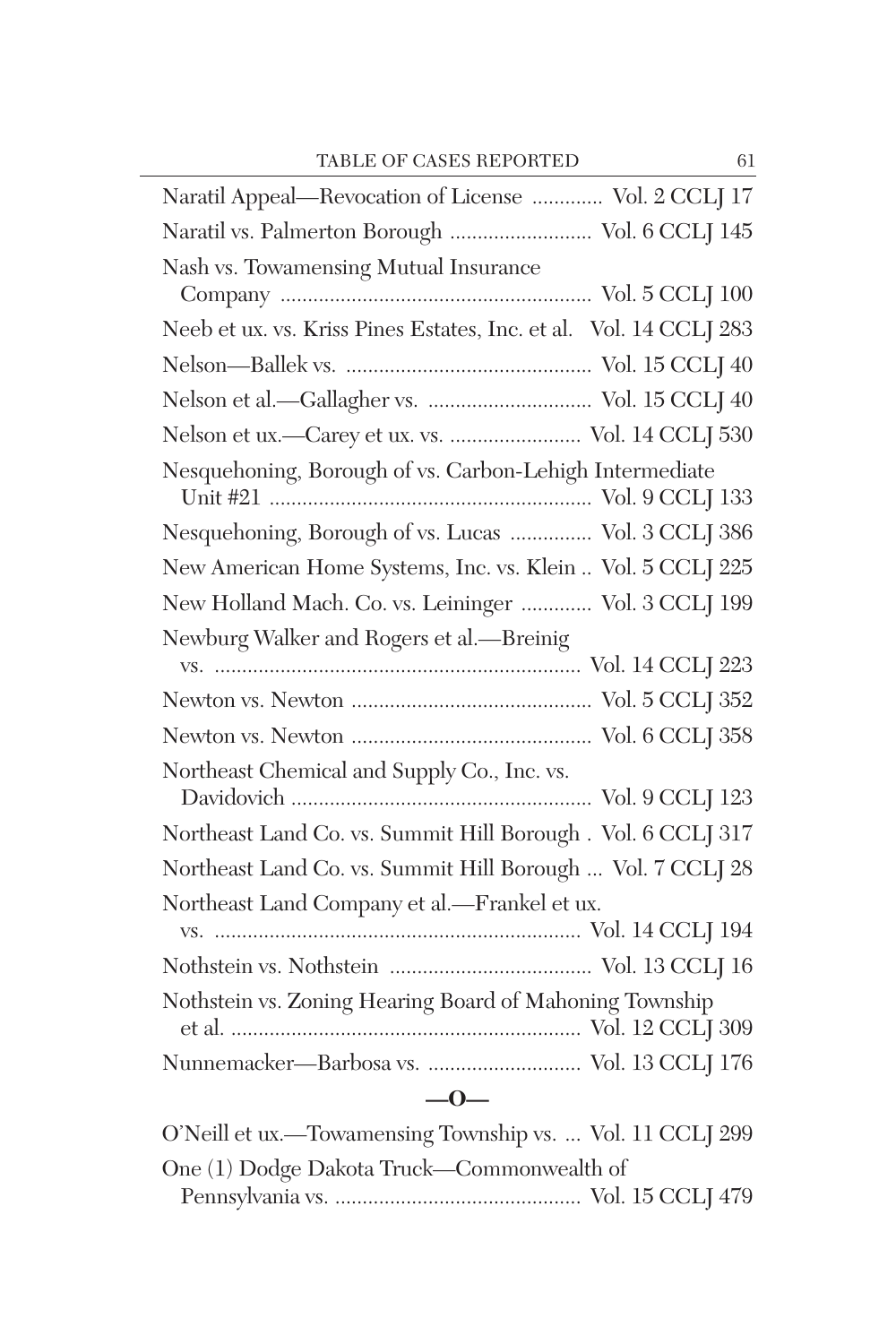| One 1953 Chevrolet Corvette-Commonwealth of                |
|------------------------------------------------------------|
|                                                            |
| One 1978 Dodge Coupe, Commonwealth vs.  Vol. 8 CCLJ 49     |
| One 1987 Chevrolet Sprint-Commonwealth of Pennsylvania     |
|                                                            |
| Oppold vs. Lehighton Area School District  Vol. 5 CCLJ 245 |
| Oravec—Commonwealth ex rel. Oravec vs.  Vol. 3 CCLJ 357    |
|                                                            |
| Oswald et ux.—Greene et ux. vs.  Vol. 13 CCLJ 74           |
|                                                            |
| Otto-Commonwealth of Pennsylvania vs.  Vol. 15 CCLJ 160    |
|                                                            |

| -- |
|----|
|----|

| P.L.C.B.-Dowdell et al. vs.  Vol. 13 CCLJ 71                      |
|-------------------------------------------------------------------|
| Pachorkowsky vs. Pachorkowsky  Vol. 4 CCLJ 194                    |
| Packer Township vs. Bachart et ux.  Vol. 12 CCLJ 139              |
|                                                                   |
|                                                                   |
| Palmerton A.S.D.-Barter vs.  Vol. 13 CCLJ 253                     |
| Palmerton Area Communities Endeaver, Inc., vs.                    |
| Palmerton Area Communities Endeavor, Inc., Bollinger,             |
| Palmerton Area School District—Barter vs.  Vol. 12 CCLJ 188       |
| Palmerton Area School Disctrict-Guss vs.  Vol. 11 CCLJ 292        |
| Palmerton Area School District-Inlander et al.                    |
| Palmerton Area School District, Scott, et al. vs. Vol. 7 CCLJ 380 |
| Palmerton Area School District, et al., Kemmerer, et al.          |
| Palmerton Borough, Naratil vs.  Vol. 6 CCLJ 145                   |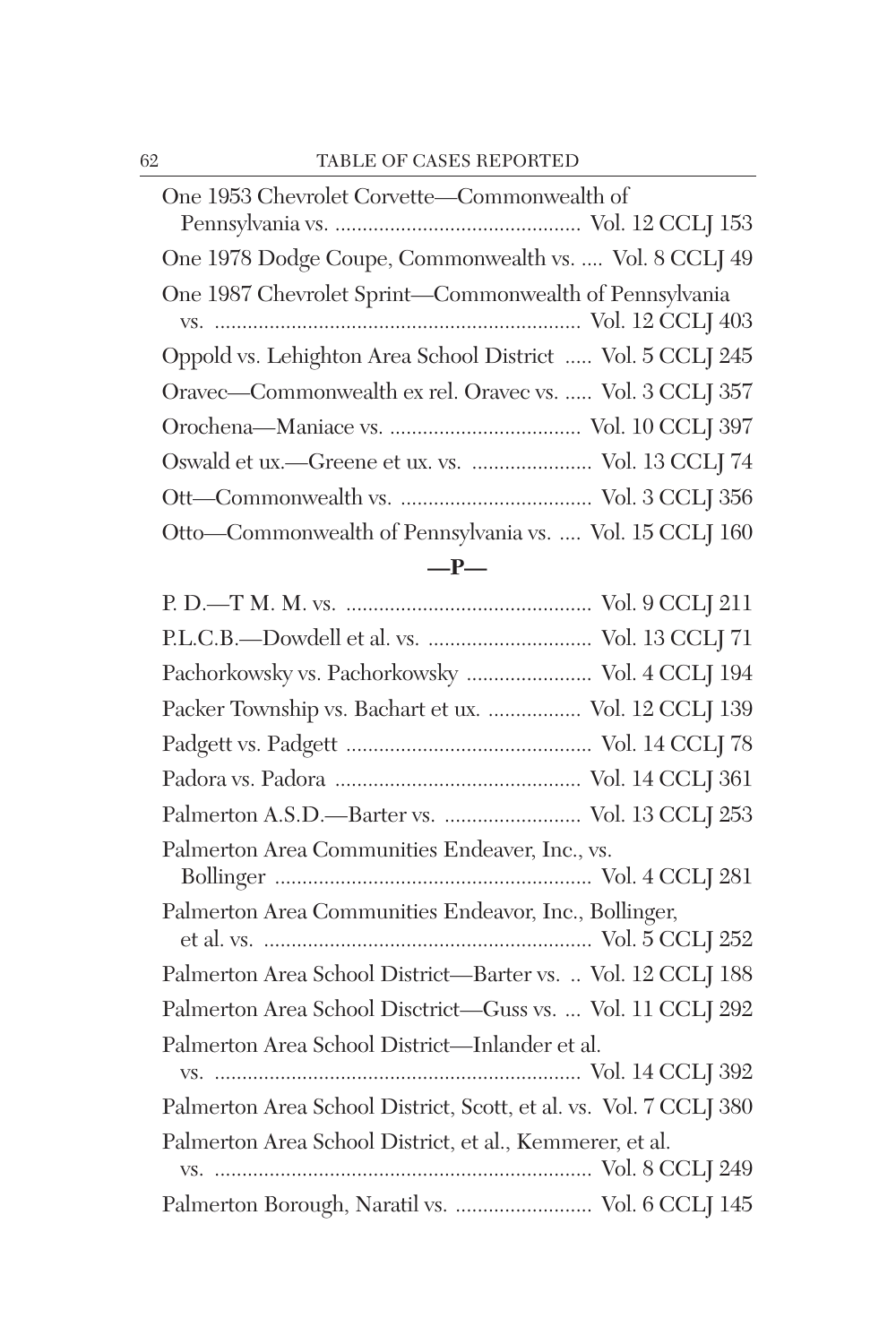| Pamela J. H. G.-Thomas A. H. vs.  Vol. 14 CCLJ 33            |
|--------------------------------------------------------------|
|                                                              |
| Panther Valley Dress Co., Inc. vs. Commonwealth              |
| Panther Valley Education Assn. vs. Panther Valley School     |
| Panther Valley Education Association et al.-Panther Valley   |
| Panther Valley School Authority vs. Avella Construction Co., |
| Panther Valley School Authority vs. Avella Construction      |
| Panther Valley School Board, Panther Valley Education        |
| Panther Valley School District vs. Lansford                  |
| Panther Valley School District vs. Panther Valley Education  |
| Paradise Park Inc. vs. Kemmerer  Vol. 6 CCLJ 326             |
| Paradise Park, Inc. vs. Kemmerer, et al.  Vol. 7 CCLJ 107    |
|                                                              |
| Parryville Fire Co.-Commonwealth vs.  Vol. 3 CCLJ 269        |
| Parvel-Commonwealth of Pennsylvania vs. . Vol. 15 CCLJ 540   |
| Pascoe Commonwealth ex rel., Pascoe vs.  Vol. 3 CCLJ 53      |
| Pasquariello—Commonwealth of                                 |
|                                                              |
| Passalacqua vs. Passalacqua et al.  Vol. 15 CCLJ 450         |
| Passalacqua et al.-Passalacqua vs.  Vol. 15 CCLJ 450         |
|                                                              |
| Passalacqua-Ungate et ux. vs.  Vol. 13 CCLJ 6                |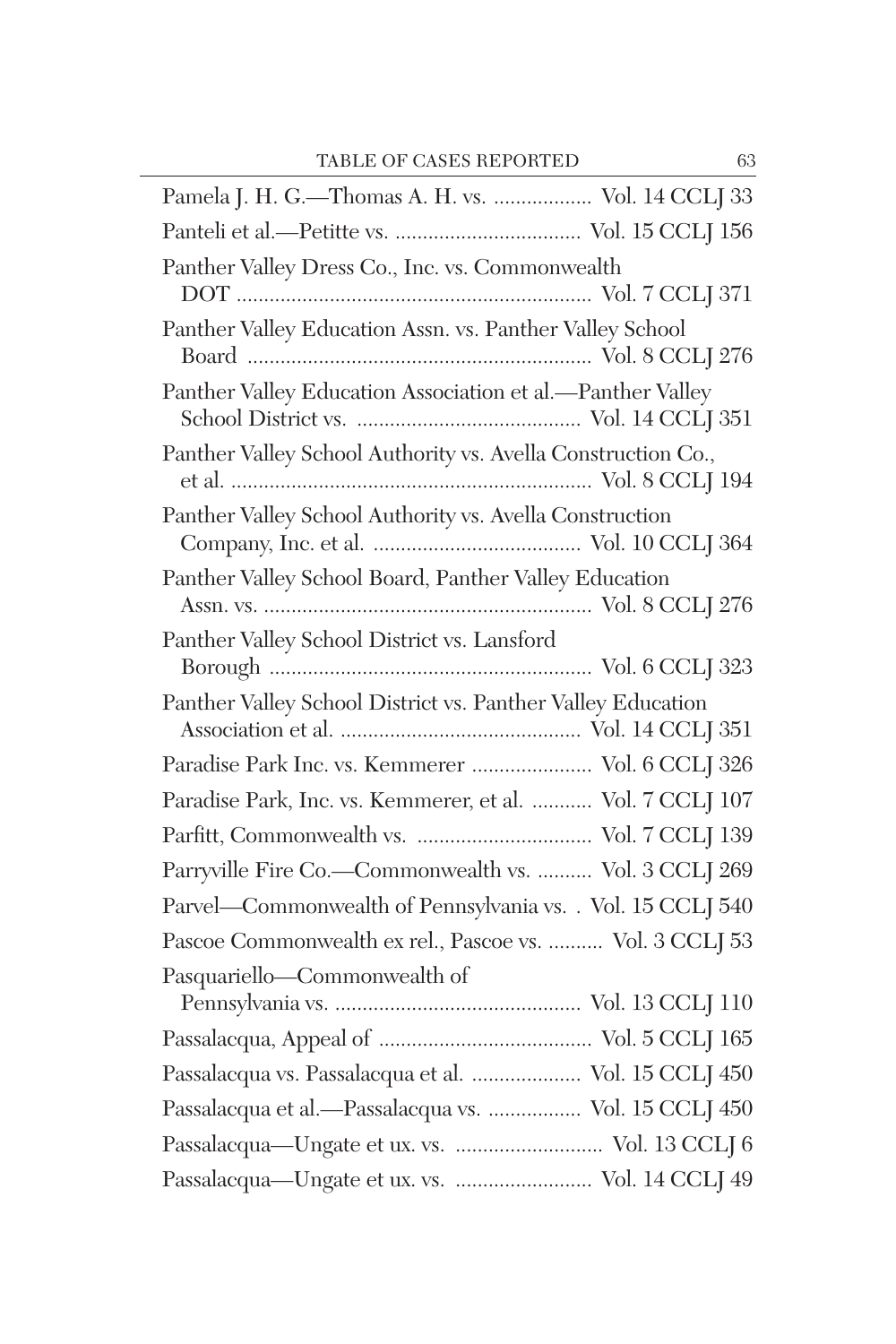| Peltz vs. First Valley Bank, et al.  Vol. 5 CCLJ 258      |
|-----------------------------------------------------------|
|                                                           |
| Penberth-Commonwealth of Pennsylvania                     |
|                                                           |
| Pencor Services, Inc. et al., Farrell vs.  Vol. 8 CCLJ    |
|                                                           |
| Pendal-Commonwealth vs.  Vol. 3 CCLJ 367                  |
| Penn Forest Township vs. Bear Creek Lakes Civic           |
|                                                           |
| Penn Forest Township vs. Schoch  Vol. 14 CCLJ 412         |
| Penn Forest Township vs. Serrano et ux.  Vol. 14 CCLJ 535 |
| Penn Forest Township et al. vs. Bear Creek Lakes Civic    |
| Penna. Liquor Control Board, Jenigen vs.  Vol. 8 CCLJ 283 |
| Penna. Liquor Control Board, Trails Lake & Tennis Club,   |
| PennDOT-Trinkle Sales and Service vs.  Vol. 11 CCLJ 264   |
| Pennsylvania Dept. of Highways-Hoffman vs. Vol. 3 CCLJ 56 |
| Pennsylvania Interscholastic Athletic Association et al.- |
| Pennsylvania L.C.B.-Yanetti vs.  Vol. 11 CCLJ 41          |
| Pennsylvania Liquor Control Board-Flagstaff Mountain      |
| Pennsylvania Liquor Control Board-Harmony                 |
| Pennsylvania Liquor Control Board-Khalil                  |
| Pennsylvania Liquor Control Board-McHugh                  |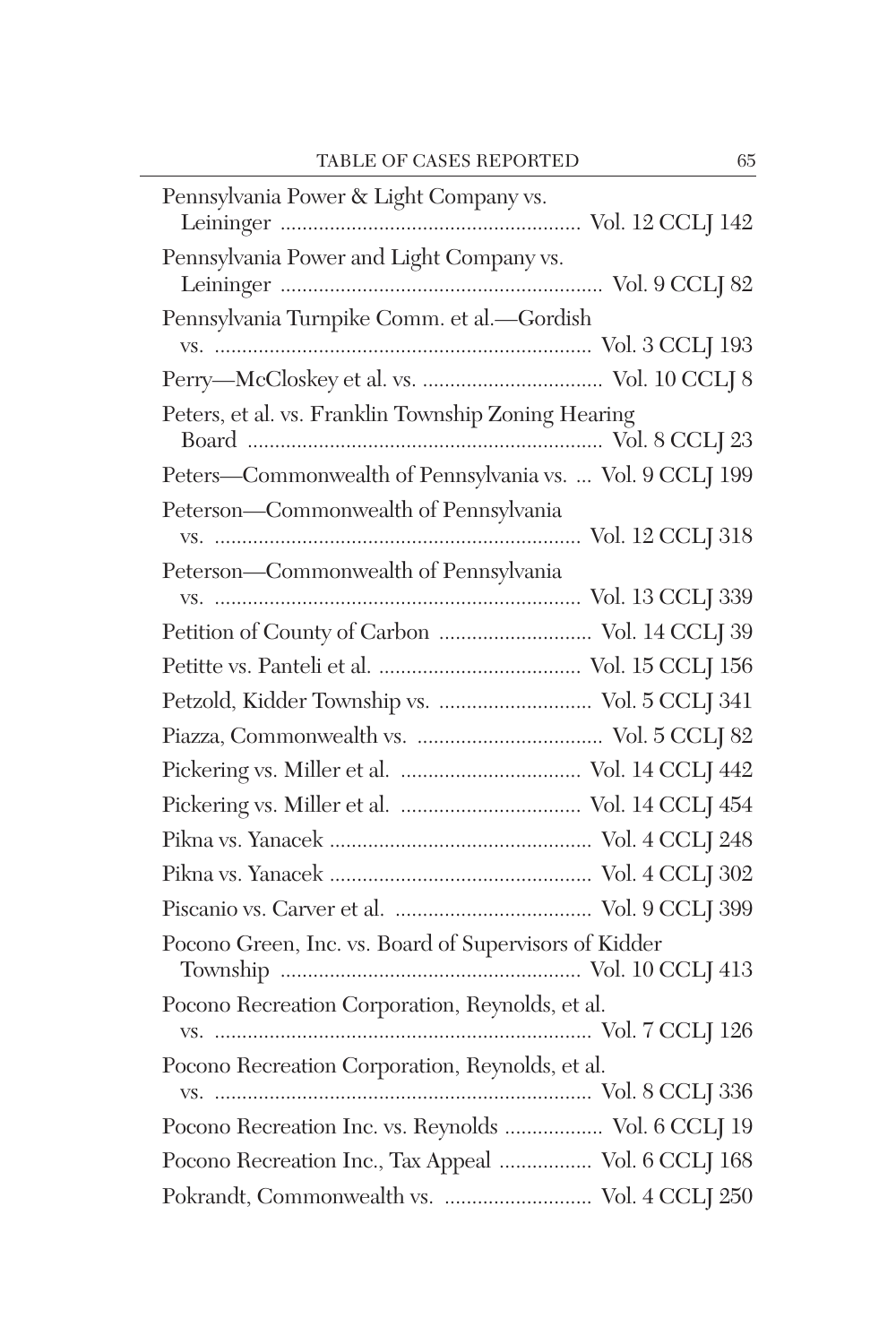| Pollock vs. Educators Mutual Life Ins.  Vol. 4 CCLJ 52          |
|-----------------------------------------------------------------|
|                                                                 |
| Pollock, James C., et. al.-Nancy Pollock vs.  Vol. 1 CCLJ 298   |
| Pollock, Nancy V. vs. James C. Pollock, et al.  Vol. 1 CCLJ 298 |
| Popkin et ux. vs. Commonwealth of Pennsylvania, Department      |
| Popp-Commonwealth of Pennsylvania vs.  Vol. 9 CCLJ 189          |
| Popp-Commonwealth of Pennsylvania vs.  Vol. 10 CCLJ 186         |
| Portner-Commonwealth of Pennsylvania vs. Vol. 10 CCLJ 383       |
| Potera-Commonwealth of Pennsylvania vs. . Vol. 13 CCLJ 342      |
| Powley et ux. vs. Commonwealth of Pennsylvania,                 |
|                                                                 |
| Pressler-Commonwealth vs.  Vol. 3 CCLJ 225                      |
| Prince Mfg. Co., Commonwealth vs.  Vol. $4$ CCLJ $11$           |
| Prisznyak, Commonwealth vs.  Vol. 7 CCLJ 142                    |
| Prisznyak, Commonwealth vs.  Vol. 7 CCLJ 176                    |
| Pron vs. Yamulla Trucking & Excavating Company, Inc.-           |
|                                                                 |
|                                                                 |
|                                                                 |
| Pron, Stephen, et ux. vs. Yamulla Trucking  Vol. 11 CCLJ 102    |
| Prutzman, Albert G., Resolution on Death of  Vol. 4 CCLJ 1      |
| Pusateri-Commonwealth of Pennsylvania vs. Vol. 12 CCLJ 75       |
| Putterman-Commonwealth vs.  Vol. 2 CCLJ 187                     |

## **—R—**

| R&F Enterprises Inc. vs. Mahoning Township Zoning |  |
|---------------------------------------------------|--|
|                                                   |  |
|                                                   |  |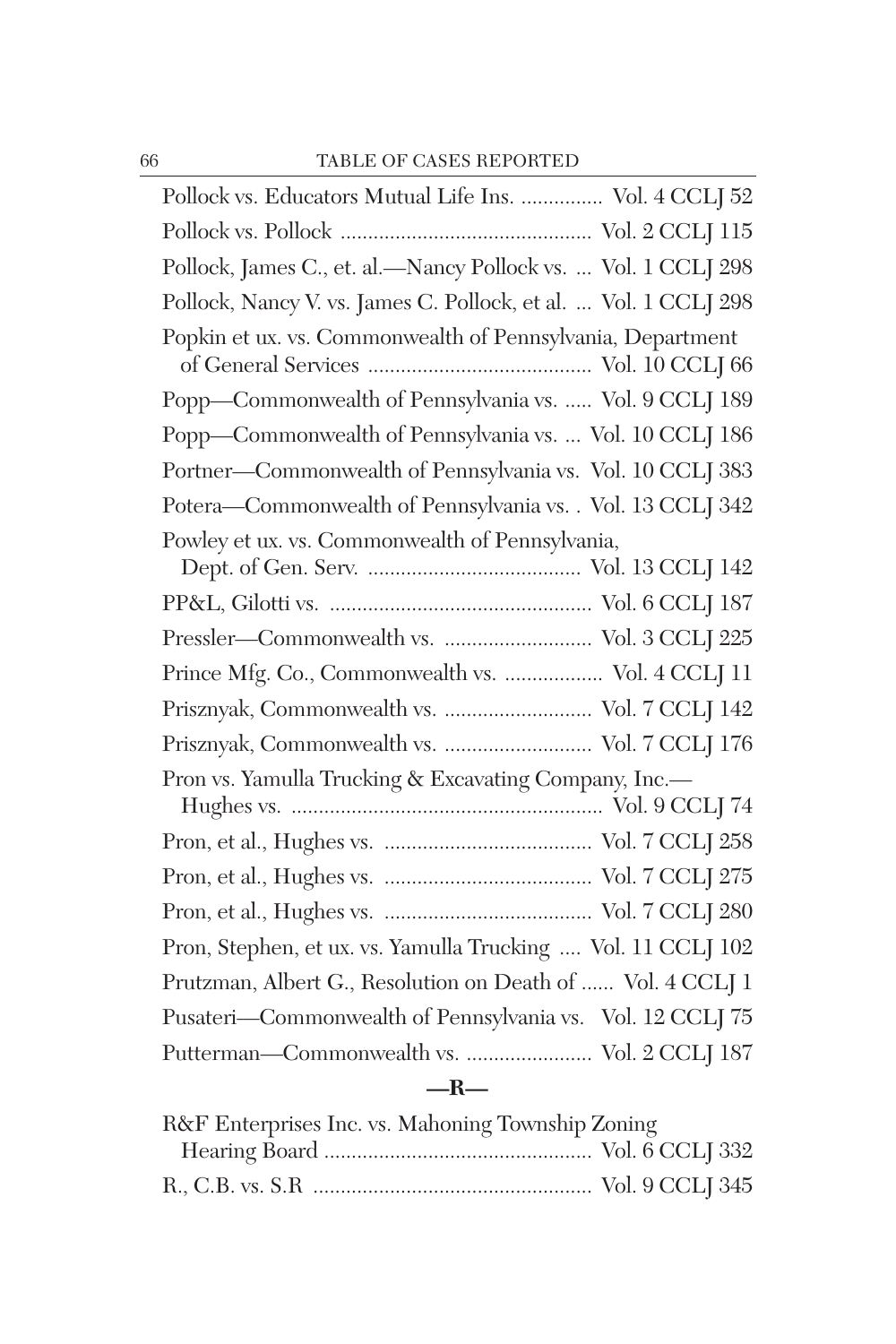| R., R. and C. R.-D. A. M. and L. J. M. vs.  Vol. 9 CCLJ 247                                                    |
|----------------------------------------------------------------------------------------------------------------|
|                                                                                                                |
| R.T. Bliss and Son, Inc. vs. Hauto Valley Estates Inc., et                                                     |
|                                                                                                                |
|                                                                                                                |
| Rabenold et al. vs. Zoning Hearing Board of the Borough                                                        |
| Rabenold et al. vs. Zoning Hearing Board of the Borough                                                        |
| Rabenold et al. vs. Zoning Hearing Board of the Borough                                                        |
| Rader, et ux., Charles Maso & Sons, Inc. vs.  Vol. 8 CCLJ 83                                                   |
| Radogna, Commonwealth vs.  Vol. 8 CCLJ 108                                                                     |
| Ramer-Commonwealth ex rel., Ramer vs.  Vol. 3 CCLJ 115                                                         |
|                                                                                                                |
| Re: Jim Thorpe Borough Liquor Store Protest Vol. 9 CCLJ 108                                                    |
| Recica vs. The New Jersey Zinc Company  Vol. 5 CCLJ 317                                                        |
| Recica, Commonwealth ex rel., Recica vs.  Vol. 6 CCLJ 365                                                      |
|                                                                                                                |
| Rehrig, et al. vs. Borough of Bowmanstown  Vol. 8 CCLJ 172                                                     |
|                                                                                                                |
|                                                                                                                |
| Rehrig, Luke-Commonwealth of Pennsylvania                                                                      |
| Rehrig, Ralph C., et ux., et al. vs. George Fortunak, et ux.,<br>and Albert P. Leonzi, et ux.  Vol. 1 CCLJ 187 |
|                                                                                                                |
| Reich, George vs. Marion Morthimer  Vol. 1 CCLJ 45                                                             |
| Reich, George vs. Marion Morthimer  Vol. 1 CCLJ 56                                                             |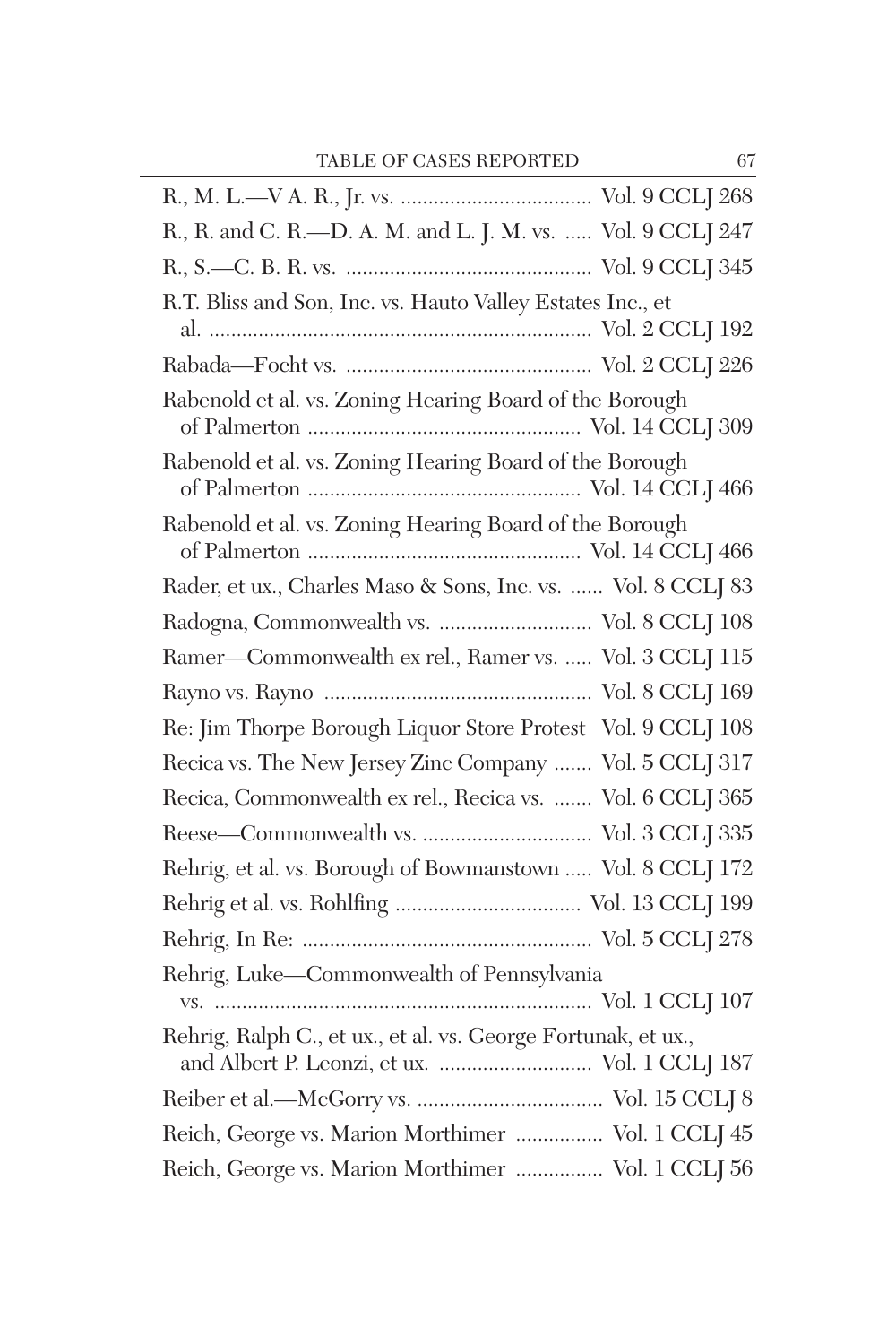| Reich, H. G., et al., vs. Zoning Board of Adjustment,         |
|---------------------------------------------------------------|
|                                                               |
| Reiner vs. Weatherly Area School District  Vol. 6 CCLJ 47     |
| Reinhart Flynn, Inc. et al. - Van Horn et ux.                 |
|                                                               |
| Reis vs. Carbon County Tax Claim Bureau                       |
|                                                               |
| Reitz, Commonwealth ex rel., Reitz vs.  Vol. 6 CCLJ 346       |
| Relyea vs. Lindstrom et ux.  Vol. 12 CCLJ 323                 |
| Rendish-Commonwealth of Pennsylvania, Department              |
|                                                               |
| Reph vs. Ernest Renda Contracting Co., Inc.  Vol. 3 CCLJ 297  |
| Reynolds, et al. vs. Pocono Recreation Corp.  Vol. 7 CCLJ 126 |
| Reynolds, et al. vs. Pocono Recreation                        |
|                                                               |
| Reynolds, Pocono Recreation Inc. vs.  Vol. 6 CCLJ 19          |
|                                                               |
| Rhyder-Commonwealth of Pennsylvania vs. Vol. 12 CCLJ 410      |
| Richard S. Cowan Assoc., Inc. vs. Knights of Columbus         |
|                                                               |
| Richards et al. vs. Mahoning Valley Country Club              |
|                                                               |
| Richardson, Commonwealth vs.  Vol. 7 CCLJ 21                  |
| Richardson-Commonwealth vs.  Vol. 3 CCLJ 47                   |
|                                                               |
|                                                               |
| Riede-Commonwealth of Pennsylvania vs.  Vol. 14 CCLJ 93       |
|                                                               |
| Rimbey, Commonwealth, ex rel., Rimbey vs.  Vol. 5 CCLJ 262    |
| Rinehart et al.—Kobble et al. vs.  Vol. 15 CCLJ 264           |
|                                                               |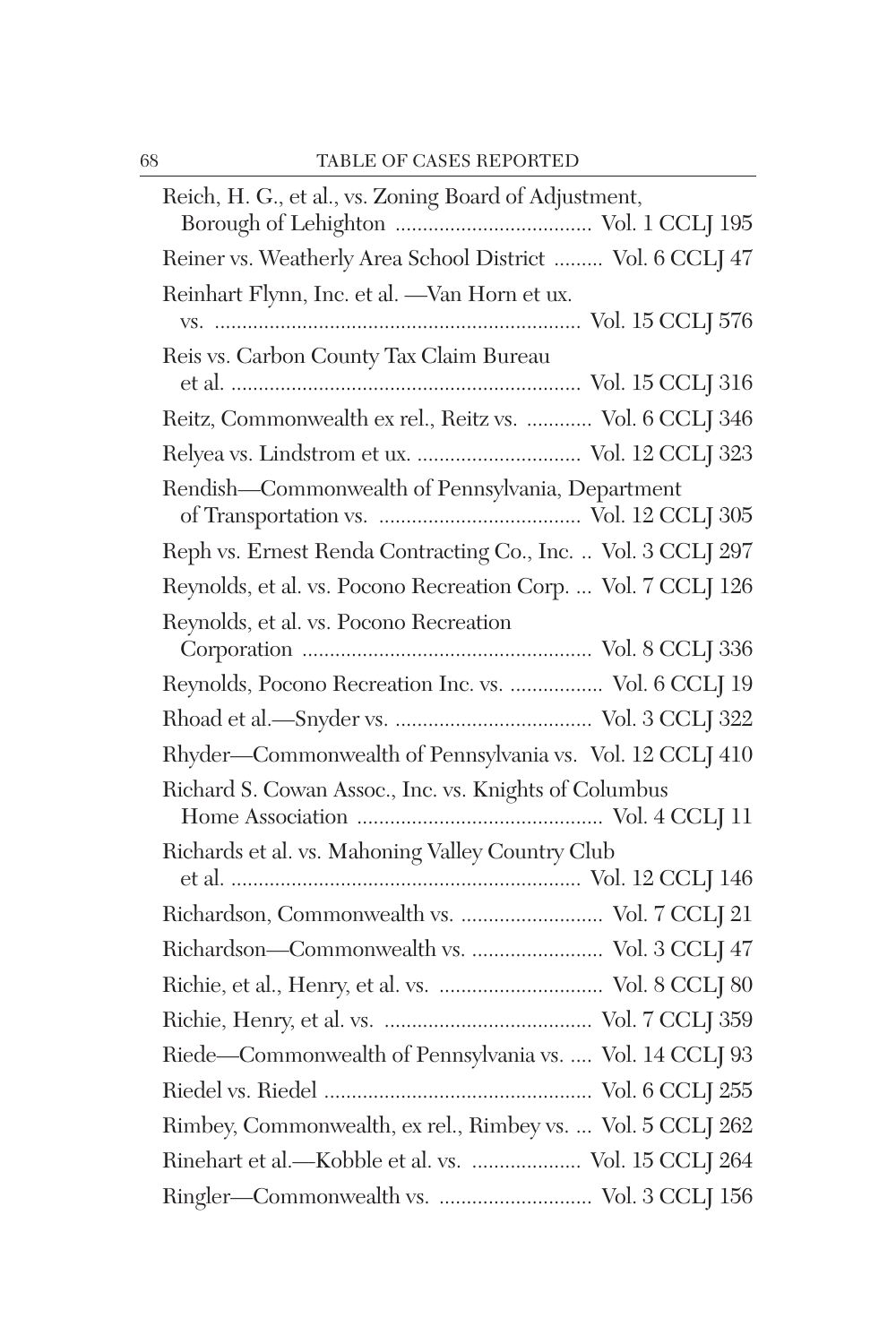| Roberts vs. Carbon County Board of Assessmeny and          |
|------------------------------------------------------------|
|                                                            |
| Robinson et al.-Durigan vs.  Vol. 12 CCLJ 19               |
| Rodgers, Michael J.-Commonwealth of Pennsylvania           |
| Rohart vs. Jim Thorpe Area Board of School                 |
|                                                            |
| Rolappe et al. vs. Allstate Insurance                      |
| Roman et ux. vs. Jim Thorpe Zoning Hearing                 |
| Ronald L. B. vs. Samantha E. A.  Vol. 14 CCLJ 54           |
| Ronald L. W.-Stephanie R. W. vs.  Vol. 14 CCLJ 146         |
| Rosado-Commonwealth of Pennsylvania vs. Vol. 13 CCLJ 185   |
| Rosario Commonwealth of Pennsylvania vs.  Vol. 12 CCLJ 477 |
| Rose-Commonwealth of Pennsylvania vs.  Vol. 15 CCLJ 527    |
| Rosenberg, Arthur-Commonwealth of Pennsylvania             |
|                                                            |
|                                                            |
| Rosselli vs. Tax Claim Bureau of Carbon County             |
|                                                            |
|                                                            |
| Rothermel vs. McArdle et al.  Vol. 14 CCLJ 180             |
| Route 209 Realty Corp. vs. George et ux.  Vol. 2 CCLJ 125  |
| Route 209 Realty Corp., George vs.  Vol. 6 CCLJ 287        |
| Rubin vs. Commonwealth of Pennsylvania, Department of      |
|                                                            |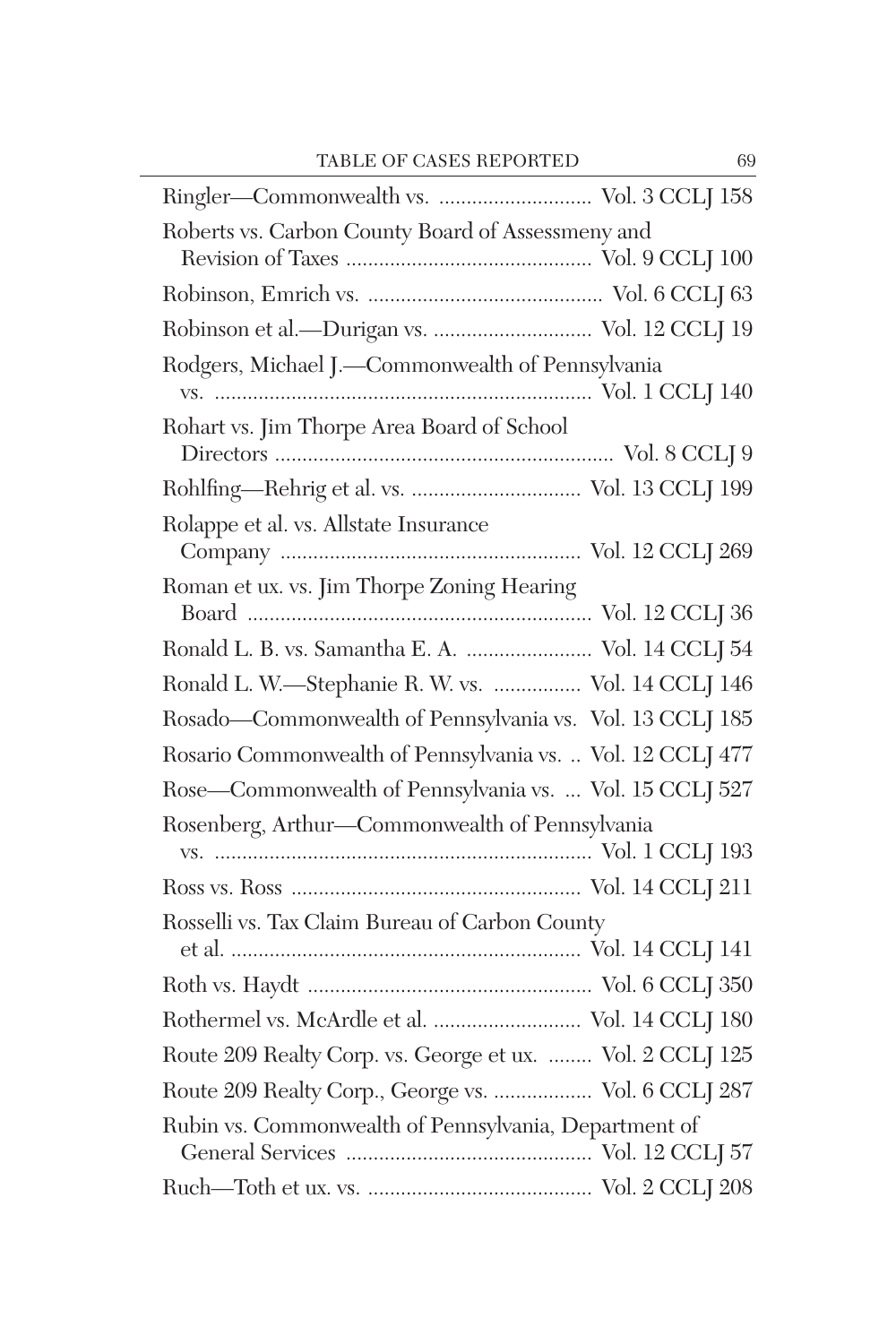| Rudelitch et ux. vs. Wittig et al.  Vol. 15 CCLJ 260        |
|-------------------------------------------------------------|
|                                                             |
| Ruderman et al. vs. Borough of Lansford et al.  Vol. 3 CCLJ |
| Rudolph, Richard Hill-Commonwealth of Pennsylvania          |
|                                                             |
| Russell—Commonwealth ex rel.                                |
|                                                             |
| Rutch et al.—Jim Thorpe National Bank, The                  |
|                                                             |
|                                                             |
|                                                             |
| $-$ S $-$                                                   |

| S. Gaudiano & Brothers vs. C. T. Coal Company,                |
|---------------------------------------------------------------|
|                                                               |
| Samantha E. A.-Ronald L. B. vs.  Vol. 14 CCLJ 54              |
| Samuel-Commonwealth of Pennsylvania vs. Vol. 14 CCLJ 102      |
| Samuelson—Commonwealth vs.  Vol. 2 CCLJ 239                   |
| Samuelson, Sam-Commonwealth of Pennsylvania                   |
|                                                               |
|                                                               |
|                                                               |
| Sands, et al., Commonwealth Department of                     |
|                                                               |
|                                                               |
| Sartori et al.-Desmond et al. vs.  Vol. 12 CCLJ 414           |
|                                                               |
|                                                               |
| Schaffer—Commonwealth ex rel., Barbosa vs.  Vol. 3 CCLJ 82    |
| Schell et vir vs. Jack Frost Mountain Co.                     |
|                                                               |
| Schell—Martin H. Philip Associates, P.C. vs.  Vol. 9 CCLJ 292 |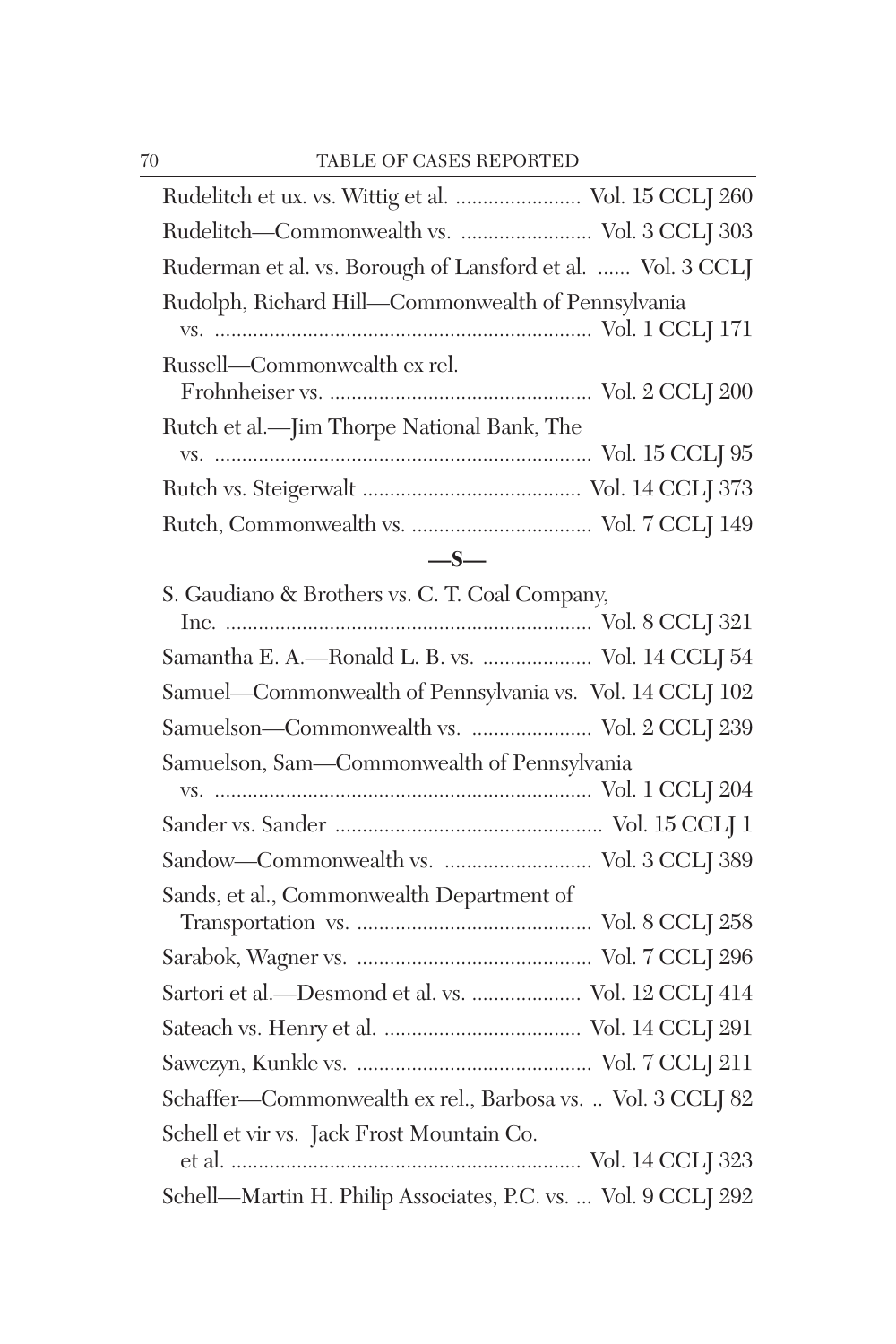| Schenkel vs. Tax Claim Bureau of Carbon                                                                                                    |
|--------------------------------------------------------------------------------------------------------------------------------------------|
|                                                                                                                                            |
| Schisler et al.-Campton et al. vs.  Vol. 13 CCLJ 235                                                                                       |
| Schisler et ux. vs. Zoning Hearing Board of the Borough of                                                                                 |
|                                                                                                                                            |
|                                                                                                                                            |
| $\label{eq:2} \mbox{Schleicher vs. Schleicher, et ux.} \mbox{ } \mbox{ } \mbox{ } \mbox{ } \mbox{ } \mbox{ No.} \; 8 \; \mbox{CCLJ} \; 35$ |
|                                                                                                                                            |
| Schleicher, Burden-Commonwealth of Pennsylvania                                                                                            |
|                                                                                                                                            |
| Schleicher, et al., Commonwealth Department of                                                                                             |
|                                                                                                                                            |
| Schleicher, et ux., Schleicher vs.  Vol. 8 CCLJ 35                                                                                         |
| Schmid-Commonwealth of Pennsylvania vs. Vol. 12 CCLJ 221                                                                                   |
| Schmidt vs. Carbon County Housing Authority Vol. 7 CCLJ 253                                                                                |
|                                                                                                                                            |
| Schoch vs. Smith and Miller  Vol. 9 CCLJ 381                                                                                               |
| Schoch-Commonwealth of Pennsylvania vs. Vol. 12 CCLJ 382                                                                                   |
| Schoch—Penn Forest Township vs.  Vol. 14 CCLJ 412                                                                                          |
|                                                                                                                                            |
| Schoenberger vs. Township of Mahoning  Vol. 13 CCLJ 1                                                                                      |
|                                                                                                                                            |
| Schoenberger et al.-Frable vs.  Vol. 2 CCLJ 20                                                                                             |
| Schrantz-Commonwealth of Pennsylvania                                                                                                      |
|                                                                                                                                            |
| Schulman, A., Inc. vs. The Baer Co.  Vol. 1 CCLJ 31                                                                                        |
| Schwab-Commonwealth of Pennsylvania vs. Vol. 10 CCLJ 202                                                                                   |
| Scott-Commonwealth of Pennsylvania vs.  Vol. 10 CCLJ 26                                                                                    |
| Scott, et al. vs. Palmerton Area School District Vol. 7 CCLJ 380                                                                           |
| Searfoss-Commonwealth of Pennsylvania                                                                                                      |
|                                                                                                                                            |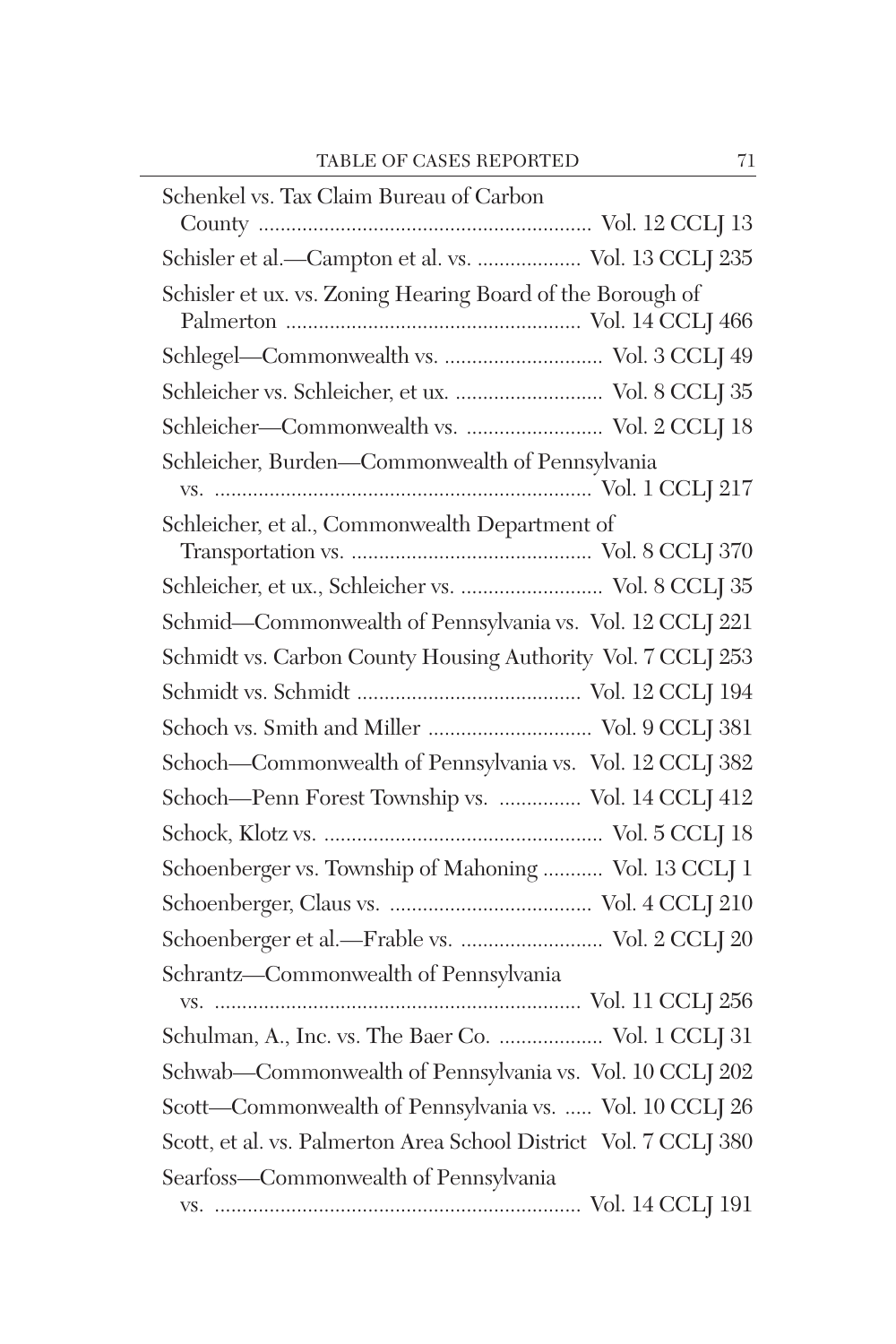| Searles vs. County Holding Co., Inc.  Vol. 4 CCLJ 4                                                            |  |
|----------------------------------------------------------------------------------------------------------------|--|
|                                                                                                                |  |
|                                                                                                                |  |
| Sebelin et al. vs. Yamaha Motor Corporation, U.S.A.                                                            |  |
| Selert et ux. vs. Carbon County Board of Assessment                                                            |  |
|                                                                                                                |  |
|                                                                                                                |  |
| Serrano et ux.—Penn Forest Township vs.  Vol. 14 CCLJ 535                                                      |  |
| Shaddai Land Corporation vs. Keith M. Kunz, Inc.                                                               |  |
| Shears, Anna-Peter Shears vs.  Vol. 1 CCLJ 72                                                                  |  |
| Shears, Peter vs. Anna Shears  Vol. 1 CCLJ 72                                                                  |  |
| Shelby Mutual Insurance Company-Hoffman                                                                        |  |
| Shelley, et al., Weatherly School District vs.  Vol. 7 CCLJ 283                                                |  |
| Shelly-Commonwealth of Pennsylvania vs. . Vol. 12 CCLJ 484                                                     |  |
| Shelton-Commonwealth of Pennsylvania vs. Vol. 14 CCLJ 134                                                      |  |
| Shelton et al.-Breiner et vir vs.  Vol. 3 CCLJ 257                                                             |  |
|                                                                                                                |  |
| Sheriff, Charles D. Neast of Carbon County-Commonwealth<br>of Pennsylvania ex. rel., Frank Vecehiollio, et ux. |  |
|                                                                                                                |  |
|                                                                                                                |  |
|                                                                                                                |  |
|                                                                                                                |  |
|                                                                                                                |  |
|                                                                                                                |  |
|                                                                                                                |  |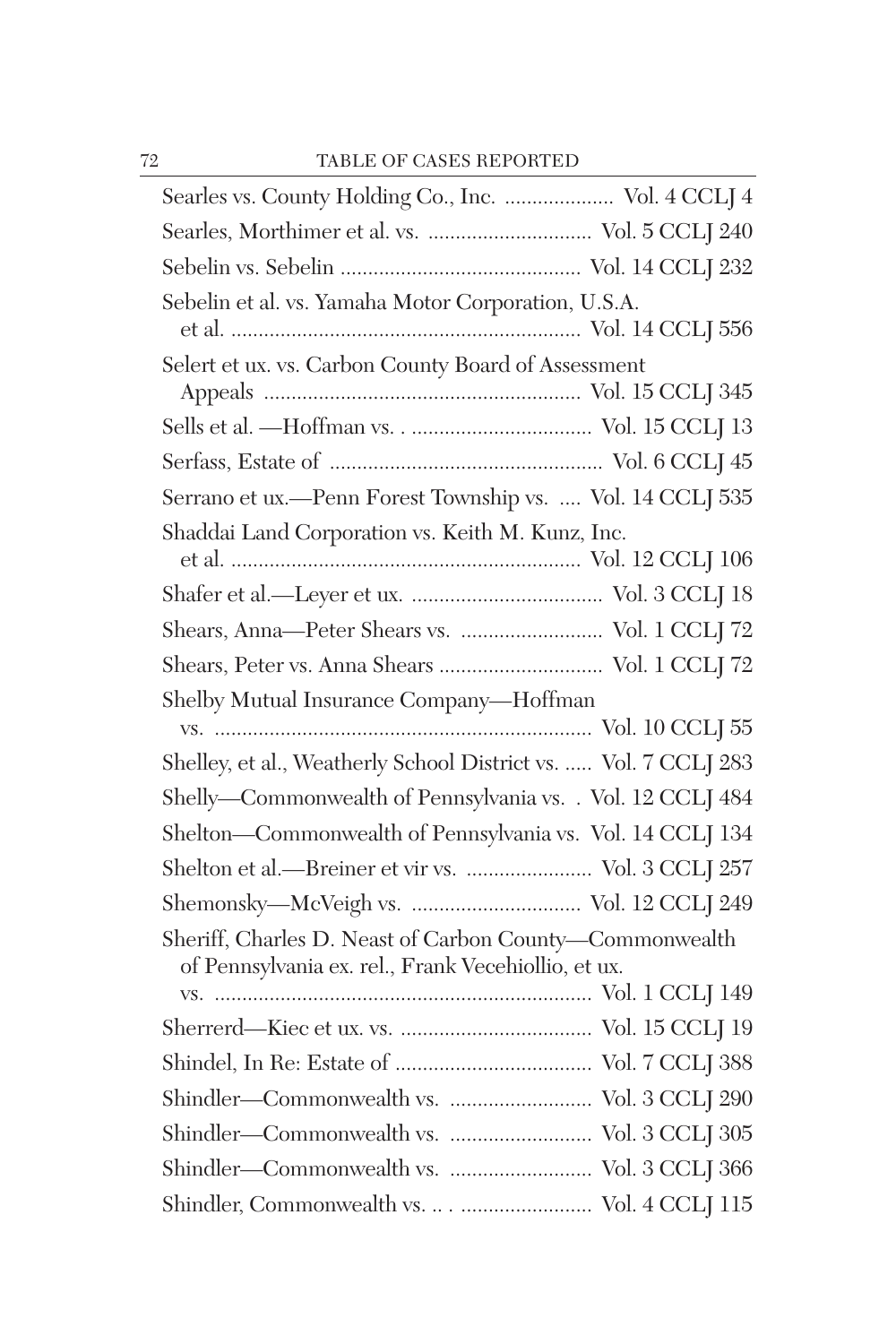| Shindler, Commonwealth vs.  Vol. 4 CCLJ 145                      |
|------------------------------------------------------------------|
| Shindler, Commonwealth vs.  Vol. 5 CCLI 328                      |
| Shollenberger et ux. vs. The Zoning Hearing Board of             |
| Sholly-Lehighton Area Education Association et al.               |
| Shores-Commonwealth of Pennsylvania vs. Vol. 11 CCLJ 122         |
| Showalter et vir-Carbon County Airport Authority                 |
| Shuck-Commonwealth of Pennsylvania vs. . Vol. 11 CCLJ 333        |
| Shuck, Sr.-Commonwealth of Pennsylvania                          |
| Sibbach et al. vs. Borough of Jim Thorpe et al. Vol. 10 CCLJ 72  |
| Siegmond et ux. vs. Borough of Parryville Zoning Hearing         |
| Siegmond et ux. vs. Duschak et ux.  Vol. 14 CCLJ 497             |
| Siegmond et ux.-Wentz et al. vs.  Vol. 13 CCLJ 329               |
|                                                                  |
| Silfies-Commonwealth of Pennsylvania vs.  Vol. 15 CCLJ 194       |
| Silfies, Estate of Messinger vs.  Vol. 5 CCLJ 24                 |
|                                                                  |
|                                                                  |
|                                                                  |
| Simcoe, et al. vs. Huszar, et al.  Vol. 7 CCLJ 97                |
|                                                                  |
|                                                                  |
|                                                                  |
| Skirmish U.S.A., Inc. et al.—Lopez et ux. vs. . Vol. 14 CCLJ 538 |
|                                                                  |
|                                                                  |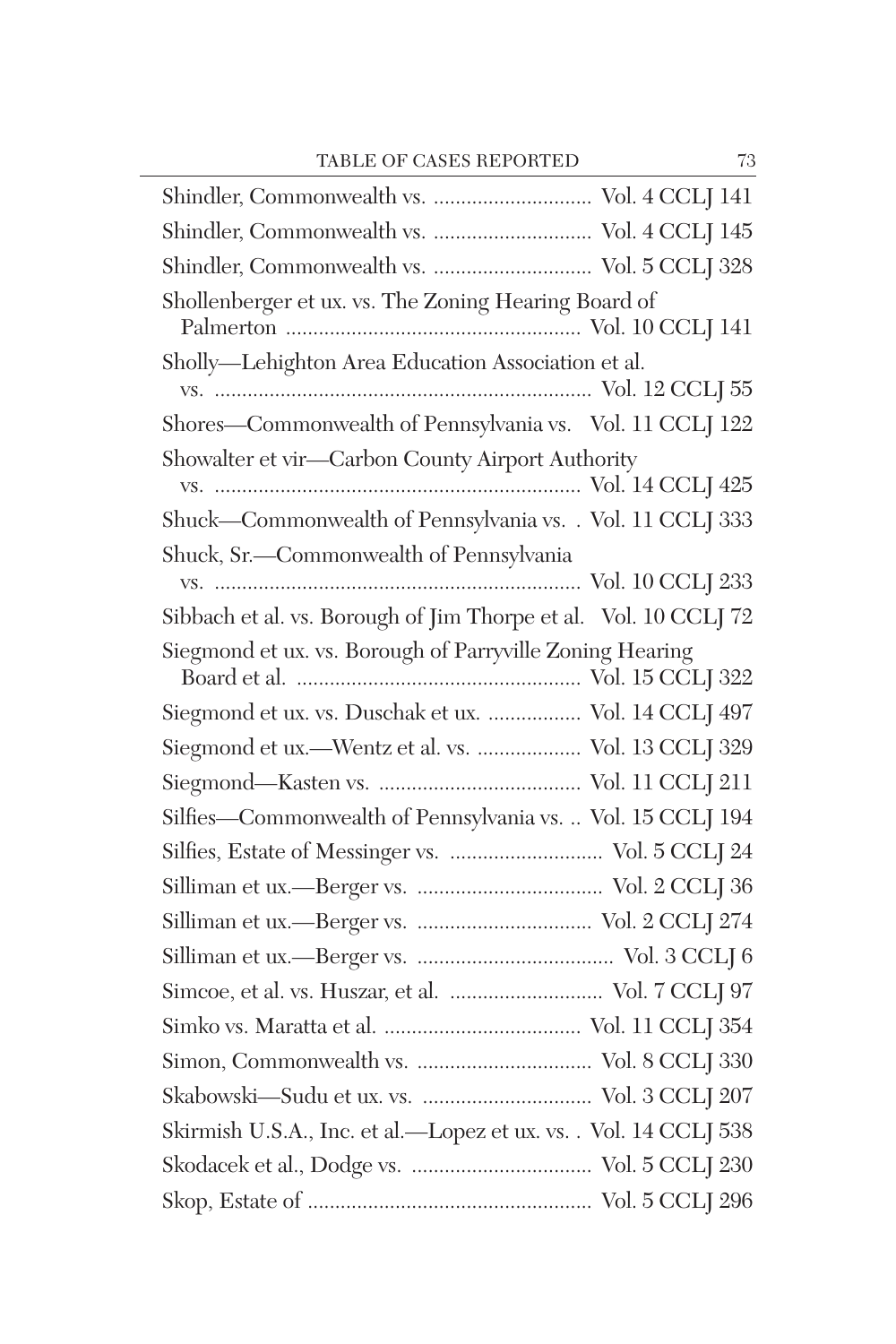| Skrabak, Thomas and Rose-Kidder Township School District, |
|-----------------------------------------------------------|
|                                                           |
|                                                           |
|                                                           |
|                                                           |
| Smale-Commonwealth of Pennsylvania vs.  Vol. 12 CCLJ 68   |
| Smale-Commonwealth of Pennsylvania vs. . Vol. 10 CCLJ 311 |
| Smida, William J.-Commonwealth of Pennsylvania            |
|                                                           |
| Smith vs. Borough of Lehighton  Vol. 9 CCLJ 280           |
|                                                           |
|                                                           |
| Smith et ux. vs. Upper Milford Township  Vol. 13 CCLJ 55  |
| Smith-Commonwealth of Pennsylvania vs.  Vol. 12 CCLJ 206  |
| Smith-Commonwealth of Pennsylvania vs.  Vol. 13 CCLJ 245  |
| Smith-Commonwealth of Pennsylvania vs.  Vol. 13 CCLJ 417  |
| Smith-Commonwealth of Pennsylvania vs.  Vol. 14 CCLJ 204  |
| Smith-Commonwealth of Pennsylvania vs.  Vol. 14 CCLJ 376  |
| Smith, Frank M.-Commonwealth of Pennsylvania              |
|                                                           |
| Smith, William J. vs. Coaldale Mining Co  Vol. 1 CCLJ 23  |
| Smith and Miller-Schoch vs.  Vol. 9 CCLJ 381              |
| Smolar et al.-Commonwealth vs.  Vol. 3 CCLJ 183           |
|                                                           |
|                                                           |
|                                                           |
|                                                           |
| Snyder vs. The Times News, Inc. et al.  Vol. 14 CCLJ 491  |
|                                                           |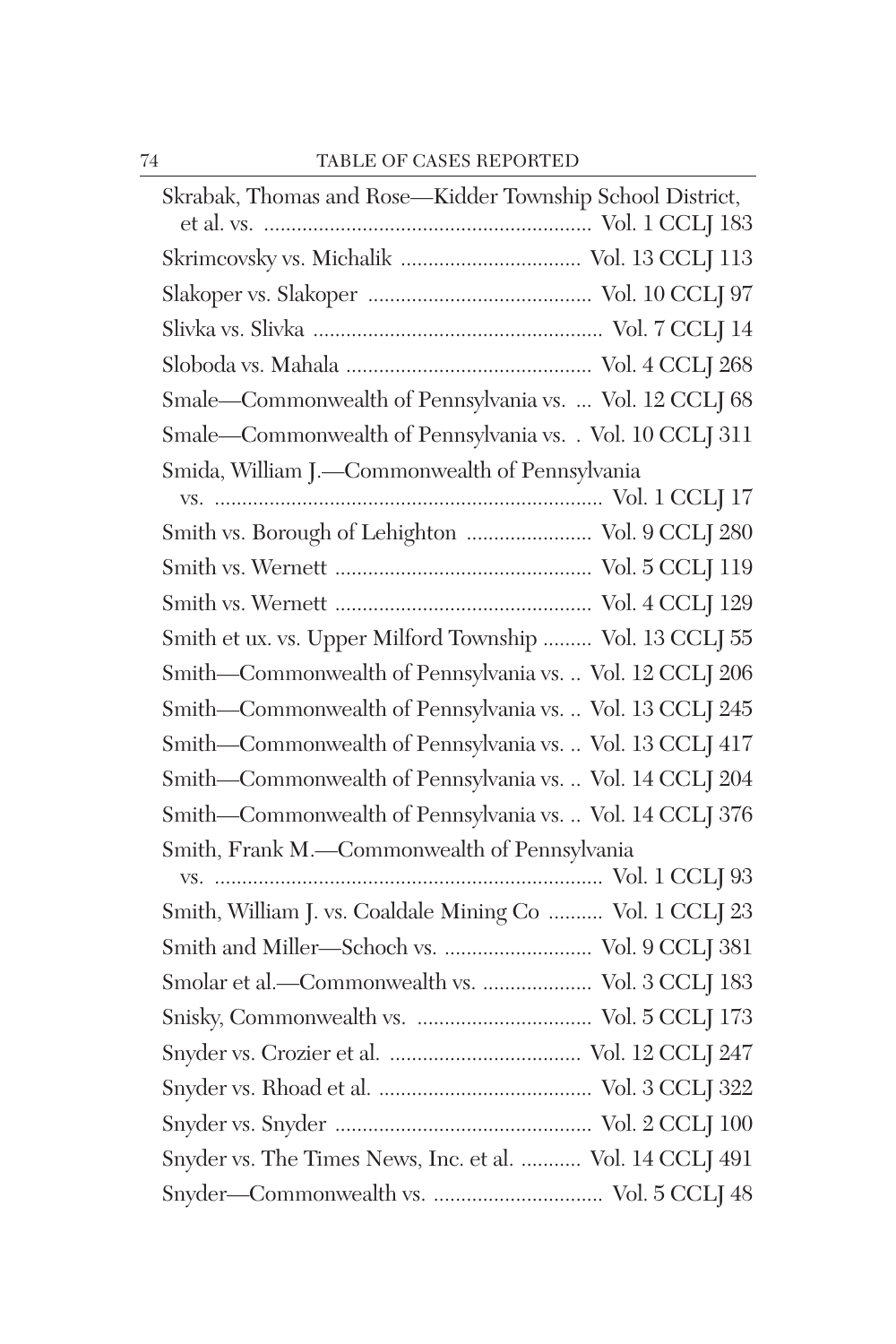| Snyder-Commonwealth of Pennsylvania vs.  Vol. 12 CCLJ 96                                               |
|--------------------------------------------------------------------------------------------------------|
| Snyder-Commonwealth of Pennsylvania vs. Vol. 14 CCLJ 166                                               |
| Snyder, Ernest A.-Commonwealth of Pennsylvania                                                         |
|                                                                                                        |
|                                                                                                        |
| Snyder, et ux., MacSay, et al. vs.  Vol. 8 CCLJ 144                                                    |
| Snyder et ux.—MacSay, Sr. et ux. et al. vs.  Vol. 10 CCLJ 52                                           |
|                                                                                                        |
| Soberick vs. Borough of Summit Hill Civil Service                                                      |
|                                                                                                        |
|                                                                                                        |
|                                                                                                        |
|                                                                                                        |
|                                                                                                        |
|                                                                                                        |
| Sopota-Commonwealth of Pennsylvania vs.  Vol. 12 CCLJ 43                                               |
|                                                                                                        |
| Sowers et ux.-Kramer et al. vs.  Vol. 14 CCLJ 111                                                      |
| Spack-Commonwealth of Pennsylvania vs.  Vol. 12 CCLJ 108                                               |
|                                                                                                        |
| Spiropoulos-Commonwealth of Pennsylvania                                                               |
|                                                                                                        |
| Split Rock Lodge, Inc.—Nagle vs.  Vol. 3 CCLJ 359                                                      |
|                                                                                                        |
| Sprint Spectrum, L.P. vs. Zoning Hearing Board of Mahoning                                             |
| St. Vladimir's Ukranian Catholic Church et al. vs. Zoning<br>Hearing Board of the Borough of Palmerton |
| State Farm Mutual Automobile Insurance Co. vs. Estate of                                               |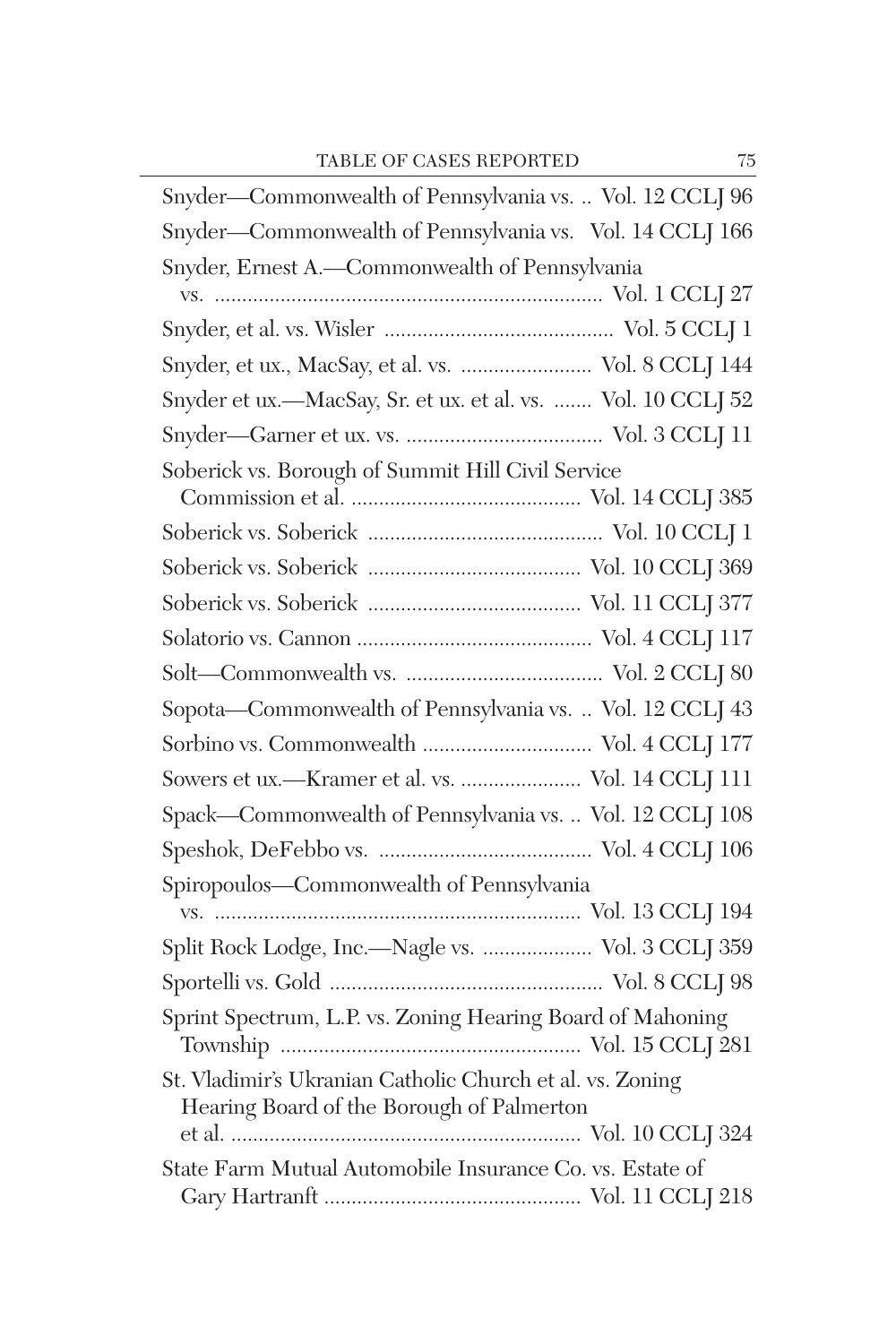| State Farm Mutual Automobile Insurance Co. vs.                 |
|----------------------------------------------------------------|
|                                                                |
| Steigerwalt-Commonwealth vs.  Vol. 3 CCLJ 142                  |
|                                                                |
| Steinbronn, Township of Kidder vs.  Vol. 8 CCLJ 29             |
|                                                                |
| Stephanie R. W. vs. Ronald L. W.  Vol. 14 CCLJ 146             |
| Stevens-Commonwealth of Pennsylvania vs. . Vol. 11 CCLJ 59     |
|                                                                |
|                                                                |
| Storm, Ellen A. vs. John P. Storm  Vol. 1 CCLJ1 24             |
|                                                                |
|                                                                |
| Stroll, Neal R.-Commonwealth of Pennsylvania                   |
|                                                                |
|                                                                |
|                                                                |
| Strubinger vs. Feuerstein et ux.  Vol. 14 CCLJ 418             |
| Strubinger-Kissinger Structural Sales, Inc. vs. Vol. 9 CCLJ 43 |
| Sudu et al. vs. Bishling Creek Protective                      |
|                                                                |
|                                                                |
| Sudu, Walter J., Estate of vs. Henning et al.  Vol. 11 CCLJ 5  |
| Summit Hill vs. Anthracite Q.M.R.A.  Vol. 15 CCLJ 226          |
| Summit Hill Borough Council, Northeast Land                    |
|                                                                |
| Summit Hill Borough, Northeast Land Co. vs. Vol. 6 CCLJ 317    |
| Summit Hill, Borough of Election of Councilmen-At-             |
|                                                                |
| Summit Hill, Borough of vs. Tirpak  Vol. 9 CCLJ 286            |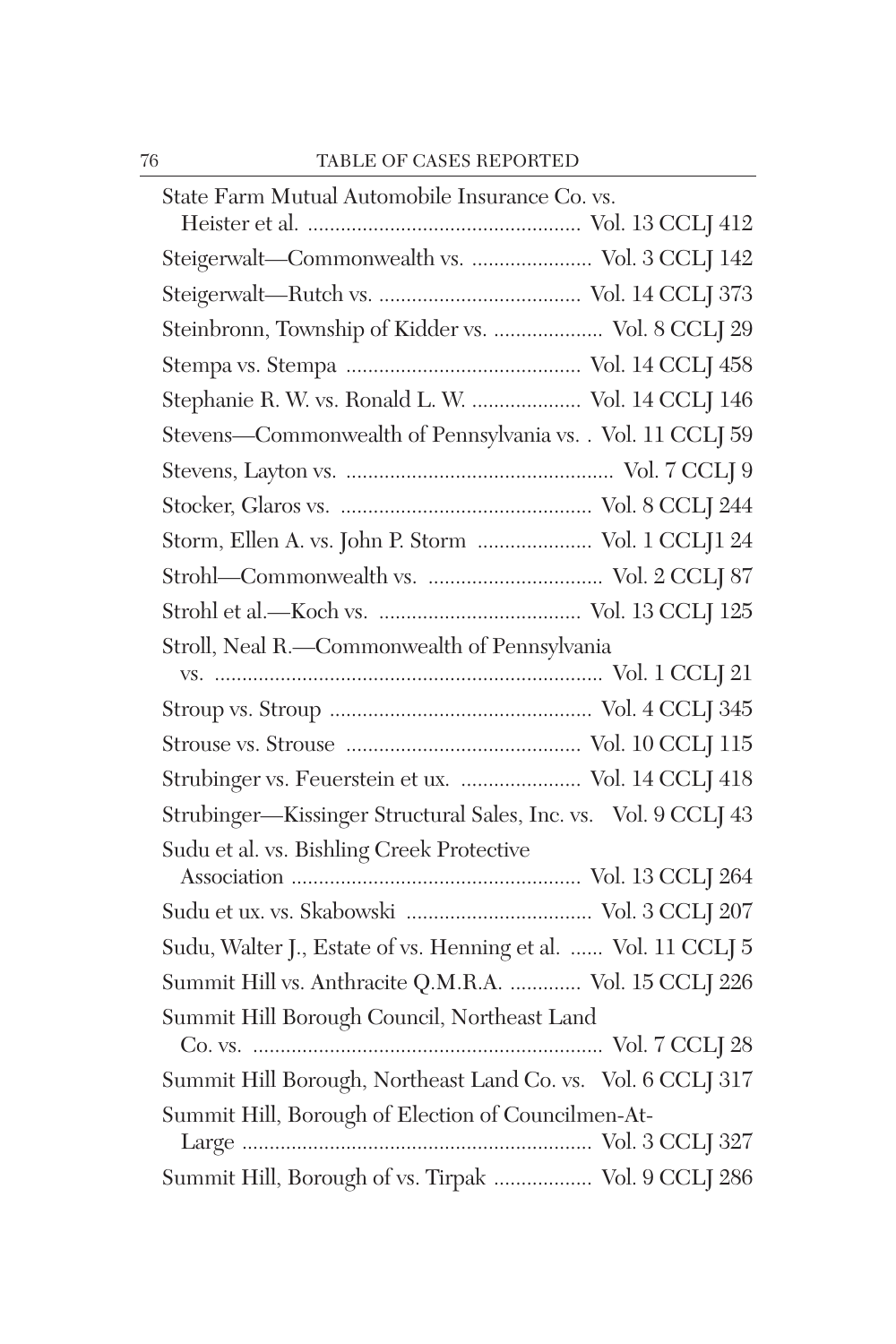#### **—T—**

| Takacs-Commonwealth of Pennsylvania vs.  Vol. 12 CCLJ 1    |  |
|------------------------------------------------------------|--|
| Tanzosh—Commonwealth of Pennsylvania                       |  |
| Tax Claim Bureau of Carbon County-                         |  |
| Tax Claim Bureau of Carbon County-Schenkel                 |  |
|                                                            |  |
| Tax Claim Bureau of Carbon County et al.-                  |  |
| Terriere, Commonwealth vs.  Vol. 5 CCLJ 265a               |  |
| Tersigni et ux. vs. Lewine et ux. et al.  Vol. 10 CCLJ 392 |  |
| Tessitore—Commonwealth of Pennsylvania vs. Vol. 9 CCLJ 390 |  |
| Tessitore—Commonwealth of Pennsylvania                     |  |
|                                                            |  |
| The New Jersey Zinc Company, Recica vs.  Vol. 5 CCLJ 311   |  |
| The Times News, Inc. et al.—Snyder vs.  Vol. 14 CCLJ 491   |  |
|                                                            |  |
|                                                            |  |
| Thomas A. H. vs. Pamela J. H. G.  Vol. 14 CCLJ 33          |  |
| Thomas Brothers Natural Gas, Evans vs.  Vol. 6 CCLJ 65     |  |
| Thomas et ux. vs. Martinssen at ux.  Vol. 3 CCLJ 204       |  |
| Thomas, Dr. George P., et al., vs. Gnaden Huetten Memorial |  |
|                                                            |  |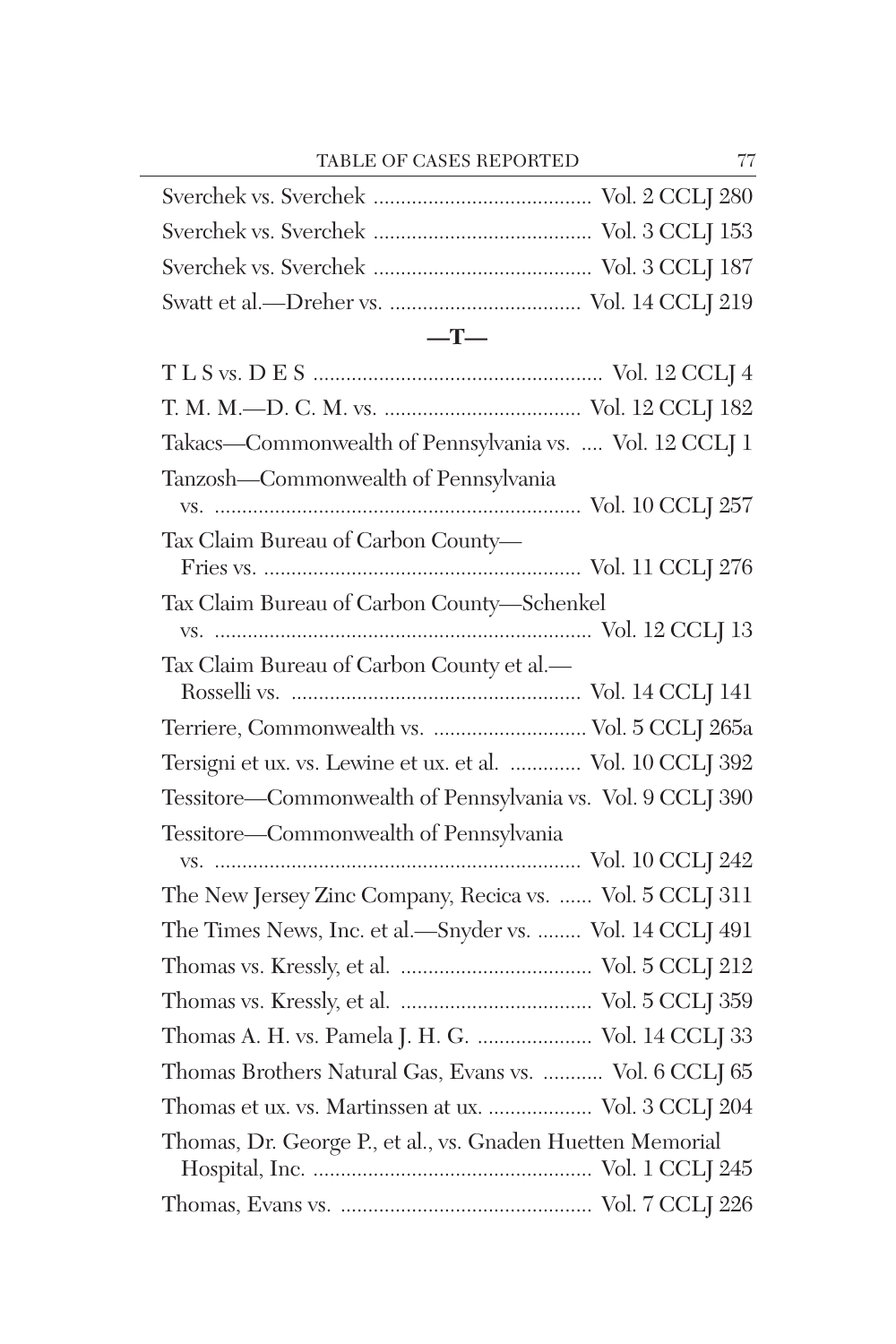| Thorpe Weaving, Inc. vs. Albany Ins. Co.  Vol. 7 CCLJ 168                                                |
|----------------------------------------------------------------------------------------------------------|
| Thorpe Weaving, Inc., Management Recruiters of Lehigh                                                    |
| Tirpak-Borough of Summit Hill vs.  Vol. 9 CCLJ 286                                                       |
| Tirpak-Commonwealth of Pennsylvania vs. . Vol. 10 CCLJ 123                                               |
|                                                                                                          |
| Tonolli Corporation-Miller vs.,  Vol. 10 CCLJ 145                                                        |
| Tornetta et al.—Lehigh Coal and Navigation Co.                                                           |
| Totani vs. Lansford-Coaldale Joint Water                                                                 |
|                                                                                                          |
|                                                                                                          |
| Towamensing Mutual Insurance Company, Nash                                                               |
| Towamensing Township vs. O'Neill et ux.  Vol. 11 CCLJ 299                                                |
| Towamensing Township Zoning Board of Adjustment,                                                         |
| Towamensing Township Zoning Hearing Board—Adams<br>Outdoor Advertising, Ltd. et al. vs.  Vol. 12 CCLJ 89 |
| Towamensing Township Zoning Hearing Board and<br>Towamensing Township-Turko vs.  Vol. 15 CCLJ 308        |
| Township of Kidder vs. Dotter  Vol. 2 CCLJ 131                                                           |
| Township of Kidder vs. Steinbronn  Vol. 8 CCLJ 29                                                        |
| Township of Kidder, Blue Ridge Real Estate                                                               |
| Township of Mahoning-Carbon Airport Authority                                                            |
| Township of Mahoning-Schoenberger vs.  Vol. 13 CCLJ 1                                                    |
|                                                                                                          |
|                                                                                                          |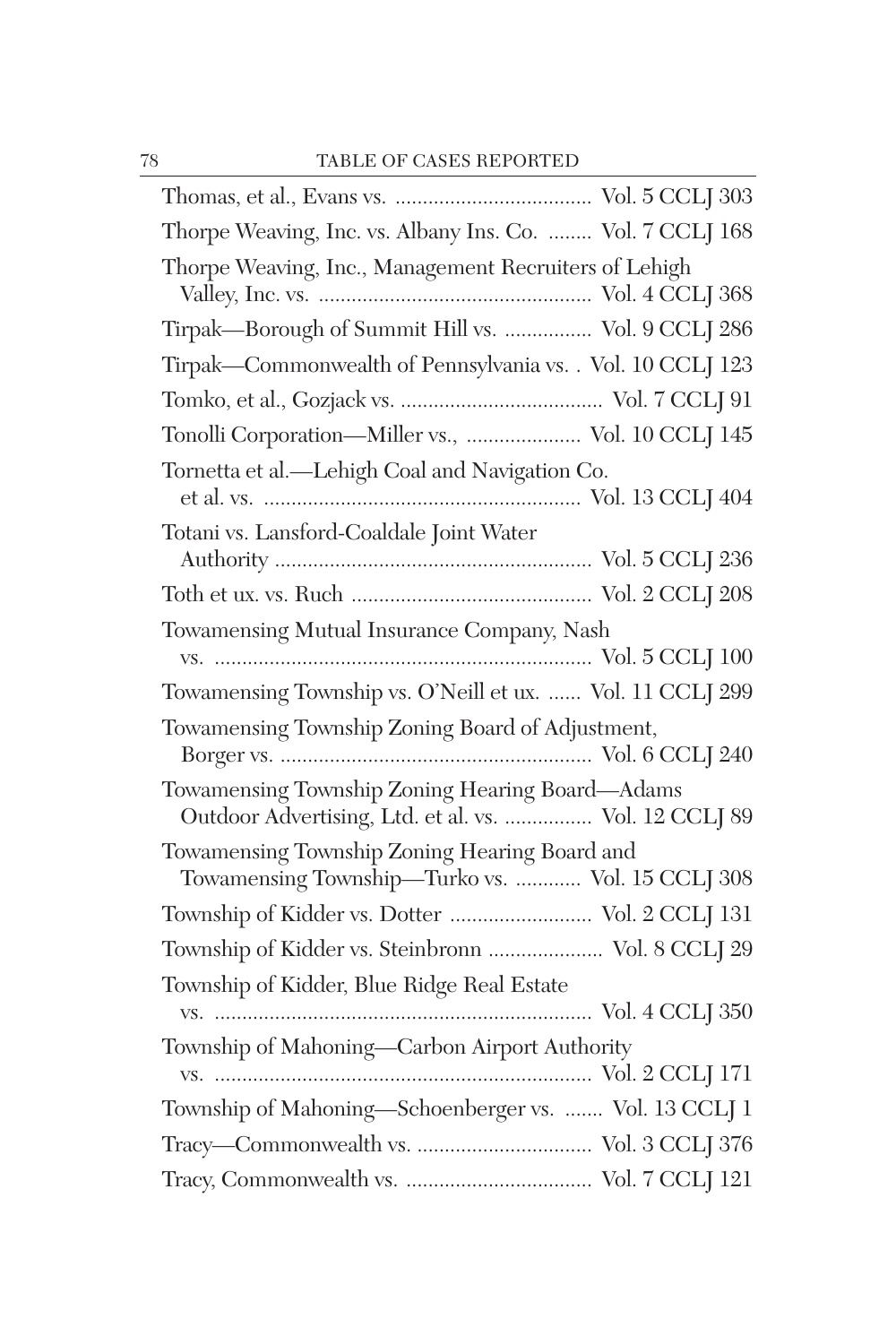| Trails Lake & Tennis Club, Inc. vs. Penna. Liquor Control |
|-----------------------------------------------------------|
|                                                           |
| Tri-County State Bank vs. Hertz  Vol. 6 CCLJ 217          |
| Tri-County State Bank vs. Motola  Vol. 6 CCLJ 379         |
| Trinkle Sales and Service vs. PennDOT  Vol. 11 CCLJ 264   |
|                                                           |
| Troy et al. vs. Kobble Building Company  Vol. 15 CCLJ 264 |
|                                                           |
|                                                           |
| Turcmanovich vs. Borough of Lansford  Vol. 15 CCLJ 401    |
| Turko vs. Towamensing Township Zoning Hearing Board and   |
|                                                           |

## **—U—**

| Uhl—Commonwealth of Pennsylvania vs.  Vol. 15 CCLJ 87    |
|----------------------------------------------------------|
| Uhnak et vir vs. Miller et al.  Vol. 14 CCLJ 185         |
| Ungate et ux. vs. Passalacqua  Vol. 13 CCLJ 6            |
| Ungate et ux. vs. Passalacqua  Vol. 14 CCLJ 49           |
| United States Leasing Corp. vs. K. J. Breiner,           |
| United States Leasing Corp. vs. K. J. Breiner,           |
| United Steelworkers of America et al.-Horsehead          |
|                                                          |
|                                                          |
| Upper Milford Township-Smith et ux. vs.  Vol. 13 CCLJ 55 |
| $-$ V $-$                                                |
|                                                          |
| Vacation Charters, Ltd. vs. Kidder Township Zoning       |
|                                                          |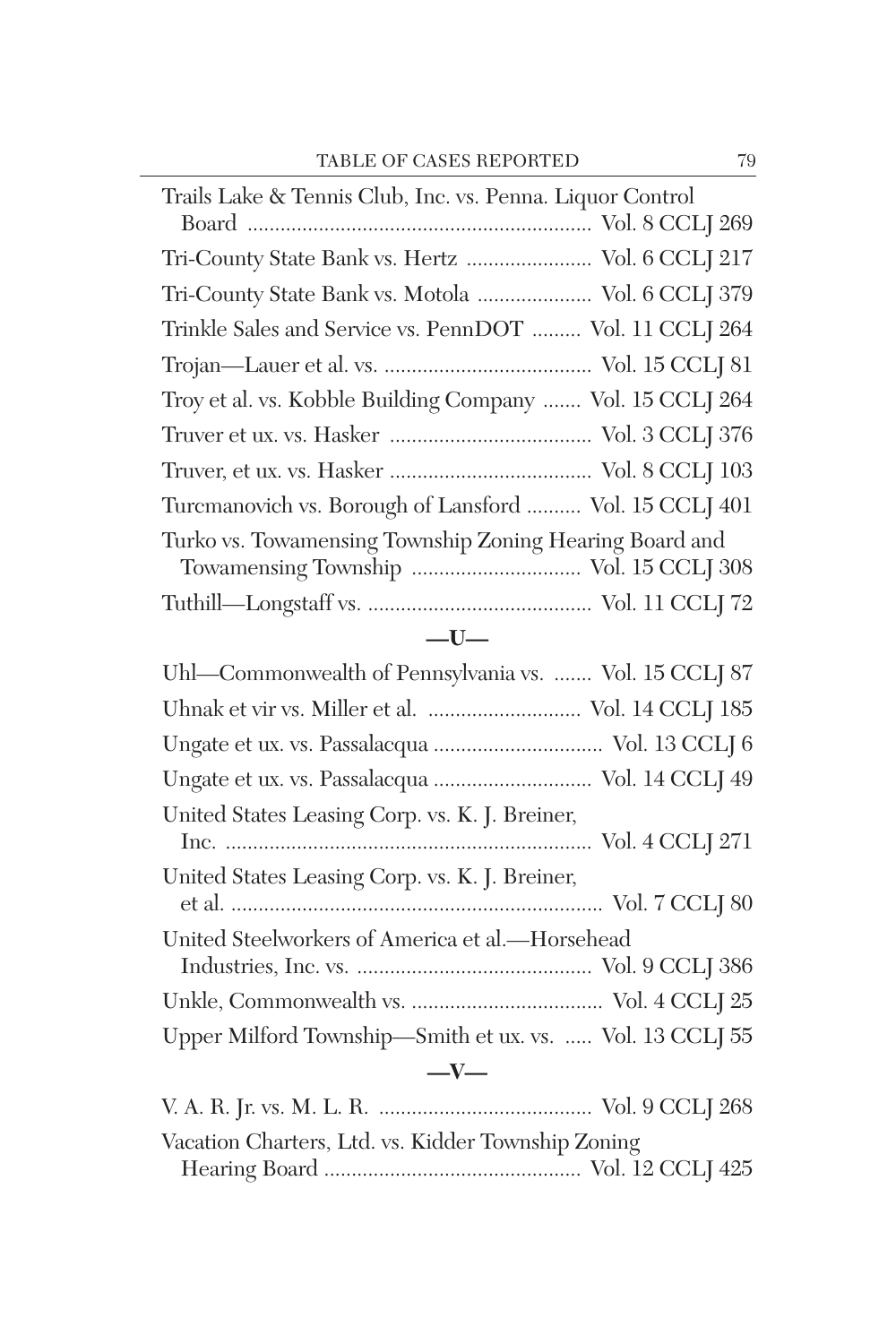| Vacation Charters, Ltd. vs. Kidder Township Zoning               |
|------------------------------------------------------------------|
|                                                                  |
| Vaccaro vs. Montrom et al.  Vol. 14 CCLJ 446                     |
|                                                                  |
| Van Horn et ux. vs. Reinhart Flynn, Inc. et al. Vol. 15 CCLJ 576 |
| Vecchiolli, Frank, et ux.-Commonwealth of                        |
|                                                                  |
| Vermillion, First Valley Bank vs.  Vol. 8 CCLJ 165               |
| Veron-Commonwealth of Pennsylvania vs.  Vol. 15 CCLJ 375         |
|                                                                  |
|                                                                  |
| Vladika-Commonwealth vs.  Vol. 3 CCLJ 236                        |
|                                                                  |
| Vladyka-Commonwealth vs.  Vol. 3 CCLJ 140                        |
|                                                                  |
| Vlossak, Stephen, Admission of  Vol. 7 CCLJ 85                   |
|                                                                  |

## **—W—**

| Wagner vs. Wagner Sand Co., et al.  Vol. 7 CCLJ 51         |
|------------------------------------------------------------|
| Wagner Sand Company, et al., Wagner vs.  Vol. 7 CCLJ 51    |
|                                                            |
|                                                            |
| Wambold, Commonwealth vs.  Vol. 4 CCLJ 295                 |
| Ward, Joseph-Commonwealth of Pennsylvania                  |
|                                                            |
|                                                            |
| Warner-Commonwealth of Pennsylvania vs. Vol. 10 CCLJ 315   |
| Warner, Ella vs. Hazleton National Bank  Vol. 1 CCLJ 102   |
| Weatherly Area School District vs. Shelley,                |
|                                                            |
| Weatherly Area School District vs. Whitewater Challengers, |
|                                                            |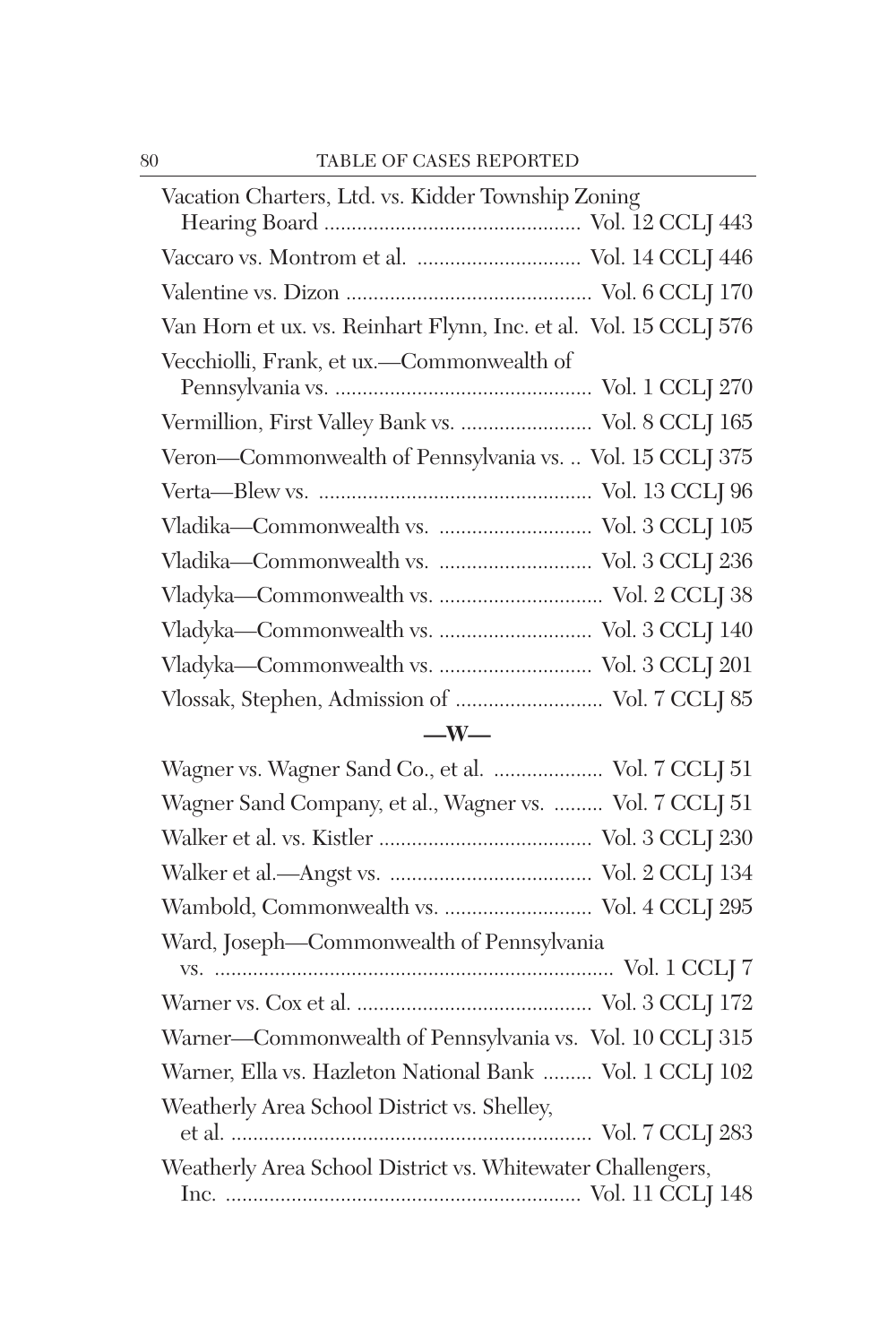| Weatherly Area School District vs. Whitewater Challengers,      |
|-----------------------------------------------------------------|
| Weatherly Area School District, Reiner vs.  Vol. 6 CCLJ 47      |
| Weaver, et al. vs. Borough of Jim Thorpe  Vol. 8 CCLJ 16        |
| Weaver-Commonwealth of Pennsylvania vs. . Vol. 14 CCLJ 87       |
| Webb, Sidney R., Resolution on the Death of  Vol. 7 CCLJ 1      |
| Webster, et al., Meadowcrest Estates, Inc. vs.  Vol. 5 CCLJ 155 |
|                                                                 |
| Weiss-Commonwealth of Pennsylvania vs.  Vol. 13 CCLJ 278        |
| Welker et ux.-Gerhard et ux. vs.  Vol. 14 CCLJ 550              |
| Wellingham, Carl L.-Commonwealth of Pennsylvania                |
| Welsh-Commonwealth of Pennsylvania vs. . Vol. 14 CCLJ 460       |
| Wentz et al. vs. Siegmond et ux.  Vol. 13 CCLJ 329              |
| Weona Camp, Inc., et al., Gladis, et al. vs.  Vol. 8 CCLJ 112   |
| Weona Camp, Inc., et al., Gladis, et al. vs.  Vol. 8 CCLJ 182   |
|                                                                 |
|                                                                 |
| West American Insurance Co. et al. vs. Large Vol. 11 CCLJ 227   |
|                                                                 |
|                                                                 |
| White et al.—Bynon et al. vs.  Vol. 3 CCLJ 162                  |
| White et ux.-Eidem et ux. vs.  Vol. 12 CCLJ 328                 |
| Whitehead-Commonwealth of Pennsylvania                          |
| Whitenight-Commonwealth of Pennsylvania                         |
|                                                                 |
| Whitewater Challengers Inc.-Weatherly Area School               |
|                                                                 |
| Whitewater Challengers Inc.-Weatherly Area School               |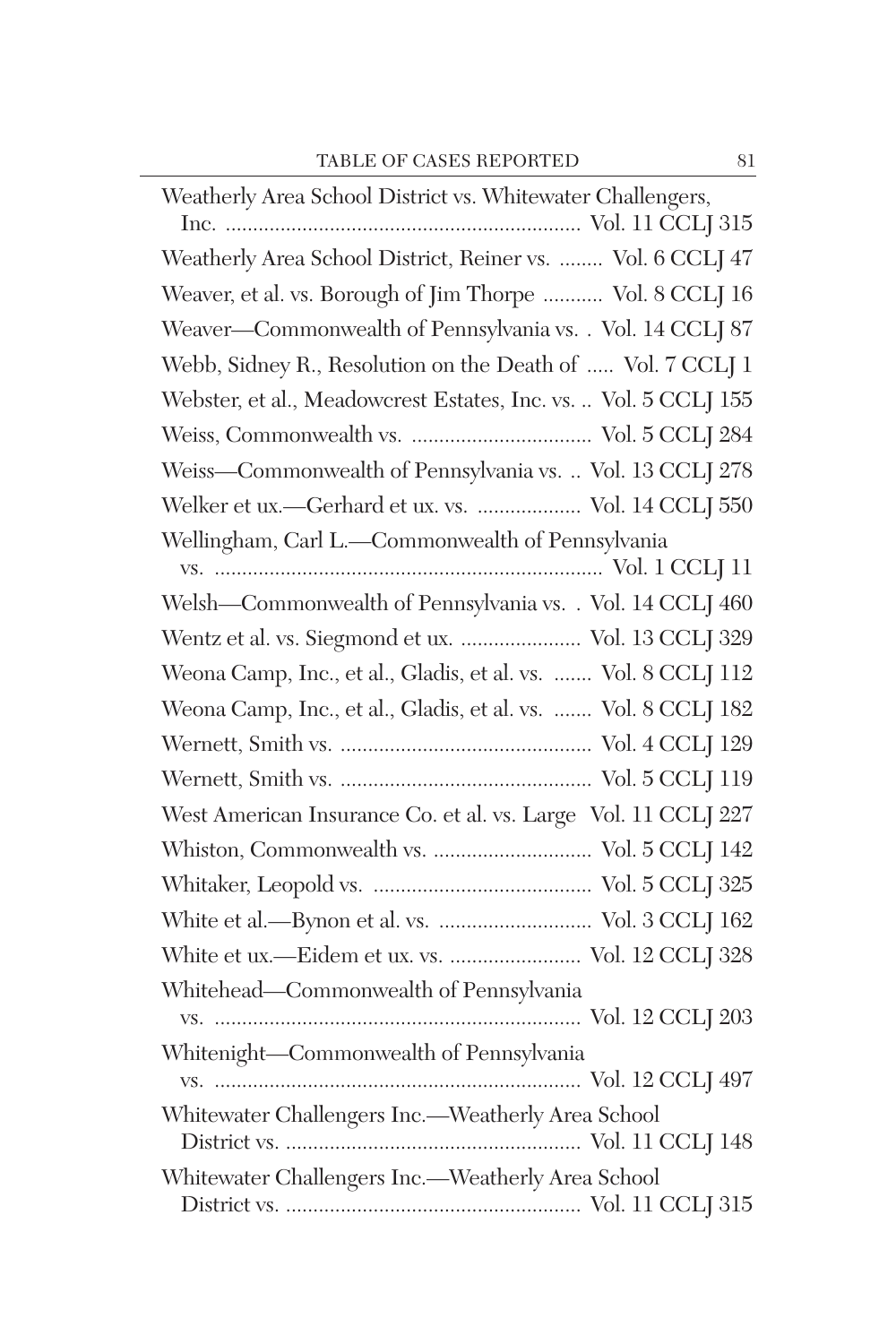| Williams, Commonwealth vs.  Vol. 8 CCLJ 443                                                       |  |
|---------------------------------------------------------------------------------------------------|--|
| Williams-Kriss Pines Bait, Inc. vs.  Vol. 9 CCLJ 46                                               |  |
| Windsor-Mount Joy Mut. Ins. Co. vs. Kleintop,                                                     |  |
| Wingert-Commonwealth vs.  Vol. 2 CCLJ 225                                                         |  |
|                                                                                                   |  |
| Wishnefsky-Commonwealth of Pennsylvania                                                           |  |
|                                                                                                   |  |
| Wittig vs. Lycoming Construction Co. & American                                                   |  |
| Wittig et al.—Rudelitch et ux. vs.  Vol. 15 CCLJ 260                                              |  |
|                                                                                                   |  |
|                                                                                                   |  |
| Wood-Commonwealth ex rel., Wood vs.  Vol. 3 CCLJ 108                                              |  |
| Workmen's Compensation Appeal Board (Koller)-<br>Commonwealth of Pennsylvania, Bureau of Workers' |  |
| World Export Machine Co., Inc.-Kovatch                                                            |  |
| Wriedt et al.-Costenbader et ux. vs.  Vol. 2 CCLJ 102                                             |  |
| $-Y-$                                                                                             |  |
| $V \cap Y = 1$ $P \cap T = 0$ $P Y' = Y' \cap Q \cap Y'$                                          |  |

| Y., D. J., now known as D. G. vs. S. R. Y.  Vol. 9 CCLJ 113 |
|-------------------------------------------------------------|
| Y., S. R.—D. J. Y., now known as D. G. vs.  Vol. 9 CCLJ 113 |
| Yamaha Motor Corporation, U.S.A. et al.-Sebelin             |
|                                                             |
|                                                             |
|                                                             |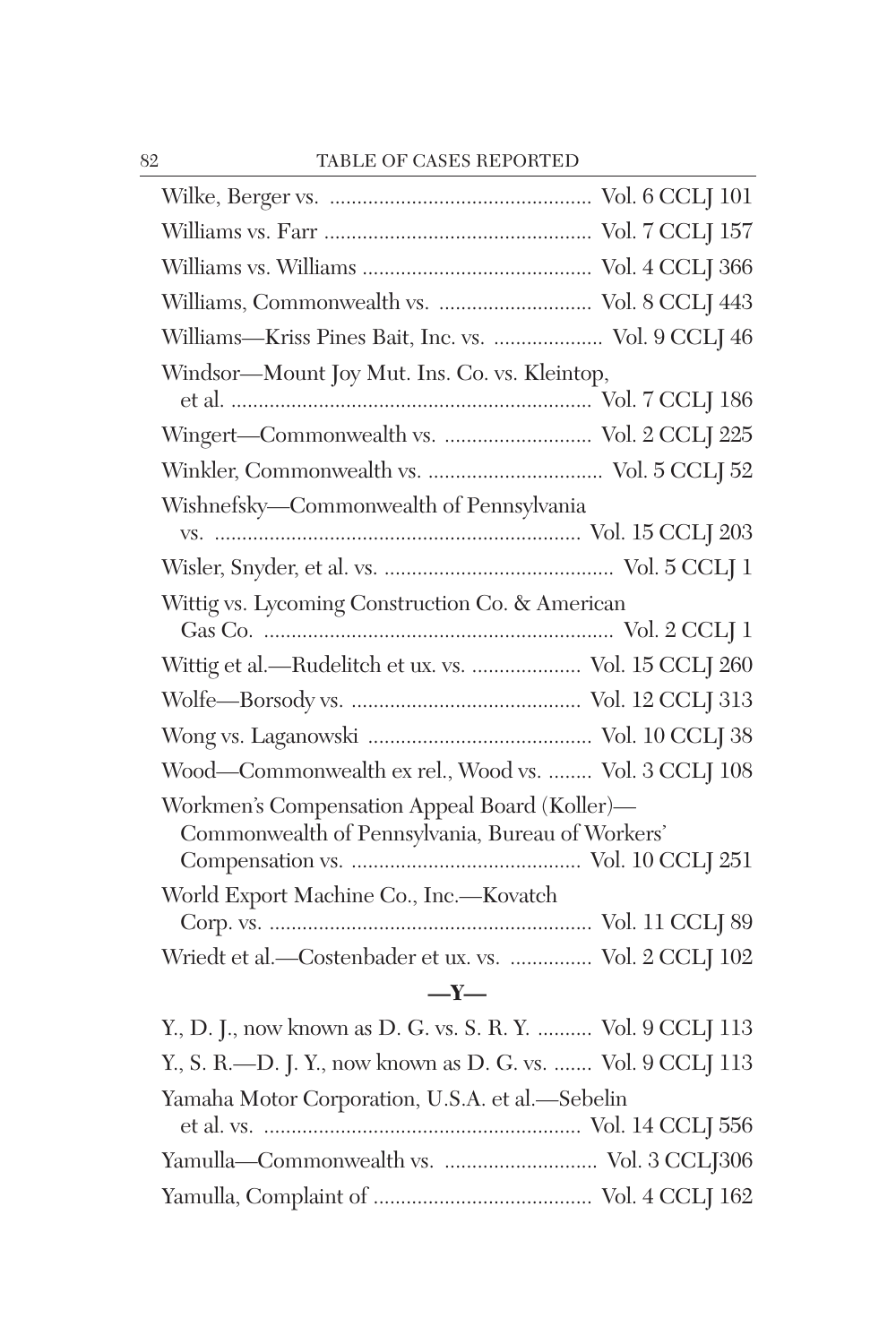| Yamulla Trucking-Stephen Pron, et ux. vs.  Vol. 11 CCLJ 102  |
|--------------------------------------------------------------|
| Yamulla Trucking & Excavating Company, Inc.-                 |
|                                                              |
|                                                              |
|                                                              |
| Yanetti vs. Pennsylvania L.C.B.  Vol. 11 CCLJ 41             |
|                                                              |
|                                                              |
| Yanzsa et ux.—Meadowcrest Estates, Inc. vs.  Vol. 3 CCLJ 150 |
| Yaroszeufski—Commonwealth of Pennsylvania                    |
|                                                              |
|                                                              |
|                                                              |
| YMCA of Jim Thorpe, Commonwealth vs.  Vol. 5 CCLJ 319        |
|                                                              |
| York vs. Fisher Motors et al.  Vol. 3 CCLJ 140               |
| York vs. Fisher Motors et al.  Vol. 3 CCLJ 265               |
| York Federal Savings and Loan Assn. vs. LeChateau Inn and    |

## **—Z—**

| Z.H.B., Lansford Borough-Forgay et ux. vs. Vol. 13 CCLJ 313 |
|-------------------------------------------------------------|
|                                                             |
|                                                             |
| Zienkewicz vs. Lehighton Area School                        |
| Zlomsowitch vs. The Zoning Hearing Board of Mahoning        |
| Zoning Board of Adjustment, Borough of Leighton-            |
| Zoning Board of Adjustment of the Borough of Jim Thorpe—    |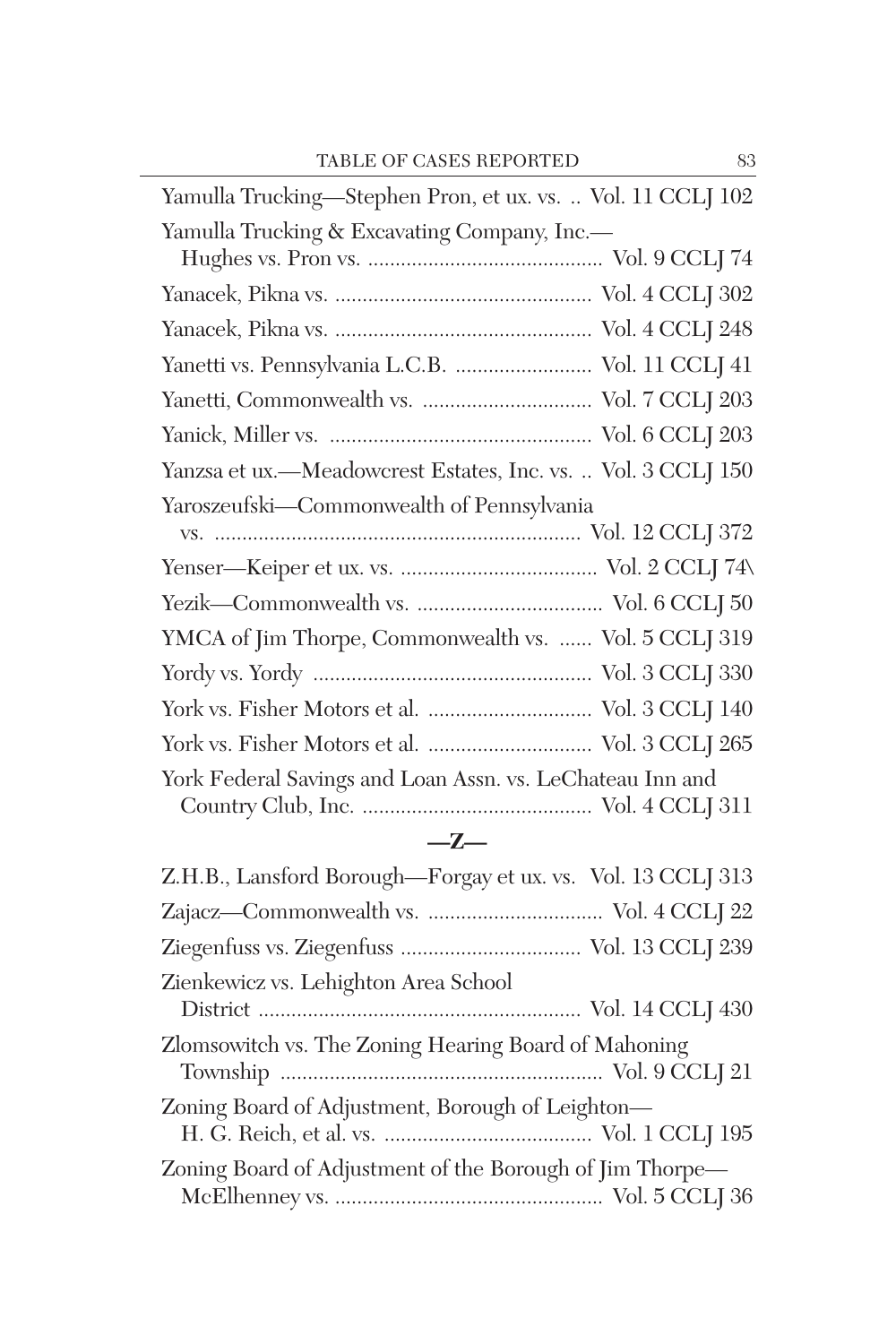| Zoning Board of Adjustments of Mahoning Township-                                                                                                   |
|-----------------------------------------------------------------------------------------------------------------------------------------------------|
| Zoning Hearing Board of Kidder Township-<br>N & J Greenberger Co., Inc. vs.  Vol. 10 CCLJ 427                                                       |
| Zoning Hearing Board of Lansford Borough, et al.-                                                                                                   |
| Zoning Hearing Board of Lehighton Borough,<br>Carbon County Chapter of Pennsylvania Association<br>for Retarded Citizens, Inc. vs.  Vol. 4 CCLJ 375 |
| Zoning Hearing Board of Lower Towamensing Township                                                                                                  |
| Zoning Hearing Board of Mahoning Township-                                                                                                          |
| Zoning Hearing Board of Mahoning Township-Sprint                                                                                                    |
| Zoning Hearing Board of Mahoning Township-                                                                                                          |
| Zoning Hearing Board of Mahoning Township et al.-                                                                                                   |
| Zoning Hearing Board of Mahoning Township et al.-                                                                                                   |
| Zoning Hearing Board of the Borough of Lehighton-                                                                                                   |
| Zoning Hearing Board of the Borough of Lehighton-                                                                                                   |
| Zoning Hearing Board of the Borough of Lehighton-                                                                                                   |
| Zoning Hearing Board of the Borough of Lehighton-                                                                                                   |
| Zoning Hearing Board of the Borough of Palmerton-                                                                                                   |
| Zoning Hearing Board of the Borough of Palmerton-                                                                                                   |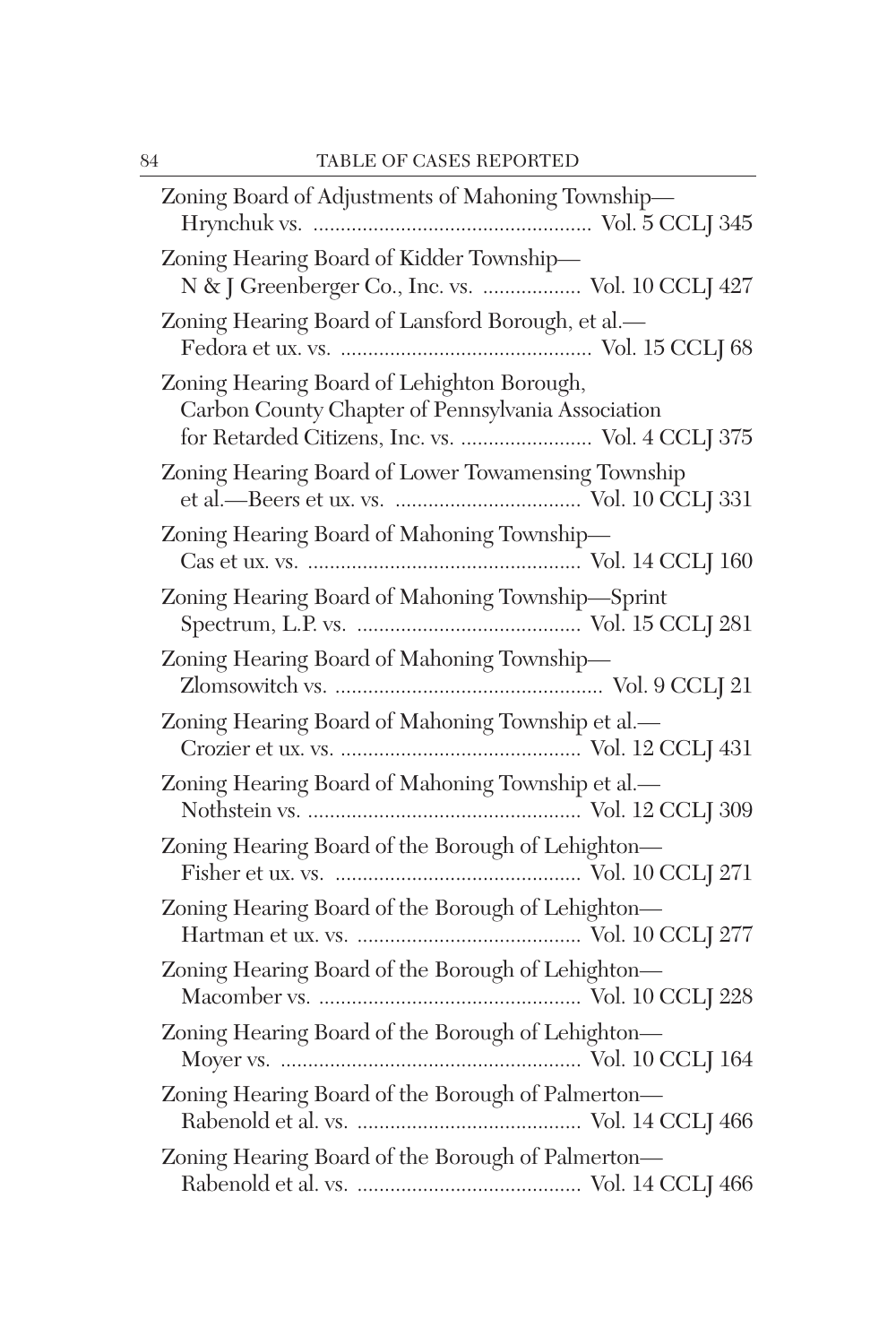| Zoning Hearing Board of the Borough of Palmerton-                                                   |  |
|-----------------------------------------------------------------------------------------------------|--|
| Zoning Hearing Board of the Borough of Palmerton—                                                   |  |
| Zoning Hearing Board of the Borough of Palmerton-                                                   |  |
| Zoning Hearing Board of the Borough of Palmerton et al.—<br>St. Vladimir's Ukranian Catholic Church |  |
|                                                                                                     |  |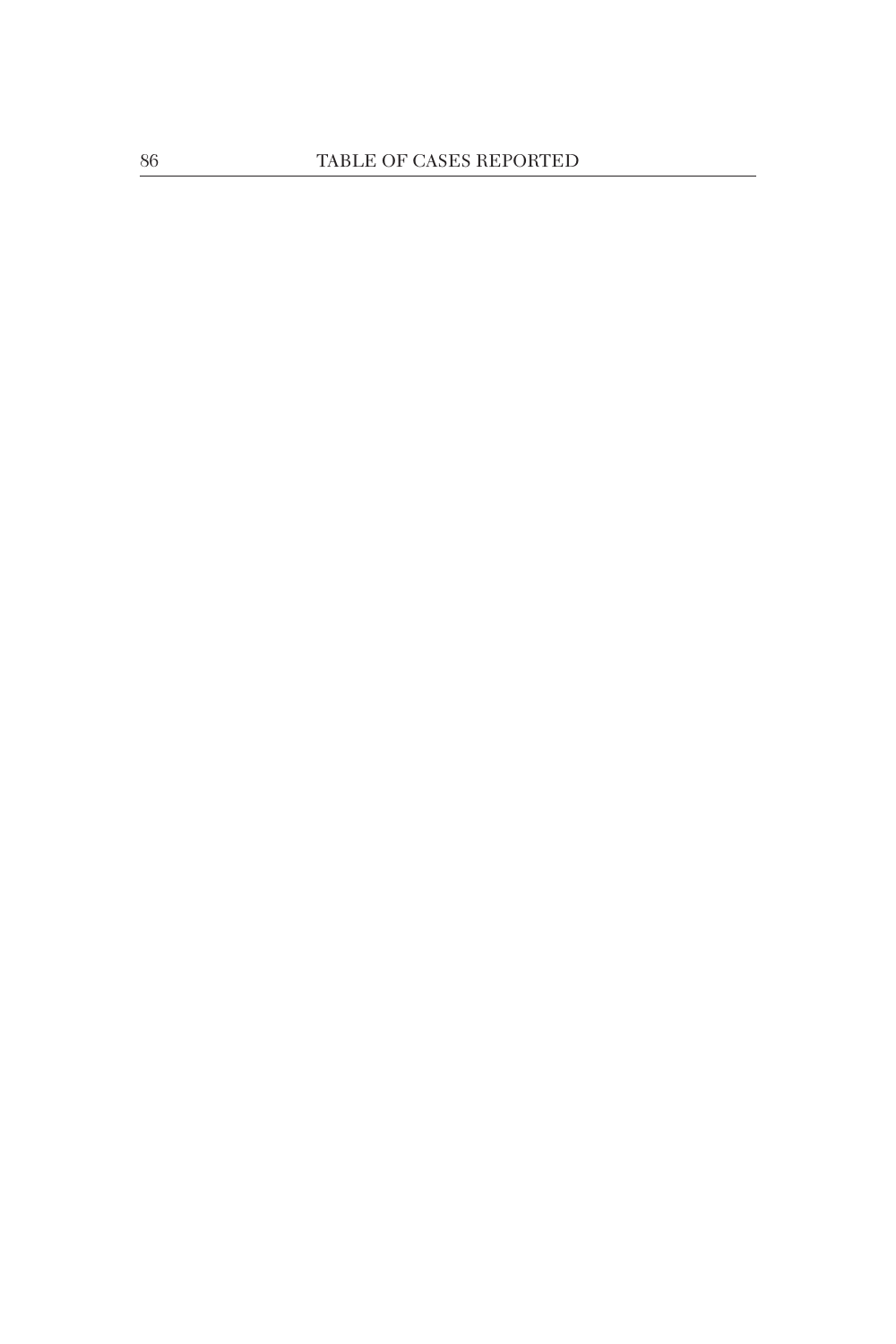# **TOPICAL INDEX**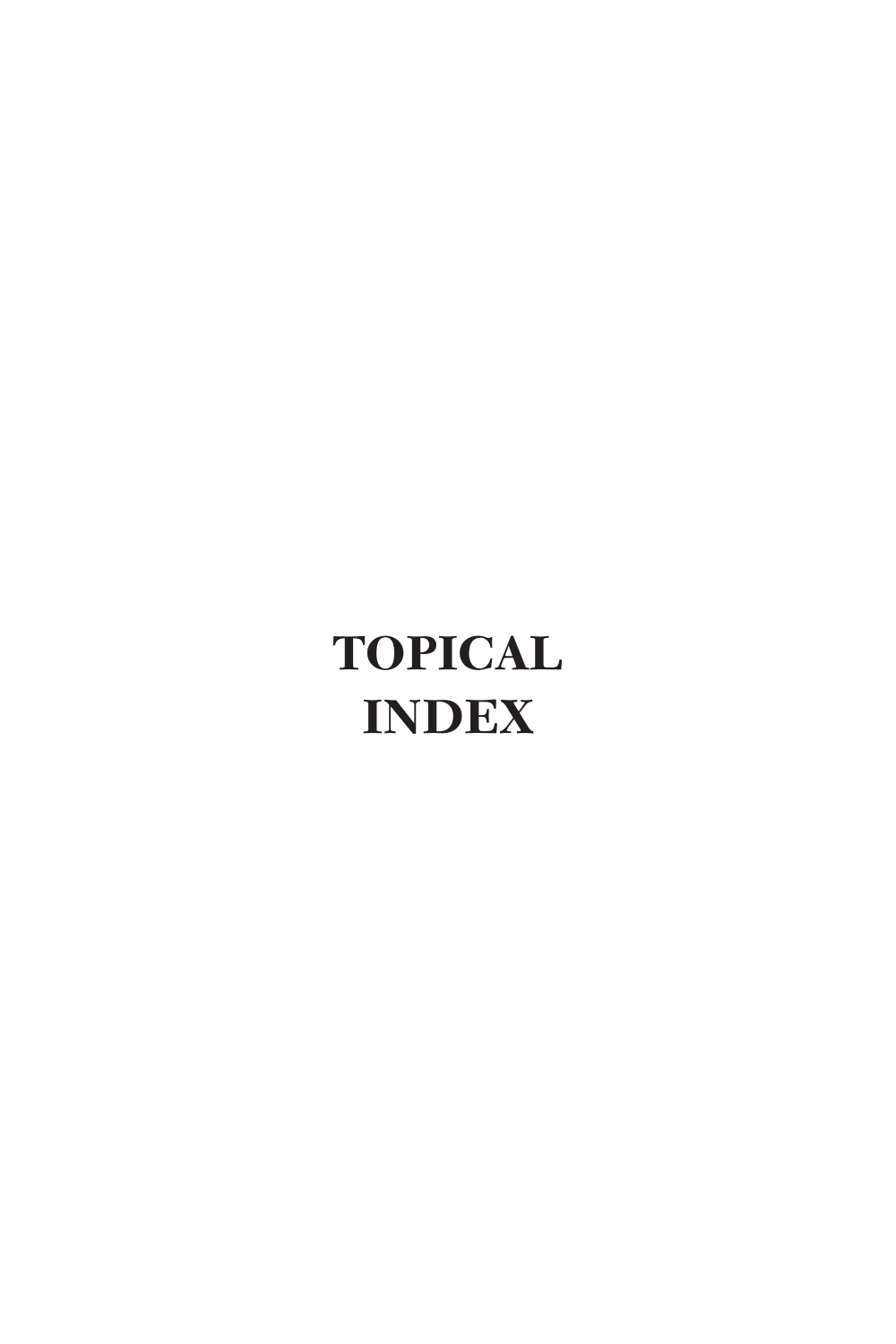| —A—                                                                                                                                                                                                                                                                                                 |
|-----------------------------------------------------------------------------------------------------------------------------------------------------------------------------------------------------------------------------------------------------------------------------------------------------|
| <b>ADMISSION PROCEEDINGS</b>                                                                                                                                                                                                                                                                        |
| IN RE: ADMISSION OF SUSAN M. ROONEY TO THE                                                                                                                                                                                                                                                          |
| <b>ADOPTION</b>                                                                                                                                                                                                                                                                                     |
| See Parent and Child                                                                                                                                                                                                                                                                                |
| Adoption-Involuntary Termination of Parental Rights-<br><b>Barriers</b> to Visitation<br>IN RE: ADOPTION OF SAMANTHA  Vol. 10 CCLJ 109                                                                                                                                                              |
| Adoption-Involuntary Termination of Parental Rights-Settled<br>Purpose To Relinquish Parental Claim-Failure or Refusal<br>To Perform Parental Duties-Burden of Proof-Needs and<br><b>Welfare Determination</b><br>IN RE: INVOLUNTARY TERMINATION OF<br>PARENTAL RIGHTS TO DEAN M.  Vol. 11 CCLJ 305 |
| Adoption-Involuntary Termination of Parental Rights-<br>Standing of Aunt and Uncle-In Loco Parentis-Burden<br>of Proof—Settled Purpose To Relinquish Parental Claim—<br>Failure or Refusal To Perform Parental Duties<br>IN RE: INVOLUNTARY TERMINATION OF PARENTAL                                 |
| Custody and Grandparent Visitation Act-Effect of Adoption by<br>Stepparent-Standing To Seek Visitation<br>M.S.J.E., ET UX. vs. A.C.E., ET UX.  Vol. 9 CCLJ 366                                                                                                                                      |
| Involuntary Termination of Parental Rights-Burden of Proof-<br>Support Payments-Lack of Parental Contact<br>IN RE: INVOLUNTARY TERMINATION OF PARENTAL                                                                                                                                              |
| Orphans' Court-Involuntary Termination<br>IN RE: VOLUNTARY AND INVOLUNTARY<br>TERMINATION OF PARENTAL RIGHTS                                                                                                                                                                                        |
| Termination of Parental Rights-Failure To Perform Parental<br>Duties<br>IN RE: ADOPTION OF SUZANNE  Vol. 10 CCLJ 180                                                                                                                                                                                |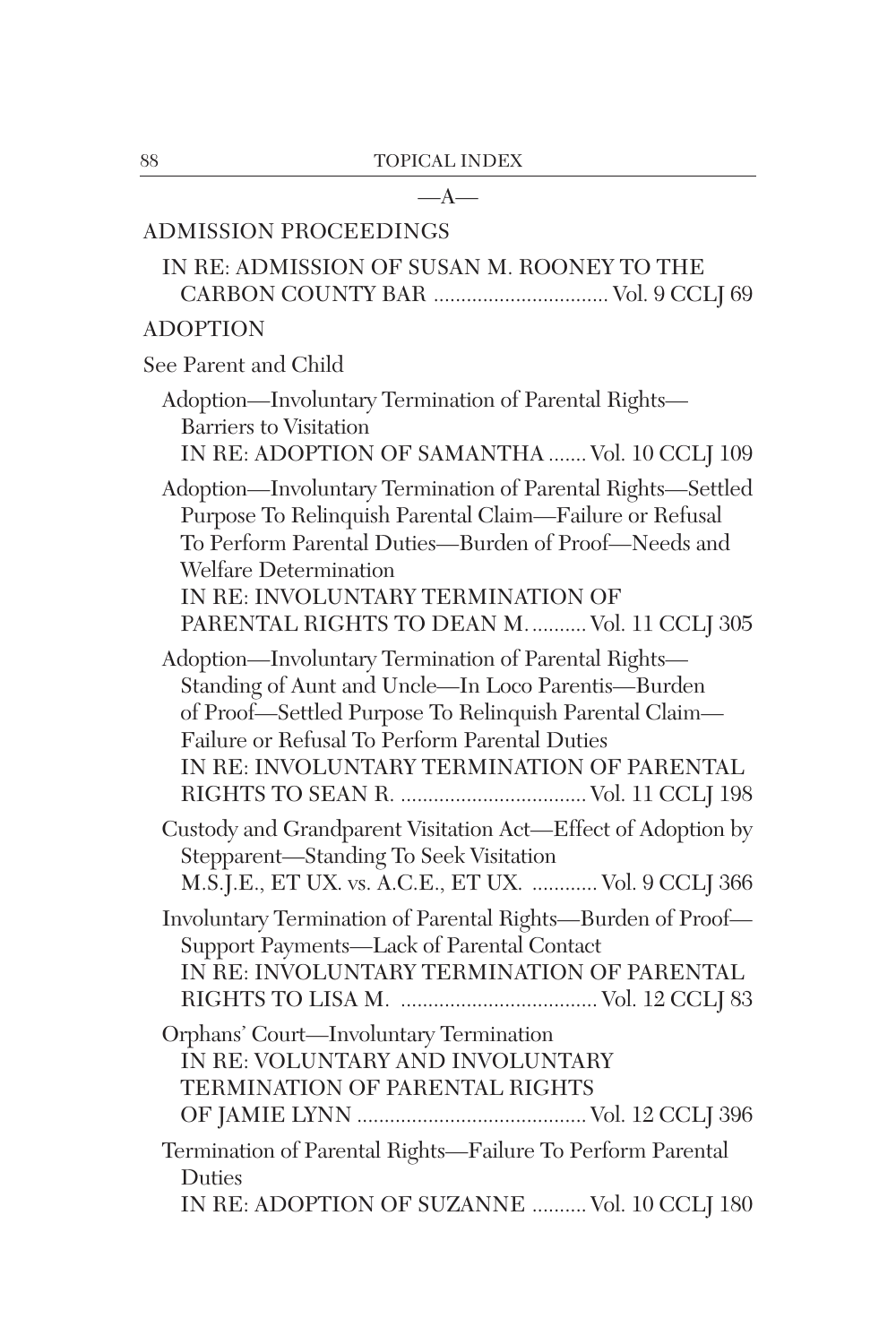| <b>AGENCY</b>                                                                                                                                                                                                                                                                     |
|-----------------------------------------------------------------------------------------------------------------------------------------------------------------------------------------------------------------------------------------------------------------------------------|
| Civil Action-Post-Trial Motions-Workmen's Compensation-<br>Immunity-Statutory Employer-Master-Servant Doctrine-<br>Jury Instructions-Delay Damages<br>MILLER vs. TONOLLI CORPORATION Vol. 10 CCLJ 145                                                                             |
| Motion for a New Trial-Judgment N.O.V.-Apparent<br>Agency-Evidence-Calling as on Cross-Examination-<br>Closing Remarks-Amendment of Complaint<br>HUGHES, ET UX. vs. PRON, ET AL.  Vol. 9 CCLJ 74                                                                                  |
| <b>ALCOHOLIC BEVERAGES</b>                                                                                                                                                                                                                                                        |
| See Appeals and Liquor License                                                                                                                                                                                                                                                    |
| Alcoholic Beverages—Appeal From Denial of Request for<br>Extension of License—Club License—Scope of Review—<br>Construction of Section 4-404-Intervening Public<br>Roadway—Written Lease<br>IN RE: APPEAL OF UKRANIAN                                                             |
| Alcoholic Beverages-Appeal from Liquor Control Board-<br>Section 4-493(1) of the Liquor Code—Alcohol to Minors—<br>Interference with Board Officers<br>FLAGSTAFF MOUNTAIN PARK, INC. vs. PENNA.<br>LIQUOR CONTROL BOARD  Vol. 10 CCLJ 290                                         |
| Alcoholic Beverages-Appeal from Liquor Control Board-<br>Section 4-493(1) of the Liquor Code—Serving Alcohol to<br>Minors—Credibility of Witnesses—Due Process—Section<br>471 of the Liquor Code-Notice of Date of Alleged Violations<br>HARMONY BEVERAGE, INC. vs. PENNA. LIQUOR |
| Alcoholic Beverages-Appeal From Revocation of License-<br>Scope of Review-Submission of Case on Record<br>PENNA. LIQUOR CONTROL BOARD vs. BERGER'S<br>VALLEY VIEW INN, INC.  Vol. 9 CCLJ 10                                                                                       |
| Appeal from Denial of Liquor License-Need for Additional<br>License-Resort Area<br>IN RE: APPEAL OF LAKE MOUNTAIN                                                                                                                                                                 |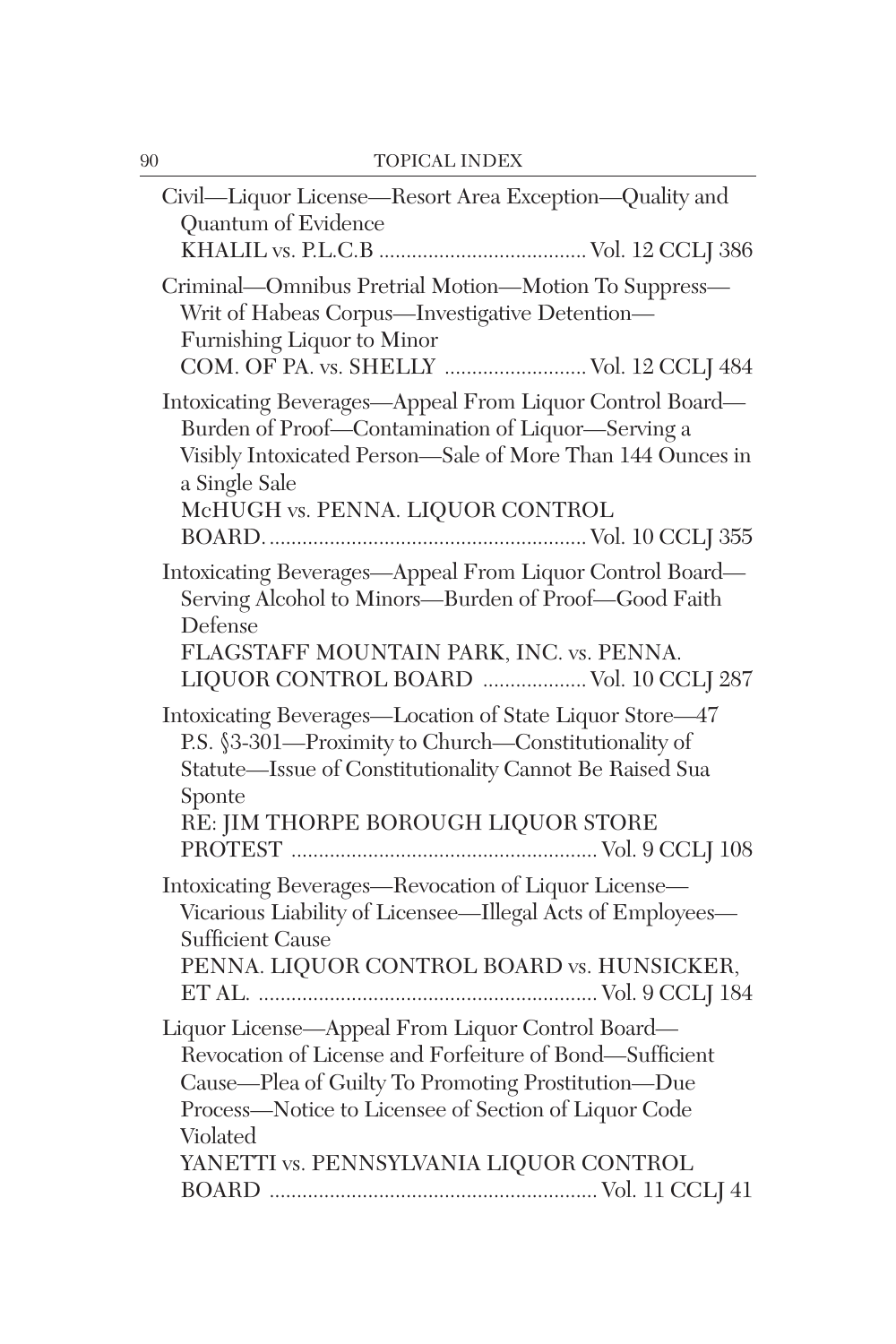| Liquor License—Revocation and Bond Forfeiture—Criminal<br>Conviction-Delivery of Cocaine-Hearing-Proof of<br>Notice-Due Process-Waiver<br>IN RE: APPEAL OF THE LANTERN MOTOR LODGE                                                           |
|----------------------------------------------------------------------------------------------------------------------------------------------------------------------------------------------------------------------------------------------|
| ANNEXATION                                                                                                                                                                                                                                   |
| See Municipal Corporations                                                                                                                                                                                                                   |
| <b>APPEALS</b>                                                                                                                                                                                                                               |
| See also Alcoholic Beverages, Constitutional Law, Criminal Law,<br>Local Agency Law, Motor Vehicles, Public Employees, Taxa-<br>tion, Workmen's Compensation and Zoning                                                                      |
| Alcoholic Beverages-Appeal From Denial of License-Club<br>License-Resort Area-Need for Additional License<br>TRAILS LAKE & TENNIS CLUB, INC. vs. PENNA.<br>LIQUOR CONTROL BOARD  Vol. 8 CCLJ 269                                             |
| Alcoholic Beverages—Appeal From Denial of License—Scope<br>of Review-Resort Area-Hunting and Fishing<br>JENIGEN vs. PENNA. LIQUOR CONTROL                                                                                                    |
| Alcoholic Beverages-Appeal From Denial of Liquor<br>License-Scope of Review-Distance of Premises From<br>Other Licensed Establishments-Resort Area-Necessity for<br><b>Additional License</b><br>IN RE: APPEAL OF PAUL LEVY  Vol. 8 CCLJ 297 |
| Alcoholic Beverages-Appeal From Denial of Request for<br>Extension of License—Club License—Scope of Review—<br>Construction of Section 4-404—Intervening Public<br>Roadway—Written Lease<br>IN RE: APPEAL OF UKRANIAN                        |
| Alcoholic Beverages-Appeal From Revocation of License-<br>Scope of Review-Submission of Case on Record<br>PENNA. LIQUOR CONTROL BOARD vs.<br>BERGER'S VALLEY VIEW INN, INC.  Vol. 9 CCLJ 10                                                  |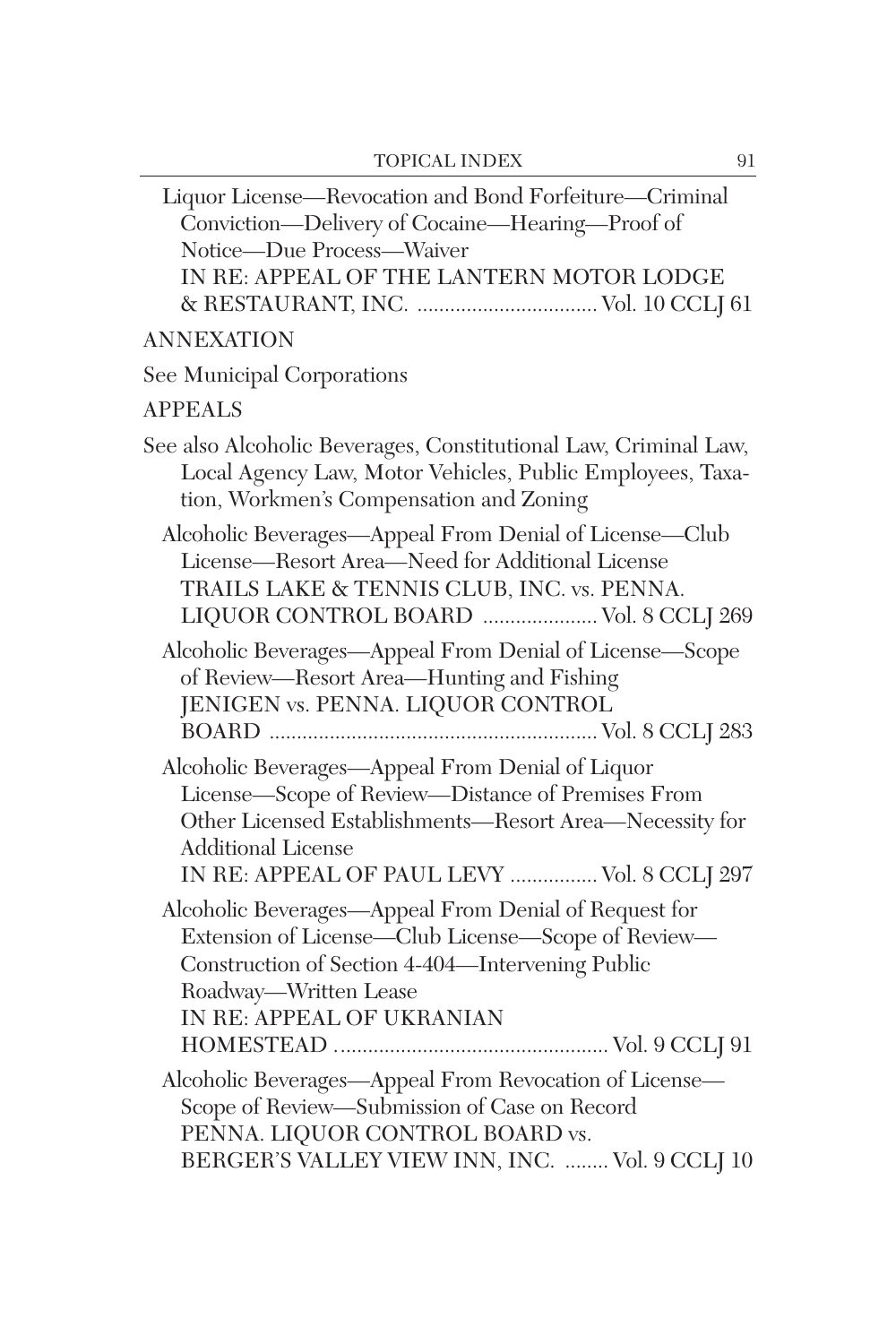| Appeal-Civil Service-Timeliness-Reliance on Erroneous<br>Information<br>SMITH vs. BOROUGH OF LEHIGHTON Vol. 9 CCLJ 280                                                             |
|------------------------------------------------------------------------------------------------------------------------------------------------------------------------------------|
| Appeal From Government Agency-Suspension of Certification<br>by Bureau of Traffic Safety-Appeal Period<br>COMMONWEALTH OF TRANSPORTATION vs.                                       |
| Appeal From Zoning Board—Revocation of Permit—<br>Scope of Review-Interpretation of Zoning Ordinance<br>ZLOMSOWITCH, ET UX. vs. MAHONING TOWNSHIP                                  |
| Civil Action-Appeal-Mandamus-Road Dedication-<br>Express and Implied Acceptance-Developer's Liability<br>HIGH RIDGE ACRES HOMEOWNERS ASSOCIATION<br>vs. MAHONING TOWNSHIP BOARD OF |
| Criminal Law-Plea of Guilty-Deferred Sentence-Appeal-<br><b>Post Conviction</b><br>COMMONWEALTH OF PENNSYLVANIA vs.                                                                |
| Criminal Law-Post-Conviction Hearing Act-Appeal Pending<br>in Superior Court-Absence of Court Records<br>COMMONWEALTH OF PENNSYLVANIA EX REL.                                      |
| Criminal Law-Post-Conviction Hearing Act-Inadequate<br>Representation-Plea of Guilty Forced Deprivation of Right<br>to Appeal<br>COMMONWEALTH OF PENNSYLVANIA vs.                  |
| Elections-Appeal From Action of Election Board in Declaring<br>Certain School Directors the Successful Candidates<br>IN RE CONTEST OF ELECTION FOR OFFICE OF                       |
| Elections-Failure of the Election Board to Accumulate<br>Votes-Appeal<br>IN RE CONTEST OF ELECTION FOR OFFICE OF                                                                   |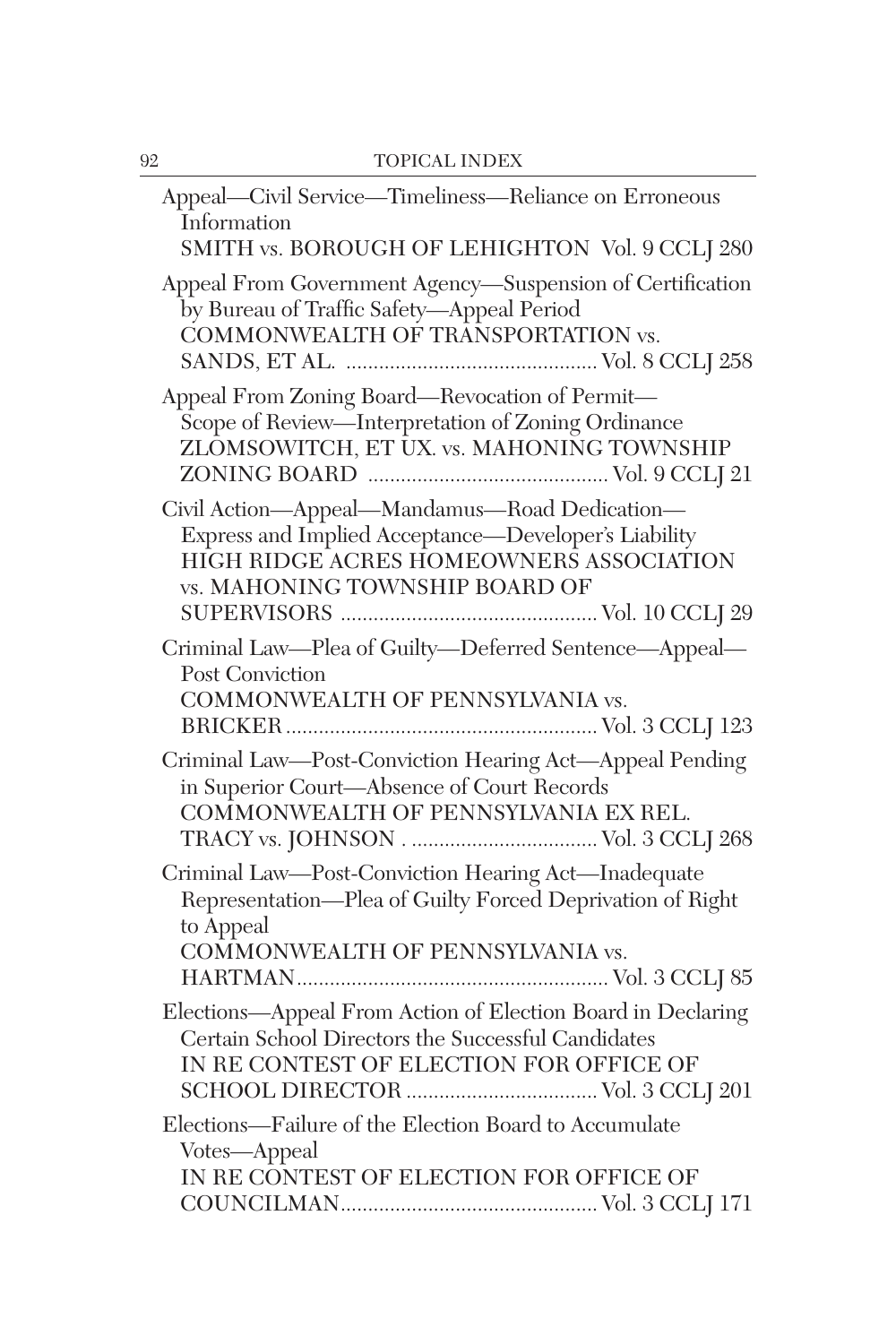| Eminent Domain-Viewers Report-Signature-Appeal-<br>Thirty Day Limit-Motion to Strike<br>HOFFMAN vs. PENNSYLVANIA DEPARTMENT OF                                                                                                                             |
|------------------------------------------------------------------------------------------------------------------------------------------------------------------------------------------------------------------------------------------------------------|
| Eminent Domain Act-Appeal From Board of View-Timely<br>Filing—Service of Copy of Appeal Within Five Days—Filing<br>of Proof of Service<br>IN RE CONDEMNATION OF LANDS BY THE<br>LEHIGHTON WATER AUTHORITY FOR WATERSHED<br>PURPOSES LOCATED IN PENN FOREST |
| Intoxicating Beverages-Revocation of Liquor License-<br>Vicarious Liability of Licensee-Illegal Acts of Employees-<br><b>Sufficient Cause</b><br>PENNA. LIQUOR CONTROL BOARD vs. HUNSICKER,                                                                |
| Judgment Liens-Writs of Revival-Statute of Limitations-<br>Judiciary Act-Repealer Act<br>TRUVER, ET UX. vs. HASKER  Vol. 8 CCLJ 103                                                                                                                        |
| Liquor-Appeal From Action of Liquor Control Board-<br>Transfer of Liquor License-Interest in License<br>IN RE: APPLICATION OF LENGYEL  Vol. 3 CCLJ 14                                                                                                      |
| Liquor Control Board—Appeal From Refusal To Grant<br>Restaurant Liquor License-Quota-Resort Area Necessity<br>IN RE APPEAL OF KUNKLE  Vol. 3 CCLJ 92                                                                                                       |
| Liquor Control Board-Quota-Resort Area-Appeal From<br>Refusal To Issue Liquor License<br>IN RE APPEAL OF TRESCKOW FIRE COMPANY NO.<br>1 FROM THE DECISION OF THE PENNSYLVANIA<br>LIQUOR CONTROL BOARD  Vol. 3 CCLJ 238                                     |
| Liquor Law-Licenses-Club-Resort Area-Necessity for<br>General Public or Club Members-Circumstances<br>IN RE APPEAL OF FLYING ACES MOTORCYCLE                                                                                                               |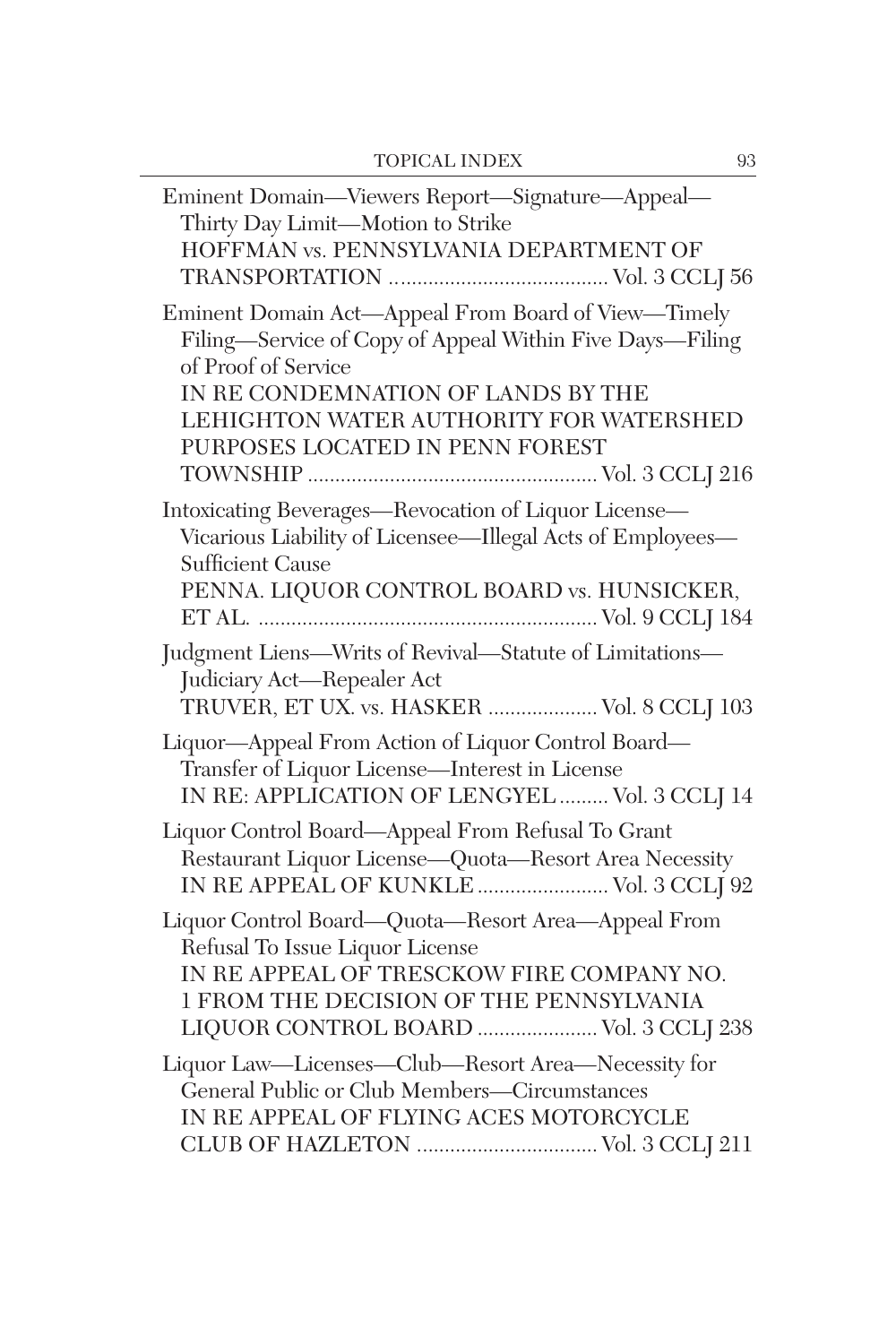| Motor Vehicles-Appeal From License Suspension-<br>Timeliness of Appeal-Petition To Dismiss for Lack of<br>Subject Matter Jurisdiction-Date of Entry of Order-<br>Evidence of Mailing of Notice of Suspension-Nonreceipt of<br>Notice of Suspension<br>TRINKLE SALES AND SERVICE vs.<br>COMMONWEALTH DEPARTMENT OF |
|-------------------------------------------------------------------------------------------------------------------------------------------------------------------------------------------------------------------------------------------------------------------------------------------------------------------|
| Ordinance-Prosecution for Violation-Appeal From Summary<br>Conviction-Minor Judiciary Act-Failure To Serve Copy of<br>Transcript on Defendant-Defense of Discrimination<br>BOROUGH OF NESQUEHONING vs.                                                                                                            |
| Zoning-Interpretation of Term "Livestock"-Accessory Use<br><b>BOROUGH OF SUMMIT HILL vs.</b>                                                                                                                                                                                                                      |
| APPEAL NUNC PRO TUNC                                                                                                                                                                                                                                                                                              |
| Petition to Appeal Nunc Pro Tunc-Appeal Denied<br>COM. OF PA. vs. COONAN  Vol. 13 CCLJ 68                                                                                                                                                                                                                         |
| <b>ARBITRATION</b>                                                                                                                                                                                                                                                                                                |
| Preliminary Injunction-Arbitration-Waiver of Arbitration<br>CARBON COUNTY HOUSING AUTHORITY vs.                                                                                                                                                                                                                   |
| <b>ATTORNEY AND CLIENT</b>                                                                                                                                                                                                                                                                                        |
| Petition for leave to withdraw as counsel<br>KAPLAN vs. M & E MANUFACTURING                                                                                                                                                                                                                                       |
| $-B-$                                                                                                                                                                                                                                                                                                             |
| <b>BOARD OF VIEWERS</b>                                                                                                                                                                                                                                                                                           |
| Objections—Eminent Domain Code §605—Declaration of<br>Taking-Unity of Use Doctrine                                                                                                                                                                                                                                |

POWLEY vs. COM. OF PA. DEPARTMENT OF

GENERAL SERVICES ................................. Vol.13 CCLJ 142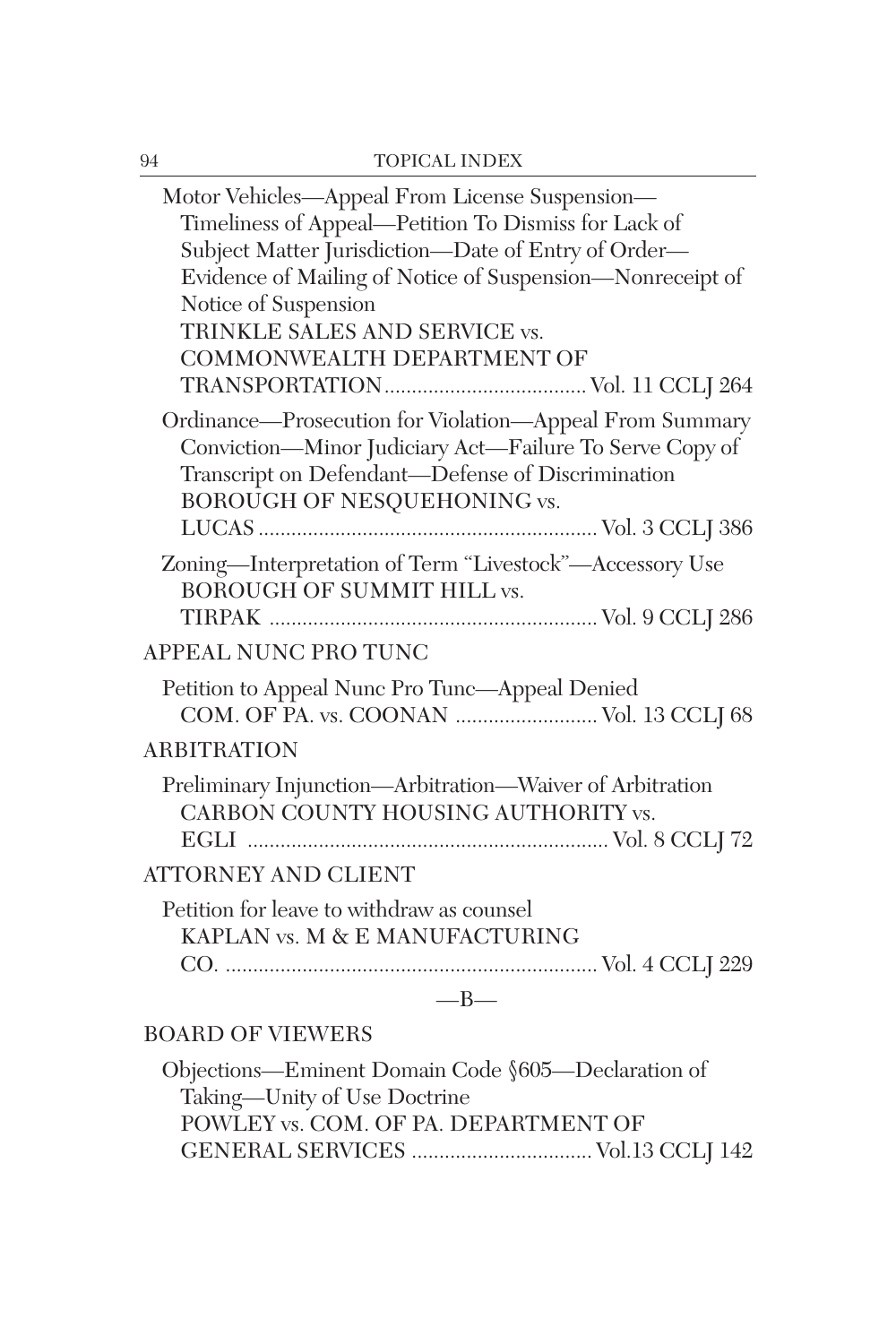### BOROUGHS

See Municipal Corporations

## BOROUGH CODE

Boroughs—Abolishment of Wards and Election of Councilmen-At-Large—Commissioner's Report—Exceptions—Erroneous Reference To Section of Act of Assembly Invoked BOROUGH OF SUMMIT HILL ELECTION OF COUNCILMEN-AT-LARGE......................... Vol. 3 CCLJ 327

### BOROUGH ORDINANCE

Municipalities—Ordinance—Retirement Ordinance— Validity—Policemen KRAJCIRIK vs. BOROUGH OF LANSFORD..................................................... Vol. 3 CCLJ 252  $-C-$ 

### CERTIORARI

| Where Defendant complies with all requirements for the                                                                                                                                                            |
|-------------------------------------------------------------------------------------------------------------------------------------------------------------------------------------------------------------------|
| issuing of a Writ of Certiorari, other than having obtained                                                                                                                                                       |
| an allocatur, the Court may allow such certiorari to stand,                                                                                                                                                       |
| particularly where the District Attorney offers no objections,                                                                                                                                                    |
| and will transfer record to Common Pleas, where it should                                                                                                                                                         |
| have been returned                                                                                                                                                                                                |
|                                                                                                                                                                                                                   |
| <b>CHILD CUSTODY</b>                                                                                                                                                                                              |
| Best Interest of Child—Home Environment—Newborn of<br>Mother by Non-Marital Relationship—Financial Stability—<br>Detrimental Effect of Non-Marital Relationship on Child<br>GENTELE vs. GENTELE  Vol. 13 CCLJ 359 |
| Child Custody—Best Interest of Child—Grandparent<br>Visitation-Hostility With Mother-Standing-23 Pa.<br>C.S.A. §5312<br>HIGHLAND vs. KRESGE  Vol. 13 CCLJ 283                                                     |
| Child Custody—Best Interests of Child—Both Parents Fit and<br>Loving<br>CHAR-ANN C.B. vs. KEITH A.B  Vol. 13 CCLJ 23                                                                                              |
|                                                                                                                                                                                                                   |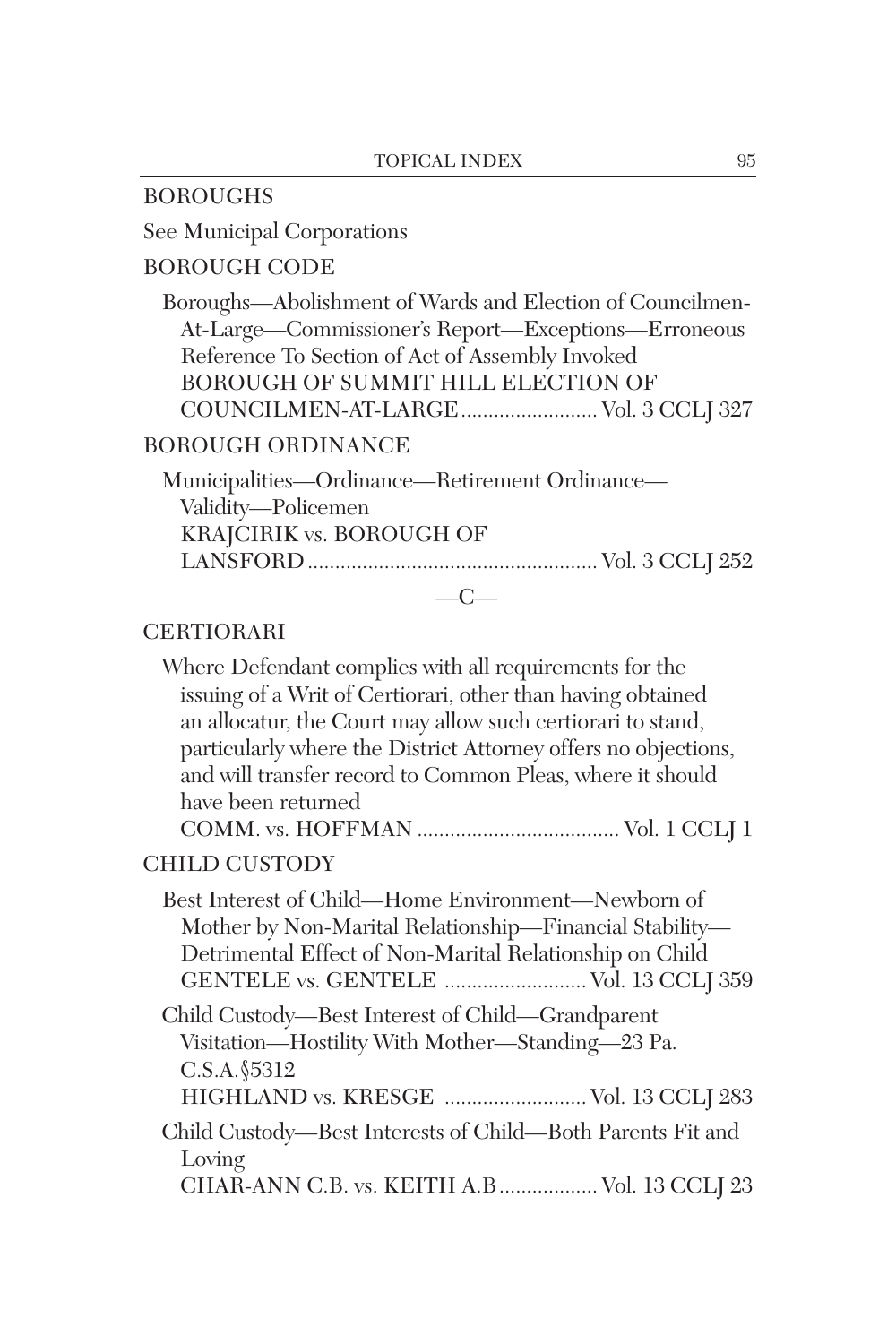| 96 | <b>TOPICAL INDEX</b>                                                                                                                                                                                                                                       |
|----|------------------------------------------------------------------------------------------------------------------------------------------------------------------------------------------------------------------------------------------------------------|
|    | Child Custody—Modification of Shared Custody Order—<br>Change of Residence-Remarriage                                                                                                                                                                      |
|    | Child Custody-Modification of Temporary Custody Order-<br>Best Interests of Child—Allegations of Child Abuse—<br>Preference of Children-Vexatious Litigation-Award of<br>Counsel Fees-42 Pa. C.S.A. §2503(6)<br>SKRIMCOVSKY vs. MICHALIK  Vol. 13 CCLJ 113 |
|    | Child Custody-Motion To Dismiss-UCCJA-Significant<br>Contacts<br>BOLLINGER vs. BOLLINGER  Vol. 12 CCLJ 229                                                                                                                                                 |
|    | Child Custody-Primary Physical Custody-Best Interest of<br>Child-Natural/Adoptive Parent-Strong Father Image-<br>Stable Environment-Child's Expressed Preference                                                                                           |
|    | Child Custody-UCCJA-Lack of Jurisdiction-Sua Sponte<br>Dismissal                                                                                                                                                                                           |
|    | Civil—Child Custody—Petition To Decline Exercising<br>Jurisdiction-Transfer-Inconvenient Forum-UCCJA<br>RELYEA vs. LINDSTROM ET UX.  Vol. 12 CCLJ 323                                                                                                      |
|    | Civil—Custody—Primary Physical Custody—Primary<br>Caretaker-Preference of Children                                                                                                                                                                         |
|    | Custody-Best Interest of Child-Lesbian Relationship-<br>Behavior of Child-Commute for Child                                                                                                                                                                |
|    | <b>CHILD SUPPORT</b>                                                                                                                                                                                                                                       |
|    | Child Support-Modification-Domestic Relations Hearing<br>Officer-Recommendation-Standard of Review-<br>Emancipation-Estrangement-Business Expenses-<br>Computation of Monthly Net Income<br>McVEIGH vs. SHEMONSKY  Vol. 12 CCLJ 249                        |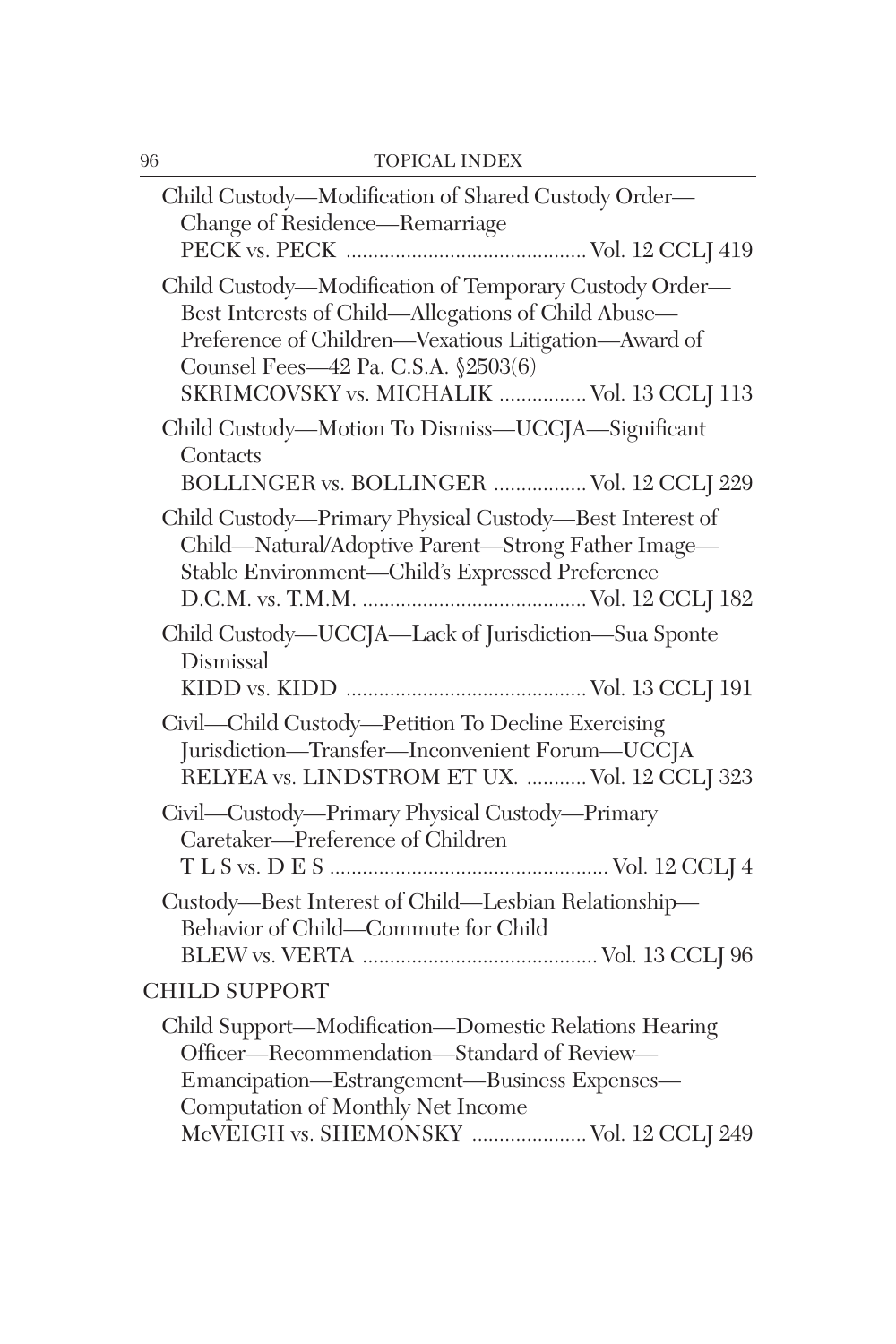| Civil-Domestic Relations-Child Support-Exceptions-<br>Standard of Review-Earning Capacity-Employment-<br>Termination Allocation of Expenses-Income-Jurisdiction                                                                                                                                         |
|---------------------------------------------------------------------------------------------------------------------------------------------------------------------------------------------------------------------------------------------------------------------------------------------------------|
| CIVIL/CIVIL LAW                                                                                                                                                                                                                                                                                         |
| Civil<br>GERARD C.C. vs. PATRICIA R.  Vol. 14 CCLJ 67                                                                                                                                                                                                                                                   |
| Civil<br>KOBBLE ET AL. vs. RINEHART                                                                                                                                                                                                                                                                     |
| Civil—Appeal From Administrative Agency—Res Judicata—<br>Collateral Estoppel<br>SOBERICK vs. BORO. OF SUMMIT HILL CIVIL<br>SERVICE COMM. ET AL.  Vol. 14 CCLJ 385                                                                                                                                       |
| Civil—Appeal From Zoning Hearing Board Decision—Remand<br>Order-Scope of Review-Timeliness of Appeal-Doctrine<br>of Vested Rights<br>RABENOLD ET AL. vs. Z.H.B., BORO. OF                                                                                                                               |
| Civil-Attachment-Claim for Exemption-Employer/<br>Employee Relationship<br>MORGAN PRODUCTS, LTD. vs. CARTY                                                                                                                                                                                              |
| Civil-Consistency in Jury Verdicts-Post-Trial Relief-Jury<br><b>Instructions-Additional Defendants</b><br>DREHER vs. SWATT ET AL.  Vol. 14 CCLJ 219                                                                                                                                                     |
| Civil-Contracts-Construction-Absence of Ambiguity<br>ARNER FLYING SERVICES, INC. vs. CARBON COUNTY                                                                                                                                                                                                      |
| Civil-Corporations-Sufficiency of Verification-Statutory<br>Construction-Legal Action Brought by Corporate President<br>on Behalf of Nonprofit Corporation Without Board of<br>Directors' Authorization<br>ANTHRACITE INDUSTRY ASS'N, INC. vs. LEHIGH<br>COAL & NAVIGATION CO. ET AL.  Vol. 14 CCLJ 317 |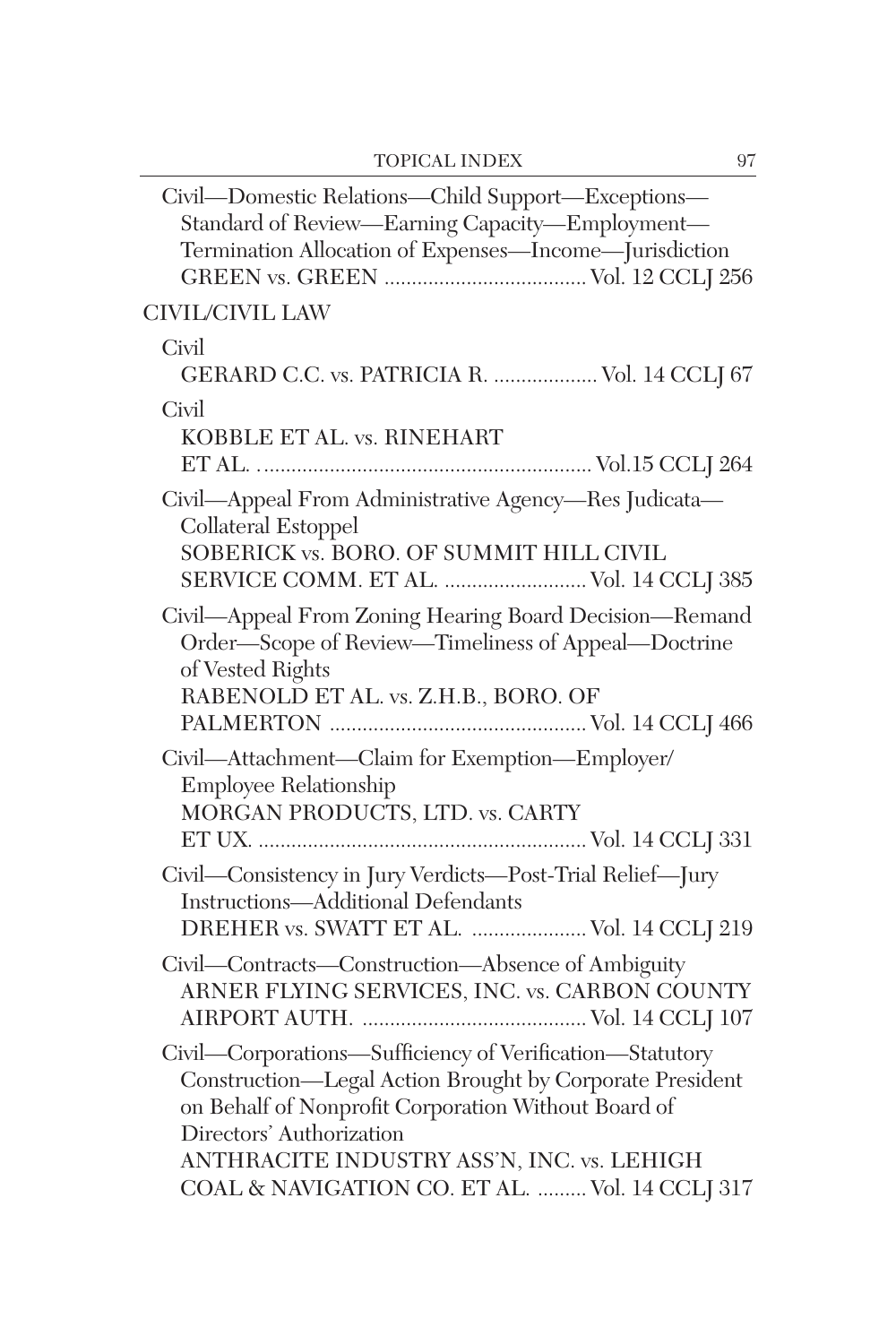| Civil—Defamation Case—Preliminary Objections—<br>Demurrer-Capability of Defamatory Meaning-Private<br>Figure-Qualified Privilege-Punitive Damages<br>SNYDER vs. THE TIMES NEWS, INC.                                                                               |
|--------------------------------------------------------------------------------------------------------------------------------------------------------------------------------------------------------------------------------------------------------------------|
| Civil-Dismissal of Teacher by School Board-Appeal From<br>Arbitrator's Award-Just Cause-Arbitrability of Issues-<br>Collective Bargaining Agreement-Credibility of Witnesses<br>PANTHER VALLEY S.D. vs. PANTHER VALLEY<br>EDUCATION ASS'N ET AL.  Vol. 14 CCLJ 351 |
| Civil-Divorce-Equitable Distribution-Marital Assets-<br>Remand Order<br>STEMPA vs. STEMPA  Vol. 14 CCLJ 458                                                                                                                                                        |
| Civil—Eminent Domain—Preliminary Objections to<br>Declaration of Taking-Burden of Proof-Fraud or Bad Faith<br>LANSFORD-COALDALE JOINT WATER AUTH. vs.<br>LAKE HAUTO WOODS ET AL.  Vol. 14 CCLJ 251                                                                 |
| Civil—Estate Practice—Inter Vivos Gifts—Power of Attorney—<br>Dead Man's Rule<br>IN RE: ESTATE OF McGOWAN vs.                                                                                                                                                      |
| Civil-Interstate Adoption-Relinquishment of Parental<br>Rights-Contract With Contacts in Georgia and<br>Pennsylvania-Conflicts of Law<br>IN RE: ADOPTION OF BABY BOY Y.  Vol. 14 CCLJ 258                                                                          |
| Civil-Judgment of Non Pros-Balancing the Equities-<br>Unexplained Docket Inactivity-Prejudice<br>UNGATE ET UX. vs. PASSALACQUA  Vol. 14 CCLJ 49                                                                                                                    |
| Civil-Liquor Control Board Appeal-Liquor License<br>Transfer-Competition With Licensed Establishment-<br>Parking and Traffic<br>VACCARO vs. MONTROM ET AL.  Vol. 14 CCLJ 446                                                                                       |
| Civil-Mandatory Post-Trial Motions-Waiver of Appellate<br>Rights<br>TROY ET AL. vs. KOBBLE BUILDING                                                                                                                                                                |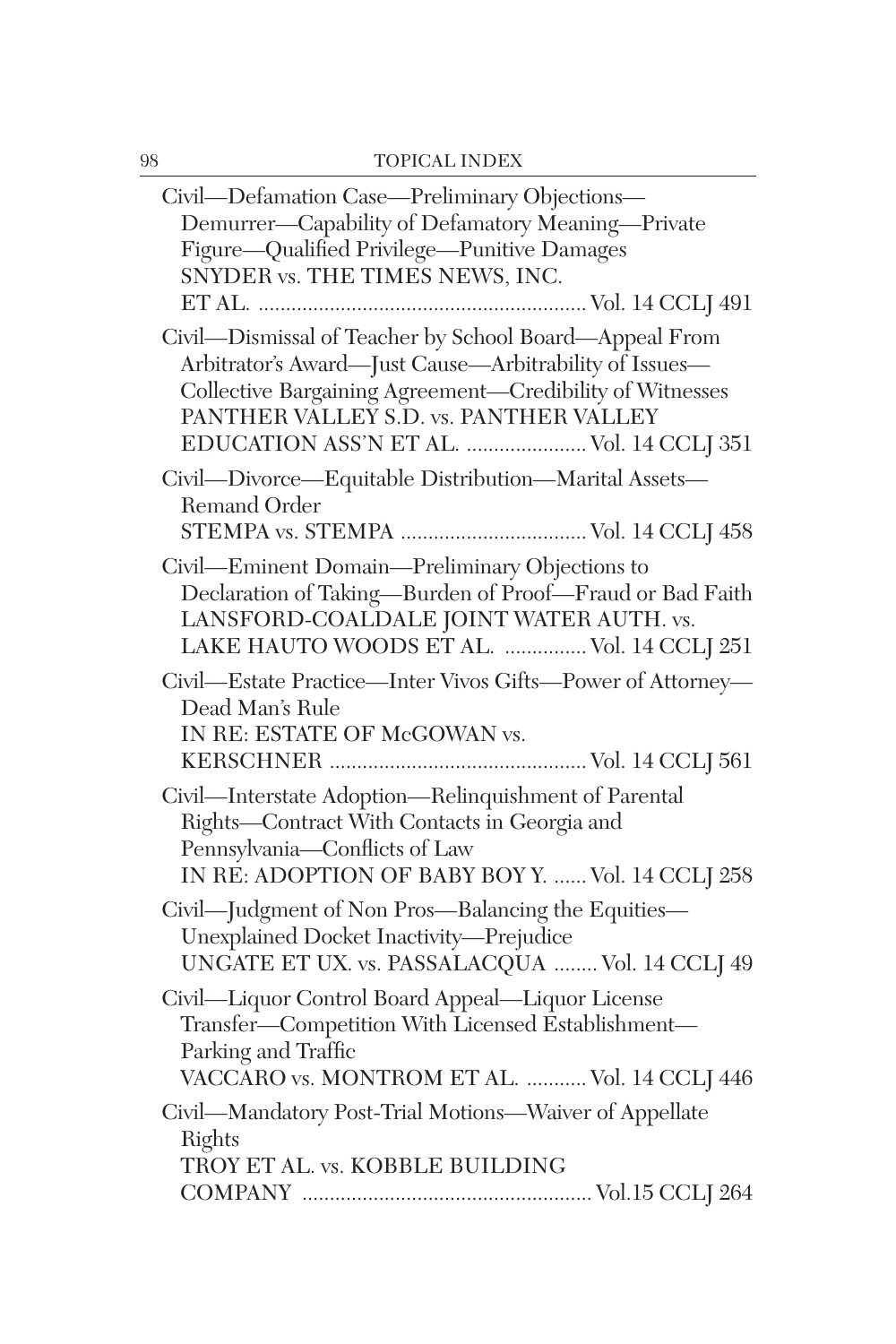| Civil-Mortgage Foreclosure-Opening Default Judgment-<br>Deemed Admissions<br>JIM THORPE NATIONAL BANK, THE vs. RUTCH<br>Civil-Motion for Recusal-Duty of Judge To Rule on<br>Motion-Code of Judicial Conduct, Canon 3C<br>CARBON COUNTY AIRPORT AUTH. vs. SHOWALTER<br>Civil-Motion in Limine-Medical Malpractice-Expert<br>Testimony-Failure To Provide Expert Reports<br>PICKERING vs. MILLER ET AL.  Vol. 14 CCLJ 442<br>Civil-Motion To Vacate Judgment of Non Pros-Pa. R.C.P.<br>3051-Defective Service of Process-Pro Se Litigant<br>PASSALACQUA vs. PASSALACQUA<br>Civil-Name Change of Minor-Standard-Burden of Proof<br>IN RE: CHANGE OF NAME OF<br>Civil-Nonprofit Corporation-Authorization To Litigate-<br>Nonprofit Corporation Law of 1988 (NPCL)<br>ANTHRACITE INDUSTRY ASSOCIATION, INC. vs.<br>LEHIGH COAL & NAVIGATION COMPANY<br>Civil-Objections to Tax Claim Bureau Sale-Notice<br>Requirements-72 P.S. Section 5860.308<br>ROSSELLI vs. TAX CLAIM BUR. OF CARBON COUNTY<br>Civil-Opening Judgment-Unliquidated Claim As Setoff<br>KRAMER ET AL. vs. SOWERS ET UX.  Vol. 14 CCLJ 111<br>Civil-Partial Summary Judgment-Sovereign Immunity-<br>Negligence-Causation<br>ROTHERMEL vs. McARDLE ET AL.  Vol. 14 CCLJ 180<br>Civil-Political Subdivision Tort Claims Act, 42 Pa. C.S.A.<br>§8541-Sovereign Immunity-Summary Judgment<br><b>INLANDER ET AL. vs. PALMERTON</b> |  |
|----------------------------------------------------------------------------------------------------------------------------------------------------------------------------------------------------------------------------------------------------------------------------------------------------------------------------------------------------------------------------------------------------------------------------------------------------------------------------------------------------------------------------------------------------------------------------------------------------------------------------------------------------------------------------------------------------------------------------------------------------------------------------------------------------------------------------------------------------------------------------------------------------------------------------------------------------------------------------------------------------------------------------------------------------------------------------------------------------------------------------------------------------------------------------------------------------------------------------------------------------------------------------------------------------------------------------------------------------------------------------------------------|--|
|                                                                                                                                                                                                                                                                                                                                                                                                                                                                                                                                                                                                                                                                                                                                                                                                                                                                                                                                                                                                                                                                                                                                                                                                                                                                                                                                                                                              |  |
|                                                                                                                                                                                                                                                                                                                                                                                                                                                                                                                                                                                                                                                                                                                                                                                                                                                                                                                                                                                                                                                                                                                                                                                                                                                                                                                                                                                              |  |
|                                                                                                                                                                                                                                                                                                                                                                                                                                                                                                                                                                                                                                                                                                                                                                                                                                                                                                                                                                                                                                                                                                                                                                                                                                                                                                                                                                                              |  |
|                                                                                                                                                                                                                                                                                                                                                                                                                                                                                                                                                                                                                                                                                                                                                                                                                                                                                                                                                                                                                                                                                                                                                                                                                                                                                                                                                                                              |  |
|                                                                                                                                                                                                                                                                                                                                                                                                                                                                                                                                                                                                                                                                                                                                                                                                                                                                                                                                                                                                                                                                                                                                                                                                                                                                                                                                                                                              |  |
|                                                                                                                                                                                                                                                                                                                                                                                                                                                                                                                                                                                                                                                                                                                                                                                                                                                                                                                                                                                                                                                                                                                                                                                                                                                                                                                                                                                              |  |
|                                                                                                                                                                                                                                                                                                                                                                                                                                                                                                                                                                                                                                                                                                                                                                                                                                                                                                                                                                                                                                                                                                                                                                                                                                                                                                                                                                                              |  |
|                                                                                                                                                                                                                                                                                                                                                                                                                                                                                                                                                                                                                                                                                                                                                                                                                                                                                                                                                                                                                                                                                                                                                                                                                                                                                                                                                                                              |  |
|                                                                                                                                                                                                                                                                                                                                                                                                                                                                                                                                                                                                                                                                                                                                                                                                                                                                                                                                                                                                                                                                                                                                                                                                                                                                                                                                                                                              |  |
|                                                                                                                                                                                                                                                                                                                                                                                                                                                                                                                                                                                                                                                                                                                                                                                                                                                                                                                                                                                                                                                                                                                                                                                                                                                                                                                                                                                              |  |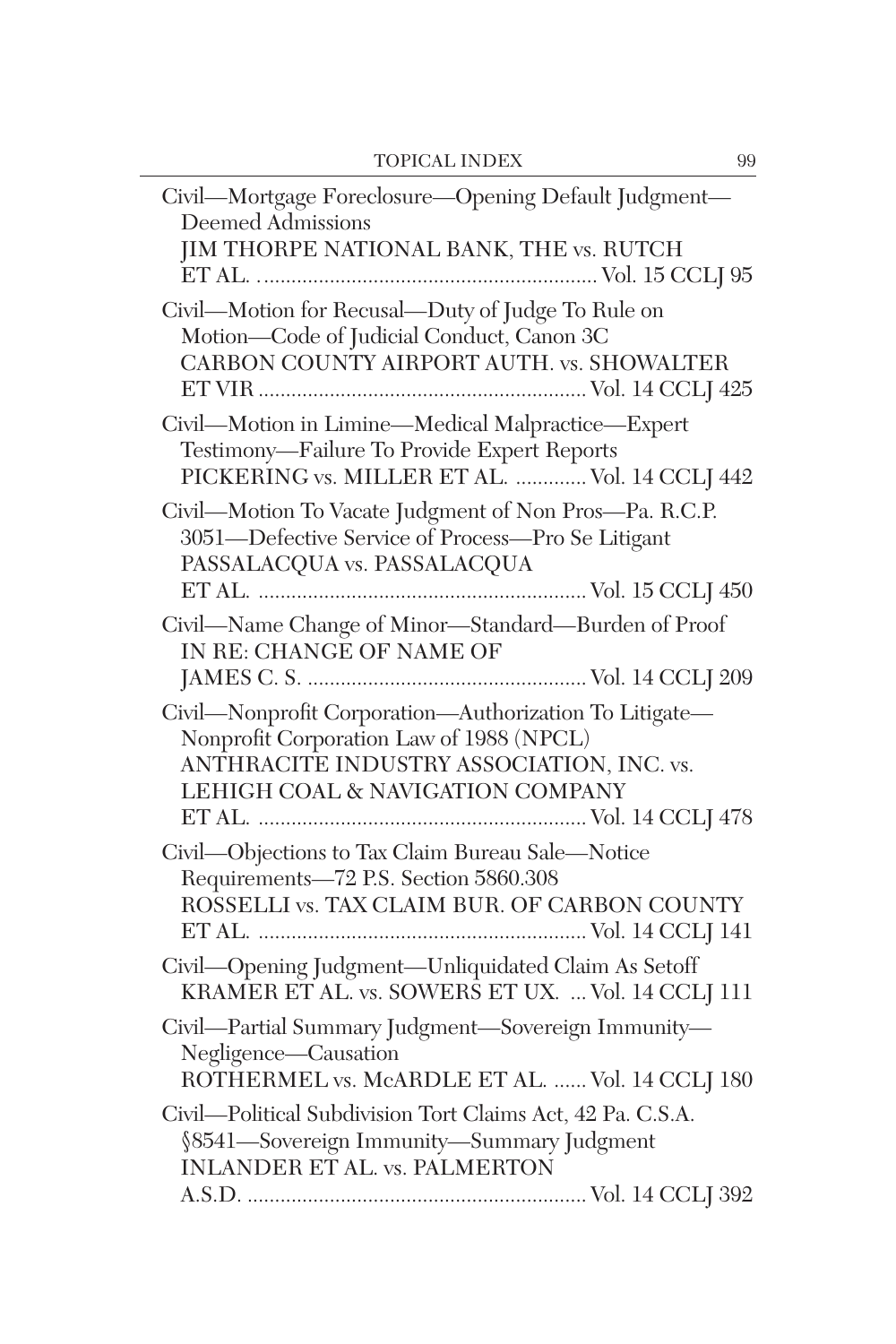| Civil-Post-Trial Motions-Compulsory Nonsuit-Surface<br>Water Runoff-Storm Water Management Act<br>NEEB ET UX. vs. KRISS PINES ESTATES, INC.                                           |
|---------------------------------------------------------------------------------------------------------------------------------------------------------------------------------------|
| Civil-Post-Trial Motions-Evidence of Alcohol Consumption<br>and Blood Alcohol Content (BAC)-Contributory and<br>Comparative Negligence<br>KARCHNER vs. FLAIM ET AL.  Vol. 14 CCLJ 116 |
| Civil—Preliminary Objections—Demurrer—Defamation<br>RUTCH vs. STEIGERWALT  Vol. 14 CCLJ 373                                                                                           |
| Civil—Preliminary Objections—Demurrer to Complaint—<br>Circumvention of Zoning Hearing Board—Allegation of<br>Nuisance                                                                |
| STRUBINGER vs. FEUERSTEIN                                                                                                                                                             |
| Civil-Preliminary Objections-Statute of Limitations-Lack<br>of Personal Jurisdiction-Defective Service Waived<br>BREINIG vs. NEWBURG WALKER AND ROGERS                                |
| Civil-Product Liability-Design Defect-Spoliation-<br>Summary Judgment<br>SEBELIN ET AL. vs. YAMAHA MOTOR CORP.,                                                                       |
| Civil-Protection From Abuse-Sufficiency of Evidence-<br>Evidence of Prior Incidents of Abuse—Extent and Duration<br>of PFA Order                                                      |
| Civil-Reassessment-Appeals From Reassessment-Burden<br>of Proof—Equity—Uniformity Clause<br>ACKERMAN ET AL. vs. CARBON COUNTY                                                         |
| Civil-Right To Know Act-Appeal-Various and Voluminous<br>Accounting Records, Invoices, and Checks of School District<br>ZIENKEWICZ vs. LEHIGHTON A.S.D Vol. 14 CCLJ 430               |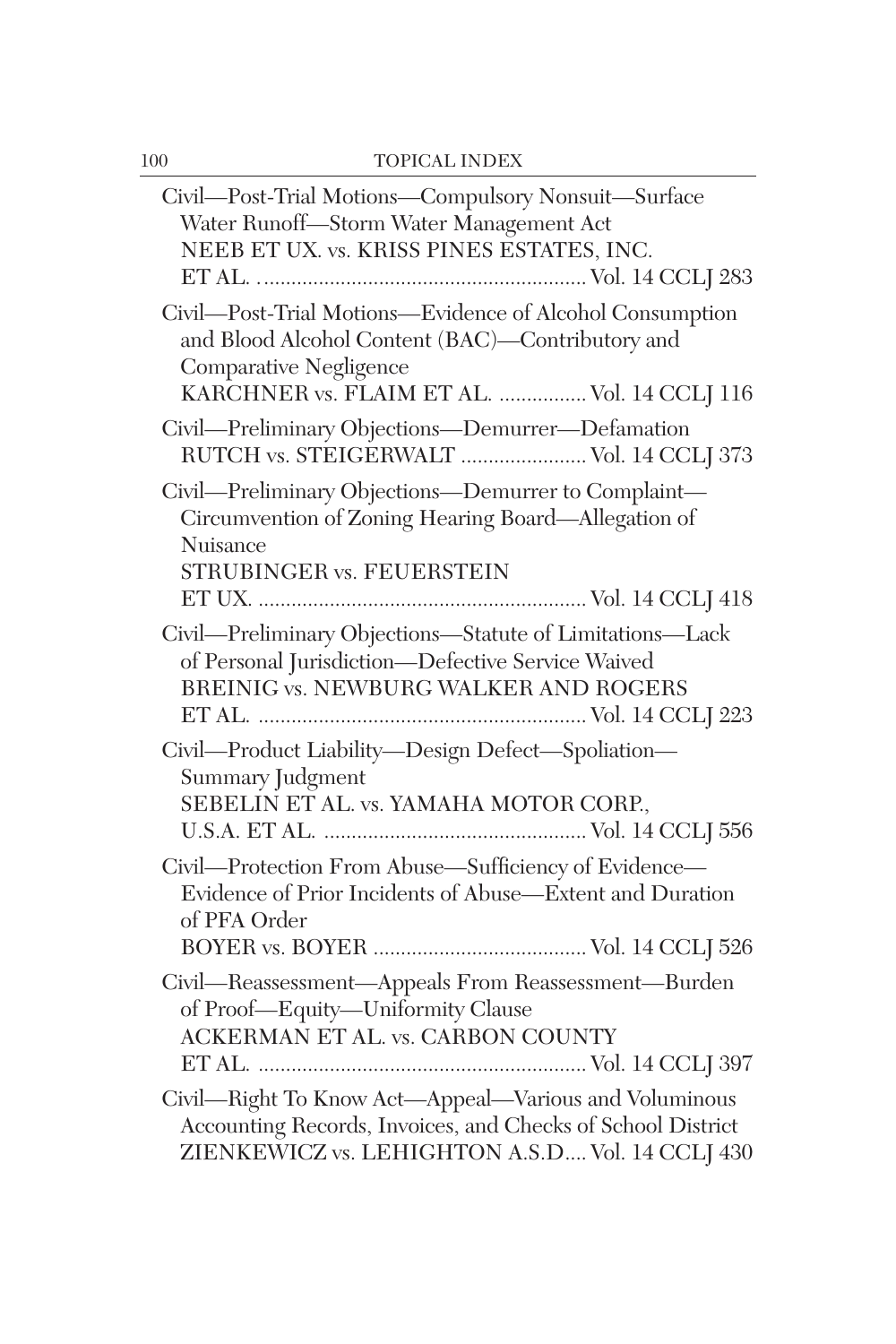| Civil—Statute of Frauds—Doctrine of Estoppel—Third Party<br>Interest in Real Estate-Equitable Interest<br>GREEN vs. BARTHOLOMEW ET AL.  Vol.15 CCLJ 461                                                                   |
|---------------------------------------------------------------------------------------------------------------------------------------------------------------------------------------------------------------------------|
| Civil-Summary Judgment-Medical Malpractice-Expert<br>Reports-Standard of Care-Negligence-Res Ipsa Loquitur<br>PICKERING vs. MILLER ET AL.  Vol. 14 CCLJ 454                                                               |
| Civil—Venue—Forum Non Conveniens—Custody<br>BURGHARDT vs. BURGHARDT  Vol. 14 CCLJ 326                                                                                                                                     |
| Civil—Venue—Forum Non Conveniens—Custody<br>BURGHARDT vs. BURGHARDT  Vol. 14 CCLJ 545                                                                                                                                     |
| Civil-Zoning-Prior Non-Conforming Use-Permitted<br>Use—Variance—Preservation of Issues for Appeal<br>CAS ET UX. vs. Z.H.B., MAHONING                                                                                      |
| Civil-Zoning-Variance-Failure To Meet Burden-Voting<br>KEIPER vs. EAST SIDE BORO. Z.H.B.  Vol. 14 CCLJ 176                                                                                                                |
| Civil-Zoning Appeal-Denial of Variance-Off-Street Parking<br>Requirement-Place of Public Assembly<br>JIM THORPE AREA SCHOOL DISTRICT vs. JIM<br>THORPE ZONING HEARING BOARD  Vol.15 CCLJ 26                               |
| Civil Law<br>GALLAGHER vs. NELSON ET AL.  Vol.15 CCLJ 40                                                                                                                                                                  |
| Civil Law<br>HUGH D. ET AL. vs. KIMBERLY R.  Vol.15 CCLJ 187                                                                                                                                                              |
| Civil Law<br>PEARSON vs. BINDER  Vol. 15 CCLJ 106                                                                                                                                                                         |
| Civil Law-Appeal From District Justice Decision-Timeliness<br>and Compliance With Rules Governing Appeal-Standard for<br>Evaluating Request for Appeal Nunc Pro Tunc<br>NAGY vs. BEST HOME SERVICES, INC. Vol.15 CCLJ 569 |
| Civil Law-Child Custody-Petition for Modification-Factors<br>To Be Considered<br>CONLON vs. CONLON  Vol.15 CCLJ 167                                                                                                       |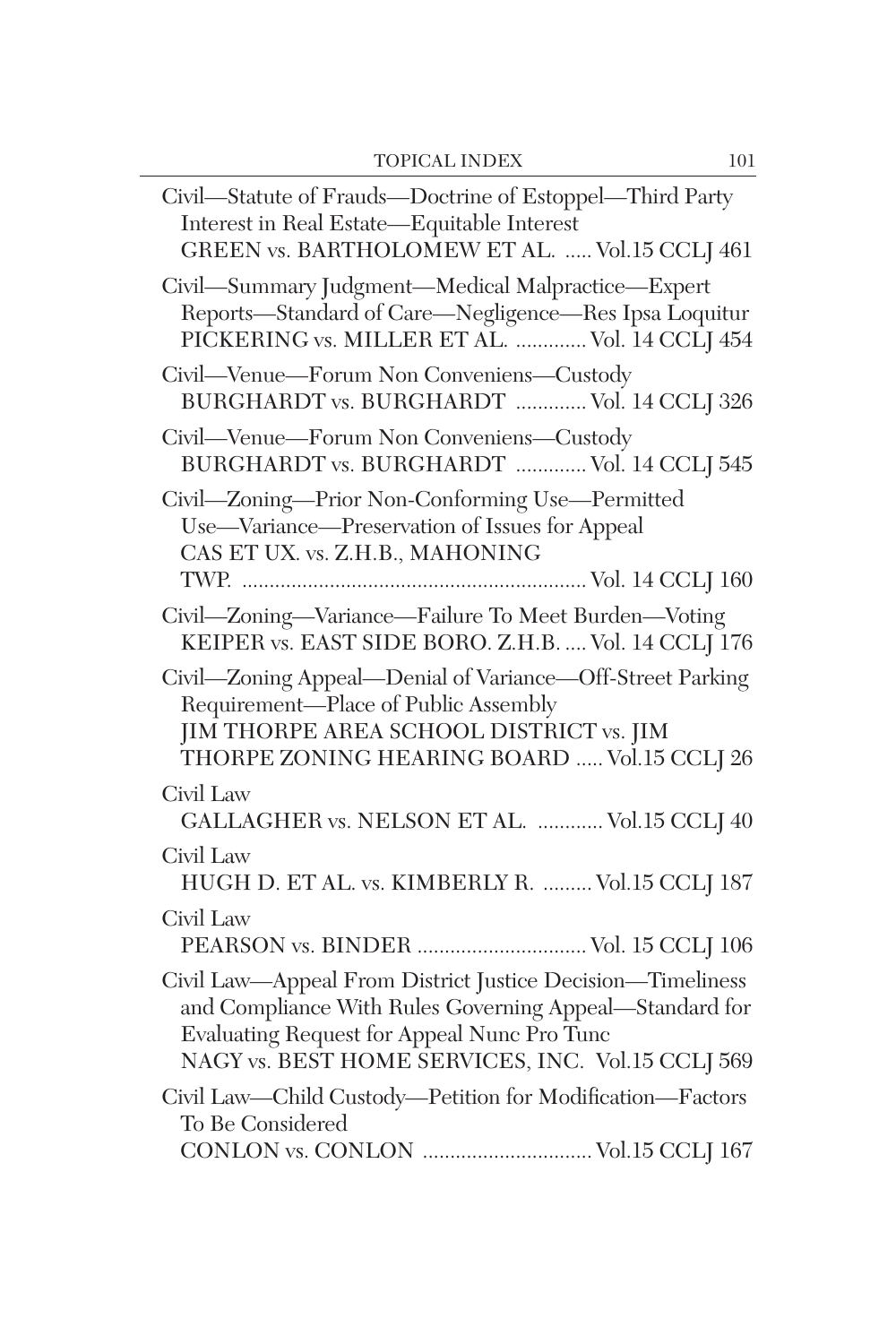| Civil Law—Contempt—Procedure—Appeals—Evidence of<br>Acts Occurring During Pendency of Contempt Proceedings<br>RUDELITCH ET UX. vs. WITTIG                                                                                        |  |
|----------------------------------------------------------------------------------------------------------------------------------------------------------------------------------------------------------------------------------|--|
| Civil Law-Custody-Petition To Relocate Principal Place<br>of Residence—Grandparents' Visitation Act, 23 Pa. C.S.A.<br>\$5313(b)                                                                                                  |  |
|                                                                                                                                                                                                                                  |  |
| Civil Law-Custody of Children-Petition for Emergency<br>Special Relief-Factors To Be Considered-Preferences of<br>Children<br>MICHAEL B. vs. KIMBERLY R Vol.15 CCLJ 187                                                          |  |
|                                                                                                                                                                                                                                  |  |
| Civil Law-Dead Man's Act. 42 Pa. C.S.A. §5930-Devisavit<br>Vel Non Exception-Compentency Through Living and<br>Competent Witness, 42 Pa. C.S.A. §5933(a)<br>LAUER ET AL. vs. TROJAN Vol. 15 CCLJ 81                              |  |
| Civil Law-Downhill Skiing-Assumption of the Risk-<br>Participant Liability-Standard of Care                                                                                                                                      |  |
| Civil Law-Driver's License Suspension Appeal-Implied<br>Consent Law-75 Pa. C.S.A. §1547-Burden of Proof<br><b>GREENZWEIG vs. COMMONWEALTH</b><br>OF PENNSYLVANIA, DEPARTMENT OF<br>TRANSPORTATION, BUREAU OF DRIVER              |  |
| Civil Law-Driver's License Suspension Appeal-Implied<br>Consent Law-75 Pa. C.S.A. §1547-O'Connell Warnings-<br><b>Burden of Proof</b><br>BARRY vs. COMMONWEALTH OF PENNSYLVANIA,<br>DEPARTMENT OF TRANSPORTATION Vol.15 CCLJ 298 |  |
| Civil Law-Driver's License Suspension Appeal-Implied<br>Consent Law-75 Pa. C.S.A. §1547-Refusal To Submit to<br>Blood Test-Medical Evidence of Incapacity-Burden of<br>Proof                                                     |  |
| BOGOVICH vs. COMMONWEALTH OF                                                                                                                                                                                                     |  |
| PENNSYLVANIA, DEPARTMENT OF                                                                                                                                                                                                      |  |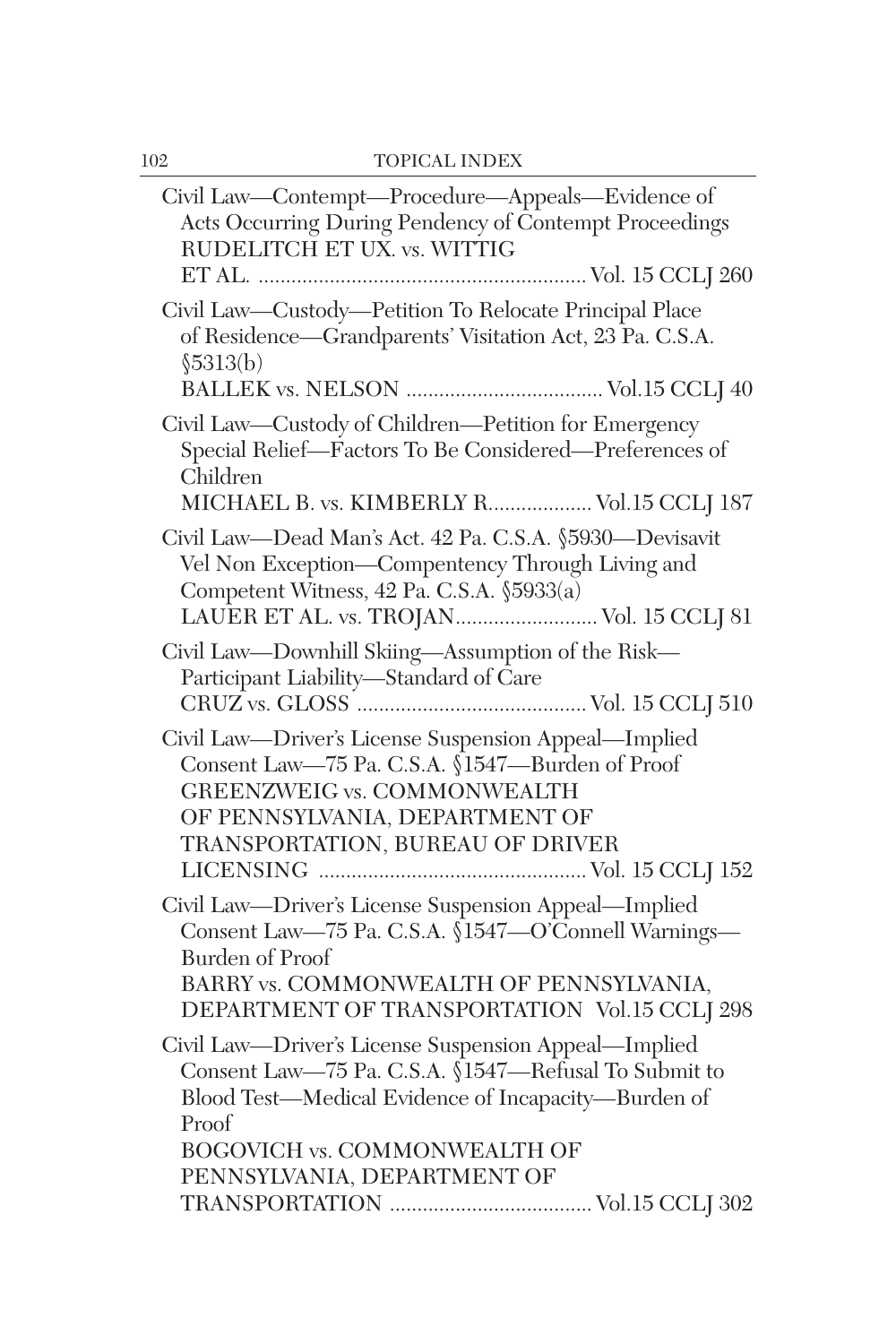| Civil Law—Driver's License Suspension Appeal—Violations<br>of Controlled Substance, Drug, Device and Cosmetic<br>Act-Separate Suspensions for Each Count-75 Pa. C.S.A.<br>\$1532(c)<br>FREUNDT vs. COMMONWEALTH OF PENNSYLVANIA,<br>DEPARTMENT OF TRANSPORTATION Vol. 15 CCLJ 412 |  |
|-----------------------------------------------------------------------------------------------------------------------------------------------------------------------------------------------------------------------------------------------------------------------------------|--|
| Civil Law-Equitable Distribution-Exceptions-"Property<br>Acquired in Exchange for Property Acquired Prior to<br>Marriage," 23 Pa. C.S.A. §3501(a)(1)—Gift to Marital Estate<br>DELANEY vs. DELANEY  Vol. 15 CCLJ 29                                                               |  |
| Civil Law—Equity—Res Judicata—Dead Man's Statute, 42<br>Pa. C.S.A. §5930—Agreement of Sale—Deed—Fraud in the<br>Inducement-Concealment of Material Fact-Section 750.7a<br>of Sewage Facilities Act, 35 P.S. §750.7a<br>KIEC ET UX. vs. SHERRERD  Vol.15 CCLJ 19                   |  |
| Civil Law—Involuntary Termination of Parental Rights— $$2511$<br>of the Adoption Act-Whether Termination Is in Best<br>Interests of the Child—Burden of Proof<br>IN RE: INVOLUNTARY TERMINATION OF PARENTAL<br>RIGHTS CONCERNING E.R.S.  Vol. 15 CCLJ 242                         |  |
| Civil Law-License Appeal-Driving Under the Influence, 75<br>Pa. C.S.A. §3731, Driver's License Compact, 75 Pa. C.S.A.<br>\$1581<br>KEEN vs. COMMONWEALTH OF PENNSYLVANIA,<br>DEPARTMENT OF TRANSPORTATION, BUREAU OF                                                              |  |
| Civil Law-Modification of Custody-Exceptions-Partial<br>Physical Custody-Estranged Father-Best Interest of Child                                                                                                                                                                  |  |
| Civil Law-Modification of Custody-Exceptions-Shared<br>Physical Custody-Best Interest of Child                                                                                                                                                                                    |  |
| Civil Law-Mortgage Foreclosure Action-Defective Service of<br>Original Process-Court Without Jurisdiction Over Person of<br>Defendant-Judgment Stricken and Sheriff's Sale Set Aside<br>CONTIMORTGAGE CORPORATION vs. ESTEBAN                                                     |  |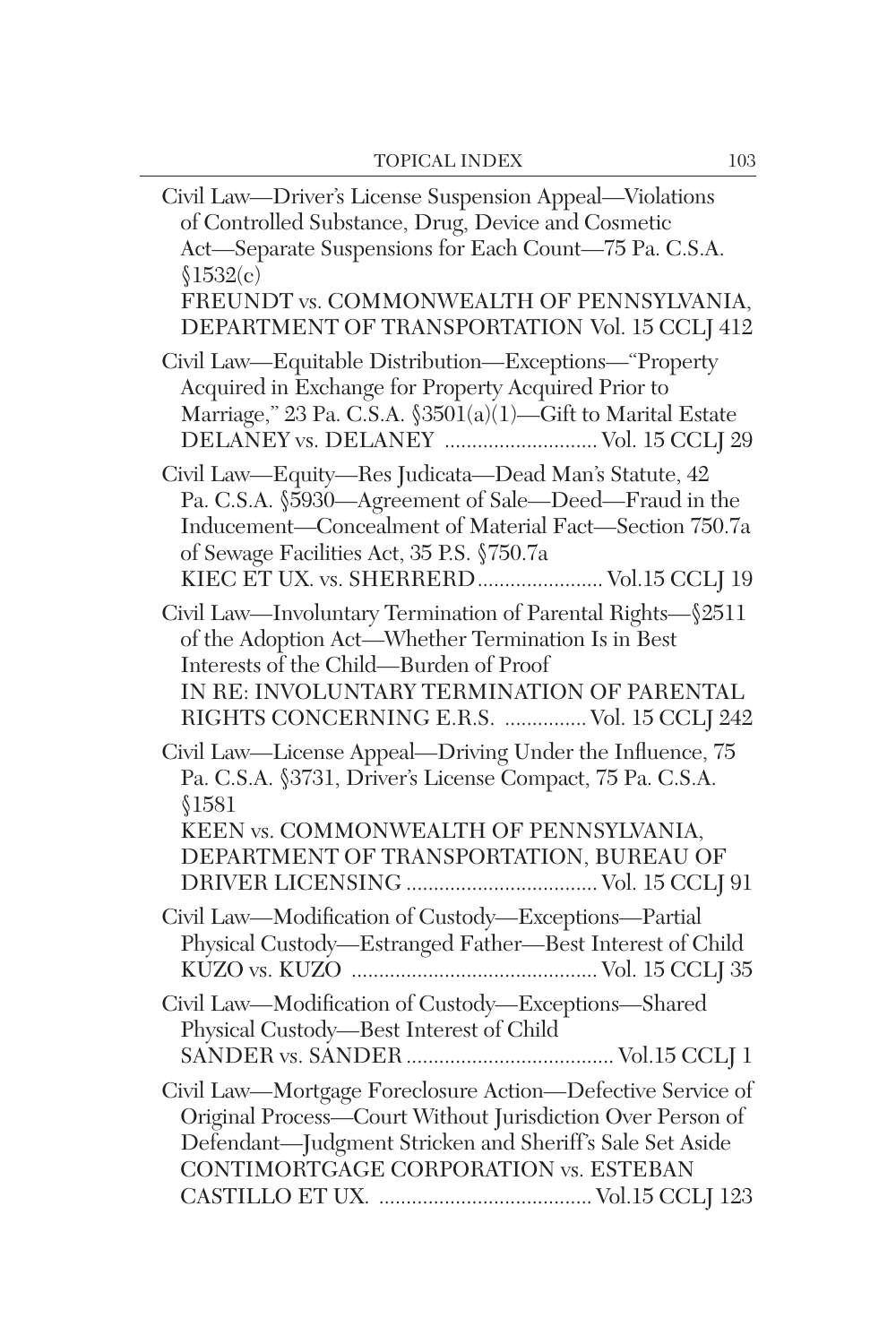| Civil Law—Name Change of Minor Child—Necessity of<br>Making Minor Child a Party to the Proceedings-Applicable<br>Standard for Name Change of Minor Child—"Best Interests"<br>of the Child<br>IN RE: PETITION FOR CHANGE OF NAME OF                                                                  |
|-----------------------------------------------------------------------------------------------------------------------------------------------------------------------------------------------------------------------------------------------------------------------------------------------------|
| Civil Law-Negligence-Damages-Pre-Existing Condition-<br>Post-Trial Motions-Judgment Notwithstanding the Verdict-<br>Motion for New Trial-Injuries From Prior Accidents<br>HOFFMAN vs. SELLS ET AL.  Vol. 15 CCLJ 13                                                                                 |
| Civil Law-Negligence-Summary Judgment-Waiver of<br>Liability-Loss of Consortium<br>LOPEZ ET UX. vs. SKIRMISH U.S.A., INC.                                                                                                                                                                           |
| Civil Law-No-Fault Automobile Insurance-New Jersey's<br>Verbal Threshold (Limited Tort) Option-Applicability to<br>New Jersey Resident Involved in Accident in Pennsylvania<br>With Pennsylvania Driver<br>PETITTE vs. PANTELI ET AL.  Vol.15 CCLJ 156                                              |
| Civil Law-Petition To Modify Custody-Stable<br>Environment-Father's Involvement With Children-<br>Mother's Willingness To Provide Full-time Care<br>THOMAS A. H. vs. PAMELA J. H. G Vol. 14 CCLJ 33                                                                                                 |
| Civil Law-Petition To Set Aside Sheriff's Sale-Timeliness of<br>Petition-Application of Equitable Principles-Adequacy of<br>Purchase Price—Fraud—Balancing the Equities<br>FIRST UNION NATIONAL BANK vs. DEVLIN                                                                                     |
| Civil Law-Real Estate Tax Assessment Appeals-<br>Determination of Fair Market Value-Determination of Ratio<br>of Assessed to Market Value-Requirement of Uniformity-<br>Challenge to Uniformity-Statutory Relief<br>LEHIGHTON AREA SCHOOL DISTRICT vs. CARBON<br>COUNTY BOARD OF ASSESSMENT APPEALS |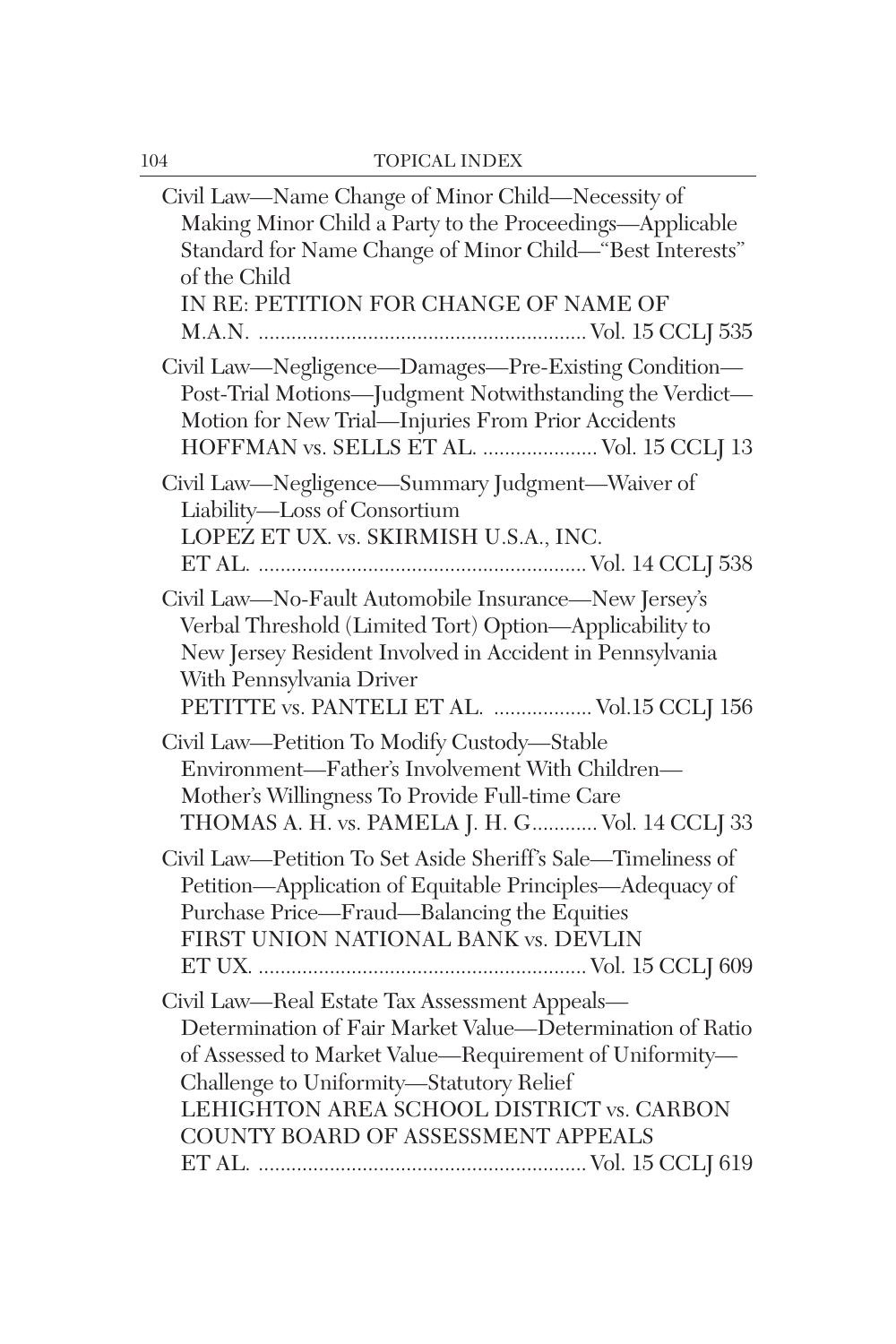| Civil Law-Summary Judgment-Pennsylvania's<br>Political Subdivision Tort Immunity Act (42 Pa. C.S.<br>§8541)—Government Agency (42 Pa. C.S. §8501)—<br>Non-Profit Corporation Agency-Employer-Employee<br>FEANE vs. CARBON TRANSPORTATION<br>SYSTEM, INC. ET AL.  Vol. 14 CCLJ 514 |
|-----------------------------------------------------------------------------------------------------------------------------------------------------------------------------------------------------------------------------------------------------------------------------------|
| Civil Law-Summary Judgment-Res Judicata-District<br>Justice Judgment<br>HENNINGER vs. DeLONG  Vol. 14 CCLJ 568                                                                                                                                                                    |
| Civil Law-Summary Judgment-Wrongful Death-Survival<br>Action-Sufficiency of Evidence-Expert-Negligent Curb<br>Design<br>McGORRY vs. REIBER ET AL.  Vol.15 CCLJ 8                                                                                                                  |
| Civil Law-Tax Sales-Appeals-Notice Requirements-Real<br>Estate Tax Sale Law, $72$ P.S. $$5860.602(e)(2)$ —Sufficiency of<br>Notice-Illegible Postmark on Certificate of Mailing<br>DIFENDERFER ET UX. vs. CARBON COUNTY TAX<br>CLAIM BUREAU ET AL.  Vol. 15 CCLJ 389              |
| Civil Law-Tax Sales-Appeals-Posting Requirements-Real<br>Estate Tax Sale Law, $72$ P. S. $$5860.602(e)(3)$ —Sufficiency of<br>Posting-Applicability Where Property Owner Has Actual<br>Notice of Tax Sale<br>REIS vs. CARBON COUNTY TAX CLAIM BUREAU                              |
| Civil Law-Termination of Parental Rights-Neglect-Needs<br>and Welfare of Child—23 Pa. C.S.A. $\S 2511(a)(1) \& (b)$<br>IN RE: INVOLUNTARY TERMINATION OF PARENTAL<br>RIGHTS CONCERNING E.R.S.  Vol.15 CCLJ 97                                                                     |
| Civil Law-Validity of Ordinance-Injunctions-Carbon<br>County Ordinance No. 2001-01-Pesticide Control Act of<br>1973 (3 P.S. §111.21 et seq.)—Legislative Preemption<br>DeANGELO BROTHERS, INC. vs. CARBON COUNTY                                                                  |
| Civil Law-Zoning-Appeal-Deemed Decision-Use<br>Variance-Commercial Use in Residential District-<br>Hardship Allegedly Resulting From Physical Characteristics                                                                                                                     |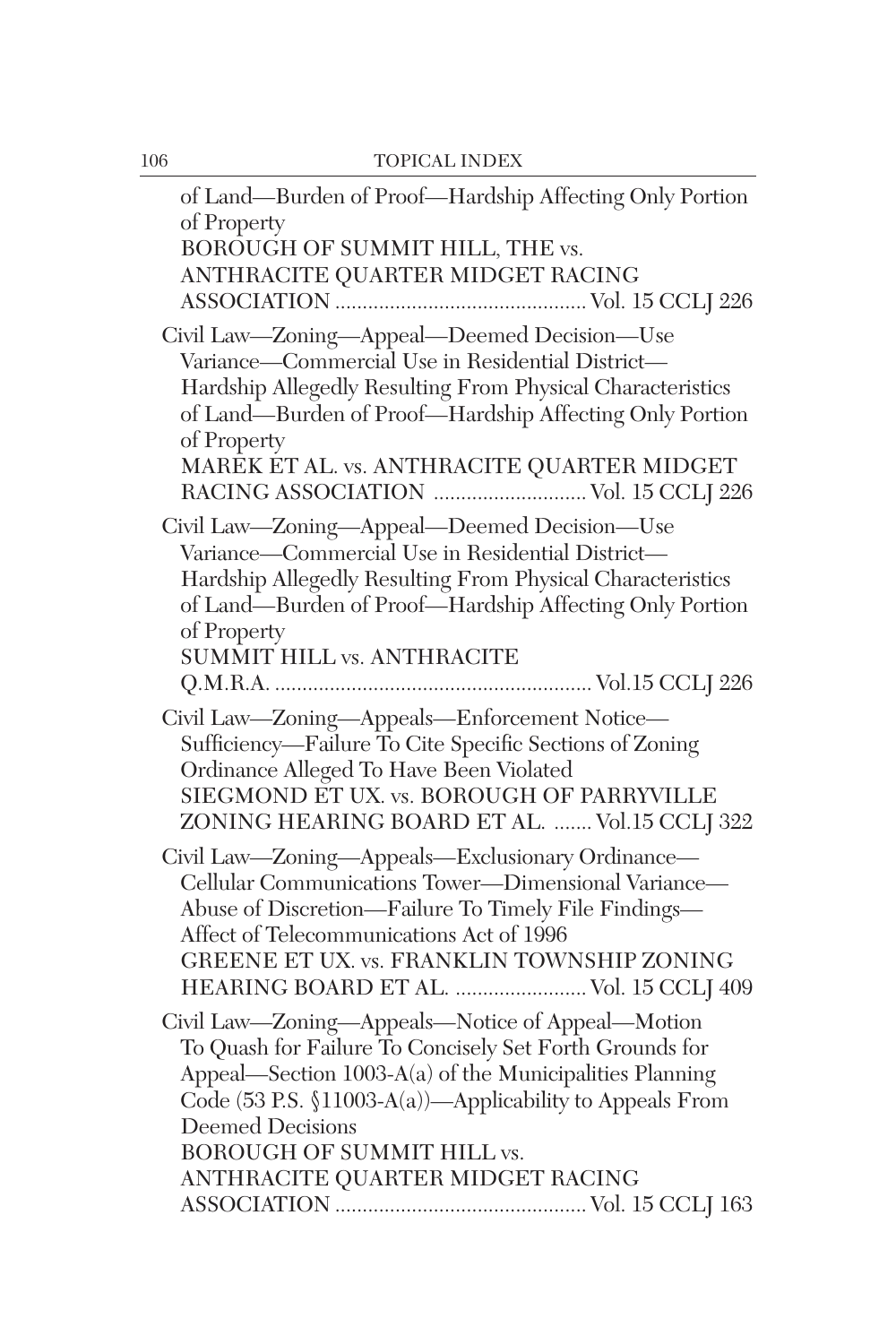| Civil Law—Zoning—Appeals—Notice of Appeal—Motion<br>To Quash for Failure To Concisely Set Forth Grounds for<br>Appeal—Section 1003-A(a) of the Municipalities Planning<br>Code (53 P.S. §11003-A(a))—Applicability to Appeals From<br><b>Deemed Decisions</b><br>MAREK ET AL. vs. ANTHRACITE QUARTER MIDGET                                        |
|----------------------------------------------------------------------------------------------------------------------------------------------------------------------------------------------------------------------------------------------------------------------------------------------------------------------------------------------------|
| Civil Law-Zoning-Appeals-Validity Challenge-Alleged<br>Failure To Provide for Self-Storage Facilities-Interpretation<br>of Ordinance by Zoning Hearing Board-Spot Zoning-<br>Validity Variance-Hardship<br>TURKO vs. TOWAMENSING TOWNSHIP ZONING<br>HEARING BOARD ET AL.  Vol. 15 CCLJ 308                                                         |
| Civil Law-Zoning-Appeals-Validity Challenge-Failure<br>To Provide for Cellular Communications Towers-Effect of<br>Telecommunications Act of 1996—"Fair Share Doctrine"-<br>Power of Zoning Hearing Board To Interpret Provisions of<br>Zoning Ordinance<br>SPRINT SPECTRUM, L.P. vs. ZONING HEARING<br>BOARD OF MAHONING TOWNSHIP Vol. 15 CCLJ 281 |
| Civil Law-Zoning Appeal-Exclusionary Zoning Ordinance<br>Which Makes No Adequate Provision for Public Schools-<br>"Fair Share" Doctrine-Pre-emption of Local Land Use<br>Regulations by Section 702 of the Public School Code<br>JIM THORPE AREA SCHOOL DISTRICT vs. KIDDER<br>TOWNSHIP ZONING HEARING BOARD                                       |
| Civil Law-Zoning Ordinance-Zoning Hearing Board-<br>Appeal-Vested Right in Permit-Perfection of Deemed<br>Decision, 53 P.S. 10908(9)<br>FEDORA ET UX. vs. ZONING HEARING BOARD OF<br>LANSFORD BOROUGH ET AL.  Vol.15 CCLJ 68                                                                                                                       |
| Real Estate-Marketable Title-Doctrine of Presumptive<br>Grant-Hearsay-Unsigned Deed Copies-Property Record<br>Cards-Business Record Exception-42 Pa.C.S.A. §6108(b)<br>BARTER vs. PALMERTON A.S.D  Vol. 13 CCLJ 253                                                                                                                                |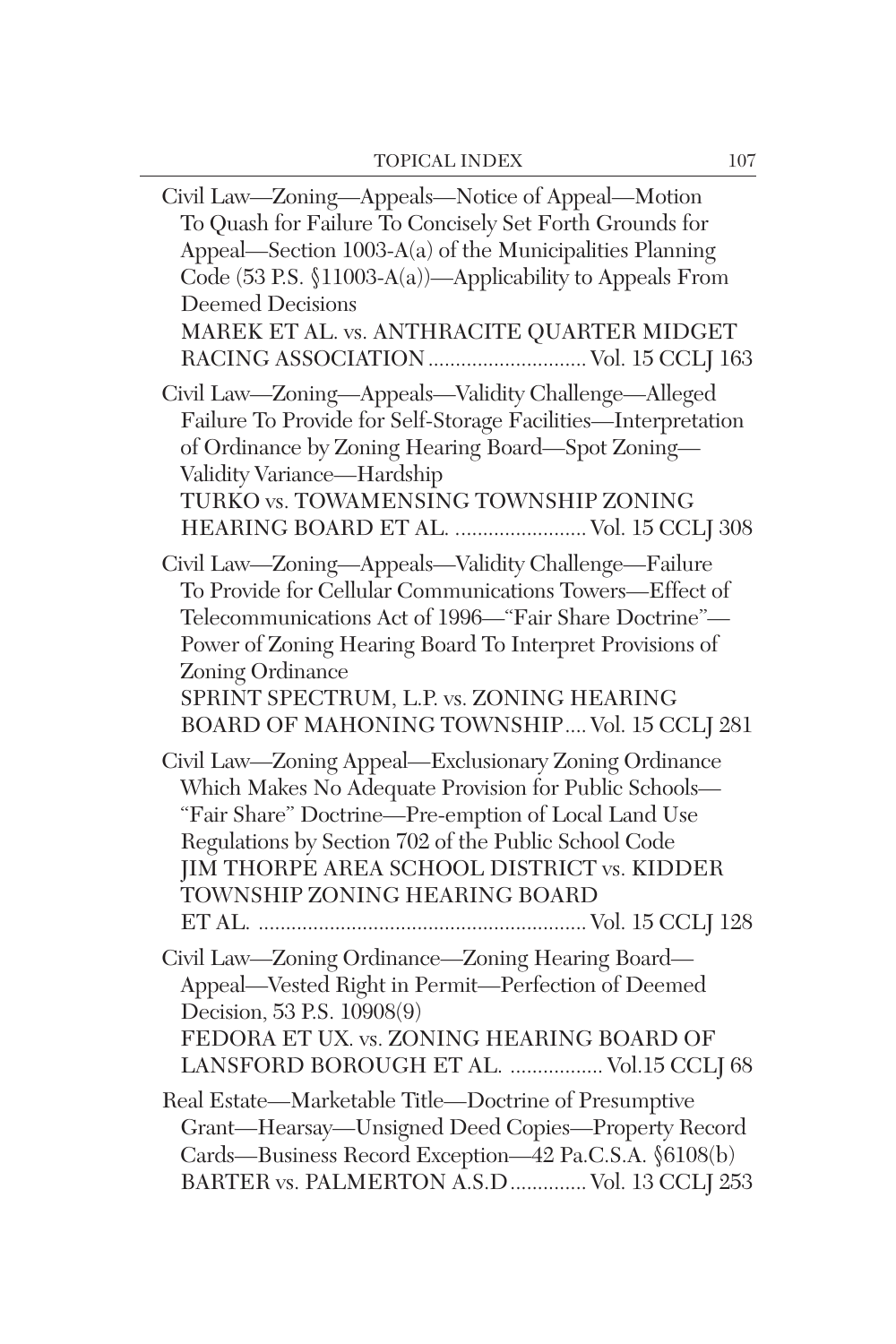| CIVIL PROCEDURE                                                                                                                                                                                   |
|---------------------------------------------------------------------------------------------------------------------------------------------------------------------------------------------------|
| Assumpsit-Preliminary Objections-Lis Pendens-Financial<br>Ability<br>COMMONWEALTH OF PENNSYLVANIA<br>DEPARTMENT OF PUBLIC WELFARE vs.                                                             |
| Assumpsit-Preliminary Objections-Rules of Civil<br>Procedure-Failure To Attach Documents Covenants in<br>Deed<br>HOLPOCO CIVIC ASSOCIATION vs.                                                    |
| Civil Procedure—Pretrial Discovery, Production of Documents,<br>Motor Vehicle Accident Reports-Question of Statutory<br>Privilege and Confidentiality<br>VAN HORN ET UX. vs. REINHART FLYNN, INC. |
| Motion for Coordination of Actions-Balancing of Contracts-<br>Convenience of Parties and Witnesses-Judicial Economy<br>LEHIGH COAL & N. CO. ET AL. vs.                                            |
| Pleadings<br>YORK vs. FISHER MOTORS  Vol. 3 CCLJ 265<br>Pleadings-Depositions-Sanctions                                                                                                           |
| Pleadings—Preliminary Objections—Complaints<br>MEADOWCREST ESTATES, INC. vs.                                                                                                                      |
| Pleadings—Preliminary Objections—Pa. R.C.P. 1017-19<br>COUNTY CONSUMERS DISCOUNT CO. vs.                                                                                                          |
| Pleadings—Rules of Civil Procedure—Summons—<br>Complaint-Error in Caption-Amendment-New Cause of<br>Action-Statute of Limitations                                                                 |
|                                                                                                                                                                                                   |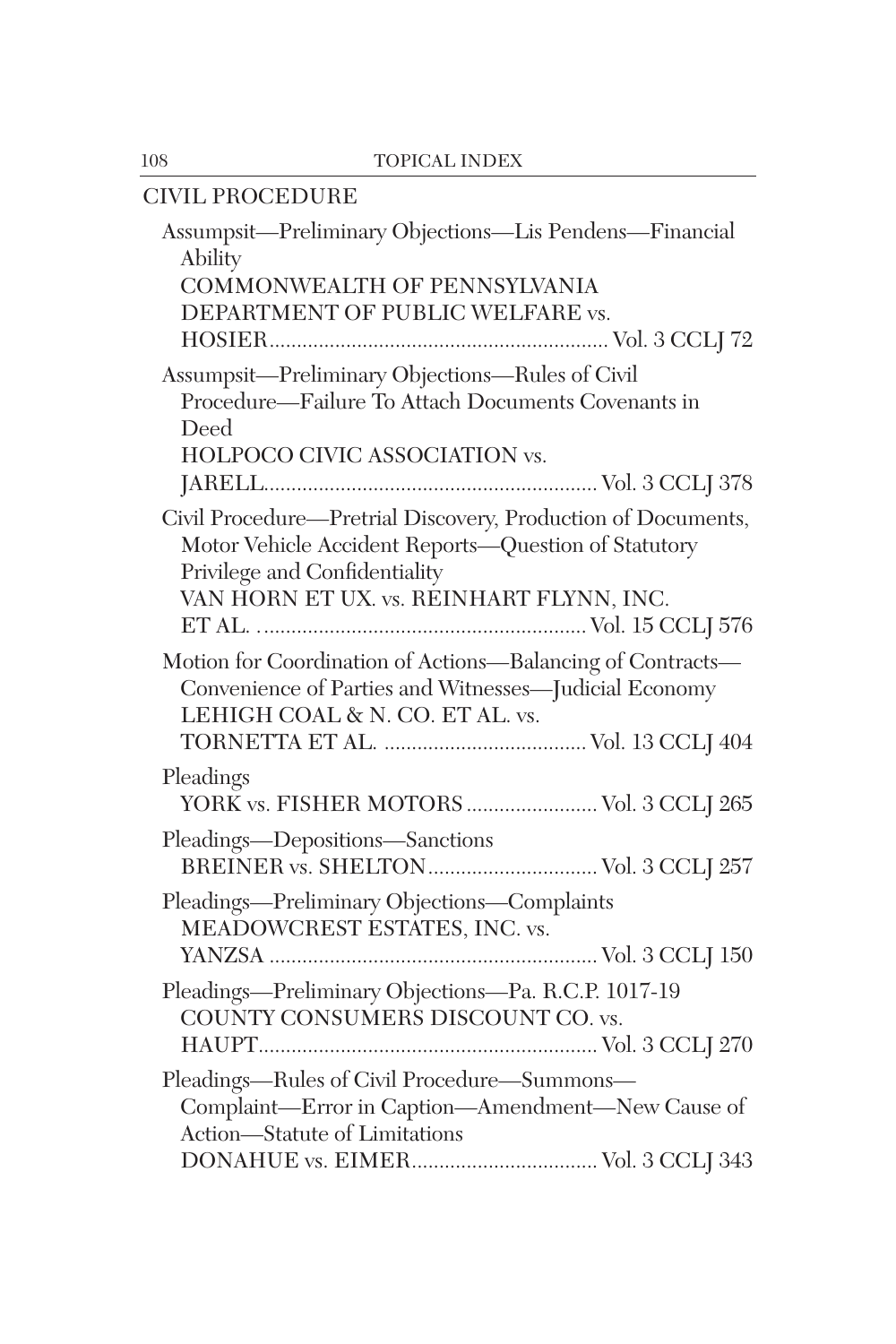| Practice—Pleadings—New Matter—R.C.P. 2252(a) & (d)<br>NAGLE vs. SPLIT ROCK LODGE, INC.  Vol. 3 CCLJ 359                                                                                                                                                            |
|--------------------------------------------------------------------------------------------------------------------------------------------------------------------------------------------------------------------------------------------------------------------|
| Trespass—Pleading<br>RUDERMAN vs. BOROUGH OF                                                                                                                                                                                                                       |
| <b>CIVIL TRIALS</b>                                                                                                                                                                                                                                                |
| Trespass—Cases Consolidated for Trial—Order in Which<br>Evidence Is Introduced—Member of Jury Panel Being<br>Mother of Defendant-Challenge To the Array-<br>Continuance-Sudden Emergency Doctrine-Motion for<br>New Trial<br>DORNANSKY vs. KOPACK  Vol. 3 CCLJ 125 |
| Trespass-Photograph-Sudden Emergency Doctrine-<br>Motion for New Trial<br>KOPACK vs. BOWMAN  Vol. 3 CCLJ 130                                                                                                                                                       |
| <b>CLASS ACTION</b>                                                                                                                                                                                                                                                |
| Certification<br>REYNOLDS, ET AL. vs. POCONO RECREATION                                                                                                                                                                                                            |
| COLLECTIVE BARGAINING ACT                                                                                                                                                                                                                                          |
| Enforcement of Award by Arbitration Board through Action<br>in Mandamus-Policemen<br>FULL TIME POLICEMEN OF THE BOROUGH<br>OF JIM THORPE vs. JIM THORPE BOROUGH                                                                                                    |
| Teacher Suspension-Appeal of Arbitration Decision<br>WEATHERLY AREA SCHOOL DISTRICT vs. SHELLEY,                                                                                                                                                                   |
| COLLECTIVE BARGAINING AGREEMENT                                                                                                                                                                                                                                    |
| Demurrer-Complaint-Speaking Demurrer-Trespass-<br>Collective Bargaining Agreement-Interlocutory Pleading-<br>Police-Arbitration-Forum-Derivative Claim<br>MEMBERS OF THE PALMERTON<br>REGULAR POLICE FORCE vs. BOROUGH<br>OF PALMERTON ET AL.  Vol. 12 CCLJ 110    |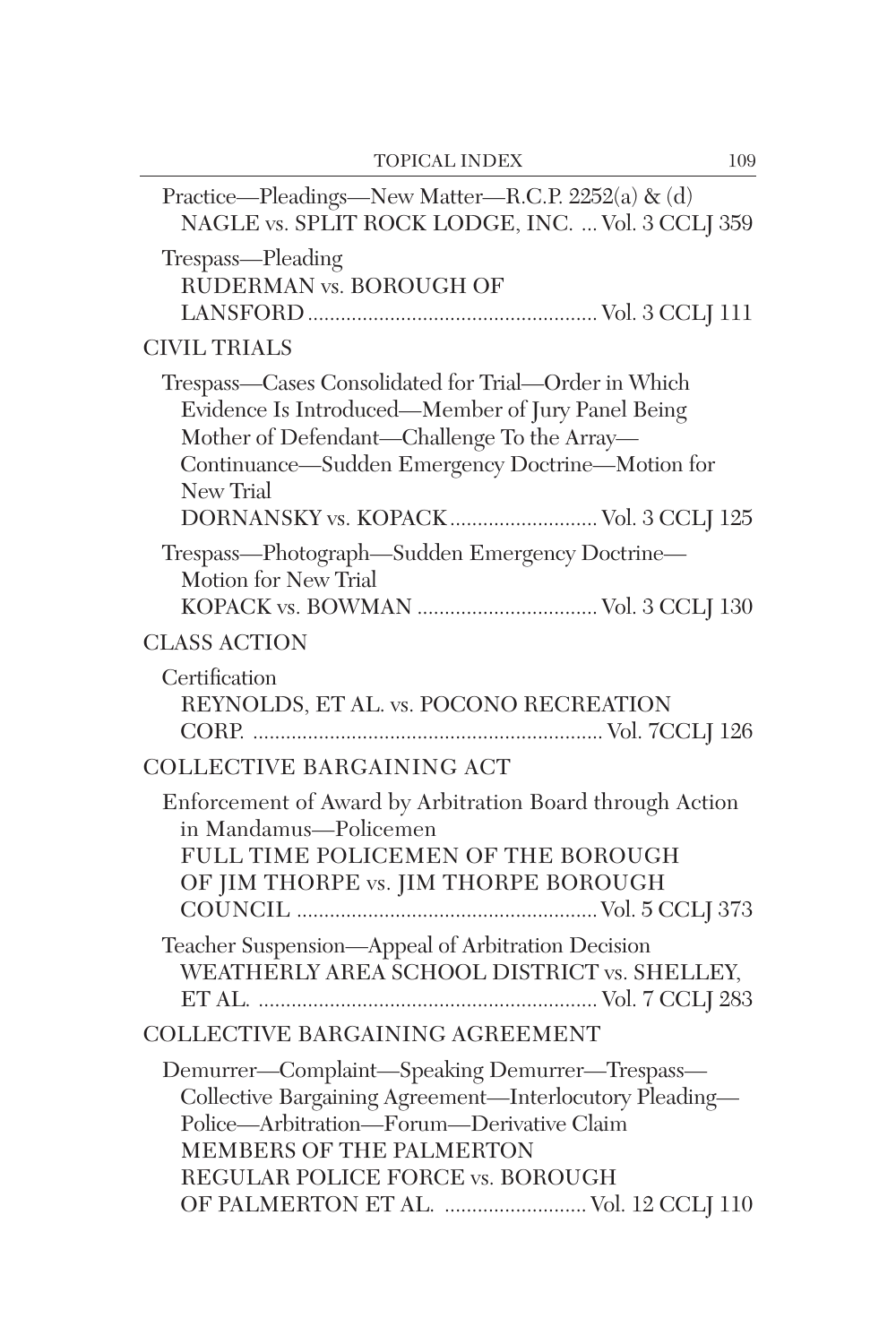## **CONFESSIONS**

| Contents of confessions following its admission may be<br>considered by jury in support of establishing the corpus<br>delicti. Voluntariness of confession is first made our of hearing<br>of the jury, after which the jury determines its admissibility<br>under instructions of Court—Jackson Hearing                                                                                                                           |
|------------------------------------------------------------------------------------------------------------------------------------------------------------------------------------------------------------------------------------------------------------------------------------------------------------------------------------------------------------------------------------------------------------------------------------|
| CONFESSION OF JUDGMENT                                                                                                                                                                                                                                                                                                                                                                                                             |
| Collateral Note-Opening Judgment<br>COSTENBADER ET UX. vs. WREIDT                                                                                                                                                                                                                                                                                                                                                                  |
| <b>CONTEMPT</b>                                                                                                                                                                                                                                                                                                                                                                                                                    |
| Civil Contempt-Burden of Proof<br>NORTHEAST LAND COMPANY vs. SUMMIT HILL                                                                                                                                                                                                                                                                                                                                                           |
| CONSTITUTIONAL LAW                                                                                                                                                                                                                                                                                                                                                                                                                 |
| Civil-Tax Collection Action-License Fees and Amusement<br>Taxes-Local Tax Enabling Act-State Governmental<br>Immunity-Double Taxation-Revenue Producing<br>Measure—"Owner" of Amusement—Jurisdiction To Tax<br>WEATHERLY AREA SCHOOL DISTRICT vs.<br>WHITEWATER CHALLENGERS, INC. and TOWNSHIP<br>OF LEHIGH vs. WHITEWATER CHALLENGERS,<br>INC. and JIM THORPE AREA SCHOOL DISTRICT vs.<br>POCONO WHITEWATER, LTD Vol. 11 CCLJ 315 |
| Criminal-District Attorney's Discretion-Sentencing-<br>Challenge to Legality of Sentence<br>COM. OF PA., vs. SMALE  Vol. 12 CCLJ 68                                                                                                                                                                                                                                                                                                |
| Criminal-Post-Trial Motions-Ineffectiveness of Counsel-<br>Suppression-Miranda Rights-Fifth Amendment Right To<br>Remain Silent<br>COM. OF PA. vs. YAROSZEUFSKI  Vol. 12 CCLJ 372                                                                                                                                                                                                                                                  |
| Criminal—Summary Appeal—Notice—Pa. R. Crim. P.<br>9024—Sufficiency of Evidence—Harrassment—18 Pa.Cons.<br>Stat. Ann. §2709<br>COM. OF PA. vs. GREEN  Vol. 12 CCLJ 278                                                                                                                                                                                                                                                              |
|                                                                                                                                                                                                                                                                                                                                                                                                                                    |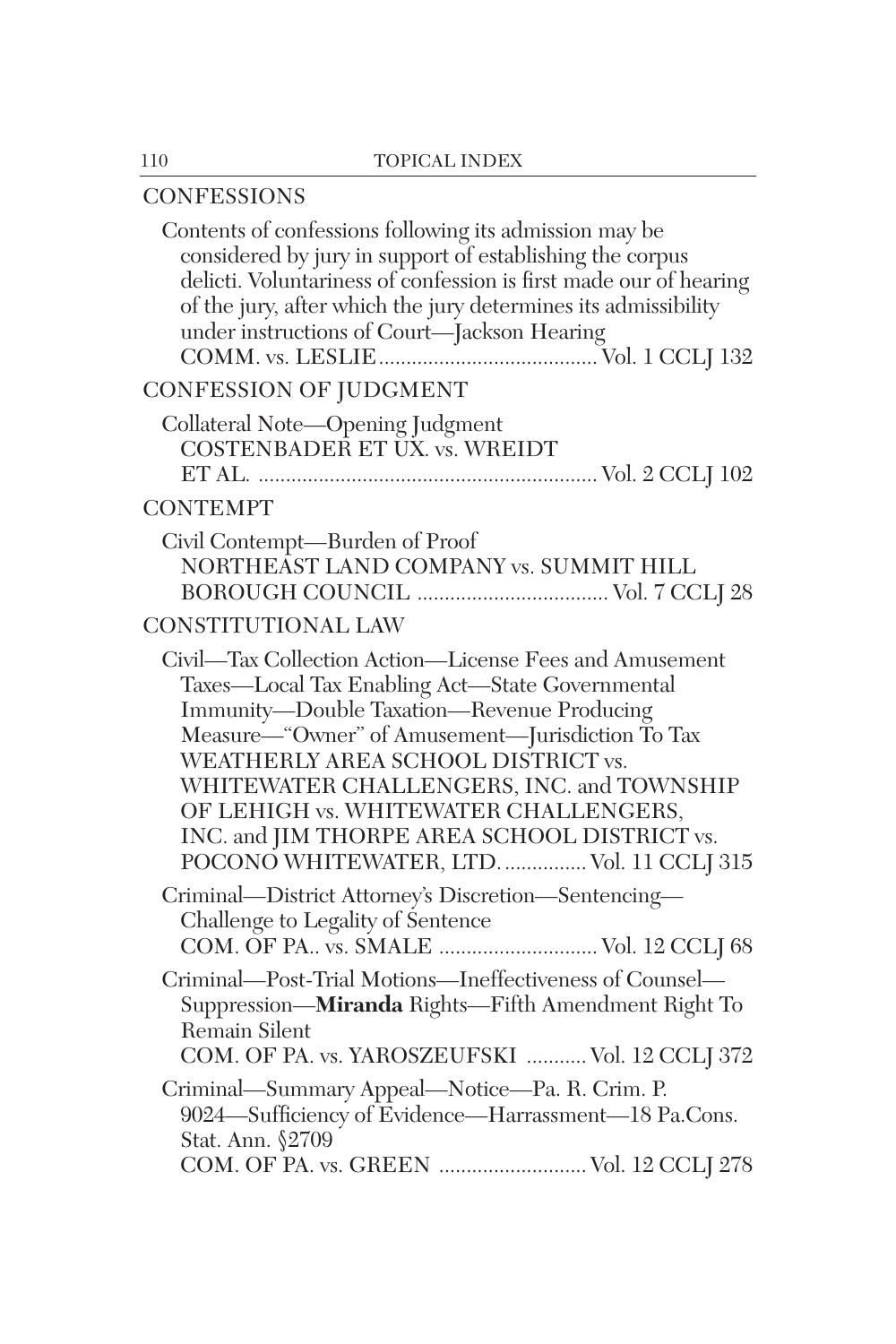| Criminal Law-Mandatory Minimum Sentencing Act-<br>Constitutionality-Merger of Offenses<br>COMMONWEALTH OF PENNSYLVANIA vs.                                                                                                                                                                                                 |
|----------------------------------------------------------------------------------------------------------------------------------------------------------------------------------------------------------------------------------------------------------------------------------------------------------------------------|
| Criminal Law-Omnibus Pre-Trial Motions-Motion To<br>Suppress-Warrantless Search of Trash-Abandonment-<br>Motion To Dismiss-Intent To Use Drug Paraphernalia-<br>Circumstantial Evidence<br>COMMONWEALTH OF PENNSYLVANIA vs. JOHN<br>CHARLES DAVIS and COMMONWEALTH OF<br>PENNSYLVANIA vs. WILLIAM R. DAVIS Vol. 11 CCLJ 64 |
| Criminal Law-Summary Appeal-Post-Verdict Motions-<br>Construction of Penal Statutes-Section 701 of the Game<br>Law-Unconstitutional Shifting of the Burden of Proof to<br>Defendant<br>COMMONWEALTH OF PENNSYLVANIA vs.                                                                                                    |
| Equity-Injunction-Public Nuisance-Standing of Township<br>To Enforce Ordinance in Equity-Non-Conforming Use-<br>Constitutional Challenge to Zoning Ordinance-Laches<br>TOWNSHIP OF FRANKLIN vs.                                                                                                                            |
| Intoxicating Beverages-Location of State Liquor Store-47<br>P.S. §3-301-Proximity to Church-Constitutionality of<br>Statute-Issue of Constitutionality Cannot Be Raised Sua<br>Sponte<br>RE: JIM THORPE BOROUGH LIQUOR STORE                                                                                               |
| Motor Vehicles-Sections 1785 and 3746 of the Motor Vehicle<br>Code-Failure To Maintain Financial Responsibility-<br>Reportable Accident-Suspension of Operator's License-<br>Constitutionality of Section 1785<br>COMMONWEALTH OF PENNSYLVANIA vs.                                                                         |
| Summary Appeal-Constitutionality of Ordinance "Junkyard"<br>Ordinance-Vehicles<br>COMMONWEALTH OF PENNSYLVANIA vs.                                                                                                                                                                                                         |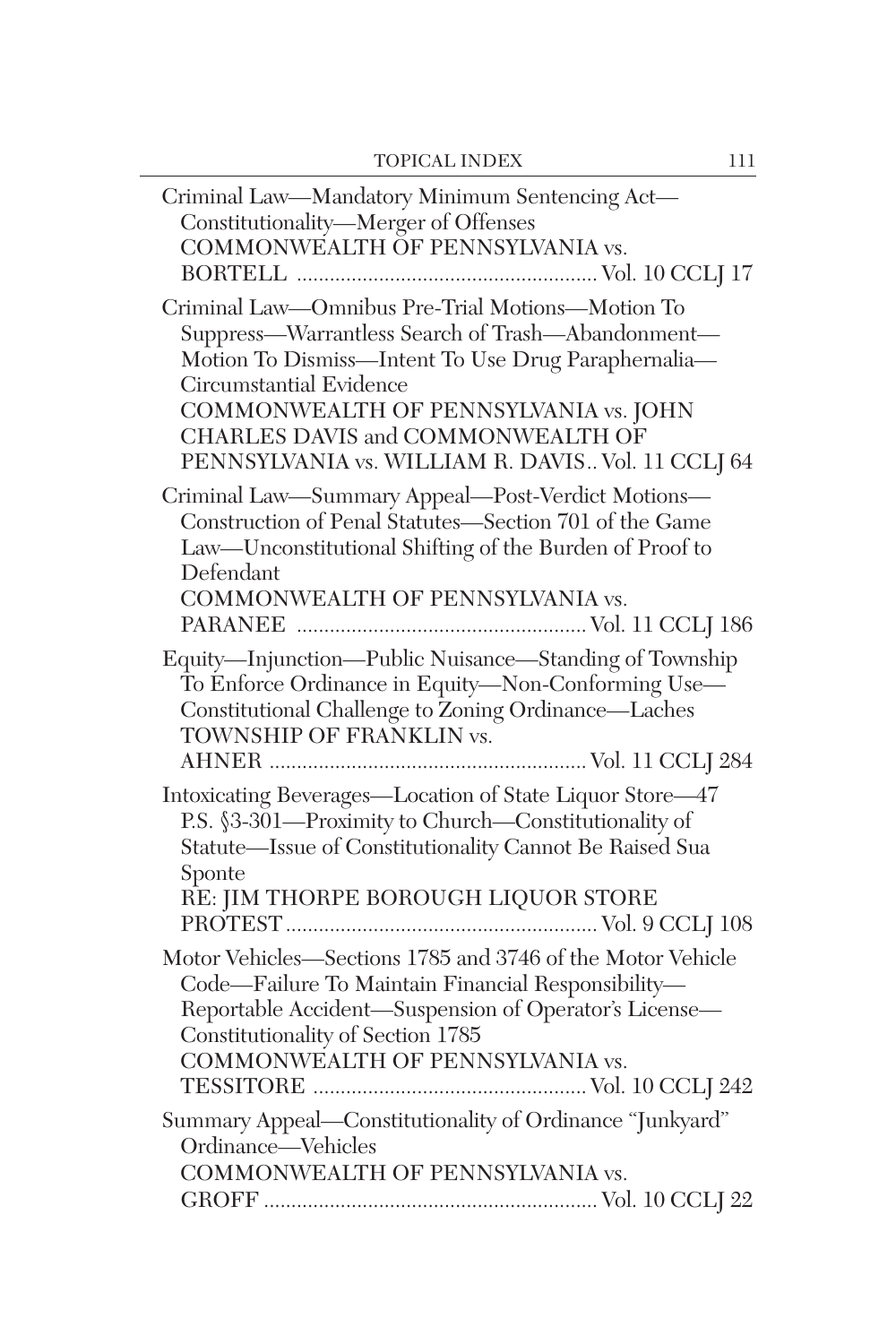| Taxation—Occupation Tax Classifications—Uniformity—Equal<br>Protection-Duties of Assessors-Presumption of Validity-<br>Vagueness of Assessment Classification<br>ROBERTS vs. CARBON ASSESSMENT &<br>TAX REVISION BOARD  Vol. 9 CCLJ 100                           |
|-------------------------------------------------------------------------------------------------------------------------------------------------------------------------------------------------------------------------------------------------------------------|
| Zoning-Appeal From Zoning Hearing Board-Scope<br>of Review—Special Exception—Burden of Proof—<br>Mobile Home Park-Fifty Unit Limit-Presumption of<br>Constitutionality of Zoning Ordinance<br>BEERS ET UX. vs. LOWER TOWAMENSING<br>TOWNSHIP ZONING HEARING BOARD |
| Zoning—Summary Appeal—Violation of Zoning<br>Ordinance-Regulation of Size of Political Signs-Statutory<br>Construction-Ambiguity in Zoning Ordnance-<br>Constitutional Law-Political Speech<br>TOWNSHIP OF KIDDER vs.                                             |
| CONTRACTS                                                                                                                                                                                                                                                         |
| See Equity and Municiple Corporations                                                                                                                                                                                                                             |
| Breach of Contract—Implied Warranty of Merchantability—<br>Implied Warranty of Fitness for a Particular Purpose-<br>Express Warranties-Parol Evidence Rule-Interest on<br>Judgments<br>S. GAUDIANO & BROTHERS vs. C. T. COAL                                      |
| Breach of oral agreement to convey real estate-Statute of<br>Frauds bars specific performance-Damages                                                                                                                                                             |
| Civil—Summary Judgment—Breach of Contract—Sale of<br>Goods-Offer/Counteroffer<br>ELECTRO CHEMICAL ENGINEERING &<br>MANUFACTURING CO. vs. KOVATCH TRUCK                                                                                                            |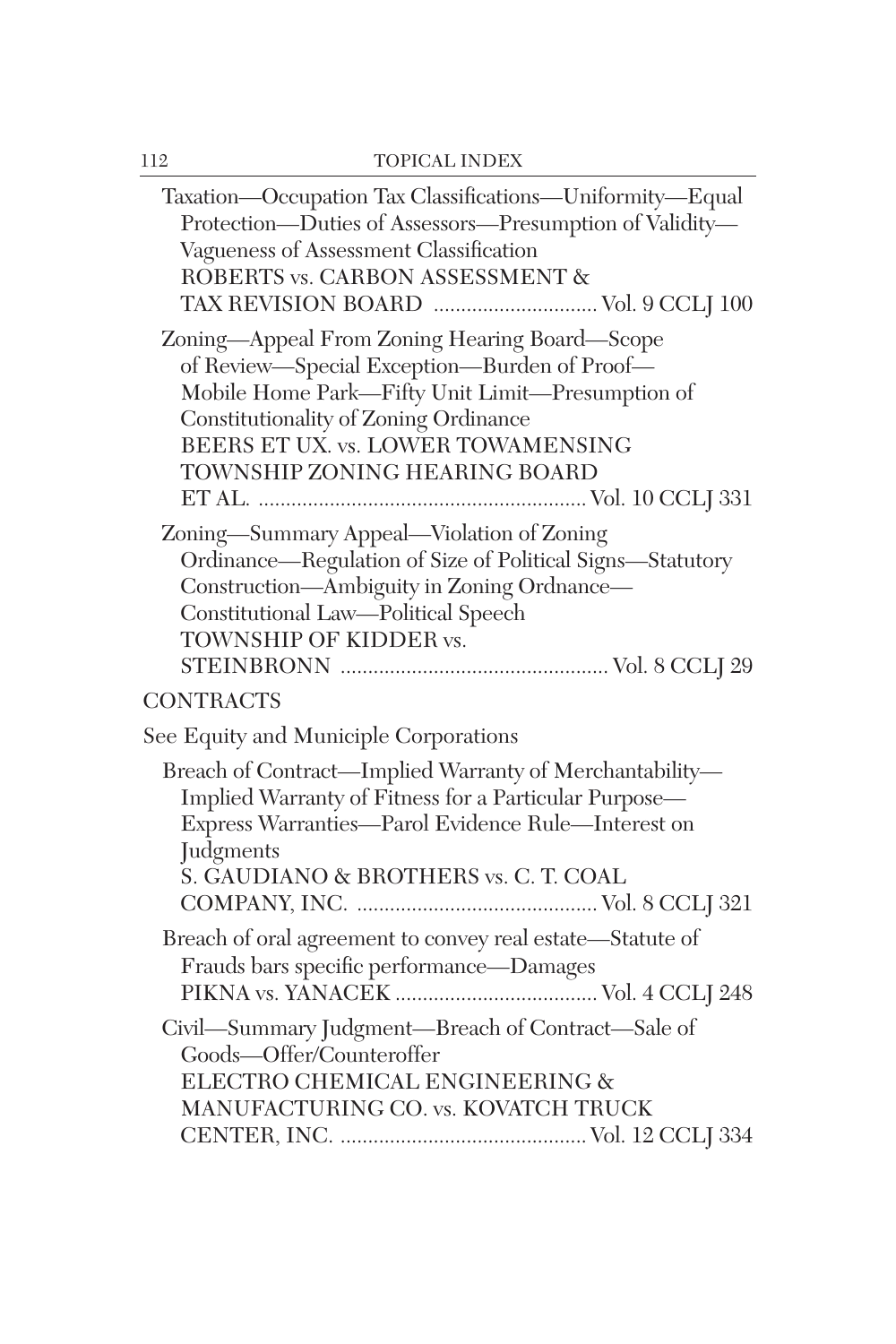| Contracts-Agreement of Sale-Statute of Frauds-Specific<br>Performance-Adequate Description of Property-Parol<br>Evidence<br>SATEACH vs. HENRY ET AL.  Vol. 14 CCLJ 291                   |
|------------------------------------------------------------------------------------------------------------------------------------------------------------------------------------------|
| Contracts-Husband and Wife-Agency-Removal of<br>Non-Suit<br>CHARLES MASO & SONS, INC. vs. RADER,                                                                                         |
| Contracts-Real Estate-Specific Performance-Burden of<br>Proof-Formation-Offer-Acceptance<br>BARKANIC ET UX. vs. CHRISTALDI                                                               |
| Contracts-Specific Performance-Statute of Frauds-<br>Restatement, Contracts-Real Estate Owned by Husband-<br>Agreement of Sale Signed by Husband-Wife Signed<br>Following Word "Witness" |
| Contracts-Statute of Frauds-Offer and Acceptance of<br>Contract-Signing Addendum to Agreement of Sale<br>FRANKEL ET UX. vs. NORTHEAST LAND COMPANY                                       |
| Contracts-Third Party Beneficiary<br>HOLPOCO CIVIC ASSOCIATION vs.                                                                                                                       |
| Contracts-UCC-Statute of Frauds-Preliminary Objections<br>BRADY vs. LLEWELLYN KENNELS,                                                                                                   |
| Employment Contracts-Minimum Wage Act of<br>1967-Exemption<br>COMMONWEALTH DEPARTMENT OF<br>LABOR & INDUSTRY vs. Y.M.C.A. OF JIM                                                         |
| Equity-Specific Performance-Agreement for Sale of Real<br>Property<br>DeMELFI, ET UX. vs. MARTIN, ET UX.  Vol. 9 CCLJ 406                                                                |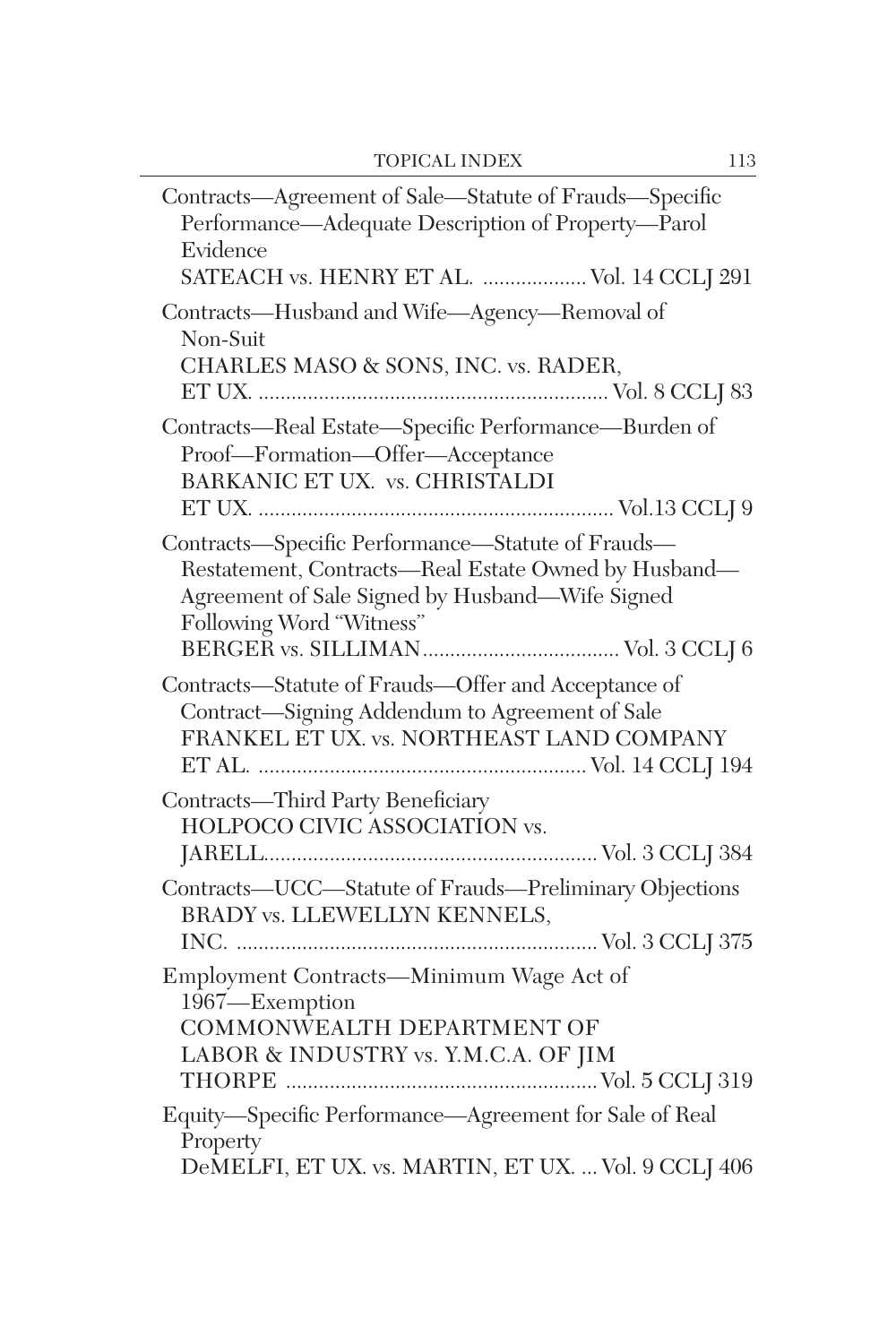| Insurance Policies—Declaratory Judgment—Automobile<br>Underinsurance Coverage-Policy Construction<br>STATE FARM MUT. AUTO. INS. CO. vs. HEISTER                                                                                                                                                                                                                                                 |
|-------------------------------------------------------------------------------------------------------------------------------------------------------------------------------------------------------------------------------------------------------------------------------------------------------------------------------------------------------------------------------------------------|
| Letter of Credit-Request for Payment by Beneficiary-<br>Dishonor by Issuing Bank-Independence From Underlying<br>Agreement of Fraud in Transaction-Motion for Summary<br>Judgment<br>CUSTOM MAIL MARKETING, INC. vs.                                                                                                                                                                            |
| JIM THORPE NATIONAL BANK  Vol. 8 CCLJ 364<br>Mechanic's Lien-Summary Judgment-Reliance in Furnishing<br>Materials                                                                                                                                                                                                                                                                               |
| BURGER LUMBER CO., INC. vs.                                                                                                                                                                                                                                                                                                                                                                     |
| Pleadings-Action to Quiet Title-Reformation of Deed-<br>Preliminary Objections-Pa. R.C.P. 1019(a)-Restatement on<br>Contracts                                                                                                                                                                                                                                                                   |
| Post-Trial Motions-Equity-Statute of Frauds-Broker's<br>Commission<br>SCHOCH vs. SMITH, ET AL.  Vol. 9 CCLJ 381                                                                                                                                                                                                                                                                                 |
| Statute of Frauds-Goods sold-An affirmance of an<br>unauthorized transaction can be inferred from a failure to<br>repudiate                                                                                                                                                                                                                                                                     |
| Specific Performance-Statute of Frauds-Real Estate Owned<br>by Husband-Agreement of Sale Signed by Husband-Wife<br>Signed following Word 'Witness'<br>BERGER vs. SILLIMAN ET UX.  Vol. 2 CCLJ 274                                                                                                                                                                                               |
| Reformation-Mutual Mistake-Evidence-Sufficiency-<br>Court of Equity has power to reform written instrument to<br>make it correspond to the understanding of the parties where<br>there is a mutual misunderstanding, which must be shown by<br>evidence, clear, precise and convincing by two or one witness<br>and corroborating circumstances<br>BOLLINGER vs. CENTRAL PENN.  Vol. 1 CCLJ 176 |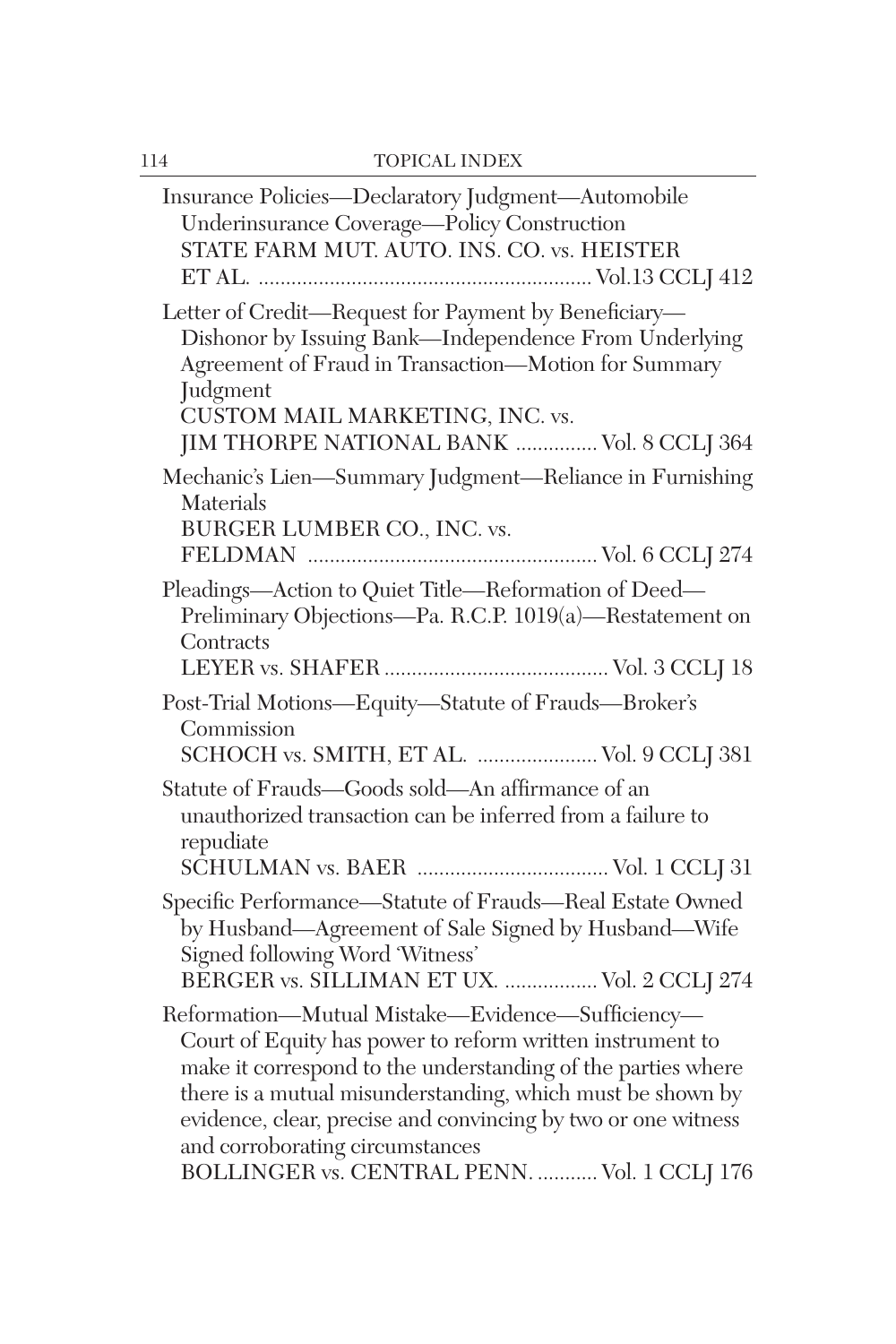| Unilateral modification of written contract—Employment<br>agency<br>MANAGEMENT RECRUITERS OF LEHIGH VALLEY,<br>INC. vs. THORPE WEAVING, INC.  Vol. 4 CCLJ 368                                                |
|--------------------------------------------------------------------------------------------------------------------------------------------------------------------------------------------------------------|
| CONTROLLED SUBSTANCES FORFEITURES ACT                                                                                                                                                                        |
| Controlled Substances Forfeitures Act-42 Pa. C.S.A.<br>§6801—Petition for Forfeiture and Condemnation—Burden<br>of Proof<br>COMMONWEALTH OF PENNSYLVANIA vs. ONE (1)<br>DODGE DAKOTA TRUCK  Vol. 15 CCLJ 479 |
| <b>CONVERSION</b>                                                                                                                                                                                            |
| Sheriff-Personal Property<br>CHEVY CHASE INVESTMENT CO. vs.                                                                                                                                                  |
| <b>CORPORATIONS</b>                                                                                                                                                                                          |
| Non-Profit Corporations-By-Laws-Elections of Officers-<br>Corporation Not for Profit Code<br>GLADIS, ET AL. vs. WEONA CAMP, INC.,                                                                            |
| Non-Profit Corporations-Entitlement to Corporate Office-<br>Section 7783 of Non-Profit Corporation Law of 1972<br>APPEL vs. INDIAN MOUNTAIN CIVIC                                                            |
| Non-Profit Corporations-Jurisdiction-Orphans' Court<br>Division-By-Laws-Amendment-Property Rights-<br>Quorums<br>GLADIS, ET AL. vs. WEONA CAMP,                                                              |
| <b>COUNTY CODE</b>                                                                                                                                                                                           |
| County Code-Salary Board-Executive Head                                                                                                                                                                      |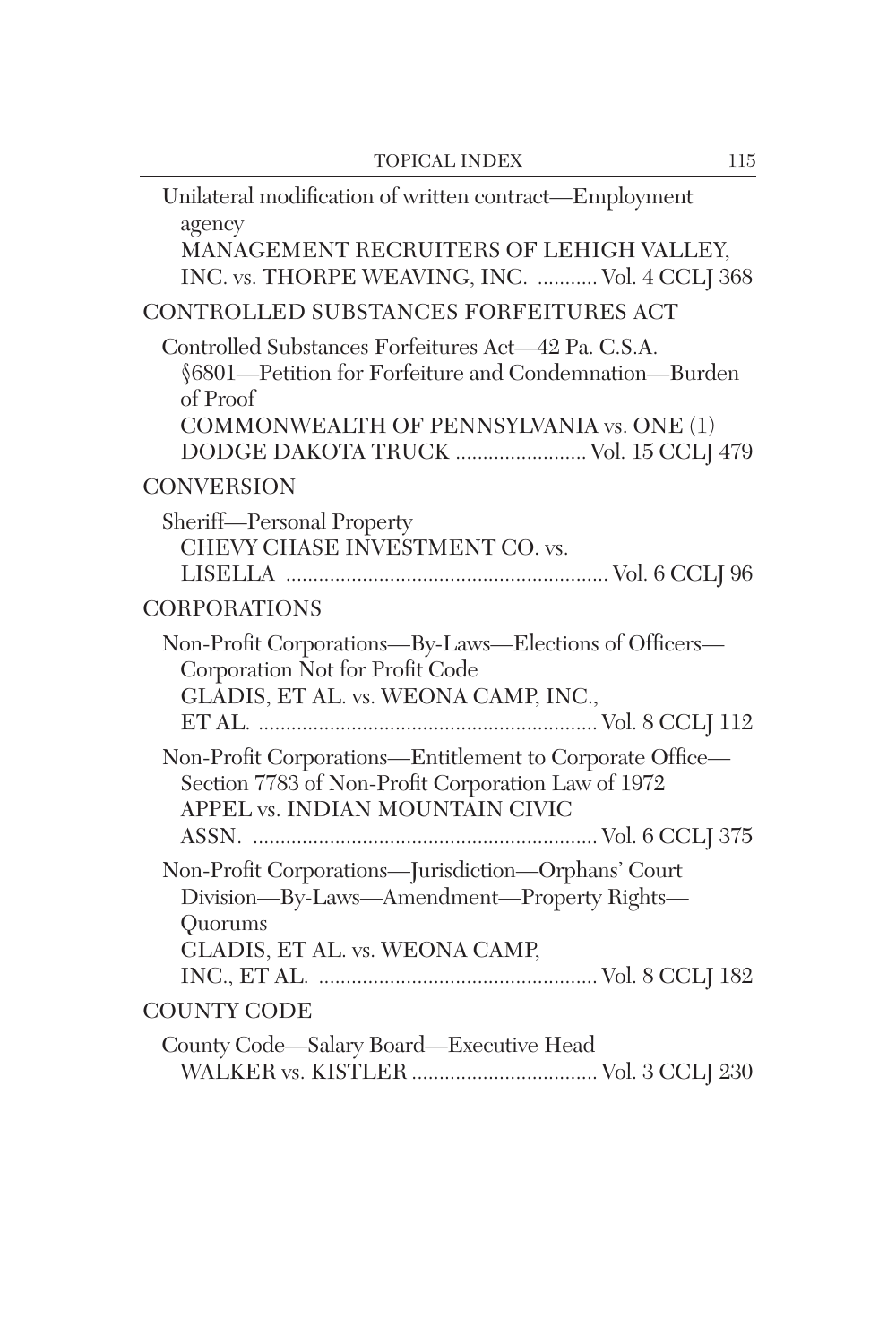| <b>COURT</b>                                                                                                                                                                                                                                                                                                                     |
|----------------------------------------------------------------------------------------------------------------------------------------------------------------------------------------------------------------------------------------------------------------------------------------------------------------------------------|
| Where defendant certioraried record, and Justice returned it to<br>Quarter Sessions, the Court will order record transferred to<br>Common Pleas                                                                                                                                                                                  |
| <b>CRIMES</b>                                                                                                                                                                                                                                                                                                                    |
| Arson—Expert opinion as to incendiary origin of the fire to<br>establish a corpus delicti so as to authorize admission of a<br>confession                                                                                                                                                                                        |
| Assault with intent to rob-Related Crimes                                                                                                                                                                                                                                                                                        |
|                                                                                                                                                                                                                                                                                                                                  |
| Failure to stop at scene of accident.                                                                                                                                                                                                                                                                                            |
| Forgery-Judgment on warrant of attorney-Petition to open                                                                                                                                                                                                                                                                         |
| Gambling—'Crap table' so constructed that it contains certain<br>features which have no useful function other than for<br>gambling purposes may be forfeited as a gambling device<br>without proof of actual use as such                                                                                                         |
| Involuntary Manslaughter by Motor Vehicle-Where operator<br>of an automobile without explanation crosses into an<br>oncoming traffic lane crashing head—on into oncoming<br>vehicle, such an accident warrants a finding of negligence<br>amounting to recklessness and supports a guilty verdict of<br>involuntary manslaughter |
| CRIMINAL/CRIMINAL LAW                                                                                                                                                                                                                                                                                                            |
| Arguments and Conduct of Counsel-Court's Remarks to<br>Prospective Jurors—Instruction to Jury<br>COMMONWEALTH vs. BALDINI  Vol. 7 CCLJ 306                                                                                                                                                                                       |
| Borough Ordinance-Creating Offense of Disorderly Conduct<br>COMMONWEALTH vs. ECKHART  Vol. 6 CCLJ 182                                                                                                                                                                                                                            |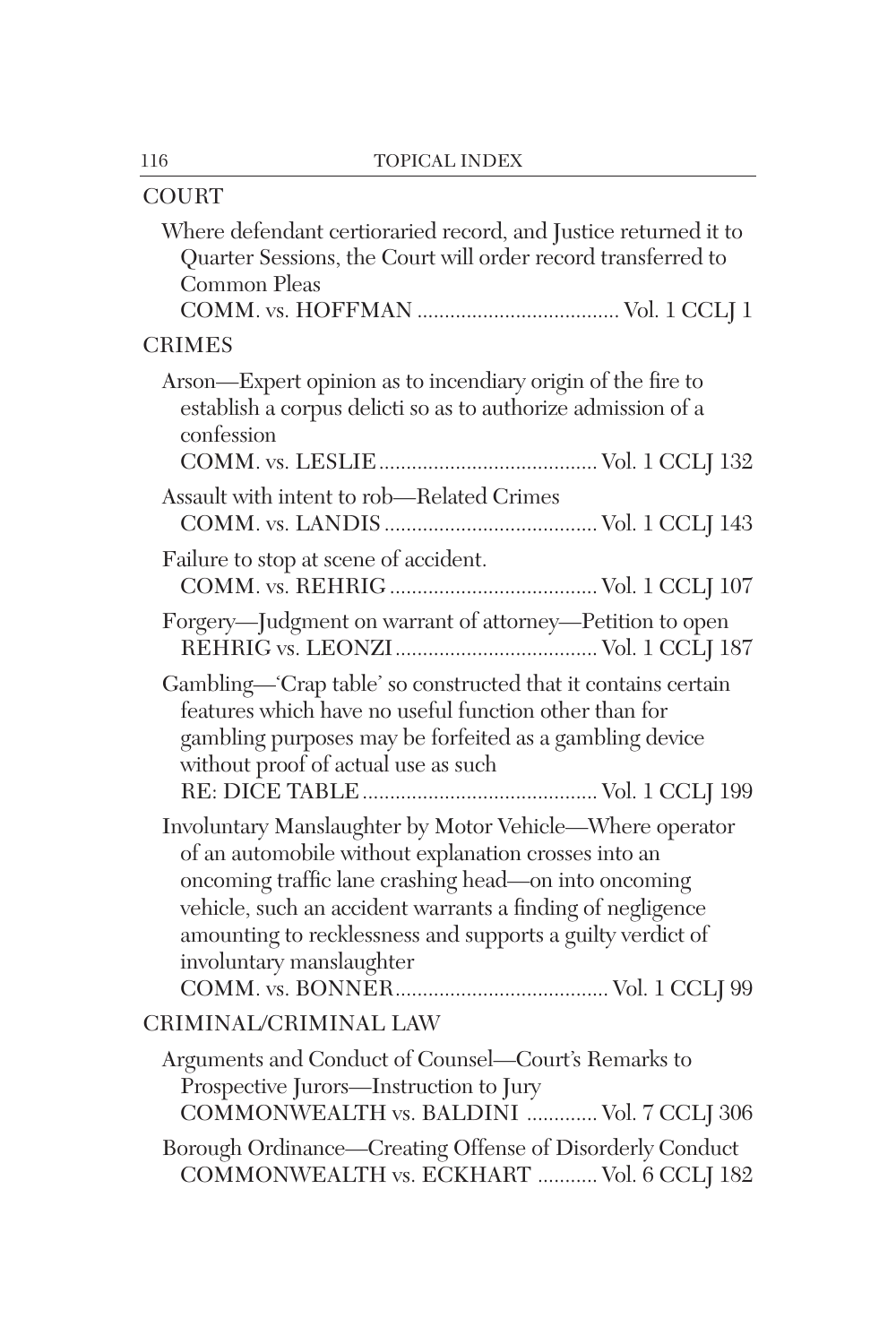| Burglary and Larceny-Evidence-Post Trial Motions<br>COMMONWEALTH vs. GEHRES  Vol. 5 CCLJ 104                                                                                                                                   |
|--------------------------------------------------------------------------------------------------------------------------------------------------------------------------------------------------------------------------------|
| Burglary and larceny-New trial denied-After discovered<br>evidence<br>COMMONWEALTH vs. LESLIE  Vol. 4 CCLJ 37                                                                                                                  |
| Charge-Involuntary Manslaughter-Motion in Arrest of<br>Judgment-Motion for New Trial<br>COMMONWEALTH OF PENNSYLVANIA vs.                                                                                                       |
| Conspiracy-Character Evidence-New Trial<br>COMMONWEALTH vs. HARTMAN  Vol. 6 CCLJ 11                                                                                                                                            |
| Controlled Substances-Possession With Intent To Deliver-<br>Conspiracy—Sufficiency of Evidence—Right to Speedy<br>Trial-Prosecutorial Misconduct-"Missing Witness"<br>Inference Rule<br>COMMONWEALTH vs. BOND  Vol. 8 CCLJ 155 |
| Criminal-Character Evidence-Trait for Truthfulness-Points<br>for Charge-Ineffective Assistance of Counsel<br>COM. OF PA. vs. BENNETT  Vol. 14 CCLJ 43                                                                          |
| Criminal-Drug Delivery-Post-Verdict Motions-<br>Entrapment-Sufficiency of the Evidence-Mandatory<br>Sentencing Statute-Constitutionality<br>COM. OF PA. vs. FOSTER  Vol. 14 CCLJ 72                                            |
| Criminal—Mental Stability—Sentencing—Mitigation of<br>Sentence<br>COM. OF PA. vs. HALLMAN  Vol. 12 CCLJ 98                                                                                                                     |
| Criminal-Motion To Suppress-Miranda Warnings-<br>Custodial Interrogation-Blood Test<br>COM. OF PA. vs. WEAVER  Vol. 14 CCLJ 87                                                                                                 |
| Criminal-Motion To Suppress-Probable Cause-Traffic<br>Stop-Following Too Closely; 75 Pa. C.S. Section 3310<br>COM. OF PA. vs. SAMUEL  Vol. 14 CCLJ 102                                                                         |
| Criminal-Motion To Suppress-Probable Cause-Vehicle<br>Stop-Obscured License Plate, 75 Pa. C.S. Section 1332(b)<br>COM. OF PA. vs. RIEDE  Vol. 14 CCLJ 93                                                                       |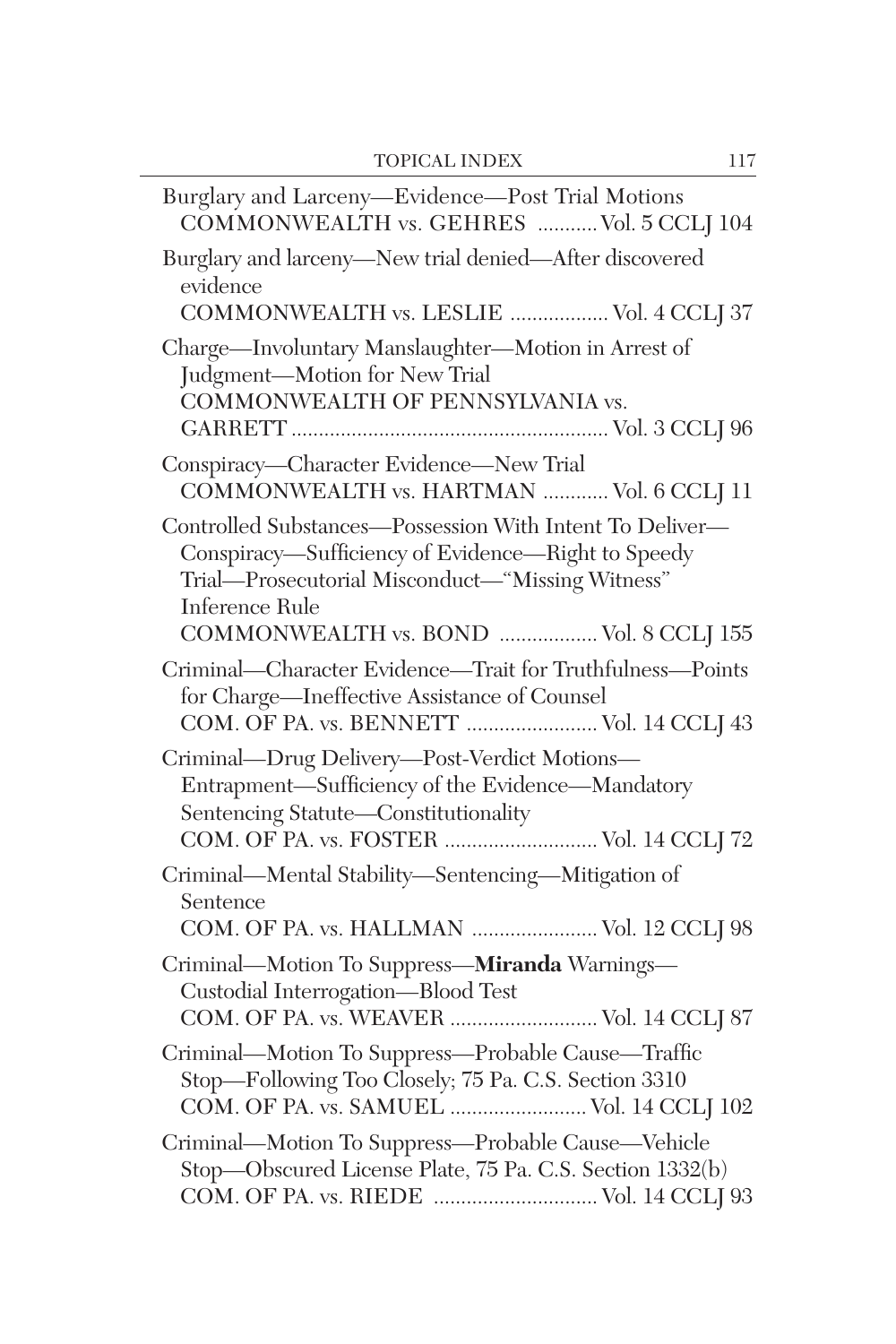| Criminal—Motion To Suppress—Search and Seizure—<br>Detention of Driver-Warrantless Search of Vehicle<br>COM. OF PA. vs. HARRIS  Vol. 14 CCLJ 62                                   |
|-----------------------------------------------------------------------------------------------------------------------------------------------------------------------------------|
| Criminal—Motion To Suppress—Sufficiency of Search Warrant<br>Affidavit-Reliability of Informant-Declarations Against<br>Penal Interest<br>COM. OF PA. vs. WELSH  Vol. 14 CCLJ 460 |
| Criminal—Murder—Sufficiency of Evidence—Non-Hearsay<br>Statements-Waiver of Jury Trial<br>COM. OF PA. vs. SMITH  Vol. 14 CCLJ 376                                                 |
| Criminal-Plea Bargain-Reconsideration of Sentence<br>COM. OF PA. vs. SHELTON  Vol. 14 CCLJ 134                                                                                    |
| Criminal—Post-Conviction Hearing Act—Ineffectiveness of<br>Counsel-Ineffective Cross-Examination-Vague Claims of<br>Ineffectiveness<br>COMMONWEALTH OF PENNSYLVANIA vs.           |
| Criminal-Post Conviction Relief Act-Ineffectiveness of<br>Counsel<br>COM. OF PA. vs. LUSCH  Vol. 14 CCLJ 279                                                                      |
| Criminal—Post-Trial Motions—Ineffectiveness of Counsel—<br>Suppression-Miranda Rights-Fifth Amendment-Right<br>To Remain Silent<br>COM. OF PA. vs. YAROSZEUFSKI  Vol. 12 CCLJ 372 |
| Criminal-Post-Verdict Motion-New Trial After-Discovered<br>Evidence—Perjury<br>COM. OF PA. vs. MILLER  Vol. 12 CCLJ 340                                                           |
| Criminal-Post-Verdict Motion-Timeliness of Motion To<br>Sever Consolidation & Severance-Contradictory Testimony<br>COM. OF PA. vs. SMITH  Vol. 12 CCLJ 206                        |
| Criminal-Post-Verdict Motions-Arrest of Judgment-New<br>Trial—Coercion on Jury<br>COM. OF PA. vs. PETERSON  Vol. 12 CCLJ 318                                                      |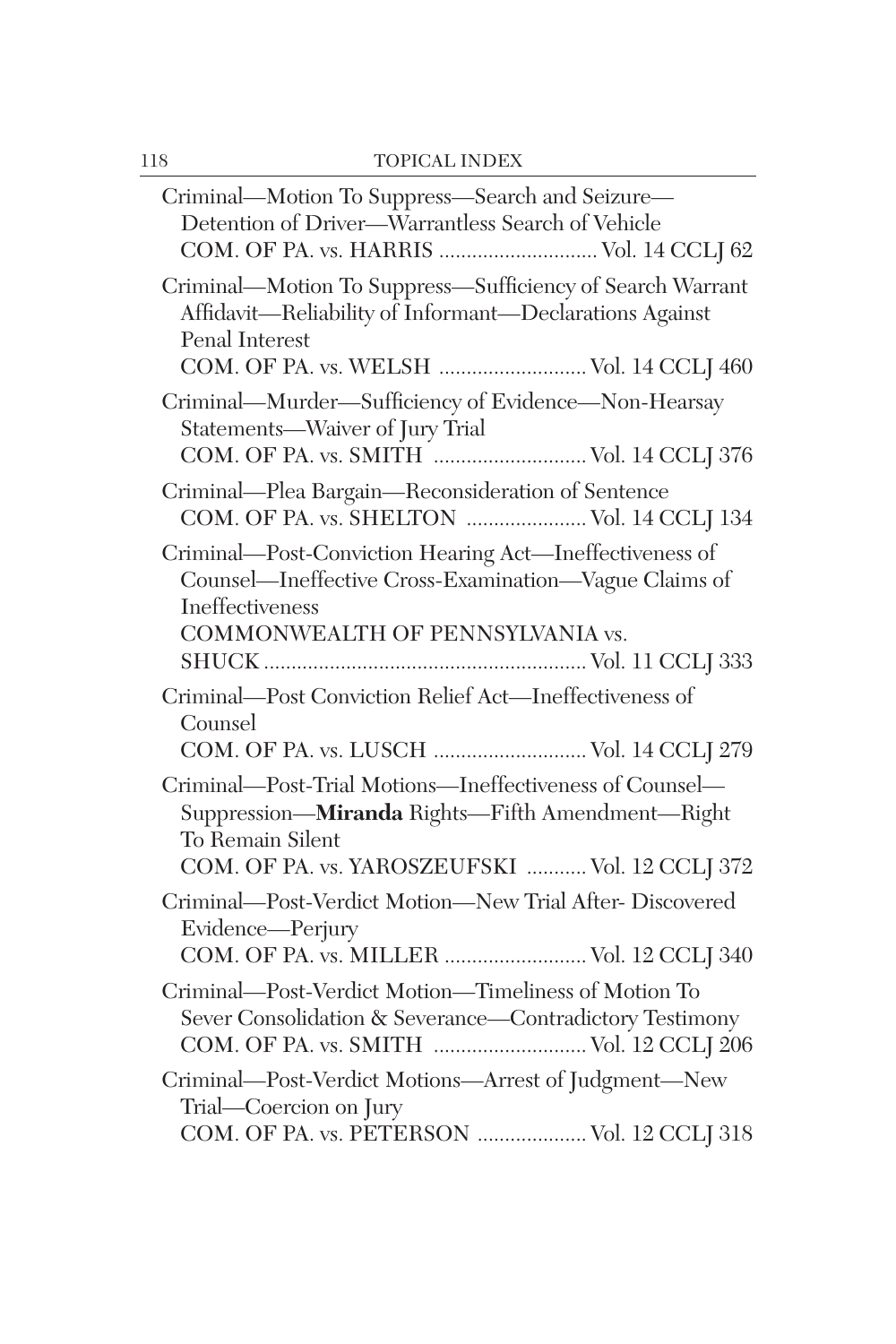| Criminal—Post-Verdict Motions—First Degree Murder—<br>Change of Venue-Voir Dire-Statements Made Against<br>Penal Interest-Voluntary Manslaughter-Points for Charge<br>COM. OF PA. vs. MOYER  Vol. 12 CCLJ 284                                                                     |
|-----------------------------------------------------------------------------------------------------------------------------------------------------------------------------------------------------------------------------------------------------------------------------------|
| Criminal-Post-Verdict Motions-Indecent Assault-<br>Consent-Weight of Evidence-Credibility<br>COM. OF PA. vs. RHYDER  Vol. 12 CCLJ 410                                                                                                                                             |
| Criminal-Post-Verdict Motions-Voir Dire-Intentional<br>Deception by Juror—Juror Bias—Resisting Arrest<br>COMMONWEALTH OF PENNSYLVANIA vs.                                                                                                                                         |
| Criminal-Post-Verdict Motions-Witness Opinion on<br>Intoxication—Voir Dire—Photographic Exhibits—Closing<br>Remarks<br>COM. OF PA. vs. LUSCH  Vol. 12 CCLJ 24                                                                                                                     |
| Criminal-Probation and Parole-Revocation of Parole After<br>Parole Period Expires-Prejudice to Defendant-Failure To<br>Prejudice<br>COM. OF PA. vs. TAKACS  Vol. 12 CCLJ 1                                                                                                        |
| Criminal—Retail Theft—Sufficiency of Information—Scope of<br>Cross—Examination—Missing Witness Rule<br>COM. OF PA. vs. PUSATERI  Vol. 12 CCLJ 75                                                                                                                                  |
| Criminal—Sentencing—Mitigation of Sentence<br>COM. OF PA. vs. SNYDER  Vol. 12 CCLJ 96                                                                                                                                                                                             |
| Criminal-Summary Appeal-Notice-Pa. R. Crim. P.<br>9024—Sufficiency of Evidence—Harrassment—18 Pa. Cons.<br>Stat. Ann. §2709                                                                                                                                                       |
| COM. OF PA. vs. GREEN  Vol. 12 CCLJ 278<br>Criminal—Summary Appeal—Violation of Zoning Ordinance—<br>Notice—"Customarily Incidental"—"Change of Use"<br>TOWAMENSING TOWNSHIP vs. O'NEILL,                                                                                         |
| Criminal-Suppression of Evidence-Habeas Corpus-Exigent<br>Circumstances-Warrantless Automobile Stop-Sufficiency<br>of Evidence—Unlawful Possession of Controlled Substance—<br>Possession With Intent To Deliver-Criminal Conspiracy<br>COM. OF PA. vs. ROSARIO  Vol. 12 CCLJ 477 |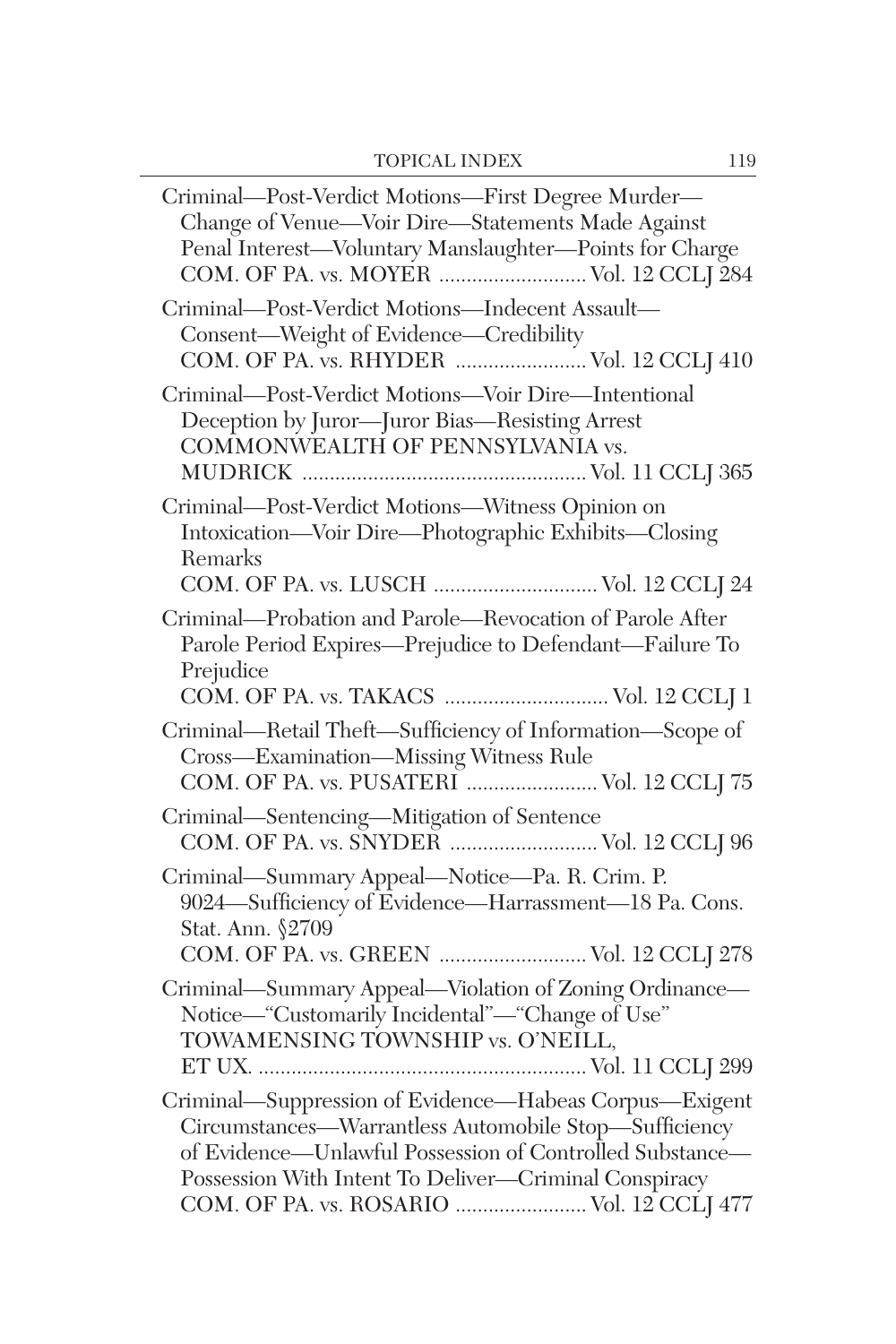| Criminal-Suppression Motion-Confession-Miranda<br>Warnings                                                                                                                                                                                                                                                                                                                                                                                |
|-------------------------------------------------------------------------------------------------------------------------------------------------------------------------------------------------------------------------------------------------------------------------------------------------------------------------------------------------------------------------------------------------------------------------------------------|
| COM. OF PA. vs. HEDDEN  Vol. 14 CCLJ 522                                                                                                                                                                                                                                                                                                                                                                                                  |
| Criminal—Vehicle Stop—Search and Seizure—Passenger—<br>Investigative Stop-Suppression of Evidence<br>COM. OF PA. vs. MOYER  Vol. 14 CCLJ 407                                                                                                                                                                                                                                                                                              |
| Criminal-Voluntary Manslaughter-Sufficiency of Evidence-<br>Prior Inconsistent Statement-Excessive Sentence<br>COM. OF PA. vs. SOPOTA  Vol. 12 CCLJ 43                                                                                                                                                                                                                                                                                    |
| Criminal Law-Accomplice Testimony-Necessity for Jury<br>Instruction<br>COMMONWEALTH vs. RADOGNA  Vol. 8 CCLJ 108                                                                                                                                                                                                                                                                                                                          |
| Criminal Law-Appeal-Judgment of Sentence-Aggravated<br>Range-Discretionary Aspect of Sentence<br>COMMONWEALTH OF PENNSYLVANIA vs.                                                                                                                                                                                                                                                                                                         |
| Criminal Law-Appeal-Judgment of Sentence-Aggravated<br>Range-Discretionary Aspect of Sentence-Plea Agreement<br>COMMONWEALTH OF PENNSYLVANIA vs.                                                                                                                                                                                                                                                                                          |
| Criminal Law-Appeal-Preservation of Issues-Sentencing-<br>Subsequent Offender Controlled Substances Act<br>COMMONWEALTH OF PENNSYLVANIA vs.                                                                                                                                                                                                                                                                                               |
| Criminal Law-Bail-Forfeiture-Distribution of Forfeited<br>Proceeds<br>COMMONWEALTH OF PENNSYLVANIA vs.                                                                                                                                                                                                                                                                                                                                    |
| Criminal Law-Bribery-Obstructing Justice-Violations<br>of the Ethics Act-Post-Verdict Motions-Jurisdiction of<br>Multi-County Grand Jury-Use of Charts To Summarize<br>Evidence—Evidence of Other Crimes—Voluntariness of<br>Confession-Jury Instructions-Consistency of Verdicts-<br>Petition for Modification of Sentence-Merger of Offenses-<br>Harshness of Sentence Right to Bail Pending Appeal<br>COMMONWEALTH OF PENNSYLVANIA vs. |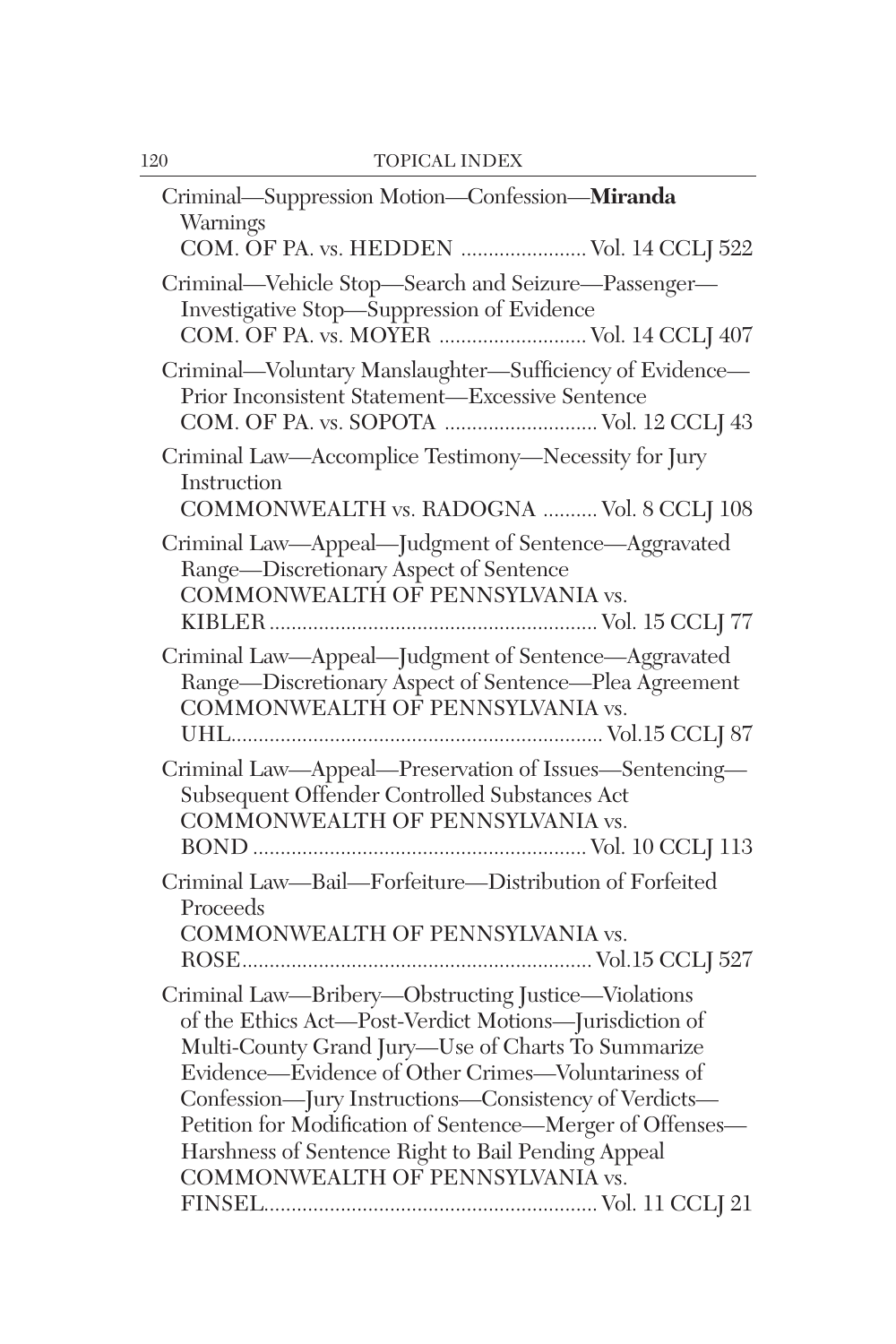| Criminal Law—Burglary and Larceny—Rules of Criminal<br>Procedure-Suppression of Evidence-Prejudicial<br>Remarks-Failure To Receive in Evidence a Copy of<br>Information Filed by Same Prosecutor in Another County<br>Charging Defendant With Receiving the Same Stolen Goods<br>COMMONWEALTH OF PENNSYLVANIA vs.                                      |
|--------------------------------------------------------------------------------------------------------------------------------------------------------------------------------------------------------------------------------------------------------------------------------------------------------------------------------------------------------|
| Criminal Law-Commitment Under the Mental Health Act-<br>Post Conviction Act<br>COMMONWEALTH OF PENNSYLVANIA vs.                                                                                                                                                                                                                                        |
| Criminal Law-Confession-Waiver of Right to Counsel-<br>Burden of Commonwealth To Show Voluntariness-Totality<br>of Circumstances<br>COMMONWEALTH vs. SIMON  Vol. 8 CCLJ 330                                                                                                                                                                            |
| Criminal Law-Conspiracy-Arson-Motion in Arrest of<br>Judgment-Motion for a New Trial-Indirect Evidence<br>of Conspiracy-Totality of Circumstances Surrounding<br>Defendant's Conduct-Co-Conspirator Exception to Hearsay<br>Rule-Independent Evidence of Conspiracy-Prejudicial<br>Remarks by Prosecutor<br>COMMONWEALTH vs. WILLIAMS  Vol. 8 CCLJ 443 |
| Criminal Law-Discovery-Pa. R.Crim.P. No.<br>573-Commonwealth's Duty To Disclose-Sufficiency of<br>Evidence—Permissible Inconsistency in a Jury's Verdict—<br>Reckless Endangerment-Consecutive Sentences for<br>Multiple Victims-Sentencing Departure From Standard<br>Guideline Range-Statement of Reasons<br>COMMONWEALTH OF PENNSYLVANIA vs.        |
| Criminal Law-Disorderly Conduct-Resisting Arrest-Retail<br>Theft-Sufficiency of the Evidence-Statutory Presumption<br>of Intent-Circumstantial Evidence-Objection To<br>Unrecorded Closing Argument-Challenge To Juror-Waiver<br>COMMONWEALTH OF PENNSYLVANIA vs.                                                                                      |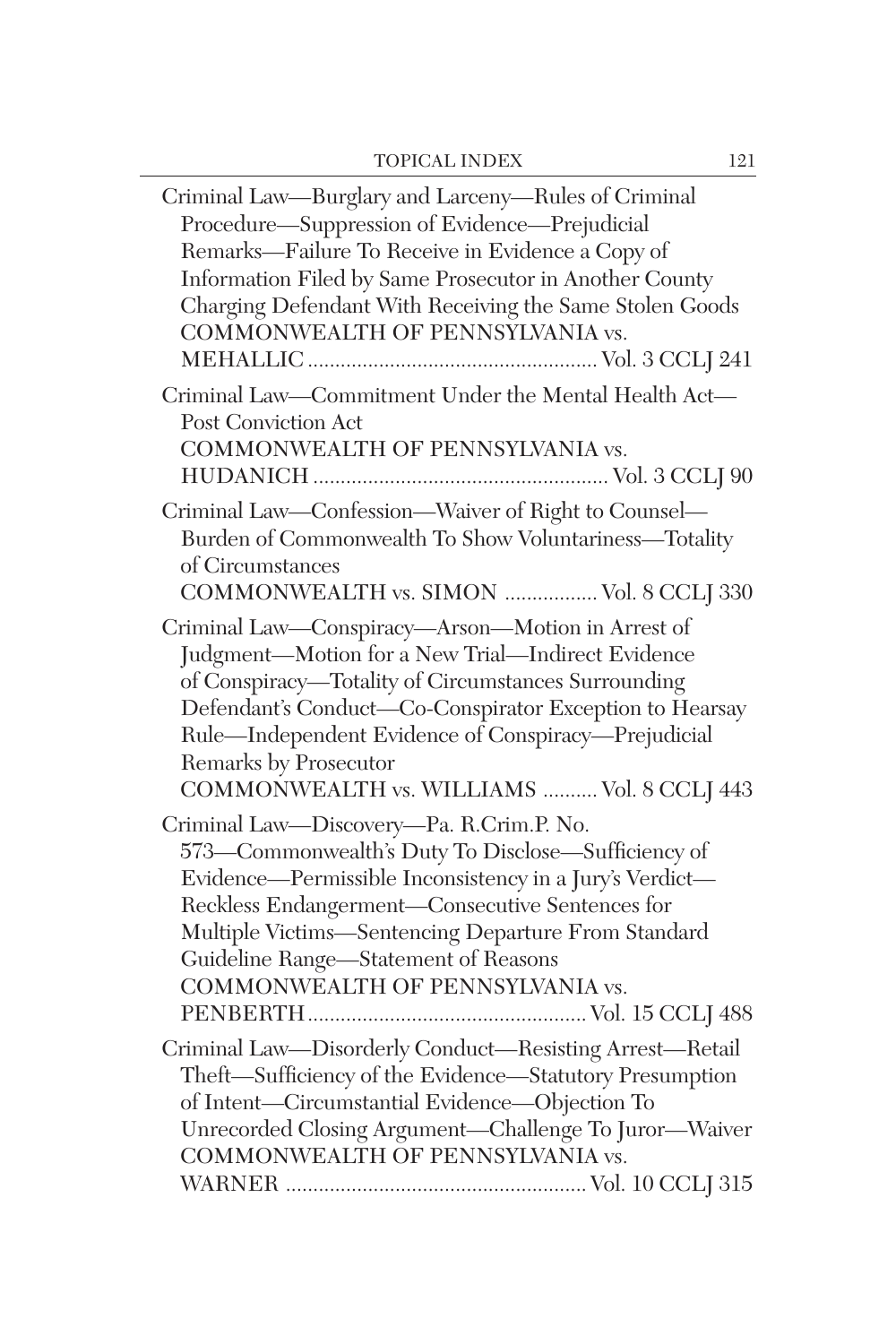| Criminal Law-Disorderly Conduct-Riot-Assault-Resisting<br>Arrest-Criminal Mischief-Failure To Disperse-<br>Sufficiency of Evidence-Criminal Information-Charge<br>to Jury<br>COMMONWEALTH vs. BEHLER AND                                                                                                                                                              |
|-----------------------------------------------------------------------------------------------------------------------------------------------------------------------------------------------------------------------------------------------------------------------------------------------------------------------------------------------------------------------|
| Criminal Law-Driving Under the Influence-Blood Alcohol<br>Test-Refusal-Execution of Liability Release<br>COMMONWEALTH OF PENNSYLVANIA vs.                                                                                                                                                                                                                             |
| Criminal Law-Driving While Intoxicated-Arrest by Borough<br>Police-Man Outside Territorial Limits of Borough-County<br>Boundary-Breathalizer Test-Validity of Arrest-Rules of<br>Criminal Procedure<br>COMMONWEALTH OF PENNSYLVANIA vs.                                                                                                                               |
| Criminal Law-Entrapment-Elements-Disposition of<br>Defendant To Commit Crime-Police Conduct Likely<br>To Entrap Innocent Person-Question for the Jury-<br>Testimony of Non-expert as to Provision and Use and Sale of<br>Marijuana-Failure To Declare a Mistrial for Non-production<br>by District Attorney of a Material Witness<br>COMMONWEALTH OF PENNSYLVANIA vs. |
| Criminal Law-Fornication-Corrupting Morals of a<br>Minor-Charge of Court-Evidence-Reputation-<br>Constitutionality-Inflammatory Remarks-New Trial-<br>Motion in Arrest of Judgment<br>COMMONWEALTH OF PENNSYLVANIA vs.                                                                                                                                                |
| Criminal Law-Fornication and Bastardy-Trial Before Court<br>Without a Jury<br>COMMONWEALTH OF PENNSYLVANIA vs.                                                                                                                                                                                                                                                        |
| Criminal Law-Guilty Plea-Post Conviction Hearing Act<br>COMMONWEALTH OF PENNSYLVANIA vs.                                                                                                                                                                                                                                                                              |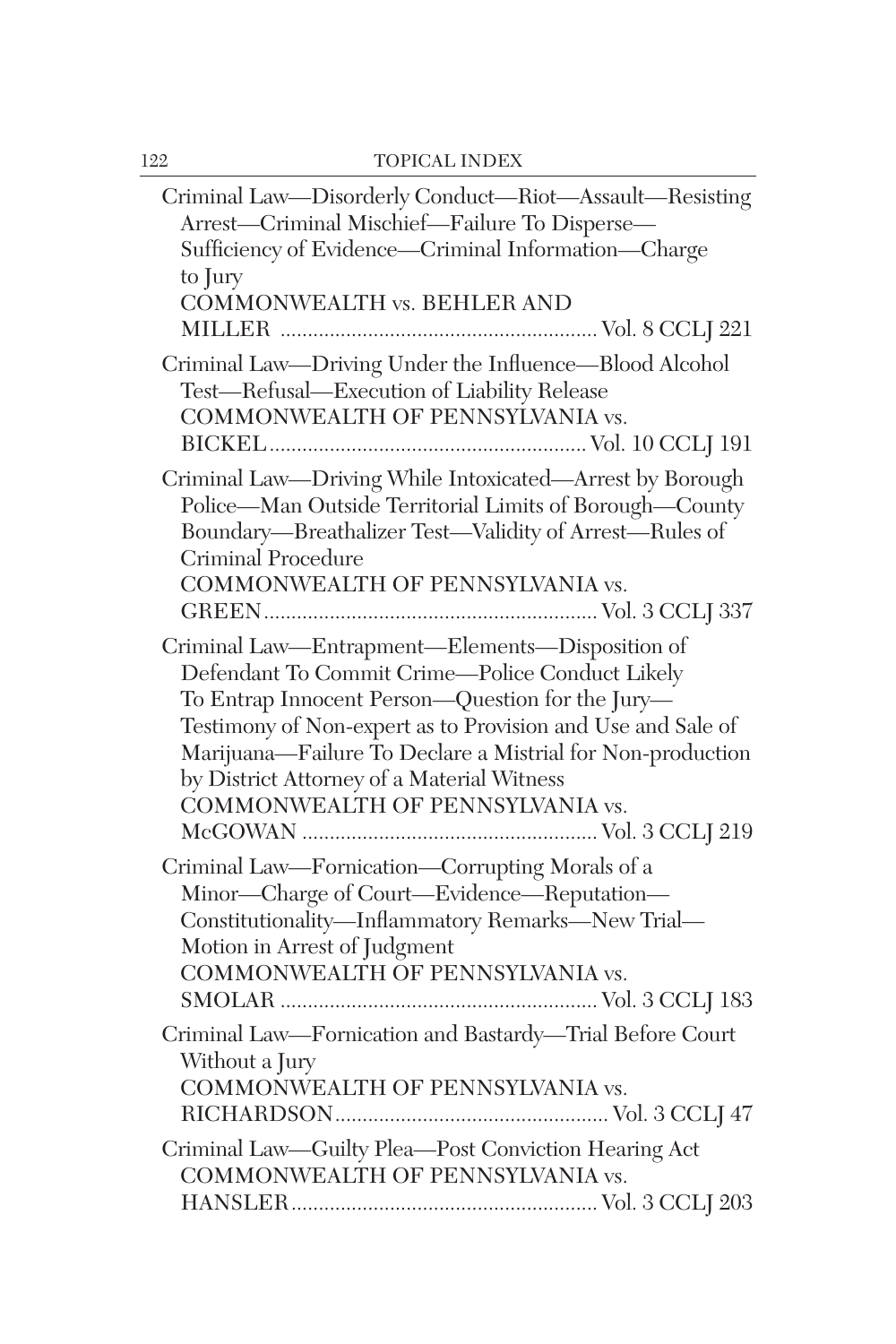| Criminal Law-Homicide-Restitution-Intoxication<br>Defense—Sufficiency of Evidence—Sudden and Intense<br>Passion-Evidence of Prior Conduct of Victim As Relevant<br>to Defense of Provocation-Voir Dire-Allegedly Prejudicial<br>Comment by Venireman<br>COMMONWEALTH OF PENNSYLVANIA vs. |
|------------------------------------------------------------------------------------------------------------------------------------------------------------------------------------------------------------------------------------------------------------------------------------------|
| Criminal Law-Liquor Violation-Suppression of Evidence-<br>Return of Seized Items<br>COMMONWEALTH OF PENNSYLVANIA vs.<br>PARRYVILLE FIRE CO.  Vol. 3 CCLJ 269                                                                                                                             |
| Criminal Law-Mandatory Minimum Sentencing Act-<br>Constitutionality-Merger of Offenses<br>COMMONWEALTH OF PENNSYVLANIA vs.                                                                                                                                                               |
| Criminal Law-Megan's Law-Status As Sexually Violent<br>Predator-Burden of Proof-Registration Requirements-<br>Constitutionality<br>COMMONWEALTH OF PENNSYLVANIA vs.                                                                                                                      |
| Criminal Law-Motion for Judgment of Acquittal-DUI-75<br>Pa. C.S.A. $\frac{3731(a)(1)}{75}$ Pa. C.S.A. $\frac{3731(a)(4)}{4}$ Lapse of<br>Time-Motion for New Trial<br>COM. OF PA. vs. ALISHOFSKI  Vol. 14 CCLJ 487                                                                       |
| Criminal Law-Motion to Quash-DUI-Garden Tractor-<br>Probable Cause—Circumstantial Evidence<br>COM. OF PA. vs. PASQUARIELLO  Vol. 13 CCLJ 110                                                                                                                                             |
| Criminal Law-Motion To Suppress-Investigative<br>Detention-Reasonable Suspicion-Right to Privacy-<br>Motion To Dismiss-Burden of Proof-Right to Speedy Trial,<br>Pa. R. Crim. P. 600-Due Diligence<br>COMMONWEALTH OF PENNSYLVANIA vs.                                                   |
| Criminal Law-Motion To Suppress-Investigatory Stop-<br>Traffic Stop-Probable Cause-Reasonable Suspicion of<br>Criminal Activity-Terry v. Ohio<br>COMMONWEALTH OF PENNSYLVANIA vs. KEVIN                                                                                                  |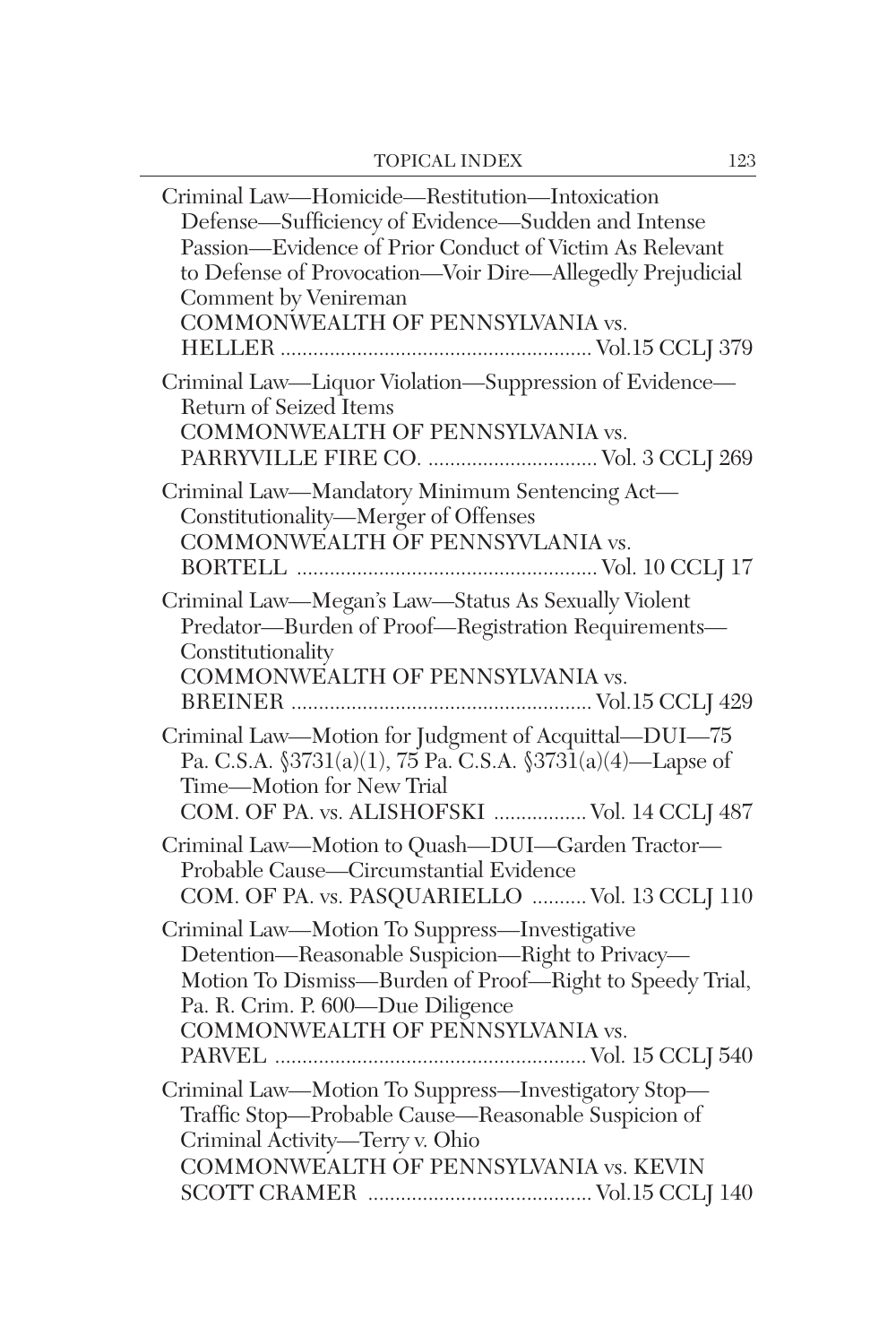| Criminal Law-Motion To Suppress-Investigatory Traffic<br>Stop-Erratic Driving-Miranda Warnings-Custodial<br>Interrogation<br>COMMONWEALTH OF PENNSYLVANIA vs.                                                                                                                                                              |
|----------------------------------------------------------------------------------------------------------------------------------------------------------------------------------------------------------------------------------------------------------------------------------------------------------------------------|
| Criminal Law-Motor Vehicles-Summary Offense-<br><b>Timeliness of Appeal</b><br>COM. OF PA. vs. COONAN  Vol. 13 CCLJ 68                                                                                                                                                                                                     |
| Criminal Law-Omnibus Pretrial-Motion To Suppress-Terry<br>Stop-Search Incident to Arrest<br>COMMONWEALTH OF PENNSYLVANIA vs.                                                                                                                                                                                               |
| Criminal Law-Omnibus Pre-Trial Motion-Suppression of<br>Evidence-Third Party Consent To Search<br>COM. OF PA. vs. CHESLAK  Vol. 14 CCLJ 575                                                                                                                                                                                |
| Criminal Law-Omnibus Pre-Trial Motions-Motion To<br>Suppress-Warrantless Search of Trash-Abandonment-<br>Motion To Dismiss-Intent To Use Drug Paraphernalia-<br>Circumstantial Evidence<br>COMMONWEALTH OF PENNSYLVANIA vs. JOHN<br>CHARLES DAVIS and COMMONWEALTH OF<br>PENNSYLVANIA vs. WILLIAM R. DAVIS Vol. 11 CCLJ 64 |
| Criminal Law-Petition To Withdraw Guilty Plea to Second<br>Degree Murder-Manifest Injustice Standard-Defendant's<br>Medicated State at Time of Plea<br>COMMONWEALTH OF PENNSYLVANIA vs.                                                                                                                                    |
| Criminal Law-Plea of Guilty-Deferred Sentence-Appeal-<br><b>Post Conviction</b><br>COMMONWEALTH OF PENNSYLVANIA vs.                                                                                                                                                                                                        |
| Criminal Law-Plea of Guilty Induced by Promises of Counsel<br>That Leniency Would Be Shown-Post Conviction Petition-<br>Amendments<br>COMMONWEALTH OF PENNSYLVANIA vs.                                                                                                                                                     |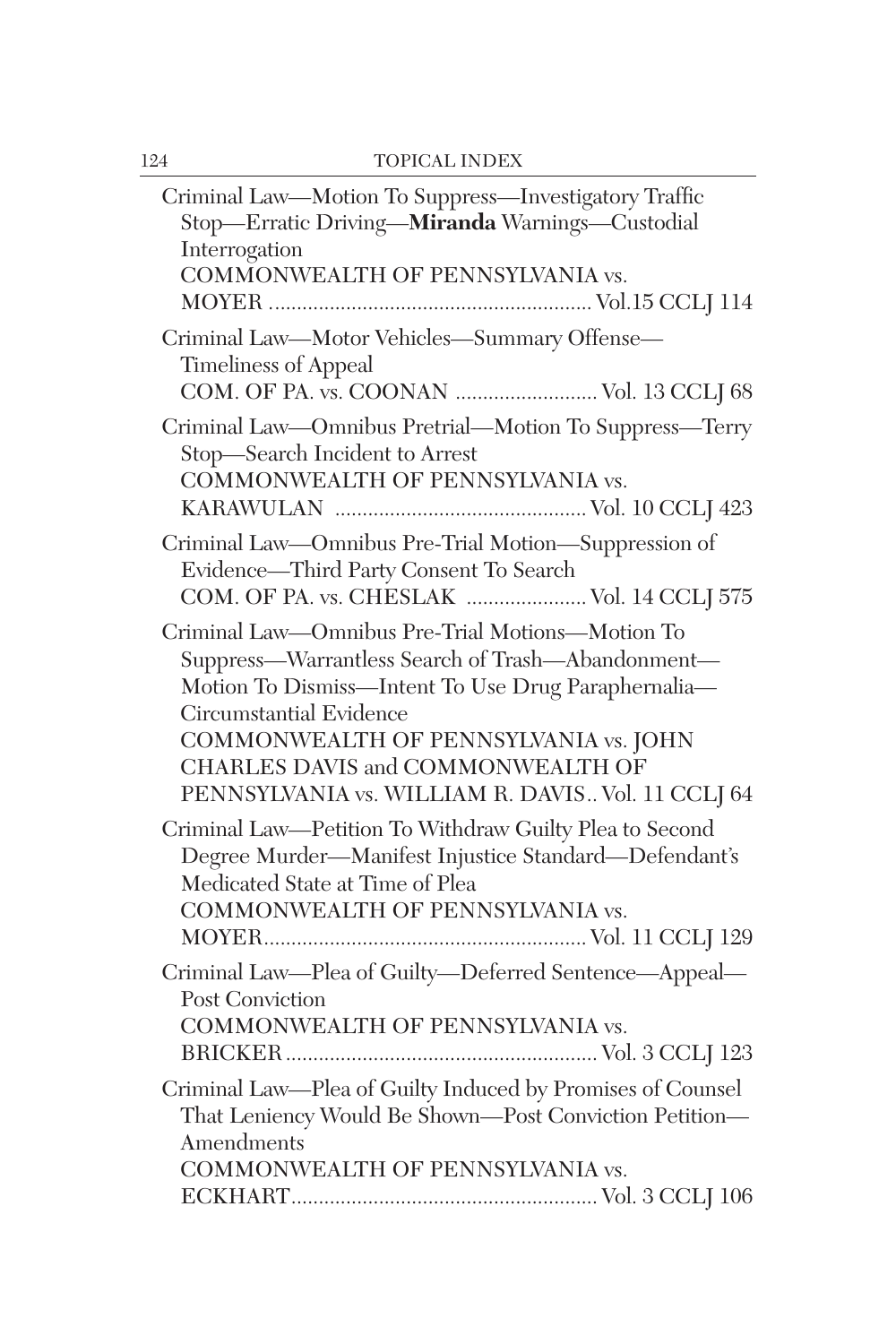| Criminal Law-Pointing Deadly Weapon-Unloaded Pistol-<br>Motion in Arrest of Judgment<br>COMMONWEALTH OF PENNSYLVANIA vs.                                                                                                                                                                               |
|--------------------------------------------------------------------------------------------------------------------------------------------------------------------------------------------------------------------------------------------------------------------------------------------------------|
| Criminal Law-Possession of Drugs With Intent To Deliver-<br>Constructive Possession of Drugs Recovered From Sewer<br>Pipe-Sufficiency of Evidence-Circumstantial Evidence-<br>Evidence of Prior Crimes Admitted To Show Intent<br>COMMONWEALTH OF PENNSYLVANIA vs.<br>COMMONWEALTH OF PENNSYLVANIA vs. |
| Criminal Law-Possession of Drugs With Intent To Deliver-<br>Sufficiency of Evidence-Post-Sentence Motions-<br>Allegations of Ineffective Assistance of Counsel-Counsel's<br>Alleged Conflict of Interest-Burden of Proof<br>COMMONWEALTH OF PENNSYLVANIA vs.                                           |
| Criminal Law-Post-Conviction Act-Dismissal of Petition<br>COMMONWEALTH OF PENNSYLVANIA EX REL.<br>SHINDLER vs. JOHNSON Vol. 3 CCLJ 289                                                                                                                                                                 |
| Criminal Law-Post-Conviction Hearing Act<br>COMMONWEALTH OF PENNSYLVANIA                                                                                                                                                                                                                               |
| Criminal Law-Post-Conviction Hearing Act-Appeal Pending<br>in Superior Court-Absence of Court Records<br>COMMONWEALTH OF PENNSYLVANIA EX REL.                                                                                                                                                          |
| Criminal Law-Post Conviction Hearing Act-Inadequate<br>Representation-Plea of Guilty Forced Deprivation of Right<br>to Appeal<br>COMMONWEALTH OF PENNSYLVANIA vs.                                                                                                                                      |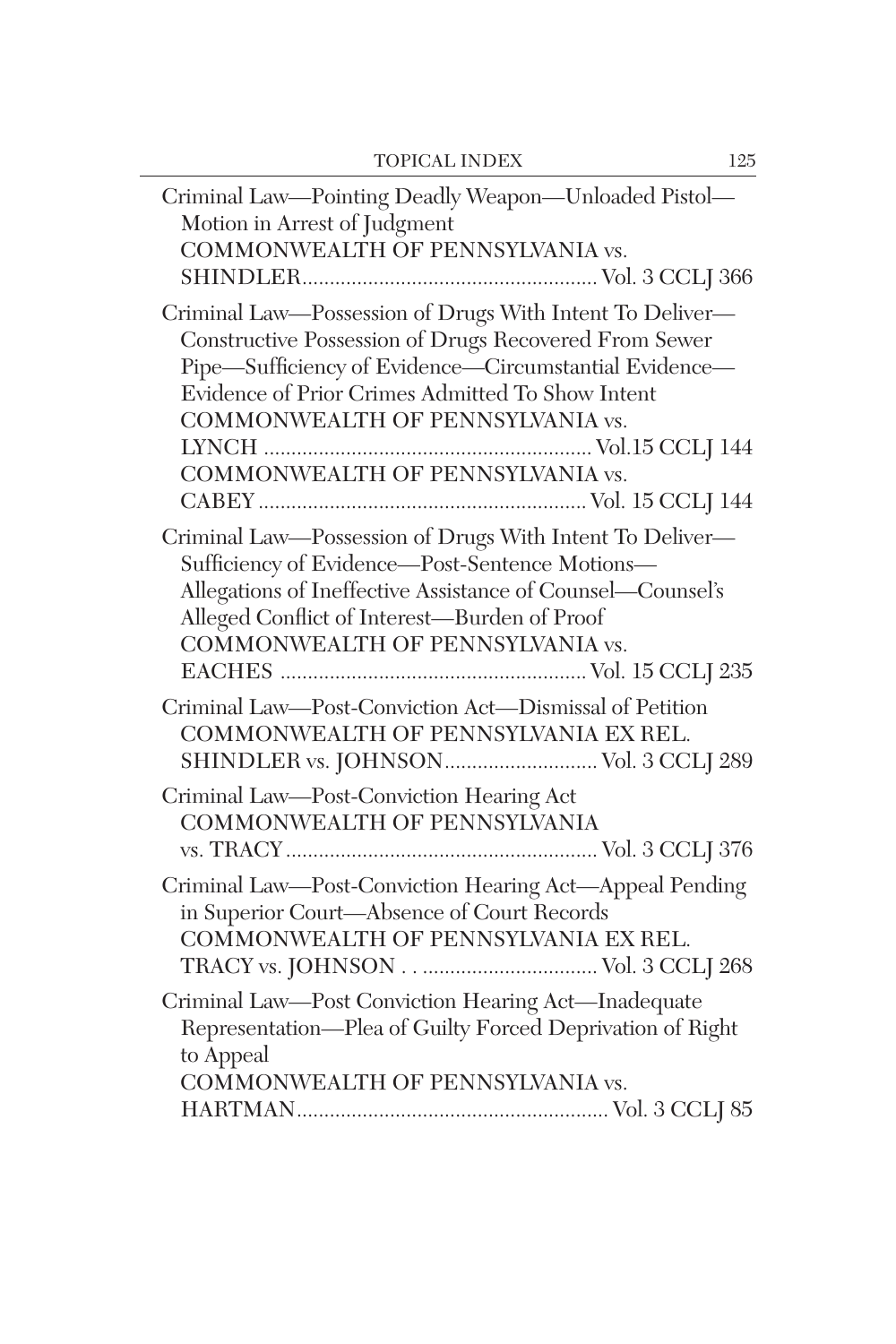| Criminal Law-Post-Conviction Hearing Act-Ineffectiveness<br>of Counsel-Knowing and Intelligent Guilty Plea-<br>Defendant's Knowledge of Permissible Range of Sentences-<br>Availability of "Good Time" Credit<br>COMMONWEALTH OF PENNSYLVANIA vs.     |
|-------------------------------------------------------------------------------------------------------------------------------------------------------------------------------------------------------------------------------------------------------|
| Criminal Law-Post-Conviction Hearing Act-Ineffectiveness<br>of Counsel-Knowing and Voluntary Guilty Plea-Allegation<br>of Drugged Condition at Time of Plea-Burden of Proof<br>COMMONWEALTH OF PENNSYLVANIA vs.                                       |
| Criminal Law-Post Conviction Petition<br>COMMONWEALTH OF PENNSYLVANIA vs.                                                                                                                                                                             |
| Criminal Law-Post Conviction Relief Act-Motion To<br>Withdraw Guilty Plea-Defendant's Knowledge Whether<br>Sentences Could Be Imposed in Aggravated Range and<br>Consecutively-Alleged Ineffectiveness of Counsel<br>COMMONWEALTH OF PENNSYLVANIA vs. |
| Criminal Law-Post-Sentence Motions-Search Warrant-<br>Sufficiency of Affidavit-Sufficiency of Evidence-Intent To<br>Deliver Controlled Substances-Expert Testimony<br>COM. OF PA. vs. GILDNER  Vol. 14 CCLJ 434                                       |
| Criminal Law-Post-Trial Motions-Challenge to Jury Panel-<br>Chain of Custody—Admission of Photographs—Jury Charge<br>COMMONWEALTH OF PENNSYLVANIA vs.                                                                                                 |
| Criminal Law-Post-Trial Motions-Consistency of Verdicts-<br>Polling Jury-Evidence of Other Crimes<br>COMMONWEALTH OF PENNSYLVANIA vs.                                                                                                                 |
| Criminal Law-Post-Trial Motions-Driving Under the<br>Influence-Admissibility of Test Results-Voir Dire-Waiver<br>of Claims<br>COMMONWEALTH OF PENNSYLVANIA. vs.                                                                                       |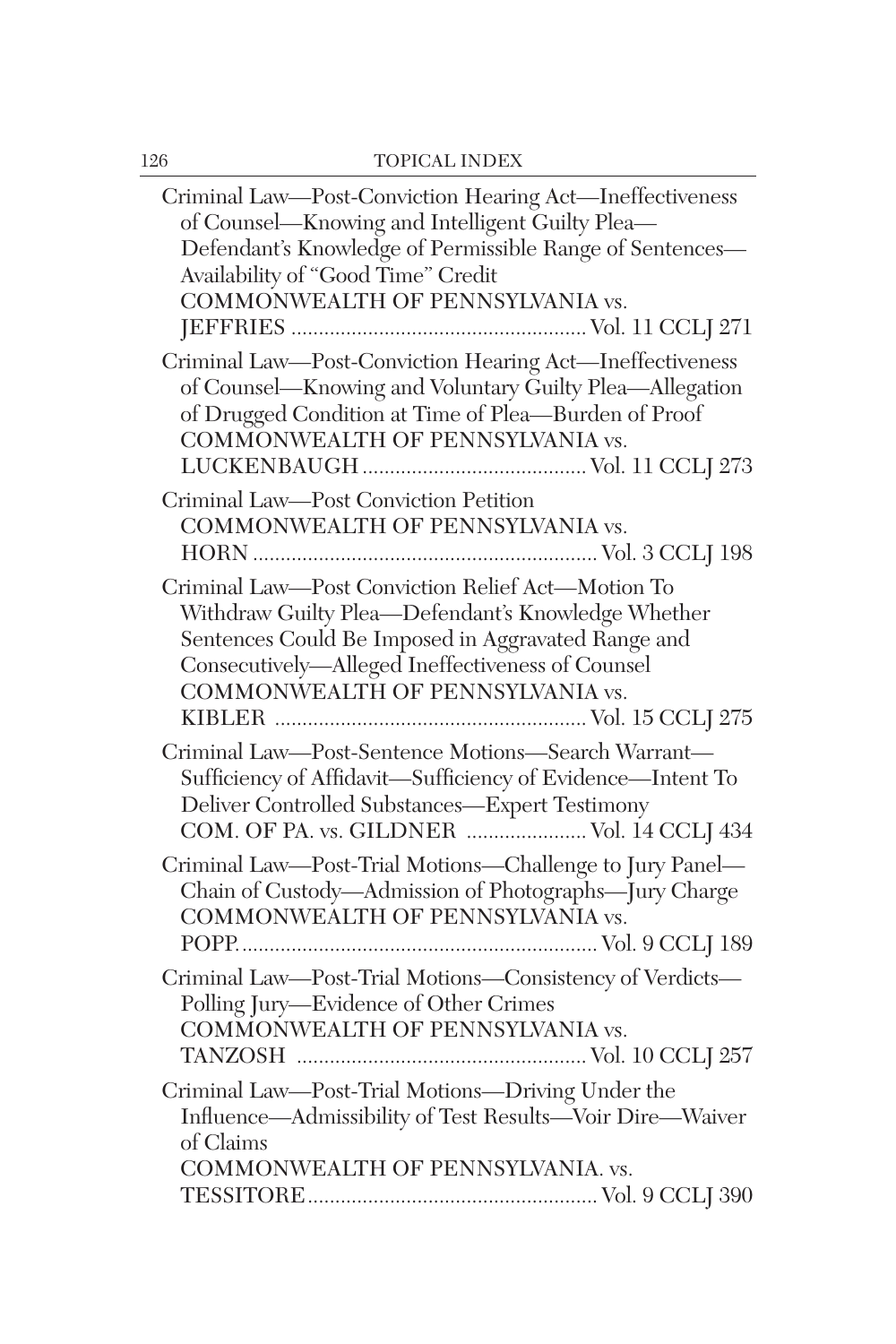| Criminal Law—Post-Trial Motions—Driving Under the<br>Influence—Cause To Arrest—Competency of Breathalyzer—<br>Relating Back Test Results<br>COMMONWEALTH OF PENNSYLVANIA vs.                                                                                    |
|-----------------------------------------------------------------------------------------------------------------------------------------------------------------------------------------------------------------------------------------------------------------|
| Criminal Law-Post-Trial Motions-Jury Instructions-Waiver<br>COMMONWEALTH OF PENNSYLVANIA vs.                                                                                                                                                                    |
| Criminal Law-Post-Trial Motions-Rape-Evidence-Child<br>Protective Services Act-Harmless Error<br>COMMONWEALTH OF PENNSYLVANIA vs.                                                                                                                               |
| Criminal Law-Post-Trial Motions-Sufficiency of Evidence-<br>Accomplice/Corrupt Source Charge Hearsay Evidence-<br>Exceptions to Hearsay Rule-Improper Remarks by<br>Prosecutor—Use of Wiretap Evidence—Individual Voir Dire<br>COMMONWEALTH OF PENNSYLVANIA vs. |
| Criminal Law-Post-Trial Motions-Suppression of<br>Evidence—Sufficiency of Evidence—Testimony of<br>Co-Conspirators—Objection to Jury Panel—Joinder of<br>Co-Defendants for Trial<br>COMMONWEALTH OF PENNSYLVANIA vs.                                            |
| Criminal Law-Post-Trial Motions-Voir Dire-Juror Bias-<br>Extraneous Influence<br>COMMONWEALTH OF PENNSYLVANIA vs.                                                                                                                                               |
| Criminal Law-Post-Trial Motions-Waiver-Evidence-<br>Admission of Tape Recording<br>COMMONWEALTH OF PENNSYLVANIA vs.                                                                                                                                             |
| Criminal Law-Post-Verdict Motions-Criminal Complaint-<br>Incorrect Statute Cited-42 Pa. R.Crim.P. 132<br>COM. OF PA. vs. BREWSTER  Vol. 13 CCLJ 172                                                                                                             |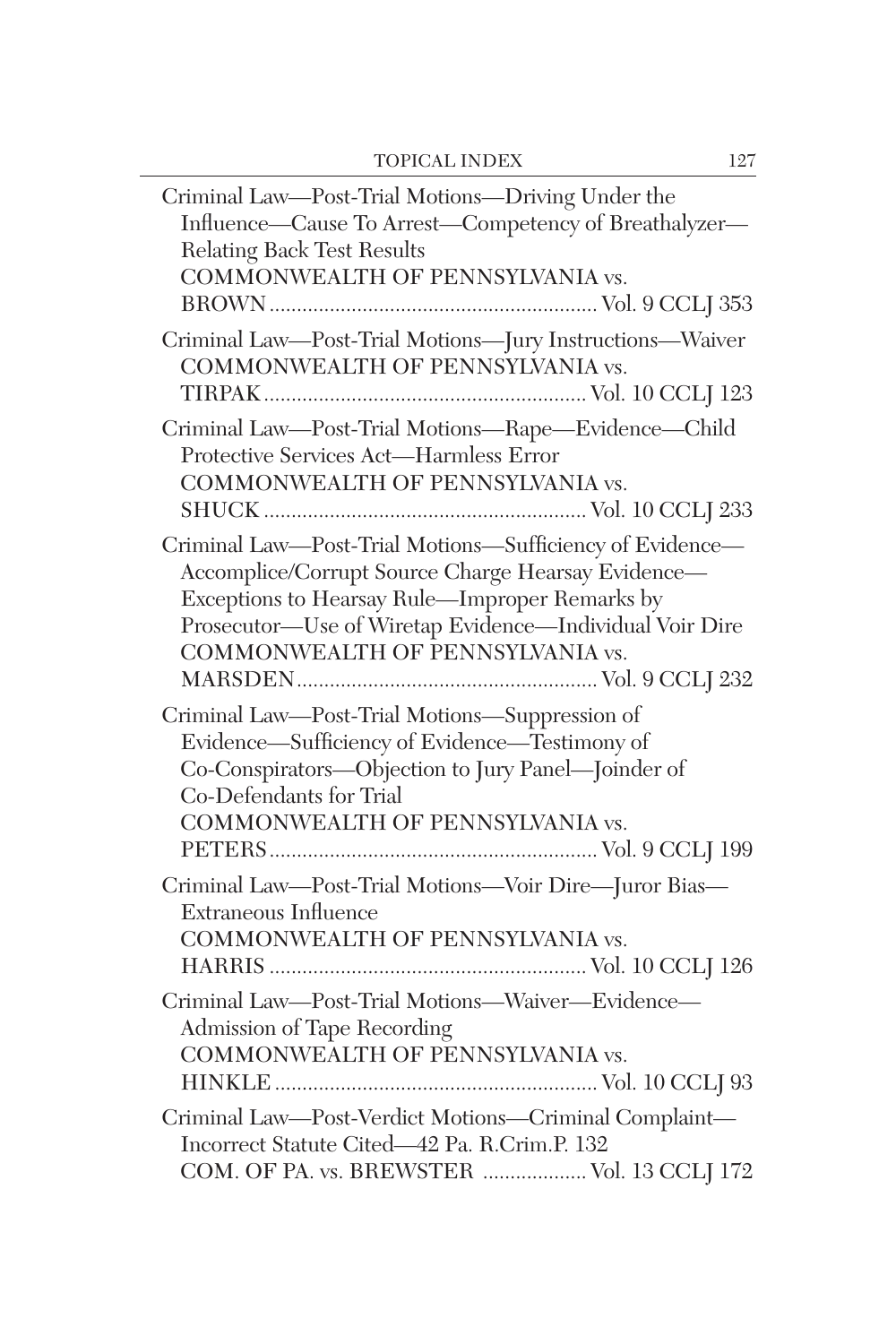| Criminal Law-Post-Verdict Motions-Dual Representation<br>of Co-Defendants by Different Members of the Same Public<br>Defender's Office-Conflict of Interest-Inconsistent<br>Defenses-Possibility of Harm-Actual Harm<br>COMMONWEALTH OF PENNSYLVANIA vs.                                                                                                        |
|-----------------------------------------------------------------------------------------------------------------------------------------------------------------------------------------------------------------------------------------------------------------------------------------------------------------------------------------------------------------|
| Criminal Law-Post-Verdict Motions-Fleeing or Attempting<br>To Elude Police—Sufficiency of the Evidence—Evidence of<br>Drinking<br>COMMONWEALTH OF PENNSYLVANIA vs.                                                                                                                                                                                              |
| Criminal Law-Post-Verdict Motions-Homicide by Vehicle-<br>Homicide by Vehicle While Driving Under the Influence-<br>Driving Under the Influence—Weight and Sufficiency of the<br>Evidence-Cause of Death-Measurement of Blood Alcohol<br>by Volume-Relation Back of Blood Alcohol Test Results-<br>Sudden Emergency Defense<br>COMMONWEALTH OF PENNSYLVANIA vs. |
| Criminal Law-Post-Verdict Motions-Necessity of Expert<br>Testimony on Scientific Issues-Effect of Alcohol on Blood<br>Stream-Theory of Intoximeter-Jury Instructions-<br>Waiver-Viewing Charge as a Whole<br>COMMONWEALTH OF PENNSYLVANIA vs.                                                                                                                   |
| Criminal Law-Post-Verdict Motions-Recusal of Judge-<br>Admissibility of Map-Cross-Examination on Witness<br>Motive-Harmless Error-Severance-Continuance-Jury<br>Instructions on Lawful Arrest-Public Utility Right To Be on<br>Property<br>COM. OF PA. vs. LEININGER  Vol. 13 CCLJ 148                                                                          |
| Criminal Law-Post-Verdict Motions-Sections 1542 and<br>1543(b) of the Motor Vehicle Code-Driving Under D.U.I.<br>Related Suspension-Driving Under Habitual Offender<br>Revocation<br>COMMONWEALTH OF PENNSYLVANIA vs.                                                                                                                                           |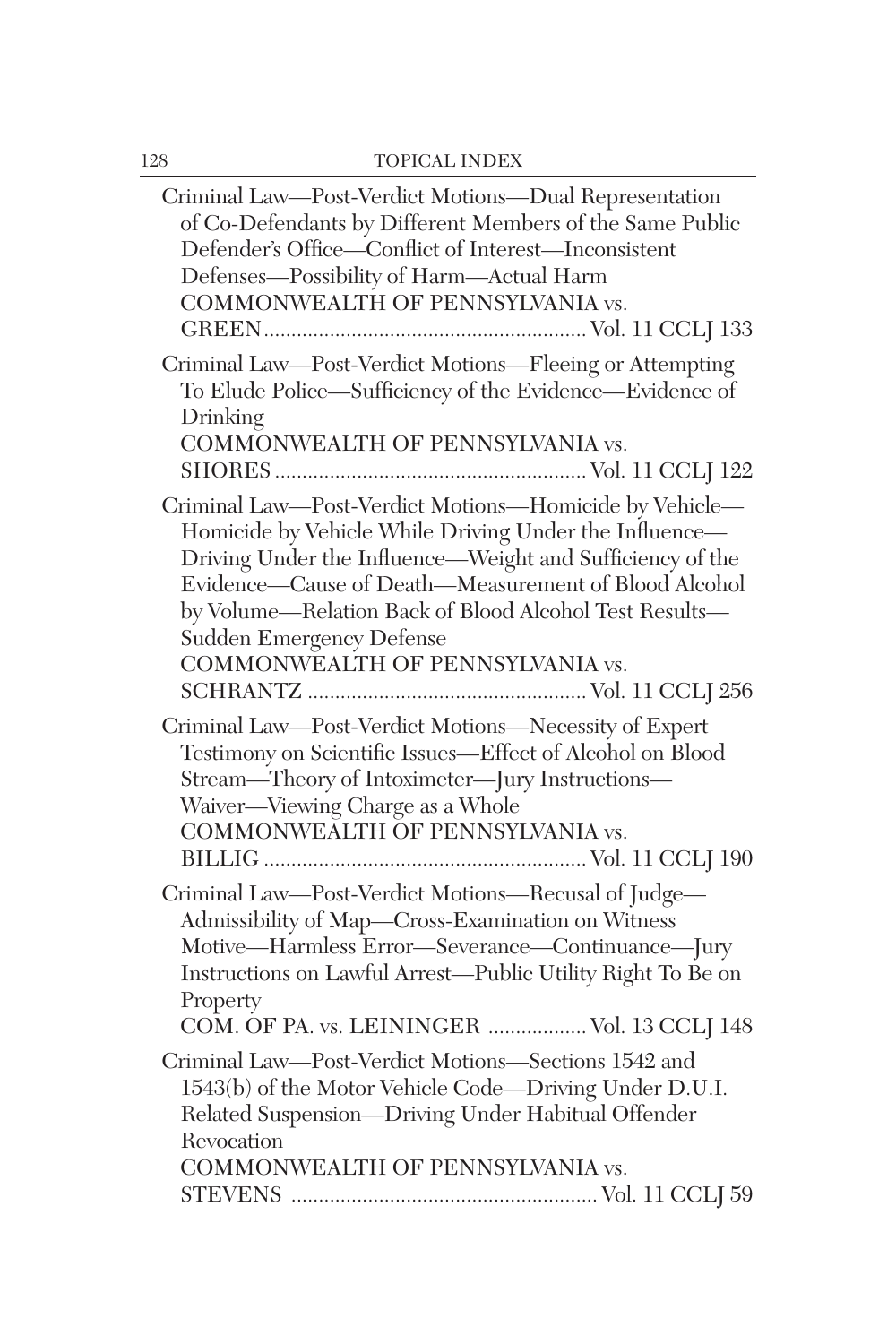| Criminal Law-Post-Verdict Motions-Theft by Unlawful<br>Taking-Receiving Stolen Property-Criminal Conspiracy-<br>Weight and Sufficiency of the Evidence-Remarks by<br>Prosecutor During Closing Argument<br>COMMONWEALTH OF PENNSYLVANIA vs.                                                                                                    |
|------------------------------------------------------------------------------------------------------------------------------------------------------------------------------------------------------------------------------------------------------------------------------------------------------------------------------------------------|
| Criminal Law-Post-Verdict Motions-Weight and Sufficiency<br>of the Evidence-Identification Testimony<br>COMMONWEALTH OF PENNSYLVANIA vs.                                                                                                                                                                                                       |
| Criminal Law-Post-Verdict Motions-Weight and Sufficiency<br>of the Evidence—Motion To Dismiss—Violation of Pa.<br>R.Crim.P. 130-Requirement That Defendant Show<br>Prejudice<br>COMMONWEALTH OF PENNSYLVANIA vs.                                                                                                                               |
|                                                                                                                                                                                                                                                                                                                                                |
| Criminal Law-Practice-Preliminary Hearing-Sufficiency or<br>Lack of Evidence-Petition to Quash Transcript<br>COMMONWEALTH OF PENNSYLVANIA vs.                                                                                                                                                                                                  |
| Criminal Law-Prison Breach-Escape From Custody Outside<br>of Prison-Motion in Arrest of Judgment<br>COMMONWEALTH OF PENNSYLVANIA vs.                                                                                                                                                                                                           |
| Criminal Law-Rape and Conspiracy-Post-Sentence<br>Motions-Sufficiency of Evidence-Alleged Prosecutorial<br>Misconduct-Competency of Trial Counsel<br>COMMONWEALTH OF PENNSYLVANIA vs.                                                                                                                                                          |
| Criminal Law-Rape and Conspiracy-Post-Sentence<br>Motions-Sufficiency of Evidence-Lack of Specific Dates-<br>Incapacity To Consent by Child of Tender Years-Delay in<br>Arrest-Exclusion of Alibi Testimony-Search and Seizure-<br>Apparent Authority To Consent to Search-Exclusion of<br>Expert Testimony Where Witness Clearly Unqualified- |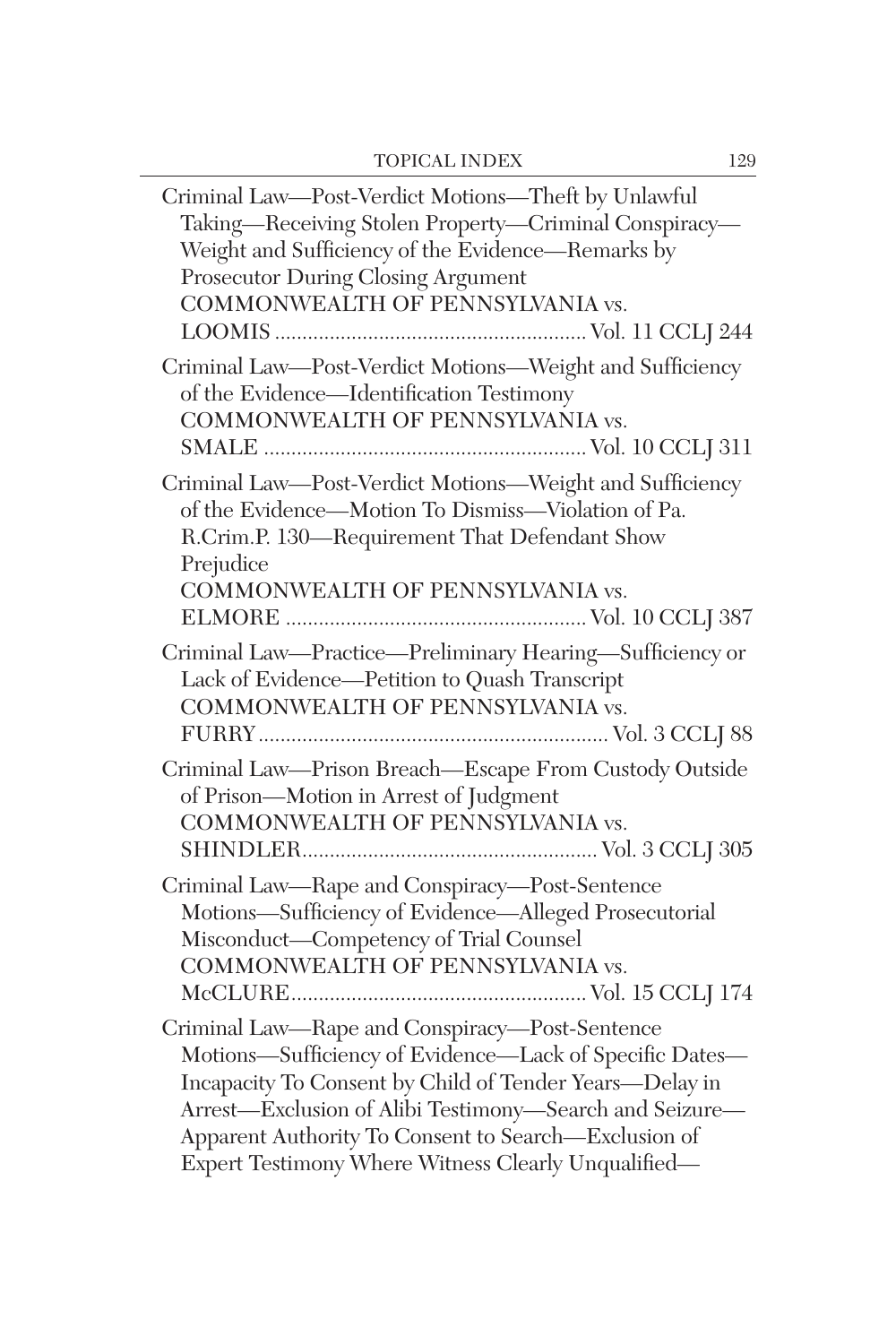| Admissibility of Evidence of Other (Uncharged) Sexual<br>Conduct-Sentencing-Eighth Amendment<br>COMMONWEALTH OF PENNSYLVANIA vs.                                                                                                                                                                                                                                                                                                              |
|-----------------------------------------------------------------------------------------------------------------------------------------------------------------------------------------------------------------------------------------------------------------------------------------------------------------------------------------------------------------------------------------------------------------------------------------------|
| Criminal Law-Resisting Arrest-Sufficiency of Evidence-<br>Self-Defense-Victim's Propensity for Violence-Officer's<br>Use of Force in Making Arrest-Protection of Property<br>COMMONWEALTH vs. LEININGER  Vol. 8 CCLJ 231                                                                                                                                                                                                                      |
| Criminal Law-"Reverse Sting" Case-Sufficiency of<br>Evidence—Unlawful Possession of a Controlled Substance<br>[35 Pa. C.S.A. 780-113(a)(16)]—Possession With Intent To<br>Deliver [35 Pa. C.S.A. 780-113(a)(30)]-Criminal Conspiracy<br>[18 Pa. C.S.A. $903(a)(1)$ ]—Criminal Solicitation [18 Pa.<br>C.S.A. 902(a)(1)]-Post-Verdict Motions-Entrapment-<br>Improper Remarks by Prosecution-Charge to the Jury-<br>Ineffectiveness of Counsel |
| Criminal Law-Revocation of Parole-Habeas Corpus<br>COMMONWEALTH OF PENNSYLVANIA vs.                                                                                                                                                                                                                                                                                                                                                           |
| Criminal Law-Search and Seizure-Motion To Suppress-<br>Distinction Between "Mere Encounter" and "Investigatory"<br>or "Custodial Stop"<br>COMMONWEALTH OF PENNSYLVANIA vs.                                                                                                                                                                                                                                                                    |
| Criminal Law-Search and Seizure-Motion To Suppress<br>Fruits of Warrantless Search-Exigent Circumstances-<br>Miranda Warnings-Invocation of Right to Counsel-<br>Spontaneous Declaration<br>COMMONWEALTH OF PENNSYLVANIA vs.                                                                                                                                                                                                                  |
| Criminal Law-Search and Seizure-Suppression of<br>Evidence—Traffic Stop—Reasonable Belief As to Violation of<br>Vehicle Code-75 Pa. C.S.A. §3714<br>COMMONWEALTH OF PENNSYLVANIA vs.                                                                                                                                                                                                                                                          |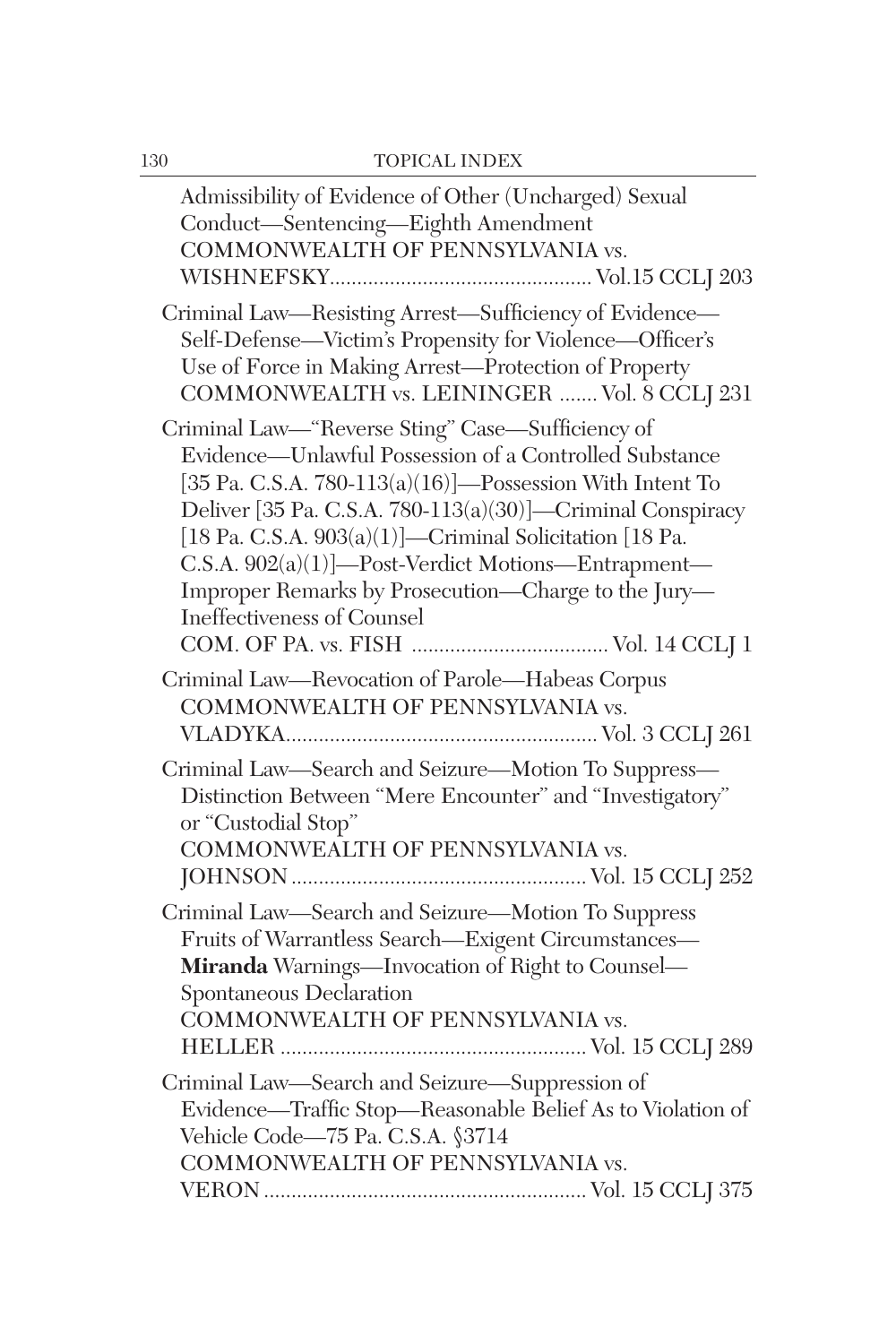| Criminal Law-Sentence-Evidence-Prior Record Score-                                                                                                                                                                                                                                                            |
|---------------------------------------------------------------------------------------------------------------------------------------------------------------------------------------------------------------------------------------------------------------------------------------------------------------|
| <b>Out-of-State Conviction</b><br>COMMONWEALTH OF PENNSYLVANIA vs.                                                                                                                                                                                                                                            |
| Criminal Law-Sentencing-Condition of Probation-<br>Restitution 42 Pa. C.S.A. §9754<br>COMMONWEALTH OF PENNSYLVANIA vs.                                                                                                                                                                                        |
| Criminal Law-Sentencing-Escape-Reasons for Sentence<br>Placed on Record—Discretion of the Court<br>COMMONWEALTH OF PENNSYLVANIA vs.                                                                                                                                                                           |
| Criminal Law-Sentencing-Restitution-Amount Must Be<br>Supported by the Record—Payment to Victims—Medical<br>Providers Not Victims-Modification Authorized to Correct<br>Amounts and Recipients of Restitution<br>COMMONWEALTH of PENNSYLVANIA vs.                                                             |
| Criminal Law-Statutory Rape-Post-Sentence Motions-<br>Sufficiency of Evidence-Failure To Specify Dates of Alleged<br>Offenses With Reasonable Certainty-Tolling of Statute of<br>Limitations Under 42 Pa. C.S. §5554(3)-Admissibility of<br>Evidence of Subsequent Crimes<br>COMMONWEALTH OF PENNSYLVANIA vs. |
| Criminal Law-Sufficiency of Evidence-Date Not Essential<br>Element of Offense—Corpus Delicti Charge—Inapplicability<br>to Exculpatory Statements-Admission of Evidence of<br>Defendant's Prior Conviction<br>COMMONWEALTH OF PENNSYLVANIA vs.                                                                 |
| Criminal Law-Sufficiency of Evidence-Defiant Trespass-<br>Harassment by Communication-De Minimis Infractions-<br>Charge of the Court<br>COMMONWEALTH OF PENNSYLVANIA vs.                                                                                                                                      |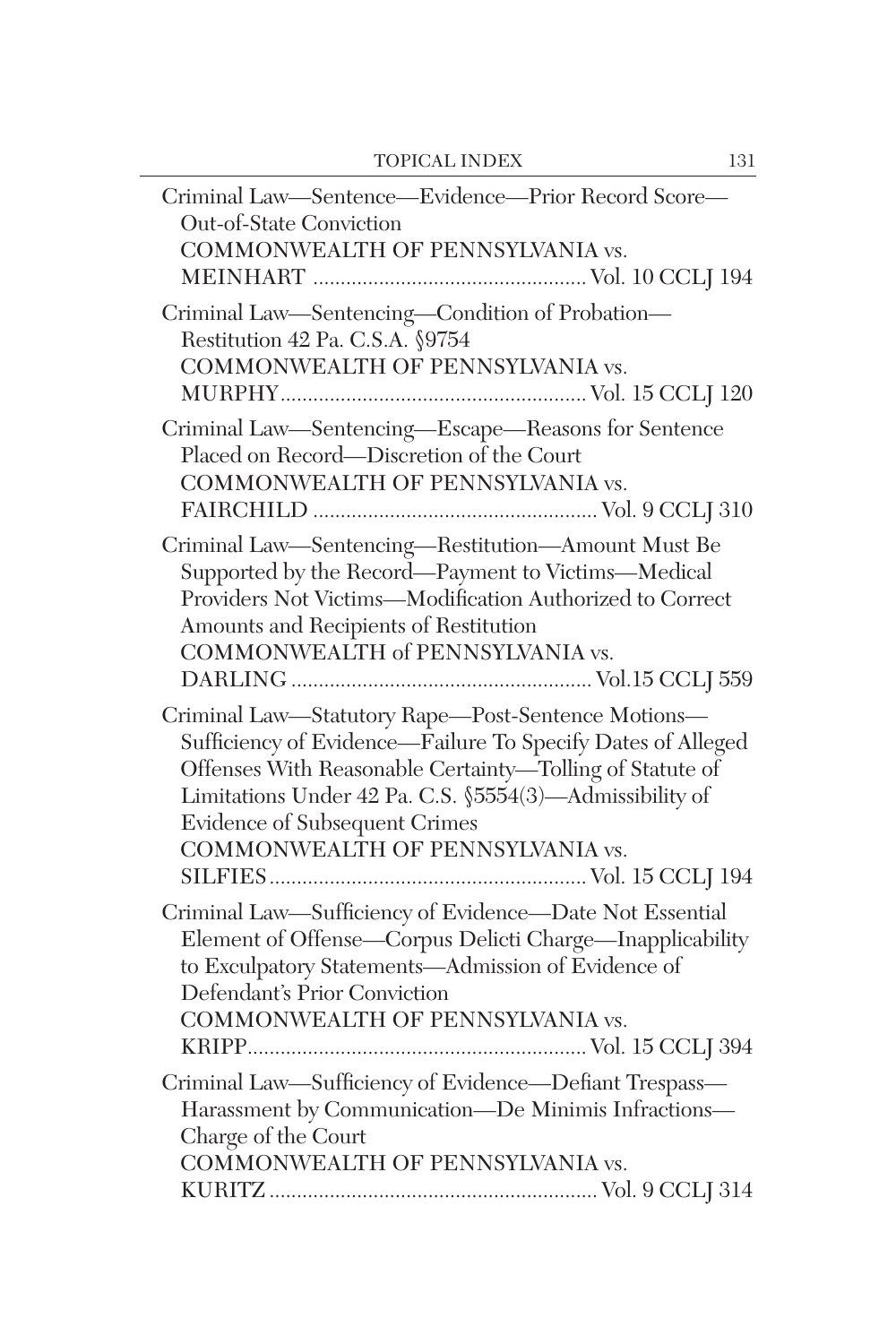| Criminal Law-Sufficiency of Evidence-Speeding-Expert                                                                                                                                                                       |
|----------------------------------------------------------------------------------------------------------------------------------------------------------------------------------------------------------------------------|
| Testimony<br>COMMONWEALTH OF PENNSYLVANIA vs.                                                                                                                                                                              |
|                                                                                                                                                                                                                            |
| Criminal Law-Summary Appeal-Post-Verdict Motions-<br>Construction of Penal Statutes-Section 701 of the Game<br>Law-Unconstitutional Shifting of the Burden of Proof to<br>Defendant<br>COMMONWEALTH OF PENNSYLVANIA vs.    |
| Criminal Law-Suppression of Evidence-Confessions-<br>Voluntariness-Burden of Proof-Miranda Warnings-<br>Custodial vs. Non-Custodial Interrogations-"Totality of<br>Circumstances" Test<br>COMMONWEALTH OF PENNSYLVANIA vs. |
| Criminal Law-Suppression of Evidence-Extraterritorial<br>Arrest-Municipal Police Jurisdiction Act-"Hot and Fresh<br>Pursuit" of Vehicle into Neighboring Municipality<br>COMMONWEALTH OF PENNSYLVANIA vs.                  |
| Criminal Law-Suppression of Evidence-Investigatory<br>Stop-Terry v. Ohio<br>COMMONWEALTH OF PENNSYLVANIA vs.                                                                                                               |
| Criminal Law-Suppression of Evidence-Pre-Arrest<br>Identification by Witness-Failure To Produce Photographic<br>Array<br>COMMONWEALTH OF PENNSYLVANIA vs.                                                                  |
| Criminal Law-Suppression of Evidence-Search Without<br>Warrant-Denial of Constitutional Rights-Motion for a New<br>Trial<br>COMMONWEALTH OF PENNSYLVANIA vs.                                                               |
|                                                                                                                                                                                                                            |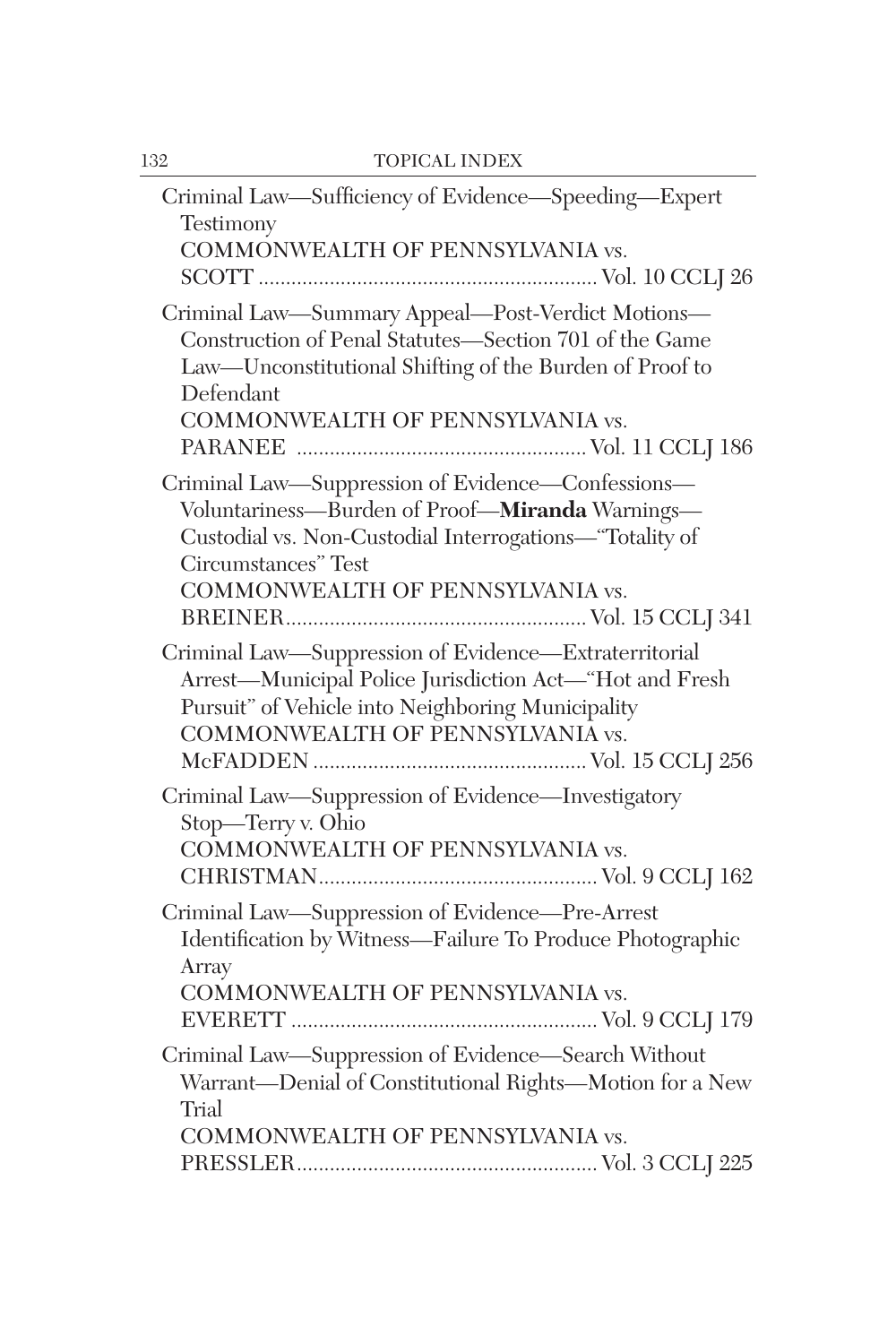| Criminal Law—Suppression of Evidence—Traffic Stop—<br>"Articulable and Reasonable Grounds" To Suspect That<br>a Violation of the Vehicle Code Has Been or Is Being<br>Committed-Probable Cause-Vehicle Code, Sections 3361<br>and 6308<br>COMMONWEALTH OF PENNSYLVANIA vs. |
|----------------------------------------------------------------------------------------------------------------------------------------------------------------------------------------------------------------------------------------------------------------------------|
| Criminal Law-Suppression of Evidence-Traffic Stop-<br>Evidence of Other Crimes-Vehicle Search-Patdown<br>Search-Exigent Circumstances-Search Incident to Arrest<br>COM. OF PA. vs. GEORGE  Vol. 13 CCLJ 64                                                                 |
| Criminal Law—Vehicle Code—Speeding—Radar—Testing<br><b>Stations-Summary Appeals</b><br>COMMONWEALTH vs. GERMAN  Vol. 8 CCLJ 185                                                                                                                                            |
| Criminal Law-Violation of Borough Ordinance-Penal<br>Provisions-Statutory Construction Act<br><b>BOROUGH OF JIM THORPE vs.</b>                                                                                                                                             |
| Criminal Law-Violation of Borough Ordinance-Penal<br>Provisions-Statutory Construction Act<br><b>BOROUGH OF JIM THORPE vs.</b>                                                                                                                                             |
| Criminal Law-Writ of Habeas Corpus-Pardoning Power-<br>Board of Pardons-Constitution<br>COMMONWEALTH OF PENNSYLVANIA vs.                                                                                                                                                   |
| Criminal Procedure-Post-Verdict Motion-Waiver<br>COMMONWEALTH OF PENNSYLVANIA vs.                                                                                                                                                                                          |
| Disqualification of Judge-Attorney's Arguments-First Degree<br>Murder<br>COMMONWEALTH OF PENNSYLVANIA vs.                                                                                                                                                                  |
| Double Jeopardy-Collateral Estoppel-Previous Judgment<br>of Acquittal<br>COMMONWEALTH vs. HARTMAN  Vol. 6 CCLJ 152                                                                                                                                                         |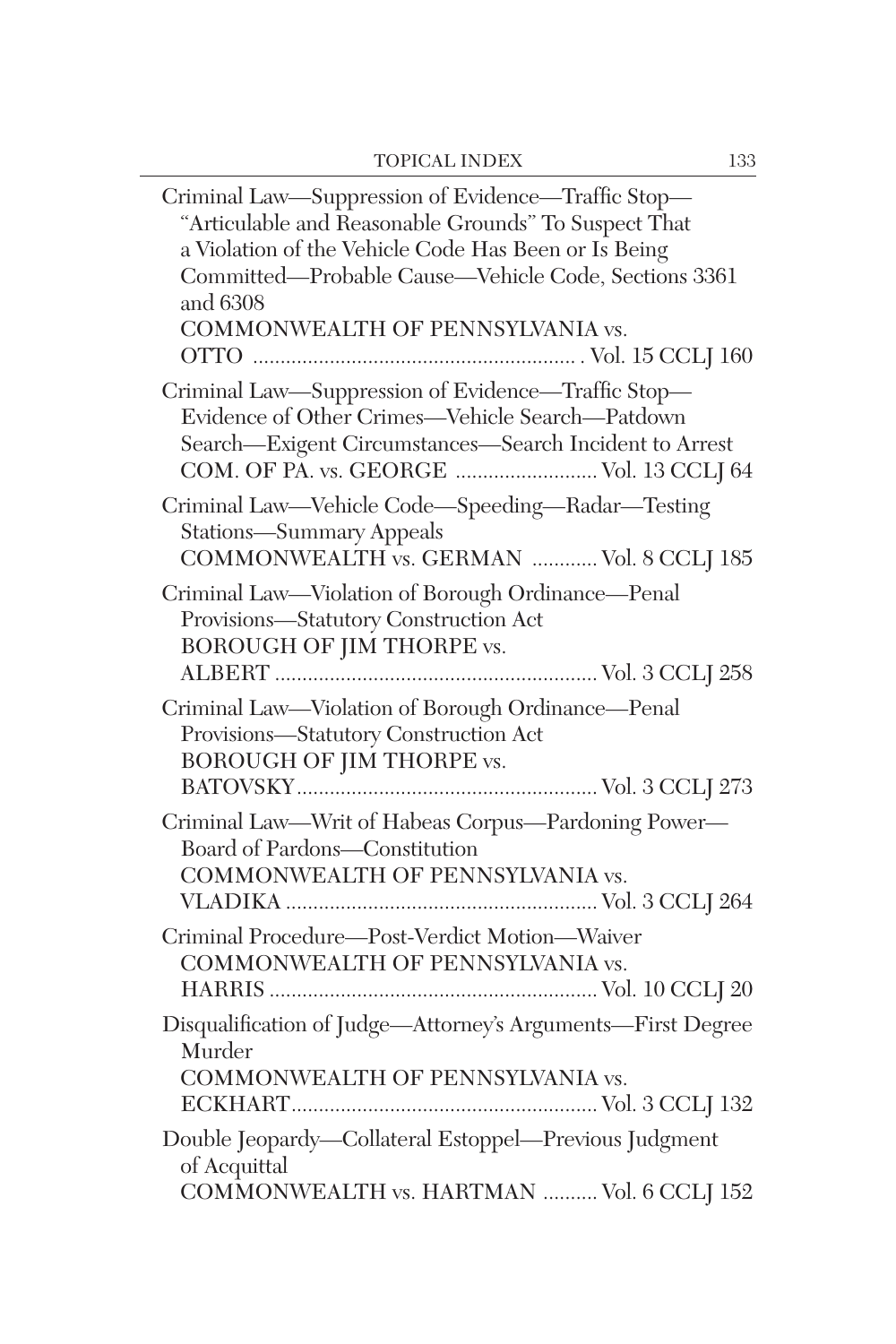| Driving Under the Influence—Motion in Arrest of Judgment—<br>Sufficiency of Evidence—General Observations of Arresting<br>Officer-Results of Field Sobriety Test-Motion for a New<br>Trial-Instructions to Jury-Expert Qualifications of Police<br>Officer<br>COMMONWEALTH vs. HUBER  Vol. 8 CCLJ 419 |
|-------------------------------------------------------------------------------------------------------------------------------------------------------------------------------------------------------------------------------------------------------------------------------------------------------|
| Driving Under the Influence of Alcoholic Beverage-<br>Warrantless Arrest-Motion to Suppress Breathalizer Test<br>Result<br>COMMONWEALTH vs. BERGER  Vol. 5 CCLJ 291                                                                                                                                   |
| Driving While Under Influence of Intoxicating Beverages-<br>New Trial<br>COMMONWEALTH vs. BANGO  Vol. 6 CCLJ 76                                                                                                                                                                                       |
| Escape—Work Release—Identity of Accused<br>COMMONWEALTH vs. TRACY  Vol. 7 CCLJ 121                                                                                                                                                                                                                    |
| Evidentiary Hearing on Defendant's Allegation of<br>Incompetency of Counsel—Post-Conviction Hearing Act—<br>Appointment of Counsel for Criminal Defendant<br>COMMONWEALTH OF PENNSYLVANIA vs.                                                                                                         |
| Forfeiture—Pennsylvania Cigarette Tax Act—Service of<br>Forfeiture Petition-Defective Service Jurisdiction-<br>Pa.R.C.P. 1009(a)<br><b>COMMONWEALTH vs. ONE 1978 DODGE</b>                                                                                                                            |
| Furnishing Notes of Testimony and Trial Transcript to<br>Defendant<br>COMMONWEALTH OF PENNSYLVANIA vs.                                                                                                                                                                                                |
| Gambling Devices-Pinball Machines-Section 334 of Penal<br>Code of 1972<br>COMMONWEALTH vs. BALLY BLUE CHIP PINBALL                                                                                                                                                                                    |
| Indigent-Appointment of counsel-Exhaustion of direct<br>appeals<br>COMMONWEALTH vs. SHINDLER  Vol. 4 CCLJ 115                                                                                                                                                                                         |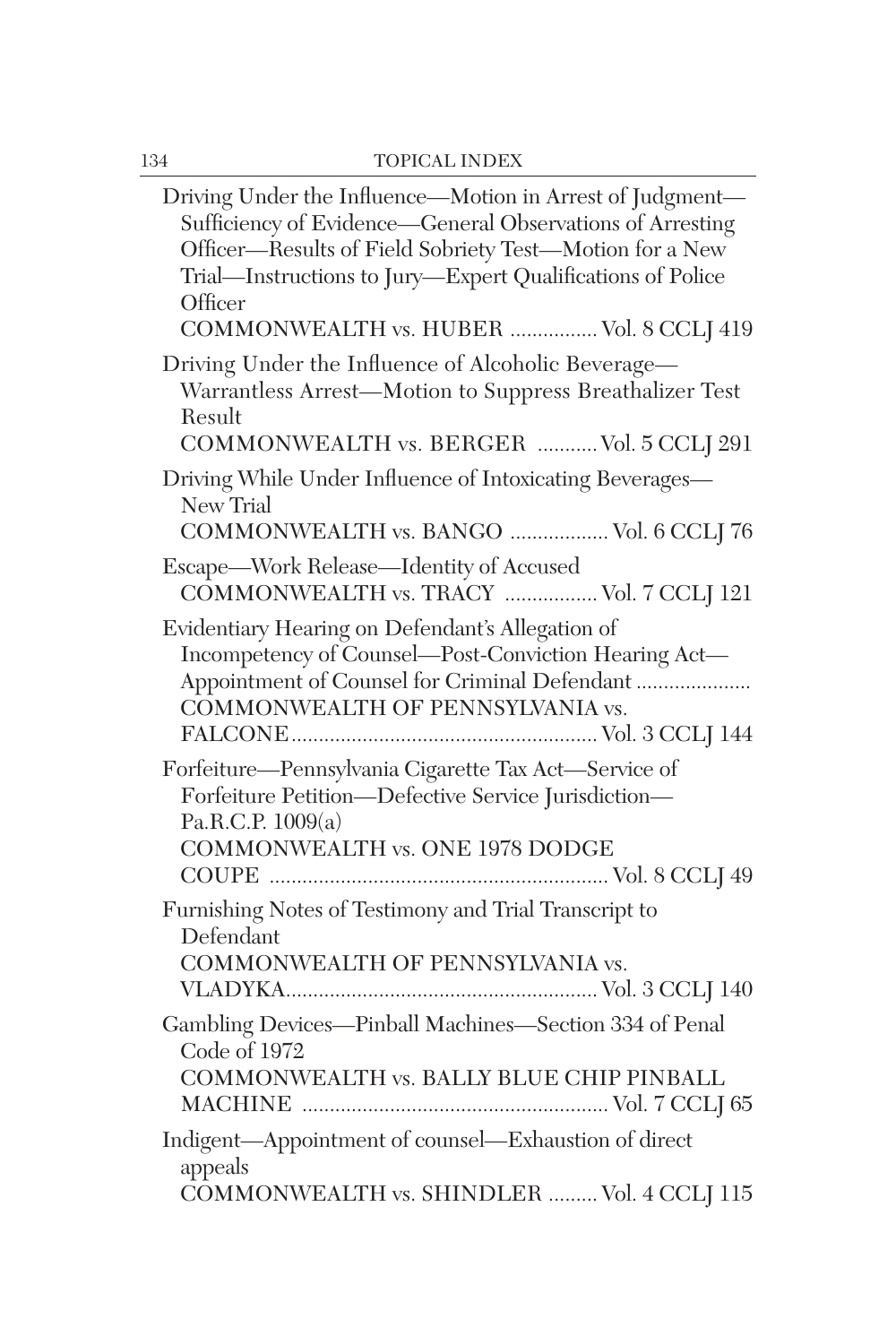| Indigent Prisoners—Free Trial Transcripts—Act of May 1,<br>1907, P.L. 135 Section 2<br>COMMONWEALTH vs. ALLESCH  Vol. 6 CCLJ 355                                                        |
|-----------------------------------------------------------------------------------------------------------------------------------------------------------------------------------------|
| Involuntary Intoxication-Jury Instructions-New Trial<br>COMMONWEALTH vs. BUTTERFIELD . Vol. 7 CCLJ 366                                                                                  |
| Mental Health-Murder-Dismissal of Charges<br>COMMONWEALTH vs. HINTERLEITER Vol. 7 CCLJ 268                                                                                              |
| Minor Larceny-Post Trial Motions-Remarks of<br>Prosecuting Attorney-Photographic Identification<br>COMMONWEALTH vs. PIAZZA  Vol. 5 CCLJ 82                                              |
| Motion in Arrest of Judgment-Motion for a New Trial-<br>Sufficiency of Evidence<br>COMMONWEALTH vs. TERRIERE  Vol. 5 CCLJ 265a                                                          |
| Motion in Arrest of Judgment-Sufficiency of evidence-<br>Fingerprints<br>COMMONWEALTH vs. CICHY  Vol. 4 CCLJ 276                                                                        |
| Motion To Quash Criminal Information Granted<br>COMMONWEALTH OF PENNSYLVANIA vs.                                                                                                        |
| Motion to Quash Indictment-Breathalizer Evidence at<br>Preliminary Hearing<br><b>COMMONWEALTH vs.</b>                                                                                   |
| Motion to Quash Information-Error in Stating Time and<br>Place of Occurrence-Hearsay Evidence at Preliminary<br>Hearing<br>COMMONWEALTH vs. JEFFORDS  Vol. 5 CCLJ 289                   |
| Motion to Suppress—Admissibility of Prior Testimony—<br>Ineffective Assistance of Counsel in Prior Trial<br>COM. OF PA. vs. SMITH  Vol. 13 CCLJ 417                                     |
| Motion To Suppress-Consensual Entry Into Premises-Search<br>and Seizure of Drug Paraphernalia-Plain View Doctrine-<br><b>Search Warrant</b><br>COM. OF PA. vs. SNYDER  Vol. 14 CCLJ 166 |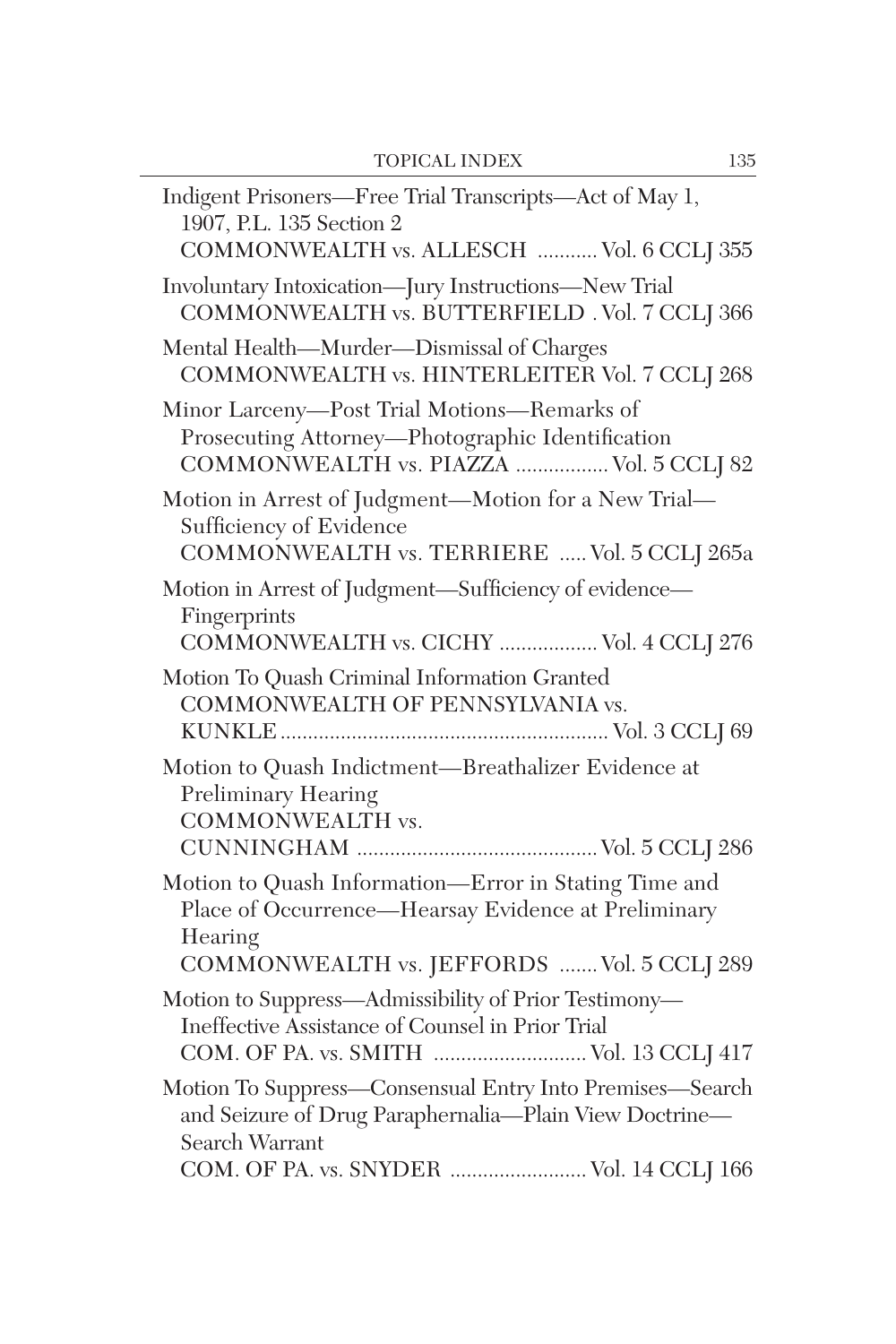| Motion To Suppress-Miranda Warnings-Arrest-Custodial<br>Interrogation-"Blurt Outs"                                                                                                                                                                 |
|----------------------------------------------------------------------------------------------------------------------------------------------------------------------------------------------------------------------------------------------------|
| COM. OF PA. vs. MILLER  Vol. 14 CCLJ 248                                                                                                                                                                                                           |
| Motion to Suppress-Power of Game Commission Officers-<br>Scope of Consent to Search-Prescription Vial-Plain View<br>Doctrine-Lawful Initial Intrusion-Hashish-34 Pa. C.S.A.<br>\$90.1(17)<br>COM. OF PA. vs. FAVERE  Vol. 13 CCLJ 139              |
| Motion To Suppress-Probable Cause-"Reverse Sting"-<br>Search Warrant<br>COM. OF PA. vs. SMITH  Vol. 14 CCLJ 204                                                                                                                                    |
| Motion To Suppress-Probable Cause To Stop Vehicle-<br>Sobriety Checkpoint<br>COM. OF PA. vs. SEARFOSS  Vol. 14 CCLJ 191                                                                                                                            |
| Motion To Suppress—Warrantless Entry Into Home<br>COM. OF PA. vs. FISHER  Vol. 14 CCLJ 173                                                                                                                                                         |
| Motor Vehicles-Sections 1785 and 3746 of the Motor Vehicle<br>Code—Failure To Maintain Financial Responsibility—<br>Reportable Accident-Suspension of Operator's License-<br>Constitutionality of Section 1785<br>COMMONWEALTH OF PENNSYLVANIA vs. |
| Motor Vehicles-Sections 6102 and 6109 of Motor Vehicle<br>Code-Enforcement of Speed Restrictions-ESP Speed<br>Timing Device-Ordinance Requirement<br>COMMONWEALTH vs. ANTONAVAGE  Vol. 8 CCLJ 359                                                  |
| Motor Vehicles-Speeding-Use of Radar-Approved<br>Electronic Devices-Official Testing Stations-Pennsylvania<br>Code-Judicial Notice<br>COMMONWEALTH vs. MILLS  Vol. 8 CCLJ 254                                                                      |
| Murder-Second degree-Instructions of court-Malice<br>aforethought inferred from use of deadly weapon-Evidence<br>of intoxication-New trial denied<br>COMMONWEALTH vs. HOWARD  Vol. 4 CCLI 70                                                       |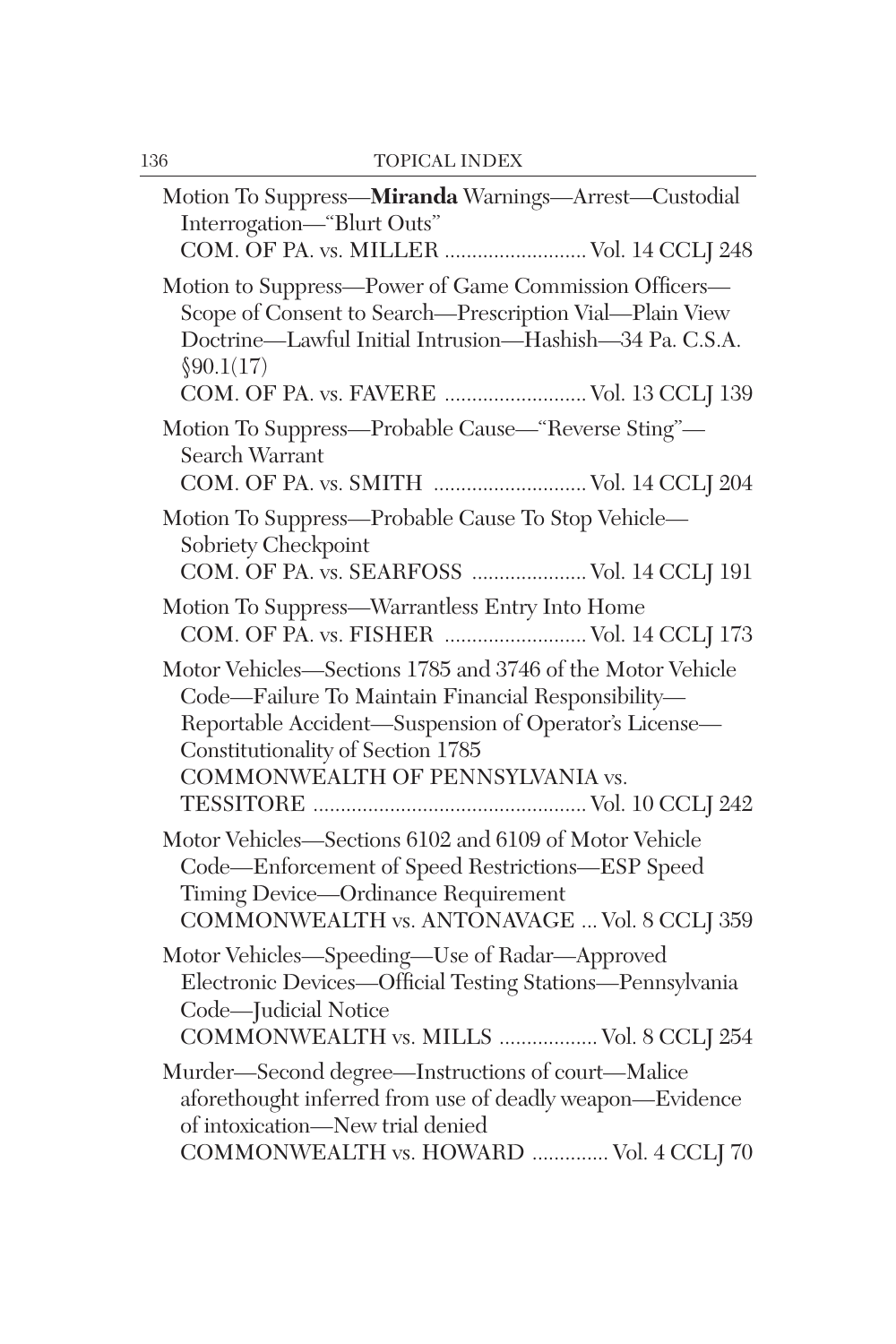$\overline{\phantom{0}}$ 

| Murder-Selection of Jury-Challenges-Act of 1901 March 6,<br>P. L. 16, Sec. 1-1901, Jury 9, P. L. 629, Sec. 1-Evidence-<br>Photographs-Verdict Against Weight of Evidence-<br>Admission of Statement of Defendant-Failure to Time of<br>Making Application to Suppress-Rule of Criminal Procedure<br>COMMONWEALTH vs. ECKHART Vol. 2 CCLJ 58 |
|---------------------------------------------------------------------------------------------------------------------------------------------------------------------------------------------------------------------------------------------------------------------------------------------------------------------------------------------|
| New Trial-Failure of Commonwealth to Call Witnesses-<br>Credibility of Witnesses<br>COMMONWEALTH vs. HARTRANFT  Vol. 6 CCLJ 1                                                                                                                                                                                                               |
| New Trial-Prejudicial Testimony-Court Instruction to<br>Jury Question<br>COMMONWEALTH vs. YEZIK  Vol. 6 CCLJ 50                                                                                                                                                                                                                             |
| New Trial—Recklessly Endangering Another Person—<br>Mens Rea<br>COMMONWEALTH vs. BULLARD  Vol. 6 CCLJ 3                                                                                                                                                                                                                                     |
| Obtaining Public Assistance Funds With Intent to Defraud<br>COMMONWEALTH vs. DORSHIMER  Vol. 6 CCLJ 6                                                                                                                                                                                                                                       |
| Offer of Proof-Violation of Bill of Particulars<br>COMMONWEALTH vs. YANETTI  Vol. 7 CCLJ 203                                                                                                                                                                                                                                                |
| Petition for Return of Fire Arms<br>COMMONWEALTH vs. SHINDLER  Vol. 5 CCLJ 328                                                                                                                                                                                                                                                              |
| Plea of Guilty-Habeas Corpus-Intelligent Waiver of Right to<br>Counsel<br>COMMONWEALTH EX REL. FROHNHEISER vs.                                                                                                                                                                                                                              |
| Possession of narcotics-Marijuana-Non-jury trial-<br>Circumstantial evidence-Motion in arrest of judgment<br>granted<br>COMMONWEALTH vs. BYRNE  Vol. 4 CCLJ 132                                                                                                                                                                             |
| Possession of narcotics-Marijuana-"Possession" defined-<br>Motion in arrest of judgment denied<br>COMMONWEALTH vs. BENNETT Vol. 4 CCLJ 241                                                                                                                                                                                                  |
| Post Conviction Act<br>COMMONWEALTH vs. SCHLEICHER  Vol. 2 CCLJ 18                                                                                                                                                                                                                                                                          |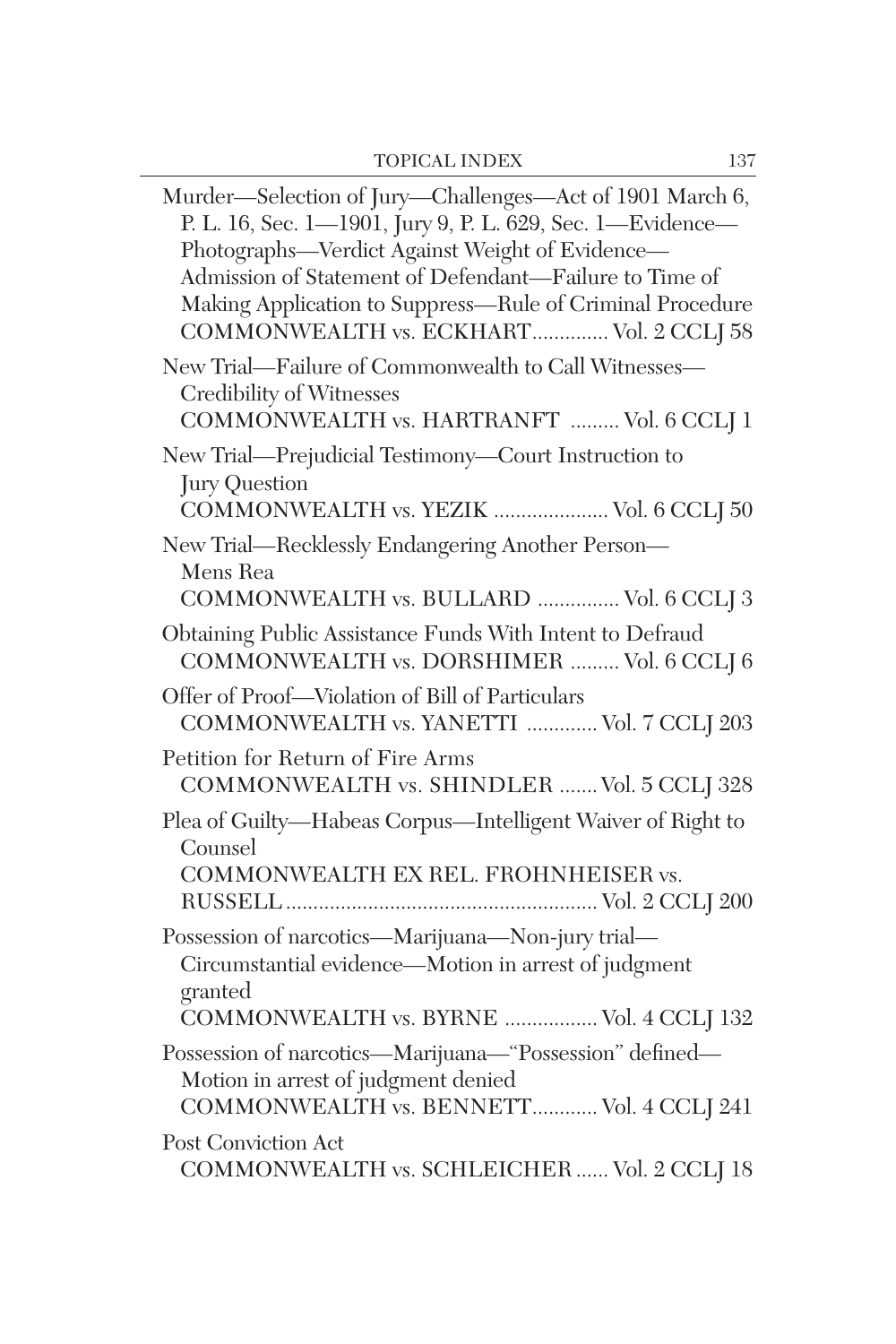| Post Conviction Act-Order by the Parole Board<br>COMMONWEALTH vs. VLADYKA Vol. 2 CCLJ 38                                                                                                  |
|-------------------------------------------------------------------------------------------------------------------------------------------------------------------------------------------|
| Post Conviction Appeal—Incompetence of Counsel<br>COMMONWEALTH vs. SNYDER  Vol. 5 CCLJ 48                                                                                                 |
| Post-Conviction Hearing Act-After-Discovered Evidence<br>COMMONWEALTH OF PENNSYLVANIA vs.                                                                                                 |
| Post Conviction Hearing Act-Guilty Plea<br>COMMONWEALTH vs. GODSHALL  Vol. 6 CCLJ 160                                                                                                     |
| Post-Conviction Hearing Act—Ineffective Assistance of<br>Counsel-Trial Preparation<br>COMMONWEALTH OF PENNSYLVANIA vs.                                                                    |
| Post-Conviction Hearing Act-Withdrawal of Guilty Plea-<br>Ineffective Assistance of Counsel-Classification of Offense-<br>Information—Sentencing<br>COMMONWEALTH OF PENNSYLVANIA vs.      |
| Post Conviction Proceedings-Failure to provide medical<br>examination in county jail<br>COMMONWEALTH vs. SHINDLER  Vol. 4 CCLJ 141                                                        |
| Post Conviction Proceedings-Guilty plea knowingly entered<br>COMMONWEALTH vs. ECKHART Vol. 4 CCLJ 326                                                                                     |
| Post Conviction Proceedings-Transfer of prisoner<br>COMMONWEALTH vs. MOLOSKY Vol. 4 CCLJ 1                                                                                                |
| Post Conviction Relief-Existence of Plea Bargain-Ineffective<br><b>Assistance of Counsel</b><br>COMMONWEALTH vs. ALLESCH  Vol. 7 CCLJ 164                                                 |
| Post-Conviction Relief Act-Ineffective Assistance of<br>Counsel—Failure to File Suppression Motion—Oral<br>Confession Waiver of Miranda Rights<br>COM. OF PA. vs. SMITH  Vol. 13 CCLJ 245 |
| Post-Conviction Relief Act—Ineffectiveness of Prior Counsel—<br>Waiver of Issue—42 Pa. C.S.A. $\$9543(a)$<br>COM. OF PA. vs. PETERSON  Vol. 13 CCLJ 339                                   |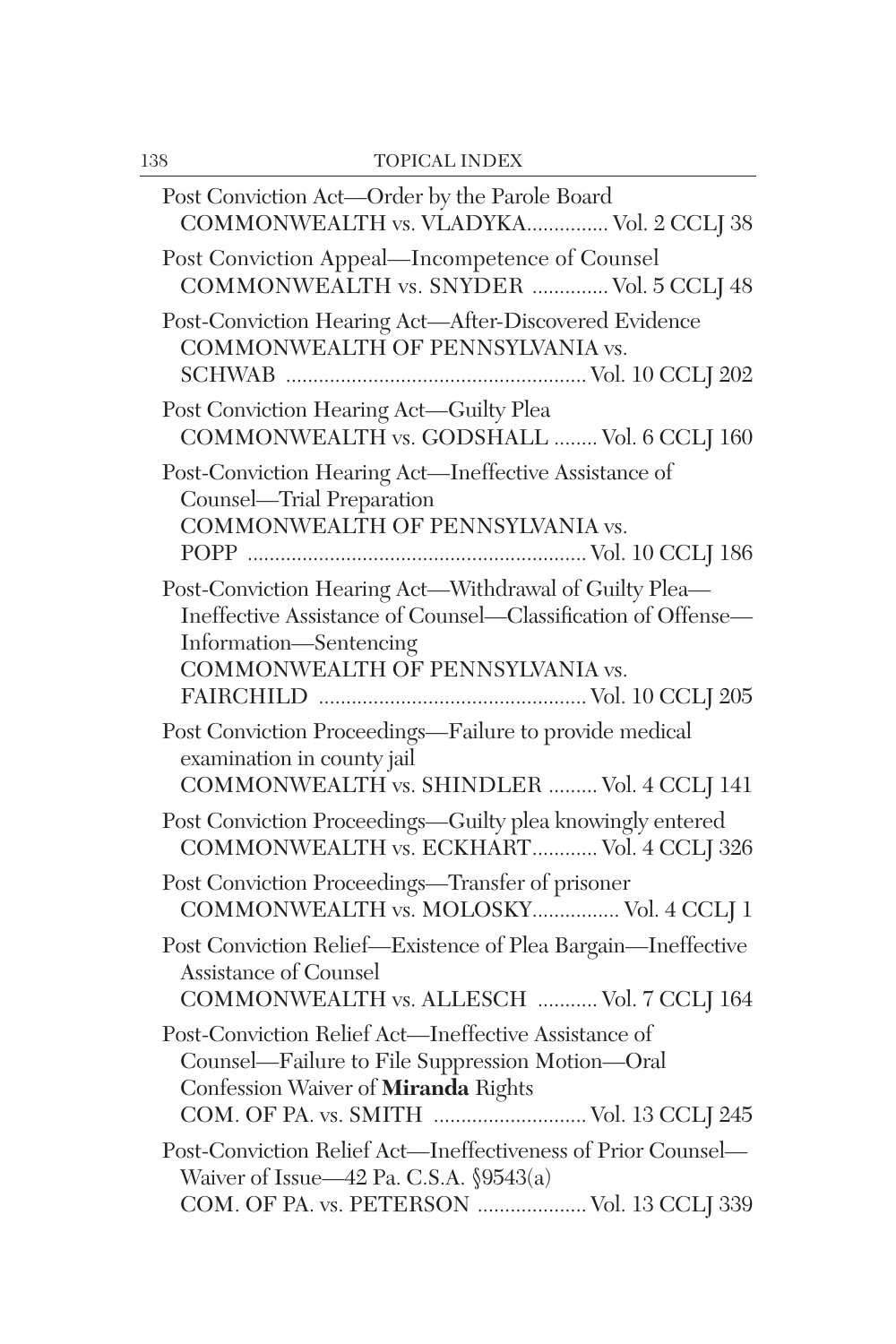| Post-Trial Motions-Evidence-Uncorroborated Testimony<br>of an Accomplice<br>COMMONWEALTH vs. WINKLER  Vol. 5 CCLJ 52                                                                                                                                                  |
|-----------------------------------------------------------------------------------------------------------------------------------------------------------------------------------------------------------------------------------------------------------------------|
| Post-Trial Motions-Knowledge, Custody and Control of<br>Contraband<br>COMMONWEALTH vs. BURRIER Vol. 5 CCLJ 195                                                                                                                                                        |
| Post-Trial Motions-Search and Seizure-Obscenity                                                                                                                                                                                                                       |
| Post-Verdict Motions-Harassment-Sufficiency of Evidence-<br>Course of Conduct—Letters—Legitimate Purpose—18 Pa.<br>C.S.A. $$2709(3)$<br>COM. OF PA. vs. SPIROPOULOS  Vol. 13 CCLJ 194                                                                                 |
| Post-Verdict Motions-Harassment by Communication-<br>Sufficiency of the Evidence—Circumstantial Evidence—<br>18 Pa. C.S.A. $\S$ 2709(3) and 5504(a)(2)<br>COM. OF PA. vs. WEISS  Vol. 13 CCLJ 278                                                                     |
| Post-Verdict Motions-Rule 1100-Discovery Material-<br>Sufficiency of Evidence-Possession With Intent to Deliver-<br>Large Quantity of Marijuana-42 Pa. R.Crim.P., Rule 305(A)<br>COM. OF PA. vs. HEIN  Vol. 13 CCLJ 353                                               |
| Post-Verdict Motions-Sufficiency and Weight of Evidence-<br>Bad Check Charge-Theft by Deception-Failure To<br>Establish Mens Rea at Time of Contracting-18 Pa. C.S.A.<br>$$4105(a)$ -18 Pa. C.S.A. $$3922(a)(1)$<br>COM. OF PA. vs. LUCHETTA ET AL.  Vol. 13 CCLJ 372 |
| Post-Verdict Motions-Sufficiency and Weight of Evidence<br>DUI-Vehicular Homicide DUI-Refusal to Allow Police<br>Officer Testimony on Absorption Rate of Alcohol-Denial of<br>Requested Points for Charge<br>COM. OF PA. vs. KREIMENDAHL  Vol. 13 CCLJ 219            |
| Post-Verdict Motions-Sufficiency of Evidence-Constructive<br>Possession-Possession With Intent to Deliver-Firearm<br>Evidence<br>COM. OF PA. vs. POTERA  Vol. 13 CCLJ 342                                                                                             |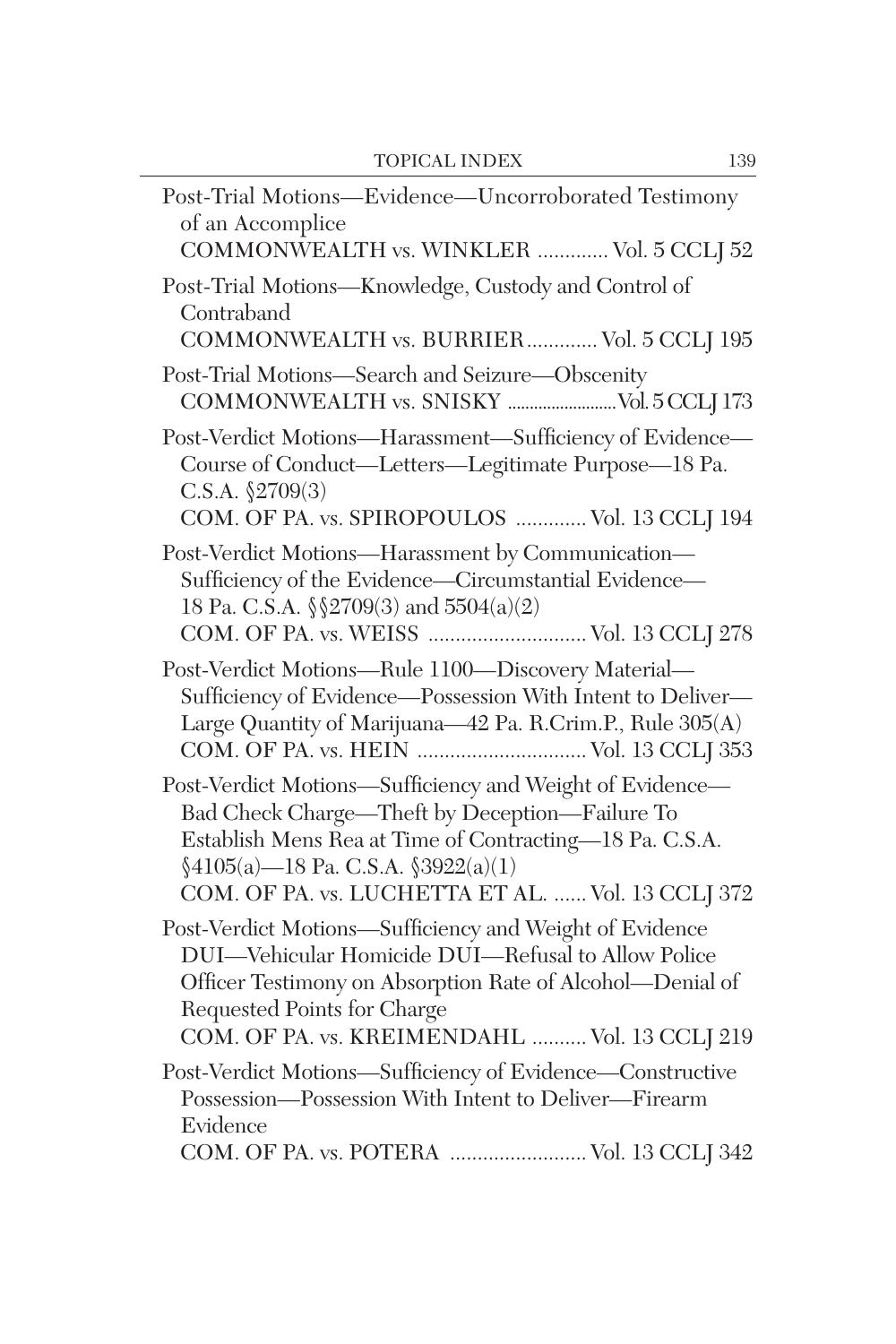| Probation Revocation-Gagnon Hearings-Sentencings<br>COMMONWEALTH OF PENNSYLVANIA vs.                                                                                                                                  |
|-----------------------------------------------------------------------------------------------------------------------------------------------------------------------------------------------------------------------|
| Proceedings Under Post Conviction Act<br>COMMONWEALTH vs. HARTMAN Vol. 2 CCLJ 265                                                                                                                                     |
| Receiving stolen goods-Commonwealth must show more than<br>mere possession-Motion in arrest of judgment granted<br>COMMONWEALTH vs. BORGER  Vol. 4 CCLJ 322                                                           |
| Rule 1100-Continuance<br>COMMONWEALTH vs. PRISZNYAK  Vol. 7 CCLJ 142                                                                                                                                                  |
| Rule 1100-Continuance<br>COMMONWEALTH vs. PRISZNYAK  Vol. 7 CCLJ 176                                                                                                                                                  |
| Rule 1100-Failure of Prompt Trial-Defendant Unavailable<br>COMMONWEALTH vs. ERHART  Vol. 5 CCLJ 192                                                                                                                   |
| Search and Seizure-Preliminary Hearing-Motion To<br>Suppress Evidence-Return of Property<br>COMMONWEALTH vs. DIEHL Vol. 2 CCLJ 300                                                                                    |
| Search and Seizure-Self Incrimination-Pre-Arrest<br>Discovery-Compelling Voice of Identification<br>COMMONWEALTH vs. JOHNS  Vol. 7 CCLJ 46                                                                            |
| Search and seizure-Suppression of evidence-Warrantless<br>arrest-Probable cause-Possession of narcotics-Motion in<br>arrest of judgment denied-Abandonment of narcotics<br>COMMONWEALTH vs. MULDERIG  Vol. 4 CCLJ 121 |
| Search and seizure-Suppression of evidence-Warrantless<br>arrest—Probable cause—Possession of narcotics—Motion in<br>arrest of judgment denied-Object appearing to be weapon in<br>coat pocket                        |
| COMMONWEALTH vs. LYNCH Vol. 4 CCLJ 28                                                                                                                                                                                 |
| Search of Automobile Without Warrant-Probable Cause<br>COMMONWEALTH OF PENNSYLVANIA vs.                                                                                                                               |
| Search Warrant-Probable Cause-Unidentified Informant<br>COMMONWEALTH vs. RUTCH  Vol. 7 CCLJ 149                                                                                                                       |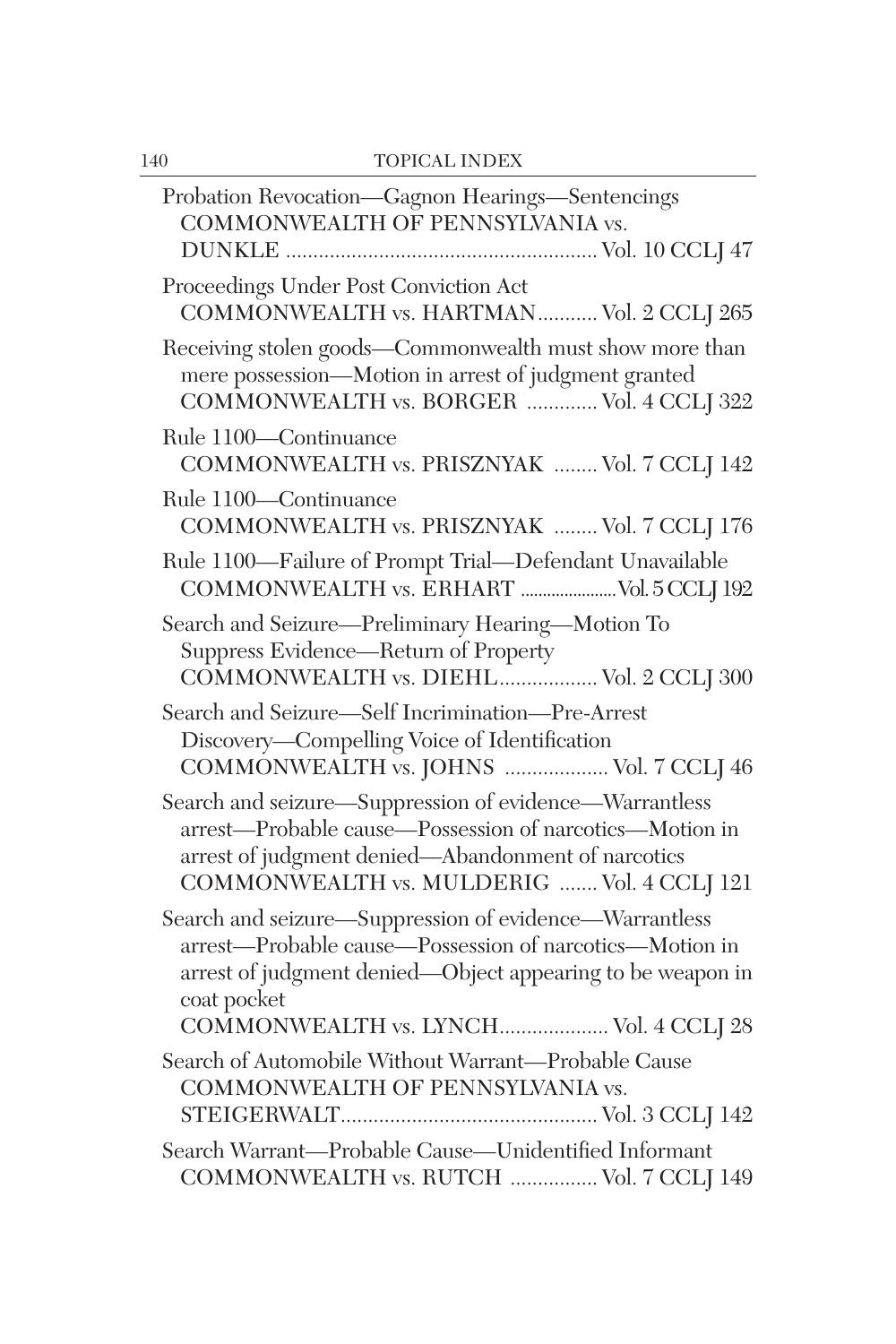| Simple Assault-Definition of Bodily Injury<br>COMMONWEALTH vs. DOYLE  Vol. 6 CCLJ 343                                                                                                                             |
|-------------------------------------------------------------------------------------------------------------------------------------------------------------------------------------------------------------------|
| Speeding Violation-Radar-Photographic Evidence<br>COMMONWEALTH vs. MITCHELL  Vol. 7 CCLJ 220                                                                                                                      |
| Sufficiency of Evidence-Probable Cause for Search and<br>Seizure-Warrantless Arrest<br>COMMONWEALTH vs. WHISTON  Vol. 5 CCLJ 142                                                                                  |
| Summary Appeal-Constitutionality of Ordinance-"Junkyard"<br>Ordinance—Vehicles<br>COMMONWEALTH OF PENNSYLVANIA vs.                                                                                                |
| Summary Appeal-Driving Under Suspension-Pa. R.Crim.P.<br>51 and 70—Terry Stop<br>COMMONWEALTH OF PENNSYLVANIA vs.                                                                                                 |
| Summary Appeal-Earned Income Tax-Refusal To Permit<br>Examination of Books, Records and Papers-Sufficiency of<br>the Evidence<br>COMMONWEALTH EX REL. PALMERTON SCHOOL<br>DISTRICT vs. BOLLINGER  Vol. 9 CCLJ 370 |
| Summary Appeal-Motor Vehicle-Driving While Under<br>Suspension-Actual Notice of Suspension<br>COMMONWEALTH OF PENNSYLVANIA vs.                                                                                    |
| Summary Appeal-Speeding-Expert Testimony<br>COMMONWEALTH OF PENNSYLVANIA vs.                                                                                                                                      |
| Summary Conviction-Disorderly Conduct-Appeal<br>COMMONWEALTH vs. SOLT  Vol. 2 CCLJ 80                                                                                                                             |
| Summary Offense—Appeal—Harassment—Sufficiency of the<br>Evidence<br>COMMONWEALTH OF PENNSYLVANIA vs.                                                                                                              |
| Theft by Unlawful Disposition-Jurisdiction-Sufficiency of<br>Evidence<br>COMMONWEALTH vs. EDMONDS  Vol. 7 CCLJ 133                                                                                                |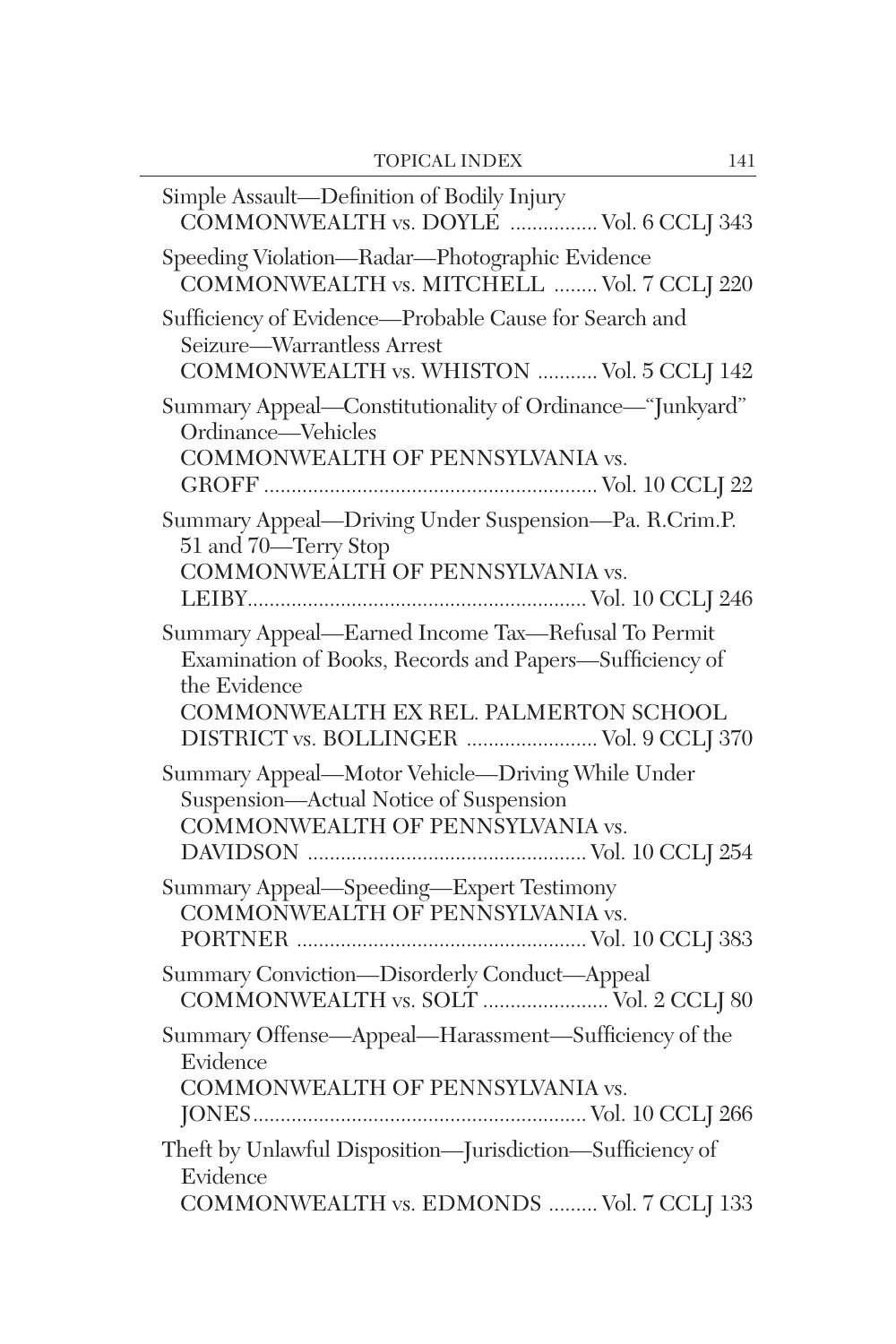| Trial By Jury-Motion for New Trial-Evidence-Credibility<br>COMMONWEALTH vs. MINNICH  Vol. 2 CCLI 146                                                                                                                                                                                                         |
|--------------------------------------------------------------------------------------------------------------------------------------------------------------------------------------------------------------------------------------------------------------------------------------------------------------|
| Voir Dire-Waiver of Disqualification-Immediate Family<br>Member-Juror Bias<br>COMMONWEALTH OF PENNSYLVANIA vs.                                                                                                                                                                                               |
| Waiver of Appeal<br>COMMONWEALTH OF PENNSYLVANIA vs.                                                                                                                                                                                                                                                         |
| Withdrawal of Guilty Plea-Post-Sentencing Motion-<br><b>Interstate Detainer Act</b><br>COMMONWEALTH OF PENNSYLVANIA vs.                                                                                                                                                                                      |
| CRIMINAL PROCEDURE                                                                                                                                                                                                                                                                                           |
| Gambling—Forfeiture of Dice Table—A forfeiture proceeding<br>brought by the District Attorney under Section 60 of the Act<br>of March 31, 1860, P.L. 382, 18 P.S. 1445, to obtain forfeiture<br>of a dice table used in gambling is an in-rem action over which<br>Quarter Sessions has jurisdiction         |
| Gambling Device-Forfeiture-Section 60, Act of March 31,<br>1860, P.L. 382—Failure to prove use—Where crap table is<br>so constructed that it contains certain features which have no<br>useful function except for gambling, it may be forfeited as a<br>gambling device without proof of actual use as such |
| Memorandum used by Police Officer in testifying need not be<br>made available to Defendant's counsel where counsel refuses<br>to disclose any purpose for inspecting the memorandum                                                                                                                          |
| Motion for Arrest of Judgment-Evidence reviewed in light<br>most favorable to Commonwealth                                                                                                                                                                                                                   |
| Motion for Discharge following jury's disagreement and<br>discharge will be dismissed, where the evidence considered in<br>light most favorable to Commonwealth sustains the charge                                                                                                                          |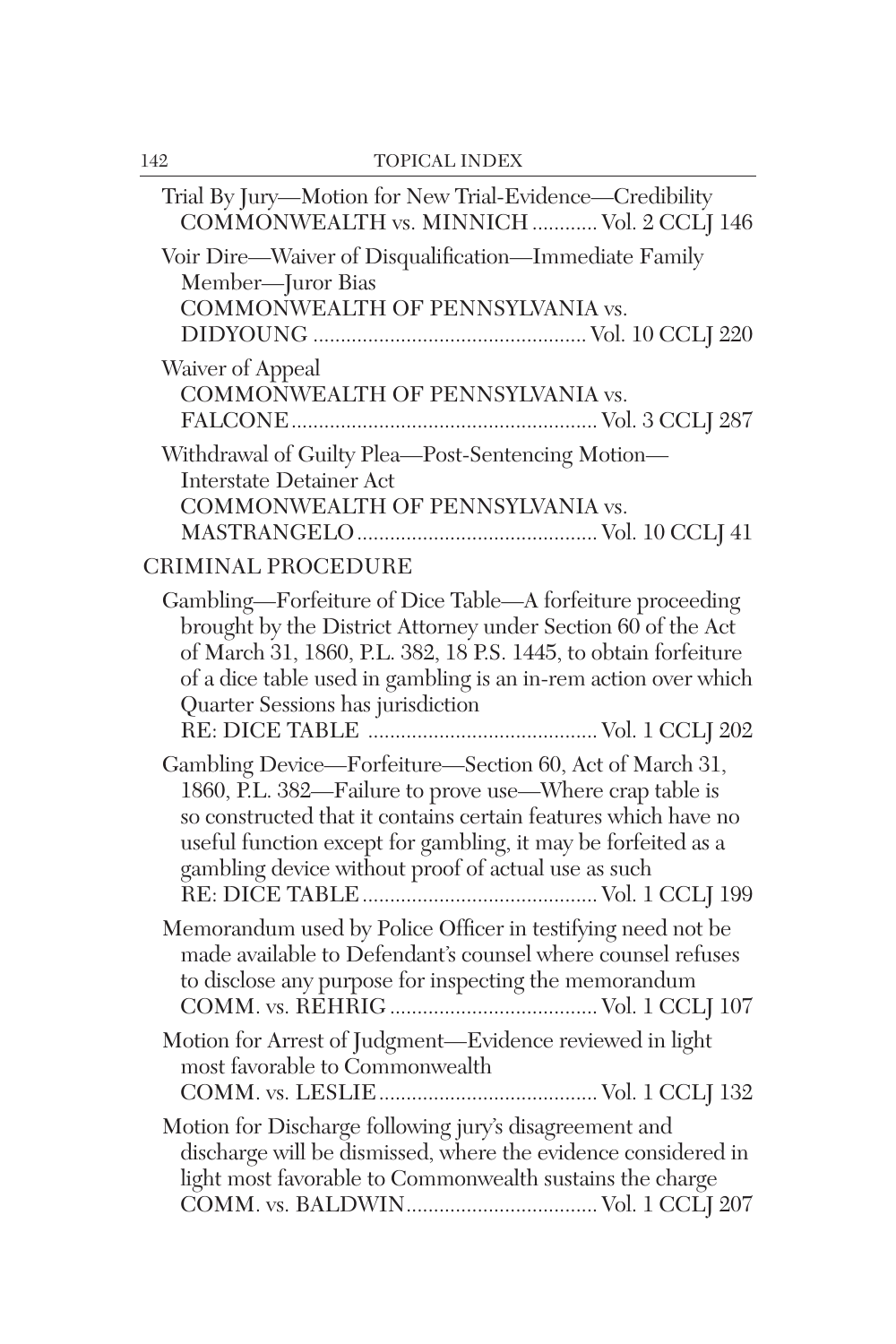| Motion for New Trial-Identity: Photographs of Defendant.<br>Where identity is an issue, photographs of Defendant<br>appearing on a board among others readily identifiable as<br>criminals, does not make the board inadmissible or prejudicial<br>COMM. vs. SCHLEICHER  Vol. 1 CCLJ 217                                                                                                                                                                                               |
|----------------------------------------------------------------------------------------------------------------------------------------------------------------------------------------------------------------------------------------------------------------------------------------------------------------------------------------------------------------------------------------------------------------------------------------------------------------------------------------|
| New Trial-Assault with Intent to Rob-New Trial-Number<br>of Peremptory Challenges-Challenge for Cause-Locking<br>up jury-Continuance of Trial-Sequestration-Evidence-<br>Searching of Defendant-Admonishing jury to speak to<br>no one or listening to or reading about the case—Allowing<br>Counsel to state reasons for objections-False Statement by<br>Defendant's Counsel in summation—Rule 312 (c) Criminal<br>Proceeding-Related Crimes<br>COMM. vs. VECCHIOLLI Vol. 1 CCLJ 270 |
| New Trial—Erroneous instructions unless contributing to jury's<br>verdict, cannot be complained of especially where defense<br>fails to request further elaboration of instructions or further<br>instructions by Court to Jury-Failure to request additional<br>instructions-Points for Charge, unsupported by testimony or<br>law                                                                                                                                                    |
| Preliminary Hearing-Effect on Counsel's Failure to sign<br>Waiver-Rule of Criminal Procedure 116 (e)-Critical<br>Stage-Refusal of Continuance. The constitutional rights of<br>defendants are not affected where a preliminary hearing is<br>conducted in the absence of counsel over their objections,<br>where only Commonwealth witnesses are heard and no<br>questions are asked of, or statements made by Defendants<br>VEECHIOLLI vs. NEAST Vol. 1 CCLJ 149                      |
| Variance from Information—Information charging Defendant<br>with unlawfully operating when his operator's license was<br>suspended under Section 1432 (a) of the Vehicle Code will<br>support an indictment under 624 (6) when his privilege to<br>operate has been revoked or suspended.                                                                                                                                                                                              |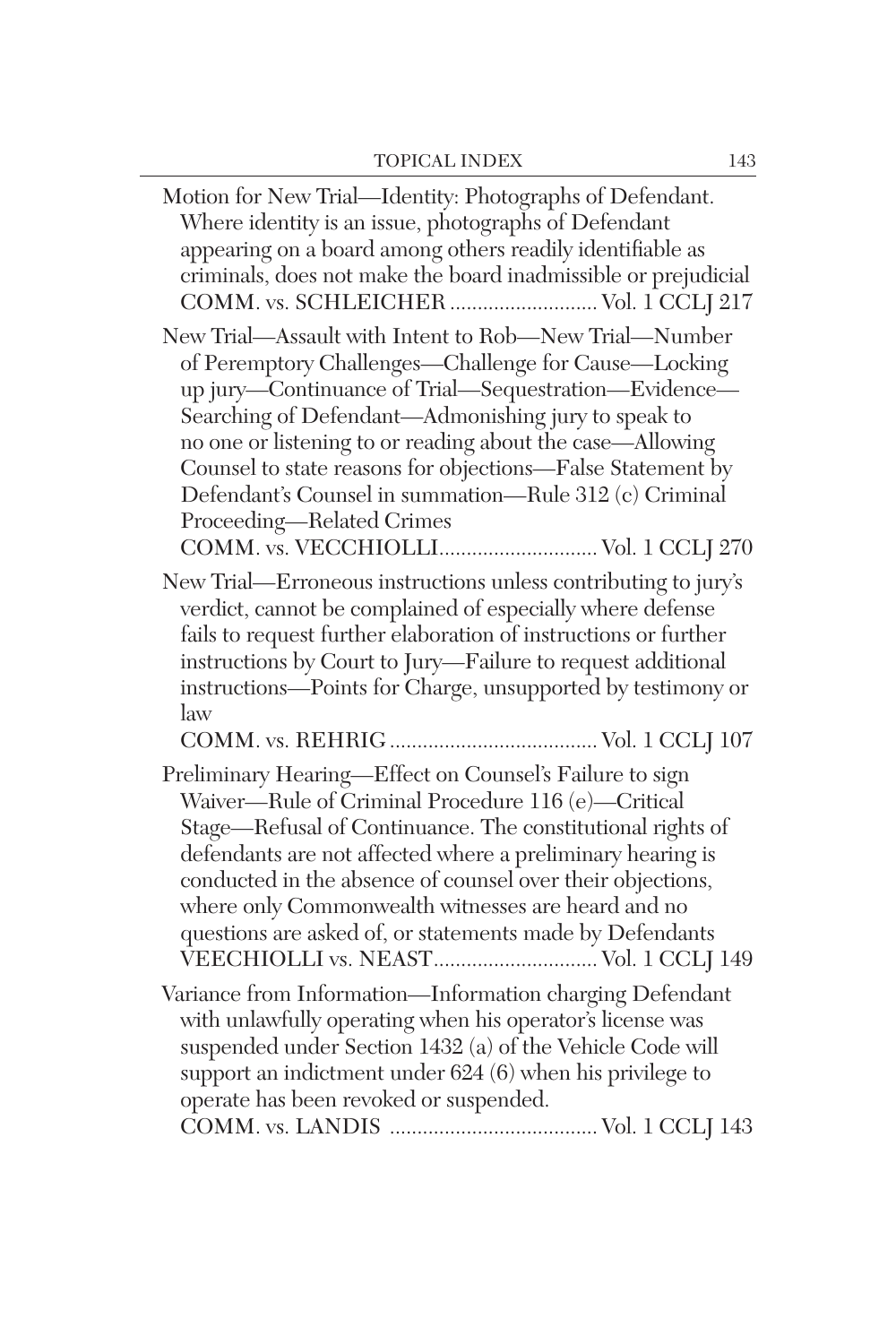| <b>CUSTODY</b>                                                                                                                                                      |
|---------------------------------------------------------------------------------------------------------------------------------------------------------------------|
| See Parent and Child                                                                                                                                                |
| Custody-Modification-Established Parental Figure-<br><b>Handicapped Sibling</b><br>RONALD L. B. vs. SAMANTHA E. A.  Vol. 14 CCLJ 54                                 |
| Custody-Petition for Modification-Principal Custodian-<br>Parent's Work Schedule-Separation of Siblings<br>STEPHANIE R. W. vs. RONALD L. W.  Vol. 14 CCLJ 146       |
| Custody of Children-Petition for Primary Custody-Both<br>Parents Fit-Best Interest of Children-Award in Favor of<br>Mother As Primary Caregiver                     |
| CUSTODY AND SUPPORT OF CHILDREN                                                                                                                                     |
| Custody of minor child—Express wishes of sixteen year old<br>female<br>PACHORKOWSKY vs. PACHORKOWSKY. Vol. 4 CCLJ 194                                               |
| Non-support—Remission of arrearages—Suspension of support<br>order<br>WILLIAMS vs. WILLIAMS  Vol. 4 CCLJ 366                                                        |
| CUSTODY AND VISITATION OF CHILDREN                                                                                                                                  |
| Adoption-Involuntary Termination of Parental Rights-<br><b>Barriers to Visitation</b><br>IN RE: ADOPTION OF SAMANTHA  Vol. 10 CCLJ 109                              |
| Child Custody-Best Interest of Child-Right of Non-<br>Custodial Parent To Have Relationship With Child—Mental<br>or Moral Deficiencies of Parent-Long Absent Parent |
| Child Custody-Best Interests of Children-Availability of<br><b>Alternate Caretakers</b>                                                                             |
| Child Custody-Best Interests of the Child-Continued<br>Custody by One Parent                                                                                        |
|                                                                                                                                                                     |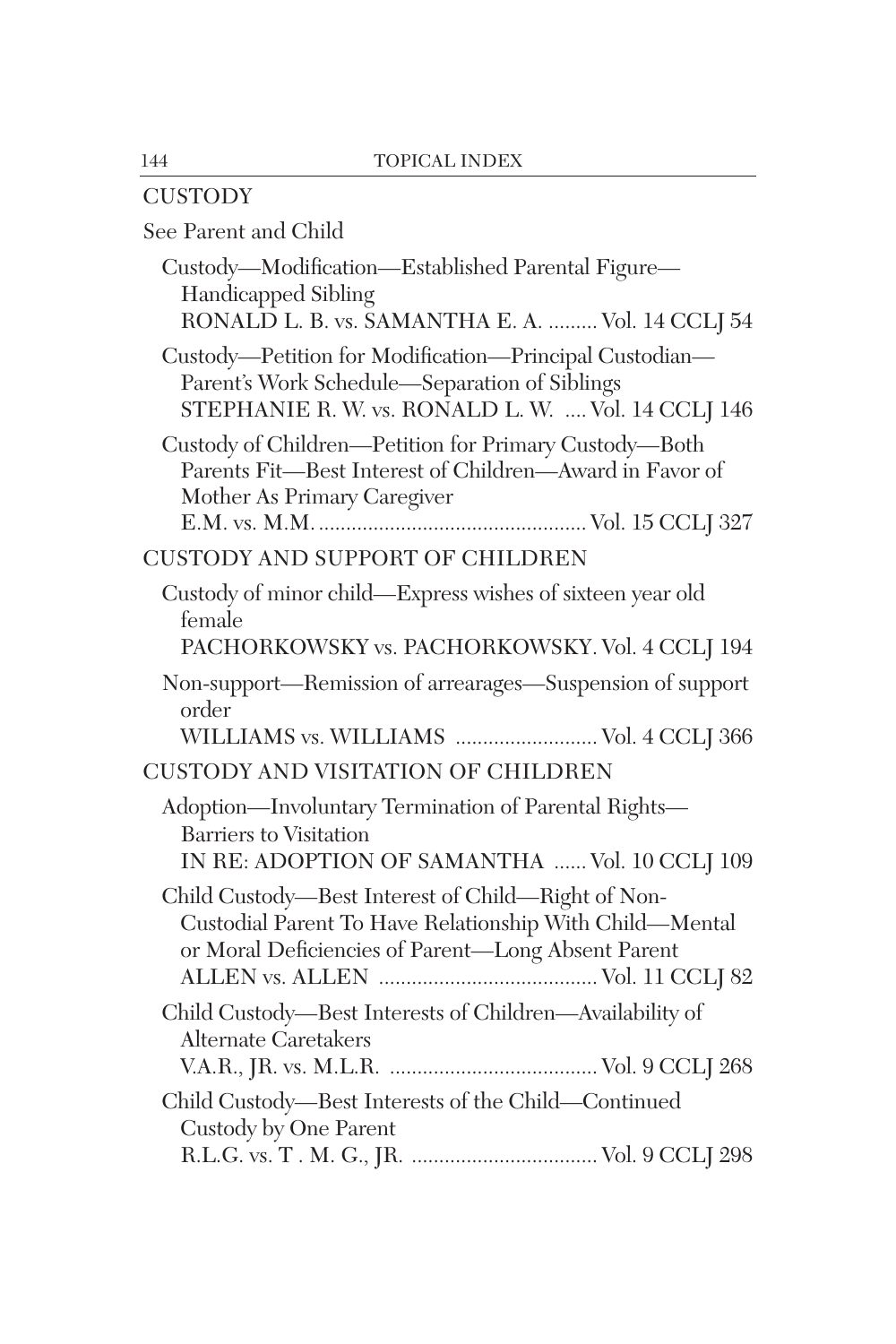| Child Custody-Best Interests of the Child-Shared Legal<br>Custody-Fitness of Parents-Separation of Siblings-<br>Continuity and Stability                                                                                                                                     |
|------------------------------------------------------------------------------------------------------------------------------------------------------------------------------------------------------------------------------------------------------------------------------|
| Child Custody-Modification of Custody Order-Shared<br>Custody-Fitness of Both Parents-Parents' Capacity for<br>Communication and Cooperation-Preference of Child                                                                                                             |
| Child Custody-Modification of Custody Order-Substantial<br>Change of Circumstances-Fitness of Both Parents                                                                                                                                                                   |
| Child Custody-Natural Parent vs. Non-Parent-Parents'<br>Prima Facie Right to Custody-Best Interests of Child-<br>Relative Fitness of the Parties<br>D. A. M. AND L.J.M. vs. R. R. AND C.R.  Vol. 9 CCLJ 247                                                                  |
| Child Custody—Petition for Modification of Custody Order—<br>Jurisdiction—Section 5344 of the Uniform Child Custody<br>Jurisdiction Act-Significant Contacts Test-Emergency<br>Involving Child's Health<br>MANIACE vs. OROCHENA  Vol. 10 CCLJ 397                            |
| Child Custody-Shared Legal Custody-Shared Physical<br>Custody—Best Interest of Child—Fitness of Both Parents—<br>Past Conduct of Parent                                                                                                                                      |
| Child Custody—Shared Legal Custody—Shared Physical<br>Custody-Modification of Custody Order-23 P.S. §1011-<br>Best Interests of Child—Fitness of Both Parents—Parents'<br>Capacity for Cooperation and Communication<br>D.J.Y. NOW KNOWN AS D.G. vs. S.R.Y.  Vol. 9 CCLJ 113 |
| Custody-Best Interests of Children-Parental Animosity                                                                                                                                                                                                                        |
| Custody and Grandparent Visitation Act-Effect of Adoption by<br>Stepparent-Standing To Seek Visitation<br>M.S.J.E., ET UX. vs. A.C.E., ET UX.  Vol. 9 CCLJ 366                                                                                                               |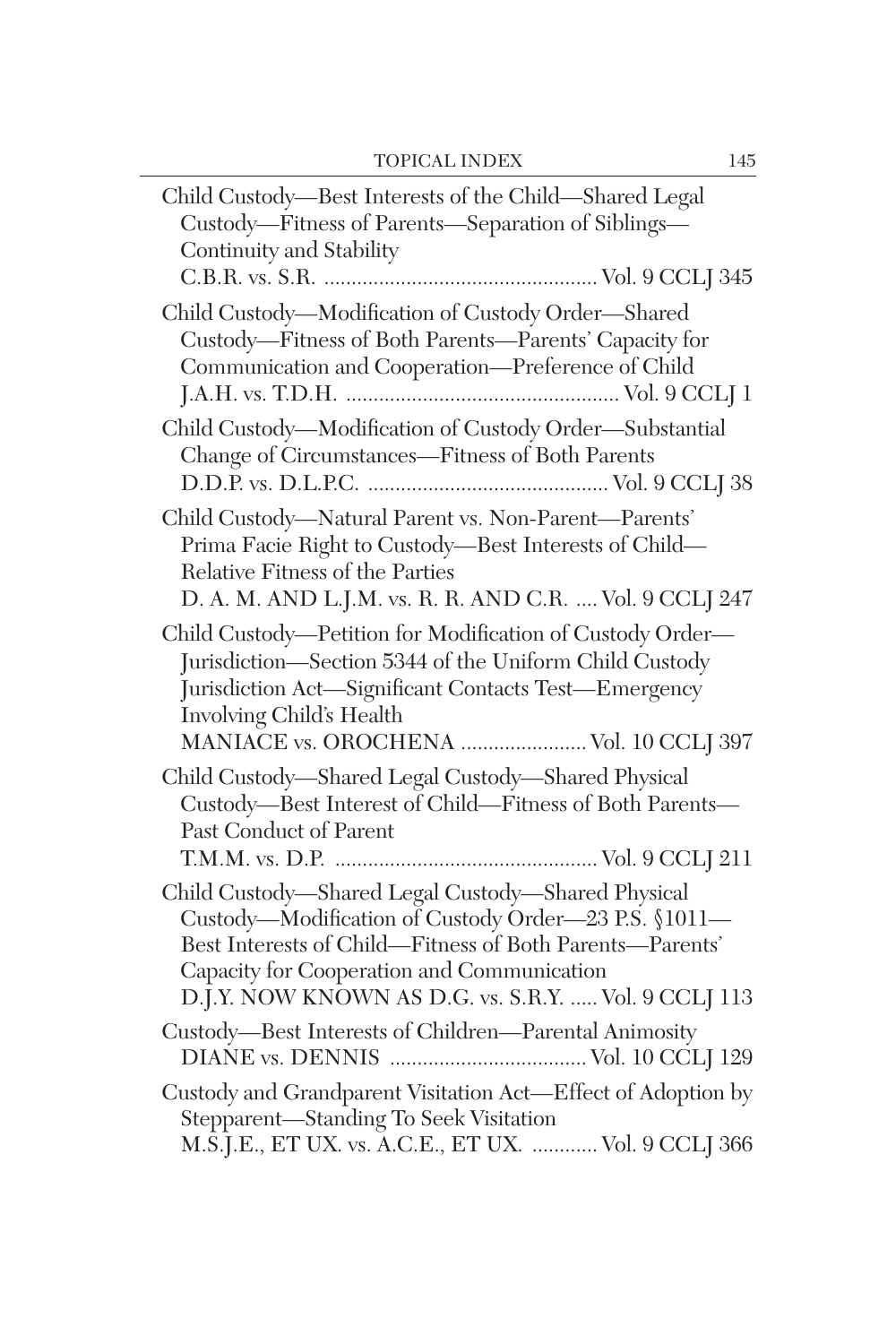## $-\mathbf{D}-$

## DAMAGES

| Civil—Replevin—Right to Immediate Possession of Personal<br>Property-Defense of Lien-Special Damages                                                                                                                                                                             |
|----------------------------------------------------------------------------------------------------------------------------------------------------------------------------------------------------------------------------------------------------------------------------------|
| SIMKO vs. MARATTA, ET AL.  Vol. 11 CCLJ 355                                                                                                                                                                                                                                      |
| Civil Action—Negligence—Injury to Property—Relocation<br>of House—Measure of Damages—Time for Valuation of<br>Damages-Mesne Damages-Petition To Mold Verdict-<br>Legal Interest-Litigation Costs<br>PRON, ET UX. vs. YAMULLA TRUCKING &<br>EXCAVATING CO., INC  Vol. 11 CCLJ 102 |
| Civil Action-Post-Trial Motions-Workmen's Compensation-<br>Immunity-Statutory Employer-Master-Servant Doctrine-<br>Jury Instructions-Delay Damages<br>MILLER vs. TONOLLI CORPORATION Vol. 10 CCLJ 145                                                                            |
| Contracts-Insurance Policies-Declaratory Judgment-<br>Construction of Exclusions-Damage to Work Product-<br>Damage to Work Performed-Business Risk-Negligent<br>Workmanship<br>JOHN J. CURRY & SON vs. HARLEYSVILLE MUTUAL<br>INSURANCE COMPANY ET AL.  Vol. 12 CCLJ 487         |
| Damages-Eminent Domain-"Condemnee"-Right To<br>Condemnation<br>HAUSER, ET AL. vs. BOROUGH OF LEHIGHTON,                                                                                                                                                                          |
| Defamation-Demurrer to Complaint-Defamatory Character<br>of Publication-Opinion Doctrine-Absolute Immunity-<br>Intentional Infliction of Emotional Injury-Punitive<br>Damages—Capacity To Sue—Pendency of Prior Suit<br>HONORABLE JAMES T. McDERMOTT vs.                         |
| Emotional Distress—Lack of Physical Injury—Preliminary<br>Objections<br>MARLOW vs. C. SCHMIDT & SONS, INC.  Vol. 5 CCLJ 202                                                                                                                                                      |
| Measure of Damages-Judgment non obstante veredicto<br><b>GERHARD vs. LANSDOWNE</b><br>CONSTRUCTORS, INC.  Vol. 5 CCLJ 129                                                                                                                                                        |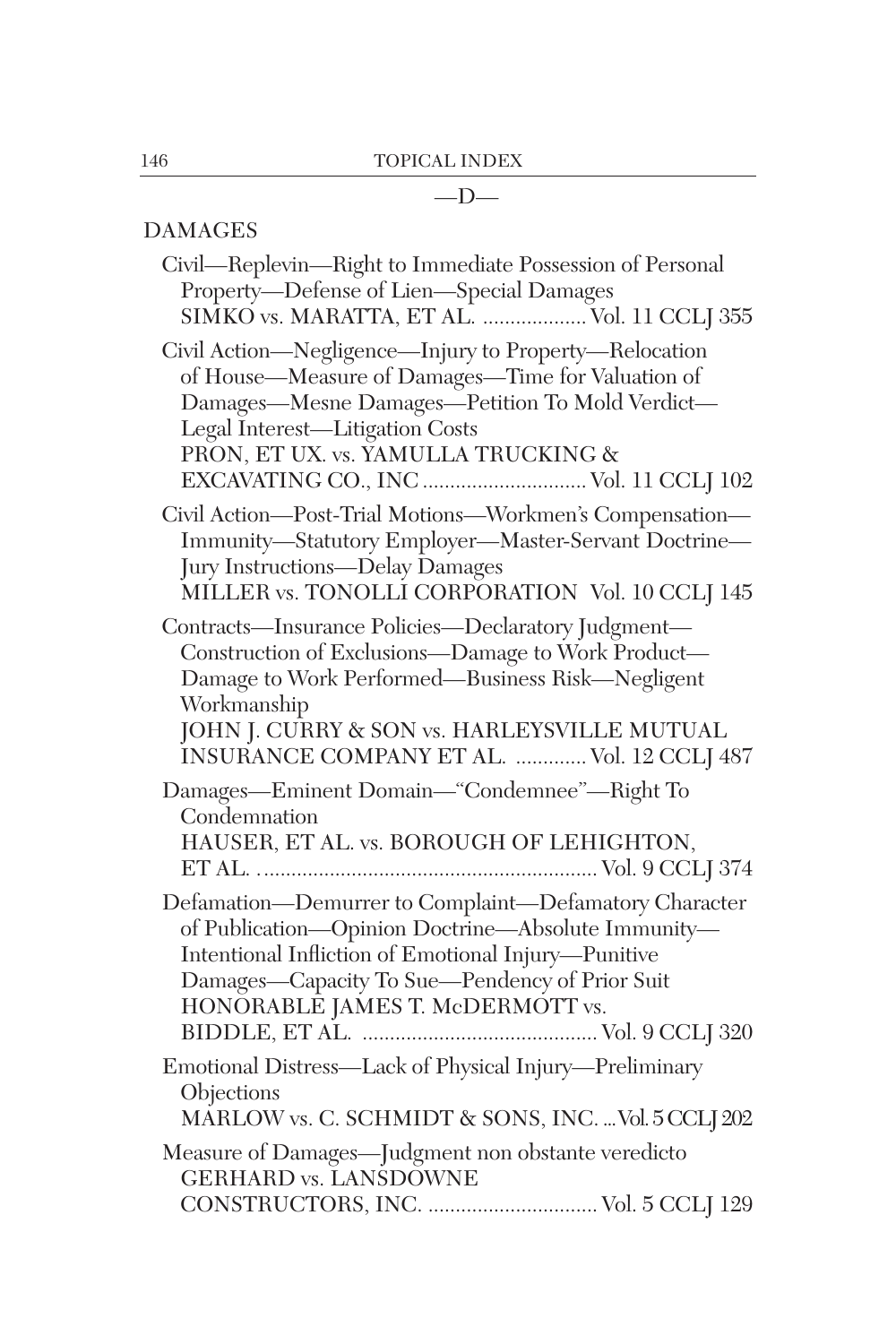| Motion for New Trial-Judgment N.O.V.-Apparent Agency-<br>Evidence—Calling as on Cross-Examination—Closing<br>Remarks-Amendment of Complaint<br>HUGHES, ET UX. vs. PRON, ET AL.  Vol. 9 CCLJ 74                                            |
|-------------------------------------------------------------------------------------------------------------------------------------------------------------------------------------------------------------------------------------------|
| Negligence-Damages-Measure-Destruction of Chattel-<br>Cost of Restoration to Prior Condition-Loss of Use-<br>Approximation of Loss of Net Profits                                                                                         |
| Trespass-Motion for New Trial-Damages-Expert Witness-<br>Applicability of Eminent Domain Code Provisions for Expert<br>Witness in Trespass Action<br>REPH vs. ERNEST RENDA CONTRACTING                                                    |
| Trespass Credibility-Liability-Damages-Payments by<br><b>Insurance Company</b>                                                                                                                                                            |
| <b>DEAD BODIES</b>                                                                                                                                                                                                                        |
| Exhumation-Murder prosecution-Autopsy<br>SORBINO vs. COMMONWEALTH  Vol. 4 CCLJ 177                                                                                                                                                        |
| <b>DECEDENTS' ESTATES</b>                                                                                                                                                                                                                 |
| Administration of Estate-Insolvency-Occupation of Real<br>Estate By Executor-Rental Payments-Duty of Executor To<br>Liquidate and Distribute—Collecting of Debts—Surcharge of<br>Executor<br>IN RE: ESTATE OF HUNSICKER  Vol. 12 CCLJ 448 |
| Common Law Marriage-Wills-Burden of Proof<br>IN RE: ESTATE OF GAVULA  Vol. 6 CCLJ 258                                                                                                                                                     |
| Death and Survival Action-Injury to Stillborn Child<br>VALENTINE ESTATE vs. DIZON  Vol. 6 CCLJ 170                                                                                                                                        |
| Decedents' Estates-Entitlement to Letters of<br>Administration-Appeals From Register of Wills-Section<br>$3155(b)(3)$ of the PEF Code<br>IN RE: ESTATE OF BARRETT  Vol. 15 CCLJ 337                                                       |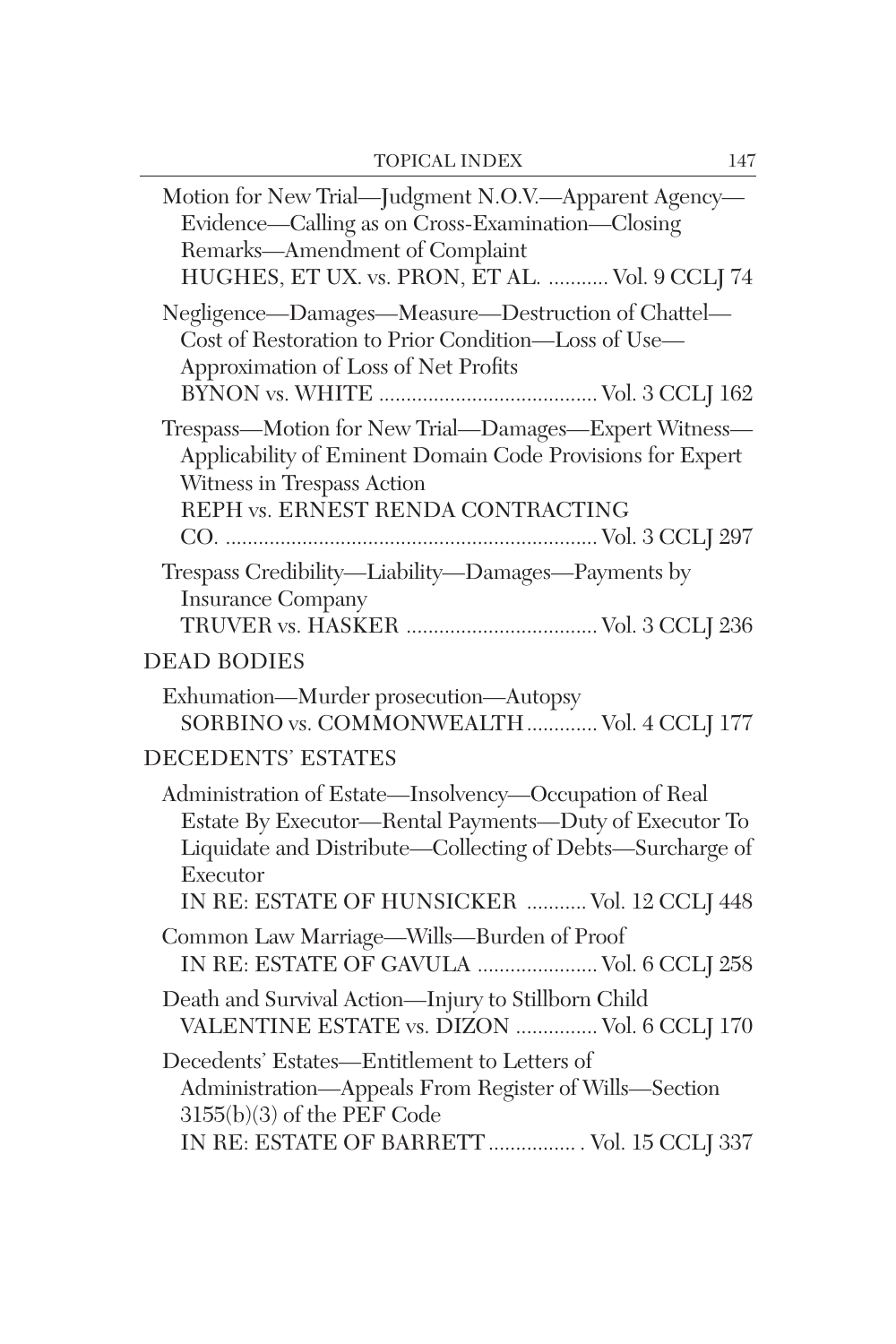| Decedents' Estates-Exception to Account-Failure to<br>Include a Promised Bequest-Exception to Auditor's Finding<br>Evidence-Restatement of Contract<br>IN RE ESTATE OF HOFFMAN  Vol. 3 CCLJ 291                                                                                                       |
|-------------------------------------------------------------------------------------------------------------------------------------------------------------------------------------------------------------------------------------------------------------------------------------------------------|
| Decedents' Estates-Executors' Private Sale of Specifically<br>Devised Property-Petition for Confirmation of Sale-<br>Joinder of Specific Devisees-Deed-Exceptions and<br>Reservations-Declaratory Judgment Action-Motion for<br>Summary Judgment<br>MAIER, ET AL. vs. HENNING, ET AL.  Vol. 11 CCLJ 5 |
| Decedents' Estates-Executors' Sale of Specifically Devised<br>Property-Easement on Specifically Devised Real Estate-<br>Joinder of Specific Devisees-20 P.S. §3351<br>ESTATE OF SUDU vs. HENNING                                                                                                      |
| Declaratory Judgment-Jurisdiction-Construction of<br>Testamentary Documents-Advisory Opinion-Discretion<br>of Court<br>IN RE: ESTATE OF MAHLON S. KEMMERER,                                                                                                                                           |
| Equity-Mines and Minerals-Lease of Mining Rights-<br>Express Rescission of Terms of Earlier Lease by Subsequent<br>Lease Agreement-Failure To Set Forth Duration of Lease<br>HUSS CONTRACTING CO., INC. vs. MESSINA,                                                                                  |
| First and Final Account-Exceptions-Attorney Fees<br>IN RE: ESTATE. OF SERFASS  Vol. 6 CCLI 45                                                                                                                                                                                                         |
| Taking Against Will-Commonlaw Marriage-Claim for<br>Services-Compensation for Goods Included as Assets of<br>Estate                                                                                                                                                                                   |
| Wills-Appeal From Probate-Undue Influence-Necessity<br>of Showing Receipt of Benefit From Estate—Testamentary<br>Capacity-Knowledge of Natural Objects of Bounty-<br>Knowledge of Nature, Extent and Desired Disposition of<br>Estate                                                                 |
| IN RE: ESTATE OF GEORGE O. FRITZINGER,                                                                                                                                                                                                                                                                |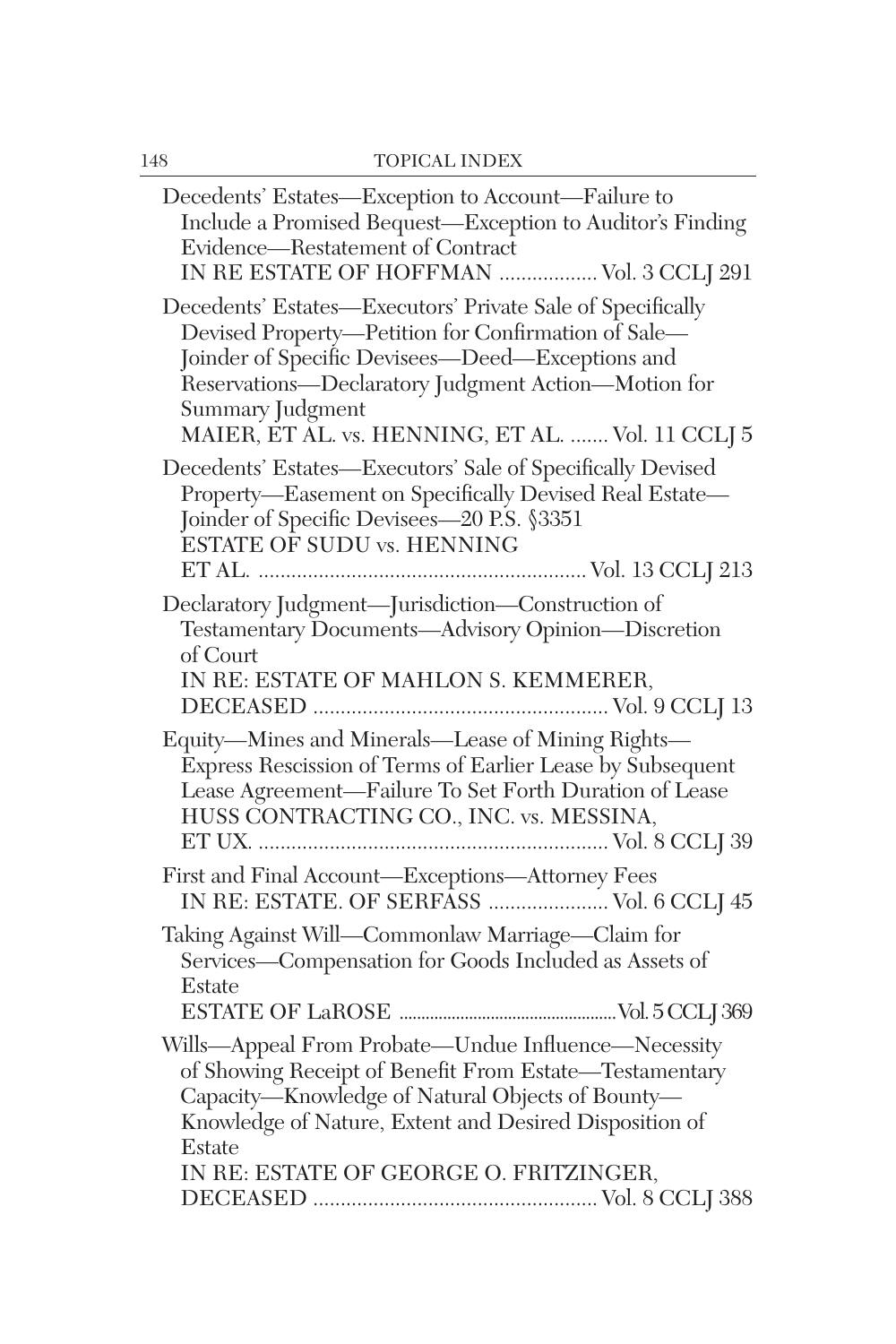| Wills-Latent Ambiguity-Parol Evidence-Testamentary<br>Intent-Right of Selection-Counsel Fees and Expenses<br>IN RE: ESTATE OF GERTRUDE MAY GREEN,                                                                                                                                                                |
|------------------------------------------------------------------------------------------------------------------------------------------------------------------------------------------------------------------------------------------------------------------------------------------------------------------|
| Wills—Testamentary Capacity—Undue Influence—<br>Presumption<br>IN RE: ESTATE OF MARY L. BEARD,                                                                                                                                                                                                                   |
| Wills Signed by Mark—Appeal from Probate                                                                                                                                                                                                                                                                         |
| DECLARATORY JUDGMENT                                                                                                                                                                                                                                                                                             |
| Automobile Insurance—Availability of Uninsured Motorist<br>Benefits to Guest Passenger-Legality of Set-Off Clause in<br>Policy-Legislative Intent of Uninsured Motorist Coverage<br>Act-Declaratory Judgment Action-Summary Judgment-<br>Carbon County Local Rule 211<br>WEST AMERICAN INSURANCE CO., ET AL. vs. |
| Decedents' Estates—Executors' Private Sale of Specifically<br>Devised Property-Petition For Confirmation of Sale-<br>Joinder of Specific Devisees-Deed-Exceptions and<br>Reservations-Declaratory Judgment Action-Motion For<br>Summary Judgment<br>MAIER, ET AL. vs. HENNING, ET AL.  Vol. 11 CCLJ 5            |
| Declaratory Judgment-Contract Interpretation-Distribution<br>of Insurance Proceeds-Doctrine of Equitable Conversion<br><b>GERHARD ET UX. vs. WELKER</b>                                                                                                                                                          |
| Declaratory Judgment-Jurisdiction-Construction of<br>Testamentary Documents-Advisory Opinion-Discretion<br>of Court<br>IN RE: ESTATE OF MAHLON S. KEMMERER,                                                                                                                                                      |
|                                                                                                                                                                                                                                                                                                                  |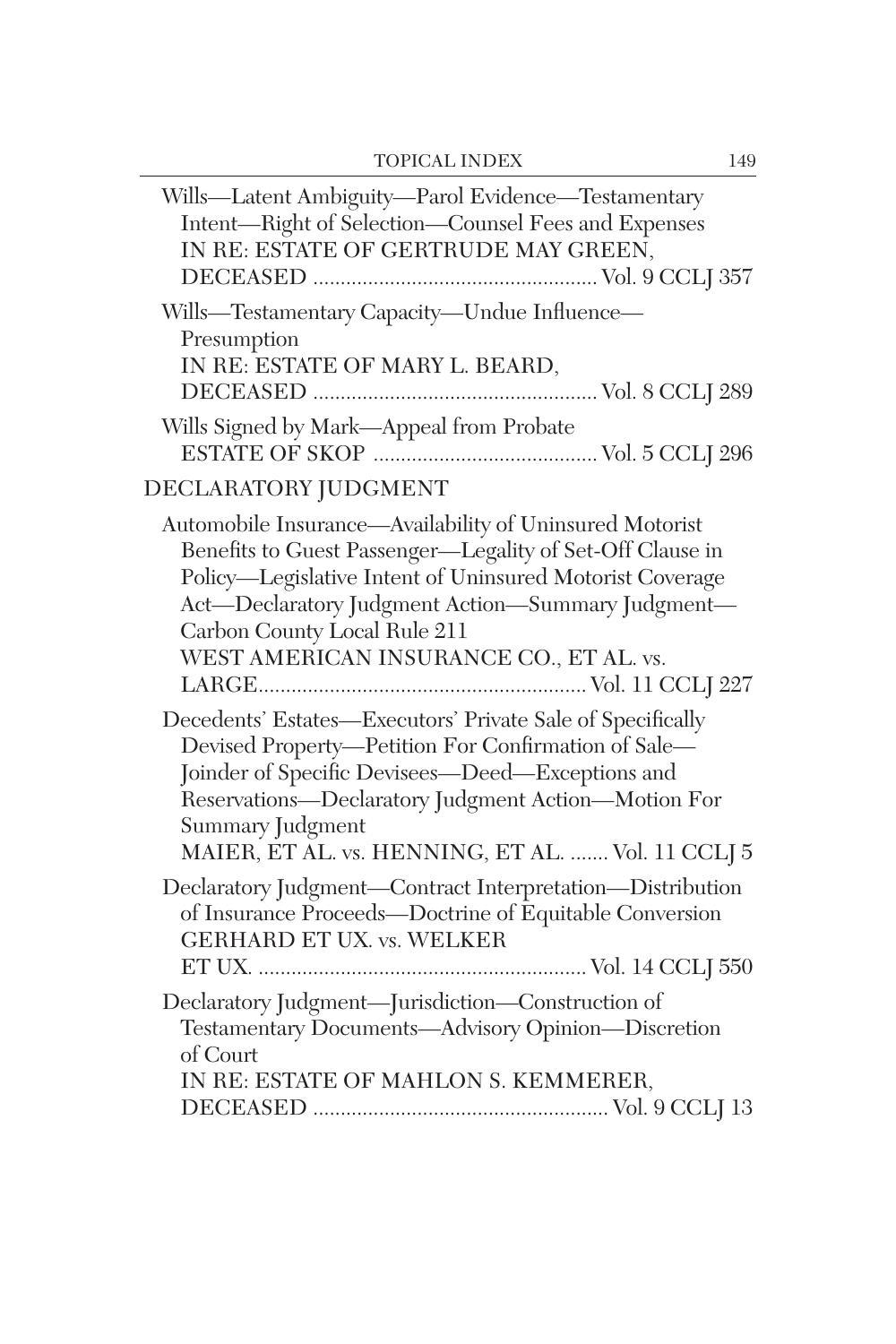| Declaratory Judgment Action-Local Amusement Taxes-<br>Jurisdiction-Actual Controversy-Standing of Townships<br>and School Districts<br>WEATHERLY AREA SCHOOL DISTRICT<br>vs. WHITEWATER CHALLENGERS, INC. and<br>TOWNSHIP OF LEHIGH vs. WHITEWATER<br>CHALLENGERS, INC. and JIM THORPE<br>AREA SCHOOL DISTRICT vs. POCONO |
|---------------------------------------------------------------------------------------------------------------------------------------------------------------------------------------------------------------------------------------------------------------------------------------------------------------------------|
| Ownership of Property-Declaratory Judgment-Bigamous<br>Marriage-Act of 1812<br>SCHMIDT vs. SCHMIDT  Vol. 12 CCLJ 194                                                                                                                                                                                                      |
| <b>DEEDS</b>                                                                                                                                                                                                                                                                                                              |
| See Real Property                                                                                                                                                                                                                                                                                                         |
| Civil—Eminent Domain—Motion in Limine—Sufficiency of<br>Description in Deed-Express Reservation in Deed<br>RUBIN vs. COM. OF PA., DEPARTMENT OF                                                                                                                                                                           |
| Decedents' Estates—Executors' Private Sale of Specifically<br>Devised Property-Petition for Confirmation of Sale-<br>Joinder of Specific Devisees-Deed-Exceptions and<br>Reservations-Declaratory Judgment Action-Motion for<br>Summary Judgment<br>MAIER, ET AL. vs. HENNING, ET AL.  Vol. 11 CCLJ 5                     |
| <b>DEFAMATION</b>                                                                                                                                                                                                                                                                                                         |
| Civil—Defamation—Defamatory Meaning—Preliminary<br>Objections-Demurrer Sustained<br>EIDEM ET UX. vs. WHITE ET UX.  Vol. 12 CCLJ 328                                                                                                                                                                                       |
| Civil-Defamation-Libel-Demurrer<br>MATHIAS vs. MARKLEY  Vol. 12 CCLJ 244                                                                                                                                                                                                                                                  |
| Civil-Defamation-Libel-Demurrer<br>SNYDER vs. CROZIER ET AL.  Vol. 12 CCLJ 247                                                                                                                                                                                                                                            |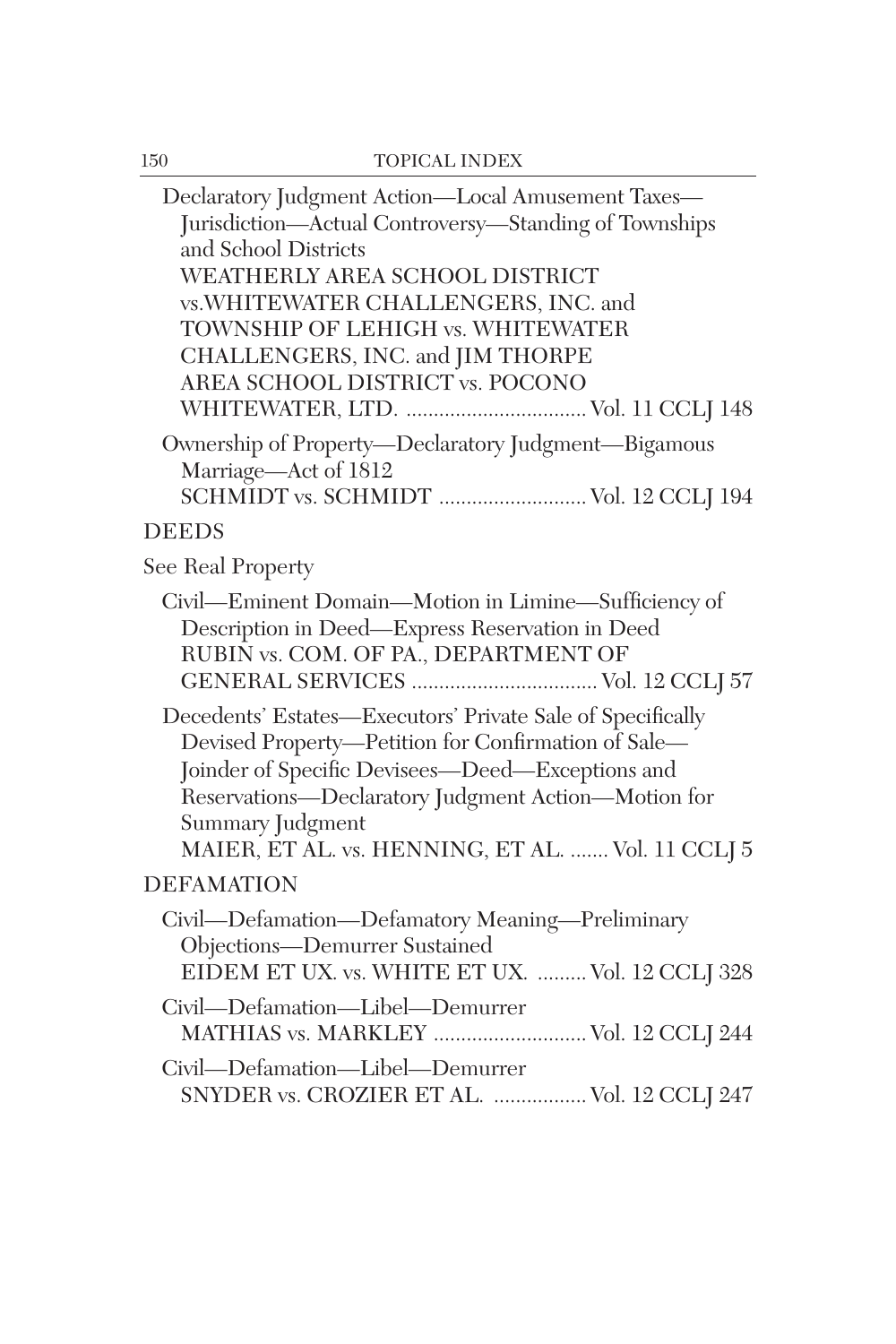| DIVORCE                                                                                                                                                                                                                                                                                                     |
|-------------------------------------------------------------------------------------------------------------------------------------------------------------------------------------------------------------------------------------------------------------------------------------------------------------|
| See Husband and Wife and Domestic Relations                                                                                                                                                                                                                                                                 |
| Alimony Pendente Lite-Factors to Reduce Award-<br>Maintenance of Marital Residence-Earning Power of<br>Dependent Spouse-Cohabitation of Dependent Spouse<br>NOTHSTEIN vs. NOTHSTEIN  Vol. 13 CCLJ 16                                                                                                        |
| <b>Averment of Residence</b>                                                                                                                                                                                                                                                                                |
| Civil-Divorce-Equitable Distribution-"Goodwill"<br>Valuation-Adequacy of Expert's Criteria for Goodwill<br>Determination<br>SOBERICK vs. SOBERICK  Vol. 11 CCLJ 377                                                                                                                                         |
| Counsel Fees-Expenses                                                                                                                                                                                                                                                                                       |
| Desertion-Consent to withdrawal of spouse from matrimonial<br>domicile-Silence does not establish consent<br>KNEPPER vs. KNEPPER  Vol. 4 CCLJ 150                                                                                                                                                           |
| Divorce-Alimony Pendente Lite-Situations and<br>Surroundings of Parties-Separate Estate and Income of<br>Wife-Husband's Actual Income and Ability To Pay-Sole<br>Ownership of Business by Husband-Examination of<br>Corporate Finances-Payment of One-Third of Net Monthly<br>Income-Retroactivity of Award |
| Divorce-Counsel Fees for Wife-Amount-Standard for<br>Determination-Reasonableness-Husband's Ability To<br>Pay-Wife's Necessity and Separate Estate-Necessity of<br>Reimbursement of Wife in Full-Prevention of Denial of<br>Justice<br>SVERCHEK vs. SVERCHEK  Vol. 3 CCLJ 153                               |
| Divorce—Cruel and Barbarous Treatment—Indignities—<br>Master's Report Recommending Dismissal of Complaint-<br>Exceptions of Master's Report<br>SVERCHEK vs. SVERCHEK  Vol. 3 CCLJ 187                                                                                                                       |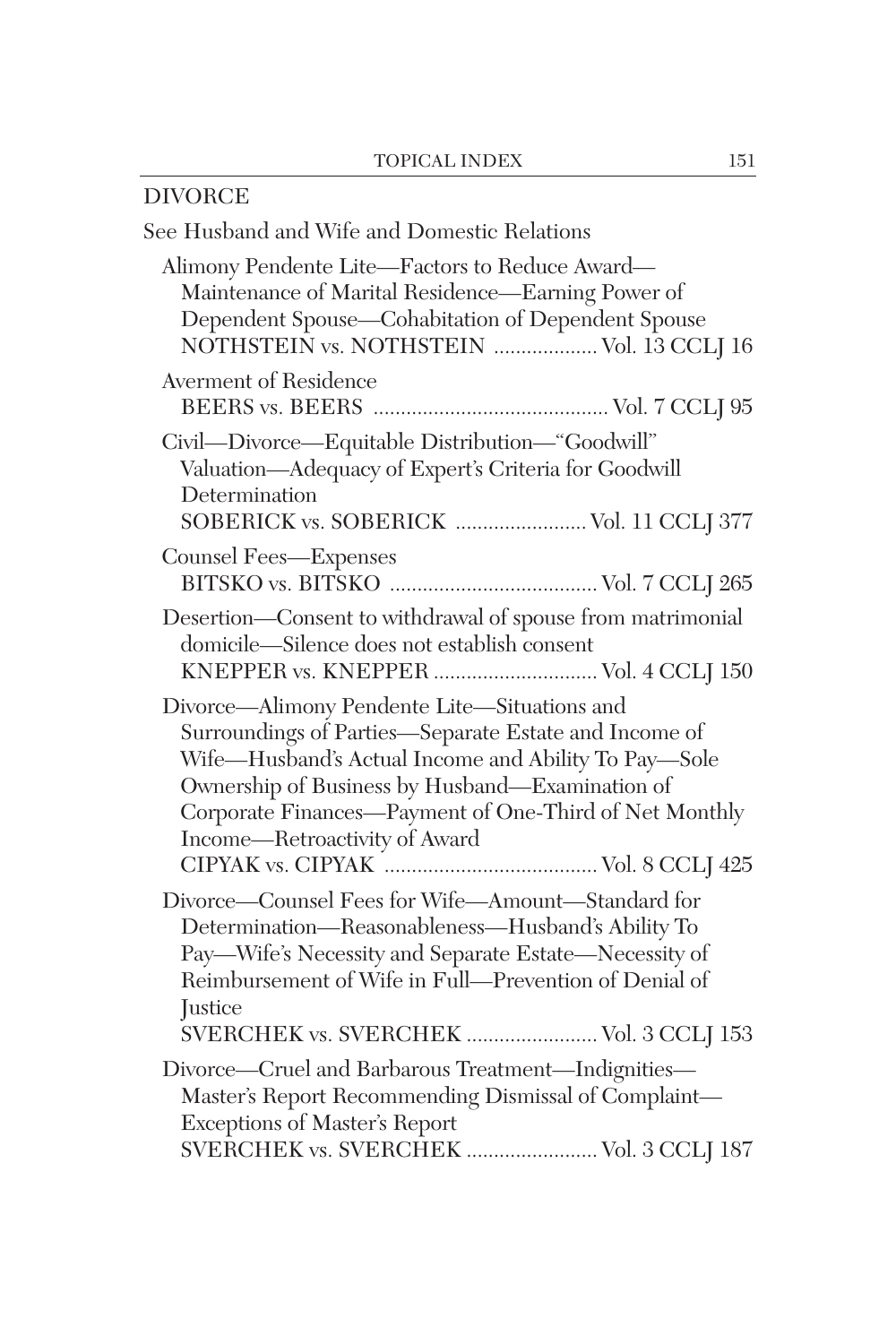| Divorce-Desertion-Indignities-Master's Report-<br>Recommendation Exceptions Thereto-Review by Court                                                                                                                                                       |
|-----------------------------------------------------------------------------------------------------------------------------------------------------------------------------------------------------------------------------------------------------------|
| Divorce-Equitable Distribution-Attorney's Fees-Valuation<br>and Distribution of Tier II Railroad Pension Plans-Alimony                                                                                                                                    |
| Divorce-Equitable Distribution-Date of Valuation of Marital<br>Property-Valuation and Distribution of Pension Plan-<br>Coverture Fraction-Alimony-Appropriate Employment-<br>Relative Earnings and Earning Capacity-Alimony Pendente<br>Lite-Counsel Fees |
| Divorce-Equitable Distribution-Exceptions to Master's<br>Report-Alimony-Valuation of Family Corporation Stock                                                                                                                                             |
| Divorce-Equitable Distribution-Exceptions to Master's<br>Report-Computation of Marital Debts-Failure To Plead-<br>Date of Valuation of Assets<br>SEBELIN vs. SEBELIN  Vol. 14 CCLJ 232                                                                    |
| Divorce-Equitable Distribution-Exceptions to Master's<br>Report-Division of Marital Assets-Record Costs-<br>Pre-Marital Investment<br>PADGETT vs. PADGETT Vol. 14 CCLJ 78                                                                                 |
| Divorce-Equitable Distribution-Exceptions to Master's<br>Report-Marital Assets                                                                                                                                                                            |
| Divorce—Equitable Distribution—Exceptions to Master's<br>Report-Valuation of Marital Assets-Date of Valuation of<br><b>Marital Assets</b>                                                                                                                 |
| Divorce-Equitable Distribution-Master's Report-<br>Exceptions—Marital Property—Expense Credit<br>SLAKOPER vs. SLAKOPER  Vol. 10 CCLJ 97                                                                                                                   |
| Divorce-Exceptions to Master's Report-Equitable<br>Distribution-Valuation Date-Expert Opinion-Good<br>Will-Remediation Costs                                                                                                                              |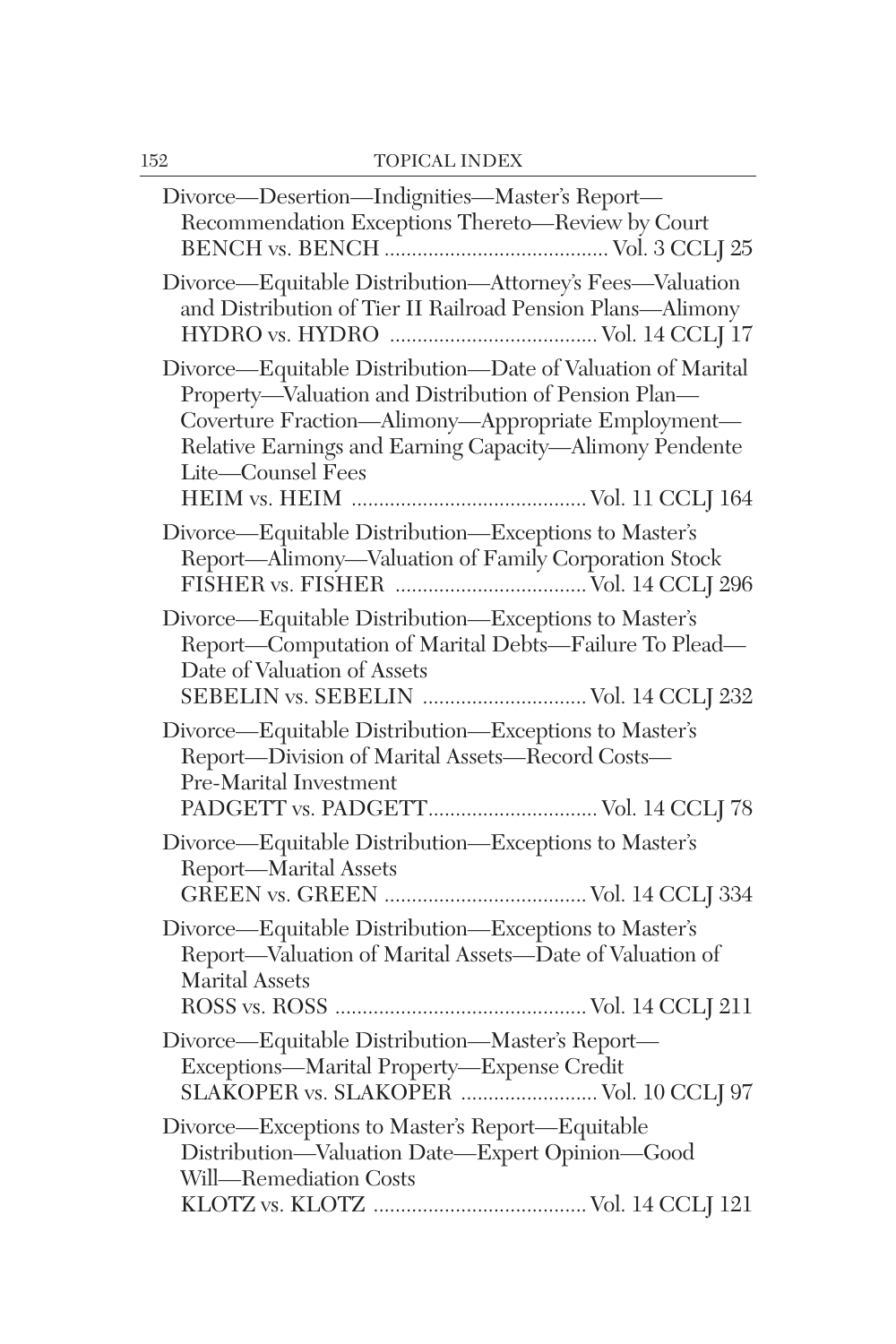| Divorce-Exceptions to Master's Report-Marital Assets-<br>Timeliness of Exceptions—Equitable Distribution                                                                                             |
|------------------------------------------------------------------------------------------------------------------------------------------------------------------------------------------------------|
| Divorce—Irretrievably Broken Marriage—Affidavit of<br>Consent-Requirements of Rules of Civil Procedure<br>COUNTERMAN vs. COUNTERMAN  Vol. 8 CCLJ 348                                                 |
| Divorce-Indignities-Master's Report-Exceptions-<br>Review Of Record                                                                                                                                  |
| Divorce—Master's Report—Exceptions—Scope of Review—<br>Equitable Distribution-Date of Valuation of Marital<br>Assets-Relative Financial Circumstances of Parties-<br>Alimony                         |
| Divorce-Petition for Bifurcation-Weighing Advantages and<br>Disadvantages of Bifurcation                                                                                                             |
| Divorce-Practice-Defendant in State Prison-Sufficiency of<br>Notice of Master's Hearing                                                                                                              |
| Equitable Distribution-Identification of Marital Property-<br>Date of Valuation of Marital Assets-Alimony-Alimony<br>Pendente Lite-Counsel Fees and Costs<br>SOBERICK vs. SOBERICK  Vol. 10 CCLJ 369 |
| Foreign Decree-Adultry-Support                                                                                                                                                                       |
| Fraud-Decree Entered Upon Default-Lack of Adequate<br>Divorce Petition To Open or Vacate Decree-Extrinsic<br>Notice<br>STROUSE vs. STROUSE  Vol. 10 CCLJ 115                                         |
| Husband and Wife-Divorce-Allowance for Alimony<br>Pendente Lite-Counsel Fees-Costs-Circumstances-<br>Ordinary Needs of Petitioner                                                                    |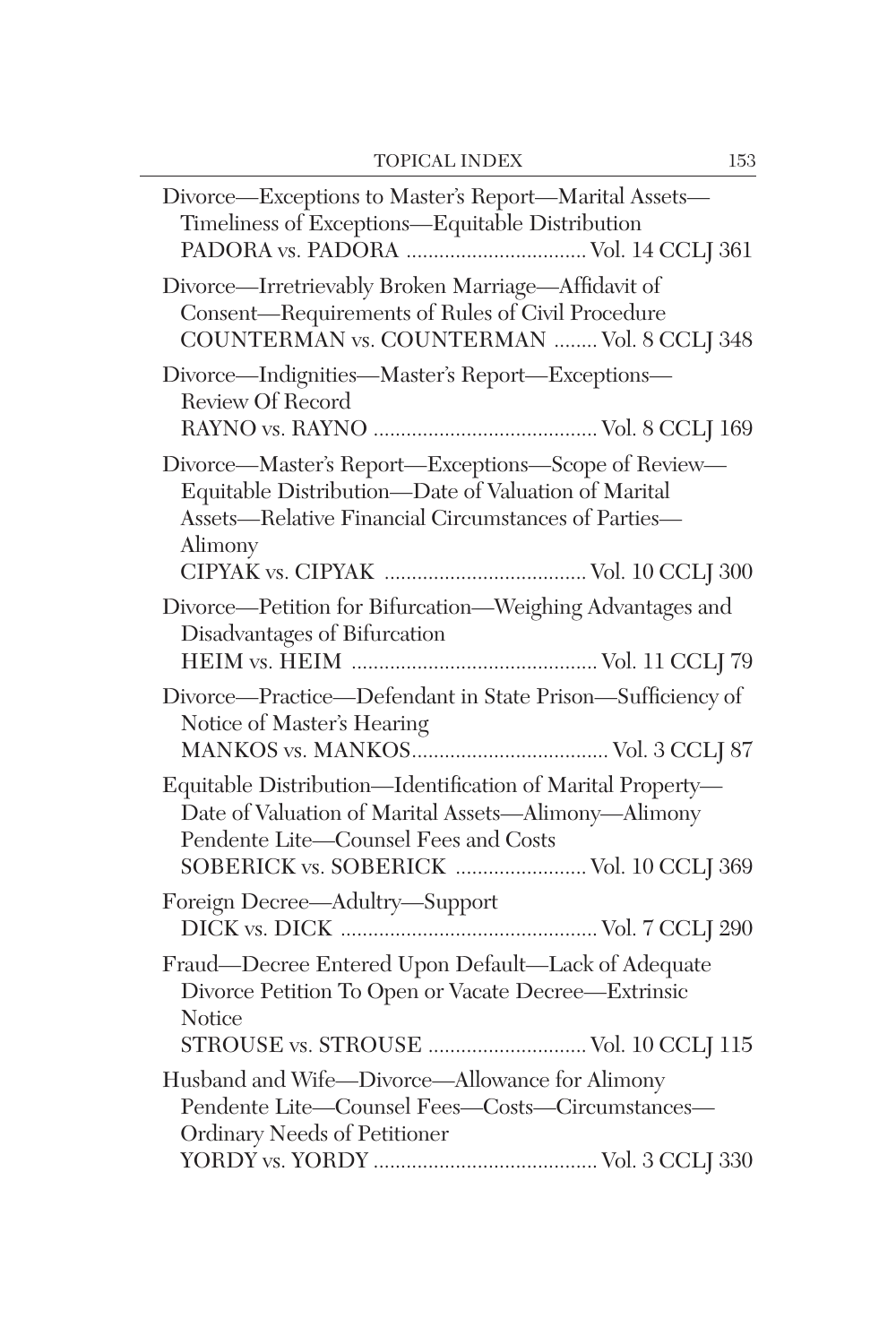| Husband and Wife-Petition To Modify Permanent Alimony<br>and Arrearages Order-Substantial Change-Retirement-<br>Pension-Equitable Distribution-Calculation Method                                                                                                                                                                                          |
|------------------------------------------------------------------------------------------------------------------------------------------------------------------------------------------------------------------------------------------------------------------------------------------------------------------------------------------------------------|
| Indignities-Exceptions to Master's Report-Standard of<br>review<br>KNEPPER vs. KNEPPER  Vol. 4 CCLJ 150                                                                                                                                                                                                                                                    |
| Indignities-Exceptions to Master's Report-Standard of<br>review                                                                                                                                                                                                                                                                                            |
| Indignities-Exceptions to Master's Report-Standard of<br>review                                                                                                                                                                                                                                                                                            |
| Indignities-Opinion of Master-Innocent and Injured<br>Spouse-Indignities will not constitute a cause of divorce<br>when they are provoked by the complaining party and when<br>the accusing spouse so conducts himself with other women<br>that the wife has just reason to be suspicious, her accusations<br>form no support to the charge of indignities |
| Indignities-Settled Hate and Estrangement Inference                                                                                                                                                                                                                                                                                                        |
| Partition of Personal Property—Gifts                                                                                                                                                                                                                                                                                                                       |
| Rules of Civil Procedure-Depositions-Petition for<br>Protective Order                                                                                                                                                                                                                                                                                      |
| Sufficiency of Evidence of Indignities-Exception to<br>Master's Report                                                                                                                                                                                                                                                                                     |
| Support-Divorce-Indignities-Legal Excuse for Refusal To<br>Support<br>HABERMAN vs. HABERMAN  Vol. 9 CCLJ 149                                                                                                                                                                                                                                               |
| Support-Husband's Earning Capacity                                                                                                                                                                                                                                                                                                                         |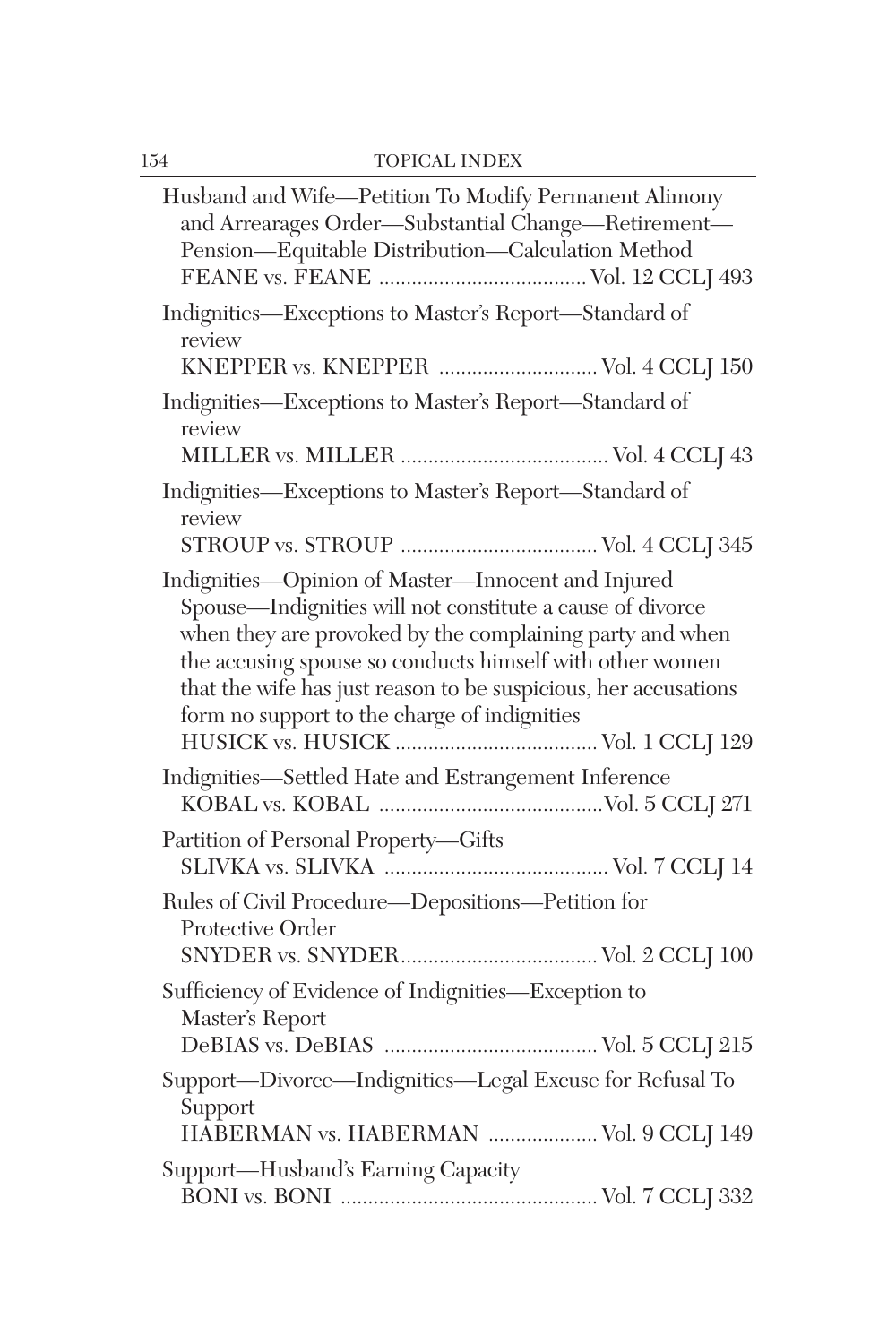| Wife's Desertion-Burden on her to prove consent or a<br>reasonable cause for withdrawal—Husband's choice of home<br>controlling. Master's findings-Credibility                                                                                                                     |
|------------------------------------------------------------------------------------------------------------------------------------------------------------------------------------------------------------------------------------------------------------------------------------|
| <b>DOMESTIC RELATIONS</b>                                                                                                                                                                                                                                                          |
| See also Divorce                                                                                                                                                                                                                                                                   |
| Divorce-Counsel Fees for Wife-Amount-Standard for<br>Determination-Reasonableness-Husband's Ability To<br>Pay—Wife's Necessity and Separate Estate—Necessity of<br>Reimbursement of Wife in Full-Prevention of Denial of<br>Justice<br>.<br>SVERCHEK vs. SVERCHEK  Vol. 3 CCLJ 153 |
| Divorce-Cruel and Barbarous Treatment-Indignities-<br>Master's Report Recommending Dismissal of Complaint-<br>Exceptions of Master's Report<br>SVERCHEK vs. SVERCHEK  Vol. 3 CCLJ 187                                                                                              |
| Husband and Wife-Divorce-Allowance for Alimony<br>Pendente Lite-Counsel Fees-Costs-Circumstances-<br>Ordinary Needs of Petitioner                                                                                                                                                  |
| Husband and Wife-Non-Support-Voluntary Separation-<br><b>Burden</b> of Proof<br>COMMONWEALTH OF PENNSYLVANIA EX REL.<br>BREWSTER vs. BREWSTER Vol. 3 CCLJ 79                                                                                                                       |
| Husband and Wife-Support-Amount of Order-Separate<br>Earnings of Wife<br>COMMONWEALTH OF PENNSYLVANIA vs.                                                                                                                                                                          |
| Husband and Wife-Support-Necessity of Legal Marriage-<br>Right of Husband To Question Participation in Procurement<br>COMMONWEALTH OF PENNSYLVANIA EX REL.                                                                                                                         |
| Non-support-Amount of Order<br>COMMONWEALTH OF PENNSYLVANIA vs.                                                                                                                                                                                                                    |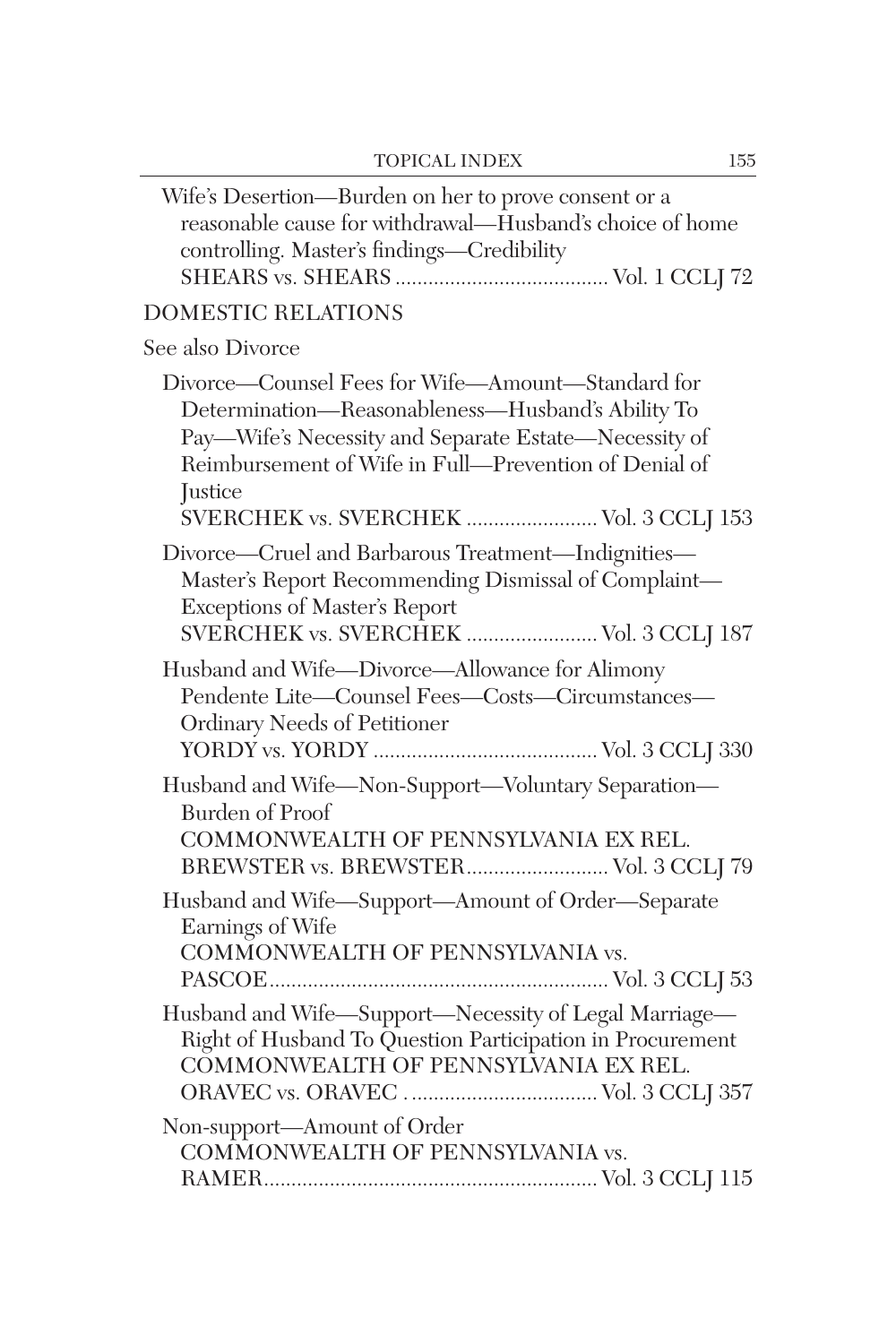| 156 | <b>TOPICAL INDEX</b>                                                                                                                                                                              |
|-----|---------------------------------------------------------------------------------------------------------------------------------------------------------------------------------------------------|
|     | Non-Support-Uniform Reciprocal Enforcement of<br>Support Act                                                                                                                                      |
|     | COMMONWEALTH OF PENNSYLVANIA<br>EX REL. WOOD vs. WOOD Vol. 3 CCLJ 103                                                                                                                             |
|     | Non-support of Bastard Child-Modification of Order<br>COMMONWEALTH OF PENNSYLVANIA vs.                                                                                                            |
|     | $-E-$                                                                                                                                                                                             |
|     | <b>EASEMENTS</b>                                                                                                                                                                                  |
|     | See Real Property                                                                                                                                                                                 |
|     | Civil-In Forma Pauperis-Burden of Proof-Notice of<br>Easement<br>PENNSYLVANIA POWER & LIGHT CO. vs.                                                                                               |
|     |                                                                                                                                                                                                   |
|     | Civil-Injunction-Easements-Township's Standing in<br>Equity-Property Owner's Standing in Equity<br>PENN FOREST TOWNSHIP, ET AL. vs. BEAR CREEK<br>LAKES CIVIC ASSOCIATION, INC.  Vol. 11 CCLJ 348 |
|     | Equity-Easement by Prescription-Injunction-Permissive<br>Use—Mutuality of Use—Adequate Remedy at Law<br>NORTHEAST CHEMICAL & SUPPLY CO., INC. vs.                                                 |
|     | Equity-Exceptions to Decree Nisi-Standard of Review-<br>Prescriptive Easement-Easement by Necessity<br>CUNFER, ET AL. vs. BAUSMAN, ET UX.  Vol. 9 CCLJ 156                                        |
|     | Equity-Injunction-Easement By Implication-Easement By<br>Necessity-"Landlocked" Property-Burden of Proof                                                                                          |
|     | Equity-Injunction-Easement of Necessity-Landlocked<br>Property<br>KOBAL vs. TRUSTEES OF THE GENERAL ASSEMBLY                                                                                      |
|     | OF THE CHURCH OF THE LORD JESUS CHRIST OF<br>THE APOSTOLIC FAITH, ET AL.  Vol. 11 CCLJ 157                                                                                                        |
|     | Equity-Injunction-Prescriptive Easement-Implied<br>Easement-Unenclosed Woodland                                                                                                                   |
|     | CUNFER, ET AL. vs. BAUSMAN, ET UX. Vol. 9 CCLJ 26                                                                                                                                                 |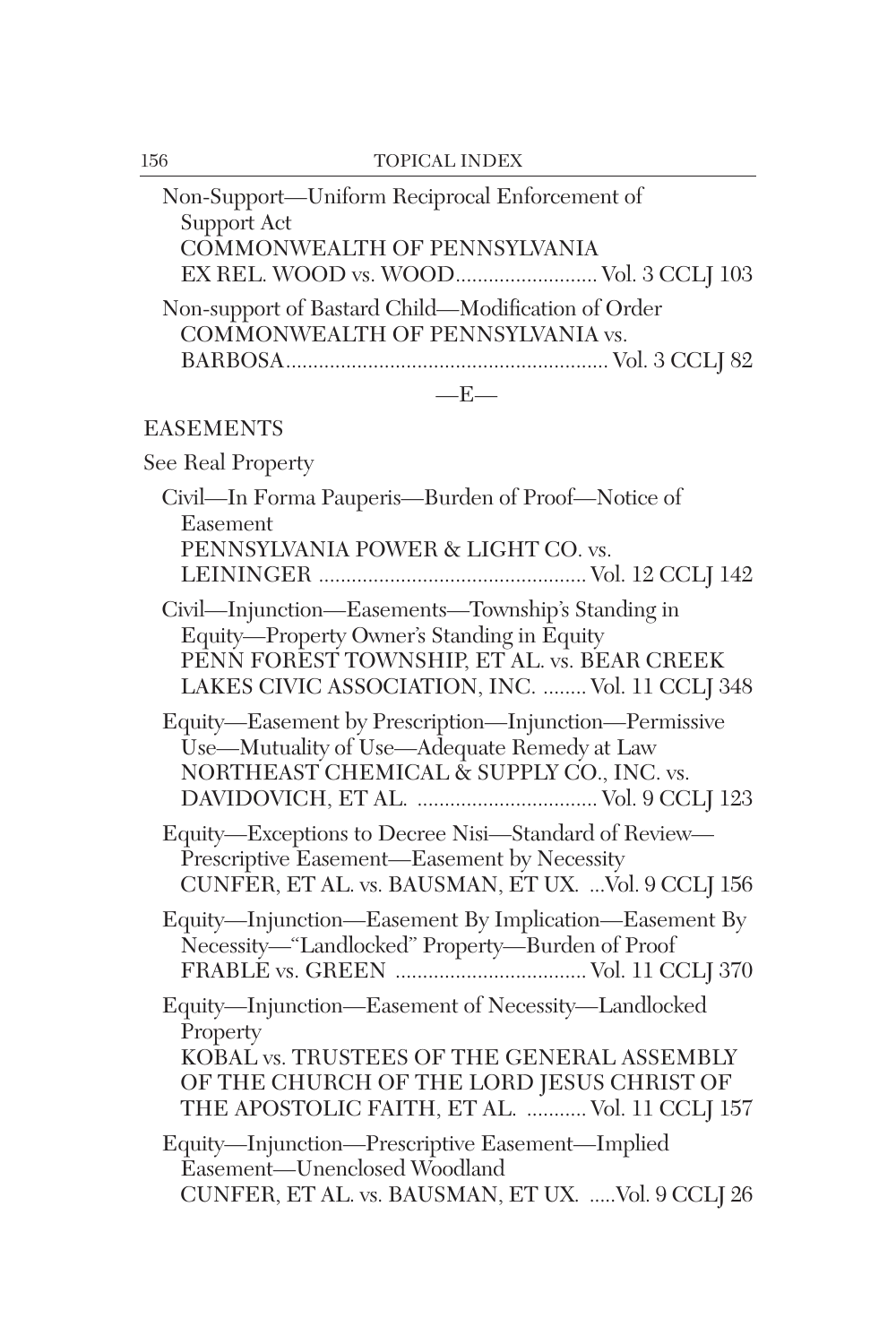| Equity-Permanent Injunction-Lack of Adequate Remedy at<br>Law-Clear Legal Right of Access<br>PENNSYLVANIA POWER & LIGHT CO. vs.                                       |
|-----------------------------------------------------------------------------------------------------------------------------------------------------------------------|
| Equity-Sewer Line Easement-Evolution of Use of Dominant<br>Tenement-Burden Imposed on Servient Tenement<br>MASHACK, ET UX. vs. CONDASH,                               |
| Injunction-Removal of Encroachment-Easements-Equity<br>HUNSICKER, ET AL. vs. KATZ, ET UX.  Vol. 8 CCLJ 64                                                             |
| <b>EDUCATION</b>                                                                                                                                                      |
| Election of Directors-Division of School District Into Regions<br>IN RE: ELECTION OF SCHOOL DIRECTORS,                                                                |
| Election of Directors-Division of School District Into Regions<br>IN RE: ELECTION OF DIRECTORS-PANTHER<br>VALLEY SCHOOL DISTRICT  Vol. 2 CCLJ 78                      |
| EJECTMENT                                                                                                                                                             |
| Ejectment-Burden of Proof-Mines and Minerals-Deeds-<br>Reservations and Exceptions of Minerals-Abandonment-<br>Uranium<br>MAHR, ET AL. vs. EXXON                      |
| Ejectment Action-Adverse Possession-Cultivation and<br>Residence-Plow-Line-Easement-Width and Location<br>KOCH vs. STROHL ET AL.  Vol. 13 CCLJ 125                    |
| <b>ELECTIONS</b>                                                                                                                                                      |
| Elections-Absentee Ballots-Applications for Absentee<br>Ballots-Challenge-Election Code-Due Process-Third<br>Party Delivery and Receipt<br>IN RE: APPEAL OF GEORGE B. |
| Elections-Appeal From Action of Election Board in Declaring<br>Certain School Directors the Successful Candidates<br>IN RE CONTEST OF ELECTION FOR OFFICE OF          |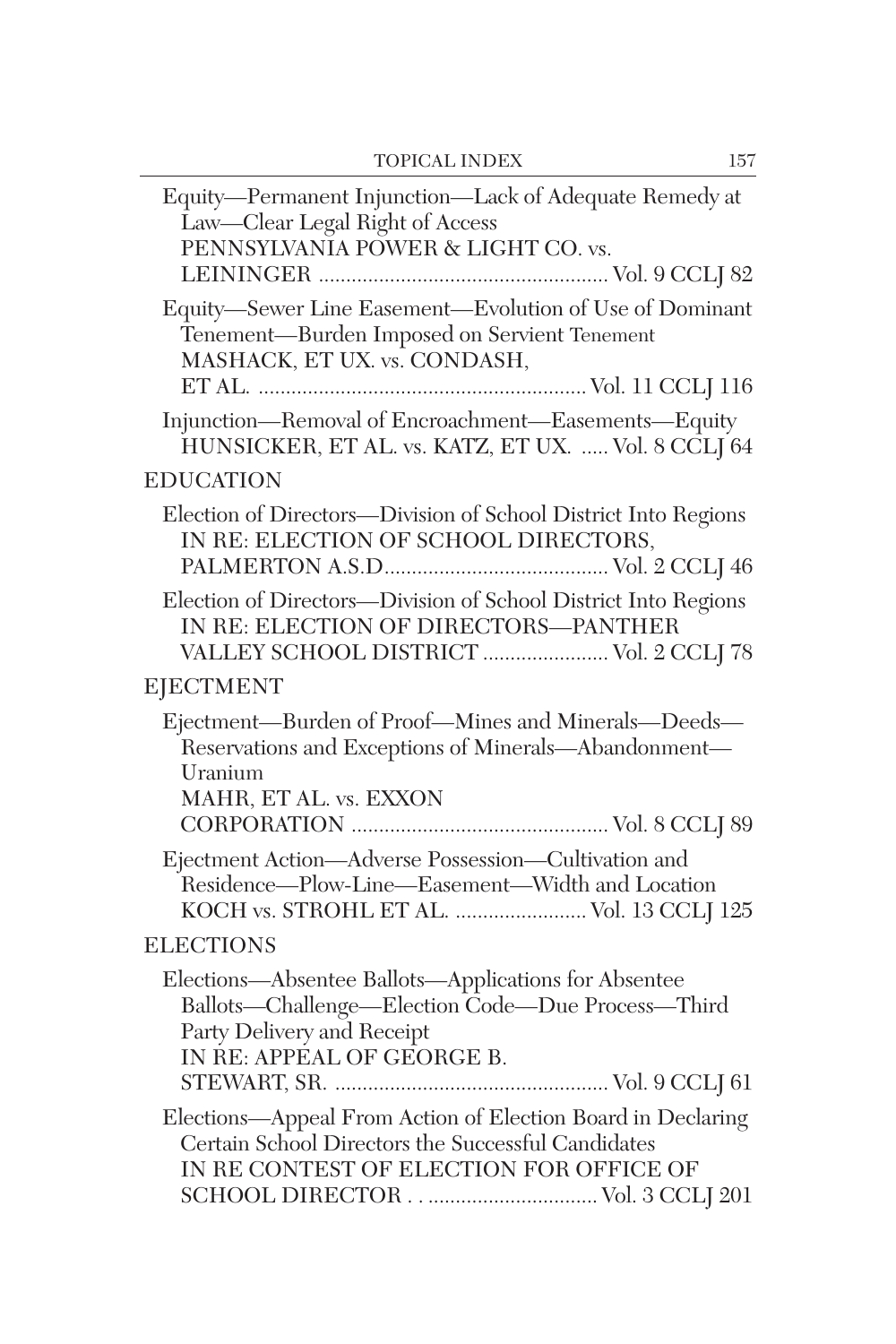| 158 | <b>TOPICAL INDEX</b>                                                                                                                                                                         |
|-----|----------------------------------------------------------------------------------------------------------------------------------------------------------------------------------------------|
|     | Elections—Failure of the Election Board to Accumulate<br>Votes-Appeal<br>IN RE CONTEST OF ELECTION FOR OFFICE OF                                                                             |
|     | Name of Candidate on Ballot-Right to Include Other Than<br>Given Name-Mandamus<br>ANGST vs. WALKER ET AL.  Vol. 2 CCLJ 134                                                                   |
|     | Voting Districts-Consolidation-Redistricting-Election Code<br>Sections 502 and 504<br>IN RE: CONSOLIDATION OF VOTING                                                                         |
|     | Voting Machines-PA Election Code-Recanvassing<br>IN RE: APRIL 9, 1980 SPECIAL                                                                                                                |
|     | <b>ELECTION CODE</b>                                                                                                                                                                         |
|     | Election Code—Nomination Petitions—Candidate for<br>Sheriff-Eligible Signatories<br>GALLAGHER ET AL. vs. McHUGH  Vol. 14 CCLJ 131                                                            |
|     | <b>EMINENT DOMAIN</b>                                                                                                                                                                        |
|     | Condemnation-Declaration of Taking-Preliminary Objections-<br>Statutory Authority-Wild and Scenic River Laws<br>POPKIN ET UX. vs. COMMONWEALTH<br>DEPT. OF GENERAL SERVICES  Vol. 10 CCLJ 66 |
|     | Damage to Personal Property-Section 612 Eminent Domain<br>Code<br>PANTHER VALLEY DRESS COMPANY, INC. vs.<br>COMMONWEALTH DOT  Vol. 7 CCLJ 371                                                |
|     | Damages-Eminent Domain-"Condemnee" Right to<br>Condemnation<br>HAUSER, ET AL. vs. BOROUGH OF LEHIGHTON,                                                                                      |
|     | De Facto Taking-Preliminary Objections<br>MISTRETTA vs. LOWER TOWAMENSING                                                                                                                    |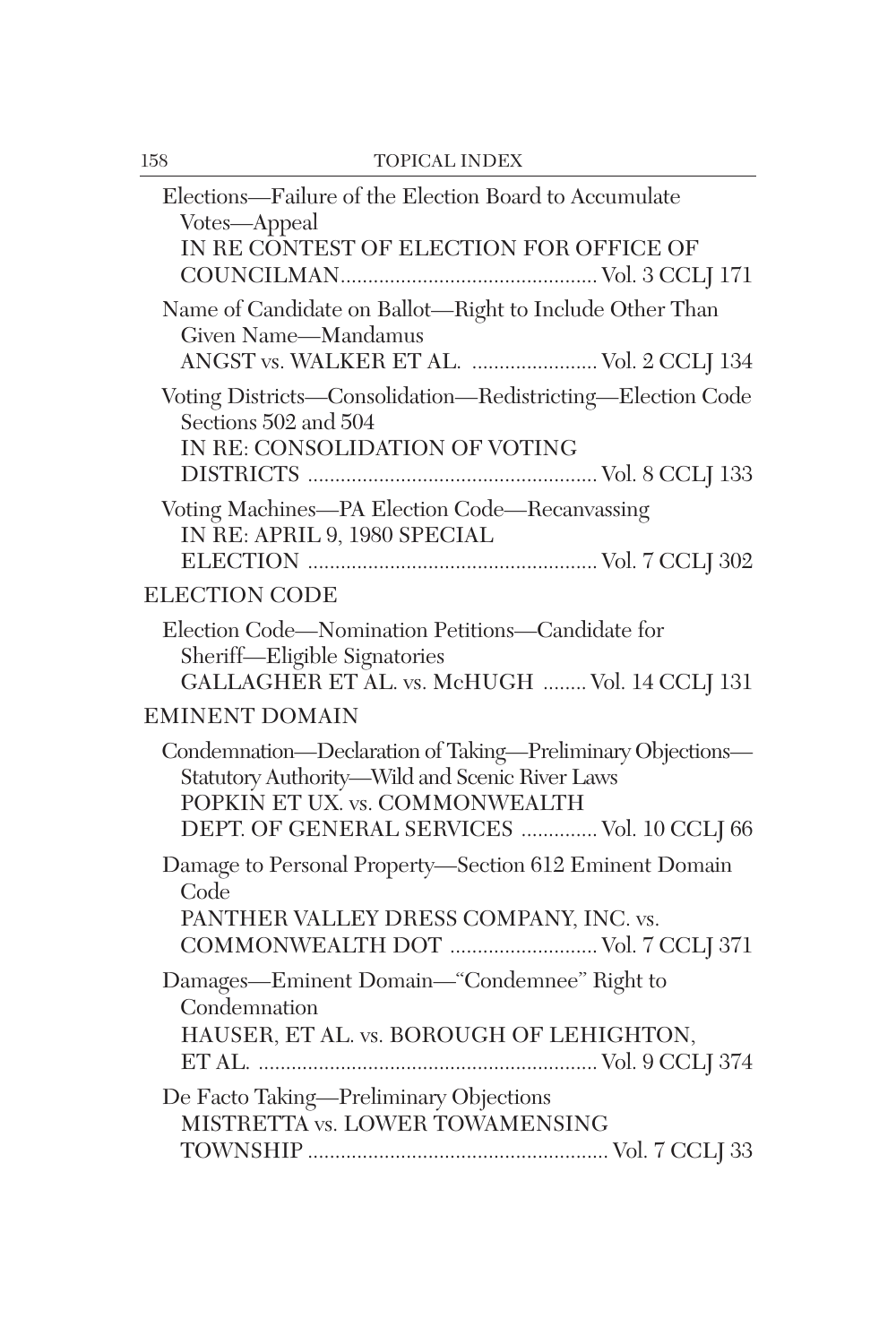| Eminent Domain-Motion for a New Trial-Admissibility<br>of Estimated Just Compensation-Amount of Verdict-<br>Adequacy of Charge to Jury<br>CONDEMNATION OF PROPERTY OF EARL P.                                                                                                                                                                                                     |
|-----------------------------------------------------------------------------------------------------------------------------------------------------------------------------------------------------------------------------------------------------------------------------------------------------------------------------------------------------------------------------------|
| Eminent Domain-Petition for Appointment of Viewers-<br>Preliminary Objections-De Facto Taking-Road<br>Construction-Interference with Gasoline Station-Ingress-<br>Egress<br>KLOTZ ET AL. vs. COM. OF PA., DEPARTMENT                                                                                                                                                              |
| Eminent Domain-Viewers Report-Signature-Appeal-<br>Thirty Day Limit-Motion to Strike<br>HOFFMAN vs. PENNSYLVANIA DEPARTMENT OF                                                                                                                                                                                                                                                    |
| Eminent Domain Act-Appeal From Board of View-Timely<br>Filing-Service of Copy of Appeal Within Five Days-Filing<br>of Proof of Service<br>IN RE CONDEMNATION OF LANDS BY THE<br>LEHIGHTON WATER AUTHORITY FOR WATERSHED<br>PURPOSES LOCATED IN PENN FOREST                                                                                                                        |
| Excessive Verdict-Easement-New Trial<br><b>GILOTTI vs. PENNSYLVANIA POWER &amp;</b>                                                                                                                                                                                                                                                                                               |
| Excessive Verdict-Evidence-Damages-Charge of Court<br>as to Inference to be Drawn in (1) Failing to call expert<br>witness, (2) Commenting on money demands of plaintiff,<br>(3) Commenting on meaning of "Golden Rule" Referred to<br>in plaintiff's summation; Motion for Withdrawal of Juror for<br>making such statement<br>IN RE: CONDEMNATION OF L.R. 1009  Vol. 2 CCLJ 253 |
| General Release of All Damages-Preliminary Objections<br>FINSEL vs. COMMONWEALTH DEPARTMENT OF                                                                                                                                                                                                                                                                                    |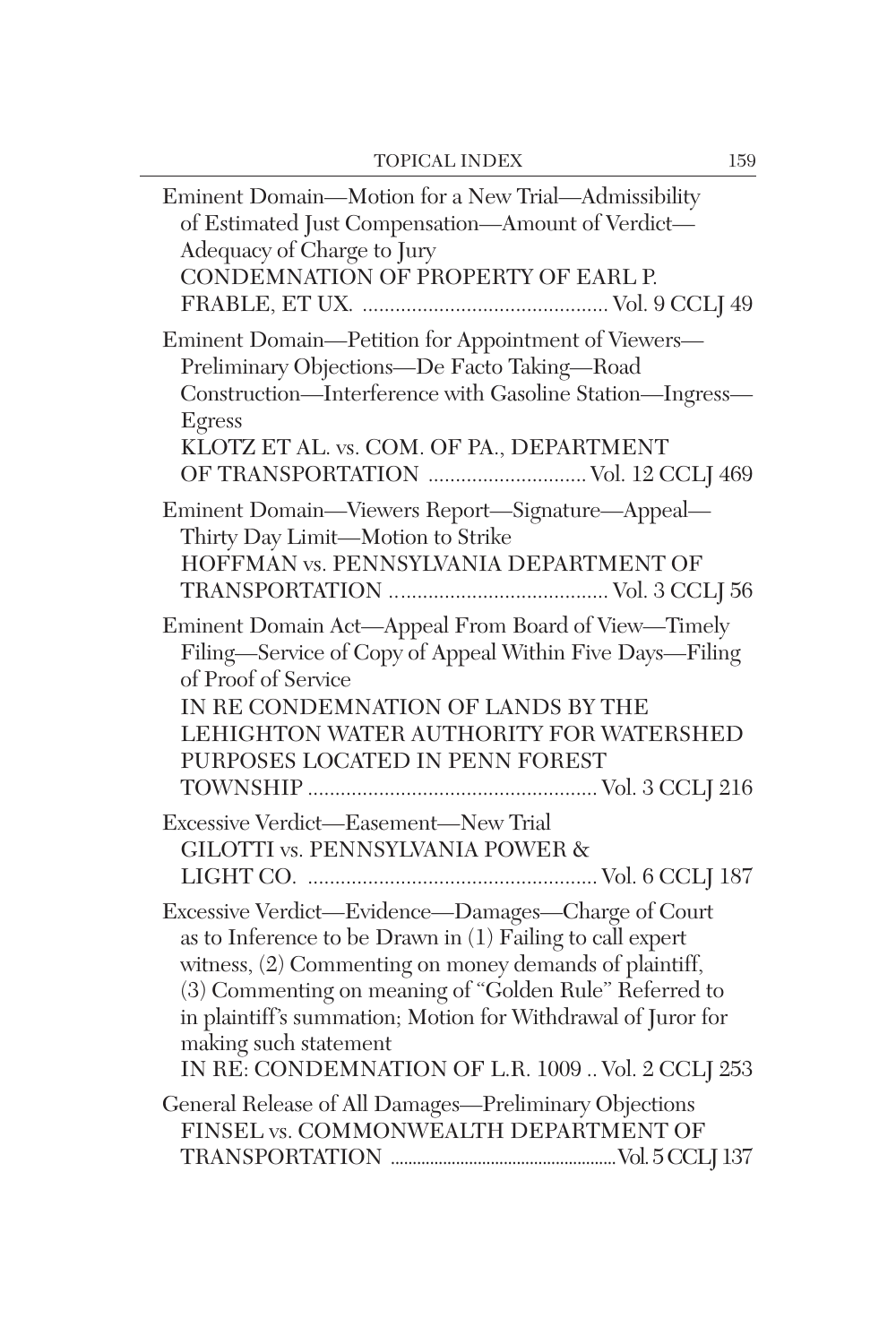| 160 | <b>TOPICAL INDEX</b>                                                                                                                                                                            |
|-----|-------------------------------------------------------------------------------------------------------------------------------------------------------------------------------------------------|
|     | Instructions to Jury-New Trial<br>SCHMIDT vs. CARBON COUNTY HOUSING                                                                                                                             |
|     | Objections to Appointment of Board of View-Municipal<br>Authorities<br>ACQUISITION OF RIGHTS-OF-WAY OVER LAND OF<br>ALLTED CORPORATION  Vol. 5 CCLJ 187                                         |
|     | Objections to Board of View-Declaration of Taking-Unity of<br>Use Doctrine-Joint Identical Users-26 Pa. C.S.A. 1-605<br>POWLEY vs. COM. OF PA. DEPARTMENT OF                                    |
|     | Temporary Ordinance-Temporary De Facto Taking-<br>Petition for Appointment of Viewers-Demurrer-Road<br>Construction-Highest and Best Use of Property-Residence<br>SCHOENBERGER vs. TWP. OF      |
|     | Trespass-Damages-Motion for Partial Judgment on<br>Pleadings<br>MISTRETTA vs. LOWER TOWAMENSING                                                                                                 |
|     | <b>EQUITY</b>                                                                                                                                                                                   |
|     | See also Contracts                                                                                                                                                                              |
|     | Child and Spousal Support Agreement-Breach-Money<br>Damages-Specific Performance-Unjust Enrichment-<br>Attorneys' Fees<br>MONTES vs. MONTES  Vol. 13 CCLJ 318                                   |
|     | Civil—Equity—Injunction—Real Property—Fee Simple<br><b>Interest in Unopened Street</b><br>BAUCHSPIES ET UX. vs. BENNETT  Vol. 12 CCLJ 349                                                       |
|     | Civil-Equity-Partition-Summary Judgment-Real<br>Property-Interpretation of Deeds                                                                                                                |
|     | Civil—Injunction—Easements—Township's Standing in<br>Equity-Property Owner's Standing in Equity<br>PENN FOREST TOWNSHIP, ET AL. vs. BEAR CREEK<br>LAKES CIVIC ASSOCIATION, INC Vol. 11 CCLJ 348 |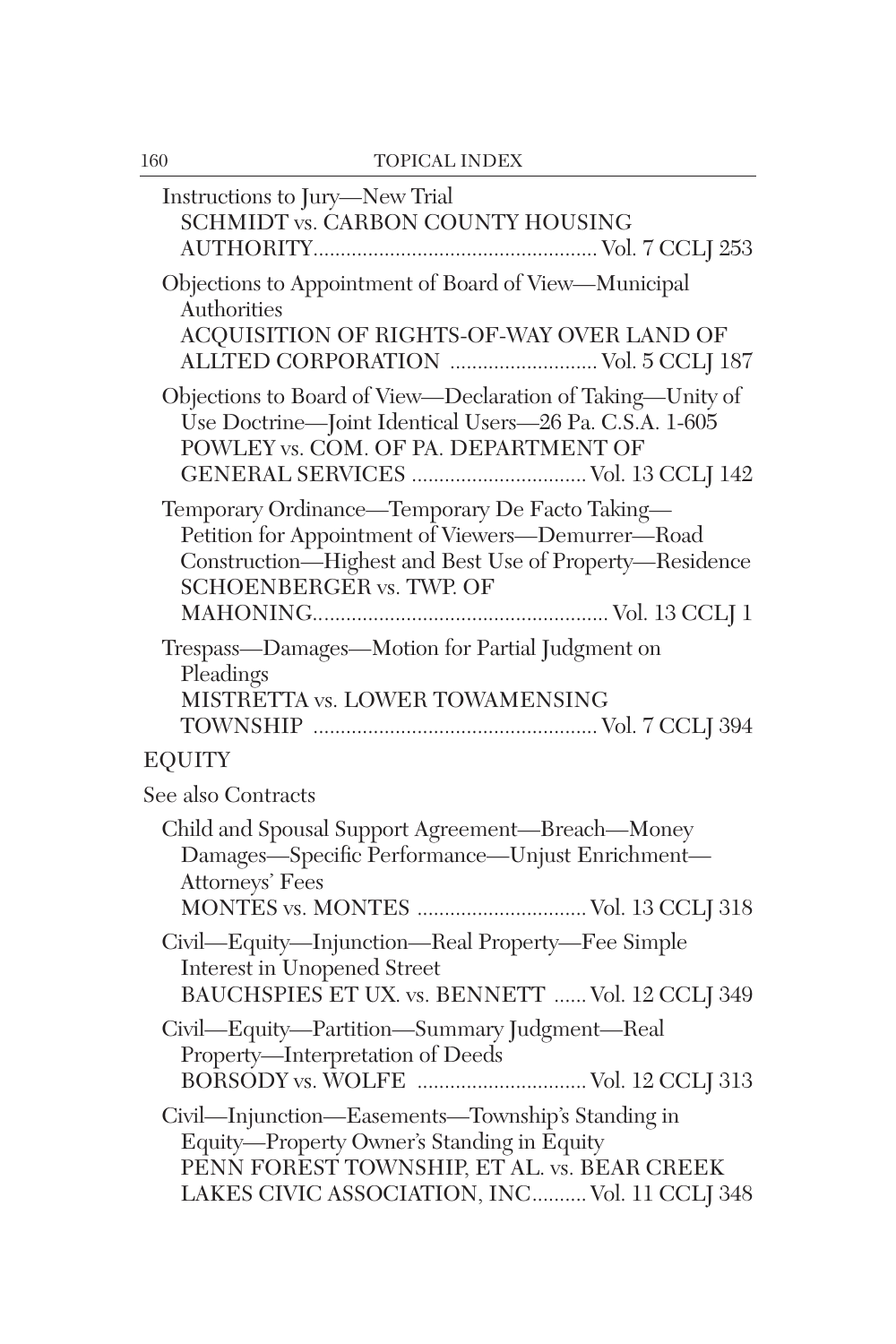| Contracts-Husband and Wife-Agency-Removal of Non-<br>Suit                                                                                                                                                                                                                              |
|----------------------------------------------------------------------------------------------------------------------------------------------------------------------------------------------------------------------------------------------------------------------------------------|
| CHARLES MASO & SONS, INC. vs.                                                                                                                                                                                                                                                          |
| Contracts-Specific Performance-Statute of Frauds-<br>Restatement, Contracts-Real Estate Owned by Husband-<br>Agreement of Sale Signed by Husband-Wife Signed<br>Following Word "Witness"                                                                                               |
| Damages Caused by Branches and Roots of Trees-Mandatory<br>Injunction—Restatement of Torts, Sec. 840<br>KEIPER ET UX. vs. YENSER  Vol. 2 CCLJ 74                                                                                                                                       |
| Easement by Prescription-Obstruction to Use of Road<br>BANKS TOWNSHIP vs. DeNOIA  Vol. 6 CCLJ 34                                                                                                                                                                                       |
| Equity-Accumulation of Junk on Property-Nuisance-<br>Removal Order<br>PENN FOREST TOWNSHIP vs.                                                                                                                                                                                         |
| Equity-Adequacy of Legal Remedy-Laches-Real<br>Property-Residential Recreational Development-<br>Assessment of Road Maintenance Fee by Business<br>Corporation-Absence of Relevant Deed Covenant-Denial<br>of Use of Recreational Facilities<br>REYNOLDS, ET AL. vs. POCONO RECREATION |
| Equity-Certification to Law Side of Court-Adequate<br>Remedy at Law-Landlord and Tenant-Specific<br>Performance—Supervision by the Court<br>BORO OF NESQUEHONING vs. CARBON-LEHIGH<br>INTERMEDIATE UNIT #21  Vol. 9 CCLJ 133                                                           |
| Equity-Contracts-Reformation-Unilateral Mistake<br>HAZLETON NATIONAL BANK vs.                                                                                                                                                                                                          |
| Equity-Easement by Prescription-Injunction-Permissive<br>Use-Mutuality of Use-Adequate Remedy at Law<br>NORTHEAST CHEMICAL & SUPPLY CO., INC. vs.                                                                                                                                      |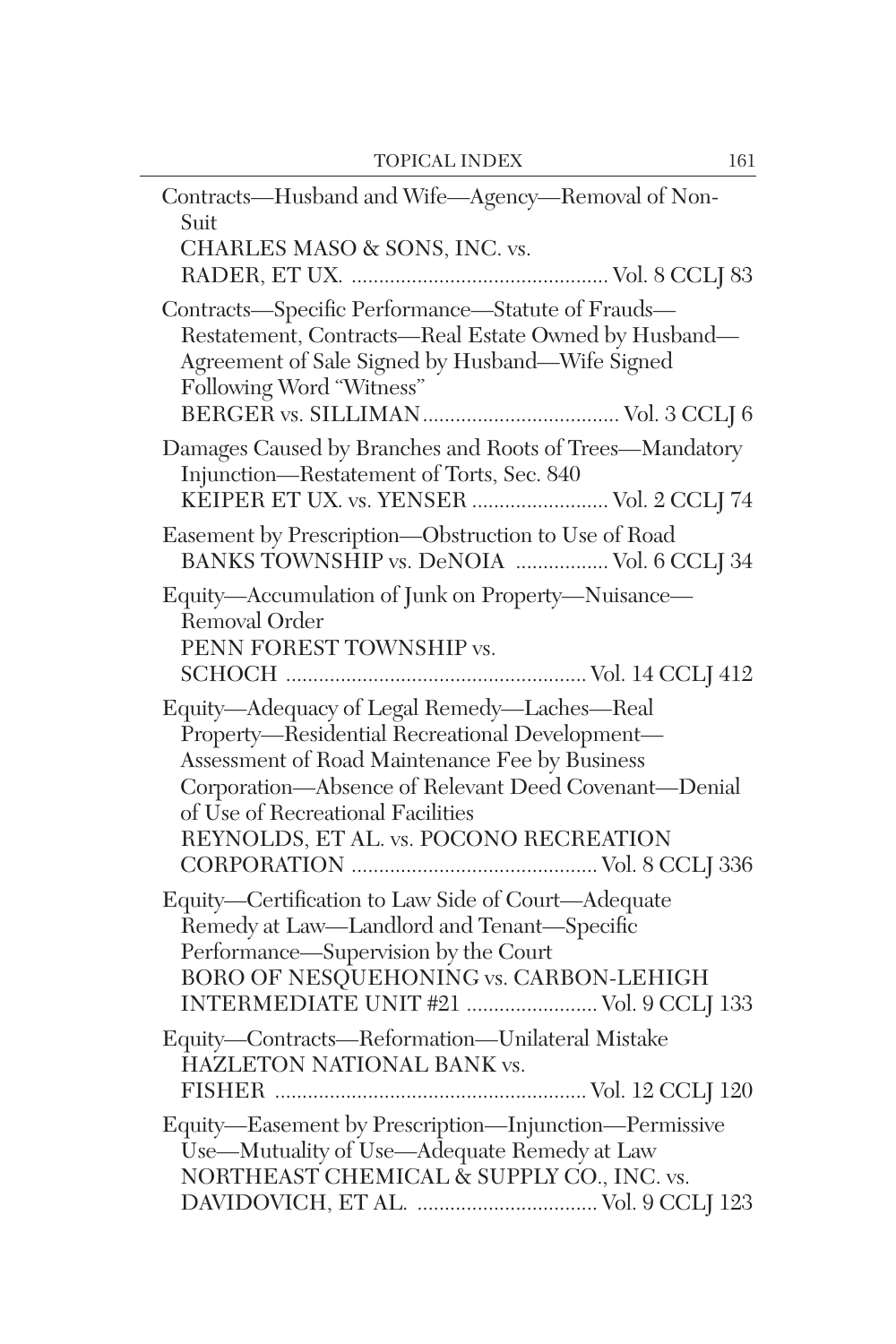| Equity-Enforcement of Restrictive Covenant-Posting "For<br>Sale" Signs-First Amendment: Freedom of Speech-<br>Mootness<br>MIDLAKE ON BIG BOULDER LAKE, CONDOMINIUM<br>ASS'N vs. CAPPUCCIO ET UX.  Vol. 14 CCLJ 155 |
|--------------------------------------------------------------------------------------------------------------------------------------------------------------------------------------------------------------------|
| Equity-Exceptions-Scope of Review<br>HENRY, ET AL. vs. RICHIE, ET AL.  Vol. 8 CCLJ 80                                                                                                                              |
| Equity-Exceptions to Decree Nisi-Standard of Review-<br>Prescriptive Easement—Easement by Necessity<br>CUNFER, ET AL. vs. BAUSMAN, ET UX.  Vol. 9 CCLJ 156                                                         |
| Equity-Injunction-Binding Arbitration-Award of Counsel<br>Fees<br>CARBON COUNTY HOUSING AUTHORITY vs.                                                                                                              |
| Equity-Injunction-Clear Right to Property-Petition to<br><b>Dissolve</b><br>CORRADO ET UX. vs. MAUCH CHUNK TRUST                                                                                                   |
| Equity-Injunction-Easement by Implication-Easement by<br>Necessity-"Landlocked" Property-Burden of Proof                                                                                                           |
| Equity—Injunction—Easement by Implication—<br>Extinguishment by Abandonment or Adverse Possession<br>GREENE ET UX. vs. OSWALD                                                                                      |
| Equity-Injunction-Easement of Necessity-Landlocked<br>Property<br>KOBAL vs. TRUSTEES OF THE GENERAL ASSEMBLY<br>OF THE CHURCH OF THE LORD JESUS CHRIST OF<br>THE APOSTOLIC FAITH, ET AL.  Vol. 11 CCLJ 157         |
| Equity-Injunction-Laches-Article V of Municipalities<br>Planning Code-Adequate Remedy at Law-Speculative<br>Injury<br>PENN FOREST TOWNSHIP ET AL. vs. BEAR CREEK<br>LAKES CIVIC ASSOC., INC.  Vol. 12 CCLJ 172     |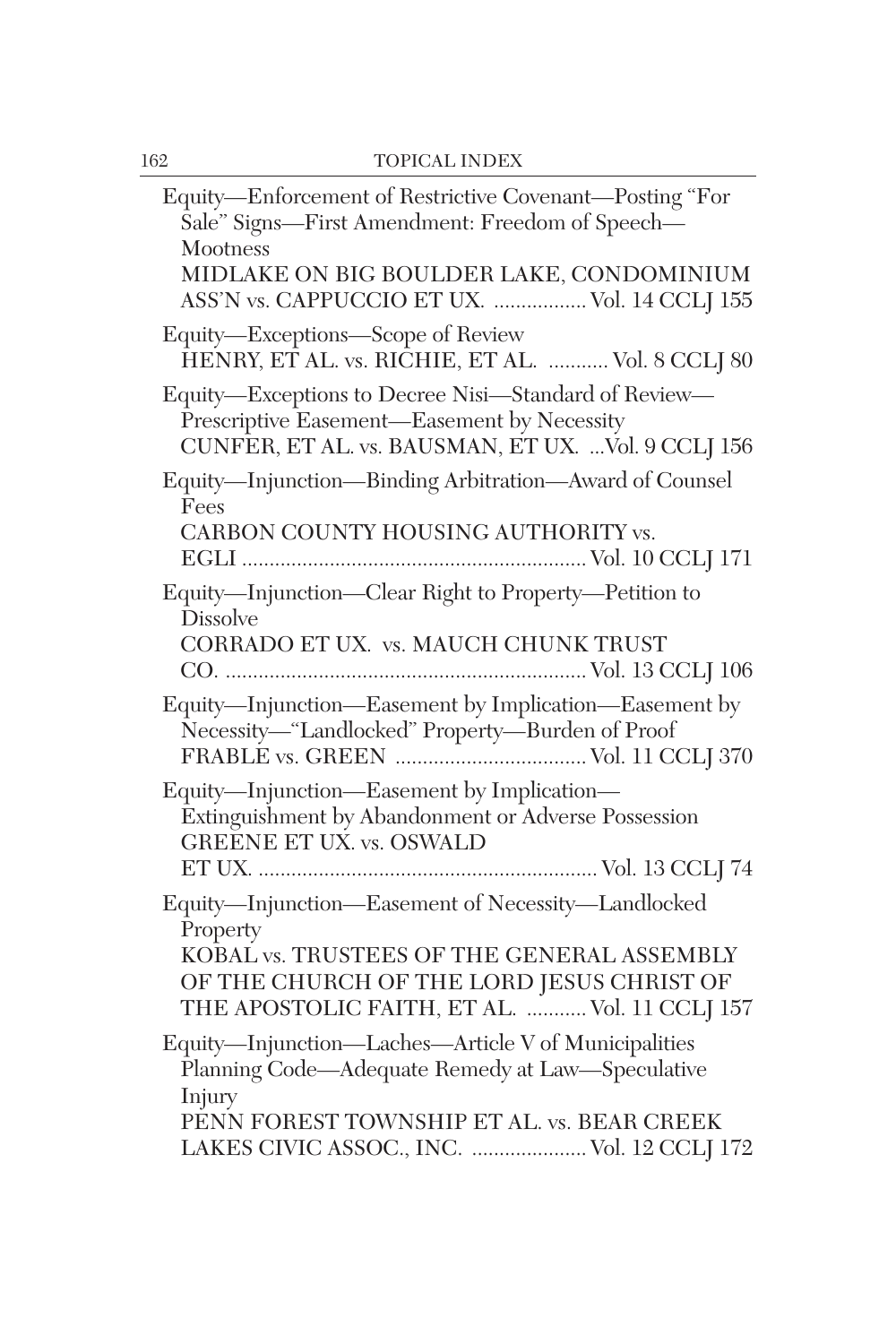| Equity-Injunction-Prescriptive Easement-Implied<br>Easement-Unenclosed Woodland<br>CUNFER, ET AL. vs. BAUSMAN, ET UX. Vol. 9 CCLJ 26                                                                                   |
|------------------------------------------------------------------------------------------------------------------------------------------------------------------------------------------------------------------------|
| Equity-Injunction-Public Nuisance-Standing of Township<br>To Enforce Ordinance in Equity-Non-Conforming Use-<br>Constitutional Challenge to Zoning Ordinance-Laches<br>TOWNSHIP OF FRANKLIN vs. AHNER Vol. 11 CCLJ 284 |
| Equity-Injunction-Restrictive Covenant<br>DESMOND ET AL. vs. SARTORI ET AL.  Vol. 12 CCLJ 414                                                                                                                          |
| Equity-Landlord/Tenant-Preliminary Injunction<br>MACALUSO ET AL. vs. MACALUSO  Vol. 12 CCLJ 128                                                                                                                        |
| Equity-Lateral Support-Mandatory Injunction<br>THOMAS vs. MARTIENSSEN Vol. 3 CCLJ 204                                                                                                                                  |
| Equity-Location of Fence-Agreement-Contempt<br>BOYD ET UX. vs. MILLER ET UX.  Vol. 12 CCLJ 437                                                                                                                         |
| Equity—Mandatory Injunction—Grant of Right of<br>Passageway—Adverse Usage                                                                                                                                              |
| Equity-Mines and Minerals-Lease of Mining Rights-<br>Express Rescission of Terms of Earlier Lease by Subsequent<br>Lease Agreement-Failure To Set Forth Duration of Lease<br>HUSS CONTRACTING CO., INC. vs.            |
| Equity-Motion for Judgment on the Pleadings<br>ÎNDIAN MOUNTAIN LAKE DEVELOPMENT<br>CORP. vs. KLEPPINGER Vol. 3 CCLJ 120                                                                                                |
| Equity-Nuisance-Foul Odors and Fleas-Emotional<br><b>Distress</b><br>BOWMAN ET UX. vs. GROFF  Vol. 12 CCLJ 366                                                                                                         |
| Equity-Nuisance-Injunction                                                                                                                                                                                             |
| Equity-Nuisance Per Se-Solid Waste Management Act-<br>Nuisance<br>PACKER TOWNSHIP vs. BACHART                                                                                                                          |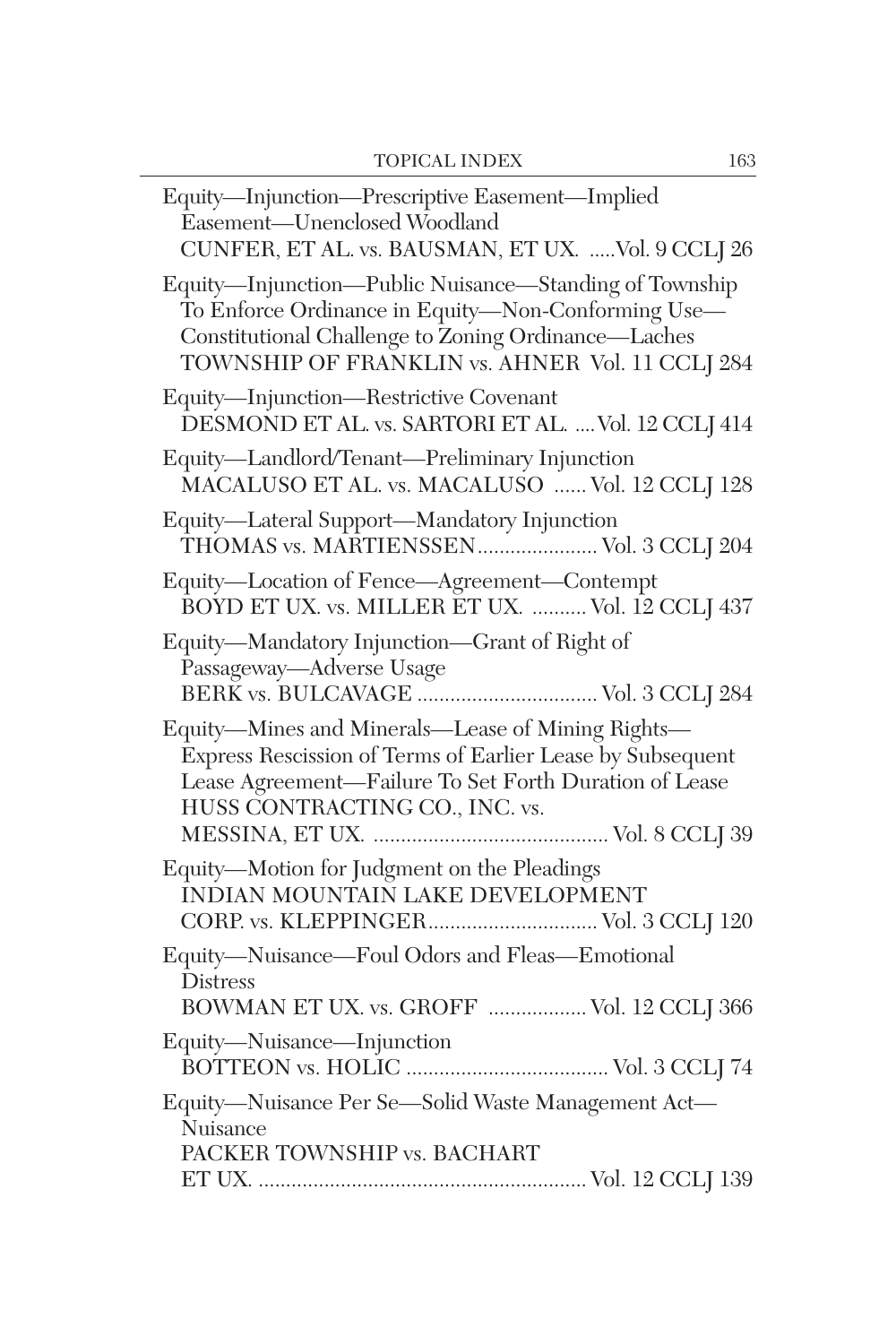| Equity-Permanent Injunction-Lack of Adequate Remedy at<br>Law-Clear Legal Right of Access<br>PENNSYLVANIA POWER & LIGHT CO. vs.                                                                                                                    |
|----------------------------------------------------------------------------------------------------------------------------------------------------------------------------------------------------------------------------------------------------|
| Equity-Preliminary Injunction-Attempt To Collect Personal<br>Taxes by One Other Than Tax Collector-Deputy Tax<br>Collector-Justice of the Peace-Jurisdiction-Preliminary<br>Objection-County Commissioners as Party<br><b>COUNTY OF CARBON vs.</b> |
| Equity-Preliminary Injunction-Personal Jurisdiction-<br>Notice to Defendant-Burden of Proof<br>HORSEHEAD INDUSTRIES, INC. vs. UNITED<br>STEELWORKERS, ET AL.  Vol. 9 CCLJ 386                                                                      |
| Equity-Preliminary Objections-Civil Rights Action-<br>Jurisdiction-Adequate Legal Remedy-Transfer of Action<br>PISCANIO vs. CARVER, ET AL.  Vol. 9 CCLJ 399                                                                                        |
| Equity-Preliminary Objections-Personal Property<br>Location-Venue-Jurisdiction-Rules of Civil Procedure                                                                                                                                            |
| Equity-Real Estate-Covenants-Conditions and Restrictions<br>in Deeds—Enforcement<br>SUDU vs. SKABOWSKI  Vol. 3 CCLJ 207                                                                                                                            |
| Equity-Real Property-Malfunctioning Sewage System-<br>Pennsylvania Sewage Facilities Act, 35 P.S. §750.15-Clean<br>Streams Law, 35 P.S. §691.701<br>PENN FOREST TWP. vs. SERRANO                                                                   |
| Equity-Real Property-Reformation of Deeds-Incorrect<br>Common Boundary Line-Intent of Subdivider<br>CAREY ET UX. vs. NELSON ET UX.  Vol. 14 CCLJ 530                                                                                               |
| Equity-Reservations-Interference With Water Supply-<br>Injunctive Relief<br>SCHLEICHER vs. SCHLEICHER, ET UX. Vol. 8 CCLJ 35                                                                                                                       |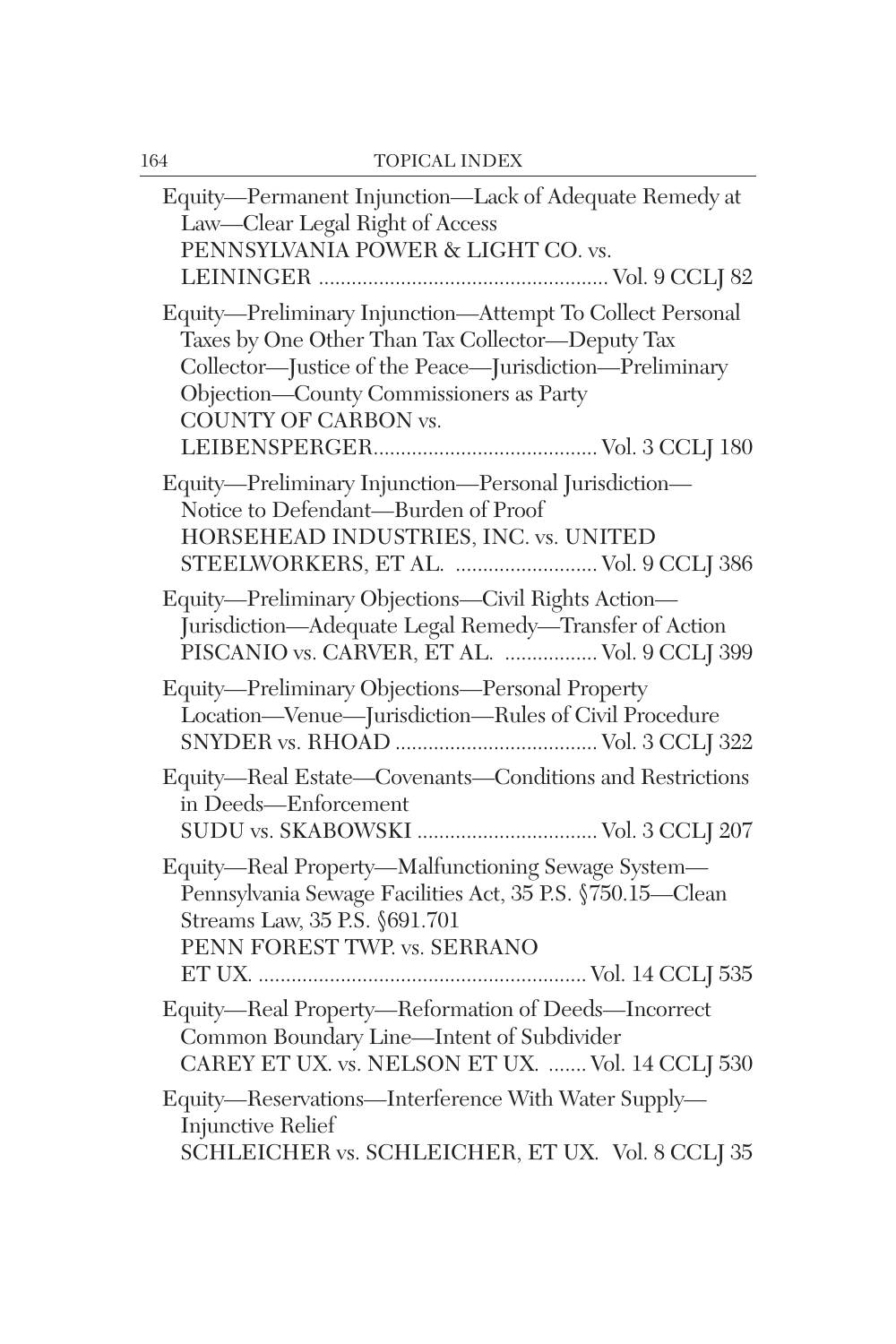| Equity-Sewer Line Easement-Evolution of Use of Dominant<br>Tenement-Burden Imposed on Servient Tenement<br>MASHACK, ET UX. vs. CONDASH,                                    |
|----------------------------------------------------------------------------------------------------------------------------------------------------------------------------|
| Equity-Specific Performance-Agreement for Sale of Real<br>Property<br>DeMELFI, ET UX. vs. MARTINE, ET UX. Vol. 9 CCLJ 406                                                  |
| Equity-Specific Performance-Option-Uniform Business<br>Records as Evidence Act-After-Acquired Evidence<br>LEVINE vs. HAMILTON BANK ET AL.  Vol. 12 CCLJ 223                |
| Equity-Taxation-Class Action-Occupational Tax and<br>Assessment-Constitutionality-Statutory Remedy-<br><b>Jurisdiction</b><br>KEMMERER, ET AL. vs. PALMERTON AREA SCHOOL   |
| Equity-Zoning-Private Enforcement Action (53 P.S.<br>§§10101, 10617)-Nonconforming Use-Collateral<br>Estoppel-Violation of Zoning Ordinance<br>SIEGMOND ET UX. vs. DUSCHAK |
| Injunction—Adverse Possession—Dedication to Public Use<br>POCONO RECREATION CORP. vs.                                                                                      |
| Injunction-Agreement to Provide Water<br><b>GROSS vs. MEADOWCREST ESTATES,</b>                                                                                             |
| Injunction-Civil Contempt-Burden of Proof-Procedure<br>MacSAY ET AL. vs. SNYDER ET UX.  Vol. 10 CCLJ 52                                                                    |
| Injunction-Contempt-Burden of Proof-Procedure-<br>Imposition of Fine and Bond—Consideration of Financial<br>Circumstances<br>BOWMAN ET AL. vs. GROFF  Vol. 10 CCLJ 297     |
| Injunction-Diversion of Surface Water-Common Enemy<br>Doctrine                                                                                                             |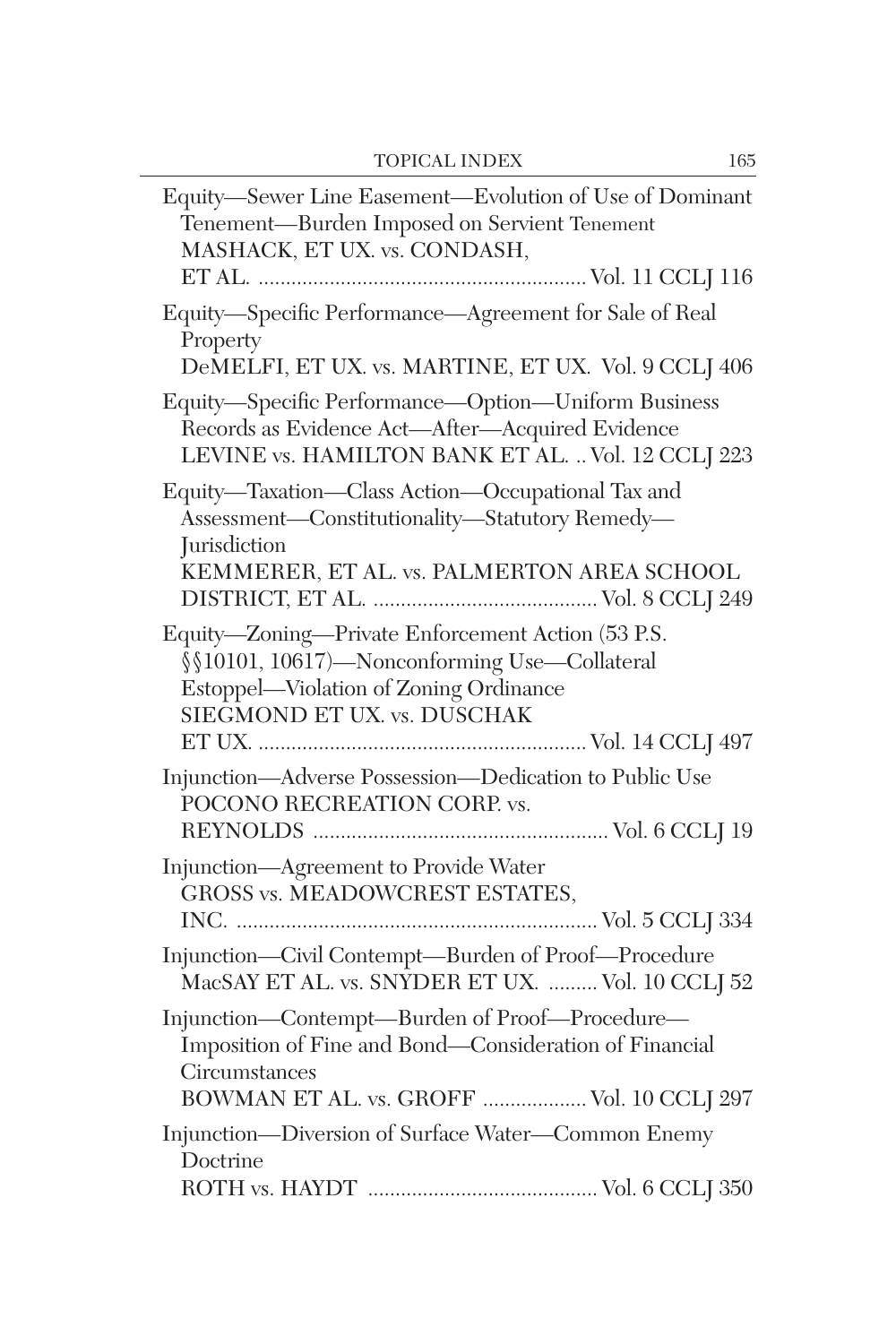| Injunction—Interscholastic Sports—Age Discrimination—<br>Standard of Review-Rational Basis<br>BUTCHKO vs. P.I.A.A. ET AL.  Vol. 13 CCLJ 305                                                                              |
|--------------------------------------------------------------------------------------------------------------------------------------------------------------------------------------------------------------------------|
| Injunction-Removal of Encroachment-Easements-Equity<br>HUNSICKER, ET AL. vs. KATZ, ET UX.  Vol. 8 CCLJ 64                                                                                                                |
| Jurisdiction-Land title dispute-Discharge of rain water<br>onto neighbor's land                                                                                                                                          |
| Jurisdiction-Specific performance involving real estate in<br>another state                                                                                                                                              |
| CLAUS vs. SCHOENBERGER  Vol. 4 CCLJ 210                                                                                                                                                                                  |
| Mandatory Injunction-Prescriptive Easement by Adverse<br>Usage of Road-Obstructions Along Road Interfering with<br>Snow Removal-Right to Repairs and Maintain Easement<br>FRABLE vs. SCHOENBERGER ET AL.  Vol. 2 CCLJ 20 |
| Motor Boats-Non-Profit Corporation<br>McDONALD vs. LAKE HAUTO CLUB,                                                                                                                                                      |
| Nuisance-Maintenance of Dogs-Residential Area-<br>Abatement-Injunctions<br>MACSAY, ET AL. vs. SNYDER, ET UX.  Vol. 8 CCLJ 144                                                                                            |
| Nuisance-Spite Fence-Removal or Modification<br>WENTZ ET AL. vs. SIEGMOND                                                                                                                                                |
| Opening Decree Nisi-Rehearing-After Discovered Evidence<br>BOLLINGER ET UX. vs. CENTRAL PA. QUARRY<br>STRIPPING & CONSTRUCTION CO.  Vol. 2 CCLJ 70                                                                       |
| Pleadings-Action to Quiet Title-Reformation of Deed-<br>Preliminary Objections-Pa. R.C.P. 1019(a)-Restatement<br>on Contracts                                                                                            |
|                                                                                                                                                                                                                          |
| Post-Trial Motions-Equity-Statute of Frauds-Broker's<br>Commission                                                                                                                                                       |
| SCHOCH vs. SMITH, ET AL.  Vol. 9 CCLJ 381                                                                                                                                                                                |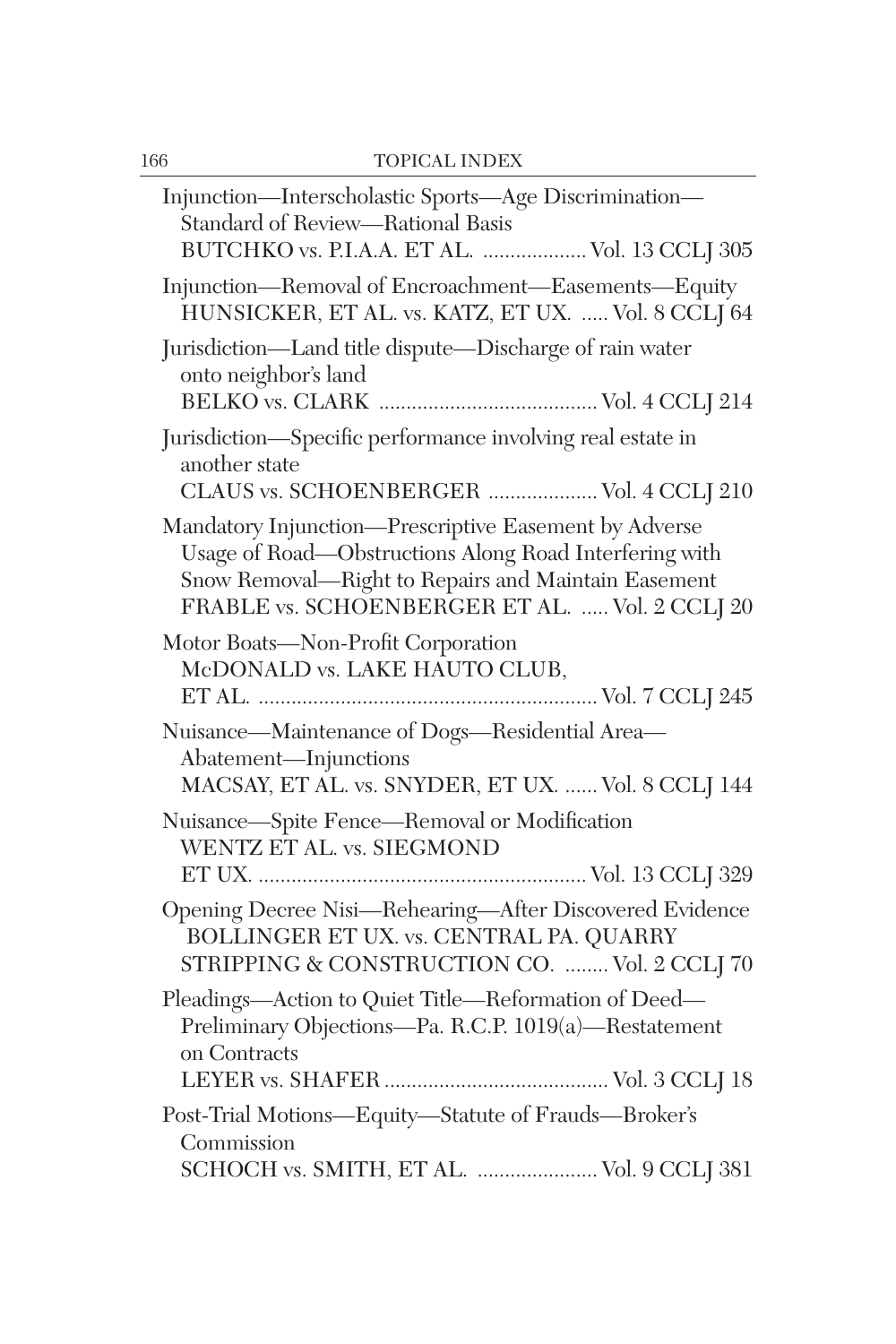| Preliminary Injunction-Arbitration-Waiver of Arbitration<br>CARBON COUNTY HOUSING                                                                                                                                                                                          |
|----------------------------------------------------------------------------------------------------------------------------------------------------------------------------------------------------------------------------------------------------------------------------|
| Preliminary Objections-Amended Prayer for Relief-42 Pa.<br>C.S.A. §1528<br>SUDU ET AL. vs. BISHLING CR. PROT.                                                                                                                                                              |
| Preliminary Objections to Complaint in Equity will be<br>sustained, where a restraining order is sought against<br>Township Supervisors from completing a contract to purchase<br>a truck, where no wrong doing is alleged<br>ELSASSER vs. TWP. OF MAHONING Vol. 1 CCLJ 86 |
| $\begin{minipage}{.4\linewidth} Quiet Title Action—Adverse Possession—Elements of Proof—\textbf{Burden of Proof—Counterclaim in Equity} \end{minipage} \label{eq:Quot}$<br>MOTOLA vs. HUNTER, ET UX.  Vol. 11 CCLJ 47                                                      |
| Reformation of Contract-Mutual Mistake-Preliminary<br>Objections-Pa. R.C.P. 1019 (f).Restatement on Contracts<br>BOLLINGER ET UX. vs. CENTRAL PA. QUARRY<br>STRIPPING & CONSTRUCTION CO.  Vol. 2 CCLJ 286                                                                  |
| Relief of Alleged Obstruction from Right-Of-Way<br>LEOPOLD vs. WHITAKER  Vol. 5 CCLJ 325                                                                                                                                                                                   |
| Specific performance-Constructive trust-Oral promise<br>to convey property in trust-Statute of Frauds                                                                                                                                                                      |
|                                                                                                                                                                                                                                                                            |
| Specific performance-Taking parole contract for sale of land<br>out of Statute of Frauds<br>SEARLES vs. COUNTY HOLDING CO.,                                                                                                                                                |
| Statute of Frauds-Jurisdiction<br>SIMCOE, ET AL. vs. HUSZAR, ET AL.  Vol. 7 CCLJ 97                                                                                                                                                                                        |
| Title to Land-Availability of Adequate Non-Statutory<br>Remedy-Ejectment<br>MAHR vs. EXXON CORPORATION  Vol. 6 CCLI 303                                                                                                                                                    |
| Vendor and Vendee-Interest on Deferred Payment of<br>Purchase Money-Specific Performance<br>ROUTE 209 RÉALTY CORP. vs. GEORGE                                                                                                                                              |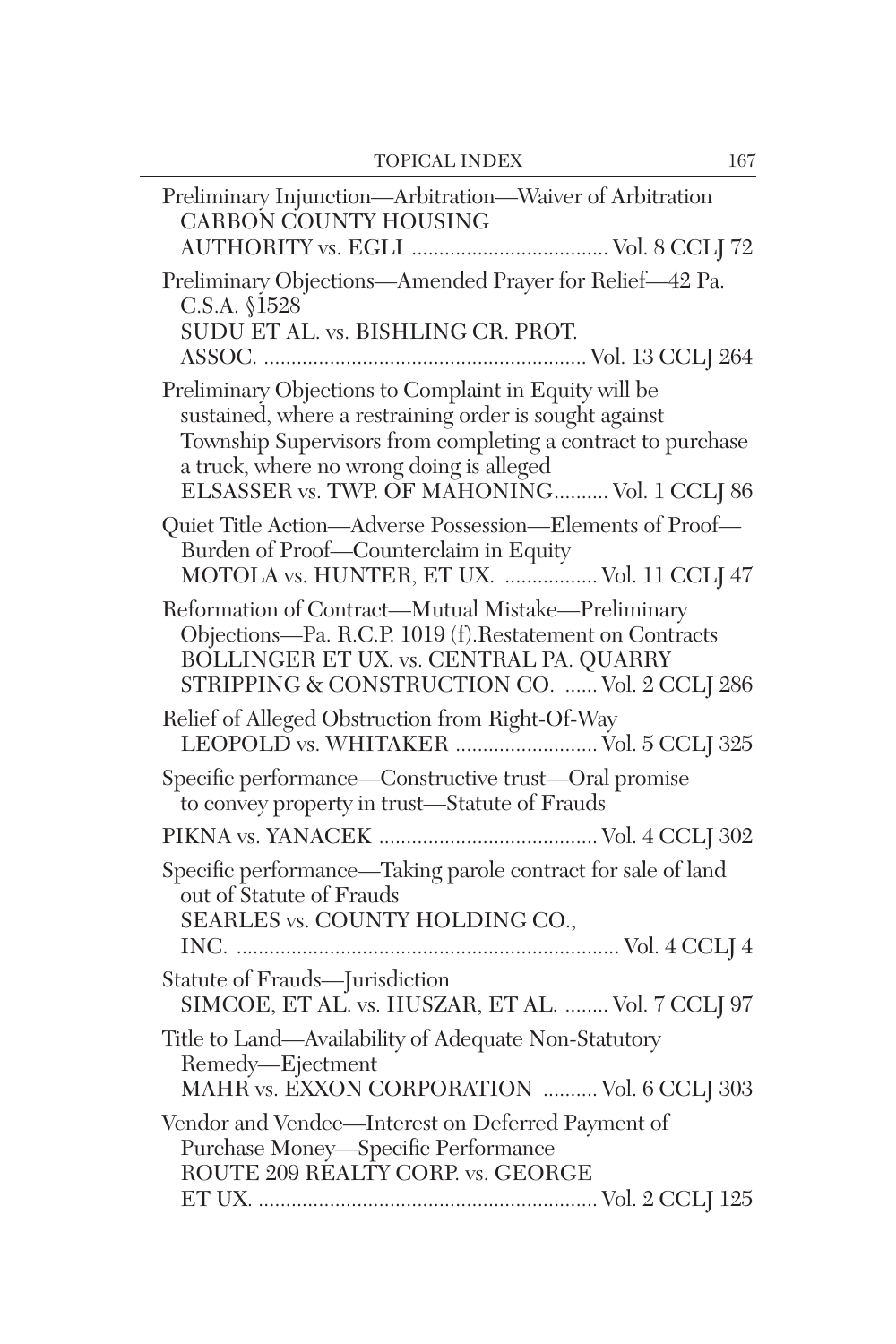| 168 | <b>TOPICAL INDEX</b>                                                                                                                                                                                                                                                                                                                                                                           |
|-----|------------------------------------------------------------------------------------------------------------------------------------------------------------------------------------------------------------------------------------------------------------------------------------------------------------------------------------------------------------------------------------------------|
|     | Venue-Subject Matter of Action<br>GOZJACK vs. TOMKO, ET AL.  Vol. 7 CCLJ 91                                                                                                                                                                                                                                                                                                                    |
|     | <b>ESTATE ADMINISTRATION</b>                                                                                                                                                                                                                                                                                                                                                                   |
|     | Exceptions to Auditor's Report-Elective Share-Conditional<br>Election-Testamentary Construction-Waiver of Disclaimer<br>Provisions of Elective Share Statute-Claims Against<br>Estate-Tax Reimbursement-Double Gravemarker-<br>Surcharge on Executors-Overpayment of Estate Taxes-20<br>Pa. C.S.A. §2204-20 Pa. C.S.A. §2210-20 Pa. C.S.A. §3384<br>IN RE: ESTATE OF SNISCAK  Vol. 13 CCLJ 382 |
|     | <b>ESTATES</b>                                                                                                                                                                                                                                                                                                                                                                                 |
|     | Joint Account-Signature Card-Right of Survivorship<br>IN RE: ESTATE OF ESTELLA M.                                                                                                                                                                                                                                                                                                              |
|     | Pay Tax Clause-Residuary Legatees<br>IN RE: ESTATE OF META A. SHINDEL  Vol. 7 CCLJ 388                                                                                                                                                                                                                                                                                                         |
|     | <b>EVIDENCE</b>                                                                                                                                                                                                                                                                                                                                                                                |
|     | See also Suppression of Evidence                                                                                                                                                                                                                                                                                                                                                               |
|     | Adverse Inference from Failure to Call Witness-Motion for<br>New Trial<br>SNYDER, ET AL. vs. WISLER  Vol. 5 CCLJ 1                                                                                                                                                                                                                                                                             |
|     | Civil-Divorce-Equitable Distribution-"Goodwill"<br>Valuation-Adequacy of Expert's Criteria for Goodwill<br>Determination<br>SOBERICK vs. SOBERICK  Vol. 11 CCLJ 377                                                                                                                                                                                                                            |
|     | Criminal-Post-Verdict Motions-Sufficiency of the<br>Evidence—Weight of the Evidence—Demurrer—<br>Suppression of the Evidence<br>COM. OF PA. vs. FAIRCHILD  Vol. 12 CCLJ 59                                                                                                                                                                                                                     |
|     | Criminal-Post-Verdict Motions-Witness Opinion on<br>Intoxication-Voir Dire-Photographic Exhibits-<br><b>Closing Remarks</b><br>COM. OF PA. vs. LUSCH  Vol. 12 CCLJ 24                                                                                                                                                                                                                          |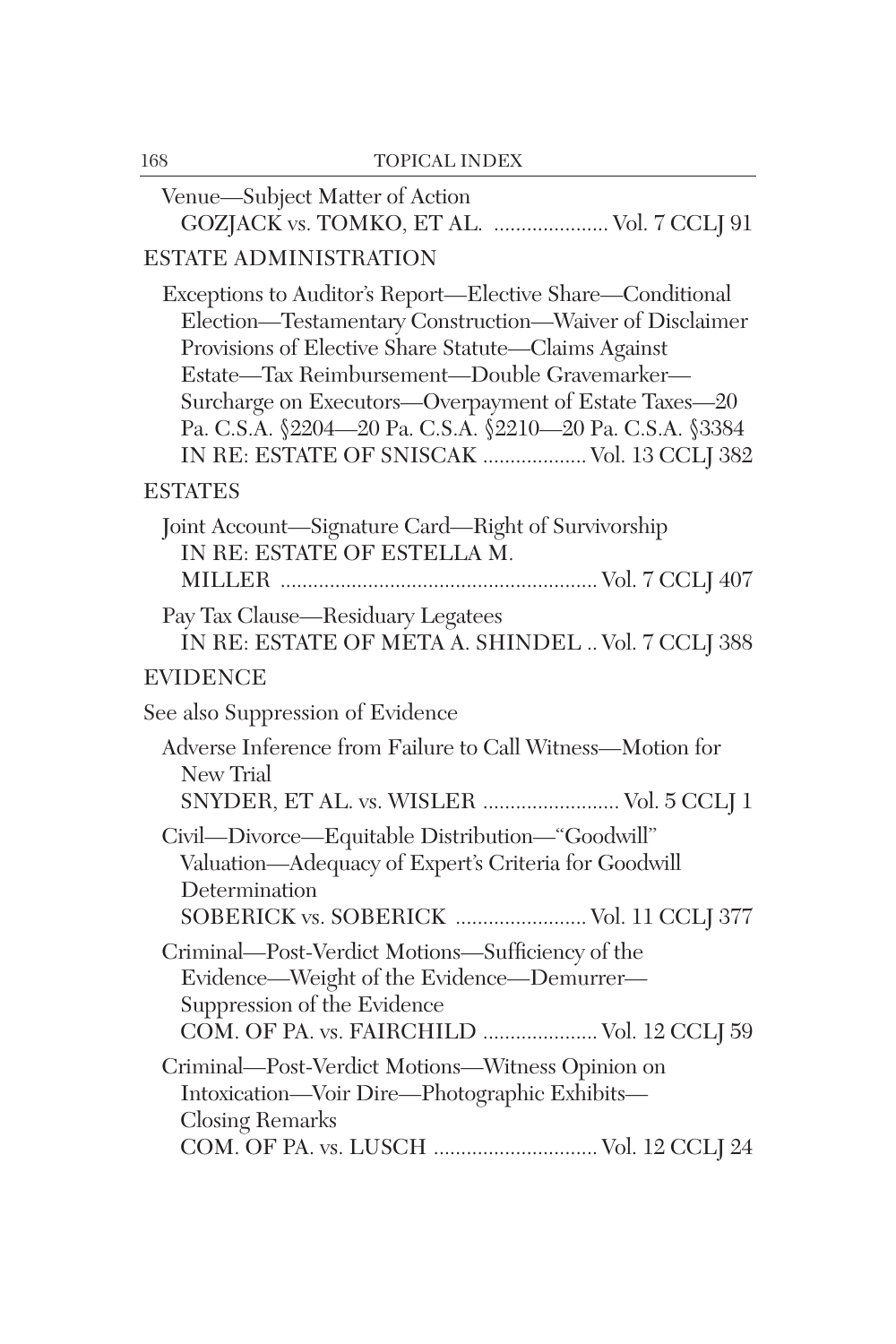| Criminal—Voluntary Manslaughter—Sufficiency of Evidence—<br>Prior Inconsistent Statement-Excessive Sentence<br>COM. OF PA. vs. SOPOTA  Vol. 12 CCLJ 43                                                                                                                                                                                                                                                                                    |
|-------------------------------------------------------------------------------------------------------------------------------------------------------------------------------------------------------------------------------------------------------------------------------------------------------------------------------------------------------------------------------------------------------------------------------------------|
| Criminal Law—Bribery—Obstructing Justice—Violations<br>of the Ethics Act-Post-Verdict Motions-Jurisdiction of<br>Multi-County Grand Jury-Use of Charts To Summarize<br>Evidence—Evidence of Other Crimes—Voluntariness of<br>Confession-Jury Instructions-Consistency of Verdicts-<br>Petition for Modification of Sentence-Merger of Offenses-<br>Harshness of Sentence-Right to Bail Pending Appeal<br>COMMONWEALTH OF PENNSYLVANIA vs. |
| Criminal Law-Burglary and Larceny-Rules of Criminal<br>Procedure-Suppression of Evidence-Prejudicial<br>Remarks-Failure To Receive in Evidence a Copy of<br>Information Filed by Same Prosecutor in Another County<br>Charging Defendant With Receiving the Same Stolen Goods<br>COMMONWEALTH OF PENNSYLVANIA vs.                                                                                                                         |
| Criminal Law-Driving Under the Influence-Blood Alcohol<br>Test-Refusal-Execution of Liability Release<br>COMMONWEALTH OF PENNSYLVANIA vs.                                                                                                                                                                                                                                                                                                 |
| Criminal Law-Fornication-Corrupting Morals of a<br>Minor-Charge of Court-Evidence-Reputation-<br>Constitutionality-Inflammatory Remarks-New Trial-<br>Motion in Arrest of judgment<br>COMMONWEALTH OF PENNSYLVANIA vs.                                                                                                                                                                                                                    |
| Criminal Law—Liquor Violation—Suppression of Evidence—<br>Return of Seized Items<br>COMMONWEALTH OF PENNSYLVANIA vs.<br>PARRYVILLE FIRE CO.  Vol. 3 CCLJ 269                                                                                                                                                                                                                                                                              |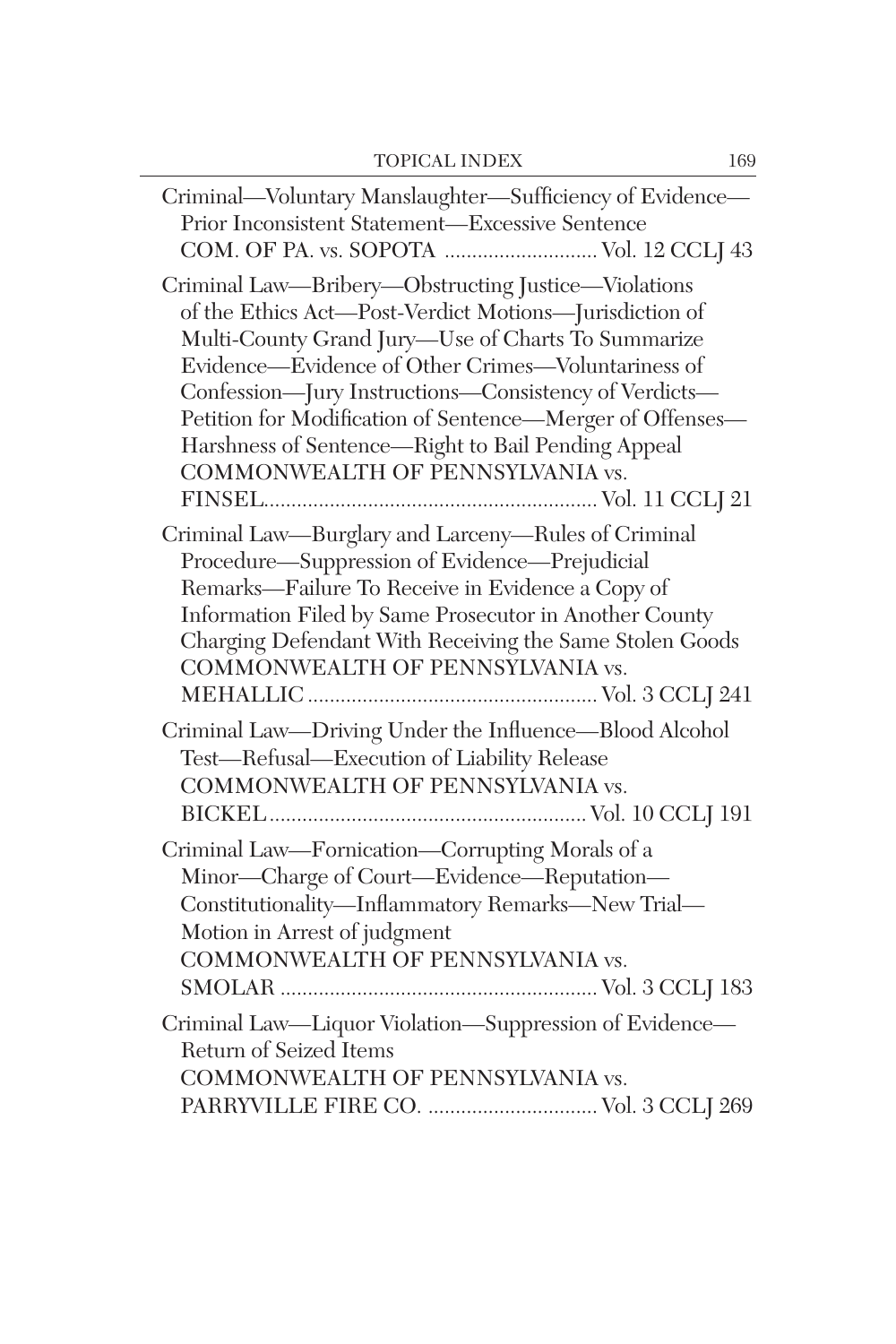| Criminal Law-Post-Trial Motions-Challenge to Jury Panel-<br>Chain of Custody-Admission of Photographs-Jury Charge<br>COMMONWEALTH OF PENNSYLVANIA vs.                                                                                                           |
|-----------------------------------------------------------------------------------------------------------------------------------------------------------------------------------------------------------------------------------------------------------------|
| Criminal Law-Post-Trial Motions-Driving Under the<br>Influence-Admissibility of Test Results-Voir Dire-Waiver<br>of Claims<br>COMMONWEALTH OF PENNSYLVANIA vs.                                                                                                  |
| Criminal Law-Post-Trial Motions-Driving Under the<br>Influence—Probable Cause To Arrest—Competency of<br>Breathalyzer-Relating Back Test Results<br>COMMONWEALTH OF PENNSYLVANIA vs.                                                                            |
| Criminal Law-Post-Trial Motions-Rape-Evidence-Child<br>Protective Services Act-Harmless Error<br>COMMONWEALTH OF PENNSYLVANIA vs.                                                                                                                               |
| Criminal Law-Post-Trial Motions-Sufficiency of Evidence-<br>Accomplice/Corrupt Source Charge-Hearsay Evidence-<br>Exceptions to Hearsay Rule-Improper Remarks by<br>Prosecutor-Use of Wiretap Evidence-Individual Voir Dire<br>COMMONWEALTH OF PENNSYLVANIA vs. |
| Criminal Law-Post-Trial Motions-Waiver-Evidence-<br>Admission of Tape Recording<br>COMMONWEALTH OF PENNSYLVANIA vs.                                                                                                                                             |
| Criminal Law-Post-Verdict Motions-Fleeing or Attempting<br>To Elude Police—Sufficiency of the Evidence—Evidence of<br>Drinking<br>COMMONWEALTH OF PENNSYLVANIA. vs.                                                                                             |
| Criminal Law-Post-Verdict Motions-Homicide by Vehicle-<br>Homicide by Vehicle While Driving Under the Influence-<br>Driving Under the Influence—Weight and Sufficiency of the                                                                                   |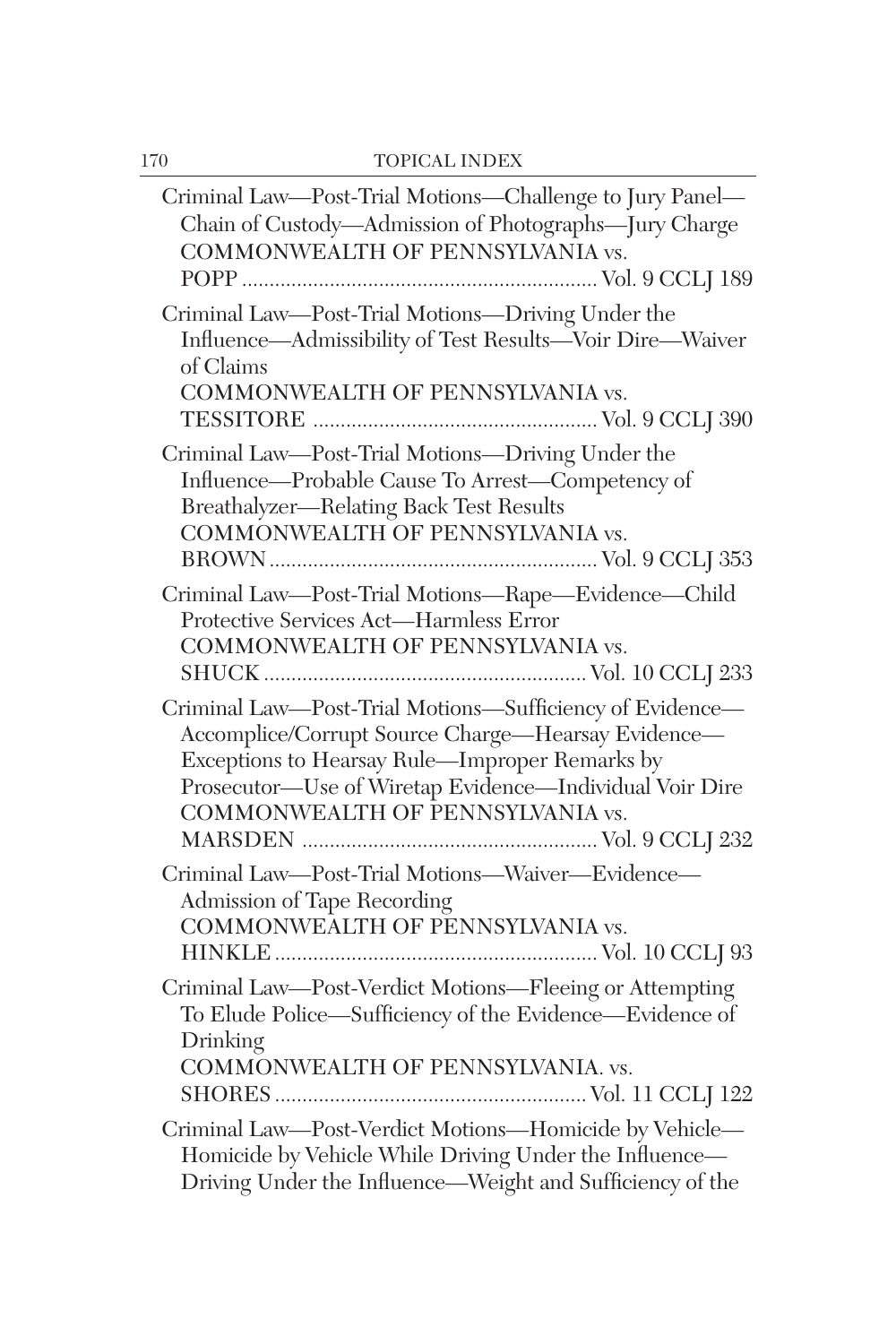| Evidence-Cause of Death-Measurement of Blood Alcohol<br>by Volume—Relation Back of Blood Alcohol Test Results—<br>Sudden Emergency Defense<br>COMMONWEALTH OF PENNSYLVANIA vs.                                                                |
|-----------------------------------------------------------------------------------------------------------------------------------------------------------------------------------------------------------------------------------------------|
| Criminal Law-Post-Verdict Motions-Necessity of Expert<br>Testimony on Scientific Issues-Effect of Alcohol on Blood<br>Stream-Theory of Intoximeter-Jury Instructions-<br>Waiver—Viewing Charge as a Whole<br>COMMONWEALTH OF PENNSYLVANIA vs. |
| Criminal Law-Practice-Preliminary Hearing-Sufficiency or<br>Lack of Evidence-Petition to Quash Transcript<br>COMMONWEALTH OF PENNSYLVANIA vs.                                                                                                 |
| Criminal Law—Suppression of Evidence—Pre-Arrest<br>Identification by Witness-Failure To Produce Photographic<br>Array<br>COMMONWEALTH OF PENNSYLVANIA vs.                                                                                     |
| Criminal Law-Suppression of Evidence-Search Without<br>Warrant-Denial of Constitutional Rights-Motion for a New<br>Trial<br>COMMONWEALTH OF PENNSYLVANIA vs.                                                                                  |
| Criminal Law-Sufficiency of Evidence-Speeding-Expert<br>Testimony<br>COMMONWEALTH OF PENNSYLVANIA vs.                                                                                                                                         |
| Dead Man's Rule                                                                                                                                                                                                                               |
| Decedents' Estate-Exception To Account-Failure To<br>Include a Promised Bequest-Exception To Auditor's Finding<br>Evidence-Restatement of Contract<br>IN RE ESTATE OF HOFFMAN Vol. 3 CCLJ 291                                                 |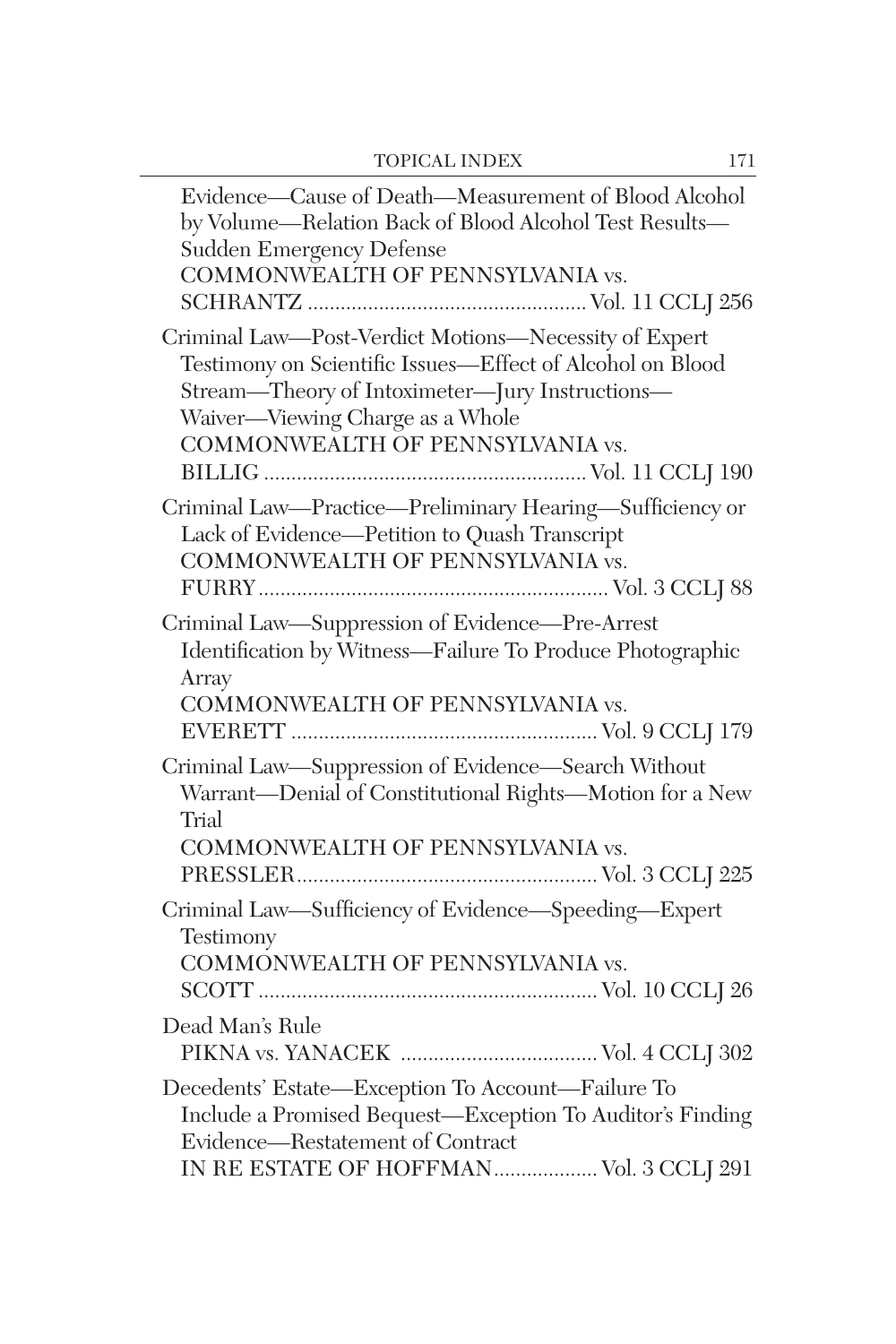| Eminent Domain-Motion for a New Trial-Admissibility<br>of Estimated Just Compensation-Amount of Verdict-<br>Adequacy of Charge to Jury<br>CONDEMNATION OF PROPERTY OF EARL P.                                                                                     |
|-------------------------------------------------------------------------------------------------------------------------------------------------------------------------------------------------------------------------------------------------------------------|
| Fingerprints<br>COMMONWEALTH vs. CICHY  Vol. 4 CCLJ 276                                                                                                                                                                                                           |
| Motion for New Trial-Judgment N.O.V.-Apparent Agency-<br>Evidence—Calling as on Cross-Examination—Closing<br>Remarks-Amendment of Complaint<br>HUGHES, ET UX. vs. PRON, ET AL.  Vol. 9 CCLJ 74                                                                    |
| Motor Vehicles-Failure To Dim Lights-Evidence<br>COMMONWEALTH OF PENNSYLVANIA vs.                                                                                                                                                                                 |
| Photographs<br>COMMONWEALTH vs. RICHARDSON  Vol. 7 CCLJ 21                                                                                                                                                                                                        |
| Summary Appeal-Speeding-Expert Testimony<br>COMMONWEALTH OF PENNSYLVANIA vs.                                                                                                                                                                                      |
| Trespass-Cases Consolidated for Trial-Order in Which<br>Evidence Is Introduced—Member of Jury Panel Being<br>Mother of Defendant-Challenge To the Array-<br>Continuance—Sudden Emergency Doctrine—Motion for<br>New Trial<br>DOMANSKY vs. KOPACK  Vol. 3 CCLJ 125 |
| Wills-Latent Ambiguity-Parol Evidence-Testamentary<br>Intent-Right of Selection-Counsel Fees and Expenses<br>IN RE: ESTATE OF GERTRUDE MAY GREEN,                                                                                                                 |
| <b>EXECUTION</b>                                                                                                                                                                                                                                                  |
| Sheriff's Sale-Rule to set aside-Articles levied or not exposed<br>for sale-Incomplete Well Driller-Caveat Emptor-A<br>Sheriff's Sale will not be set aside where a creditor bid the<br>amount of the judgment, interest and costs, for articles                  |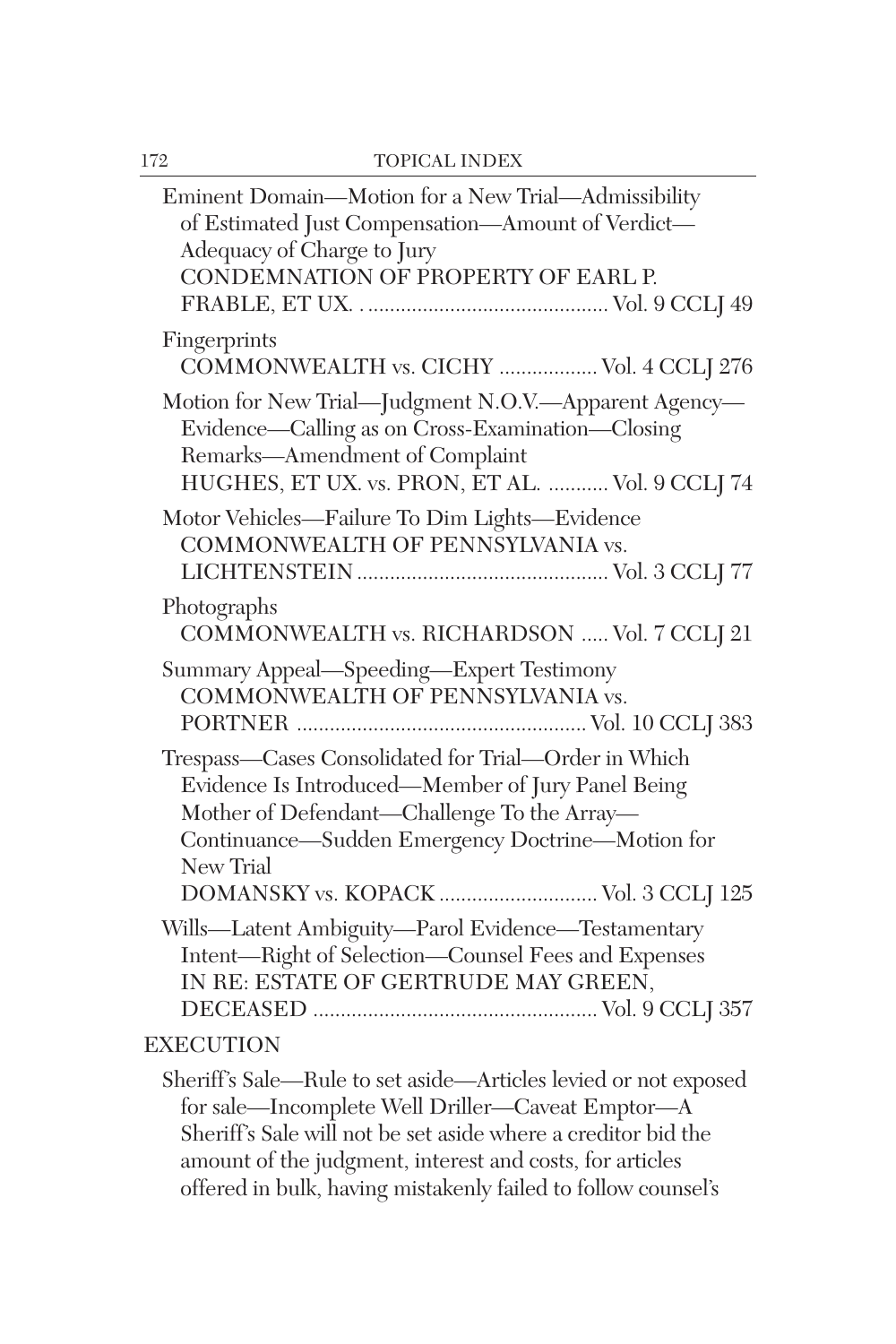| advice only to top any other bid, and the articles allegedly are<br>worth considerable less than the bid<br>MOORE'S SUPER STORES, INC. vs.                                                                                                                                                                                                                                                                                                                                     |
|--------------------------------------------------------------------------------------------------------------------------------------------------------------------------------------------------------------------------------------------------------------------------------------------------------------------------------------------------------------------------------------------------------------------------------------------------------------------------------|
| $-F-$                                                                                                                                                                                                                                                                                                                                                                                                                                                                          |
| <b>FAMILY EXEMPTION</b>                                                                                                                                                                                                                                                                                                                                                                                                                                                        |
| Election to take out of Real Estate-Fiduciary Act-Conversion<br>of Real Estate-Valuation of appraisers-Higher bid-An<br>exception will be dismissed where evidence fails to disclose<br>any fraud or collusion                                                                                                                                                                                                                                                                 |
| FOREIGN ATTACHMENT                                                                                                                                                                                                                                                                                                                                                                                                                                                             |
| Interrogatories-Answer<br>DRAGON CEMENT CO. vs. CRANDON<br>CONSTRUCTION CO., INC. ET AL.  Vol. 2 CCLJ 26                                                                                                                                                                                                                                                                                                                                                                       |
| Interrogatories-Equitable consideration demands a Garnishee<br>be given opportunity to Answer Interrogatories where<br>garnishee's attorney, by Affidavit, denies that he or his client<br>received such Interrogatories prior to the entry of the default<br>judgment-Service by mail-Striking a default judgment for<br>failure to Answer-Interrogatories will be stricken for failure<br>to comply with R.C.P. 233 (h) as to matter of service<br>DRAGON CEMENT vs. HOLIDAY |
| FORFEITURE /FORFEITURE PROCEEDINGS                                                                                                                                                                                                                                                                                                                                                                                                                                             |
| Civil—Forfeiture—Burden of Proof—Timeliness of<br>Proceeding-Innocent Owner Defense<br>COM. OF PA. vs. ONE 1953 CHEVROLET                                                                                                                                                                                                                                                                                                                                                      |
| Criminal-Forfeiture<br>COM. OF PA. vs. \$1,419.00 UNITED STATES                                                                                                                                                                                                                                                                                                                                                                                                                |
| Criminal-Forfeiture-Innocent Owner Defense<br>COM. OF PA. vs. \$1,581.00 UNITED STATES                                                                                                                                                                                                                                                                                                                                                                                         |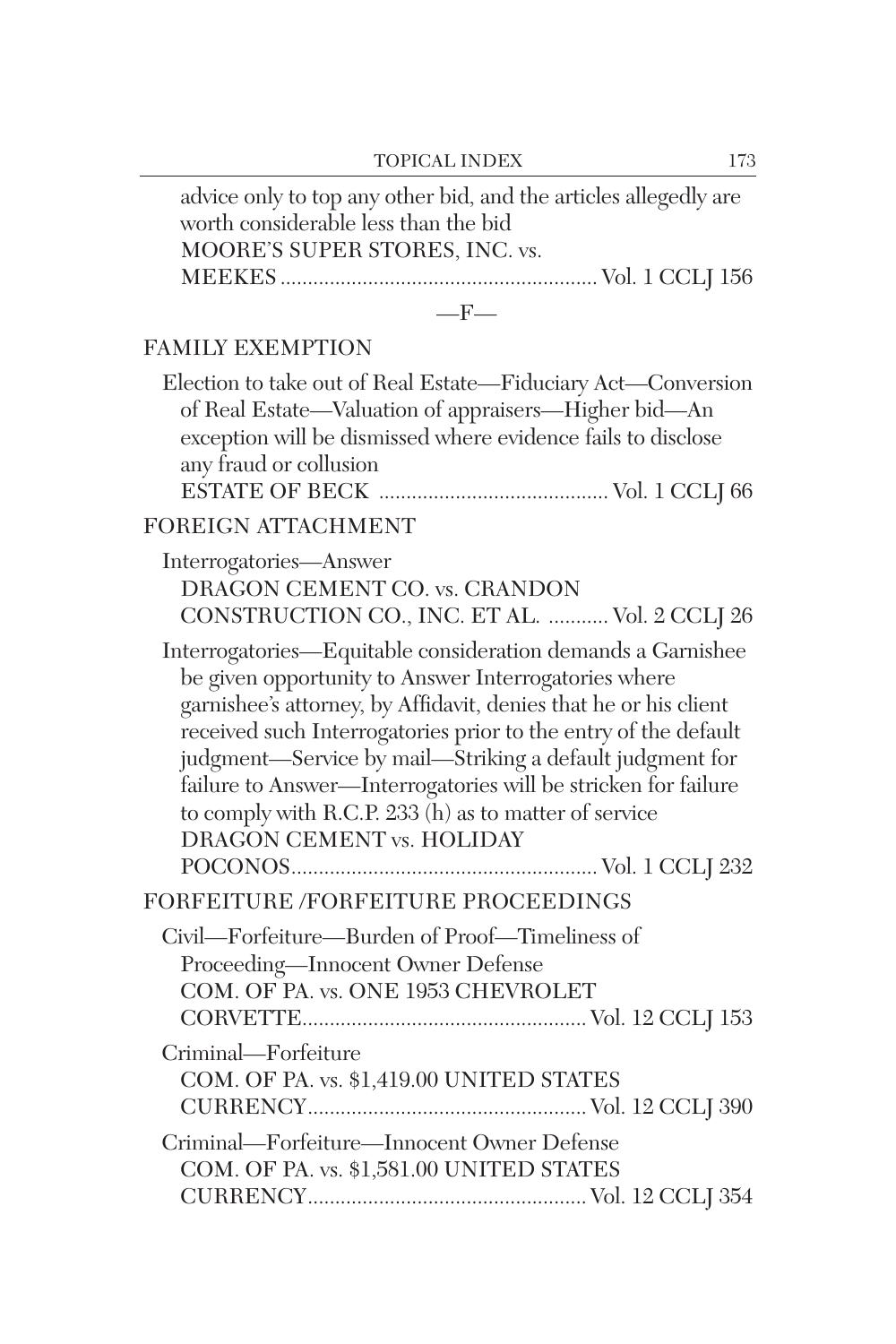| Criminal-Forfeiture-Testimony                           |
|---------------------------------------------------------|
| COM. OF PA. vs. \$872.00 CASH  Vol. 12 CCLJ 102         |
| Criminal—Forfeiture of Vehicle—Burden of Proof—Innocent |
| Owner Defense                                           |
| COM. OF PA. vs. ONE 1987 CHEVROLET                      |
|                                                         |
| Forfeiture—Pennsylvania Cigarette Tax Act—Service of    |
| Forfeiture Petition-Defective Service-Jurisdiction-     |
| Pa.R.C.P. 1009(a)                                       |
| COMMONWEALTH vs. ONE 1978 DODGE                         |
|                                                         |
|                                                         |
| GAME LAWS                                               |

Game Law Violation—Failure to File a Shooting Injury Report in Seventy-two Hours—Incapacity During Such Period— Appeal from Summary Conviction—Statutory Construction Act

COMMONWEALTH vs. GEORGE.............. Vol. 2 CCLJ 290

## GUARDIANS

Act of 1937, June 24 P.L. 2045, (6) 62 PS 1976 Appointment of Guardian by Public Agency of an Indigent Person— Conferring Jurisdiction by Joinder Appointment Without Hearing of Guardian of Estate—Vacation of Appointment— Act Requires Appointment of Guardian of Person and Estate—Process—Appointment of Non-Resident Guardian Solely to Obtain Diversity of Citizenship IN RE: APPOINTMENT OF A GUARDIAN FOR ANN PETRASH ....................................... Vol. 2 CCLJ 27

 $-H-$ 

## HABEAS CORPUS

See Criminal Law

Failure to provide medical examination in county jail COMMONWEALTH vs. SHINDLER ......... Vol. 4 CCLJ 141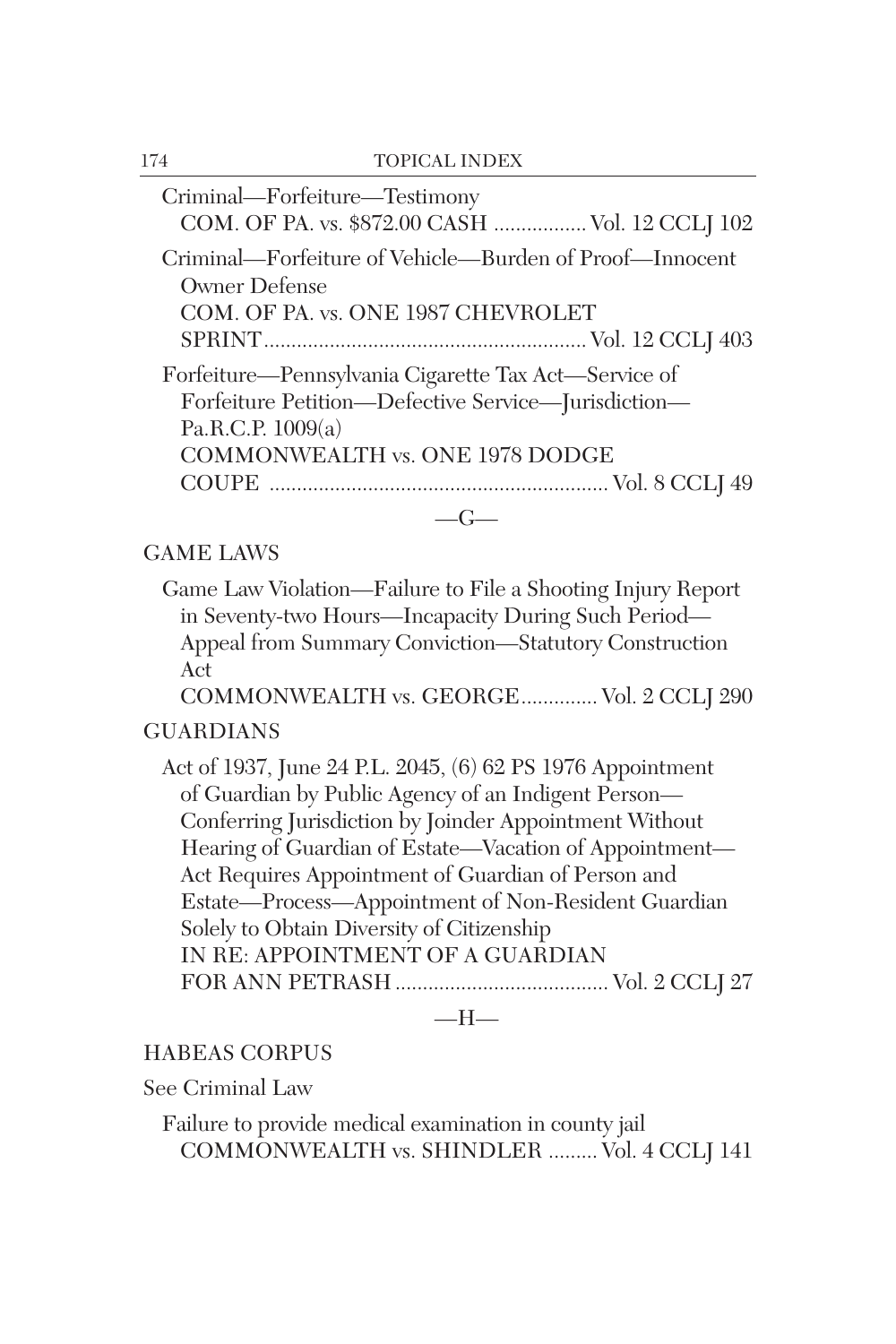| Uniform Criminal Extradition Act—Failure to Hold Timely<br>Uniform Criminal Extradition Act-Failure to Hold Timely<br>Hearing<br>COMMONWEALTH EX REL. EASTERDAY vs.        |
|----------------------------------------------------------------------------------------------------------------------------------------------------------------------------|
| HEALTH AND ENVIRONMENT                                                                                                                                                     |
| Air Pollution Control Act-Violation of abatement order-<br>Burden of proof-Summary appeal<br>COMMONWEALTH vs. PRINCE MANUFACTURING                                         |
| <b>HEART AND LUNG ACT</b>                                                                                                                                                  |
| Heart and Lung Act-Local Agency Law-Scope of Review-<br>Burden of Proof-Capricious Disregard of Competent<br>Evidence-Delay in Filing Claim<br>TURCMANOVICH vs. BOROUGH OF |
| <b>HUSBAND AND WIFE</b>                                                                                                                                                    |
| See Divorce, Support of Spouse and Partition                                                                                                                               |
| Contracts-Husband and Wife-Agency-Removal of<br>Non-Suit<br>CHARLES MASO & SONS, INC. vs.                                                                                  |
| Divorce-Partition of Entireties Property-Deductions<br>Limited to Liens of Record<br>HUDASKY vs. HUDASKY  Vol. 6 CCLJ 311                                                  |
| Divorce-Partition of Entireties Property-Statute of Frauds<br>HENNING vs. HENNING  Vol. 6 CCLJ 267                                                                         |
| Husband and Wife-Divorce Code-Long Arm Statute-In<br>Personam Jurisdiction Over Nonresident Defendant-<br>Minimum Contacts-Forum Non Conveniens                            |
| Husband and Wife-Public Assistance-Support Obligation-<br>Assignment to Department of Public Welfare-Notice to<br>Obligor-Direct Payment to Spouse                         |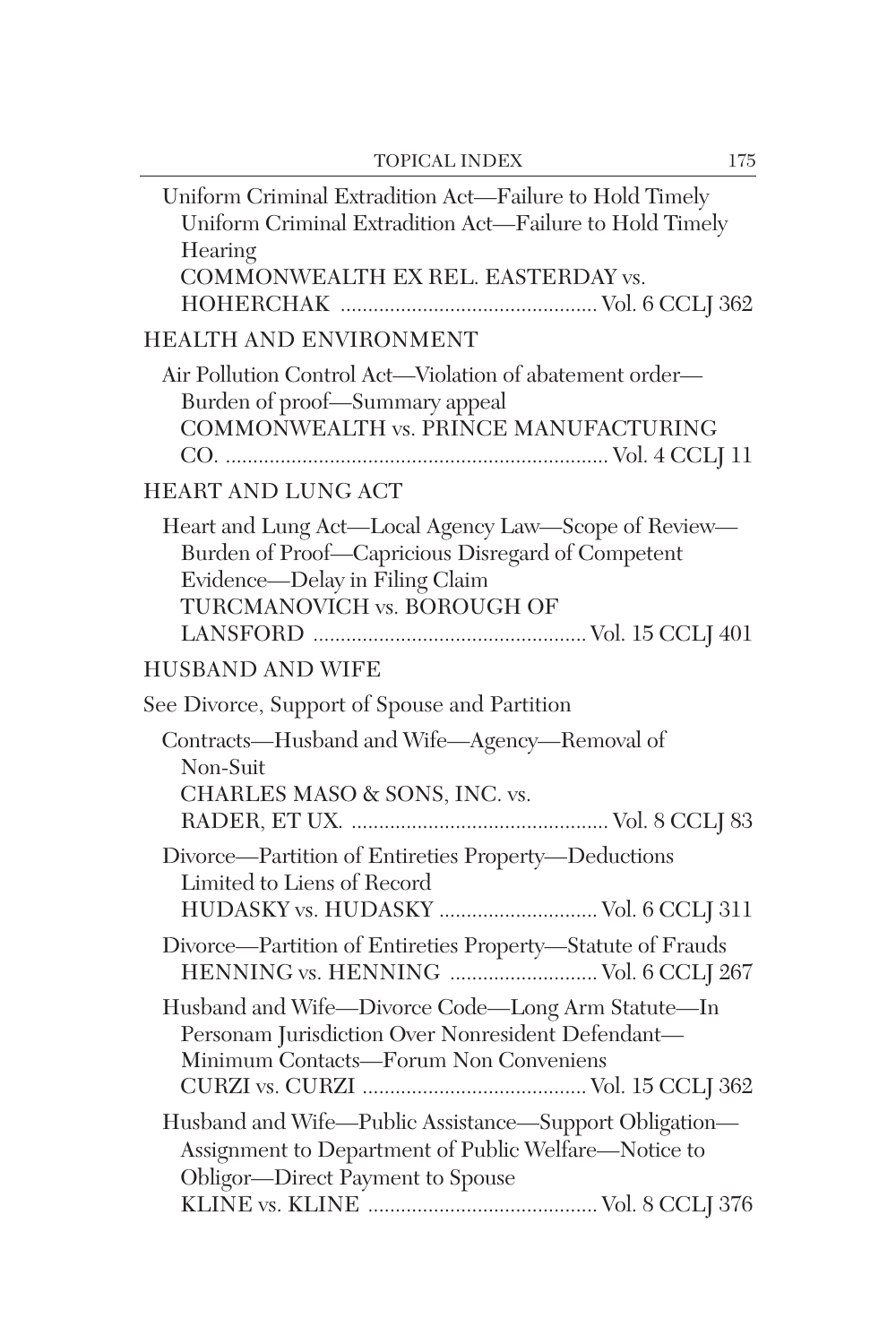| Judgment-Real and Personal Property-Intervention-Rule<br>of Civil Procedure<br>SVERCHEK vs. SVERCHEK  Vol. 2 CCLJ 280                                                                                                                                                                                                                                                                                                             |
|-----------------------------------------------------------------------------------------------------------------------------------------------------------------------------------------------------------------------------------------------------------------------------------------------------------------------------------------------------------------------------------------------------------------------------------|
| Non-Support-Earning Capacity-Contribution of Husband<br>COMMONWEALTH, EX REL. GEORGE vs.                                                                                                                                                                                                                                                                                                                                          |
| Service of Process-Divorce-Non-Resident Defendant<br>$-I-$                                                                                                                                                                                                                                                                                                                                                                        |
| <b>INJUNCTIONS</b>                                                                                                                                                                                                                                                                                                                                                                                                                |
| See Equity                                                                                                                                                                                                                                                                                                                                                                                                                        |
| <b>INSTALLATION PROCEEDINGS</b>                                                                                                                                                                                                                                                                                                                                                                                                   |
| INSTALLATION OF JOHN P. LAVELLE  Vol. 6 CCLJ 125                                                                                                                                                                                                                                                                                                                                                                                  |
| <b>INSURANCE</b>                                                                                                                                                                                                                                                                                                                                                                                                                  |
| Automobile Insurance—Availability of Uninsured Motorist<br>Benefits to Guest Passenger-Legality of Set-Off Clause in<br>Policy-Legislative Intent of Uninsured Motorist Coverage<br>Act-Declaratory Judgment Action-Summary Judgment-<br>Carbon County Local Rule 211<br>WEST AMERICAN INSURANCE CO., ET AL. vs.<br>Automobile Insurance—Equitable Interpleader—Summary<br>Judgment-Single Vehicle Accident-Availability to Guest |
| Passengers of Both Liability and Underinsured Motorist<br>Coverage Benefits-Policy Definition of Underinsured Motor<br>Vehicle                                                                                                                                                                                                                                                                                                    |
| STATE FARM MUTUAL AUTOMOBILE INSURANCE<br>CO. vs. MISTRETTA, ET AL.  Vol. 11 CCLJ 218                                                                                                                                                                                                                                                                                                                                             |
| Fire Loss to Appertaining Building<br>NASH vs. TOWAMENSING MUTUAL INSURANCE                                                                                                                                                                                                                                                                                                                                                       |
| Insurance Law-Underinsured Motorist Coverage-Policy<br>Interpretation-Exhaustion of Third Party Policy Limits-<br><b>Conditions Precedent</b><br>HOFFMAN vs. SHELBY MUTUAL INSURANCE                                                                                                                                                                                                                                              |
|                                                                                                                                                                                                                                                                                                                                                                                                                                   |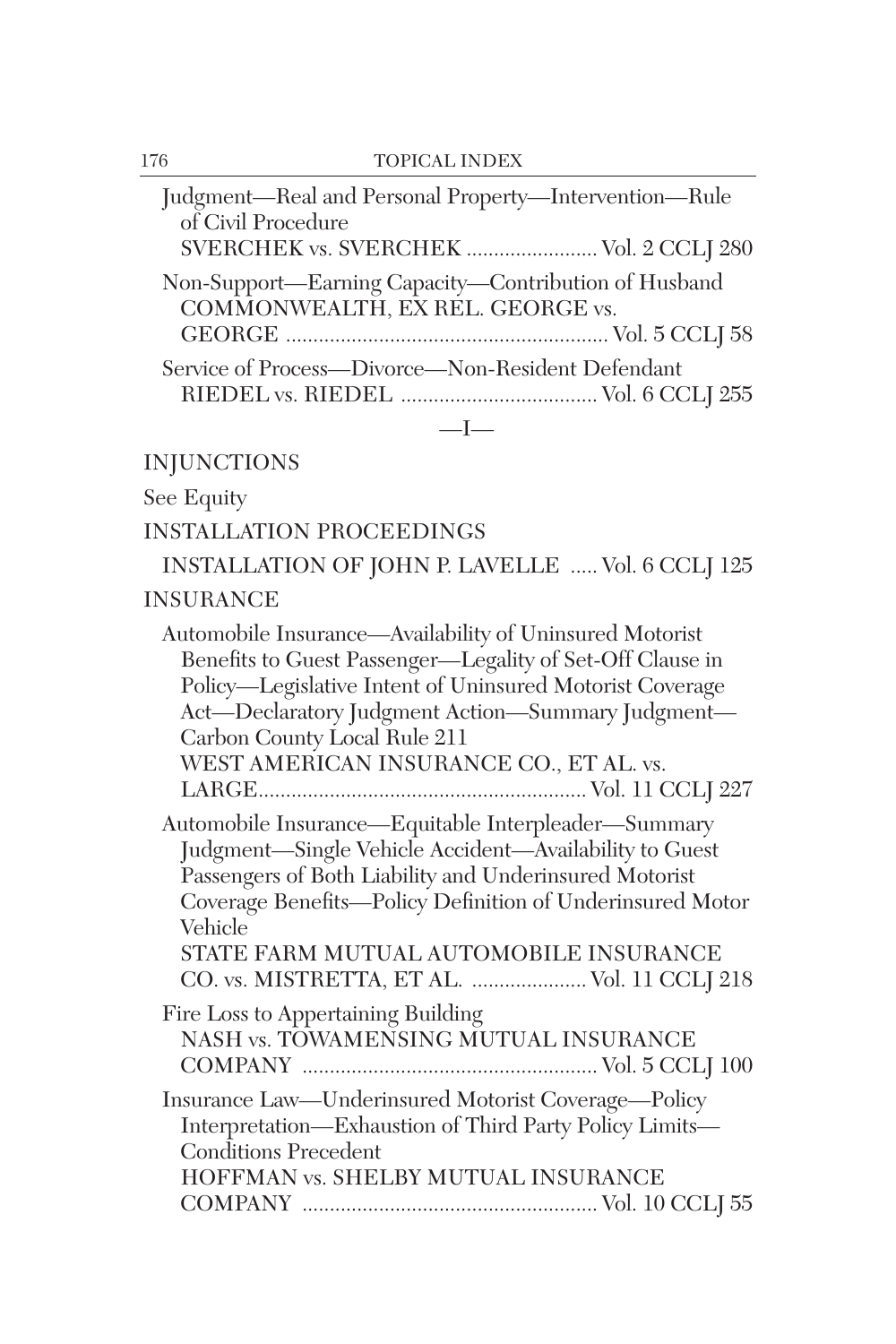| Motor Vehicles-Sections 1785 and 3746 of the Motor Vehicle<br>Code-Failure To Maintain Financial Responsibility-<br>Reportable Accident-Suspension of Operator's License-<br>Constitutionality of Section 1785<br>COMMONWEALTH OF PENNSYLVANIA vs. |
|----------------------------------------------------------------------------------------------------------------------------------------------------------------------------------------------------------------------------------------------------|
| Title Insurance—Preliminary Objections<br>BANAS vs. HEINEY, ET AL.  Vol. 5 CCLJ 124                                                                                                                                                                |
| <b>INSURANCE LAW</b>                                                                                                                                                                                                                               |
| Accidental Bodily Injury-Summary Judgment<br>DUNN vs. MARYLAND CASUALTY                                                                                                                                                                            |
| Ambiguous Language-Parole Evidence<br>THORPE WEAVING INC. vs. ALBANY INSURANCE                                                                                                                                                                     |
| Contract-Contractor's Liability Policy-Exclusions<br>MEHLIG vs. HARTER, ET AL.  Vol. 7 CCLJ 58                                                                                                                                                     |
| Damages - Malicious Mischief-Seasonal Occupancy<br>LAWN vs. FARMER's RELIANCE INSURANCE                                                                                                                                                            |
| Insurance-Accidental Death-Pre-Existing Disease-Burden<br>of Proof-Motion To Remove Compulsory Non-Suit<br>DUNN vs. MARYLAND CASUALTY                                                                                                              |
| Preliminary Objections-Declaratory Judgment-Fraud<br>WINDSOR-MOUNT JOY INSURANCE COMPANY vs.                                                                                                                                                       |
| Preliminary Objections-Motion To Dismiss Complaint-<br>Pennsylvania No-Fault Motor Vehicle Insurance Act-Res<br>Adjudicata-Personal Injury-Existence of Cause of Action                                                                            |
| INVOLUNTARY TERMINATION OF PARENTAL RIGHTS                                                                                                                                                                                                         |
| Involuntary Termination of Parental Rights-Parental<br>Incapacity Due to Developmental Disability-Exhaustion of<br>Reasonable Efforts-Effect of Goal Set by Federal and State                                                                      |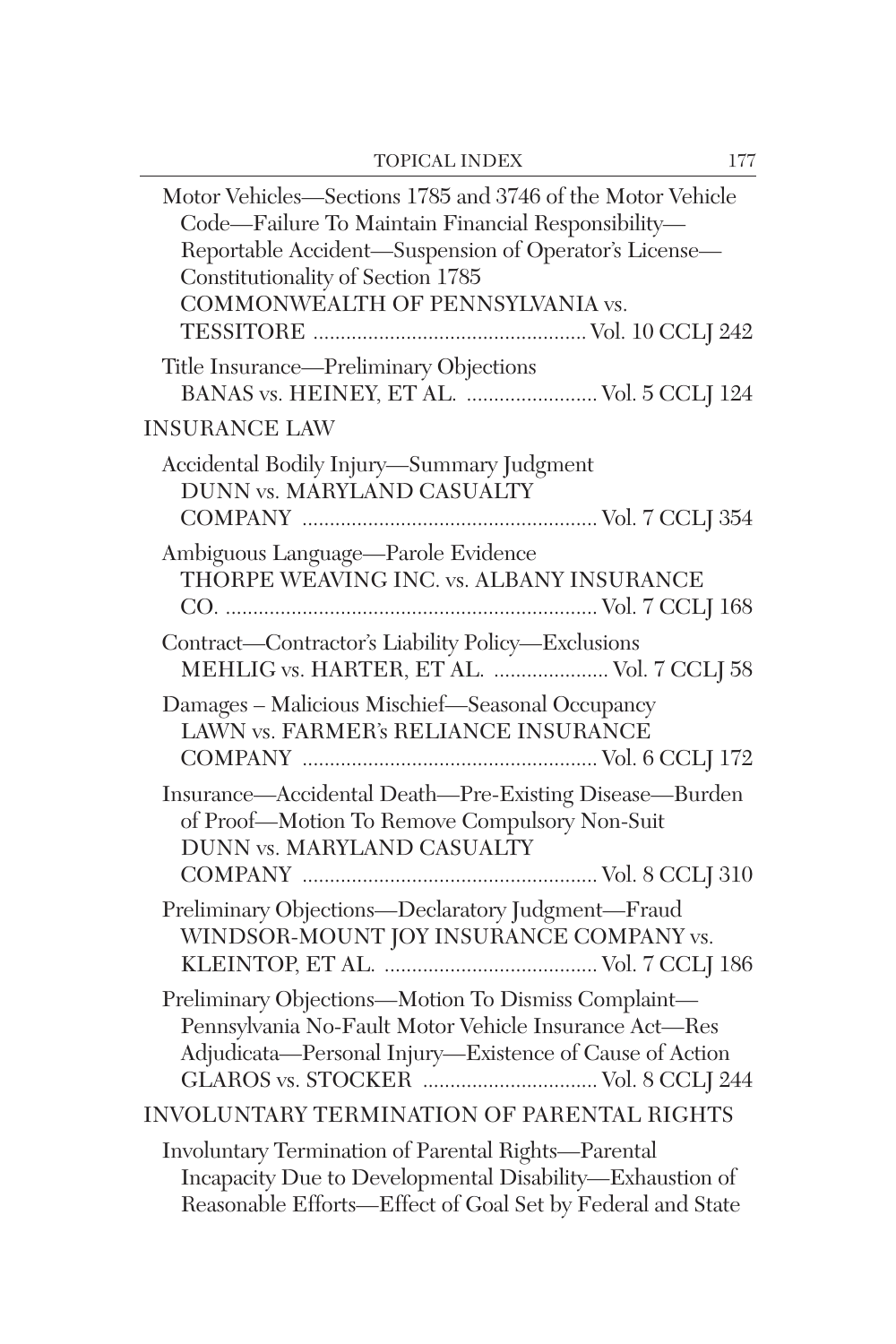| Legislation To Minimize Time in Foster Care and Terminate<br>Parental Rights As Indicative of Legislative Determination of<br>the Child's Needs and Welfare<br>CARBON COUNTY CHILDREN AND YOUTH vs. E.S.,<br>FATHER and L.M.S., MOTHER Vol.15 CCLJ 596 |
|--------------------------------------------------------------------------------------------------------------------------------------------------------------------------------------------------------------------------------------------------------|
| $-I-$                                                                                                                                                                                                                                                  |
| <b>JOINDER</b>                                                                                                                                                                                                                                         |
| Joinder of Additional Defendants-Expiration of Statutory<br>Period-Good Cause-Discretion of Court<br>PANTHER VALLEY SCHOOL AUTHORITY vs. AVELLA<br>CONSTRUCTION CO., ET AL.  Vol. 8 CCLJ 194                                                           |
| <b>JUDGE</b>                                                                                                                                                                                                                                           |
| IN RE: INSTALLATION OF THE HONORABLE<br>RICHARD W. WEBB AS JUDGE OF THE 56TH<br>JUDICIAL DISTRICT  Vol. 13 CCLJ 267                                                                                                                                    |
| <b>JUDGMENT</b>                                                                                                                                                                                                                                        |
| Breach of Contract—Implied Warranty of Merchantability—<br>Implied Warranty of Fitness for a Particular Purpose-<br>Express Warranties-Parol Evidence Rule-Interest on<br>Judgments<br>S. GAUDIANO & BROTHERS vs. C. T. COAL                           |
| Confessed judgment-Petition to open-Discretion of court-<br>Constitutionality-Loan<br>KAPLAN vs. J & B MANUFACTURING                                                                                                                                   |
| Confessed judgment-Petition to open-Discretion of court-<br>Nonpayment of final installment for newly constructed<br>dwelling-Improper construction<br>MADISON HOME BUILDERS, INC. vs.                                                                 |
| Default Judgment-Petition to Open                                                                                                                                                                                                                      |
| Default Judgment-Petition to Open                                                                                                                                                                                                                      |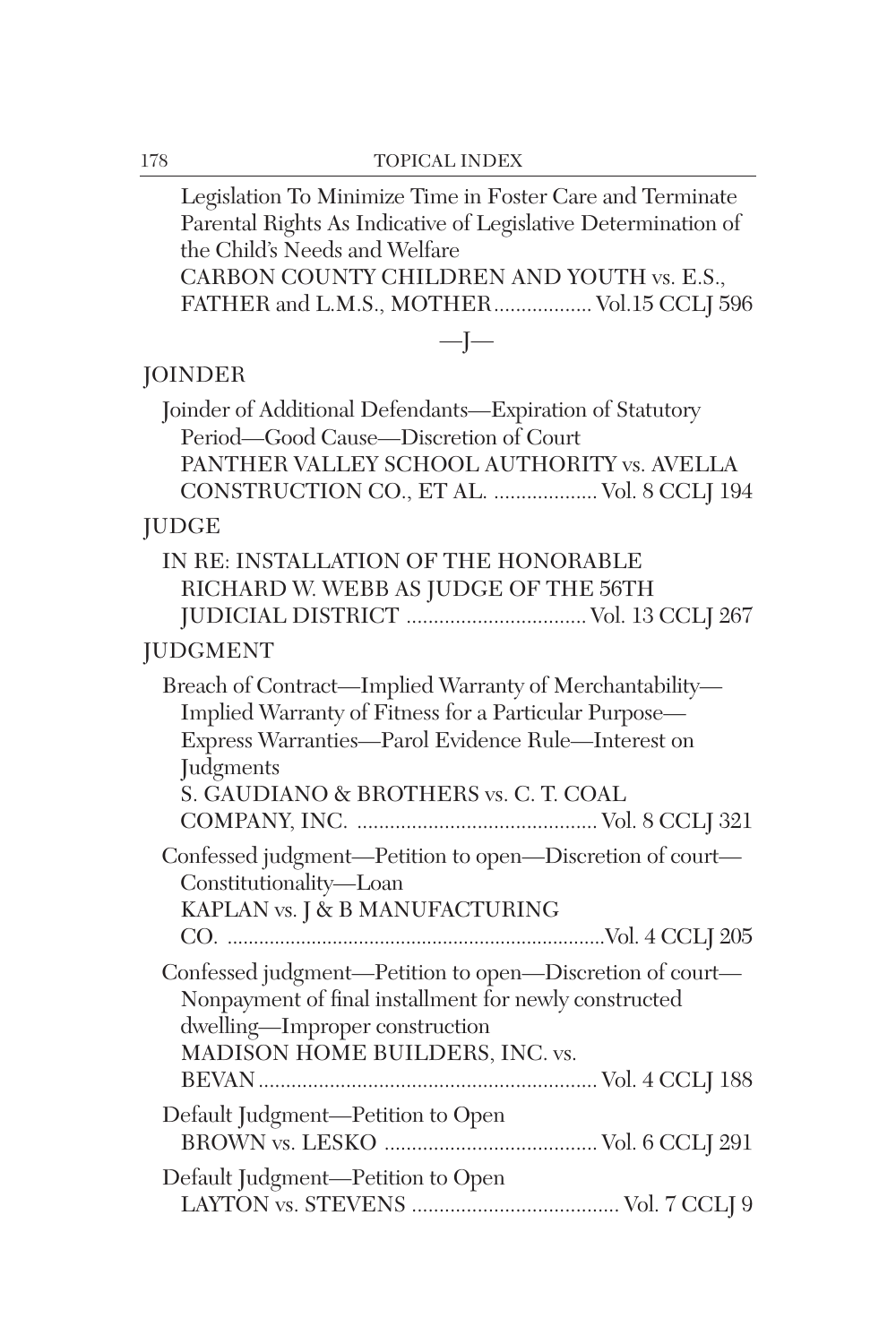| CHRISTMAN vs. JONES  Vol. 4 CCLJ 125<br>Default judgment-Petition to open-Failure to proceed on<br>petition-Dismissal with prejudice<br>KAPLAN vs. M & E MANUFACTURING  Vol. 4 CCLJ 229<br>Default Judgment-Petition to Open-Meritorious Defense<br>Default judgment-Petition to open-Necessity to set forth<br>facts to support allegations in petition-Defective signing of<br>petition-Amendment of petition<br>BROAD MOUNTAIN CLUB, INC. vs. |
|--------------------------------------------------------------------------------------------------------------------------------------------------------------------------------------------------------------------------------------------------------------------------------------------------------------------------------------------------------------------------------------------------------------------------------------------------|
|                                                                                                                                                                                                                                                                                                                                                                                                                                                  |
|                                                                                                                                                                                                                                                                                                                                                                                                                                                  |
|                                                                                                                                                                                                                                                                                                                                                                                                                                                  |
| Default judgment-Petition to open-Petition not promptly<br>filed—Unexcused failure to file timely answer to complaint<br>BROAD MOUNTAIN CLUB, INC. vs.                                                                                                                                                                                                                                                                                           |
| Forged Signature on Note-Judgment by Confession-Petition<br>to Open<br>TRI-COUNTY STATE BANK vs. MOTOLA Vol. 6 CCLJ 379                                                                                                                                                                                                                                                                                                                          |
| Forged Signature on Note-Judgment by Confession-Petition<br>to Open<br>TRI-COUNTY STATE BANK vs. MOTOLO Vol. 6 CCLJ 379                                                                                                                                                                                                                                                                                                                          |
| Judgment by Confession-Opening<br>NEW HOLLAND MACHINE CO. vs.                                                                                                                                                                                                                                                                                                                                                                                    |
| Judgment Liens-Writs of Revival-Statute of Limitations-<br>Judiciary Act-Repealer Act<br>TRUVER, ET UX. vs. HASKER  Vol. 8 CCLJ 103                                                                                                                                                                                                                                                                                                              |
| Petition to Open-Forgery-Authorized and Unauthorized<br>signatures-Agency-Ratification-To open a judgment upon<br>a warrant of Attorney is an equitable proceeding addressed<br>to the sound discretion of the Court and there is no inflexible<br>Rule requiring the Court to open the judgment on the<br>averment of forgery                                                                                                                   |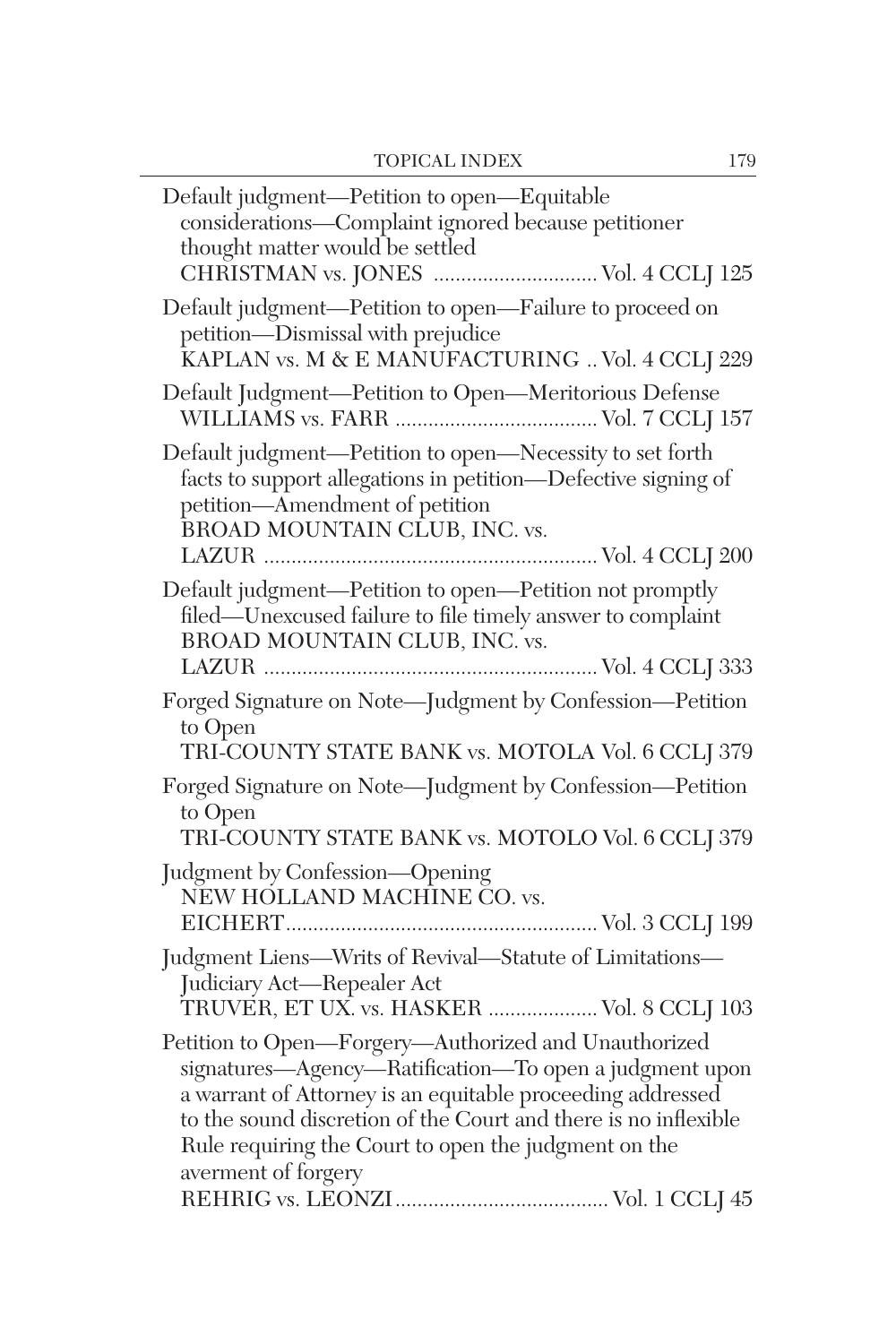| 180 | <b>TOPICAL INDEX</b>                                                                                                                                                                                                                                                                                                                            |
|-----|-------------------------------------------------------------------------------------------------------------------------------------------------------------------------------------------------------------------------------------------------------------------------------------------------------------------------------------------------|
|     | Petition to Open-Motion to Strike<br>EMRICH vs. ROBINSON  Vol. 6 CCLJ 63                                                                                                                                                                                                                                                                        |
|     | Petition to Open Judgment by Confession<br>NEW AMERICAN HOME SYSTEMS, INC. vs.                                                                                                                                                                                                                                                                  |
|     | Petition to Open Justice of the Peace Judgment                                                                                                                                                                                                                                                                                                  |
|     | Revival of Judgment Lien-Presumption of Payment-<br>Doctrine of Laches-Judgment on the Pleadings<br>GEORGE vs. ROUTE 209 REALTY CORP. Vol. 6 CCLJ 287                                                                                                                                                                                           |
|     | Sheriff's Sale of Real Estate-Property Incapable of Division-<br>Debtor's Exemption-Costs of Sale-Proceeds of Sale<br>BROADSCOPE, INC. vs. GUILBERT,                                                                                                                                                                                            |
|     | Summary Judgment-Insurance<br>THORPE WEAVING INC. vs. ALBANY                                                                                                                                                                                                                                                                                    |
|     | JURIES AND JURY INSTRUCTIONS                                                                                                                                                                                                                                                                                                                    |
|     | Civil Action-Motor Vehicle Accident-Judgment N.O.V.-<br>Jury Instructions<br>McCLOSKEY ET AL. vs. PERRY  Vol. 10 CCLJ 8                                                                                                                                                                                                                         |
|     | Civil Action-Post-Trial Motions-Workmen's Compensation-<br>Immunity-Statutory Employer-Master-Servant Doctrine-<br>Jury Instructions-Delay Damages<br>MILLER vs. TONOLLI CORPORATION Vol. 10 CCLJ 145                                                                                                                                           |
|     | Criminal-Post-Verdict Motions-Voir Dire-Intentional<br>Deception by Juror-Juror Bias-Resisting Arrest<br>COMMONWEALTH OF PENNSYLVANIA vs.                                                                                                                                                                                                       |
|     | Criminal Law-Bribery-Obstructing Justice-Violations<br>of the Ethics Act-Post-Verdict Motions-Jurisdiction of<br>Multi-County Grand Jury-Use of Charts To Summarize<br>Evidence—Evidence of Other Crimes—Voluntariness of<br>Confession-Jury Instructions-Consistency of Verdicts-<br>Petition for Modification of Sentence-Merger of Offenses- |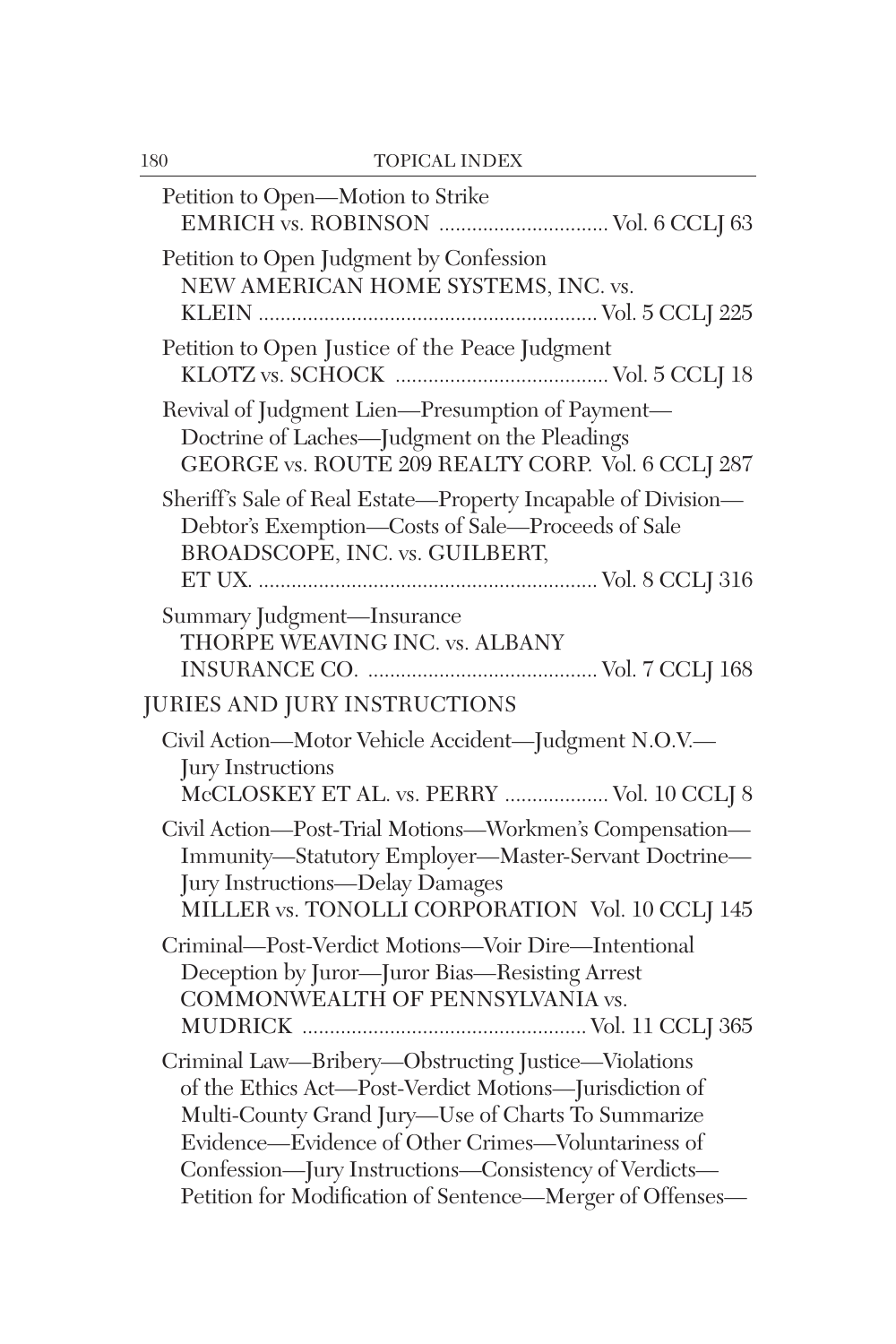$\overline{\phantom{0}}$ 

| Harshness of Sentence-Right to Bail Pending Appeal<br>COMMONWEALTH OF PENNSYLVANIA vs.                                                                                                                                                                            |
|-------------------------------------------------------------------------------------------------------------------------------------------------------------------------------------------------------------------------------------------------------------------|
| Criminal Law-Disorderly Conduct-Resisting Arrest-Retail<br>Theft-Sufficiency of the Evidence-Statutory Presumption<br>of Intent-Circumstantial Evidence-Objection to<br>Unrecorded Closing Argument-Challenge to Juror-Waiver<br>COMMONWEALTH OF PENNSYLVANIA vs. |
| Criminal Law-Post-Trial Motions-Challenge To Jury Panel-<br>Chain of Custody-Admission of Photographs-Jury Charge<br>COMMONWEALTH OF PENNSYLVANIA vs.                                                                                                             |
| Criminal Law-Post-Trial Motions-Consistency of Verdicts-<br>Polling Jury-Evidence of Other Crimes<br>COMMONWEALTH OF PENNSYLVANIA vs.                                                                                                                             |
| Criminal Law-Post-Trial Motions-Driving Under the<br>Influence-Admissiblity of Test Results-Voir Dire-Waiver<br>of Claims<br>COMMONWALTH OF PENNSYLVANIA vs.                                                                                                      |
| Criminal Law-Post-Trial Motions-Jury Instructions-Waiver<br>COMMONWEALTH OF PENNSYLVANIA vs.                                                                                                                                                                      |
| Criminal Law-Post-Trial Motions-Sufficiency of Evidence-<br>Accomplice/Corrupt Source Charge—Hearsay Evidence—<br>Exceptions to Hearsay Rule-Improper Remarks by<br>Prosecutor—Use of Wiretap Evidence—Individual Voir Dire<br>COMMONWEALTH OF PENNSYLVANIA vs.   |
| Criminal Law-Post-Trial Motions-Suppression of<br>Evidence-Sufficiency of Evidence-Testimony of<br>Co-Conspirators-Objection to Jury Panel-Joinder of<br>Co-Defendants for Trial<br>COMMONWEALTH OF PENNSYLVANIA vs.                                              |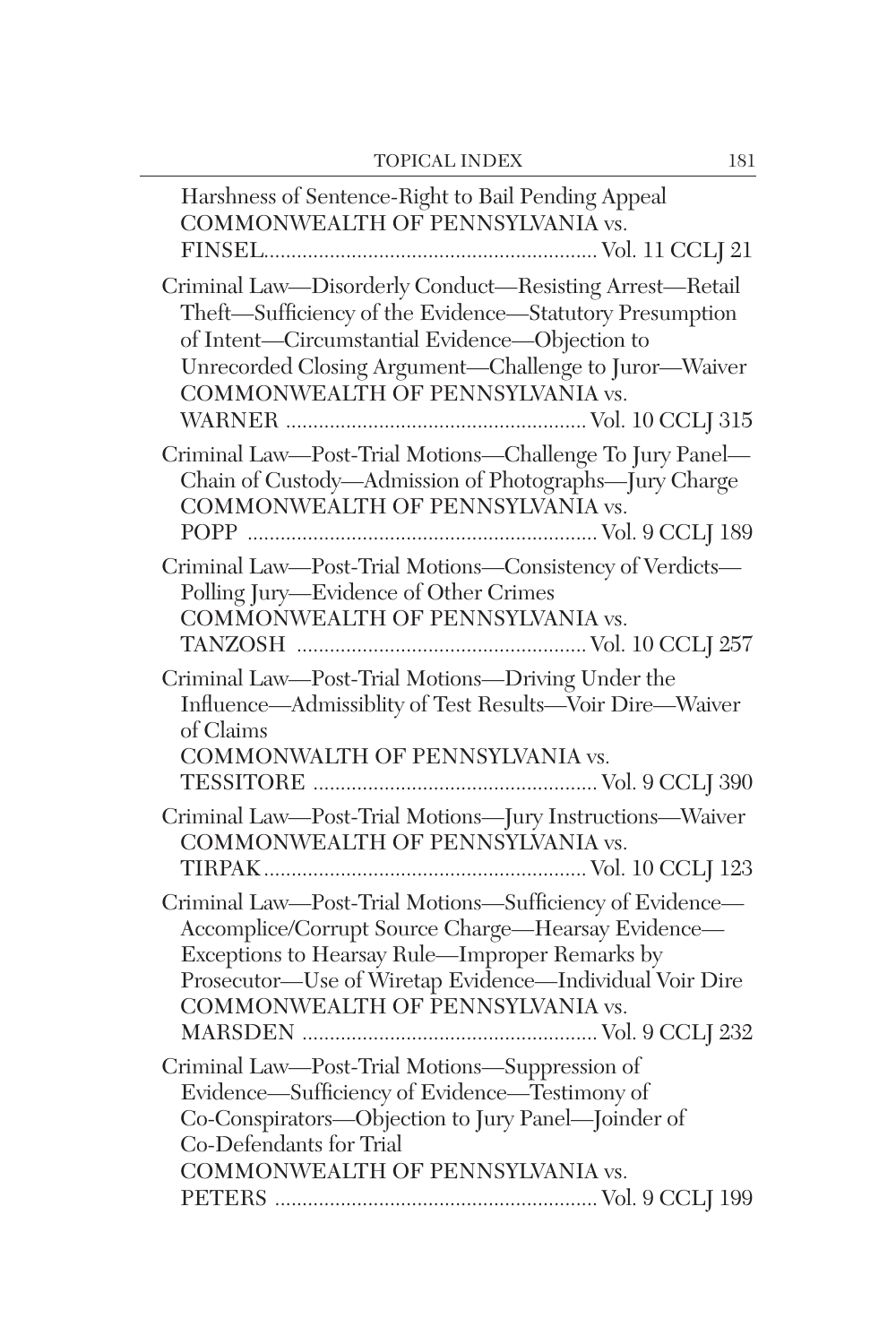| Criminal Law—Post-Trial Motions—Voir Dire—Juror Bias—<br><b>Extraneous Influence</b><br>COMMONWEALTH OF PENNSYLVANIA vs.                                                                                                                      |
|-----------------------------------------------------------------------------------------------------------------------------------------------------------------------------------------------------------------------------------------------|
| Criminal Law-Post-Verdict Motions-Necessity of Expert<br>Testimony on Scientific Issues-Effect of Alcohol on Blood<br>Stream-Theory of Intoximeter-Jury Instructions-<br>Waiver-Viewing Charge as a Whole<br>COMMONWEALTH OF PENNSYLVANIA vs. |
| Criminal Law-Post-Verdict Motions-Theft by Unlawful<br>Taking-Receiving Stolen Property-Criminal Conspiracy-<br>Weight and Sufficiency of the Evidence-Remarks by<br>Prosecutor During Closing Argument<br>COMMONWEALTH OF PENNSYLVANIA vs.   |
| Criminal Law-Sufficiency of Evidence-Defiant Trespass-<br>Harassment by Communication-De Minimis Infractions-<br>Charge of the Court<br>COMMONWEALTH OF PENNSYLVANIA vs.                                                                      |
| Eminent Domain-Motion for a New Trial-Admissibility<br>of Estimated Just Compensation-Amount of Verdict-<br>Adequacy of Charge to Jury<br>CONDEMNATION OF PROPERTY OF EARL P.                                                                 |
| Voir Dire-Waiver of Disqualification-Immediate Family<br>Member-Juror Bias<br>COMMONWEALTH OF PENNSYLVANIA vs.                                                                                                                                |
| <b>JURISDICTION</b>                                                                                                                                                                                                                           |
| Child Custody—Petition for Modification of Custody Order—<br>Jurisdiction-Section 5344 of the Uniform Child Custody<br>Jurisdiction Act-Significant Contacts Test-Emergency<br>Involving Child's Health                                       |
| MANIACE vs. OROCHENA  Vol. 10 CCLJ 397                                                                                                                                                                                                        |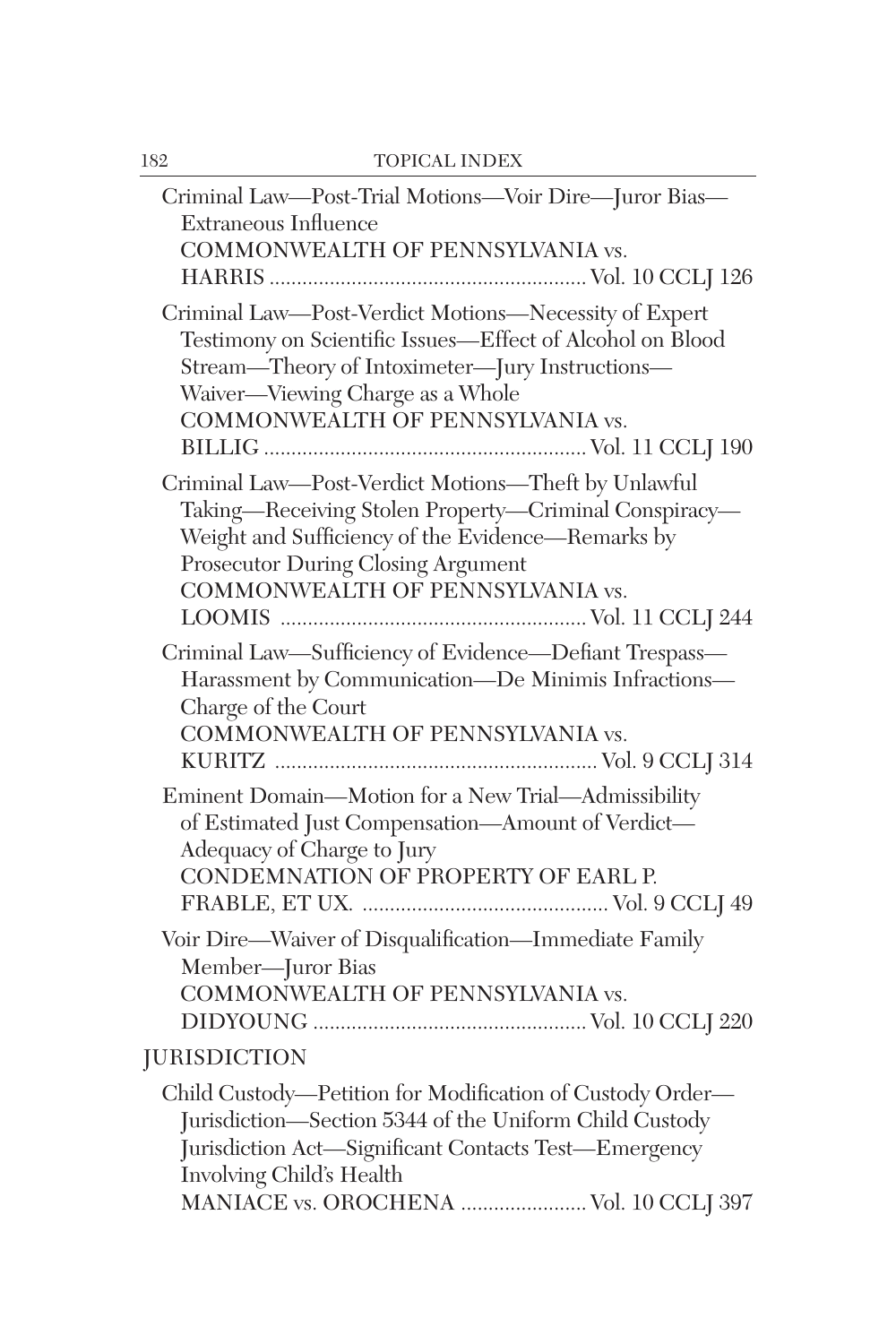| Civil—Motor Vehicle—Appeal From the Reinstatement of a<br>License Revocation-Jurisdiction of Common Pleas Court<br>COMMONWEALTH DEPARTMENT OF<br>TRANSPORTATION vs. HOUTZ  Vol. 11 CCLJ 359                                                                                                                                                                 |
|-------------------------------------------------------------------------------------------------------------------------------------------------------------------------------------------------------------------------------------------------------------------------------------------------------------------------------------------------------------|
| Civil Procedure—Preliminary Objections—Personal<br>Jurisdiction Over Foreign Corporation-Minimum<br>Contacts-Single Contract Between the Parties-Venue-<br>Simultaneous Filing of Appearance and Preliminary<br>Objections<br>KOVATCH CORPORATION vs. WORLD EXPORT                                                                                          |
| Declaratory Judgment-Jurisdiction-Construction of<br>Testamentary Documents-Advisory Opinion-Discretion of<br>Court<br>IN RE: ESTATE OF MAHLON S. KEMMERER,                                                                                                                                                                                                 |
| Declaratory Judgment Action-Local Amusement Taxes-<br>Jurisdiction-Actual Controversy-Standing of Townships<br>and School Districts<br>WEATHERLY AREA SCHOOL DISTRICT vs.<br>WHITEWATER CHALLENGERS, INC. and TOWNSHIP<br>OF LEHIGH vs. WHITEWATER CHALLENGERS,<br>INC. and JIM THORPE AREA SCHOOL DISTRICT vs.<br>POCONO WHITEWATER, LTD  Vol. 11 CCLJ 148 |
| Equity-Preliminary Injunction-Attempt To Collect Personal<br>Taxes by One Other Than Tax Collector-Deputy Tax<br>Collector—Justice of the Peace—Jurisdiction—Preliminary<br>Objection-County Commissioners as Party<br><b>COUNTY OF CARBON vs.</b>                                                                                                          |
| Equity-Preliminary Injunction-Personal Jurisdiction-<br>Notice to Defendant-Burden of Proof<br>HORSEHEAD INDUSTRIES, INC. vs. UNITED<br>STEELWORKERS, ET AL.  Vol. 9 CCLJ 386                                                                                                                                                                               |
| Equity-Preliminary Objections-Civil Rights Action-<br>Jurisdiction-Adequate Legal Remedy-Transfer of Action<br>PISCANIO vs. CARVER, ET AL.   Vol. 9 CCLJ 399                                                                                                                                                                                                |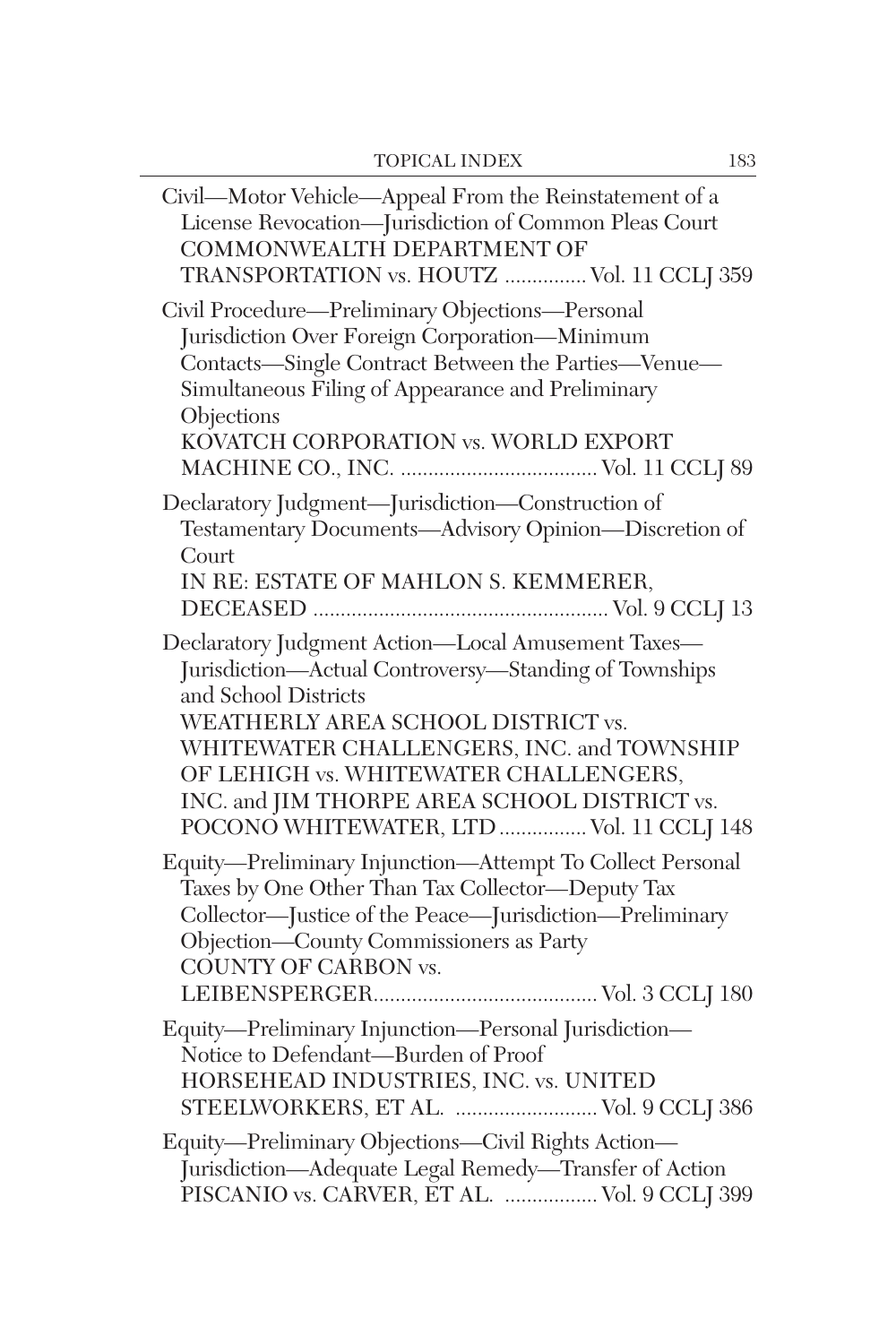| Equity—Preliminary Objections—Personal Property<br>Location-Venue-Jurisdiction-Rules of Civil Procedure                                                                                                                                                                                                           |
|-------------------------------------------------------------------------------------------------------------------------------------------------------------------------------------------------------------------------------------------------------------------------------------------------------------------|
| Motor Vehicles—Appeal From License Suspension—<br>Timeliness of Appeal-Petition To Dismiss for Lack of<br>Subject Matter Jurisdiction-Date of Entry of Order-<br>Evidence of Mailing of Notice of Suspension-Nonreceipt of<br>Notice of Suspension<br>TRINKLE SALES AND SERVICE vs.<br>COMMONWEALTH DEPARTMENT OF |
| Subject Matter Jurisdiction-Workmen's Compensation-<br>Attorney's Fees-Administrative Remedy<br>MARTIN H. PHILIP ASSOCIATES P.C. vs. SCHELL,                                                                                                                                                                      |
| Zoning-Time for Appeal-Subject Matter Jurisdiction<br>MOYER vs. LEHIGHTON BOROUGH ZONING<br><b>JUVENILE ACT</b>                                                                                                                                                                                                   |
| Dependency—Proper Parental Care—Sexual Abuse—Present<br>Threat to Juvenile<br>IN THE INTEREST OF TONIA, A                                                                                                                                                                                                         |
| $-L-$                                                                                                                                                                                                                                                                                                             |

#### LAND USE

#### See Zoning

Municipal Planning Code—Subdivision Ordinance Final Plan— Approval—Failure To Complete Required Improvements— Developer and Municipal Liability SIBBACH ET AL. vs. BOROUGH OF JIM THORPE ET AL. and SIBBACH ET AL. vs. CARBON COUNTY PLANNING COMMISSION ET AL. .......... Vol. 10 CCLJ 72

Zoning—Planned Residential Development—Section 10707 of the Municipalities Planning Code—Tentative Approval— Feasibility of Proposed Sewage System—Preemption—Lack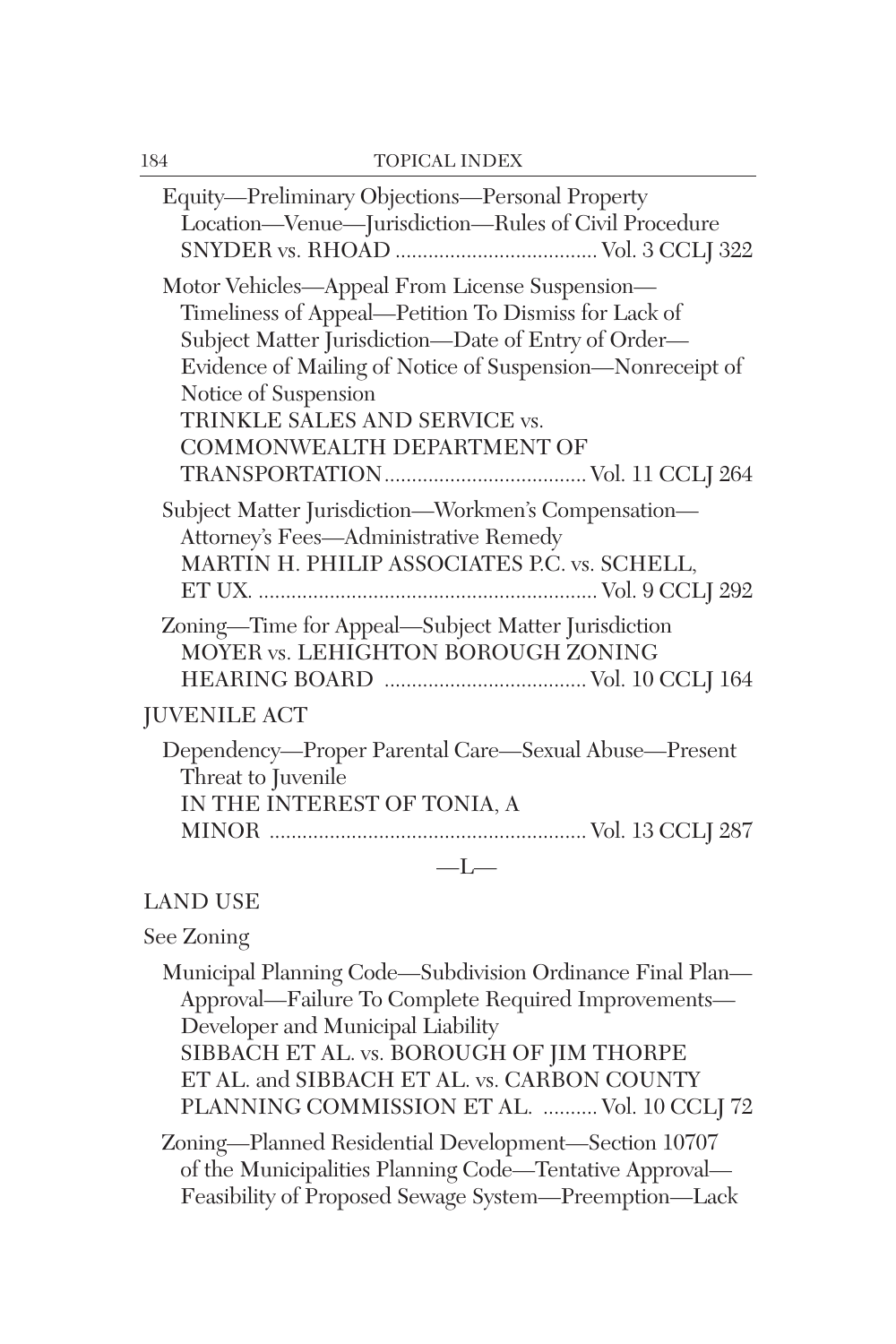| <b>LANDLORD AND TENANT</b>                                                                                                                                                                                                                                                                                 |
|------------------------------------------------------------------------------------------------------------------------------------------------------------------------------------------------------------------------------------------------------------------------------------------------------------|
| Equity-Certification to Law Side of Court-Adequate<br>Remedy at Law-Landlord and Tenant-Specific<br>Performance Supervision by the Court<br>BORO OF NESQUEHONING vs. CARBON—LEHIGH<br>INTERMEDIATE UNIT #21  Vol. 9 CCLJ 133                                                                               |
| LIBEL.                                                                                                                                                                                                                                                                                                     |
| Action vs. Newspaper for Publication-Contitution-<br>Restatement—Judgment N.O.V.—New Trial limited to<br>damages only—Charge of Court—Nominal Compensatory                                                                                                                                                 |
| Civil-Defamation-Libel-Demurrer<br>MATHIAS vs. MARKLEY  Vol. 12 CCLJ 244                                                                                                                                                                                                                                   |
| Civil-Defamation-Libel-Demurrer<br>SNYDER vs. CROZIER ET AL.  Vol. 12 CCLJ 247                                                                                                                                                                                                                             |
| <b>LIBEL AND SLANDER</b>                                                                                                                                                                                                                                                                                   |
| Defamation-Demurrer to Complaint-Defamatory Character<br>of Publication-Opinion Doctrine-Absolute Immunity-<br>Intentional Infliction of Emotional Injury-Punitive<br>Damages-Capacity To Sue Pendency of Prior Suit<br>HONŎRABLĒ JAMES T. McDERMOTT vs. BIDDLE,                                           |
| Libel-Preliminary Objections-Demurrer-Defamatory<br>Meaning-Public Figure-False Statement to Public<br>Agency-Incorrect Opinion<br>KĂSIEN vs. SIEGMÔND, ET AL.  Vol. 11 CCLJ 211                                                                                                                           |
| Practice and Pleading-Preliminary Objections-Speaking<br>Demurrer-Rejection of Demurrer to Complaint-Right<br>of Court To Reconsider Issue on Motion for Judgment on<br>Pleadings-Libel and Slander-Republication by Third<br>Party-Duty of Publisher to Third Party<br>FARRELL vs. PENCOR SERVICES, INC., |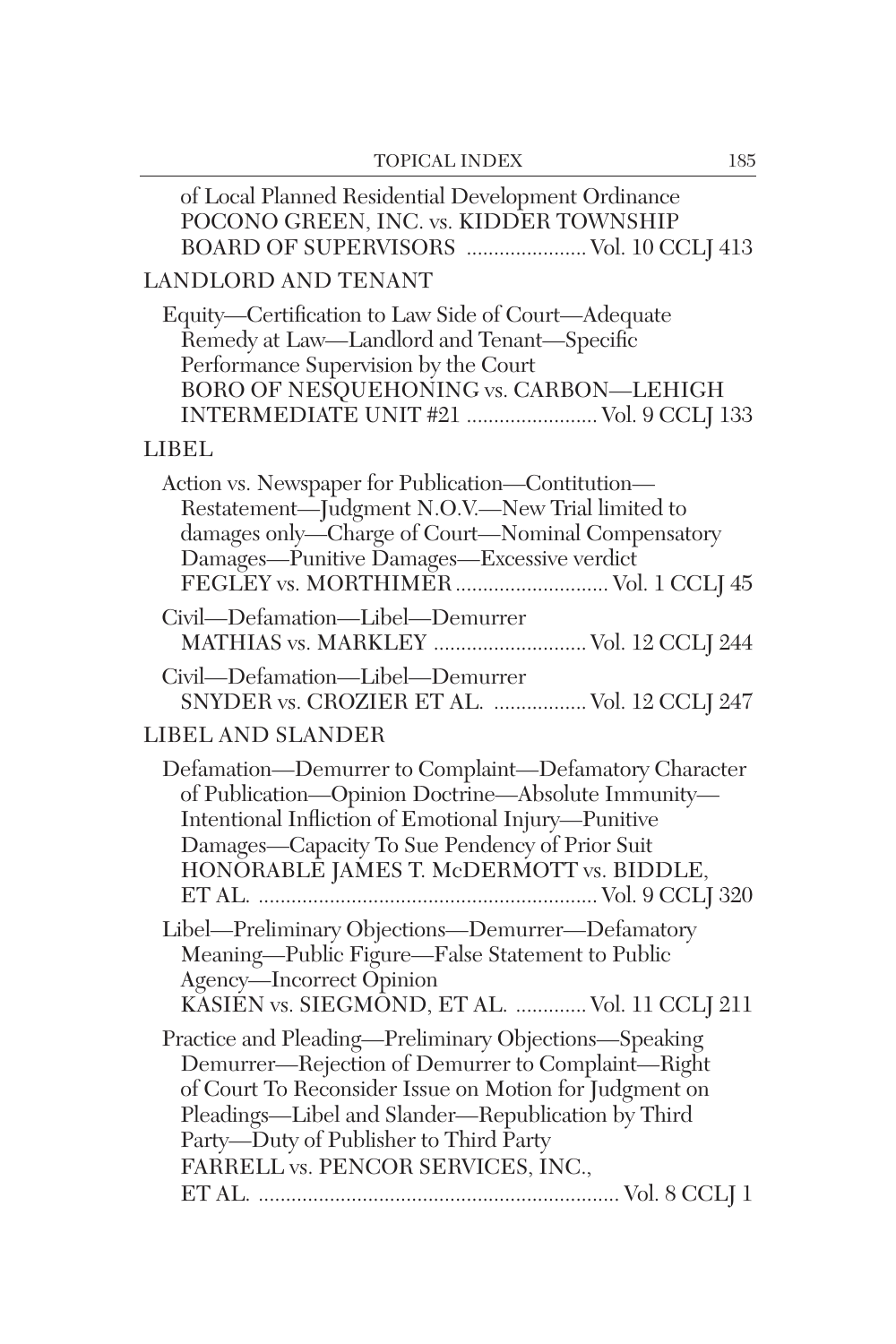## LICENSES

| Liquor Control Board—Refusal of application for restaurant<br>liquor licenses—Appeal—Abuse of discretion by board—<br>Quota-Resort area-Necessity<br>APPLICATION OF LILA GUSTINO  Vol. 4 CCLJ 158                                                                                                                                                                                                                                                                                                                                                                                                                                                                    |
|----------------------------------------------------------------------------------------------------------------------------------------------------------------------------------------------------------------------------------------------------------------------------------------------------------------------------------------------------------------------------------------------------------------------------------------------------------------------------------------------------------------------------------------------------------------------------------------------------------------------------------------------------------------------|
| <b>LIMITATION LIABILITY</b>                                                                                                                                                                                                                                                                                                                                                                                                                                                                                                                                                                                                                                          |
| Amendment of complaint to change proper name of defendant<br>after Statute of Limitations has expired.<br>DeFEBBO vs. SPESHOK Vol. 4 CCLJ 106                                                                                                                                                                                                                                                                                                                                                                                                                                                                                                                        |
| <b>LIMITATION OF ACTIONS</b>                                                                                                                                                                                                                                                                                                                                                                                                                                                                                                                                                                                                                                         |
| See Appeals                                                                                                                                                                                                                                                                                                                                                                                                                                                                                                                                                                                                                                                          |
| Amendment to Complaint-Statute of Limitations Expired<br>MORTHIMER vs. SEARLES  Vol. 5 CCLJ 240                                                                                                                                                                                                                                                                                                                                                                                                                                                                                                                                                                      |
| <b>LIQUOR</b>                                                                                                                                                                                                                                                                                                                                                                                                                                                                                                                                                                                                                                                        |
| Liquor Control Board—Club Catering License—Discretion of<br>the Board-Quota-Resort Area-Necessity. The Court after<br>finding that the area involved is a resort area and is in need<br>of the facilities that will be provided by Applicant, will sustain<br>an Appeal from the Liquor Control board and will direct a<br>catering club license to issue<br>APPEAL OF ORGANIZATION FOR REBIRTH OF                                                                                                                                                                                                                                                                   |
| Liquor Control Board-Club Liquor License-Discretion of<br>Board-Quota-Resort Area-Necessity-Actual necessity<br>in determining the need for club liquor license will be<br>given a broad construction so as to mean substantial need<br>in relation to the pleasure, convenience and general welfare<br>of the persons who would make use of the facilities and it is<br>sufficient if a need is established for the pleasure, convenience<br>and general welfare of the club members rather than as to the<br>convenience or necessity of the entire resort area<br>BEAVER ROD & GUN CLUB  Vol. 1 CCLJ 294<br>Return of license for safekeeping; Renewal of license |
| application after expiration date. Where holder of a liquor<br>license returning the license to Board for Safekeeping, in                                                                                                                                                                                                                                                                                                                                                                                                                                                                                                                                            |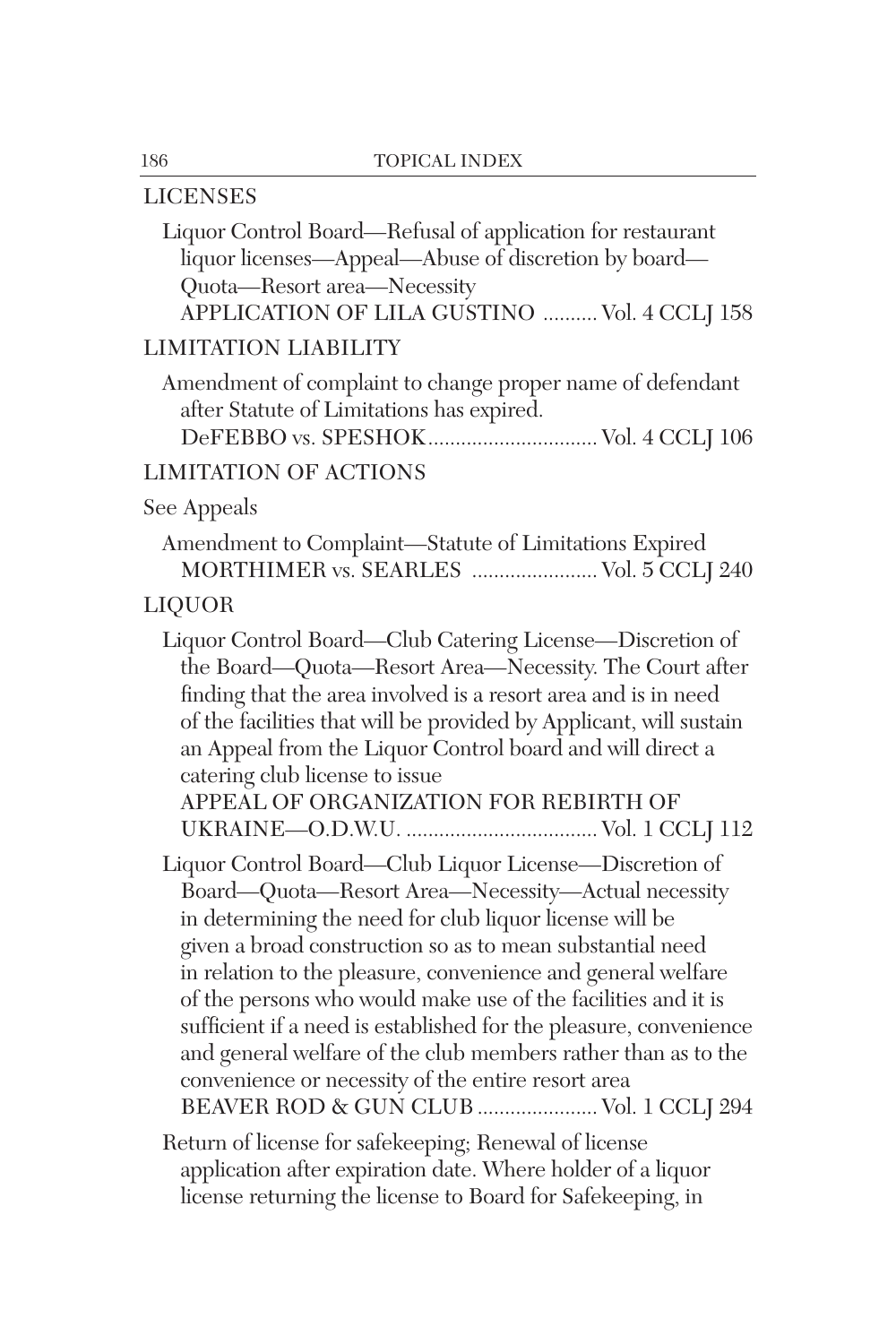| an accompanying letter states that the place of business<br>will be closed because of the death of her husband, with<br>an expectation of renewing the license, such letter will be<br>considered a renewal application and Board's refusal to issue<br>a license after the expiration date because of failure to file a<br>renewal application is an abuse of discretion and the Board<br>will be directed to issue a license. |
|---------------------------------------------------------------------------------------------------------------------------------------------------------------------------------------------------------------------------------------------------------------------------------------------------------------------------------------------------------------------------------------------------------------------------------|
| Sale to Minors-Appeal from Suspension-Burden is on<br>Commonwealth to prove such beyond reasonable doubt-<br>And in the absence of such proof, order suspending license<br>will be set aside<br>IN RE: NARATIL'S LICENSE  Vol. 1 CCLJ 210                                                                                                                                                                                       |
| <b>LIQUOR CODE</b>                                                                                                                                                                                                                                                                                                                                                                                                              |
| Appeal from Denial of Additional Liquor License-Resort Area<br>Exception<br>APPEAL OF BROWN, t/a INN OF WILLIAM                                                                                                                                                                                                                                                                                                                 |
| Appeal from Denial of Application for New Catering Club<br>Liquor License-Resort Area Exception<br>APPEAL OF KIDDER TOWNSHIP VOLUNTEER                                                                                                                                                                                                                                                                                          |
| Appeal from Denial of Application for New License-Resort<br>Area Exception<br>APPEAL. OF PASSALACQUA  Vol. 5 CCLJ 165                                                                                                                                                                                                                                                                                                           |
| Application for Restaurant Liquor License-Resort Area<br>Exception                                                                                                                                                                                                                                                                                                                                                              |
| Liquor Control Board—Application for a Restaurant Liquor<br>License Discretion of Board-Quota Resort Area-Necessity<br>IN RE: APPEAL OF BERNARD MILLER                                                                                                                                                                                                                                                                          |
| Liquor Control Board Violation-Disregarding Evidence by<br>Lower Court-Power of Legislature over Sale of Intoxicating<br>Liquors—Lewd and Obscene Entertainment—Proof of Facts                                                                                                                                                                                                                                                  |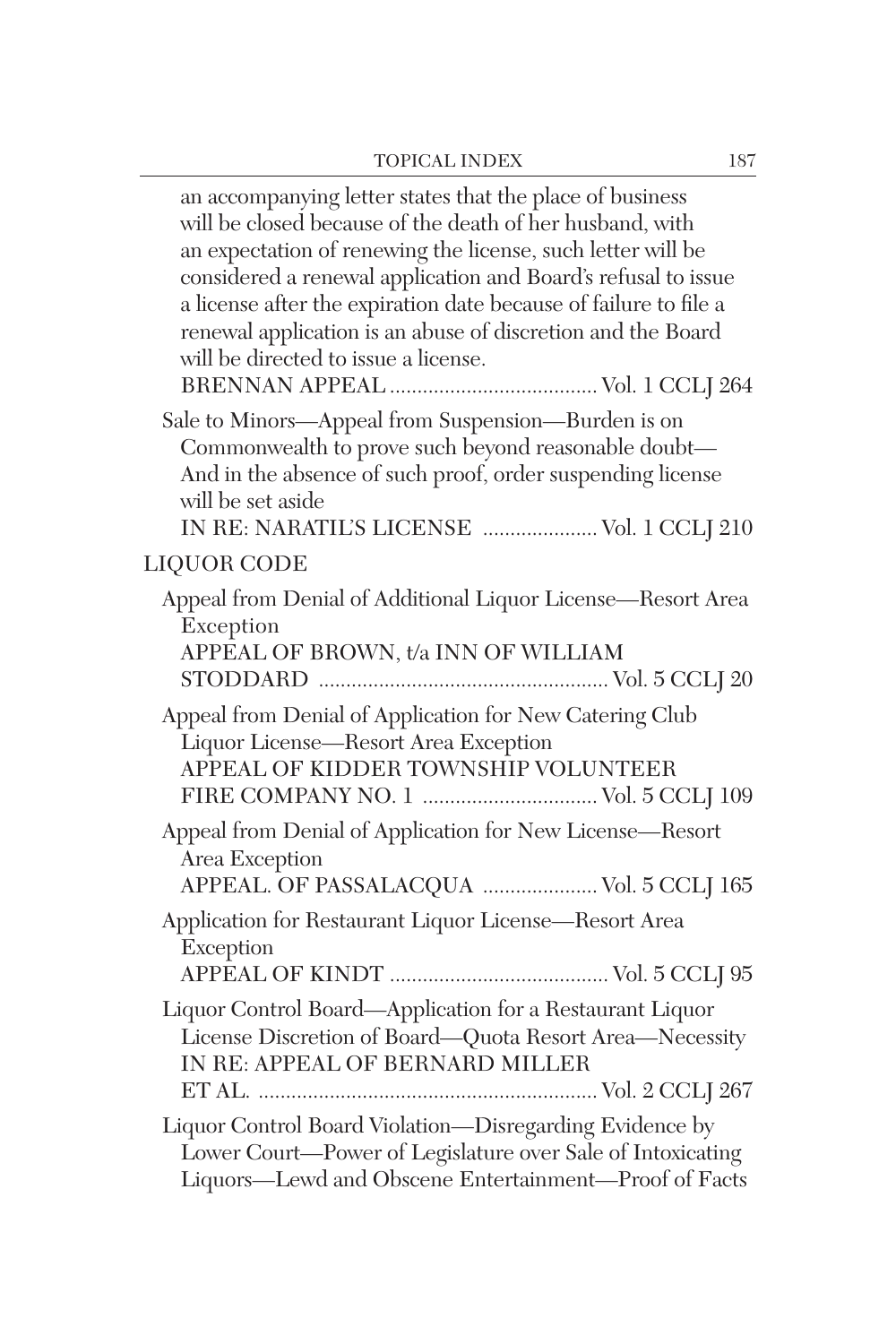| 188 | <b>TOPICAL INDEX</b>                                                                                                                                                                                                                                                        |
|-----|-----------------------------------------------------------------------------------------------------------------------------------------------------------------------------------------------------------------------------------------------------------------------------|
|     | by Preponderance of the Evidence-Meaning of Contact and<br>Association<br>IN RE: ROCKPORT TAVERN LIQUOR LICENSE                                                                                                                                                             |
|     |                                                                                                                                                                                                                                                                             |
|     | Pleadings-Jury Verdict Motion in Arrest of Judgment<br>COMMONWEALTH vs. WINGERT Vol. 2 CCLJ 225                                                                                                                                                                             |
|     | Sale to Minors-Appeal from Suspension of License<br>NARATIL APPEAL-REVOCATION OF                                                                                                                                                                                            |
|     | <b>LIQUOR LICENSE</b>                                                                                                                                                                                                                                                       |
|     | Civil-Liquor License Appeal-Resort Area Exception-<br>Necessity-Quality and Quantity of Evidence Required<br>DOWDELL ET AL. vs. P.L.C.B  Vol. 13 CCLJ 71                                                                                                                    |
|     | Liquor-Appeal From Action of Liquor Control Board-<br>Transfer of Liquor License-Interest in License<br>IN RE: APPLICATION OF LENGYEL  Vol. 3 CCLJ 14                                                                                                                       |
|     | Liquor Control Board—Appeal From Refusal To Grant<br>Restaurant Liquor License-Quota-Resort Area Necessity<br>IN RE APPEAL OF KUNKLE  Vol. 3 CCLJ 92                                                                                                                        |
|     | Liquor Control Board-Quota-Resort Area-Appeal From<br>Refusal To Issue Liquor License<br>IN RE APPEAL OF TRESCKOW FIRE COMPANY NO.<br>1 FROM THE DECISION OF THE PENNSYLVANIA<br>LIQUOR CONTROL BOARD  Vol. 3 CCLJ 238                                                      |
|     | Liquor Law-Licenses-Club-Resort Area-Necessity for<br>General Public or Club Members-Circumstances<br>IN RE APPEAL OF FLYING ACES MOTORCYCLE<br>CLUB OF HAZLETON  Vol. 3 CCLJ 211                                                                                           |
|     | <b>LITTERING</b>                                                                                                                                                                                                                                                            |
|     | Summary Appeal-Littering Offenses-Post-Verdict Motions-<br>Sufficiency and Weight of Evidence-Circumstantial<br>Evidence-Littering on State Game Lands, 34 Pa. C.S.A.<br>§2510(a)1, and Depositing Waste, 75 Pa. C.S.A. §3709<br>COM. OF PA. vs. MORARESCU  Vol. 13 CCLJ 80 |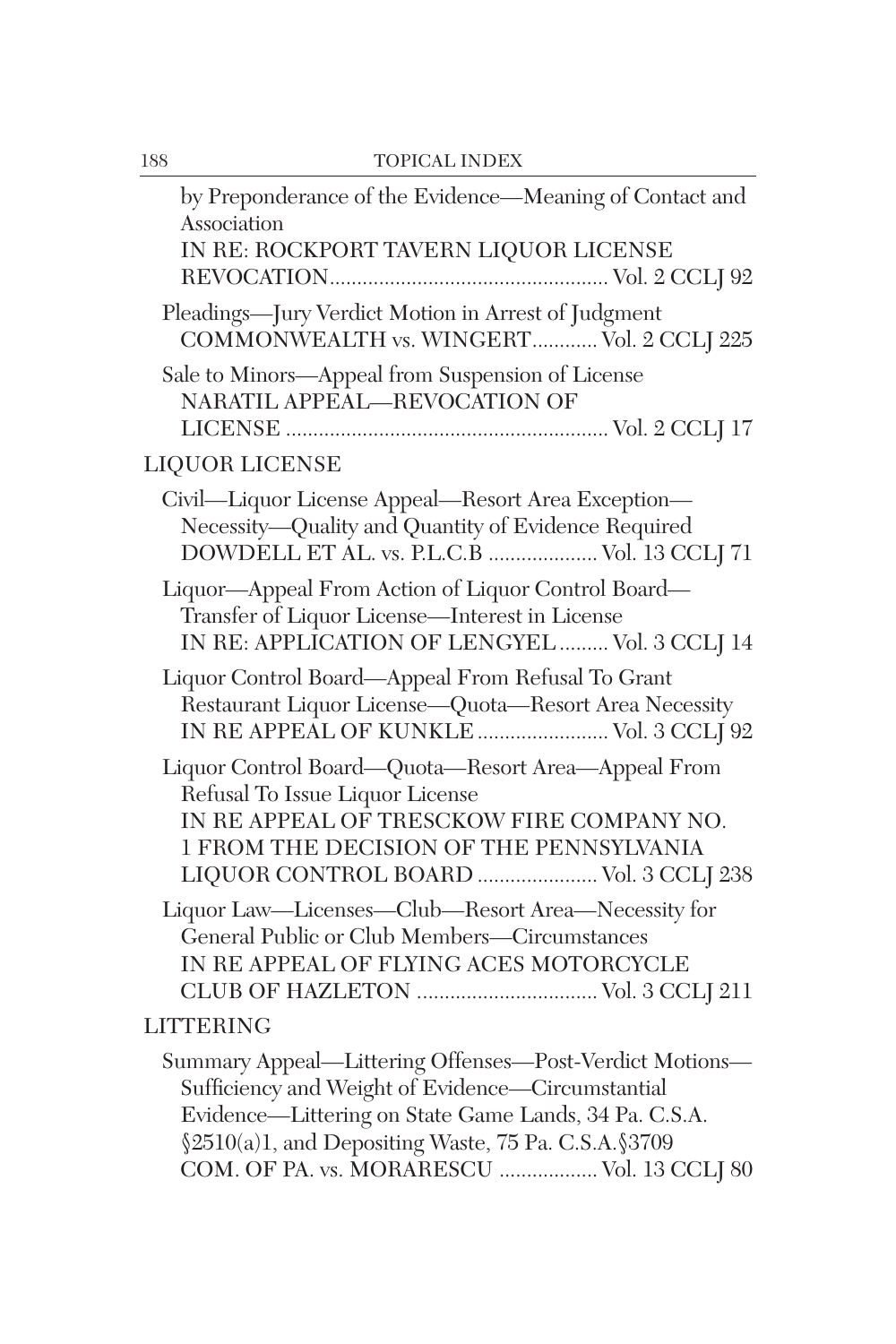| LOCAL AGENCY LAW                                                                                                                                                                                                                                    |
|-----------------------------------------------------------------------------------------------------------------------------------------------------------------------------------------------------------------------------------------------------|
| Appeal From Local Agency Adjudication-Scope of Review-<br>Section 750.7(b)(6) of the Sewage Facilities Act—Revocation<br>of Sewage Permit-Vested Right to Sewer Permit-Good<br>Faith in Using Permit<br>BARNA vs. KIDDER TOWNSHIP  Vol. 11 CCLJ 238 |
| Civil-Appellate Procedure-Dismissal of a Public<br>Employee—Sufficiency of Agency's Findings of Fact—Scope<br>of Review—Remand<br>MORANA vs. CIVIL SERVICE COMMISSION OF THE<br>BOROUGH OF JIM THORPE AND BOROUGH OF JIM                            |
| Schools—Local Agency Law—Scope of Review—Dismissal of<br>Temporary Professional Employee—Unsatisfactory Rating—<br>Notice of Unsatisfactory Rating-Section 11-1108 of the<br>School Code<br>GUSS vs. PALMERTON AREA SCHOOL                          |
| Schools—Suspension of Professional School Employee—<br>Appeal-Public School Code of 1949-Alteration of<br>Educational Program-Improvement in Efficiency<br>ROHART vs. JIM THORPE AREA BOARD OF                                                      |
| $-M-$                                                                                                                                                                                                                                               |

#### MANDAMUS

| Action of County Comptroller to Pay Salary Increase                                                                               |
|-----------------------------------------------------------------------------------------------------------------------------------|
| KOCH, ET AL. vs. KISTLER  Vol. 5 CCLJ 74                                                                                          |
| Enforcement of Award by Arbitration Board—Policemen<br>FULL TIME POLICEMEN OF THE BOROUGH<br>OF JIM THORPE vs. JIM THORPE BOROUGH |
| Preliminary Objections—Failure to Comply with Grievance<br>Procedure<br>OPPOLD vs. LEHIGHTON AREA SCHOOL                          |
|                                                                                                                                   |
|                                                                                                                                   |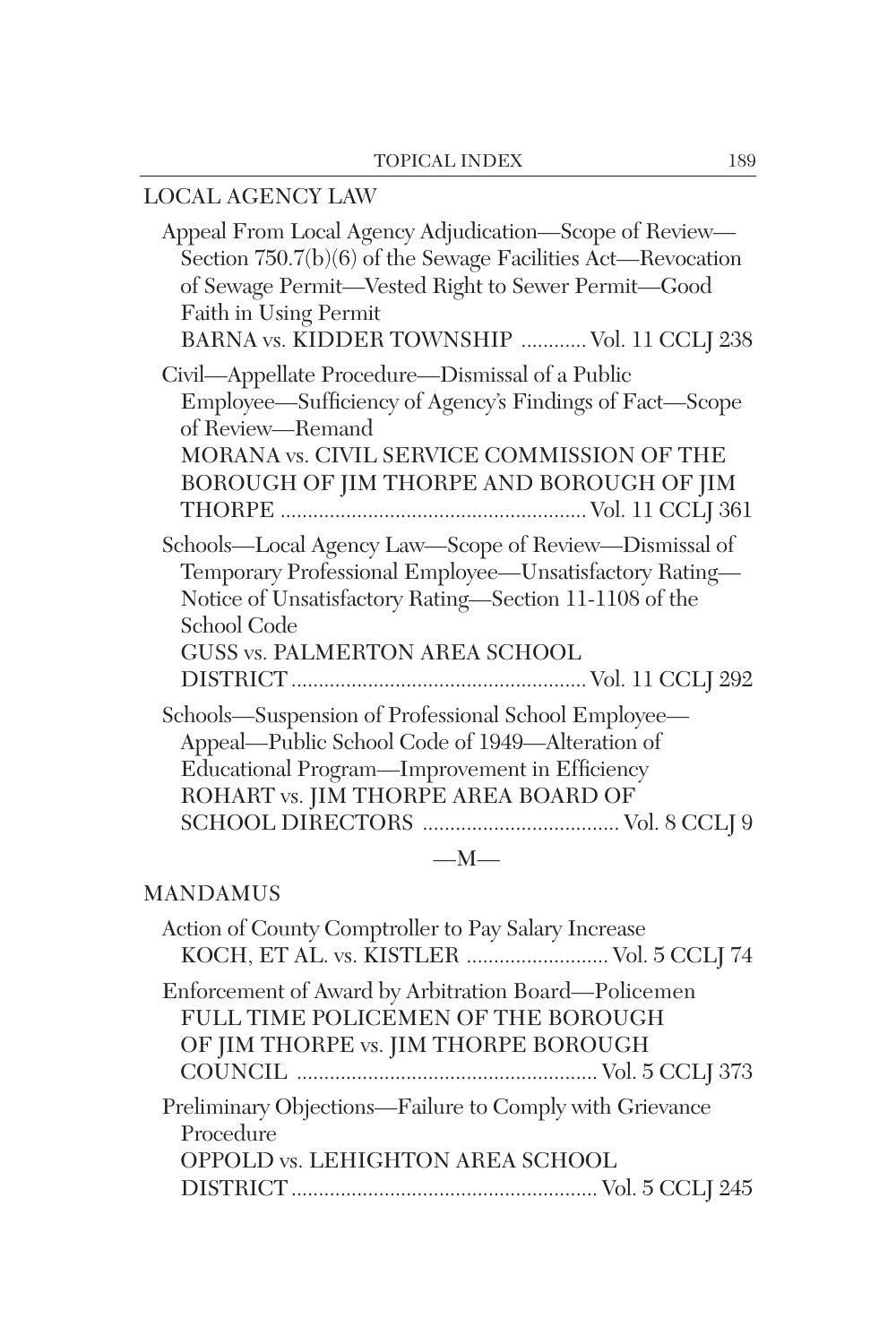## MECHANICS LIEN

| Mechanic's Lien-Preliminary Objections-Demurrer-<br>Materials Furnished-Statutory Construction<br>KISSINGER STRUCTURAL SALES, INC. vs.                                                                               |
|----------------------------------------------------------------------------------------------------------------------------------------------------------------------------------------------------------------------|
|                                                                                                                                                                                                                      |
| Notice-Substantial Compliance<br>MECKES vs. HLADCHUK  Vol. 7 CCLJ 398                                                                                                                                                |
| <b>MEDICAL MALPRACTICE</b>                                                                                                                                                                                           |
| Motion for New Trial-Standard of Care-Nurses-Jury<br>Charge<br>ESTATE OF MELLEY vs. PENATER M.D.                                                                                                                     |
|                                                                                                                                                                                                                      |
| <b>MEDICAL NEGLIGENCE</b>                                                                                                                                                                                            |
| Medical Negligence-Motion for Summary Judgment-<br>Doctrine of Res Ipsa Loquitur—Expert Testimony—Failure<br>To Comply With Discovery Requirements<br>UHNAK ET VIR vs. MILLER ET AL.  Vol. 14 CCLJ 185               |
| <b>MINING RIGHTS</b>                                                                                                                                                                                                 |
| Equity-Mines and Minerals-Lease of Mining Rights-<br>Express Rescission of Terms of Earlier Lease by Subsequent<br>Lease Agreement-Failure To Set Forth Duration of Lease<br>HUSS CONTRACTING CO., INC. vs. MESSINA, |
| Ejectment-Burden of Proof-Mines and Minerals-Deeds-<br>Reservations and Exceptions of Minerals-Abandonment-<br>Uranium<br>MAHR, ET AL. vs. EXXON                                                                     |
| <b>MINOR'S COMPROMISE FUNDS</b>                                                                                                                                                                                      |
| Petition to Transfer Minor's Compromise Funds—Pa. R.C.P.<br>2039—Funds Maintained at Federally Insured Institution—<br>Pre-Lawsuit Minor's Compromise<br>REHRIG vs. ROHLFING  Vol. 13 CCLJ 199                       |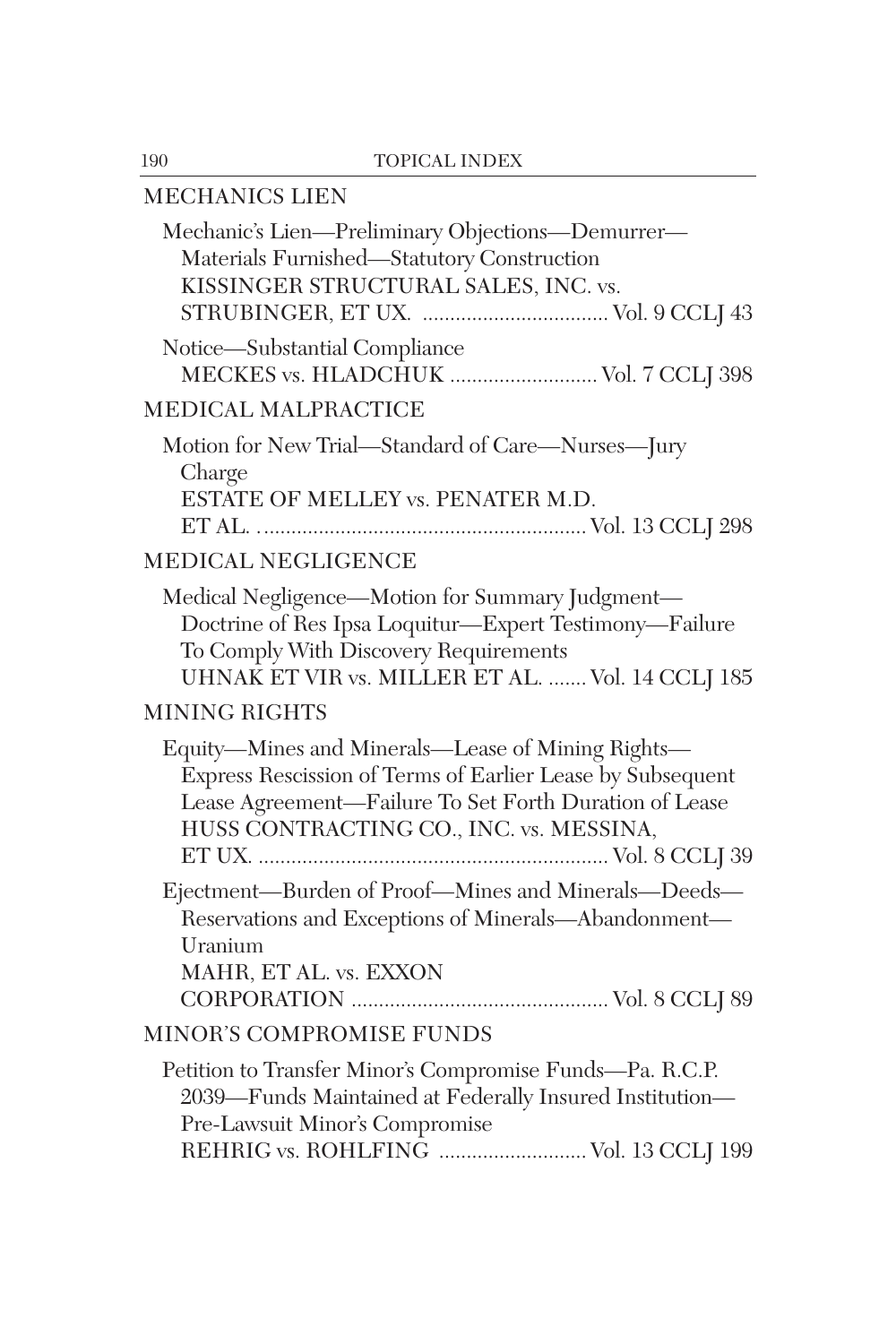| <b>MISCELLANEOUS</b>                                                                                                                                                                                                                              |
|---------------------------------------------------------------------------------------------------------------------------------------------------------------------------------------------------------------------------------------------------|
| IN RE: ADMISSION OF CHRISTINE E. MIFKOVICH to                                                                                                                                                                                                     |
| <b>IN RE: DEATH OF ROBERT</b>                                                                                                                                                                                                                     |
| MORTGAGE FORECLOSURE                                                                                                                                                                                                                              |
| Deficiency Judgment Act-Fair Market Value<br>FIRST VALLEY BANK vs. LENCOVICH  Vol. 7 CCLJ 198                                                                                                                                                     |
| Mortgage Foreclosure-Opening Judgment-Setting Aside<br>Sheriff's Sale-Misdescription of Property-Inadequacy of<br>Sale Price-Neglect of Counsel<br>HAZLETON NATIONAL BANK vs. BAUSMAN,                                                            |
| Notice of Intent to Foreclose-Mortgage Default Cured<br>FIRST NATIONAL BANK OF PALMERTON vs.                                                                                                                                                      |
| <b>MORTGAGES</b>                                                                                                                                                                                                                                  |
| Mortgage Foreclosure-Default on Underlying Note-Absence<br>of Repayment Terms From Face of Mortgage-Incorporation<br>of Terms of Note Into Mortgage<br>BERKS-LEHIGH VALLEY PRODUCTION CREDIT<br>ASSOCIATION vs. GERHARD, ET AL.  Vol. 11 CCLJ 141 |
| Summary Judgment-Agreement To Purchase Real Estate-<br>Mortgage Contingency Clause-Identity of Mortgagee<br>TERSIGNI ET UX. vs. LEWINE ET AL. . Vol. 10 CCLJ 392                                                                                  |
| <b>MOTIONS</b>                                                                                                                                                                                                                                    |
| New Trial-Voir Dire-Statement Unsupported by Evidence-<br>Refusal to Withdraw Juror-Excessive Verdict-General<br>Exception                                                                                                                        |
| TOTH ET UX. vs. RUCH  Vol. 2 CCLJ 208                                                                                                                                                                                                             |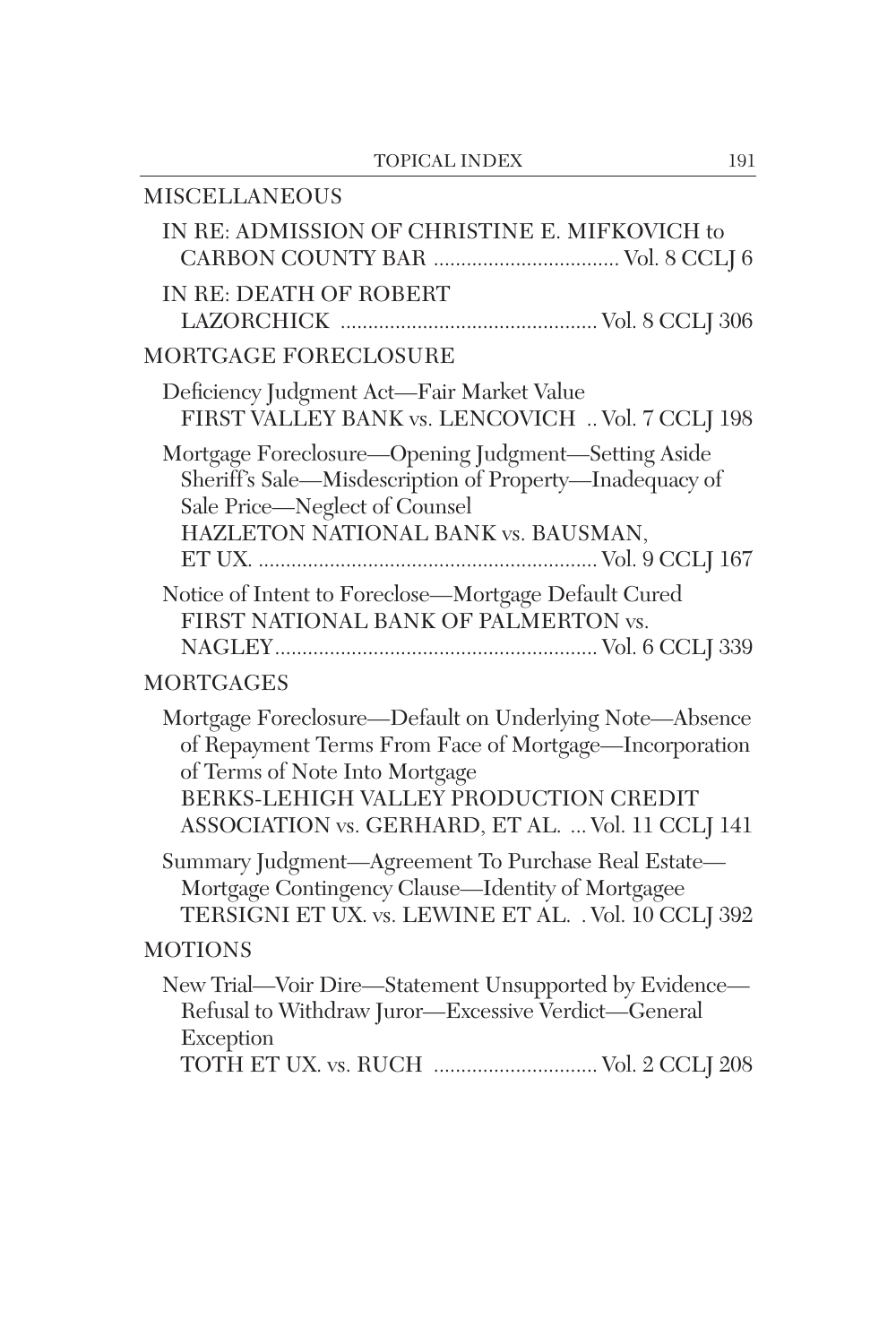### MOTOR VEHICLES

# See also Criminal Law

| Act in emergency—A defendant driving to hospital to visit wife<br>and newborn child during suspension furnishes no reason<br>to set aside a suspension of operating privileges—Economic<br>hardship no defense                                                                                                                                                                                                                  |
|---------------------------------------------------------------------------------------------------------------------------------------------------------------------------------------------------------------------------------------------------------------------------------------------------------------------------------------------------------------------------------------------------------------------------------|
| Action for Personal Injuries-Compulsory nonsuit-<br>Insuffciency of evidence. Contributory Negligence—Where<br>a pedestrian, a Roman Catholic Priest, totally dressed in<br>black, choses to take the middle of a black Macadam road<br>with his back facing traffic on a foggy night, and such action<br>is unexplained, he is guilty of contributory negligence as a<br>matter of law<br>MANNING vs. GERLACH  Vol. 1 CCLJ 222 |
| Amended appeal Petition—Where appellant learns at the<br>appeal hearing that certain allegations in his appeal Petition<br>are in error, to prevent a miscarriage of justice, the appeal will<br>be allowed                                                                                                                                                                                                                     |
| Amendment of information charging speeding to show date of<br>actual offense                                                                                                                                                                                                                                                                                                                                                    |
| Appeal—Certiorari—Wrong Court—Quarter Sessions &<br>Common Pleas                                                                                                                                                                                                                                                                                                                                                                |
| Appeal from Conviction for Driving under Suspension<br>COMMONWEALTH vs. CATON  Vol. 5 CCLJ 45                                                                                                                                                                                                                                                                                                                                   |
| Appeal from Conviction for Speeding-Substantive Defect in<br>Citation-Failure to Allege Speed<br>COMMONWEALTH vs. MOYER  Vol. 5 CCLJ 68                                                                                                                                                                                                                                                                                         |
| Appeal from Order Suspending Operator's License<br>COMMONWEALTH vs. LENCOVICH  Vol. 5 CCLJ 28                                                                                                                                                                                                                                                                                                                                   |
| Appeal from Speeding Conviction-Procedure-Evidence<br>COMMONWEALTH vs. CLEMMER  Vol. 5 CCLJ 64                                                                                                                                                                                                                                                                                                                                  |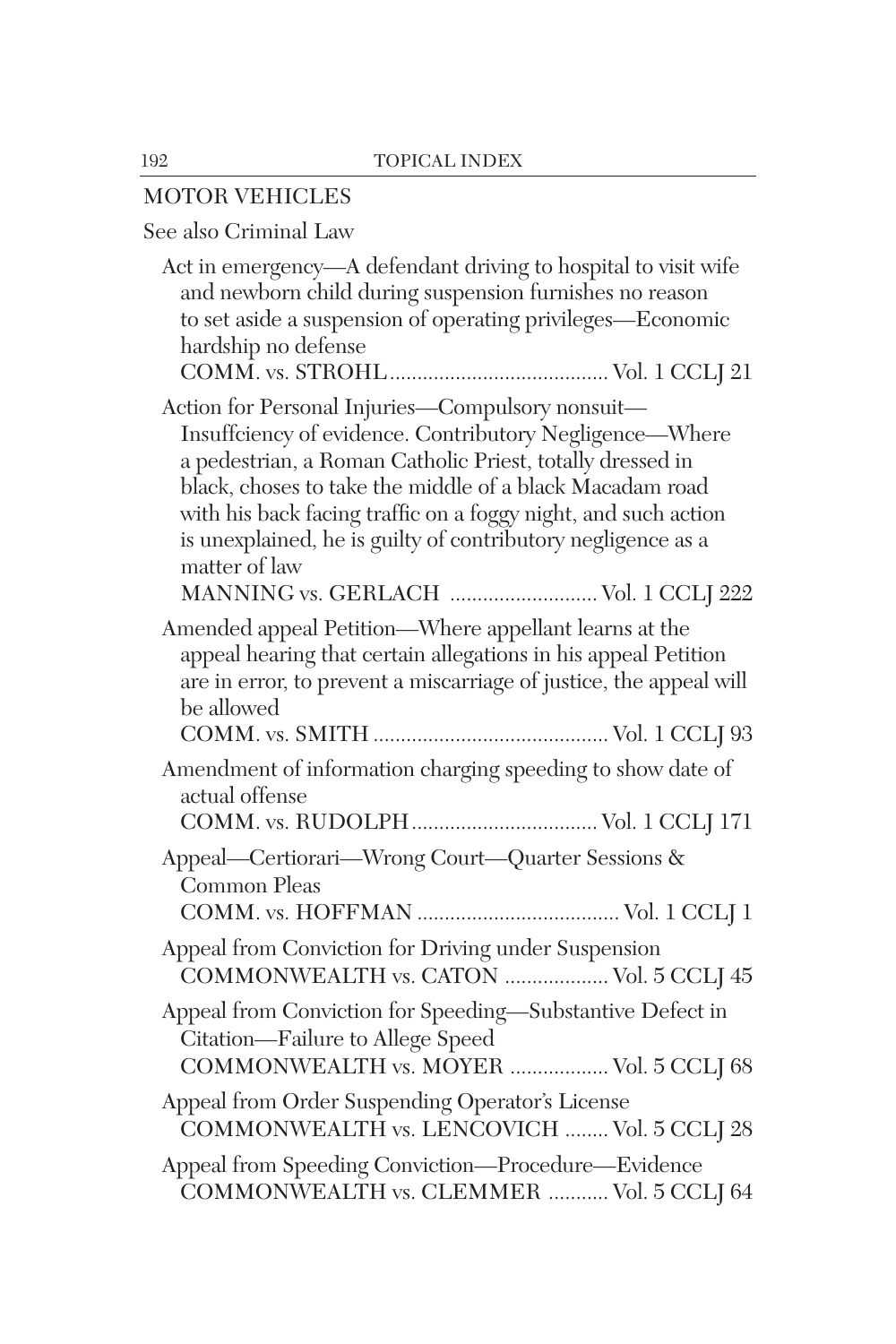| Appeal from Suspension-Economic Hardship-Reduction of<br>Period of Revocation under Revised Vehicle Code<br>COMMONWEALTH vs. HALL  Vol. 5 CCLJ 331                                                                                                                                                  |
|-----------------------------------------------------------------------------------------------------------------------------------------------------------------------------------------------------------------------------------------------------------------------------------------------------|
| Appeal from Suspension-Failure to Post Adequate Security<br>COMMONWEALTH vs. KUNTZ  Vol. 5 CCLJ 71                                                                                                                                                                                                  |
| Appeal from Suspension-Out of State Conviction of Speeding<br>Offense-Unsigned Report of Conviction<br>COMMONWEALTH vs. HARRINGTON  Vol. 2 CCLJ 204                                                                                                                                                 |
| Appeal from Suspension of License-Failure to Stop at<br>Stop Sign<br>COMMONWEALTH vs. KOSTICK Vol. 2 CCLJ 150                                                                                                                                                                                       |
| Appeal from Suspension of Operator's License-Hearing<br>De Novo<br>COMMONWEALTH vs. STROHL Vol. 2 CCLJ 87                                                                                                                                                                                           |
| Arrest-Refusal of Arresting Officer to take Defendant before a<br>justice in the Borough where defendant was found to post bail<br>for appearance—Bail posted for appearance to court before<br>issuing justice—Effect of posting bail—Motion to quash—<br>Motion in arrest of judgment both denied |
| Automobiles-Negligence-Assured Clear Distance<br>Rule-Oncoming Vehicle Exception-Sudden Emergency<br>Doctrine-Motion for a New Trial<br>LANKALIS vs. McCLANAHAN AND D. F. BAST,                                                                                                                     |
| Automobiles-Negligence-Post-Trial Motions-Requested<br>Points for Charge-Intoxication Under Section 3731(a)(4)<br>-Evidence-Left Hand Turn Instruction-Rebutting Expert<br>Medical Testimony<br>ESTATE OF BARBOSA vs. ESTATE OF                                                                     |
| Automobile Insurance-Availability of Uninsured Motorist<br>Benefits to Guest Passenger-Legality of Set-Off Clause in<br>Policy-Legislative Intent of Uninsured Motorist Coverage                                                                                                                    |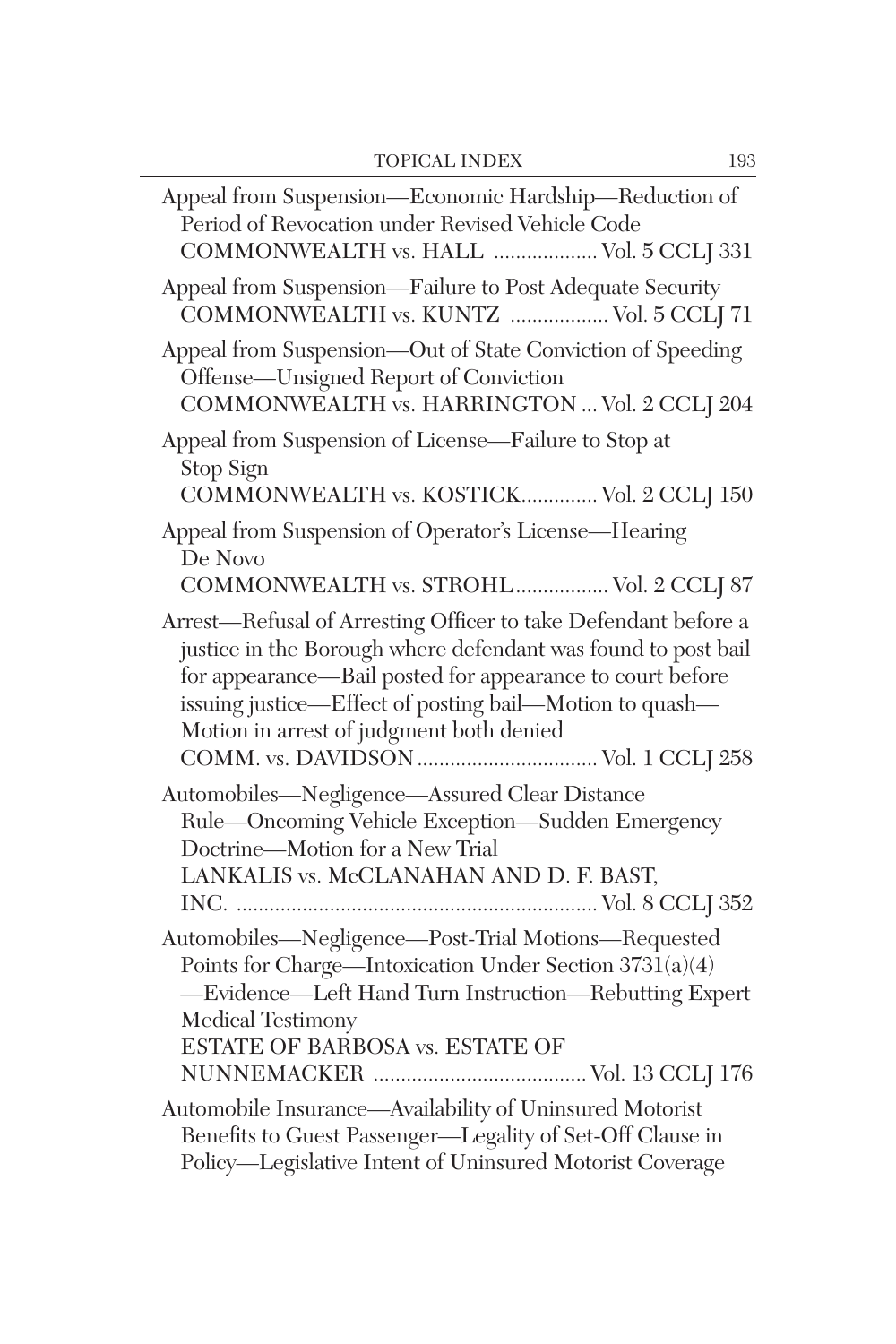| Act—Declaratory Judgment Action—Summary Judgment—<br>Carbon County Local Rule 211<br>WEST AMERICAN INSURANCE CO., ET AL. vs.                                                                                                                                                                                                             |
|------------------------------------------------------------------------------------------------------------------------------------------------------------------------------------------------------------------------------------------------------------------------------------------------------------------------------------------|
|                                                                                                                                                                                                                                                                                                                                          |
| Automobile Insurance-Equitable Interpleader-Summary<br>Judgment-Single Vehicle Accident-Availability to Guest<br>Passengers of Both Liability and Underinsured Motorist<br>Coverage Benefits-Policy Definition of Underinsured Motor<br>Vehicle<br>STATE FARM MUTUAL AUTOMOBILE INSURANCE<br>CO. vs. MISTRETTA, ET AL.  Vol. 11 CCLJ 218 |
| Citation-Amendment during hearing-Fatal defect<br>COMMONWEALTH vs. ZAJACZ  Vol. 4 CCLJ 22                                                                                                                                                                                                                                                |
| Citation—Issuuance and service on Sunday<br>COMMONWEALTH vs. LEONZI  Vol. 4 CCLJ 289                                                                                                                                                                                                                                                     |
| Civil-Motor Vehicle-Appeal From the Reinstatement of a<br>License Revocation-Jurisdiction of Common Pleas Court<br>COMMONWEALTH DEPARTMENT OF<br>TRANSPORTATION vs. HOUTZ  Vol. 11 CCLJ 359                                                                                                                                              |
| Civil Action-Motor Vehicle Accident-Judgment N.O.V.-<br>Jury Instructions<br>McCLOSKEY ET AL. vs. PERRY  Vol. 10 CCLJ 8                                                                                                                                                                                                                  |
| Civil Procedure-Petition for Reconsideration Nunc Pro<br>Tunc—Appeal Nunc Pro Tunc<br>HOUTZ vs. COM. OF PA., DEPARTMENT OF<br>TRANSPORTATION BUREAU OF TRAFFIC                                                                                                                                                                           |
| Criminal-Pa. R. Crim. P. 1100-Post-Verdict Motion-<br>Excludable Time-Due Diligence-Defense Continuances<br>COM. OF PA. vs. LEWIS  Vol. 12 CCLJ 213                                                                                                                                                                                      |
| Criminal-Post-Verdict Motion-Driving Under the Influence<br>of Alcohol—Chemical Testing<br>COM. OF PA. vs. SCHMID  Vol. 12 CCLJ 221                                                                                                                                                                                                      |
| Criminal—Summary Appeal—License Suspension—Justification<br>COM. OF PA. vs. MATRICIAN  Vol. 12 CCLJ 201                                                                                                                                                                                                                                  |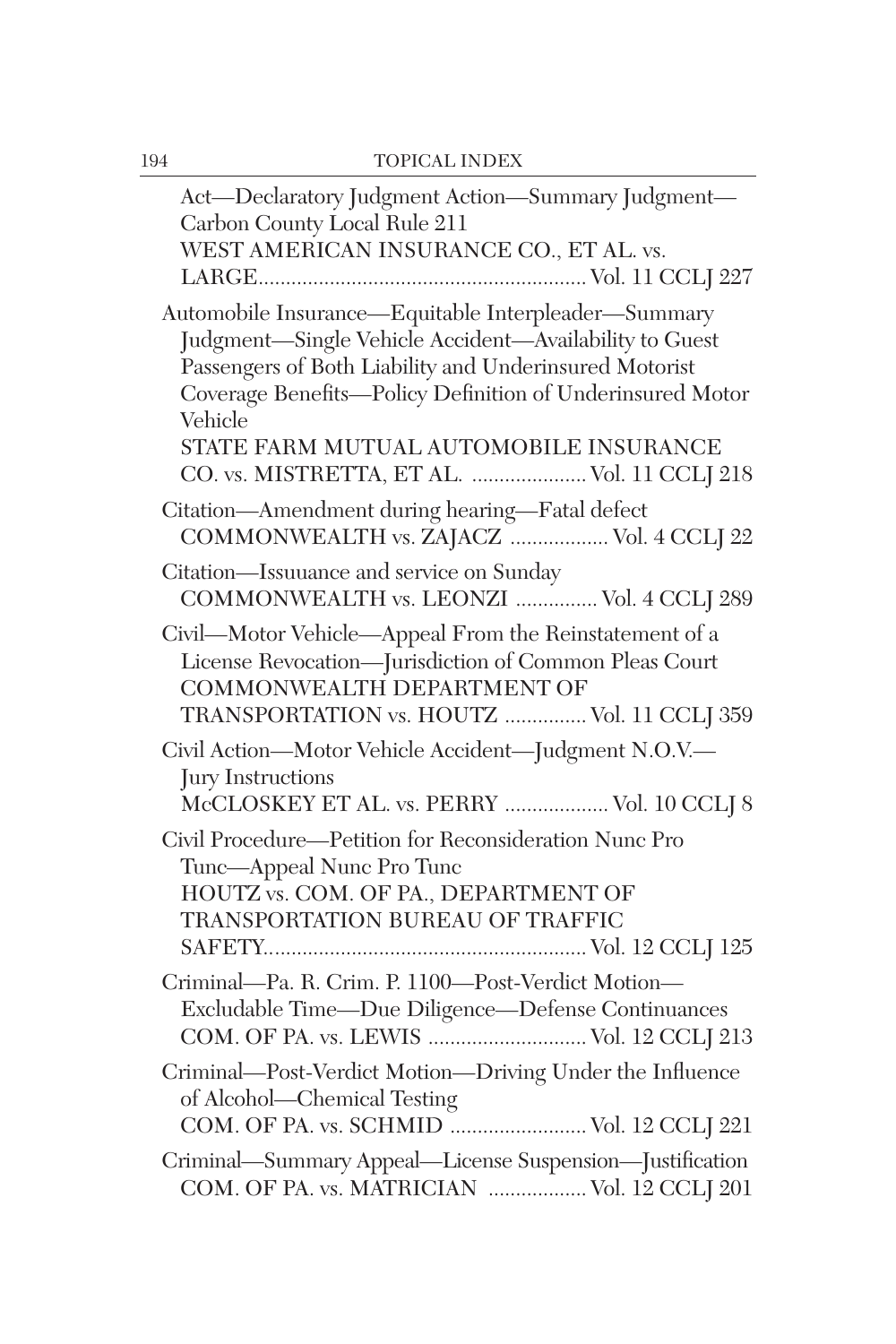| Criminal Law-Driving Under the Influence-Blood Alcohol<br>Test-Refusal-Execution of Liability Release<br>COMMONWEALTH OF PENNSYLVANIA vs.                                                                                                                                                             |
|-------------------------------------------------------------------------------------------------------------------------------------------------------------------------------------------------------------------------------------------------------------------------------------------------------|
| Criminal Law-Motor Vehicles-Speeding-Turnpike-Zone<br>With 65 MPH Limit-Absence of Proof of Posting Signs of<br>Operation of Radar and Reduced Speed Limit-Certiorari<br>COMMONWEALTH OF PENNSYLVANIA vs.                                                                                             |
| Criminal Law-Sufficiency of Evidence-Speeding-Expert<br>Testimony<br>COMMONWEALTH OF PENNSYLVANIA vs.                                                                                                                                                                                                 |
| Defective Notice: Where defendant voluntarily appears,<br>waives hearing, and post Bond for Court, he consents to the<br>jurisdiction of the court and cannot complain of a Defective<br>Notice to appear following filing of information which charges<br>him with a violation of the Vehicle Code   |
| Driving under suspension—Notice of suspension—Failure to<br>prove notice—Motion in arrest of judgment granted<br>COMMONWEALTH vs. COXE  Vol. 4 CCLJ 218                                                                                                                                               |
| Driving Under the Influence-Motion in Arrest of Judgment-<br>Sufficiency of Evidence—General Observations of Arresting<br>Officer-Results of Field Sobriety Test-Motion for a New<br>Trial-Instructions to Jury-Expert Qualifications of Police<br>Officer<br>COMMONWEALTH vs. HUBER  Vol. 8 CCLJ 419 |
| Driving While Operating Privilege Suspended-Revocation<br>COMMONWEALTH DOT vs. KAVUSAK  Vol. 7 CCLJ 376                                                                                                                                                                                               |
| Driving while operator's privileges suspended, two separate<br>offenses: Section 624 (6) and 1432                                                                                                                                                                                                     |
| Driving While Under Suspension-Collateral Attack<br>COMMONWEALTH vs. KESSLER  Vol. 6 CCLJ 112                                                                                                                                                                                                         |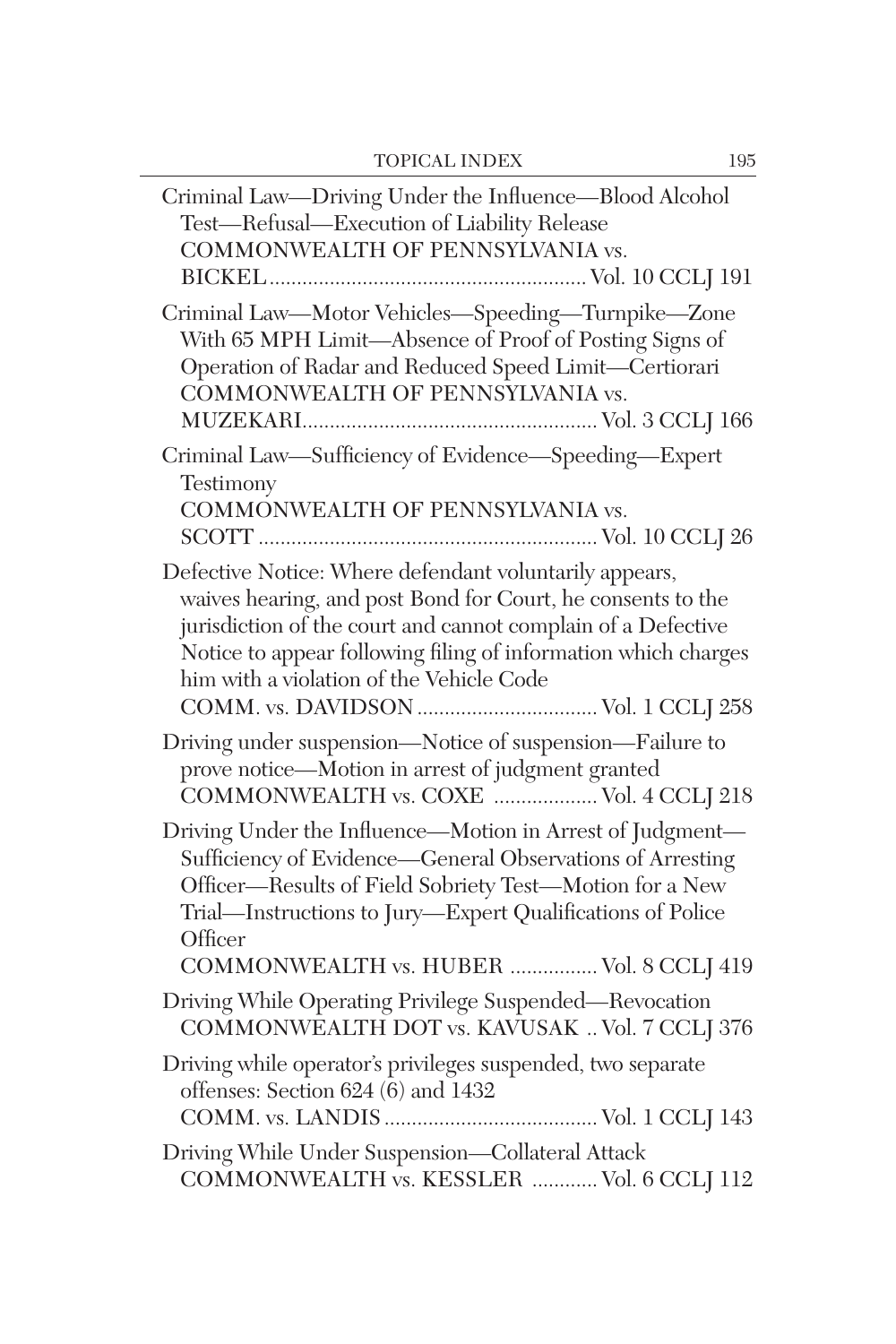| Drunken Driving-Hearing De Novo-Secretary's action<br>suspending operator's license for driving while intoxicated will<br>be reversed where the Commonwealth fails to present such<br>facts by testimony of witnesses<br>COMM. vs. HOFFMAN  Vol. 1 CCLJ 129                                                                                     |
|-------------------------------------------------------------------------------------------------------------------------------------------------------------------------------------------------------------------------------------------------------------------------------------------------------------------------------------------------|
| DUI-Vehicular Homicide-Refusal to Allow Police Officer<br>Testimony on Absorption Rate of Alcohol<br>COM. OF PA. vs. KREIMENDAHL  Vol. 13 CCLJ 219                                                                                                                                                                                              |
| Failure to drive on the right half of the highway—Driver does<br>not violate this section by driving in the left lane of a two lane<br>highway for a short distance where his vision is unobstructed<br>and his actions are not reckless or dangerous                                                                                           |
| Failure to Particularize place of offense. Statement in<br>information that offense took place on Penna. Turnpike in<br>Kidder Township is sufficient without particularizing the place<br>of offense in the Township                                                                                                                           |
| Failure to Stop After Striking Unattended Vehicle and Reveal<br>Identity-Evidence that the Owner Was Dazed After the<br>Collision<br>COMMONWEALTH vs. HENRY  Vol. 2 CCLJ 108                                                                                                                                                                    |
| Fine-Payment of fine under protest constitutes conviction<br>COMMONWEALTH vs. MOULTHROP  Vol. 4 CCLJ 342                                                                                                                                                                                                                                        |
| Following too closely—Information charging operation of a<br>commercial vehicle within 500 feet to the rear of a motor<br>vehicle states no offense since under Vehicle Code Section<br>1010 (b) requires such operation must take place outside<br>of a business or residential district and such statement is an<br>ingredient of the offense |
| Illegal Passing-Where defendant testifies that he passed<br>vehicle going in same direction on highway marked by broken<br>white lines, with 500 feet visibility and no oncoming traffic,<br>when he commenced to pass, and he completed passing                                                                                                |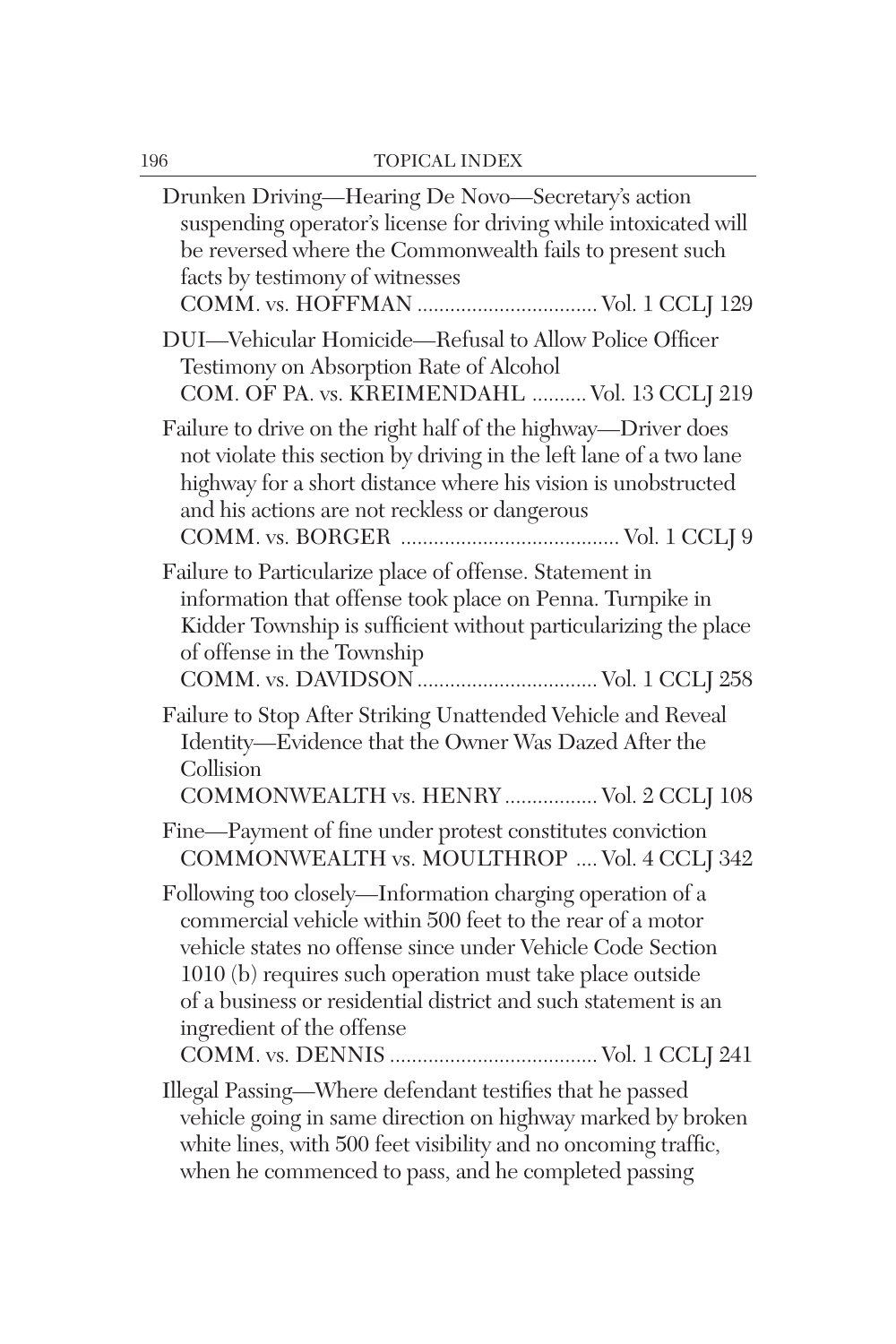$\overline{\phantom{0}}$ 

| successfully without noticibly slowing down approaching<br>vehicle, his appeal will be sustained on basis of credibility<br>COMM. vs. ROSENBERG  Vol. 1 CCLJ 193                                                                                                                                                                            |
|---------------------------------------------------------------------------------------------------------------------------------------------------------------------------------------------------------------------------------------------------------------------------------------------------------------------------------------------|
| Illegal Registration Tags on Tractor and Trailer-Separate<br>Information—Covering Both Offenses—Waived Hearing—<br>Plea of Guilty-Duplicate Costs<br>COMMONWEALTH vs. MIRABELLI  Vol. 2 CCLJ 250                                                                                                                                            |
| Incompetency of Licensee-Failure of Commonwealth to<br>establish—Secretary of Revenue's action in suspending<br>operator's licensee with 48 years driving experience who has<br>had no serious accident and who is physically and mentally<br>sound, for failure in re-examination in four out of 22 selected<br>factors, will be set aside |
| Information which states the name of the municipality where an<br>alleged offense takes place is sufficient and the fact that the<br>transcript sets forth the Route Number is of no moment                                                                                                                                                 |
| Junior Operator—Speeding—Suspension of Operator's<br>Privileges<br>COMMONWEALTH vs. GOUGHER  Vol. 2 CCLJ 245                                                                                                                                                                                                                                |
| License Suspension-Administrative Delay-Detrimental<br>Reliance<br>COM. OF PA. vs. CHESKO  Vol. 12 CCLJ 117                                                                                                                                                                                                                                 |
| License Suspension-Epileptic Seizure-Physician's Report-<br>Due Process-Appeal Dismissed<br>COM. OF PA, DEPARTMENT OF TRANSPORTATION vs.                                                                                                                                                                                                    |
| License Suspension-Sobriety Tests-Refusal<br>COMMONWEALTH DEPARTMENT OF<br>TRANSPORTATION vs. BORGER  Vol. 10 CCLJ 167                                                                                                                                                                                                                      |
| License Suspension Appeal-Implied Consent Law-Refusal<br>To Submit to Blood Test-Justification<br>COM. OF PA. vs. BOLTON  Vol. 12 CCLJ 218                                                                                                                                                                                                  |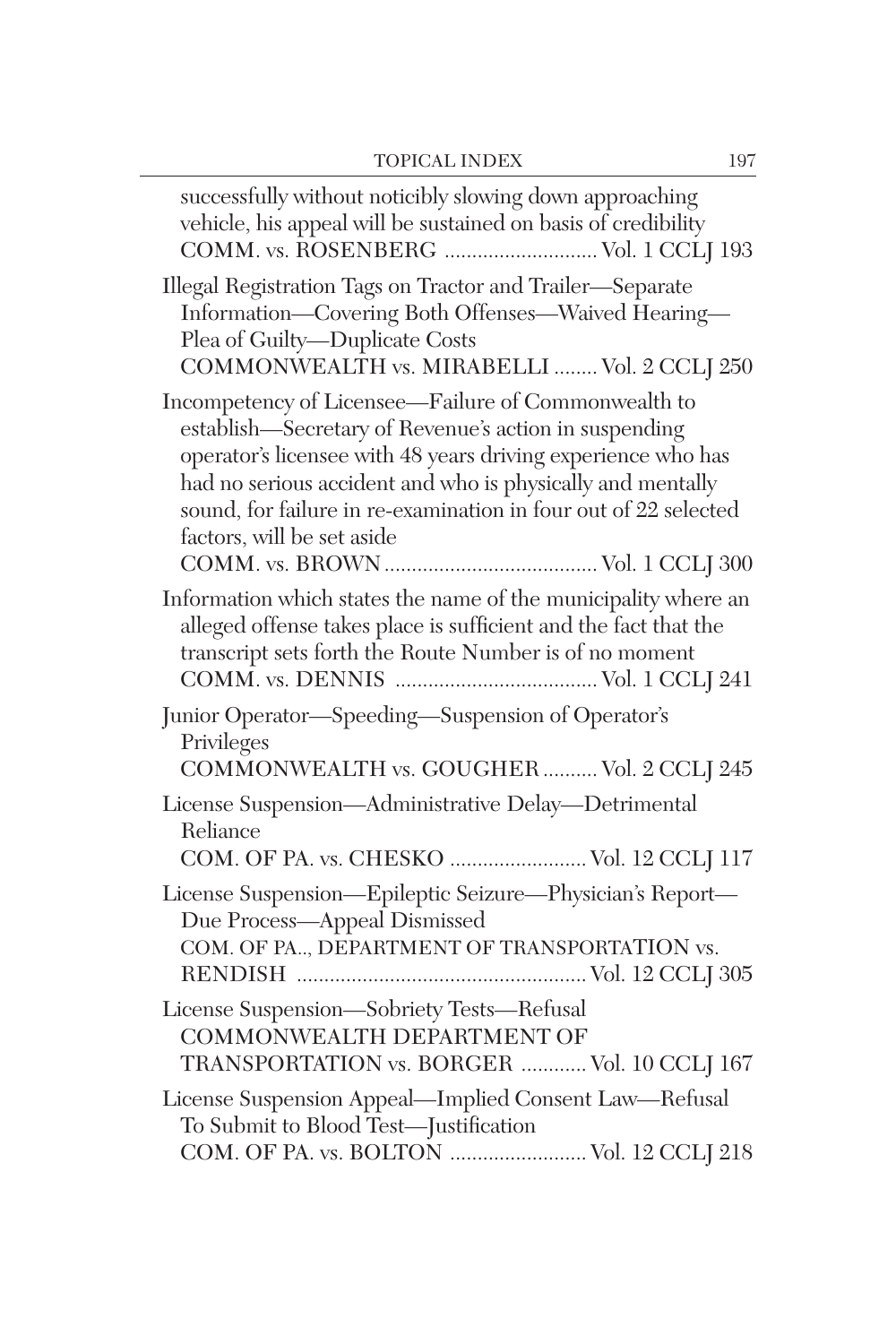| Motion in Arrest of Judgment-Jurisdiction-Information-<br>Defective Notice-Nearest Available Magistrate-Situs of the<br>Offense<br>COMMONWEALTH vs. DAVIDSON  Vol. 2 CCLJ 229                                                                                                                                     |
|-------------------------------------------------------------------------------------------------------------------------------------------------------------------------------------------------------------------------------------------------------------------------------------------------------------------|
| Motor Vehicle-License Recall-Variance<br>COMMONWEALTH DEPARTMENT OF<br>TRANSPORTATION vs. DEVER  Vol. 10 CCLJ 176                                                                                                                                                                                                 |
| Motor Vehicles-Appeal From License Suspension-<br>Timeliness of Appeal—Petition To Dismiss For Lack of<br>Subject Matter Jurisdiction-Date of Entry of Order-<br>Evidence of Mailing of Notice of Suspension-Nonreceipt of<br>Notice of Suspension<br>TRINKLE SALES AND SERVICE vs.<br>COMMONWEALTH DEPARTMENT OF |
| Motor Vehicles-Arrest on View-DUI-Nearest Available<br>Magistrate-Motion in Arrest of Judgment<br>COMMONWEALTH OF PENNSYLVANIA vs.                                                                                                                                                                                |
| Motor Vehicles-Failure To Dim Lights-Evidence<br>COMMONWEALTH OF PENNSYLVANIA vs.                                                                                                                                                                                                                                 |
| Motor Vehicles-Fines and Costs Paid Under Protest-<br>Certiorari<br>COMMONWEALTH OF PENNSYLVANIA vs.                                                                                                                                                                                                              |
| Motor Vehicles—Operating During Suspension—Timeliness<br>of Appeal-Economic Hardship and Other Mitigating<br>Circumstances<br>COMMONWEALTH OF PENNSYLVANIA vs.                                                                                                                                                    |
| Motor Vehicles-Refusal To Take Chemical Test of Breath-<br>Suspension of License-Appeal<br>COMMONWEALTH OF PENNSYLVANIA vs.                                                                                                                                                                                       |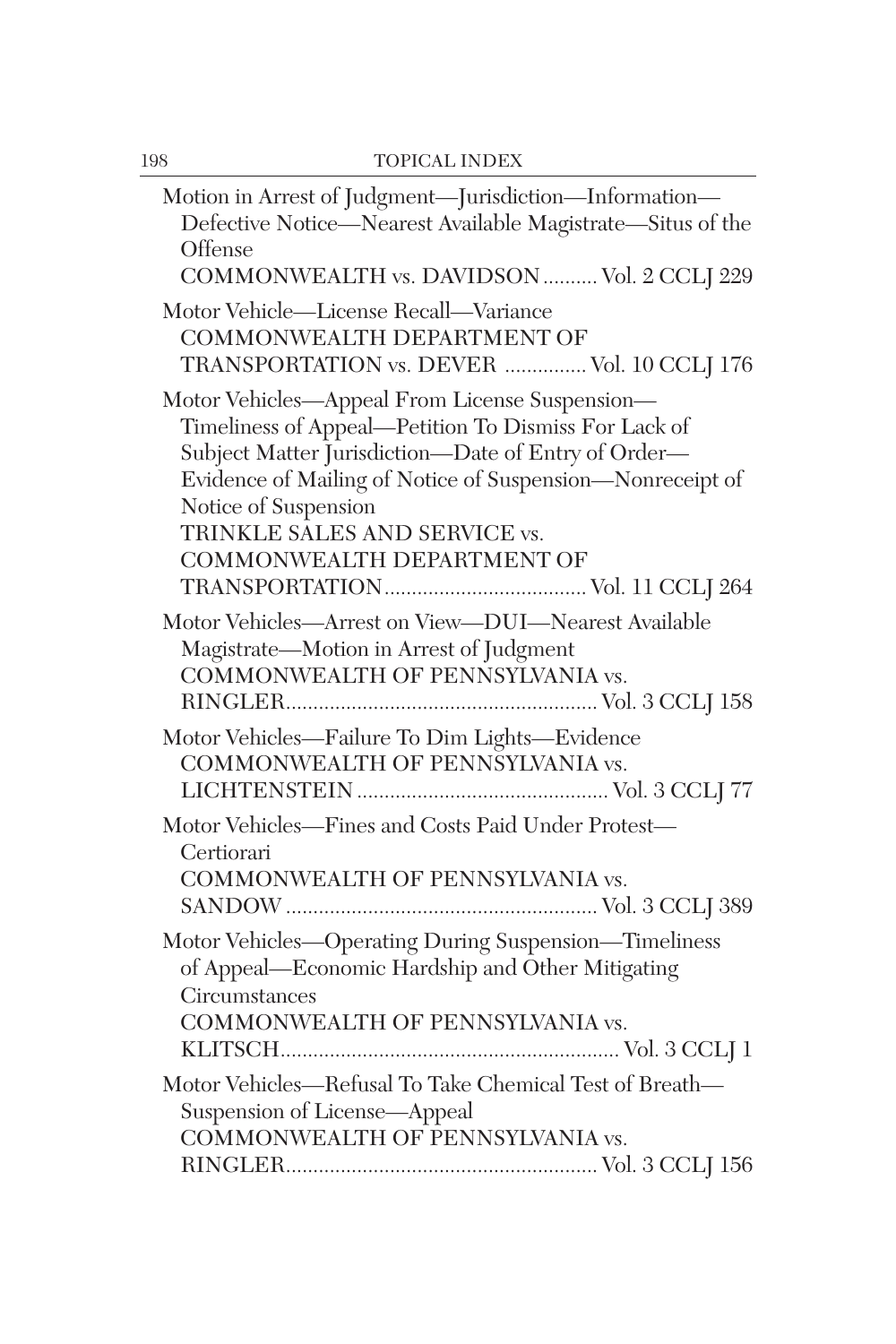| Motor Vehicles-Section 1201 of the Vehicle Code-<br>Jurisdiction-Certiorari<br>COMMONWEALTH OF PENNSYLVANIA vs.                                                                                                                                    |
|----------------------------------------------------------------------------------------------------------------------------------------------------------------------------------------------------------------------------------------------------|
| Motor Vehicles-Sections 1785 and 3746 of the Motor Vehicle<br>Code-Failure To Maintain Financial Responsibility-<br>Reportable Accident-Suspension of Operator's License-<br>Constitutionality of Section 1785<br>COMMONWEALTH OF PENNSYLVANIA vs. |
| Motor Vehicles-Sections 6102 and 6109 of Motor Vehicle<br>Code-Enforcement of Speed Restrictions-ESP Speed<br>Timing Device-Ordinance Requirement<br>COMMONWEALTH vs. ANTONAVAGE  Vol. 8 CCLJ 359                                                  |
| Motor Vehicles-Speeding-Justice of the Peace-Certiorari<br>COMMONWEALTH OF PENNSYLVANIA vs.                                                                                                                                                        |
| Motor Vehicles-Speeding-Nearest Available Magistrate-<br>Violations on Non-access Highway<br>COMMONWEALTH OF PENNSYLVANIA vs.                                                                                                                      |
| Motor Vehicles—Speeding—Process—Section 1201 of<br>the Motor Vehicle Code Criminal Rules of Procedure-<br>Suspension of Laws Inconsistent With Rules Constitution-<br>Motion to Quash<br>COMMONWEALTH OF PENNSYLVANIA vs.                          |
| Motor Vehicles-Speeding-Process-Section 1202 of Motor<br>Vehicle Code-Criminal Rules of Procedure-Suspension<br>of Laws Inconsistent With Rules-Constitution-Motion to<br>Quash<br>COMMONWEALTH OF PENNSYLVANIA vs.                                |
| Motor Vehicles-Speeding-Reasonable Doubt<br>COMMONWEALTH OF PENNSYLVANIA vs.                                                                                                                                                                       |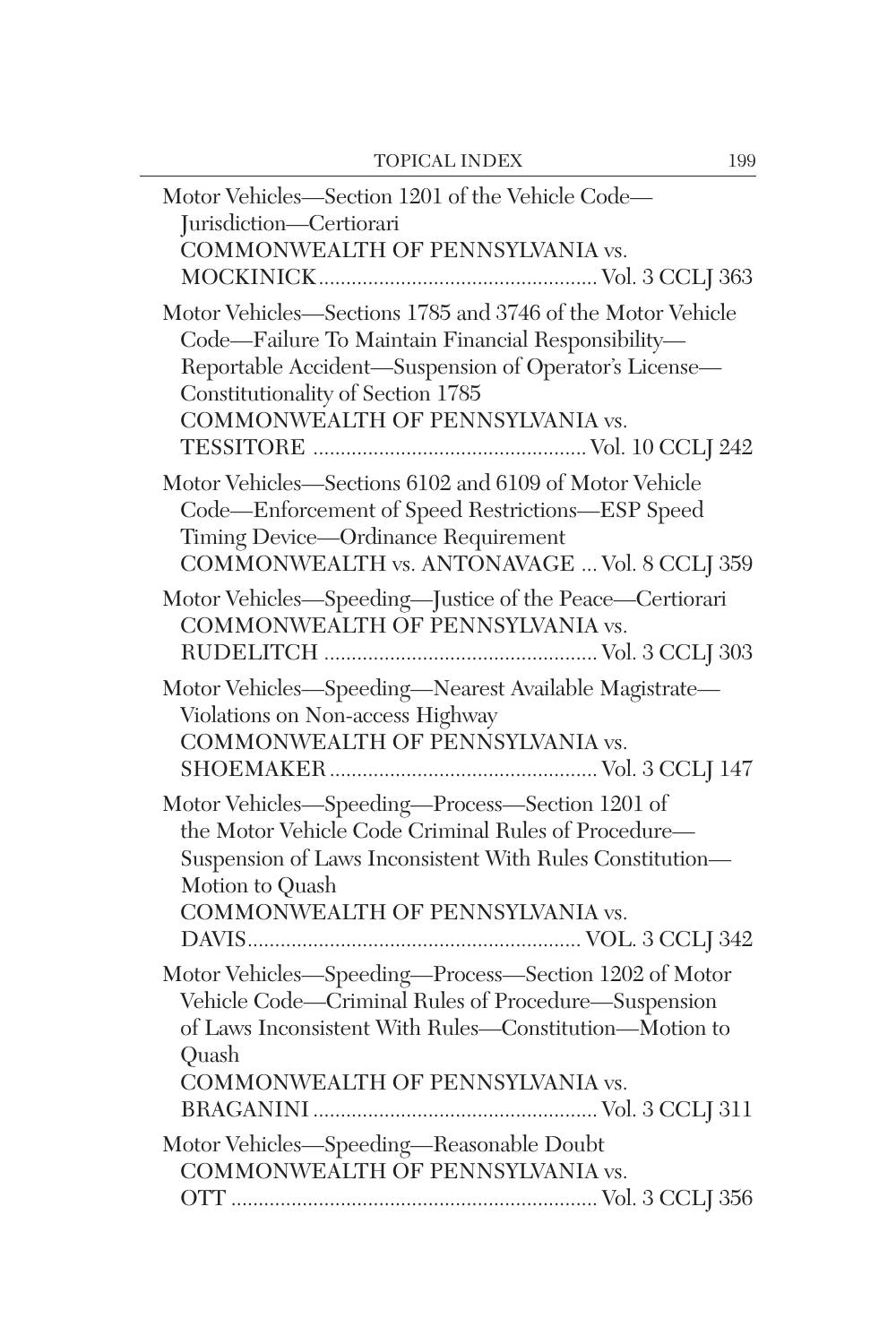| Motor Vehicle Code—Speeding—Suspension—Credibility<br>COMMONWEALTH OF PENNSYLVANIA vs.                                                                                                                                                                                                                                                                                                                                                          |
|-------------------------------------------------------------------------------------------------------------------------------------------------------------------------------------------------------------------------------------------------------------------------------------------------------------------------------------------------------------------------------------------------------------------------------------------------|
| Motor Vehicle Code-Speeding-Suspension-Credibility<br>COMMONWEALTH OF PENNSYLVANIA vs.                                                                                                                                                                                                                                                                                                                                                          |
| Motor Vehicles-Suspension of Certificate of Appointment As<br>Inspection Station-Suspension of Mechanic's Certification<br>Card-Failure To Affix Inspection Sticker-Improper Record<br>Keeping<br>COMMONWEALTH DEPARTMENT OF<br>TRANSPORTATION vs. SCHLEICHER,                                                                                                                                                                                  |
| Motor Vehicles-Suspension of Operating Privileges-<br>Misdemeanor-Failure of Hearing-Constitution<br>COMMONWEALTH OF PENNSYLVANIA vs.                                                                                                                                                                                                                                                                                                           |
| Motor Vehicles-Suspension of Operator's Privilege for Refusal<br>To Take a Breathalizer Test-Arrest on View Without a<br>Warrant-Rules of Criminal Procedure<br>COMMONWEALTH OF PENNSYLVANIA vs.                                                                                                                                                                                                                                                |
| Nearest available Magistrate (75 P.S. 1214) Burden is on<br>Commonwealth to prove unavailability of Magistrate in<br>Municipality where offense took place, and demurrer will be<br>sustained where there is no such proof.                                                                                                                                                                                                                     |
| Nearest Available Magistrate. Information to be brought before<br>the magistrate nearest in each direction to the first exit or<br>interchange or emergency exit from the point of the turnpike<br>where the offense occurred. Distances are to be measured<br>from the point where exit connects with the public road and<br>a difference of 4/10 mile is not a substantial difference and<br>prosecution may be brought before either justice |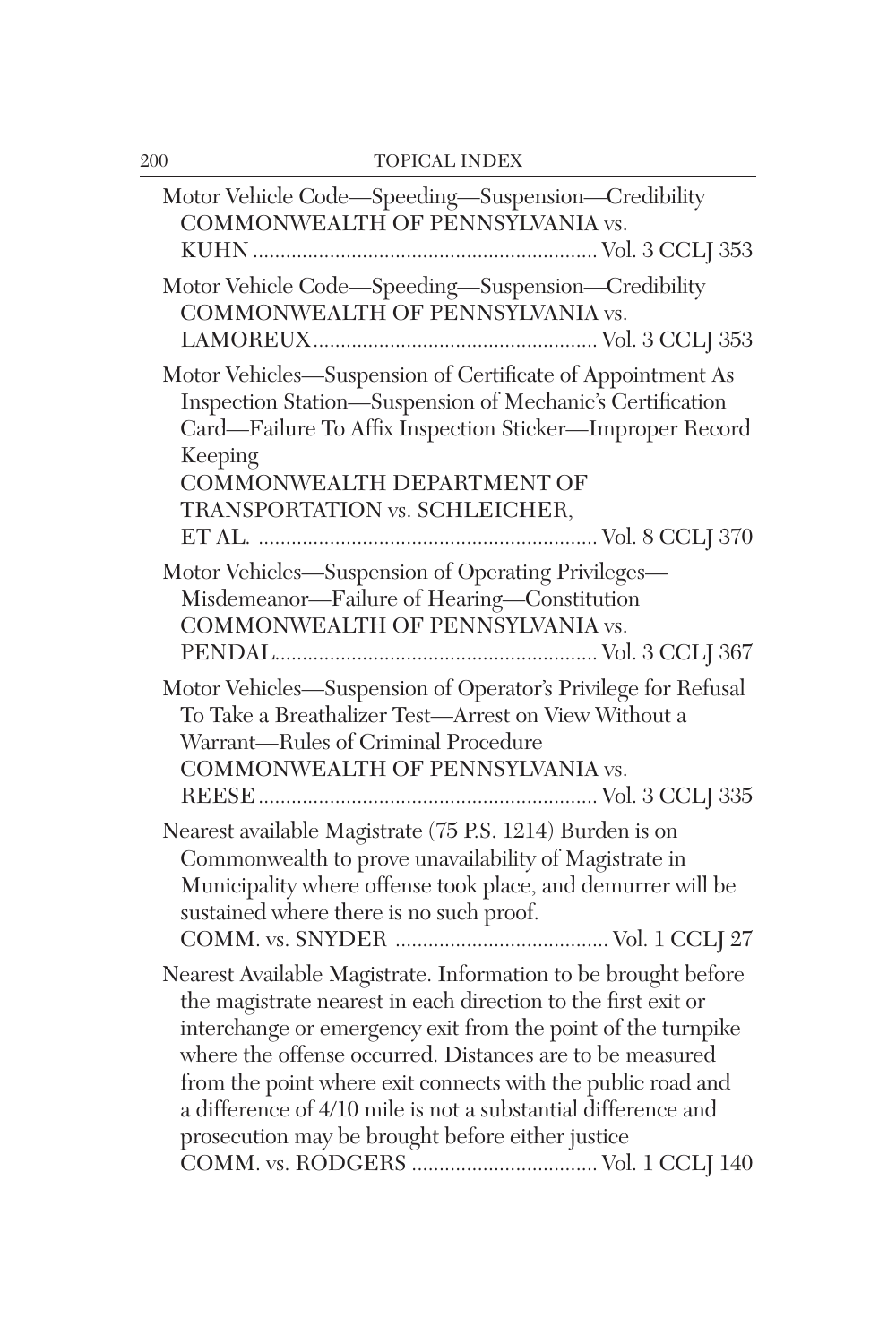| Nearest available magistrate—Plea of Guilty before Justice<br>of the Peace, Appeal-Jurisdiction. Where defendant<br>aduces testimony that Justice is not nearest Justice to<br>Penna. Turnpike exit, burden is on Commonwealth to prove<br>unavailability of the nearest Justice, and an unanswered<br>telephone call does not establish unavailability |
|---------------------------------------------------------------------------------------------------------------------------------------------------------------------------------------------------------------------------------------------------------------------------------------------------------------------------------------------------------|
| Operating Vehicle After Suspension of Operator's License-<br>Proper Section Under Which To Prosecute-The Vehicle<br>Code of 1959-Error in Citation of Applicable Section-<br>Rules of Criminal Procedure<br>COMMONWEALTH vs. KEMMERER Vol. 2 CCLJ 151                                                                                                   |
| Operating a Vehicle While Under the Influence of Intoxicating<br>Beverages-New Trial-Motion in Arrest of Judgment<br>COMMONWEALTH vs. BANGO  Vol. 6 CCLJ 76                                                                                                                                                                                             |
| Operator's License-Suspension-Reversal-Use of a car to<br>commit misdemeanor-Fornication-The Vehicle Code of<br>April 29, 1959<br>COMMONWEALTH vs. GROHOTOLSKI  Vol. 2 CCLJ 84                                                                                                                                                                          |
| Radar-Proof required to sustain conviction for speeding-<br>Certiorari<br>COMMONWEALTH vs. HILTON Vol. 4 CCLJ 223                                                                                                                                                                                                                                       |
| Radar-Proof required to sustain conviction for speeding-<br><b>Summary Appeal</b><br>COMMONWEALTH vs. BALL  Vol. 4 CCLJ 175                                                                                                                                                                                                                             |
| Radar-Proof required to sustain conviction for speeding-<br><b>Summary Appeal</b><br>COMMONWEALTH vs. DeLONG  Vol. 4 CCLJ 264                                                                                                                                                                                                                           |
| Radar-Proof required to sustain conviction for speeding-<br><b>Summary Appeal</b><br>COMMONWEALTH vs. POKRANDT Vol. 4 CCLJ 250                                                                                                                                                                                                                          |
| Radar-Summary Appeal-Two vehicles traveling together-<br>Admission of speeding<br>COMMONWEALTH vs. BORICHEVSKY . Vol. 4 CCLJ 168                                                                                                                                                                                                                        |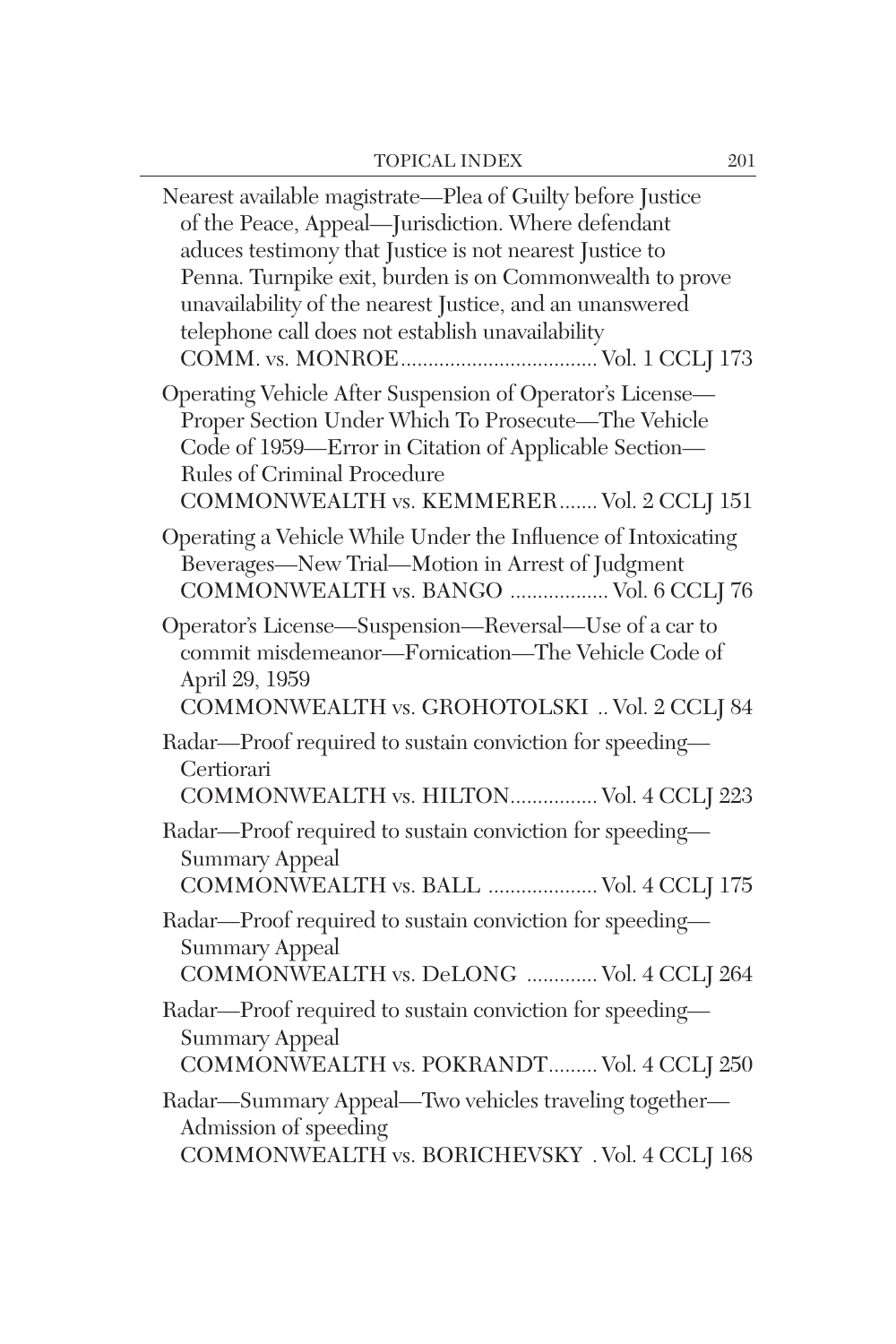| Recall of Operating Privilege-Physical or Mental<br>Incompetence<br>DOT, BUREAU OF TRAFFIC SAFETY vs.                                                                                                                                                                                |
|--------------------------------------------------------------------------------------------------------------------------------------------------------------------------------------------------------------------------------------------------------------------------------------|
| Reckless Driving-Appeal From Suspension<br>COMMONWEALTH vs. GUSTAFSON  Vol. 2 CCLJ 223                                                                                                                                                                                               |
| Reckless driving-Proof of accident not proof that accident<br>occurred as a result of reckless driving<br>COMMONWEALTH vs. UNKLE  Vol. 4 CCLJ 25                                                                                                                                     |
| Refusal to obey signal of police officer-Certiorari<br>COMMONWEALTH vs. WAMBOLD  Vol. 4 CCLJ 295                                                                                                                                                                                     |
| Refusal to Take Breathalizer-Suspension of License<br>COMMONWEALTH vs. BOLTON  Vol. 5 CCLJ 282                                                                                                                                                                                       |
| Refusal to Take Breathalizer Test-Suspension<br>COMMONWEALTH vs. BANGO  Vol. 6 CCLJ 79                                                                                                                                                                                               |
| Request of One Justice of the Peace to Another to Act for<br>Him-Place to File the Information-Certiorari<br>COMMONWEALTH vs. LENTZ  Vol. 2 CCLJ 217                                                                                                                                 |
| Revocation of License-Failure to Reinstate<br>COMMONWEALTH vs. PARFITT  Vol. 7 CCLJ 139                                                                                                                                                                                              |
| Speeding-A speedometer certificate of accuracy is<br>inadmissible where the degree of accuracy of the speedometer<br>is not shown and the testimony of the prosecution witness<br>that he observed testing of the speedometer and it was 100%<br>accurate does not supply the defect |
| Speeding—An appeal from a suspension of a license will<br>be sustained, reinstating the operator's license, where the<br>credible evidence is that the defendant was not operating in<br>excess of the speed limit                                                                   |
| Speeding-An appeal from a suspension of a license will<br>be sustained, reinstating the operator's license, where the<br>credible evidence is that the defendant's speed although in                                                                                                 |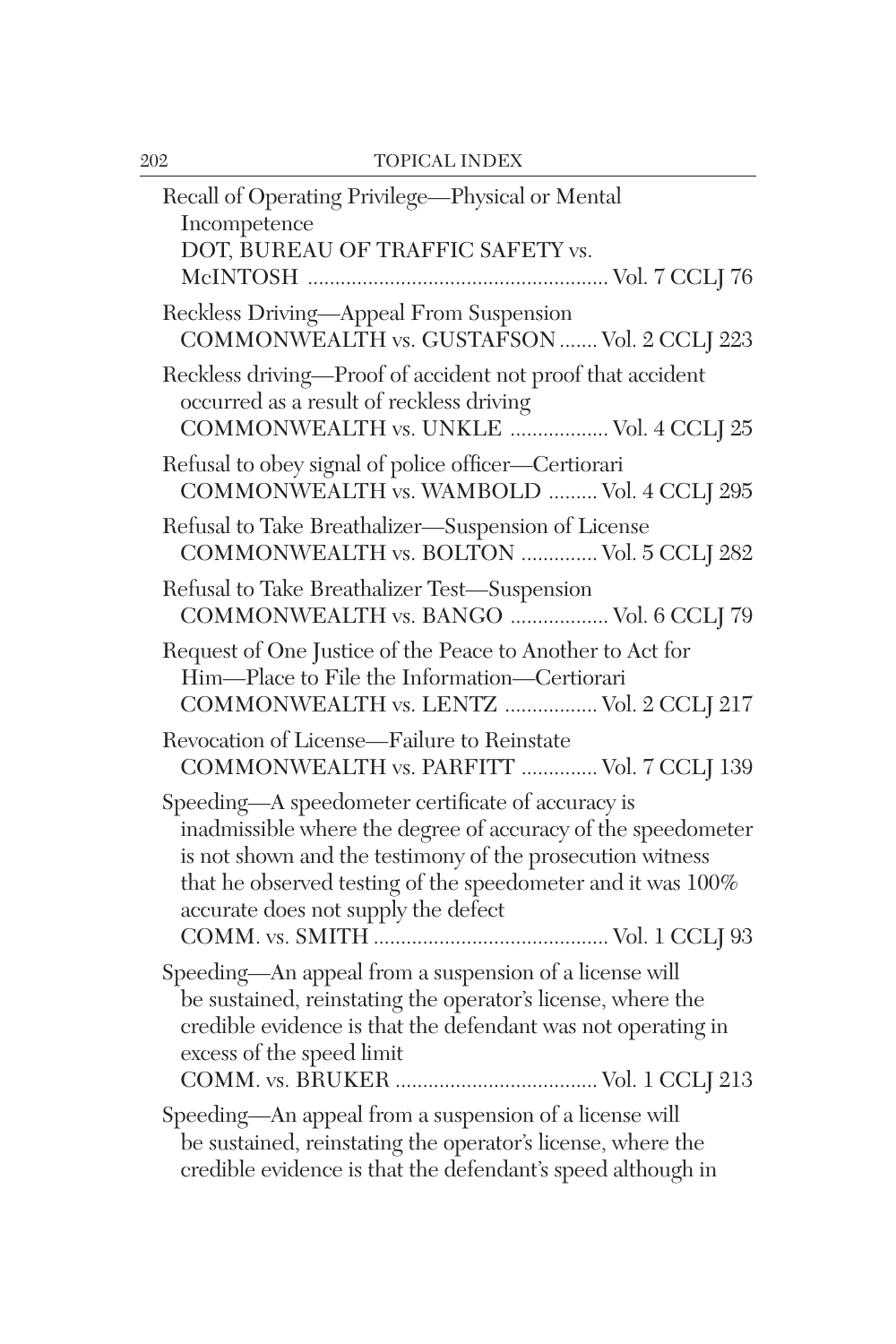| excess of speed limit, was within warning range of Secretary of<br>Revenue's schedule of penalties<br>COMM. vs. SAMUELSON  Vol. 1 CCLJ 204                                                                                                                                                                                                   |
|----------------------------------------------------------------------------------------------------------------------------------------------------------------------------------------------------------------------------------------------------------------------------------------------------------------------------------------------|
| Speeding-Credibility of part-time Police Officer driving own<br>car leased to township-Payment of Fine and Costs not<br>admission of Guilt                                                                                                                                                                                                   |
| Speeding-Failure to Prove Erection of Signs and Distance<br>Between Signs-Certiorari<br>COMMONWEALTH OF PA. vs. MILLER . Vol. 2 CCLJ 242                                                                                                                                                                                                     |
| Speeding-Failure to State Place of Offense<br>COMMONWEALTH vs. WEISS  Vol. 5 CCLJ 284                                                                                                                                                                                                                                                        |
| Speeding-Hearing De Novo-Radar: Where two trucks<br>following each other 500 feet apart and the range of the radar<br>scope was not established, choosing the first vehicle as the one<br>timed and warning the operator of the other vehicle will not<br>sustain a suspension order since it is conjecture as to which<br>vehicle was timed |
| Speeding-Nearest Available Magistrate-Turnpike Emergency<br>Exit-Motion to Quash<br>COMMONWEALTH OF PA. vs.                                                                                                                                                                                                                                  |
| Speeding-Necessity to Affirmatively show timing-<br>Certiorari—Where the record fails to show that the speeding<br>vehicle was timed for a minimum distance of one quarter<br>mile, even though information so states, the conviction must<br>be set aside.                                                                                  |
| Speeding-Radar-Out of State Conviction-Payment of<br>Fine-Suspension-Economic Hardship<br>COMMONWEALTH vs. KUNKLE  Vol. 2 CCLJ 235                                                                                                                                                                                                           |
| Speeding-Speeding charge is upheld where jurisdictional<br>requirements are met and testimony of prosecuting officer is<br>found credible                                                                                                                                                                                                    |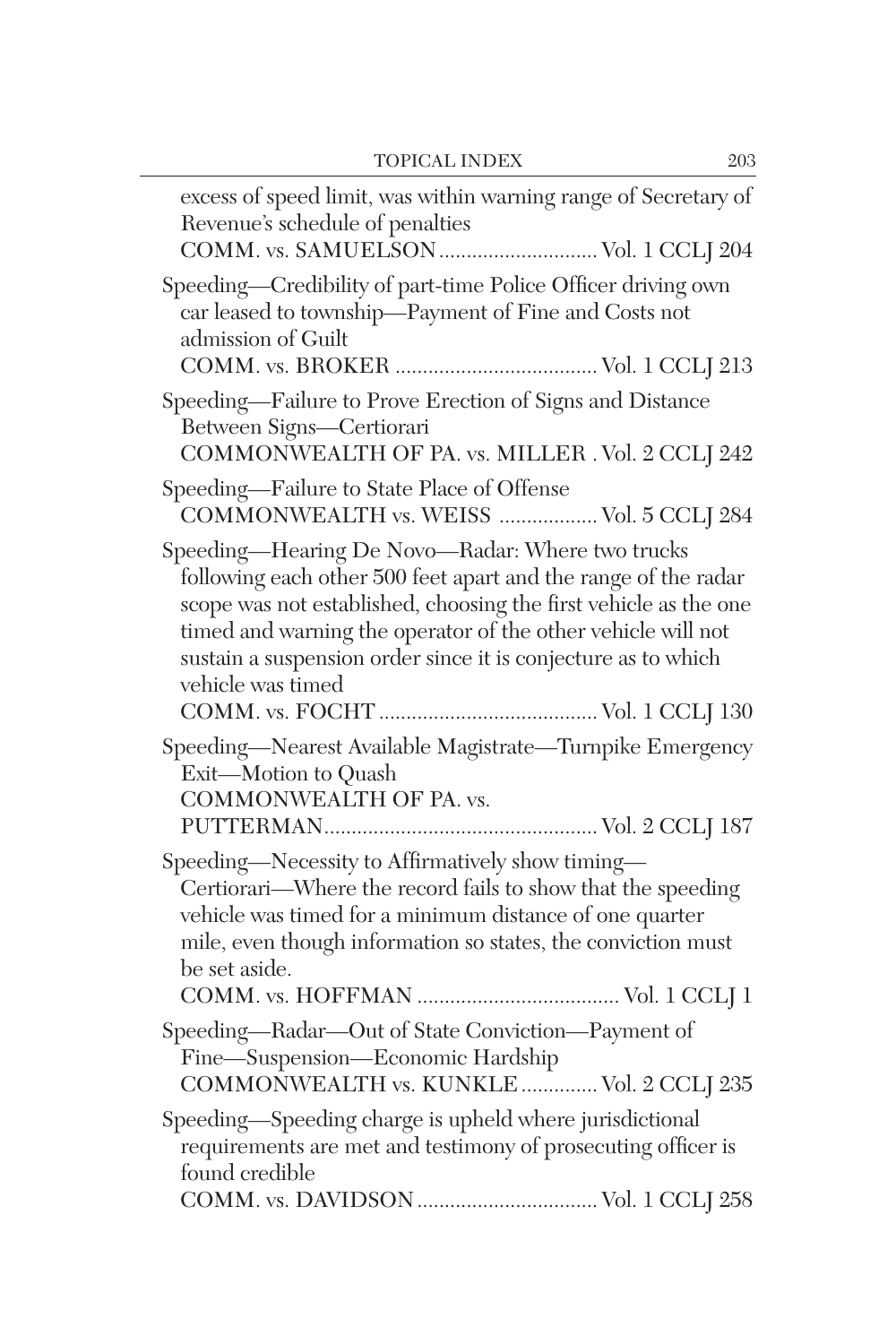| Speeding-Suspension of Operator's License<br>COMMONWEALTH vs. SAMUELSON  Vol. 2 CCLJ 239                                                                                                                          |
|-------------------------------------------------------------------------------------------------------------------------------------------------------------------------------------------------------------------|
| Speeding-Where only issue is credibility of the parties and<br>their witnesses, and the credible evidence lies with the<br>prosecuting officer, the Commonwealth has proven its case<br>beyond a reasonable doubt |
| Speeding Violation-Radar-Judicial Notice<br>COMMONWEALTH vs. LUBIN  Vol. 5 CCLJ 160                                                                                                                               |
| Summary Appeal-Constitutionality of Ordinance-"Junkyard"<br>Ordinance-Vehicles<br>COMMONWEALTH OF PENNSYLVANIA vs.                                                                                                |
| Summary Appeal-Driving Under Suspension-Actual Notice<br>of Suspension-Disobedience to Traffic Control Device-<br>Defenses<br>COM. OF PA. vs. ROSADO  Vol. 13 CCLJ 185                                            |
| Summary Appeal-Driving Under Suspension-Pa. R.Crim.P.<br>51 and 70—Terry Stop<br>COMMONWEALTH OF PENNSYLVANIA vs.                                                                                                 |
| Summary Appeal—License Suspension—Notice of License<br>Suspension-Sufficiency of Evidence<br>COM. OF PA. vs. WHITEHEAD  Vol. 12 CCLJ 203                                                                          |
| Summary Appeal-Motor Vehicle-Driving While Under<br>Suspension-Actual Notice of Suspension<br>COMMONWEALTH OF PENNSYLVANIA vs.                                                                                    |
| Summary Appeal-Speeding-Expert Testimony<br>COMMONWEALTH OF PENNSYLVANIA vs.                                                                                                                                      |
| Summary conviction-Certiorari-Review of record without<br>undue strictness-Allowance of writ<br>COMMONWEALTH vs. HILTON Vol. 4 CCLJ 223                                                                           |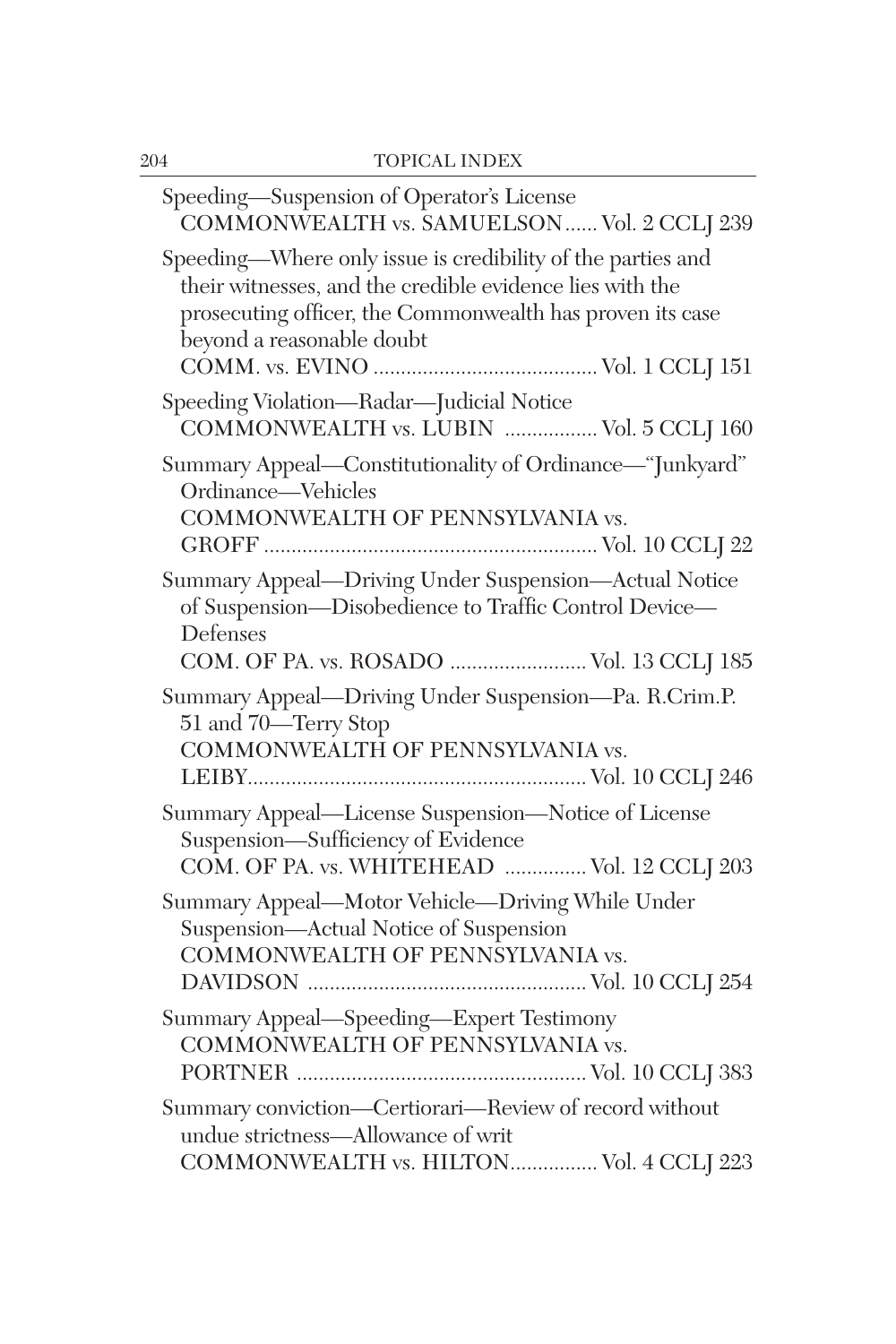| Summary proceeding by complaint—Fatal deject—Lack of<br>notice of manner of violation<br>COMMONWEALTH vs. KAVUSAK  Vol. 4 CCLJ 137                                                                                                                                                                                                                                                                                                                                                                                                                   |
|------------------------------------------------------------------------------------------------------------------------------------------------------------------------------------------------------------------------------------------------------------------------------------------------------------------------------------------------------------------------------------------------------------------------------------------------------------------------------------------------------------------------------------------------------|
| Suspension of Motor Vehicle Inspection Station-Appeal<br>Dismissed<br>COMMONWEALTH OF PENNSYLVANIA vs.                                                                                                                                                                                                                                                                                                                                                                                                                                               |
| Suspension of Operator's License-Appeal<br>COMMONWEALTH vs. PENDAL Vol. 2 CCLJ 149                                                                                                                                                                                                                                                                                                                                                                                                                                                                   |
| The following Sections of the Motor Vehicle Code, Section<br>1001, Reckless Driving; Section 1004, Failure to drive on<br>the righthand side of the road; Section 1006, Failure to give<br>the other vehicle one-half of the highway; and Section 1012,<br>Failure to move from one lane of traffic without first seeing<br>the movement could be made with safety, are violated when<br>a person permits his auto to leave his lane and come into<br>contact with an oncoming car, and warrants, a finding of<br>negligence, amount to recklessness |
| Unlicensed Operator-Driving After Suspension of Operating<br>Privileges for Failure to Post Security Following Accident-<br>Motor Vehicle Code of 1959, as Amended<br>COMMONWEALTH vs. KEMMERER Vol. 2 CCLJ 160                                                                                                                                                                                                                                                                                                                                      |
| Unlicensed Operator-Driving After Suspension of Operating<br>Privileges For Failure to Post Security Following Accident-<br>Motor Vehicle Code of 1959, as Amended<br>COMMONWEALTH vs. KEMMERER Vol. 2 CCLJ 151                                                                                                                                                                                                                                                                                                                                      |
| Violation of Motor Vehicle Code-Speeding-Information<br>Filed on Sunday-Failure To Particularly Specify the<br>Location of Offense in the Borough-Waiver of Hearing-<br>Motion to Quash<br>COMMONWEALTH OF PENNSYLVANIA vs.                                                                                                                                                                                                                                                                                                                          |
| Waiver of Hearing-Certiorari-Procedural Errors-<br>Information Particularity-Situs of Offense-Setting forth the<br>Municipality Election Equipment-Seal of Justice<br>COMMONWEALTH. vs. CROSSWELL  Vol. 2 CCLJ 194                                                                                                                                                                                                                                                                                                                                   |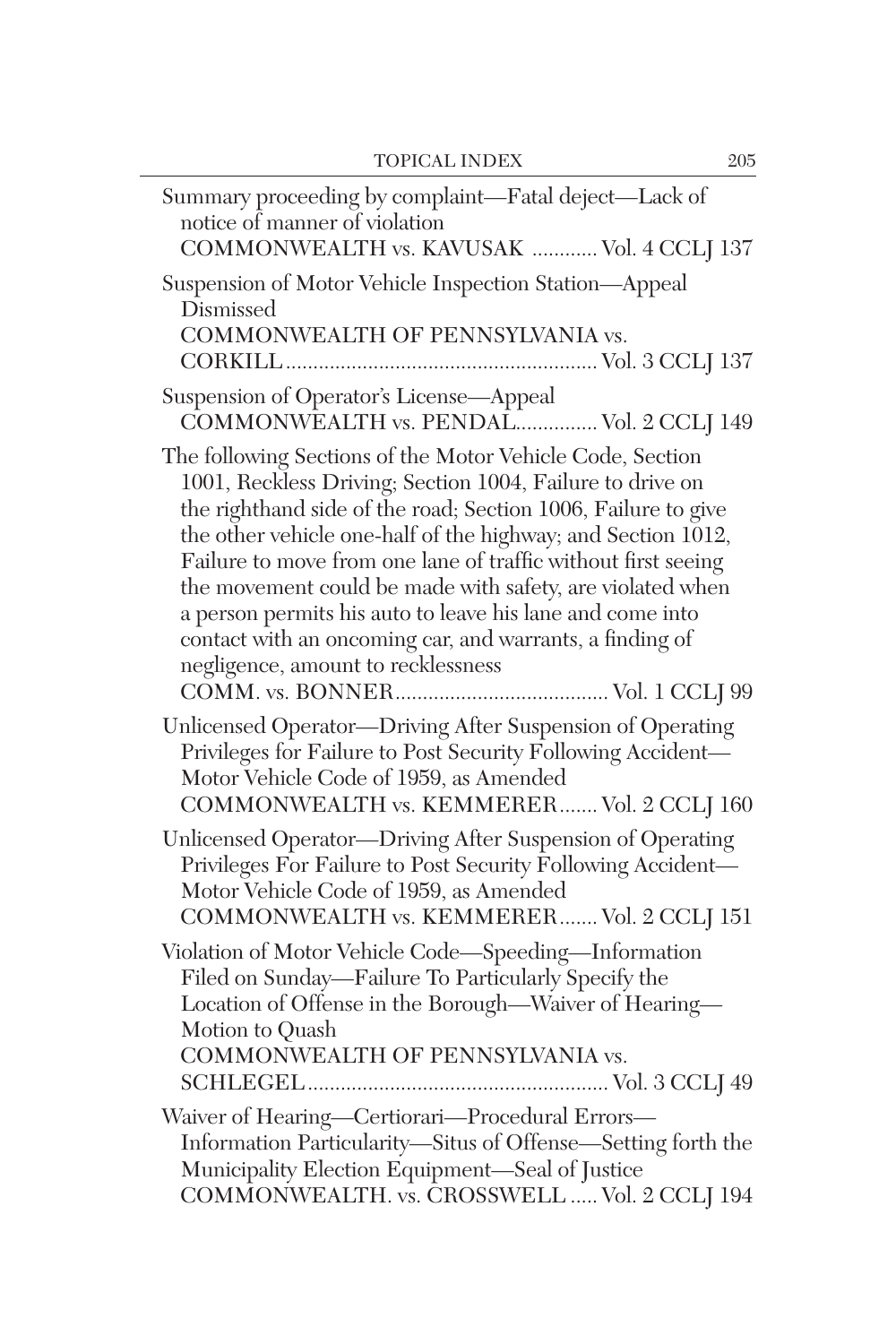## MOTOR VEHICLE INSURANCE Civil—Declaratory Judgment—Automobile Insurance Policy— First Party Benefits—Uninsured/Underinsured Coverage— Same Household—Your Household ROLAPPE ET AL. vs. ALLSTATE INSURANCE COMPANY .................................................... Vol. 12 CCLJ 269 MUNICIPAL CORPORATIONS See also Zoning Abolishment of Position of Full Time Policeman—Police Trainee Act MALATESTA vs. BOARD OF SUPERVISORS OF EAST PENN TOWNSHIP ........................................ Vol 6 CCLJ 210 Annexation IN RE: DETACHMENT OF TERRITORY FROM SUMMIT HILL TO LANSFORD................... Vol. 2 CCLJ 50 IN RE: DETACHMENT OF TERRITORY FROM SUMMIT HILL TO LANSFORD................. Vol. 2 CCLJ 105 Borough—Policeman—Dismissal—Falsification of Application NARATIL vs. BOROUGH OF PALMERTON ................................................. Vol. 6 CCLJ 145 Boroughs—Abolishment of Wards and Election of Councilmen at Large IN RE: BOROUGH OF JIM THORPE—ELECTION OF COUNCILMEN AT LARGE ......................... Vol. 2 CCLJ 111 Boroughs—Abolishment of Wards and Election of Councilmen at Large—Commission's Report—Exceptions IN RE: BOROUGH OF WEATHERLY—ELECTION OF COUNCILMEN AT LARGE ........................... Vol. 2 CCLJ 89 Borough Ordinance—Creating Offense of Disorderly Conduct COMMONWEALTH vs. ECKHART ........... Vol. 6 CCLJ 182 Borough ordinance—Violation—Notice of violation—Equal protection clause—Appeal BOROUGH OF JIM THORPE vs. GRAVER .......................................................... Vol. 4 CCLJ 147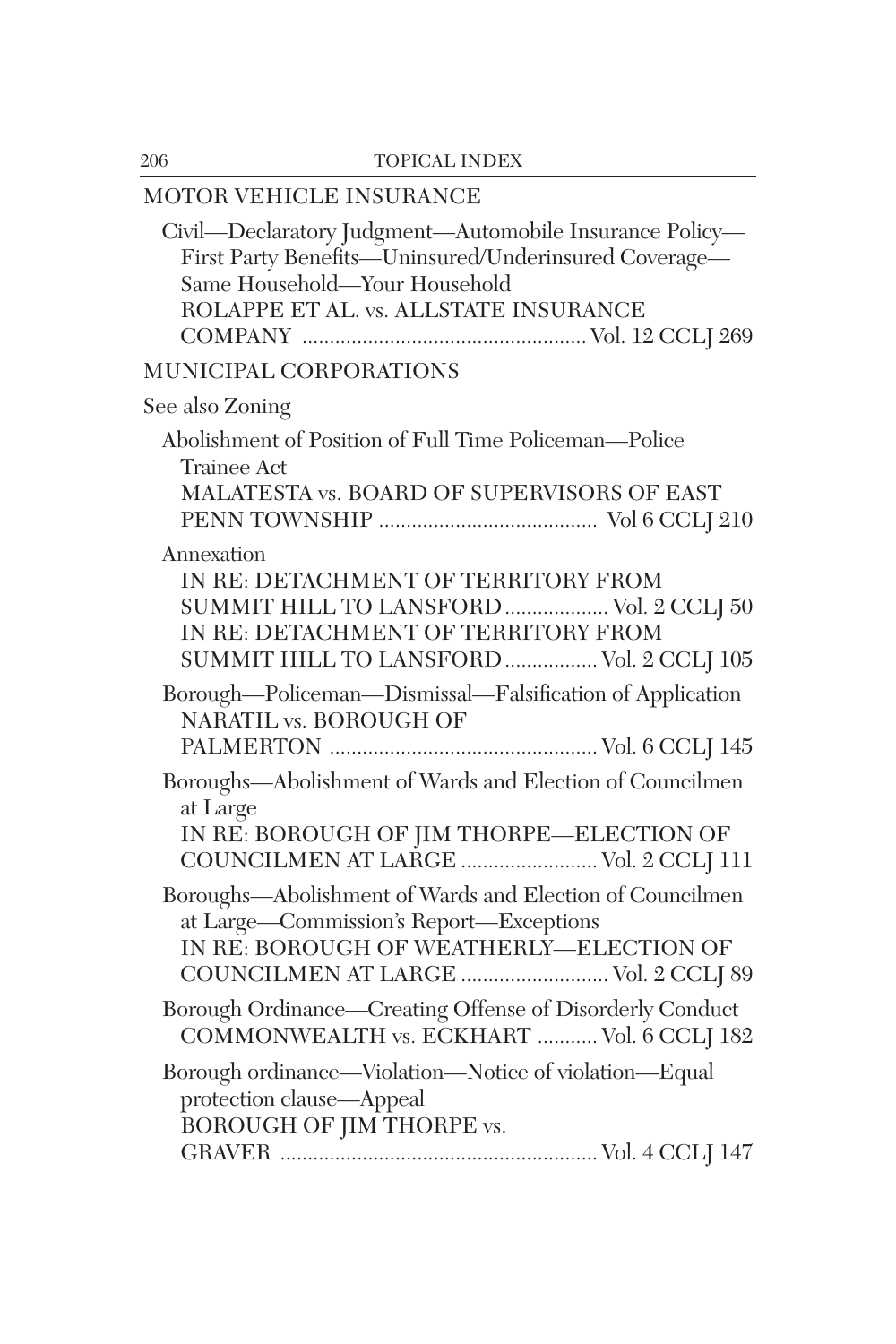| Civil-Appellate Procedure-Dismissal of a Public Employee-<br>Sufficiency of Agency's Findings of Fact-Scope of Review<br>Remand<br>MORANA vs. CIVIL SERVICE COMMISSION OF THE<br>BOROUGH OF JIM THORPE AND BOROUGH OF JIM                                                                                                                                                                                                           |
|-------------------------------------------------------------------------------------------------------------------------------------------------------------------------------------------------------------------------------------------------------------------------------------------------------------------------------------------------------------------------------------------------------------------------------------|
|                                                                                                                                                                                                                                                                                                                                                                                                                                     |
| Civil-Injunction-Easements-Township's Standing in<br>Equity-Property Owner's Standing in Equity<br>PENN FOREST TOWNSHIP, ET AL. vs. BEAR CREEK<br>LAKES CIVIC ASSOCIATION, INC.  Vol. 11 CCLJ 348                                                                                                                                                                                                                                   |
| Civil-Tax Collection Action-License Fees and Amusement<br>Taxes-Local Tax Enabling Act-State Governmental<br>Immunity-Double Taxation-Revenue Producing<br>Measure—"Owner" of Amusement—Jurisdiction To Tax<br>WEATHERLY AREA SCHOOL DISTRICT vs.<br>WHITEWATER CHALLENGERS, INC. and TOWNSHIP<br>OF LEHIGH vs. WHITEWATER CHALLENGERS,<br>INC. and JIM THORPE AREA SCHOOL DISTRICT vs.<br>POCONO WHITEWATER, LTD  Vol. 11 CCLJ 315 |
| Civil Service-Police-Action on Charges Against Officer-<br>Borough Code-Procedural Due Process-Responsibility of<br>Borough Council-Jurisdiction of Civil Service Commission<br>KUHN vs. JIM THORPE CIVIL SERVICE                                                                                                                                                                                                                   |
| Counties—Mandamus—Commissioners—Agreement for<br>payment of additional compensation to county physician for<br>additional services—Refusal of controller to pay<br>COMMISSIONERS OF CARBON COUNTY vs.                                                                                                                                                                                                                               |
| Counties—Mandamus—Refusal of controller to pay county<br>physicians salary-Salary Board<br>COMMISSIONERS OF CARBON COUNTY vs.                                                                                                                                                                                                                                                                                                       |
| Counties-Salaried officers appointed as agents of<br>Commonwealth—Entitlement to fees and commissions—<br>Declaratory Judgment<br>IN RE: ACT NO. 113 OF 1971  Vol. 4 CCLJ 359                                                                                                                                                                                                                                                       |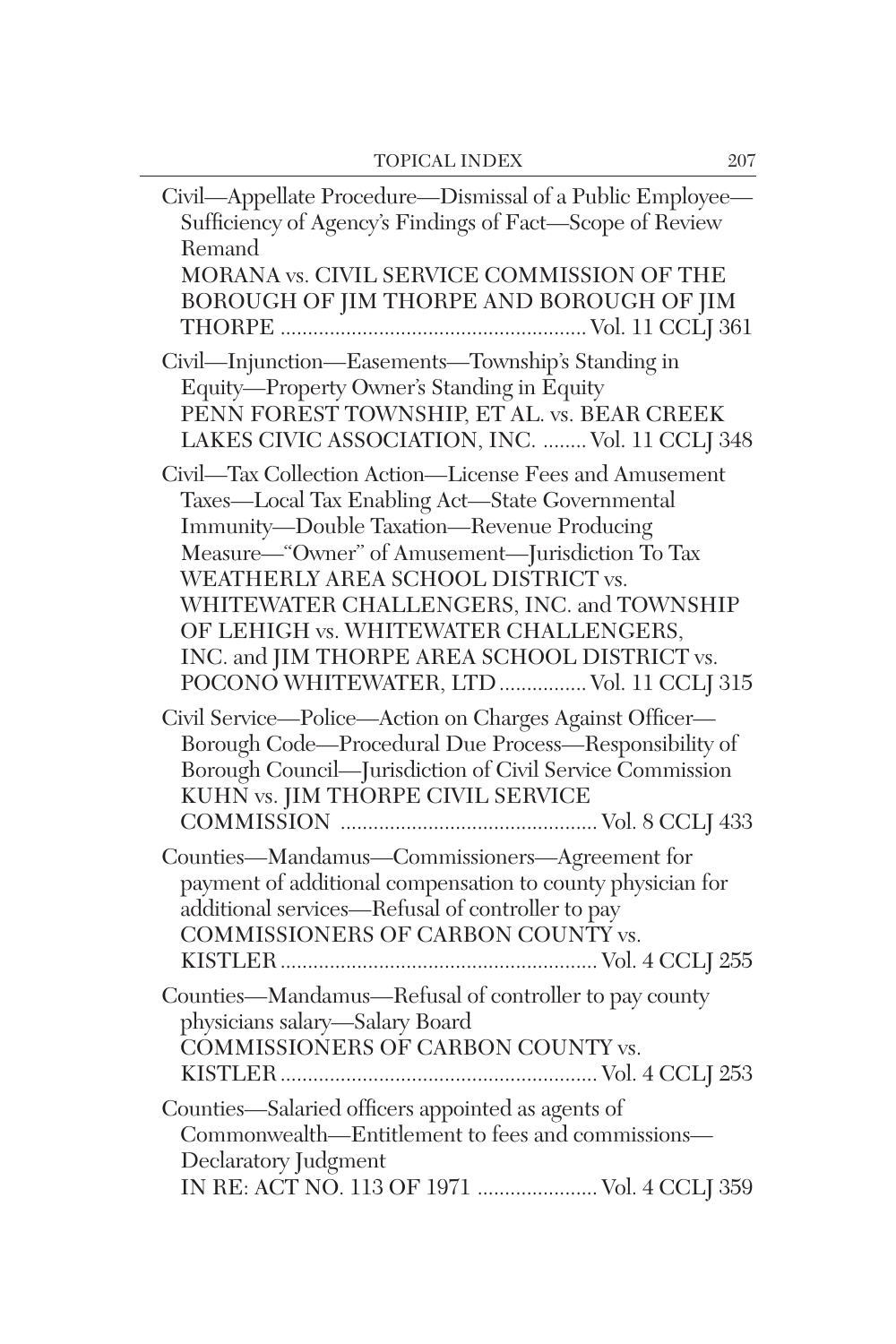| County Airport Authority-Power-Administrative Decision-<br>Presumption of Proper Action-Courts-Review of<br>Administrative Action-Scope of Review<br>CARBON AIRPORT AUTHORITY vs. TOWNSHIP. OF                                                                                                                                                              |
|-------------------------------------------------------------------------------------------------------------------------------------------------------------------------------------------------------------------------------------------------------------------------------------------------------------------------------------------------------------|
| Declaratory Judgment Action-Local Amusement Taxes-<br>Jurisdiction-Actual Controversy-Standing of Townships<br>and School Districts<br>WEATHERLY AREA SCHOOL DISTRICT vs.<br>WHITEWATER CHALLENGERS, INC. and TOWNSHIP<br>OF LEHIGH vs. WHITEWATER CHALLENGERS,<br>INC. and JIM THORPE AREA SCHOOL DISTRICT vs.<br>POCONO WHITEWATER, LTD  Vol. 11 CCLJ 148 |
| Dedication-Street-Opening Street for Use of Public<br>KATZ, ET UX. vs. BOROUGH OF                                                                                                                                                                                                                                                                           |
| Equity-Injunction-Public Nuisance-Standing of Township<br>To Enforce Ordinance in Equity-Non-Conforming Use-<br>Constitutional Challenge to Zoning Ordinance-Laches<br>TOWNSHIP OF FRANKLIN vs. AHNER Vol. 11 CCLJ 284                                                                                                                                      |
| Exceptions to Sale of County-Owned Real Estate-Inadequacy<br>of Price<br>IN RE: APPROVAL OF SALE OF 857.8 ACRES IN                                                                                                                                                                                                                                          |
| Mandamus Action against Controller-Retroactive Salary<br>Increase<br>COMMISSIONERS vs. KISTLER  Vol. 5 CCLJ 74                                                                                                                                                                                                                                              |
| Municipal Ordinances-Appeals-Timeliness-Judiciary Act<br>Repealer Act-Service of Process-Surety Bond<br>REHRIG, ET AL. vs. BOROUGH OF                                                                                                                                                                                                                       |
| Municipal Planning Code-Subdivision Ordinance-Final<br>Plan-Approval-Failure To Complete Required<br>Improvements-Developer and Municipal Liability<br>SIBBACH ET AL. vs. BOROUGH OF JIM THORPE<br>ET AL. and SIBBACH ET AL. vs. CARBON COUNTY<br>PLANNING COMMISSION ET AL.  Vol. 10 CCLJ 72                                                               |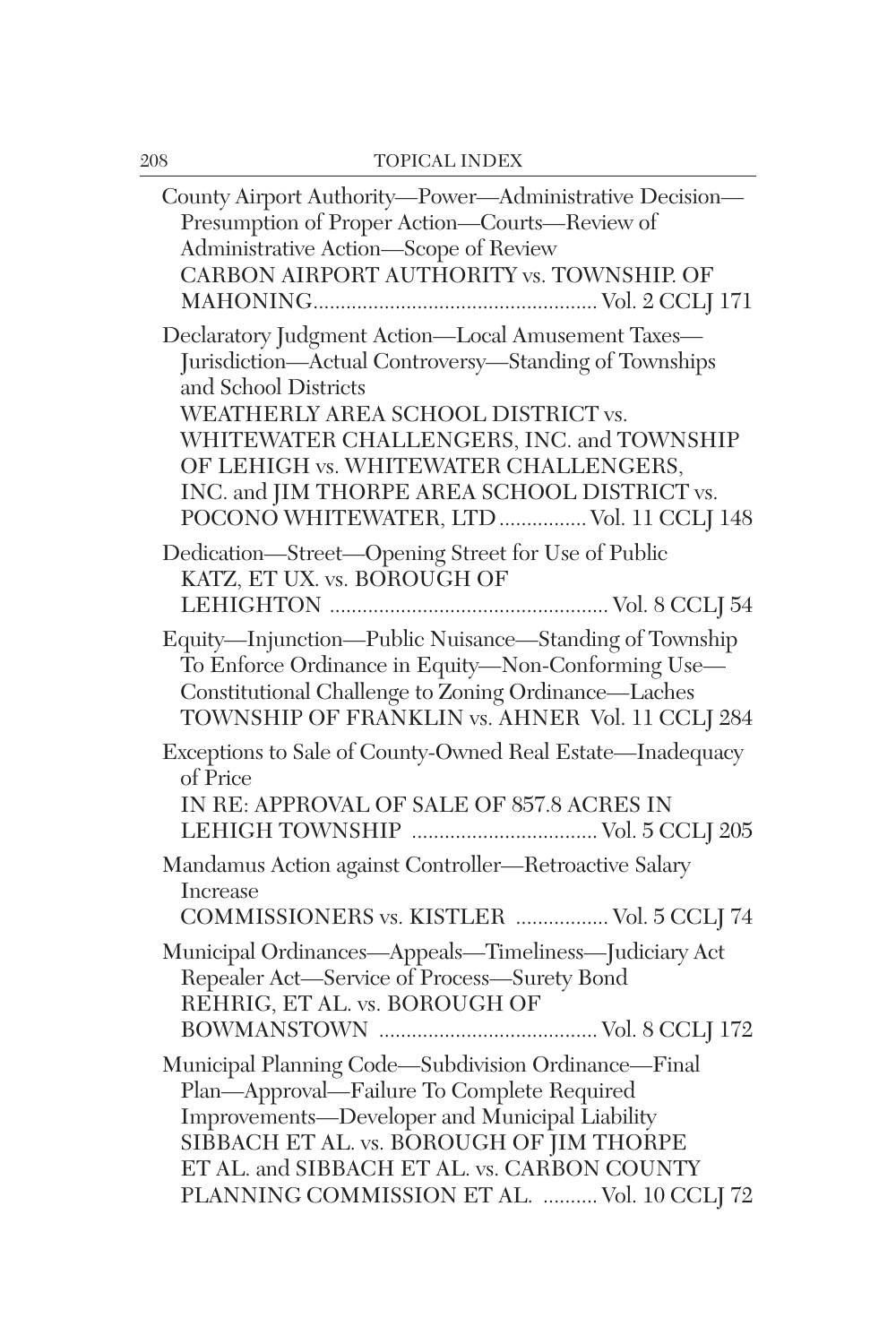| Municipalities-Summary Judgment-Mandatory Police<br>Training-Act of June 18, 1974, P.L. 359-Compensation of<br>Part-Time Borough Police Officers for Attending Training<br>Classes-Waiver<br>WEAVER, ET AL. vs. BOROUGH OF JIM       |
|--------------------------------------------------------------------------------------------------------------------------------------------------------------------------------------------------------------------------------------|
|                                                                                                                                                                                                                                      |
| Public Officials-Suspension of Police Officer-Mandatory<br>Procedures of Police Tenure Act-Written Notice of Charges<br>GALLAGHER vs. KIDDER TOWNSHIP  Vol. 8 CCLJ 178                                                               |
| Refusal to Approve Subdivision Plan-Failure to Specify<br>Requirements<br>NORTHEAST LAND CO. vs. SUMMIT HILL                                                                                                                         |
| Replevin-Implied Repeal of Municipal Ordinance-Fire<br>Company<br>BOROUGH OF JIM THORPE vs.                                                                                                                                          |
| Summary Conviction-Appeal-Zoning Ordinance-Replacing<br>a Mobile House Trailer by a Larger Trailer<br>TOWNSHIP OF KIDDER vs. DOTTER Vol. 2 CCLJ 131                                                                                  |
| Township subdivision and land development ordinance-<br>Enactment-Notice provisions of Pa. Municipalities Planning<br>Code of 1968 apply<br>COMPLAINT OF JOHN YAMULLA  Vol. 4 CCLJ 162                                               |
| Township Supervisors:<br>Contract to purchase truck-Specifications drawn by seller<br>to fit his truck-Restraining order-Preliminary objections<br>upheld—Failure to allege wrongdoing<br>ELSASSER vs. MAHONING TWP.  Vol. 1 CCLJ 86 |
| Township Zoning ordinance-Violation-Appeal-Above<br>ground gasoline tank is not "structure" as defined by Pa.<br>Municipalities Planning Code of 1968<br>COMMONWEALTH vs. MACALUSH  Vol. 4 CCLJ 171                                  |
| Zoning-Non-conforming Use-Erection of addition to present<br>building Appeal from Zoning Ordinance will be sustained as a<br>non-conforming use under provision of the ordinance where                                               |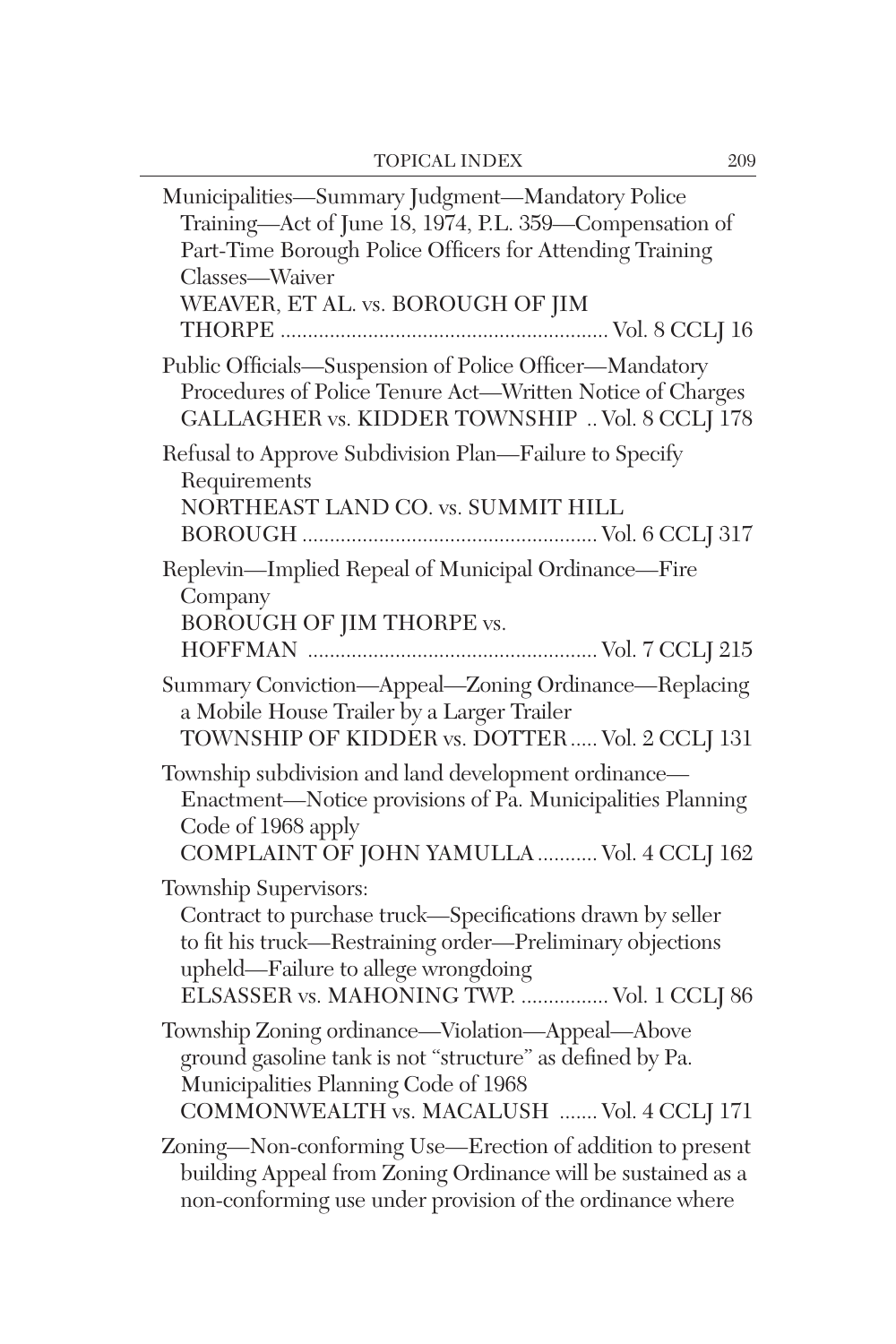| 210 | TOPICAL INDEX                                                                                                                                                                                                                                                                                                      |
|-----|--------------------------------------------------------------------------------------------------------------------------------------------------------------------------------------------------------------------------------------------------------------------------------------------------------------------|
|     | it is shown that the space desired was used by Appellant in the<br>conduct of his service station prior to and continuously since<br>the adoption of the ordinance<br>REICH vs. LEHIGHTON ZONING BD.  Vol. 1 CCLJ 195                                                                                              |
|     | Zoning-Planned Residential Development-Section 10707<br>of the Municipalities Planning Code-Tentative Approval-<br>Feasibility of Proposed Sewage System-Preemption-Lack<br>of Local Planned Residential Development Ordinance<br>POCONO GREEN, INC. vs. KIDDER TOWNSHIP<br>BOARD OF SUPERVISORS  Vol. 10 CCLJ 413 |
|     | Zoning-Trailers Ordinance-Constitutionally upheld.<br>Resolving doubts in favor of validity-Hearing De Novo fixing<br>the penalties upon finding of guilt                                                                                                                                                          |
|     | <b>MUNICIPAL LAW</b>                                                                                                                                                                                                                                                                                               |
|     | Municipal Law-Section 1770 County Code 16 P.S. Section<br>1770-Petition To Increase County Millage<br>PETITION OF COUNTY OF CARBON  Vol. 14 CCLJ 39                                                                                                                                                                |
|     | <b>MUNICIPAL LIENS</b>                                                                                                                                                                                                                                                                                             |
|     | Scira Facias Sur Municipal Claim-Affidavit of Defense-<br>Reply-Motion for Judgment on The Whole Record-<br>Admissions-Rules of Civil Procedure<br>BOROUGH OF SUMMIT HILL vs. LLEWELLYN                                                                                                                            |
|     | $-N-$                                                                                                                                                                                                                                                                                                              |
|     | <b>NAME CHANGE</b>                                                                                                                                                                                                                                                                                                 |
|     | Name Change<br>IN RE: CHANGE OF NAME OF LISA MARIE                                                                                                                                                                                                                                                                 |
|     | <b>NEGLIGENCE</b>                                                                                                                                                                                                                                                                                                  |
|     | Automobile—Intoxication—Admission of Liability—Punitive                                                                                                                                                                                                                                                            |

Damages—Restatement of Torts, Sec. 908 (1)

\* Decision of Lower Court Reversed by Superior Court of Pennsylvania 217 Pa. Superior Ct. 35 (1970)

FOCHT vs. RABADA...................................... Vol. 2 CCLJ 226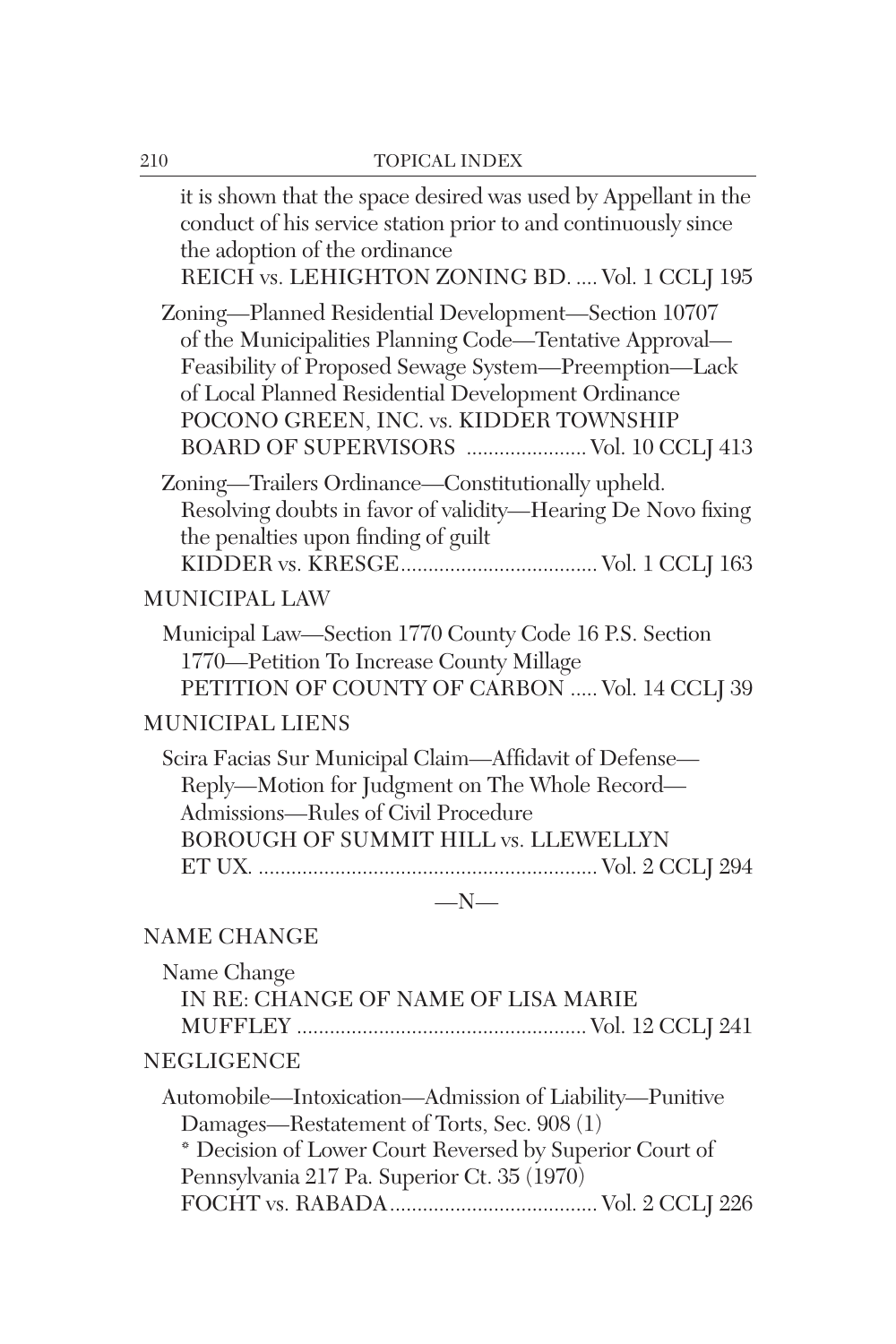| Automobile—Motion for Judgment N.O.V.—Motion for<br>New Trial                                                                                                                                                                                                                     |
|-----------------------------------------------------------------------------------------------------------------------------------------------------------------------------------------------------------------------------------------------------------------------------------|
| Automobiles-Negligence-Assured Clear Distance<br>Rule-Oncoming Vehicle Exception-Sudden Emergency<br>Doctrine-Motion for a New Trial<br>LANKALIS vs. McCLANAHAN AND D. F. BAST,                                                                                                   |
| Automobiles-Person walking along unlighted highway-<br>Unavoidable accident-Driver's duty to control vehicle                                                                                                                                                                      |
| Civil Action-Motor Vehicle Accident-Judgment N.O.V.-<br>Jury Instructions<br>McCLOSKEY ET AL. vs. PERRY  Vol. 10 CCLJ 8                                                                                                                                                           |
| Civil Action-Negligence-Injury to Property-Relocation<br>of House-Measure of Damages-Time for Valuation of<br>Damages-Mesne Damages-Petition To Mold Verdict-<br>Legal Interest-Litigation Costs<br>PRON, ET UX. vs. YAMULLA TRUCKING &<br>EXCAVATING CO., INC.  Vol. 11 CCLJ 102 |
| Civil Action-Partial Summary Judgment-Negligent-<br>Infliction of Emotional Distress—Sinn v. Burd—<br>Foreseeability Test-Requirement That Plaintiff Actually<br>Witness Traumatic Event<br>AHNER, ET AL. vs. BAUDER  Vol. 11 CCLJ 280                                            |
| Medical Malpractice-Motion for New Trial-Standard of<br>Care-Nurses-Jury Charge<br>ESTATE OF MELLEY vs. PENATER M.D.                                                                                                                                                              |
| Negligence-Damages-Measure-Destruction of Chattel-<br>Cost of Restoration to Prior Condition-Loss of Use-<br>Approximation of Loss of Net Profits                                                                                                                                 |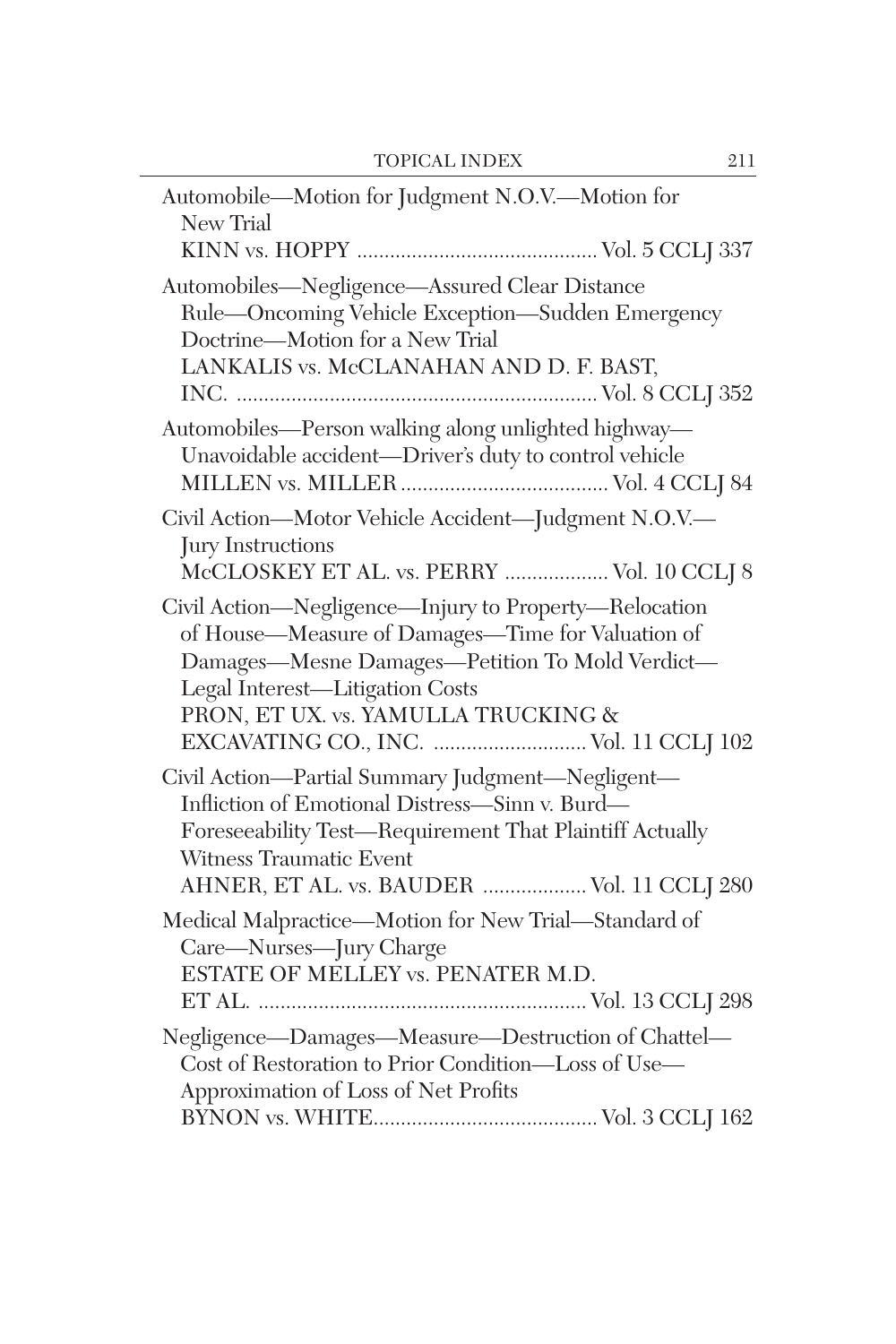| Negligence-Slip and Fall-Motion for Summary Judgment-<br>Political Subdivision Tort Claims Act<br>BAIER vs. FRANKLIN TWP. VOL. FIRE CO.                                                                                                              |
|------------------------------------------------------------------------------------------------------------------------------------------------------------------------------------------------------------------------------------------------------|
| Negligence-Slip and Fall-Snow and Ice Conditions-<br>Summary Judgment<br>SCHELL ET VIR vs. JACK FROST MOUNTAIN CO.                                                                                                                                   |
| Product Liability-Implied Warranties-Sale of Services<br>DEMBINSKI vs. BLUE RIDGE REAL                                                                                                                                                               |
| Respondeat Superior-Assault by Employee on Employer's<br>Guest-Scope of Employment<br>ABRUZZESE, ET AL. vs. KEVIN, ET AL.  Vol. 7 CCLJ 72                                                                                                            |
| <b>NON-PROFIT CORPORATION</b>                                                                                                                                                                                                                        |
| Election Contest—Corporation Not for Profit—By-Law<br>Interpretation-Qualification for Office<br>RICHARDS ET AL. vs. MAHONING VALLEY COUNTRY                                                                                                         |
| <b>NON PROSEQUITUR</b>                                                                                                                                                                                                                               |
| Petition to Open Judgment of Non-Pros-Rule to File-<br>Complaint-Praecipe for Judgment of Non-Pros-Reason for<br>Failure to File Complaint-Notice of Intent to Praecipe for<br>Judgment of Non-Pros<br>UNGATE ET UX. vs. PASSALACQUA  Vol. 13 CCLJ 6 |
| <b>NUISANCE</b>                                                                                                                                                                                                                                      |
| See Equity                                                                                                                                                                                                                                           |
| Criminal-Post-Verdict Motions-New Trial-Arrest of<br>Judgment-Township Ordinance-Nuisance-Nuisance Per<br>Se-Void for Vagueness Doctrine-Junk Defined<br>COM. OF PA. vs. SCHOCH  Vol. 12 CCLJ 382                                                    |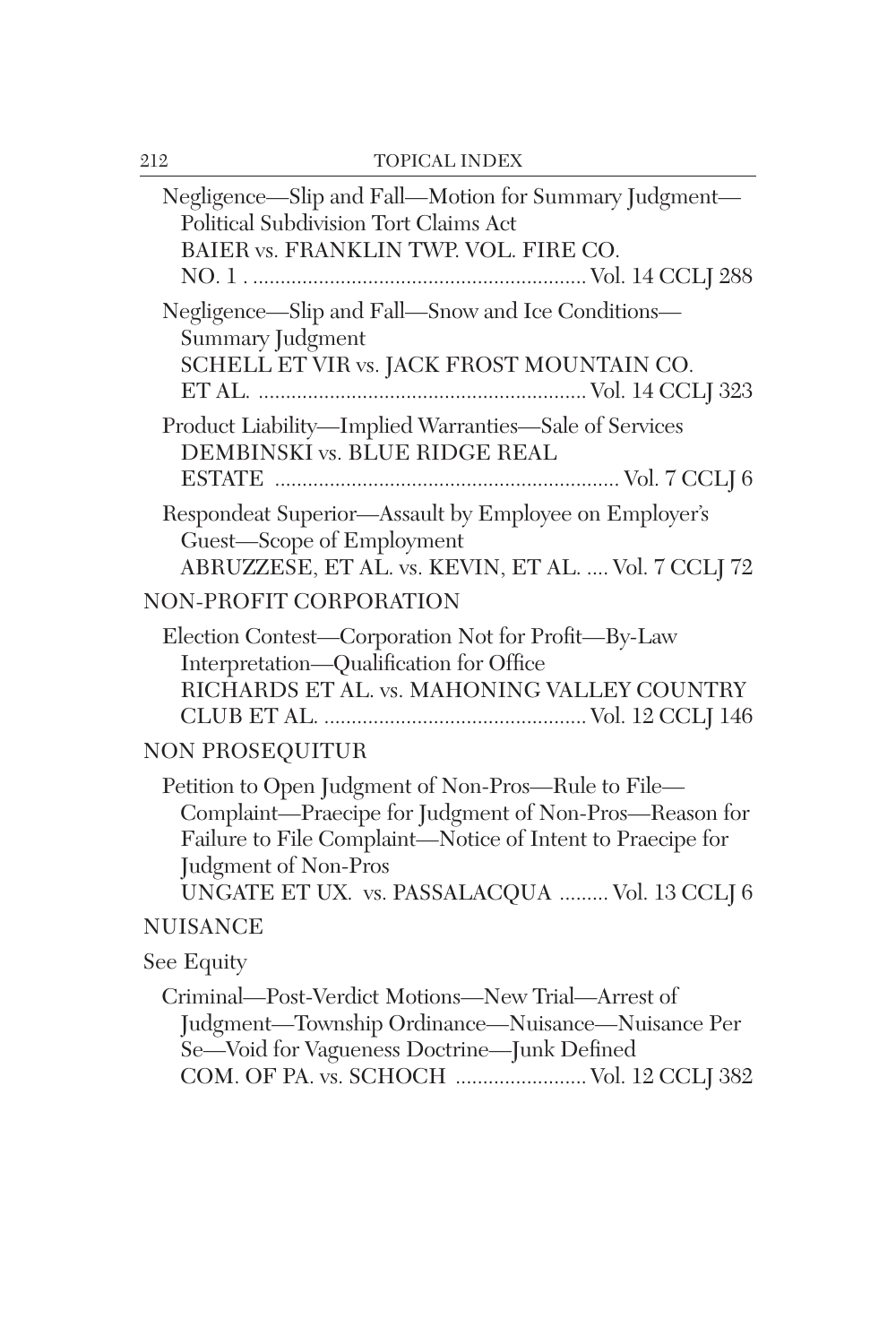#### $-0-$

## OPENING JUDGMENT

| Opening Confessed Judgment—Home Improvement<br>Contract—Rights of Assignee—Constitution<br>GENERAL ELECTRIC CREDIT CORPORATION                                                                     |
|----------------------------------------------------------------------------------------------------------------------------------------------------------------------------------------------------|
| ORDINANCE TO VACATE                                                                                                                                                                                |
| Petition For Costs—Taxable Costs—Vacation of Township Road<br>IN RE: VACATION OF PORTION OF TOWNSHIP ROAD<br>164, LAUSANNE TOWNSHIP, CARBON COUNTY,                                                |
| <b>ORPHANS</b>                                                                                                                                                                                     |
| Orphans—Exceptions—Trusts—Invasion of Principal—<br><b>Irrevocability Clause</b>                                                                                                                   |
| Orphans-Wills-Power of Attorney-Undue Influence-<br><b>Mental Capacity</b><br>IN RE ESTATE OF KOVALENKO  Vol. 15 CCLJ 265                                                                          |
| ORPHANS' COURT                                                                                                                                                                                     |
| Orphans' Court-Pa. O.C.R. 3.5-Application for Citation-<br>Petition to Appoint Successor Trustee-Jurisdiction-Funeral<br>Director's Law-63 P.S. §471<br>CAMPTON ET AL. . vs. SCHISLER FUNERAL HOME |
| $-P-$                                                                                                                                                                                              |

### PARENT AND CHILD

See Adoption, Custody of Children and Support of Children Adoption—Failure to Allege Subsequent Adoption IN RE: L.M.M., A MINOR ............................ Vol. 7 CCLJ 351 Adoption—Failure to Perform Parental Duties IN RE: ADOPTION OF JJW and SMW ...... Vol. 7 CCLJ 402 Adoption—Involuntary Termination of Parental Rights—Duty To Preserve Relationship With Child—Refusal or Failure To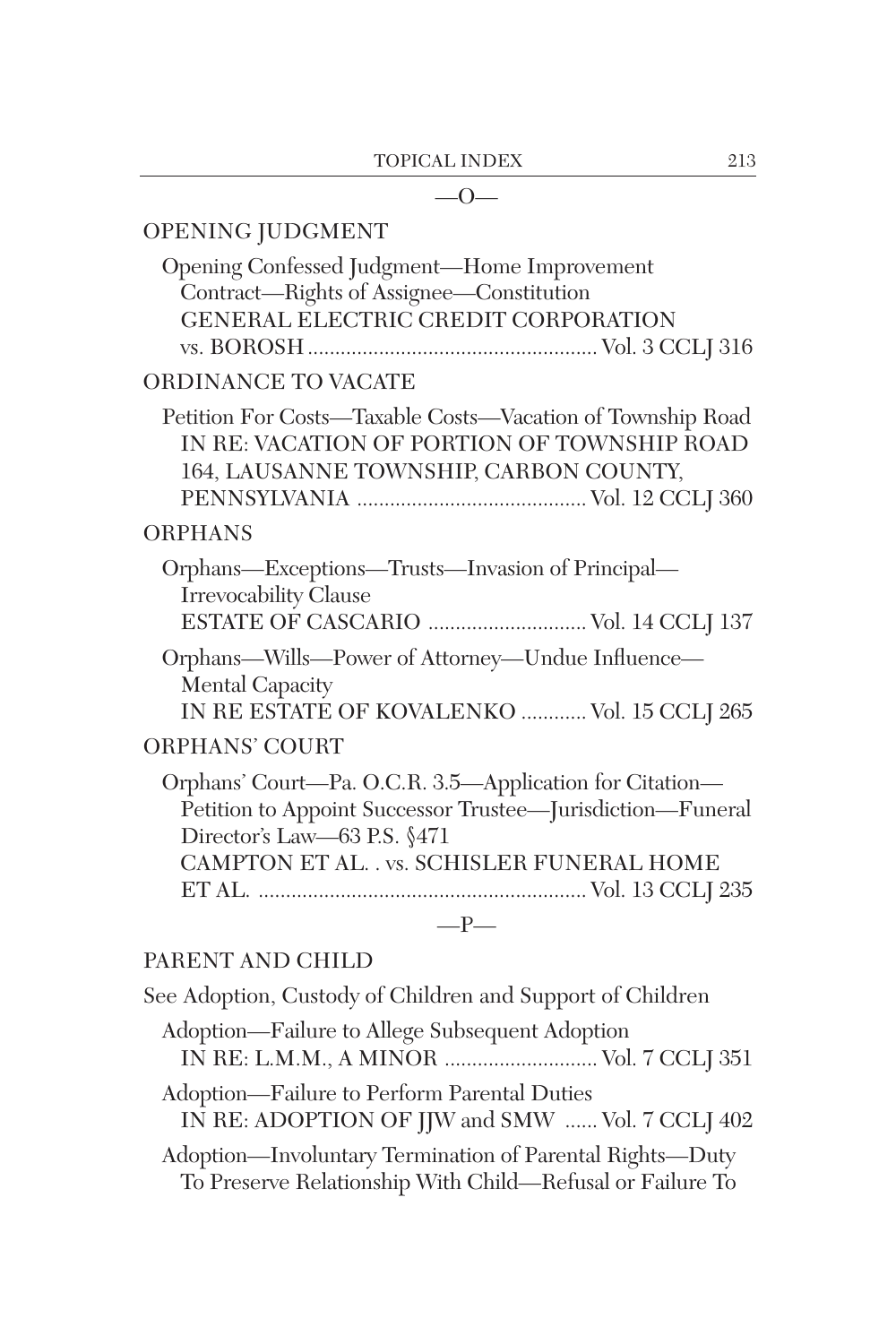| Perform Parental Duties-Obstructive Behavior of Custodial<br>Parent<br>IN RE: ADOPTION OF H. C. T.  Vol. 8 CCLJ 125                                                                                                      |
|--------------------------------------------------------------------------------------------------------------------------------------------------------------------------------------------------------------------------|
| Child Custody—Best Interests of the Child—Shared Custody<br>Fitness of Both Parents—Parents' Relationship With Child—<br>Parents' Capacity for Communication and Cooperation                                             |
| Child Custody-Best Interests of the Children-Comparative<br>Fitness of Parents-Special Needs of Children-Bond<br>Between Siblings-Preservation of Status Quo                                                             |
| Child Custody-Best Interests of the Children-Preservation<br>of Status Quo-Preference of Children-Child Abuse-<br>Credibility of Evidence-Non-Marital Relationship of<br>Custodial Parent-Rights of Non-Custodial Parent |
| Co-Habitation without Marriage-Tender Years Doctrine<br>MANGOLD vs. MANGOLD  Vol. 5 CCLJ 248                                                                                                                             |
| Custody-Best Interests of Child                                                                                                                                                                                          |
| Custody—Dispute Between Third Parties                                                                                                                                                                                    |
| Custody-Substantial Change in Circumstances                                                                                                                                                                              |
| Custody—Tender Years Doctrine<br>HARMADY vs. HARMADY  Vol. 5 CCLJ 13                                                                                                                                                     |
| Custody—Tender Years Doctrine                                                                                                                                                                                            |
| Custody—Tender Years Presumption<br>COMMONWEALTH EX REL. NALESNIK vs.                                                                                                                                                    |
| Involuntary Relinquishment of Parental Rights                                                                                                                                                                            |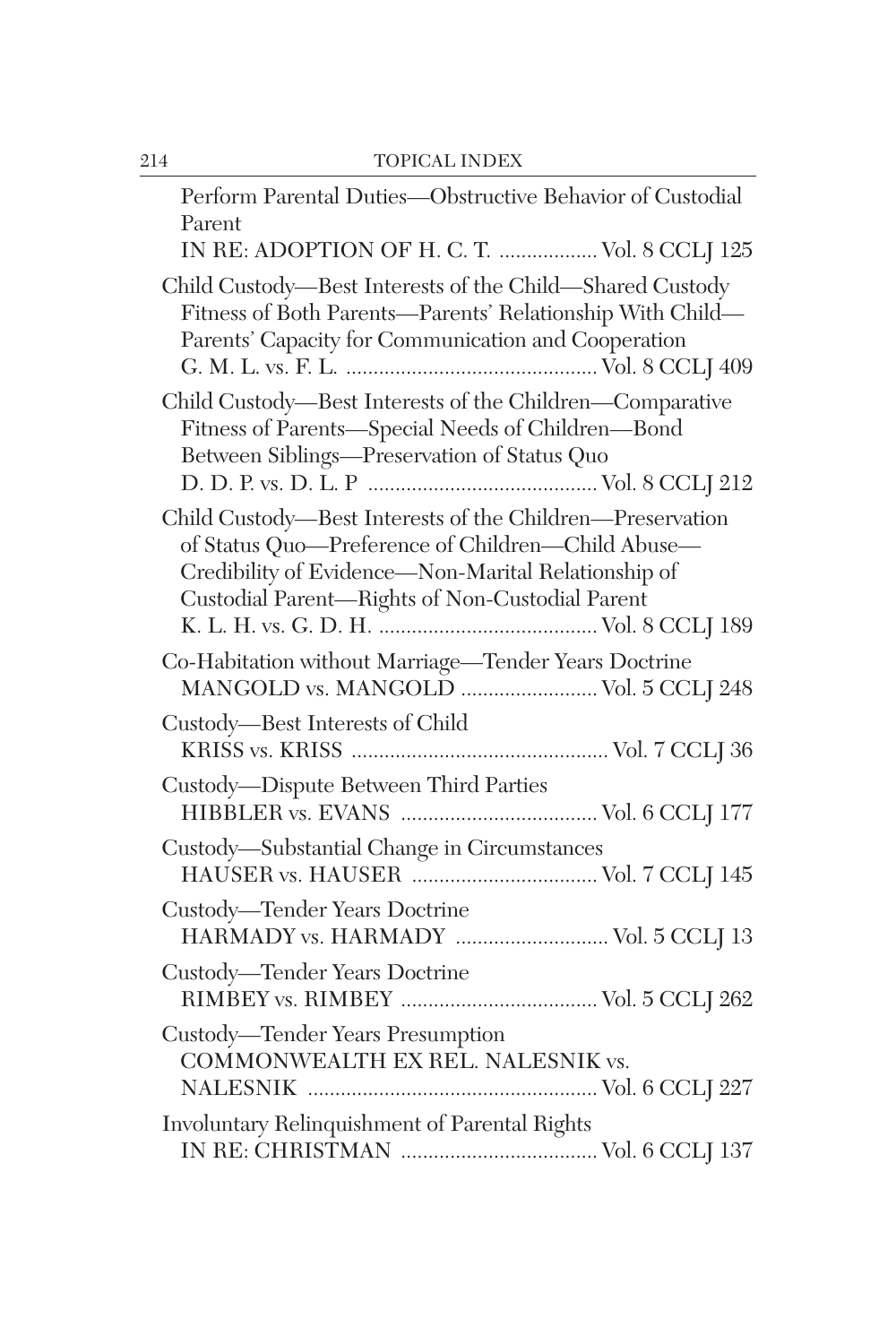| Involuntary Relinquishment of Parental Rights                                                                                                                                                                                                                                                                                     |
|-----------------------------------------------------------------------------------------------------------------------------------------------------------------------------------------------------------------------------------------------------------------------------------------------------------------------------------|
| Involuntary Relinquishment of Parental Rights-Adoption                                                                                                                                                                                                                                                                            |
| Involuntary Termination of Parental Rights-Adoption                                                                                                                                                                                                                                                                               |
| Modification of a Fornication and Bastardy Sentence<br>COMMONWEALTH EX REL. MILLER vs.                                                                                                                                                                                                                                            |
| Order of Support-Appeal                                                                                                                                                                                                                                                                                                           |
| Parent and Child-Involuntary Termination of Parental<br>Rights-Settled Purpose of Relinquishing Parental Claim-<br>Failure or Refusal To Perform Parental Duties-Burden of<br>Proof-Lack of Personal Contact With Child-Maintenance<br>of Parental Relationship Through Surrogate<br>IN RE: ADOPTION OF M. A. K.  Vol. 8 CCLJ 261 |
| Support-Child in College-Burden of Proof<br>NEWTON vs. NEWTON  Vol. 6 CCLJ 358                                                                                                                                                                                                                                                    |
| Support—Earning Capacity                                                                                                                                                                                                                                                                                                          |
| Support-Modification<br>COMMONWEALTH EX REL. REITZ vs.                                                                                                                                                                                                                                                                            |
| Support-Parties Living Together<br>COMMONWEALTH EX REL. RECICA vs.                                                                                                                                                                                                                                                                |
| Support-Res Judicata-Acknowledgment of Paternity<br>BARTHOL vs. BOLLINGER  Vol. 7 CCLJ 43                                                                                                                                                                                                                                         |
| Support of Children-Children Born Out of Wedlock-<br>Criminal Law-Fornication and Bastardy-Sentence to Pay<br>Support Until Child reaches the Age of 16 Years-Petition to<br>Extend Termination Date of Order<br>COMMONWEALTH EX REL. MILLER vs.                                                                                  |
|                                                                                                                                                                                                                                                                                                                                   |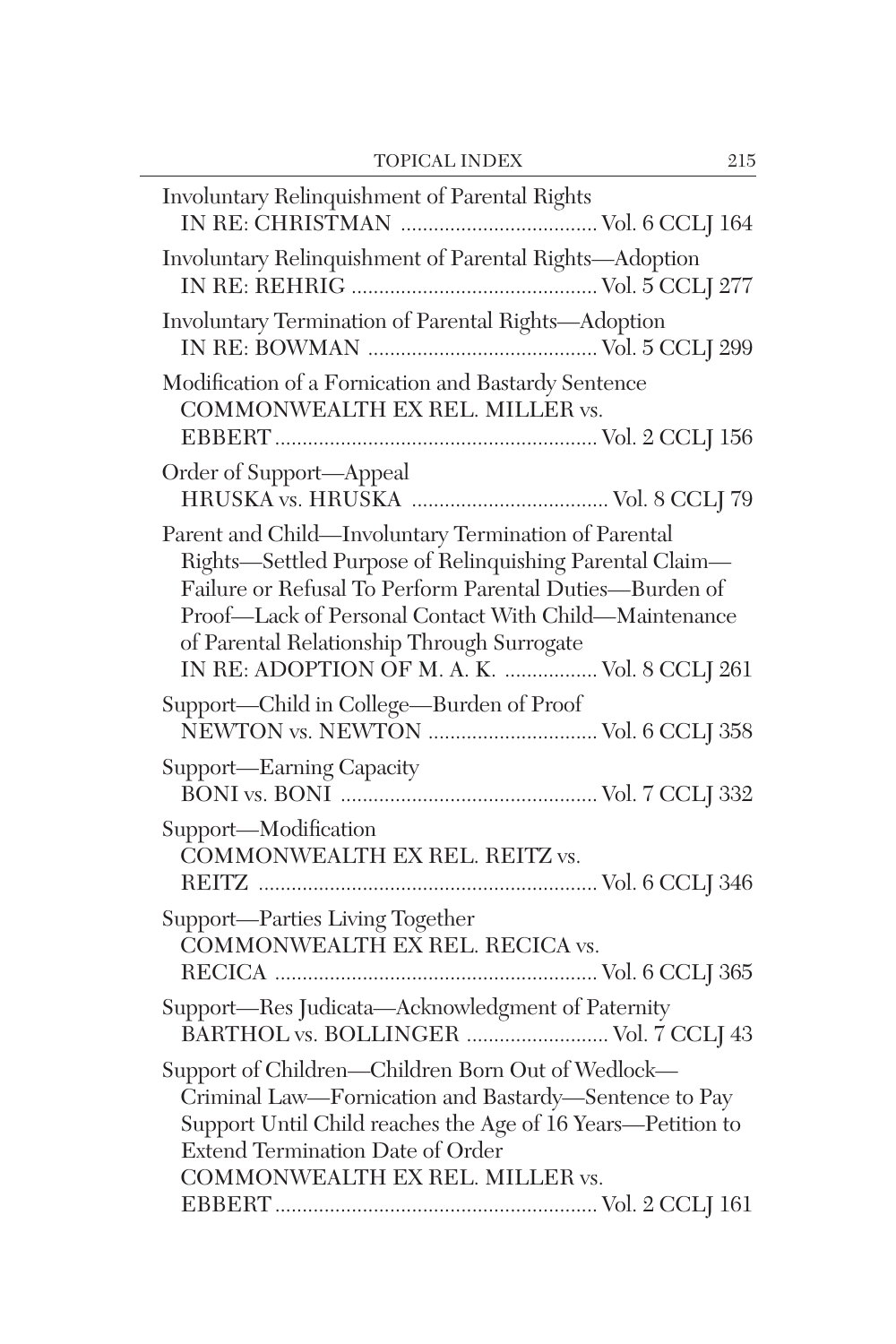| Support of Children in College-Hardship on Defendant<br>NEWTON vs. NEWTON  Vol. 5 CCLJ 352                                                                                                                                                                                                   |
|----------------------------------------------------------------------------------------------------------------------------------------------------------------------------------------------------------------------------------------------------------------------------------------------|
| <b>PAROLE</b>                                                                                                                                                                                                                                                                                |
| Criminal-Probation and Parole-Revocation of Parole After<br>Parole Period Expires-Prejudice to Defendant-Failure To<br>Prejudice<br>COM. OF PA. vs. TAKACS  Vol. 12 CCLJ 1                                                                                                                   |
| <b>PARTITION</b>                                                                                                                                                                                                                                                                             |
| Partition-Personal Property-Act of April 27, 1927, P. L. 460<br>KARMOSKY vs. KARMOSKY  Vol. 9 CCLJ 226                                                                                                                                                                                       |
| <b>PENSIONS</b>                                                                                                                                                                                                                                                                              |
| Municipal Appeal-Act 111 Arbitration Award-Scope<br>of Review—Act 600 53 P.S. §767 et seq., as amended—<br>Reduction in Retirement Age-Retirement Benefits As<br>Percentage of Salary-Military Service Credit-Refund of<br>Pension Contributions<br>BORO. OF JIM THORPE vs. JIM THORPE BORO. |
| <b>PLEADINGS</b>                                                                                                                                                                                                                                                                             |
| Amendment of Complaint-Rules of Civil Procedure<br>BOLLINGER ET UX. vs. CENTRAL PA. QUARRY,<br>STRIPPING & CONSTRUCTION CO.  Vol. 2 CCLJ 248                                                                                                                                                 |
| Contracts-Preliminary Objections-Failure to State Whether<br>Contract is Based Upon a Writing-R.C.P. 1019 (n)<br>HARRISON vs. ALBRIGHT  Vol. 2 CCLJ 232                                                                                                                                      |
| Motion for Judgment-Claim for Personal Injuries-Statute of<br>Limitations-Minors<br>LANKALIS vs. McCULLIAN ET AL Vol. 2 CCLJ 168                                                                                                                                                             |
| Preliminary Objections-Parole Evidence Rule<br>BERGER vs. SILLIMAN ET UX.  Vol. 2 CCLJ 36                                                                                                                                                                                                    |
| Preliminary Objections-R.C.P. 1019 (n)<br>R.T. BLISS AND SON, INC. vs. HAUTO VALLEY                                                                                                                                                                                                          |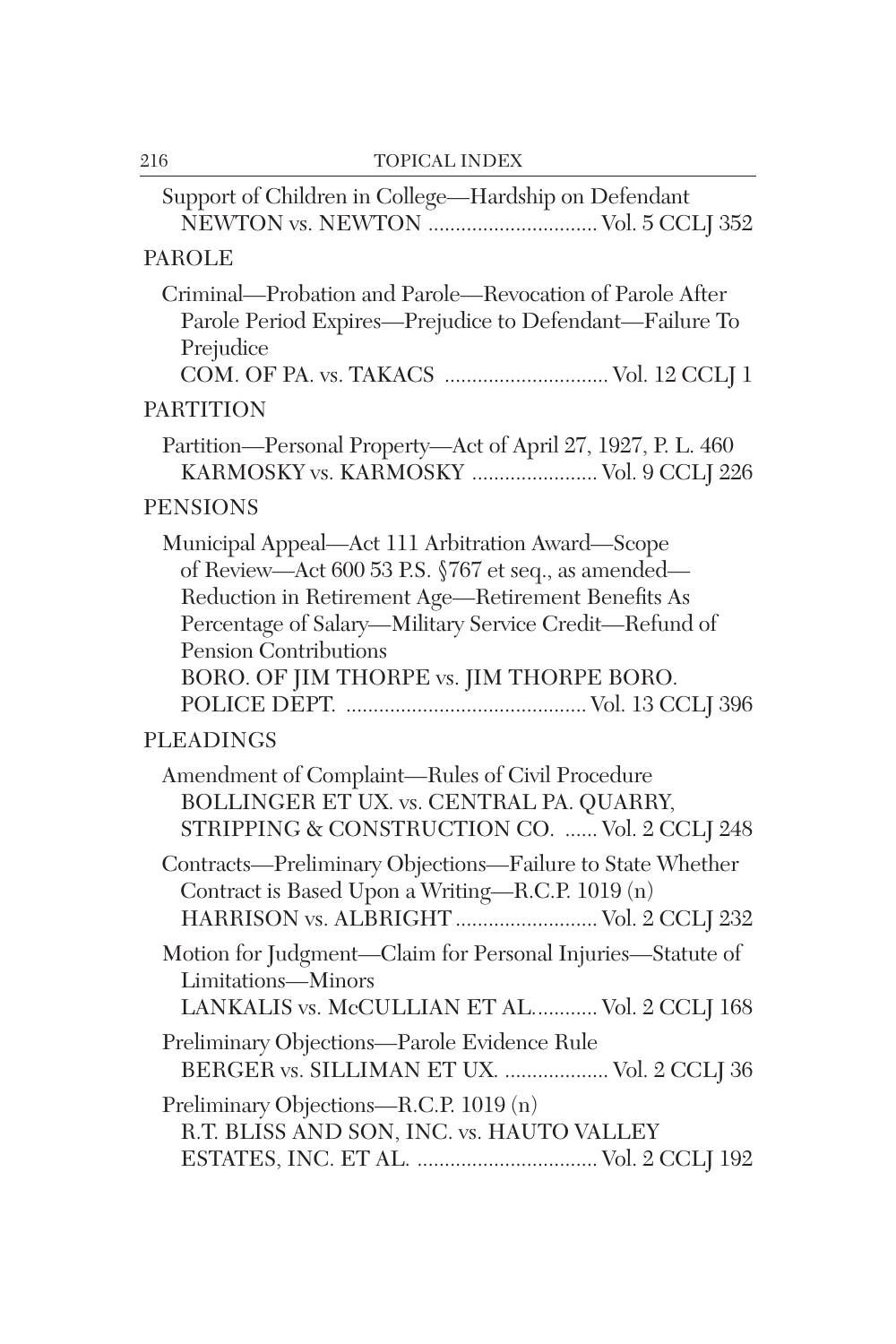| Summons-Pleadings-R.C.P. 1017, 2253-Joinder of<br>Additional Defendants-Sole Liability-Statute of Limitations<br>CREITZ vs. MAGYAR ET AL.  Vol. 2 CCLJ 42                                                                                                                                                                                                                                                                    |
|------------------------------------------------------------------------------------------------------------------------------------------------------------------------------------------------------------------------------------------------------------------------------------------------------------------------------------------------------------------------------------------------------------------------------|
| Trespass-Preliminary Objections-P.A.R.C.P. 1019 (f)-<br>Damages<br>BOLLINGER ET UX. vs. CENTRAL PA. QUARRY,<br>STRIPPING & CONSTRUCTION CO.  Vol. 2 CCLJ 282                                                                                                                                                                                                                                                                 |
| PLEADINGS AND PRACTICE                                                                                                                                                                                                                                                                                                                                                                                                       |
| 240 Day Rule-Carbon County Rule 254<br>ARNER, ET AL. vs. ECKHART, ET AL.  Vol. 8 CCLJ 45                                                                                                                                                                                                                                                                                                                                     |
| Action in Equity-Against hospital-Failure to reappoint to<br>hospital staff-Denying physicians hospital privileges-<br>Preliminary Objections: Striking of irrelevant allegations;<br>striking of alleged scandalous matter; joinder; failure of<br>endorsement; necessity to plead responsively to Preliminary<br>Objections; Preliminary Objections to Preliminary Objections<br>THOMAS vs. GNADEN HUETTEN Vol. 1 CCLJ 243 |
| Action to Quiet Title-Commencement by Issuance of Writ of<br>Summons-Preliminary Objections-Rules 4007 and 1063<br>BUTLER ENTERPRISES, INC. vs. HALDEMAN,                                                                                                                                                                                                                                                                    |
| Amendment of Complaint-Statute of Limitations-<br>Concealment of parties true identity-Right person sued<br>under wrong designation-Substitution of parties<br>DeFEBBO vs. SPESHOK  Vol. 4 CCLJ 106                                                                                                                                                                                                                          |
| Amendment to Complaint-Statute of Limitations<br>MORTHIMER ESTATE vs. SEARLES  Vol. 5 CCLJ 240                                                                                                                                                                                                                                                                                                                               |
| Appeals-Interlocutory Order-Striking Discontinuance-<br>Pa. R.C.P. 229(c)<br>EGLI vs. CARBON COUNTY HOUSING                                                                                                                                                                                                                                                                                                                  |
| Automobile Insurance-Availability of Uninsured Motorist<br>Benefits to Guest Passenger-Legality of Set-Off Clause in<br>Policy-Legislative Intent of Uninsured Motorist Coverage                                                                                                                                                                                                                                             |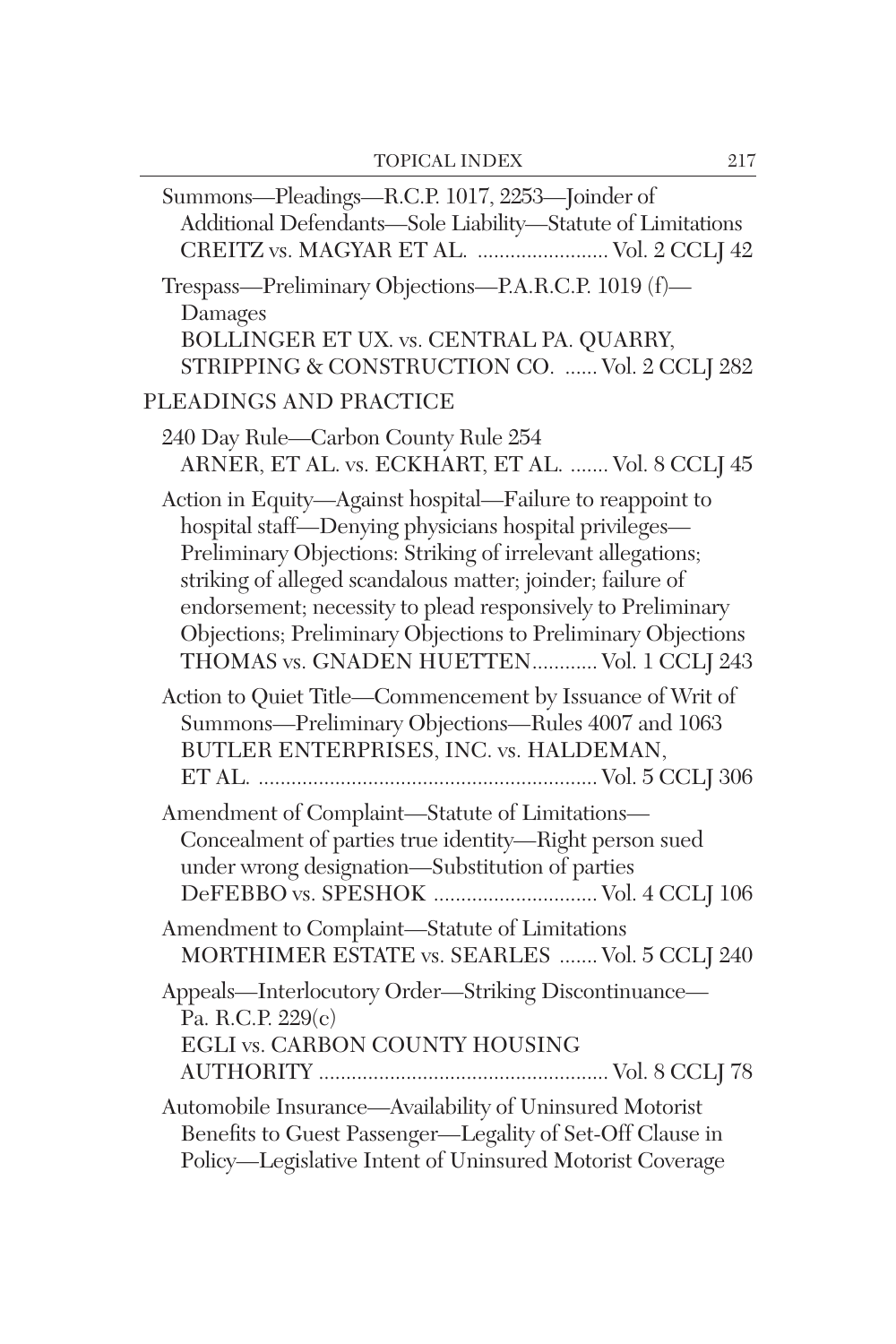| Act-Declaratory Judgment Action-Summary Judgment-<br>Carbon County Local Rule 211<br>WEST AMERICAN INSURANCE CO., ET AL. vs.                                                                                                                                                                                                             |
|------------------------------------------------------------------------------------------------------------------------------------------------------------------------------------------------------------------------------------------------------------------------------------------------------------------------------------------|
| Automobile Insurance-Equitable Interpleader-Summary<br>Judgment-Single Vehicle Accident-Availability to Guest<br>Passengers of Both Liability and Underinsured Motorist<br>Coverage Benefits-Policy Definition of Underinsured Motor<br>Vehicle<br>STATE FARM MUTUAL AUTOMOBILE INSURANCE<br>CO. vs. MISTRETTA, ET AL.  Vol. 11 CCLJ 218 |
| Civil—Mechanic's Lien Law—Preliminary Objection—Motion<br>to Strike<br>SHADDAI LAND CORPORATION vs. KEITH M.                                                                                                                                                                                                                             |
| Civil-Partial Summary Judgment-Real Estate Transaction-<br><b>Counterclaim</b> for Damages<br>DURIGAN vs. ROBINSON ET AL.  Vol. 12 CCLJ 19                                                                                                                                                                                               |
| Civil Action—Appeal—Mandamus—Road Dedication—<br>Express and Implied Acceptance—Developer's Liability<br>HIGH RIDGE ACRES HOMEOWNERS ASSOCIATION<br>vs. MAHONING TOWNSHIP BOARD OF                                                                                                                                                       |
| Civil Action-Negligence-Injury to Property-Relocation<br>of House-Measure of Damages-Time for Valuation of<br>Damages-Mesne Damages-Petition To Mold Verdict-<br>Legal Interest-Litigation Costs<br>PRON, ET UX. vs. YAMULLA TRUCKING &<br>EXCAVATING CO., INC  Vol. 11 CCLJ 102                                                         |
| Civil Action-Partial Summary Judgment-Negligent Infliction<br>of Emotional Distress-Sinn v. Burd-Foreseeability Test-<br>Requirement That Plaintiff Actually Witness Traumatic Event<br>AHNER, ET AL. vs. BAUDER  Vol. 11 CCLJ 280                                                                                                       |
| Civil Action-Preliminary Objections-Demurrer-Political<br>Subdivision Tort Claims Act<br>BONNER, ET UX. vs. HILES, ET AL.  Vol. 11 CCLJ 254                                                                                                                                                                                              |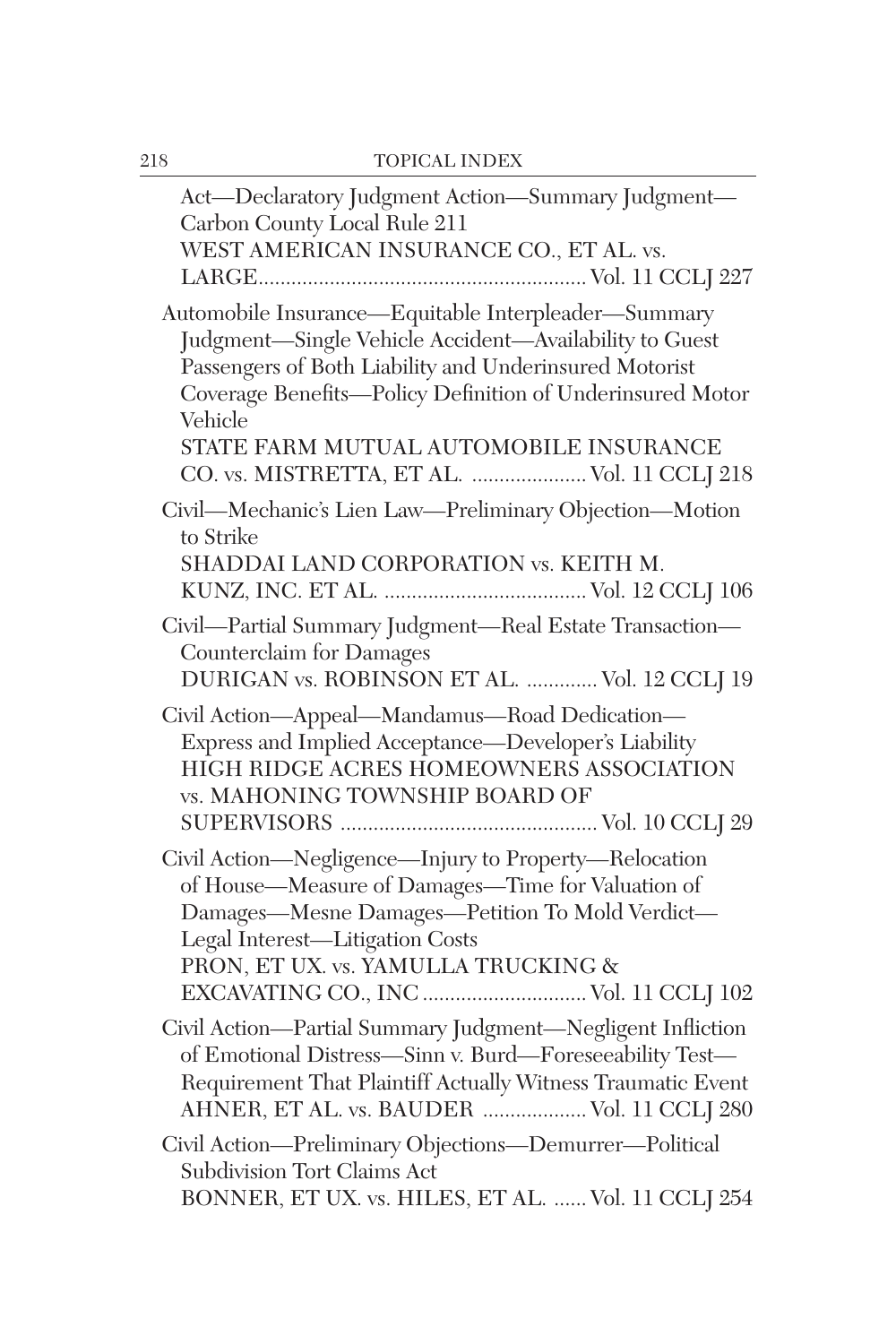| Civil Procedure-Pa. R.C.P. 1037(c)-Petition for Judgment of<br>Non Pros-Requisites for Granting Non Pros<br>PANTHER VALLEY SCHOOL AUTHORITY vs.<br>AVELLA CONSTRUCTION COMPANY, INC.                                                                               |
|--------------------------------------------------------------------------------------------------------------------------------------------------------------------------------------------------------------------------------------------------------------------|
| Civil Procedure-Petition To Amend Complaint After Statute<br>of Limitations Has Run-Correcting Name of Party-Motion<br>for Summary Judgment<br>LONGSTAFF vs. TUTHILL  Vol. 11 CCLJ 72                                                                              |
| Civil Procedure-Preliminary Objections-Personal<br>Jurisdiction Over Foreign Corporation-Minimum<br>Contacts-Single Contract Between the Parties-Venue-<br>Simultaneous Filing of Appearance and Preliminary<br>Objections<br>KOVATCH CORPORATION vs. WORLD EXPORT |
| Condemnation-Declaration of Taking Preliminary<br>Objections-Statutory Authority-Wild and Scenic River<br>Laws<br>POPKIN ET UX. vs. COMMONWEALTH DEPT. OF                                                                                                          |
| Contracts-Husband and Wife-Agency-Removal of<br>Non-Suit<br>CHARLES MASO & SONS, INC. vs. RADER,                                                                                                                                                                   |
| Courts-Local Rules of Procedure-Consistency With<br>Supreme Court Orders-240 Day Rule-Dismissal of Actions                                                                                                                                                         |
| Criminal-Omnibus Pretrial Motion-Motion To Suppress-<br>Writ of Habeas Corpus-Investigative Detention-<br>Furnishing Liquor to Minor<br>COM. OF PA. vs. SHELLY  Vol. 12 CCLJ 484                                                                                   |
| Criminal-Petition To Reconsider Sentence-Application of<br>Sentencing Guidelines-Gravity of Offense-Consideration<br>of Similar Sentences<br>COM. OF PA. vs. FLICK  Vol. 12 CCLJ 72                                                                                |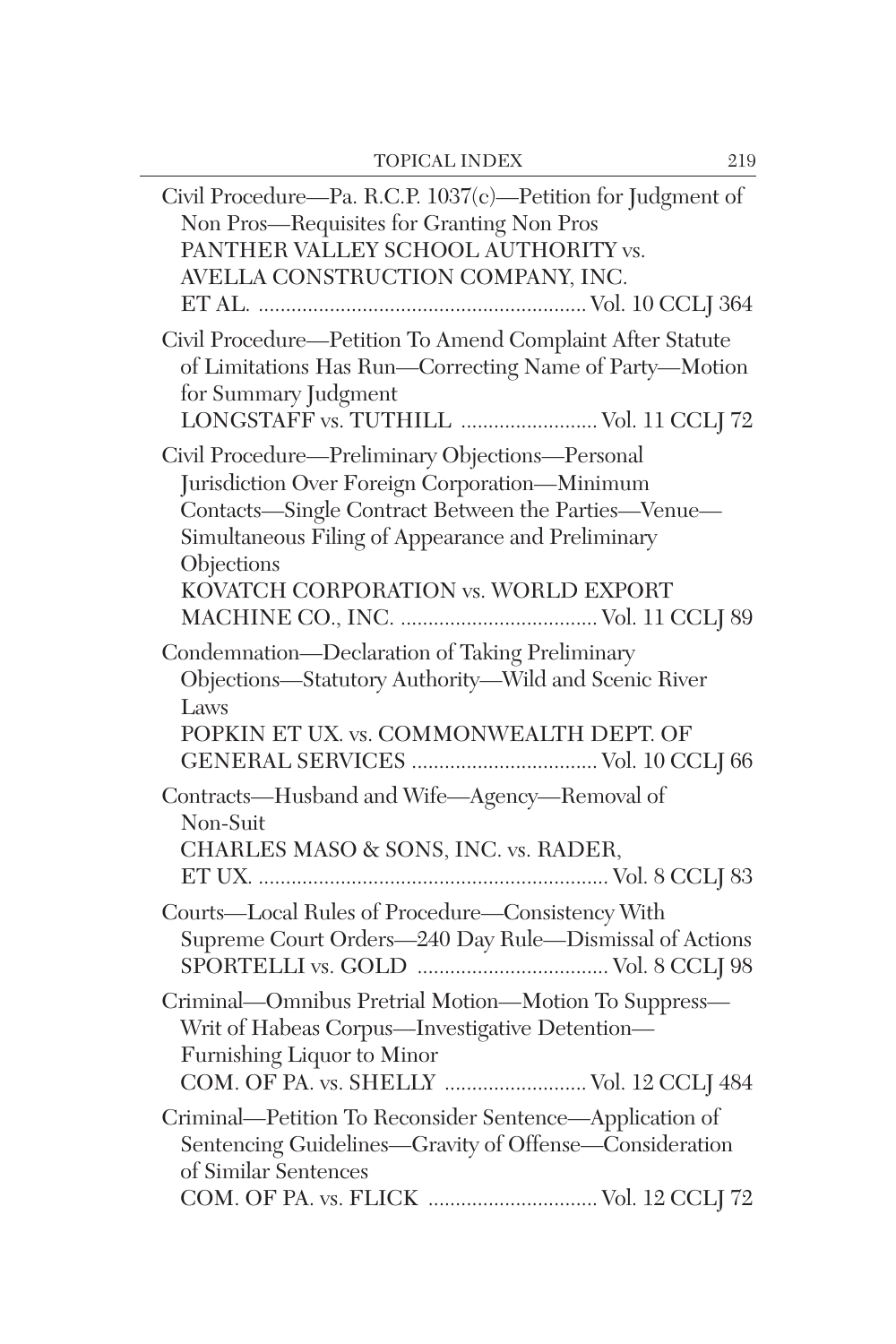| Criminal-Post-Verdict Motion-Timeliness of Motion To<br>Sever Consolidation & Severance-Contradictory Testimony<br>COM. OF PA. vs. SMITH  Vol. 12 CCLJ 206                                                                                                                                           |
|------------------------------------------------------------------------------------------------------------------------------------------------------------------------------------------------------------------------------------------------------------------------------------------------------|
| Criminal-Summary Offense-Guilty Plea District Justice                                                                                                                                                                                                                                                |
| Criminal—Suppression of Evidence—Habeas Corpus—Exigent<br>Circumstances—Warrantless Automobile Stop—Sufficiency<br>of Evidence—Unlawful Possession of Controlled Substance—<br>Possession With Intent to Deliver-Criminal Conspiracy<br>COM. OF PA. vs. ROSARIO  Vol. 12 CCLJ 477                    |
| Decedents' Estate-Executors' Private Sale of Specifically<br>Devised Property-Petition for Confirmation of Sale-<br>Joinder of Specific Devisees-Deed-Exceptions and<br>Reservations-Declaratory Judgment Action-Motion for<br>Summary Judgment<br>MAIER, ET AL. vs. HENNING, ET AL.  Vol. 11 CCLJ 5 |
| Defamation-Demurrer to Complaint-Defamatory Character<br>of Publication-Opinion Doctrine-Absolute Immunity-<br>Intentional Infliction of Emotional Injury-Punitive<br>Damages-Capacity To Sue-Pendency of Prior Suite<br>HONÓRABLÉ JAMES T. McDERMÓTT vs. BIDDLE,                                    |
| Default Judgment—Petition to Open<br>BROWN vs. LESKO ……………………………………… Vol. 6 CCLJ 291                                                                                                                                                                                                                 |
| Default Judgment-Petition to Open-Motion to Strike                                                                                                                                                                                                                                                   |
| Demurrer—Preliminary objections in the nature of demurrer<br><b>BOLLINGER vs. PALMERTON AREA</b><br>COMMUNITIES ENDEAVOR, INC.  Vol. 4 CCLJ 281                                                                                                                                                      |
| Dual Actions-Wrongful Death-Pa. R.C.P. 2202 (c) and 2203<br>(a)-Lack of capacity to sue due to adjudication on earlier<br>complaint-Preliminary objections                                                                                                                                           |
| Ejectment-Description of and in complaint-Averments<br>of time in complaint—Pa. R.C.P. $105\overline{4}$ (a) and $1019$ (f)—<br>Preliminary objections                                                                                                                                               |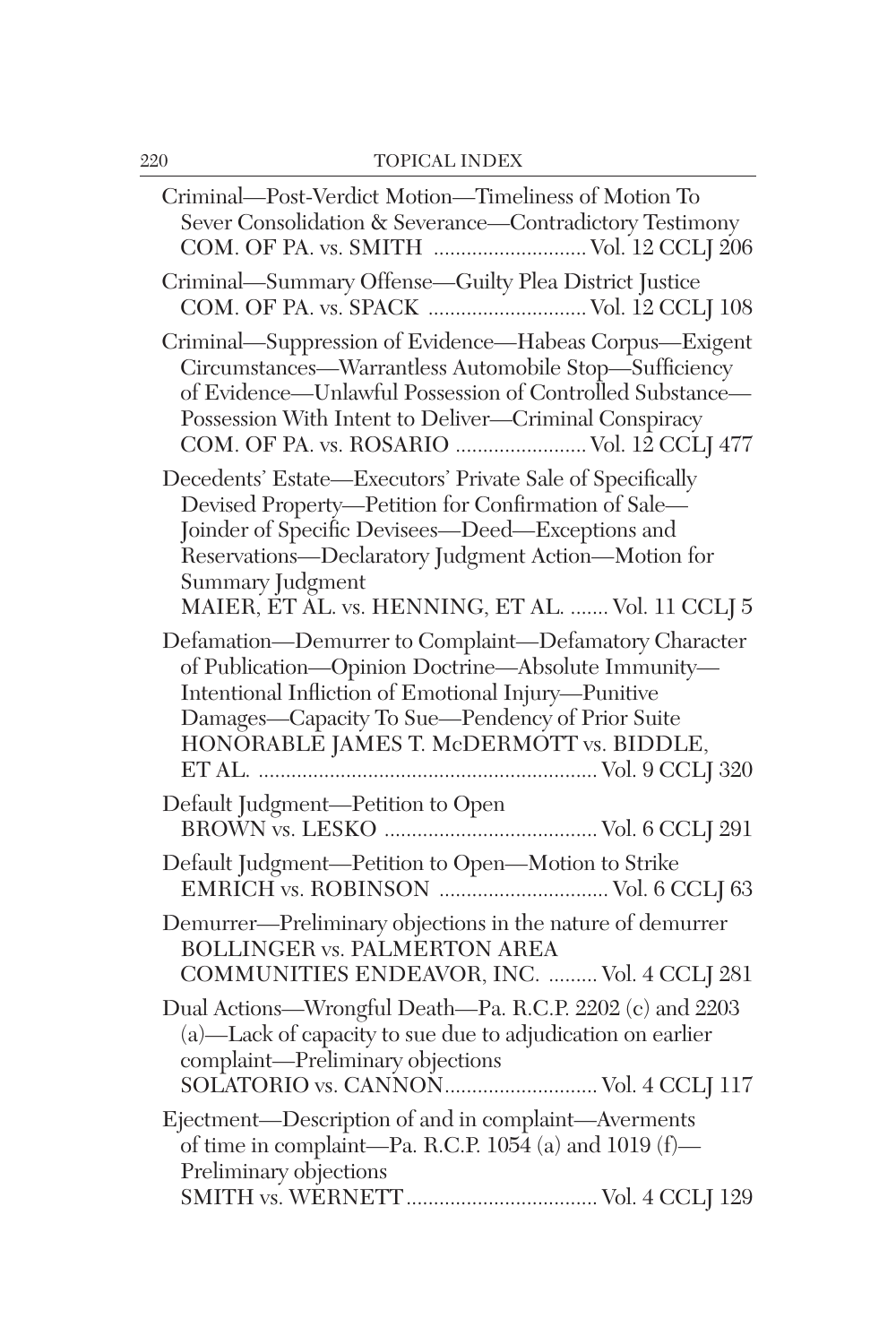| Equity-Preliminary Objections-Civil Rights Action-<br>Jurisdiction-Adequate Legal Remedy-Transfer of Action<br>PISCANIO vs. CARVER, ET AL.  Vol. 9 CCLJ 399                                  |
|----------------------------------------------------------------------------------------------------------------------------------------------------------------------------------------------|
| Expert Witness-Conflicts in Evidence                                                                                                                                                         |
| Failure of Water Company to Supply Water-Preliminary<br>Objections<br>TOTANI vs. LANSFORD-COALDALE JOINT WATER                                                                               |
| Fraud-Decree Entered Upon Default-Lack of Adequate<br>Divorce-Petition To Open or Vacate Decree-Extrinsic<br>Notice<br>STROUSE vs. STROUSE  Vol. 10 CCLJ 115                                 |
| General Agreement-Judgment on the Pleadings-Rules of<br>Pleading-General Denials<br>FIRST VALLEY BANK vs. VERMILLION . Vol. 8 CCLJ 165                                                       |
| Inadequacy of Verdict-New Trial<br>KUNKLE vs. SAWCZYN  Vol. 7 CCLJ 211                                                                                                                       |
| Joinder-Misjoinder of cause of action and parties-Pa. R.C.P.<br>2229 (b-Preliminary objections<br>CLAUS vs. SCHOENBERGER Vol. 4 CCLJ 210                                                     |
| Joinder-Pa.R.C.P. 2255(d)-Severance<br>HUGHES vs. PRON, ET AL.  Vol. 7 CCLJ 275                                                                                                              |
| Joinder of Additional Defendants-Expiration of Statutory<br>Period-Good Cause-Discretion of Court<br>PANTHER VALLEY SCHOOL AUTHORITY vs. AVELLA<br>CONSTRUCTION CO., ET AL.  Vol. 8 CCLJ 194 |
| Joinder of Additional Defendants After Sixty Days-Court<br>Approval-R.C.P. 2253                                                                                                              |
| Joinder of additional defendants by writ-Pa. R.C.P. 2252(b),<br>2254 (d), 1037 (a)—Failure to file complaint within twenty<br>days—Non pros<br>UNITED STATES LEASING CORP. vs.               |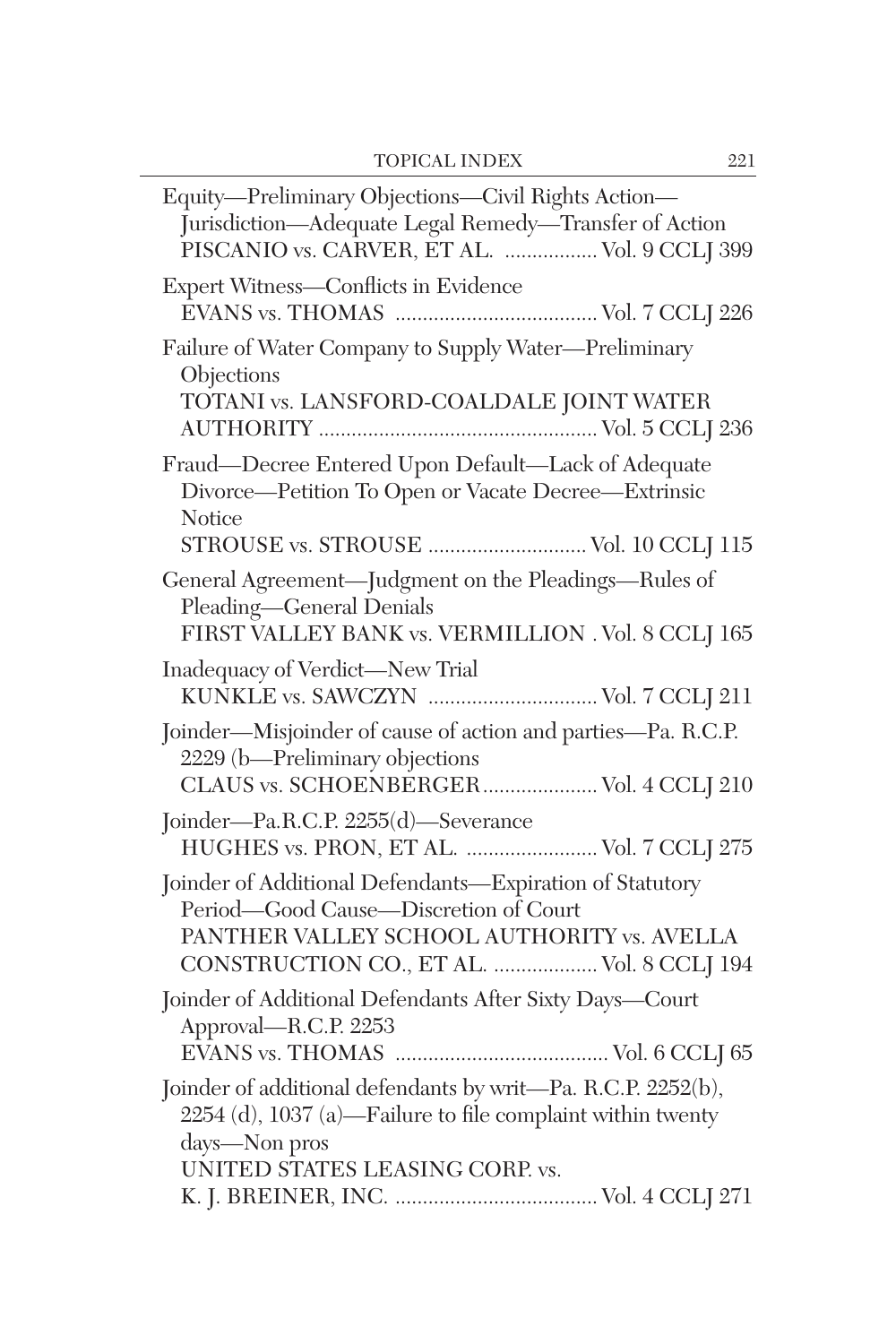| Joinder of Employer as Additional Defendant in Tort-<br>Preliminary Objections<br>DODGE vs. SKODACEK & PENNONI                                                                                                |
|---------------------------------------------------------------------------------------------------------------------------------------------------------------------------------------------------------------|
| Joining Additional Defendants without Leave of Court More<br>than 60 days after Complaint has been served—Standing of<br>Additional Defendants to Object to Joinder<br>EVANS vs. THOMAS BROTHERS NATURAL GAS  |
| Judgment N.O.V.-Evidence considered in light most favorable<br>to verdict winner                                                                                                                              |
| Judgment N.O.V. in Negligence Case-Motion for New Trial                                                                                                                                                       |
| Judgment on Pleadings-Release from liability pleaded in new<br>matter-Ski rental<br>ERNICO vs. DANCHAK  Vol. 4 CCLJ 165                                                                                       |
| Judgment on Pleadings-Standard to be applied-Replevin                                                                                                                                                         |
| Libel-Preliminary Objections-Demurrer-Defamatory<br>Meaning-Public Figure-False Statement to Public<br>Agency-Incorrect Opinion<br>KASTEN vs. SIEGMOND, ET AL.  Vol. 11 CCLJ 211                              |
| Mechanic's Lien-Preliminary Objections-Demurrer-<br>Materials Furnished-Statutory Construction<br>KISSINGER STRUCTURAL SALES, INC. vs.                                                                        |
| Mortgage Foreclosure-Opening Judgment-Setting Aside<br>Sheriff's Sale-Misdescription of Property-Inadequacy of<br>Sale Price-Neglect of Counsel<br>HAZLETON NATIONAL BANK vs. BAUSMAN,                        |
| Motion for Judgment on Pleadings-Judgment will not be<br>entered on motion for judgment on the pleadings unless the<br>right to judgment is clear, the case free from doubt and no<br>issue of fact presented |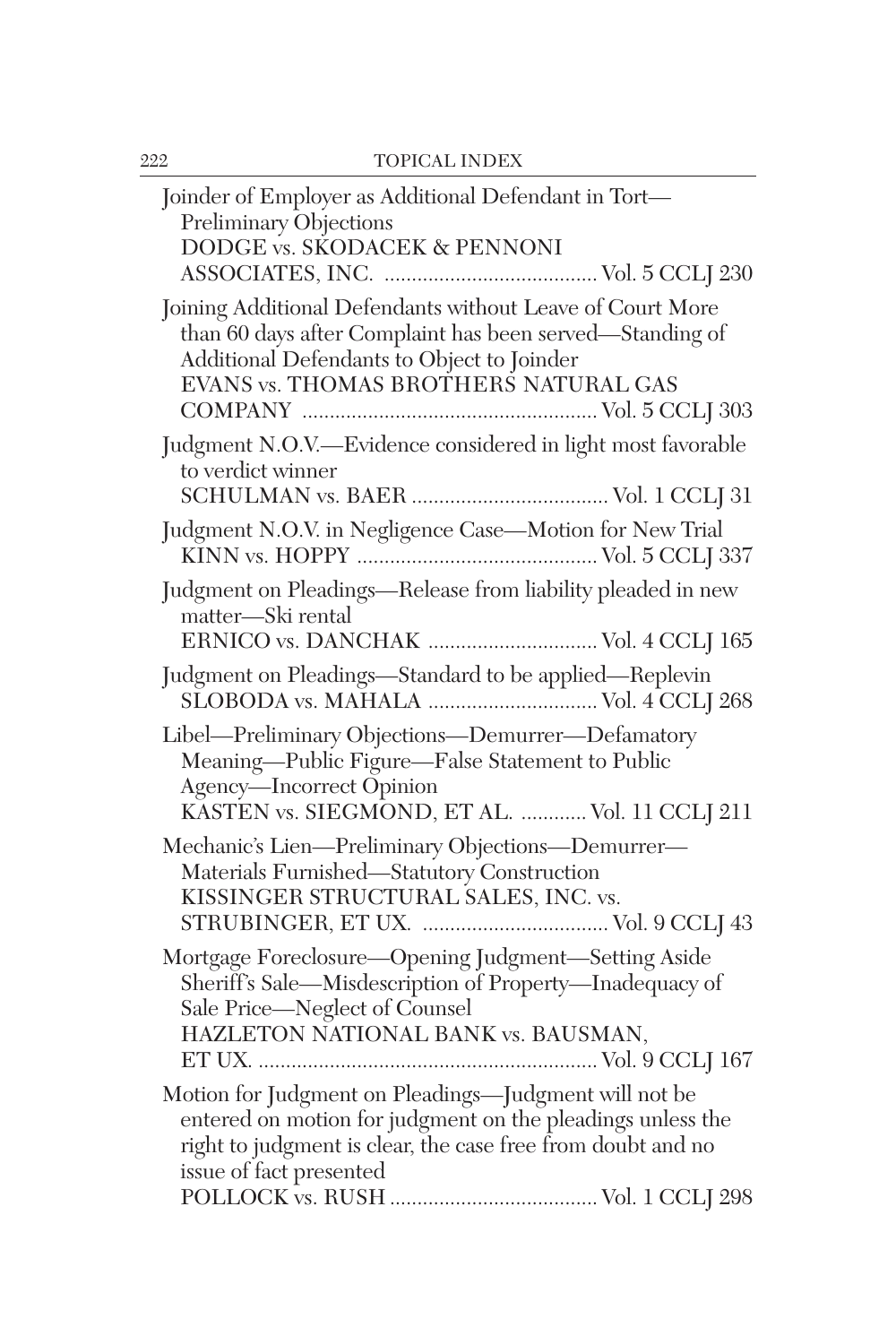| Motion for more specific pleading-Negligent discharge of<br>surface water                                                                                                                                                                                                                                                                                                                                                                                                                 |
|-------------------------------------------------------------------------------------------------------------------------------------------------------------------------------------------------------------------------------------------------------------------------------------------------------------------------------------------------------------------------------------------------------------------------------------------------------------------------------------------|
| Motion for New Trial-Judgment N.O.V.-Apparent Agency-<br>Evidence—Calling as on Cross-Examination—Closing<br>Remarks-Amendment of Complaint<br>HUGHES, ET UX. vs. PRON, ET AL.  Vol. 9 CCLJ 74                                                                                                                                                                                                                                                                                            |
| Motion for New Trial—Photographs—Error in Jury Charge                                                                                                                                                                                                                                                                                                                                                                                                                                     |
| Motion for New Trial-Preliminary Objections to Answer-<br>Replevin. Where defendants allege certain articles were<br>purchased under sales agreement and not under a security<br>agreement as alleged by the plaintiff, but fail to state whether<br>sales agreement was oral or in writing, nor allege that the<br>security agreement entered resulted from fraud, accident or<br>mistake, plaintiff's preliminary objections will be sustained<br>GREENBERGER vs. KOPACK Vol. 1 CCLJ 19 |
| Motion for New Trial-Verdict for defendant so shocking and<br>unjust so as to work an injustice to the plaintiff-New trial<br>awarded                                                                                                                                                                                                                                                                                                                                                     |
| Motion for Summary Judgment-Gift of Land<br>BOLLINGER, ET AL. vs. PALMERTON AREA<br>COMMUNITIES ENDEAVOR, INC.  Vol. 5 CCLJ 252                                                                                                                                                                                                                                                                                                                                                           |
| Motion to Strike-Scandalous and Impertinent Matter<br>MAYME K. PELTZ, AN INCOMPETENT vs. FIRST                                                                                                                                                                                                                                                                                                                                                                                            |
| Motion to Strike Amended New Matter-Res Judicata-Statute<br>of Limitations<br>HARVAN ET AL. vs. COLANCECCO AND                                                                                                                                                                                                                                                                                                                                                                            |
| Petition To Open Default Judgment-Defendant's Failure To<br>Act Timely-Reasonable Explanation for Delay                                                                                                                                                                                                                                                                                                                                                                                   |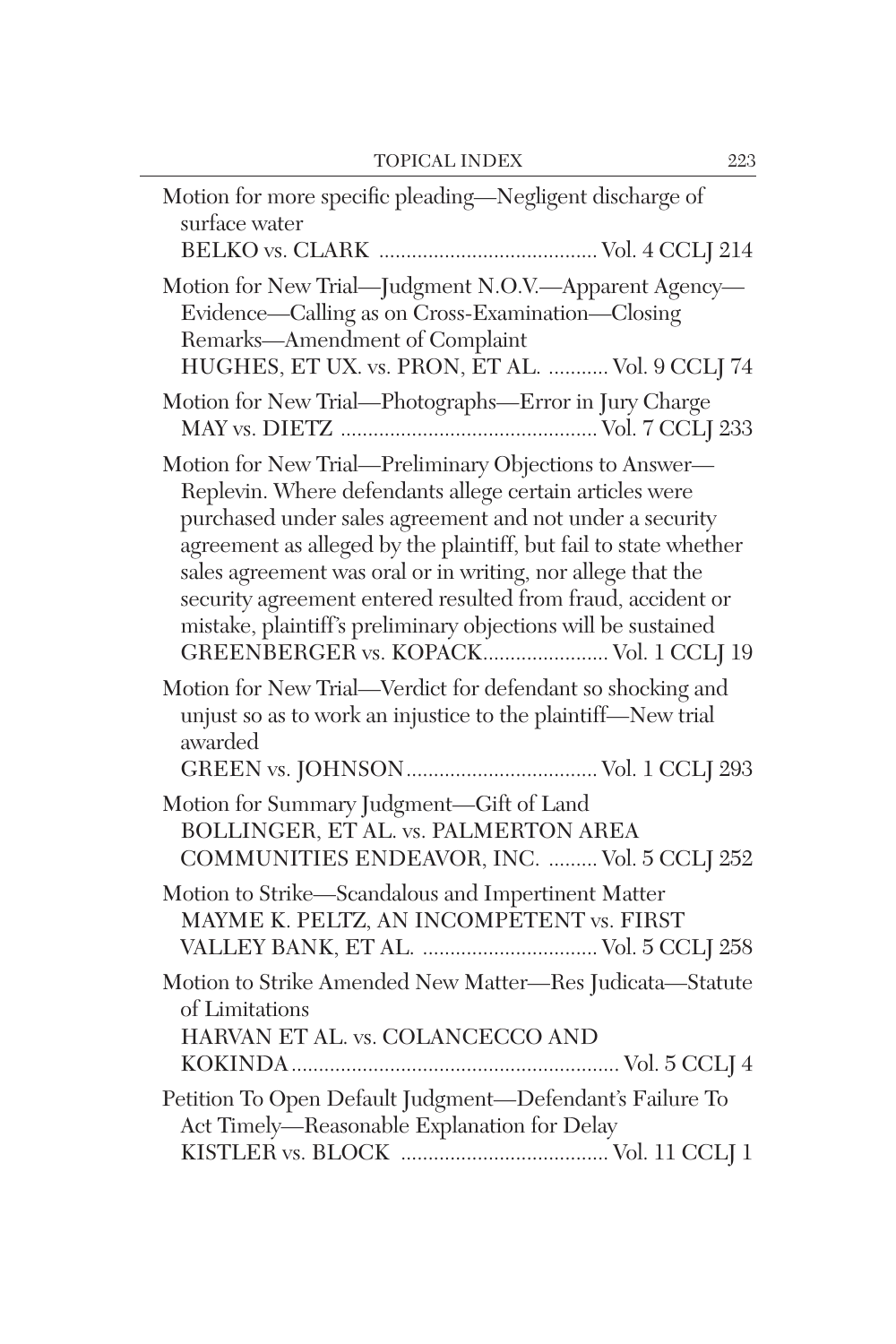| Practice and Pleading-Preliminary Objections-Speaking<br>Demurrer-Rejection of Demurrer to Complaint-Right<br>of Court To Reconsider Issue on Motion for Judgment on<br>Pleadings-Libel and Slander-Republication by Third<br>Party-Duty of Publisher to Third Party<br>FARRELL vs. PENCOR SERVICES, INC.,                                                                                                                                                                                                                                      |
|-------------------------------------------------------------------------------------------------------------------------------------------------------------------------------------------------------------------------------------------------------------------------------------------------------------------------------------------------------------------------------------------------------------------------------------------------------------------------------------------------------------------------------------------------|
| Preliminary Objections-Counterclaim-Amendment of<br>Counterclaim-Pa. R.C.P. 1031(a)<br>KRISS PINES BAIT, INC. vs. WILLIAMS  Vol. 9 CCLJ 46                                                                                                                                                                                                                                                                                                                                                                                                      |
| Preliminary Objections-Demurrer<br>BEVAN vs. BEAR CREEK LAKES, INC.  Vol. 6 CCLJ 23                                                                                                                                                                                                                                                                                                                                                                                                                                                             |
| Preliminary Objections-Demurrer<br>KRESGE vs. MAHONING VALLEY                                                                                                                                                                                                                                                                                                                                                                                                                                                                                   |
| Preliminary Objections-Motion for More Specific Pleadings<br>COXE vs. GENERAL CRUSHED STONE COMPANY,                                                                                                                                                                                                                                                                                                                                                                                                                                            |
| Preliminary Objections-Motion To Dismiss Complaint-<br>Pennsylvania No-Fault Motor Vehicle Insurance Act-Res<br>Adjudicata-Personal Injury-Existence of Cause of Action                                                                                                                                                                                                                                                                                                                                                                         |
| Real Party in Interest-Statute of Limitations-Tolling-Minor<br>Plaintiff-The Statute of Limitations is not tolled nor may<br>a judgment be opened after the expiration of the term at<br>which it was entered in the absence of any evidence that<br>concealment, fraud or its equivalent which would constitute<br>"extraordinary excuse" were practiced on the Minor Plaintiff.<br>After discovered evidence-counsel's oversight, does not<br>constitute "extraordinary excuse" to toll the statute<br>LANKALIS vs. McCULLIAN Vol. 1 CCLJ 236 |
| Real Party in Interest-Trusts-Right of Beneficiary to use<br>without joinder of trustee or remainderman-Preliminary<br>Objections—Paragraphing.<br>CARPENTER vs. GLEN ALDEN CORP.  Vol. 1 CCLJ 33                                                                                                                                                                                                                                                                                                                                               |
| Severance—Pa.R.C.P. 1038(d)<br>HUGHES vs. PRON, ET AL.  Vol. 7 CCLJ 280                                                                                                                                                                                                                                                                                                                                                                                                                                                                         |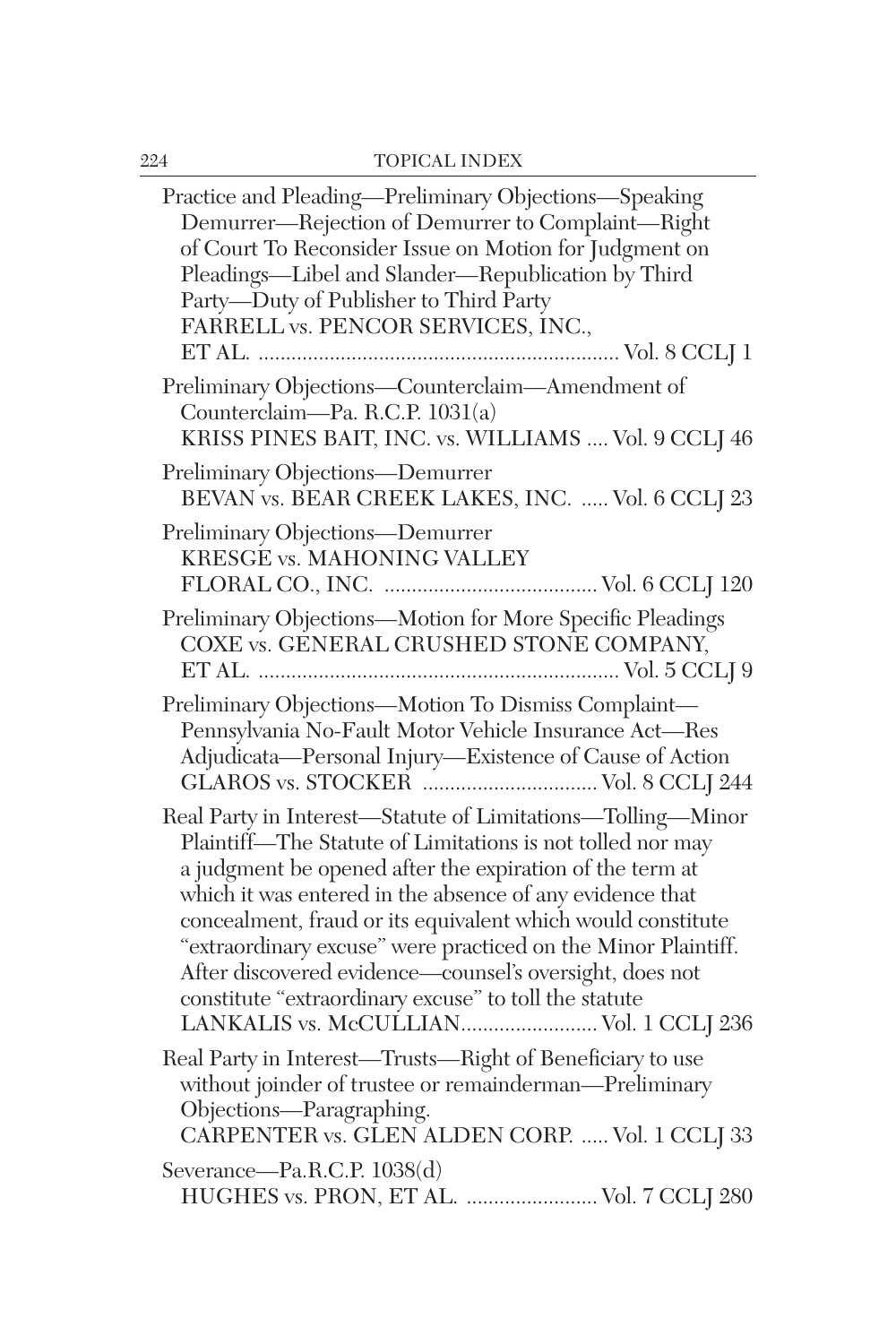| Summary Judgment-Agreement To Purchase Real Estate-<br>Mortgage Contingency Clause-Identity of Mortgagee<br>TERSIGNI ET UX. vs. LEWINE ET AL.  Vol. 10 CCLI 392 |  |
|-----------------------------------------------------------------------------------------------------------------------------------------------------------------|--|
| Summary Judgment-Interlocutory Order-Ejectment<br>HUGHES vs. PRON, ET AL.  Vol. 7 CCLJ 258                                                                      |  |
| Summary Judgment-Personal Injury-Skiing-Rental<br>Agreement-Validity of Release-Safety Bindings<br>GREENBLATT vs. BIG BOULDER SKI SHOP, INC.,                   |  |
| Venue Transfer-Preliminary Objections<br>ESTATE OF MESSINGER vs. SILFIES  Vol. 5 CCLJ 24                                                                        |  |
| POST CONVICTION                                                                                                                                                 |  |
| Criminal Law—Murder—Post Conviction Petition<br>COMMONWEALTH OF PENNSYLVANIA vs.                                                                                |  |
| Criminal Law-Post Conviction Petition<br>COMMONWEALTH OF PENNSYLVANIA vs.                                                                                       |  |
| POST CONVICTION RELIEF ACT                                                                                                                                      |  |
| Criminal Law-Ineffectiveness of Prior Counsel-Waiver of<br>Issue—42 Pa. C.S.A. $\sqrt{9543(a)}$<br>COM. OF PA. vs. PETERSON  Vol. 13 CCLJ 339                   |  |
| Criminal Law-Ineffectiveness of Prior Counsel-Waiver of<br>Issue—42 Pa. C.S.A. §9543(a)                                                                         |  |
| PRELIMINARY OBJECTIONS                                                                                                                                          |  |
| See Pleading and Practice                                                                                                                                       |  |
| Action to Quiet Title-Preliminary Objections in the Nature of<br>a Demurrer<br><b>GERHARD vs. HAZLETON WATER</b>                                                |  |
| Assumpsit-Preliminary Objections-Lis Pendens-Financial<br>Ability<br>COMMONWEALTH OF PENNSYLVANIA<br>DEPARTMENT OF PUBLIC WELFARE vs.                           |  |
|                                                                                                                                                                 |  |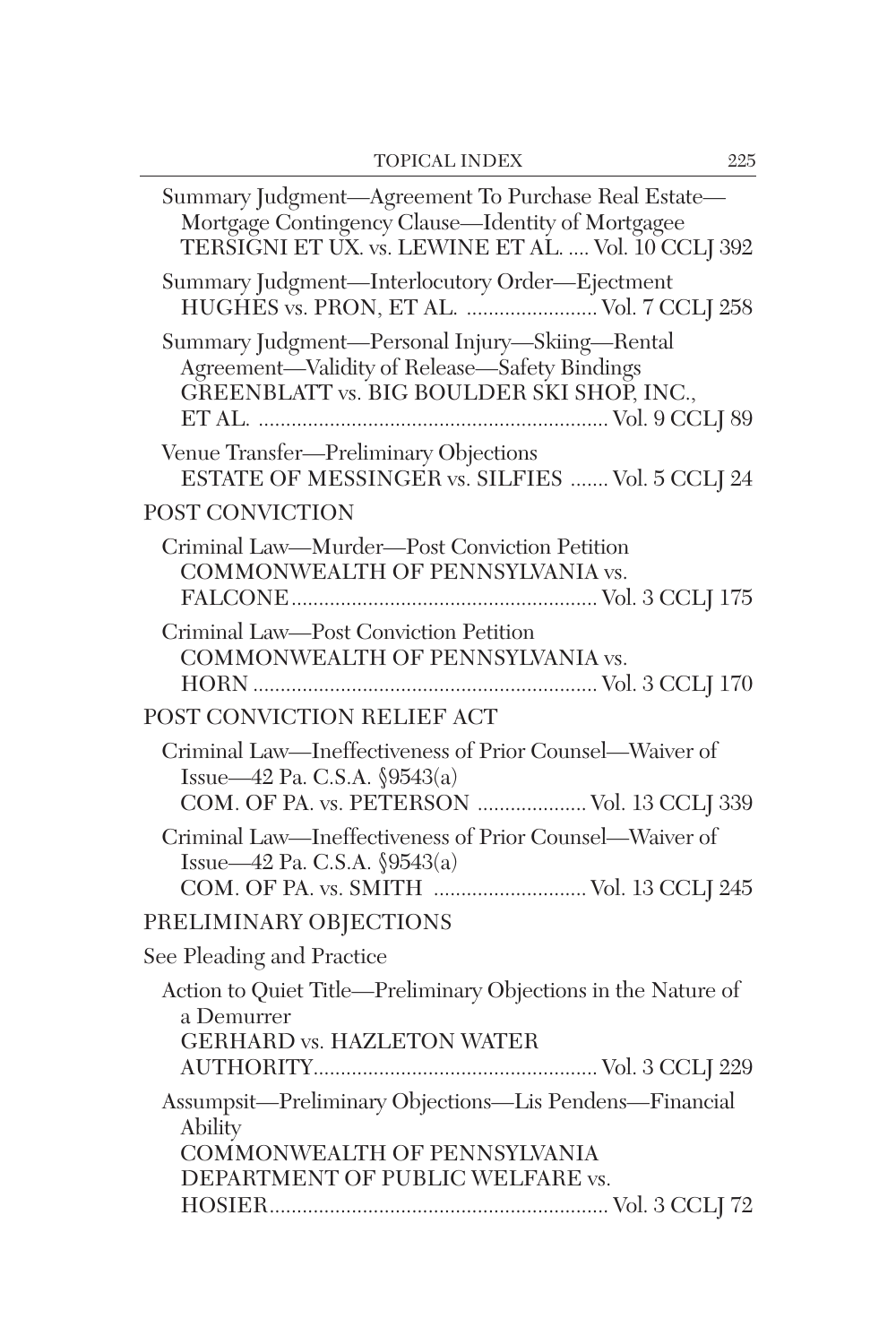| Assumpsit—Preliminary Objections—Rules of Civil<br>Procedure-Failure To Attach Documents-Covenants in<br>Deed<br>HOLPOCO CIVIC ASSOCIATION vs.     |
|----------------------------------------------------------------------------------------------------------------------------------------------------|
| Contracts-UCC Statute of Frauds-Preliminary Objections<br><b>BRADY vs. LLEWELLYN KENNELS,</b>                                                      |
| Equity-Preliminary Objections-Personal Property<br>Location-Venue-Jurisdiction-Rules of Civil Procedure                                            |
| Pleading-Preliminary Objections-Pa. R.C.P. 1017-19<br>COUNTY CONSUMERS DISCOUNT CO. vs.                                                            |
| Pleadings-Action to Quiet Title-Reformation of Deed-<br>Preliminary Objections-Pa. RCP. 1019(a)-Restatement on<br>Contracts                        |
| Pleadings-Preliminary Objections-Complaints<br>MEADOWCREST ESTATES, INC. vs.                                                                       |
| PRODUCTS LIABILITY                                                                                                                                 |
| Strict Liability-Concrete Poisoning-Assumption of Risk                                                                                             |
| <b>PUBLIC ASSISTANCE</b>                                                                                                                           |
| Husband and Wife-Public Assistance-Support Obligation-<br>Assignment to Department of Public Welfare-Notice to<br>Obligor-Direct Payment to Spouse |
| Obtaining Public Assistance Funds with intent to Defraud<br>COMMONWEALTH vs. DORSHIMER  Vol. 6 CCLJ 6                                              |
| <b>PUBLIC EMPLOYEES</b>                                                                                                                            |
| Appeal-Civil Service-Timeliness-Reliance on Erroneous<br>Information<br>SMITH vs. BOROUGH OF LEHIGHTON Vol. 9 CCLJ 280                             |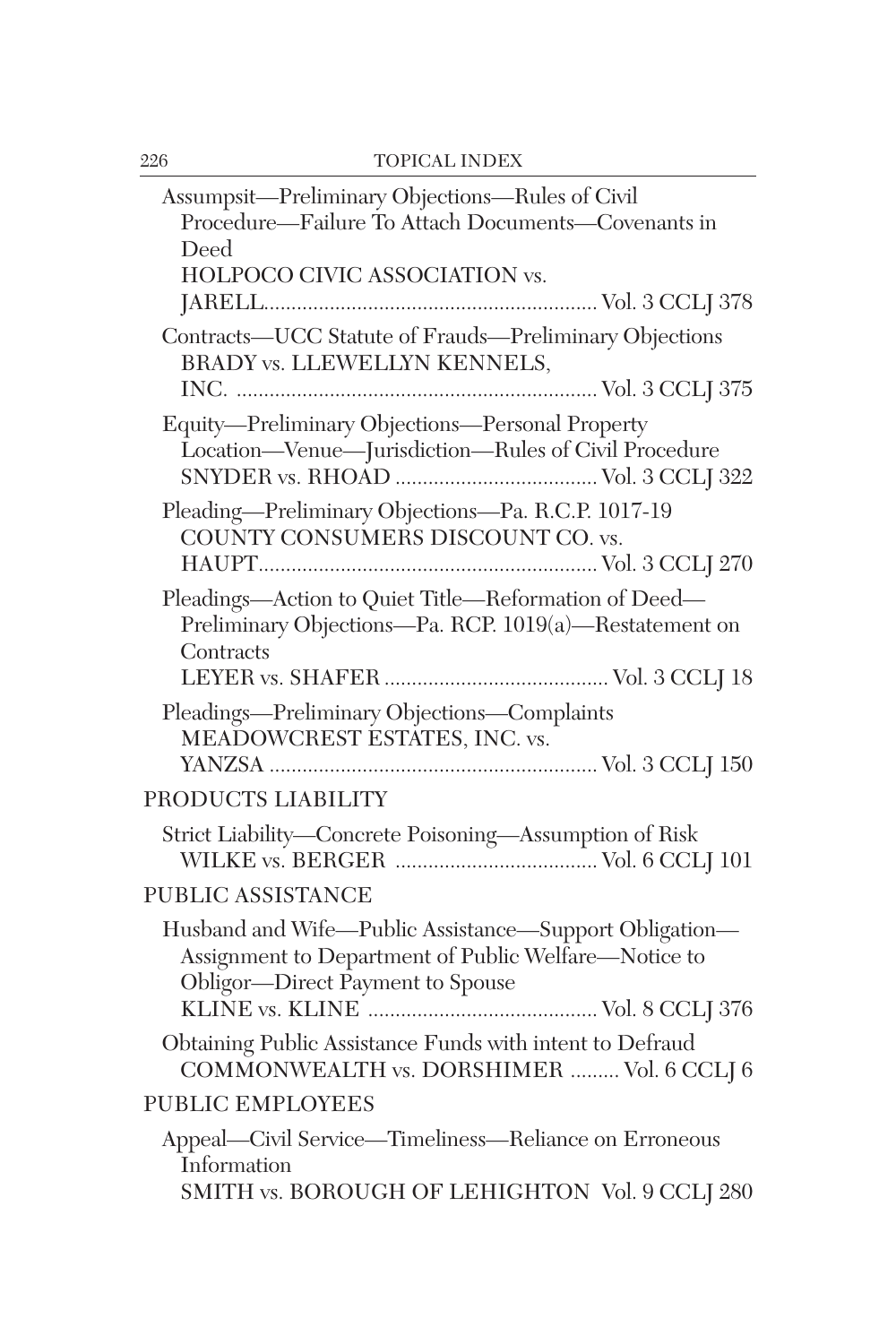| Civil-Appellate Procedure-Dismissal of a Public<br>Employee—Sufficiency of Agency's Findings of Fact—Scope of Review—Remand<br>MORANA vs. CIVIL SERVICE COMMISSION OF THE<br>BOROUGH OF JIM THORPE AND BOROUGH OF JIM               |
|-------------------------------------------------------------------------------------------------------------------------------------------------------------------------------------------------------------------------------------|
| Civil-Dismissal of Police Officer-Summary Judgment-<br><b>Backpay and Benefits</b><br>KUHN vs. BOROUGH OF JIM THORPE Vol. 12 CCLJ 167                                                                                               |
| Civil Service-Police-Action on Charges Against Officer-<br>Borough Code—Procedural Due Process—Responsibility of<br>Borough Council Jurisdiction of Civil Service Commission<br>KUHN vs. JIM THORPE CIVIL SERVICE                   |
| Civil Service Commission-Police Officer-Just Cause for<br>Dismissal-Failure To Obey Local Order of Superior<br>Officer-Substantial Evidence<br>KUHN vs. BOROUGH OF JIM THORPE Vol. 12 CCLJ 159                                      |
| Civil Service Commission-Police Officer-Sufficiency of<br>Evidence Conduct Unbecoming an Officer-Lying-<br>Credibility of Witnesses<br>MORANA vs. CIVIL SERVICE COMMISSION OF THE<br>BOROUGH OF JIM THORPE ET AL.  Vol. 12 CCLJ 132 |
| Municipalities-Summary Judgment-Mandatory Police<br>Training—Act of June 18, 1974, P.L. 359—Compensation of<br>Part-Time Borough Police Officers for Attending Training<br>Classes—Waiver<br>WEAVER, ET AL. vs. BOROUGH OF JIM      |
| Public Officials-Suspension of Police Officer-Mandatory<br>Procedures of Police Tenure Act-Written Notice of Charges<br>GALLAGHER vs. KIDDER TOWNSHIP  Vol. 8 CCLJ 178                                                              |
| Schools-Local Agency Law-Scope of Review-Dismissal of<br>Temporary Professional Employee-Unsatisfactory Rating-<br>Notice of Unsatisfactory Rating-Section 11-1108 of the<br>School Code<br>GUSS vs. PALMERTON AREA SCHOOL          |
|                                                                                                                                                                                                                                     |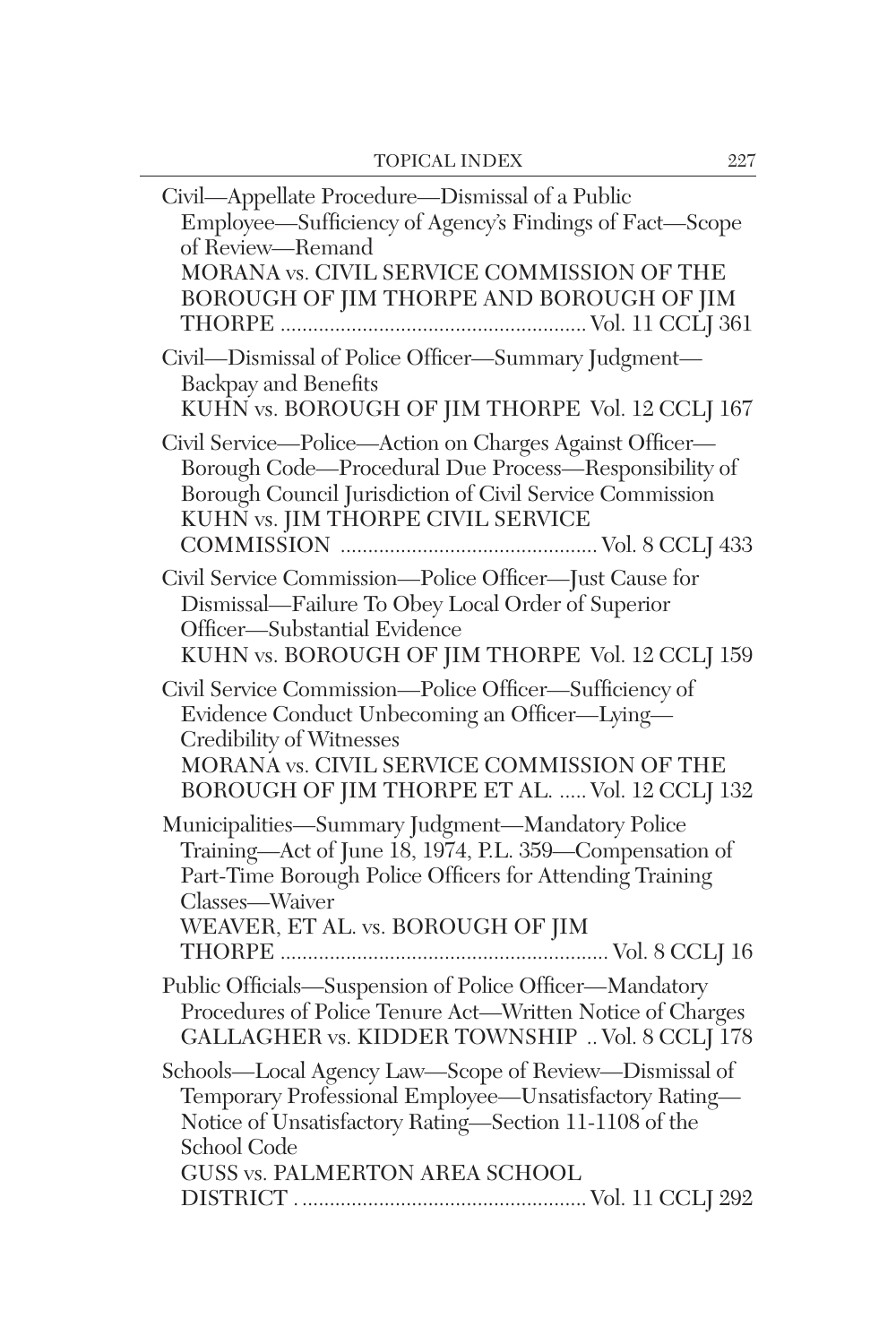| Schools—Suspension of Professional Employees—Staff<br>Realignment-Seniority-Section 1125.1(c) of Public School<br>Code-Certification                    |
|---------------------------------------------------------------------------------------------------------------------------------------------------------|
| PANTHER VALLEY EDUCATION ASSN. vs. PANTHER<br>VALLEY SCHOOL BOARD  Vol. 8 CCLJ 276                                                                      |
| $-Q-$                                                                                                                                                   |
| <b>QUIET TITLE</b>                                                                                                                                      |
| Action to Quiet Title—Burden of Proof—Tax Sale—Posting of<br>Property-Presumption of Regularity<br>CHAN, ET UX. vs. ELI LEVINE, ET AL.  Vol. 9 CCLJ 144 |
| Action to Quiet Title-Burden of Proof-Tax Sale Posting of<br>Property-Presumption of Regularity<br>MARMORSTEIN ET AL. vs. HARTWELL                      |
| Action to Quiet Title—Preliminary Objections in the Nature of<br>a Demurrer<br><b>GERHARD vs. HAZLETON WATER</b>                                        |
| Pleadings—Action to Quiet Title—Reformation of Deed—<br>Preliminary Objections-Pa. R.C.P. 1019(a)-Restatement on<br>Contracts                           |
| Quiet Title-Easement-Obstruction-Maintenance<br>BOTEK vs. CASARI ET UX.  Vol. 12 CCLJ 235                                                               |
| Quiet Title Action-Adverse Possession-Elements of Proof-<br>Burden of Proof-Counterclaim in Equity<br>MOTOLA vs. HUNTER, ET UX.  Vol. 11 CCLJ 47        |
| <b>QUO WARRANTO</b>                                                                                                                                     |
| Civil Action-Quo Warranto Proceeding-Standing<br>LEHIGHTON AREA EDUCATION ASSOCIATION                                                                   |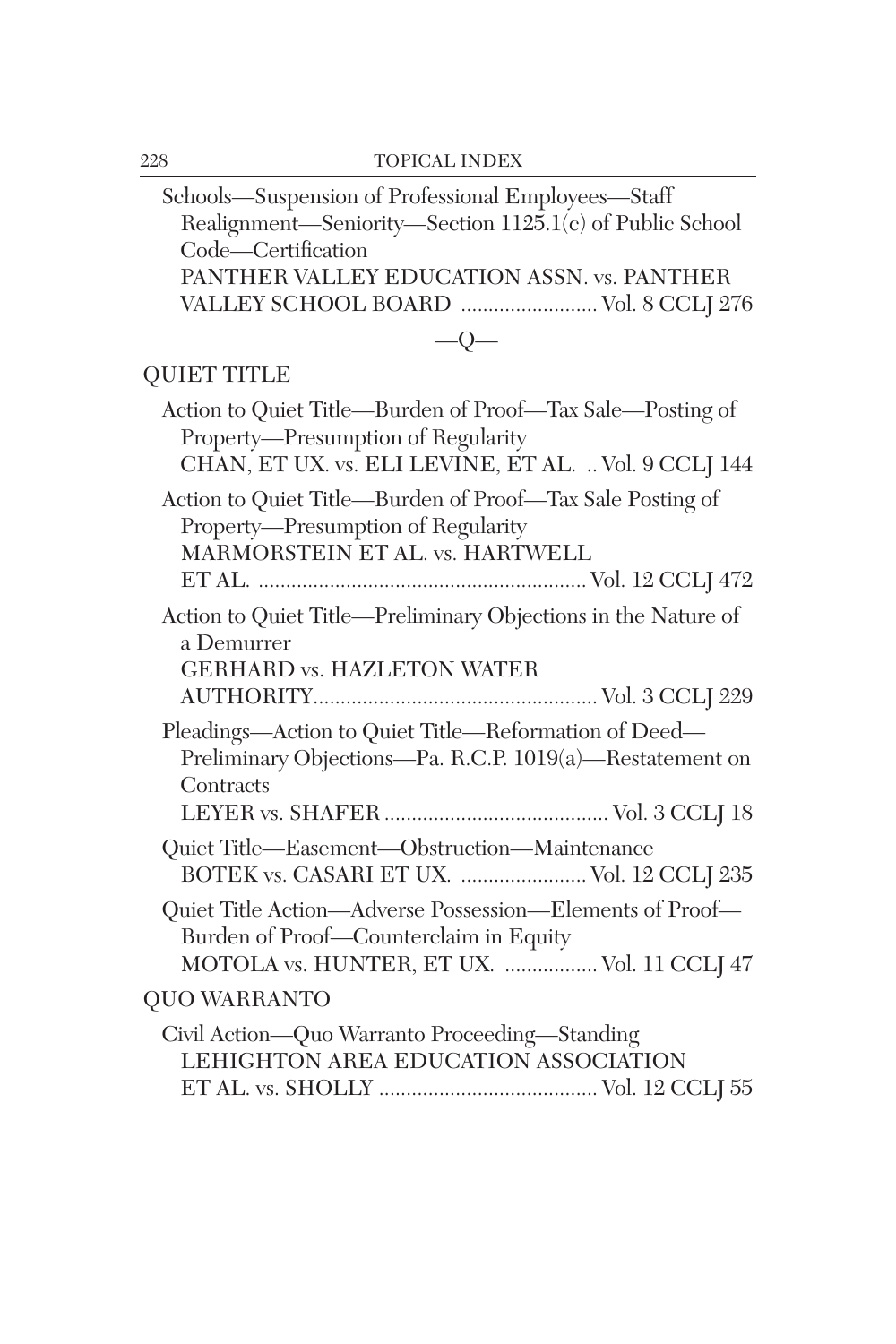## $-R-$

| <b>RAPE CASE</b>                                                                                                                                                                                                                                                                |
|---------------------------------------------------------------------------------------------------------------------------------------------------------------------------------------------------------------------------------------------------------------------------------|
| Rape Case-Post-Verdict Motions-Expert Medical<br>Testimony-Weight of Evidence-Remoteness of<br>Examination-Summation of Evidence-Waiver of Claim<br>COM. OF PA. vs. WHITENIGHT  Vol. 12 CCLJ 497                                                                                |
| <b>REAL ESTATE</b>                                                                                                                                                                                                                                                              |
| Agreement to convey land for industrial purposes—Breach<br><b>BOLLINGER vs. PALMERTON AREA</b><br>COMMUNITIES ENDEAVOR, INC.  Vol. 4 CCLJ 281                                                                                                                                   |
| Contracts-Real Estate-Specific Performance-Burden of<br>Proof-Formation-Offer-Acceptance<br>BARKANIC ET UX. vs. CHRISTALDI                                                                                                                                                      |
| Easement on Specifically Devised Real Estate-Joinder of<br>Specific Devisees-20 P.S. §3351<br>ESTATE OF SUDU vs. HENNING                                                                                                                                                        |
| Marketable Title-Doctrine of Presumptive Grant-Unsigned<br>Deed Copies-Property Record Cards-Business Record<br>Exception-42 Pa. C.S.A. §6108(b)<br>BARTER vs. PALMERTON A.S.D  Vol. 13 CCLJ 253                                                                                |
| <b>REAL PROPERTY</b>                                                                                                                                                                                                                                                            |
| See also Easements and Mortgage Foreclosure                                                                                                                                                                                                                                     |
| Action to Quiet Title-Adverse Possession<br>LAKATA vs. McDONALD  Vol. 5 CCLJ 43                                                                                                                                                                                                 |
| Action to Quiet Title-Adverse Possession<br>PARADISE PARK INC. v. KEMMERER,                                                                                                                                                                                                     |
| Action To Quiet Title-Burden of Proof-Procedural<br>Requirements of Real Estate Tax Sale Law-Mailed Notice of<br>Sale-Posting of Property-Admission Without Objection of<br>Hearsay Evidence—Appeal of Issue Not Raised at Trial<br>McCARTHY vs. MARRA, ET UX.  Vol. 8 CCLJ 381 |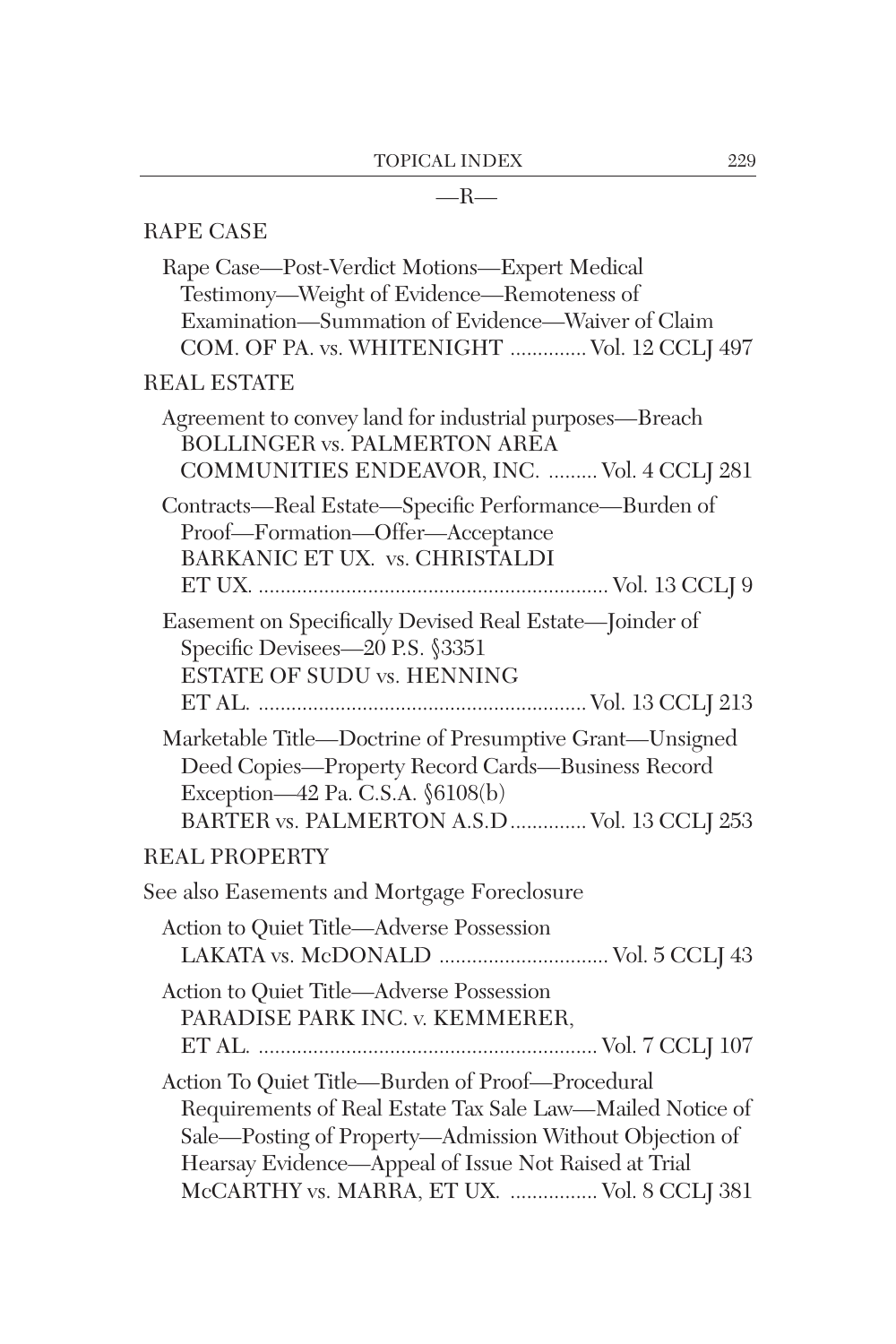| Adverse Possession-Burden of Proof                                                                                                                                                                                                                                                                    |
|-------------------------------------------------------------------------------------------------------------------------------------------------------------------------------------------------------------------------------------------------------------------------------------------------------|
| Civil-Summary Judgment-Real Estate-Marketable Title-<br>Void Title<br>BARTER vs. PALMERTON AREA SCHOOL                                                                                                                                                                                                |
| Civil Action-Negligence-Injury to Property-Relocation<br>of House-Measure of Damages-Time for Valuation of<br>Damages-Mesne Damages-Petition To Mold Verdict-<br>Legal Interest-Litigation Costs<br>PRON, ET UX. vs. YAMULLA TRUCKING &<br>EXCAVATING CO., INC.  Vol. 11 CCLJ 102                     |
| Contracts-Specific Performance-Statute of Frauds-<br>Restatement, Contracts-Real Estate Owned by Husband-<br>Agreement of Sale Signed by Husband-Wife Signed<br>Following Word "Witness"                                                                                                              |
| Covenant to Pay Dues-Real Parties in Interest<br>INDIAN MOUNTAIN LAKE CIVIC ASSOC. vs.                                                                                                                                                                                                                |
| Covenant to Pay Dues and Assessment-Real Property in<br>Interest-Power of Attorney<br>HOLIDAY POCONO CIVIC ASSN., INC. vs.                                                                                                                                                                            |
| Decedents' Estates-Executors' Private Sale of Specifically<br>Devised Property-Petition for Confirmation of Sale-<br>Joinder of Specific Devisees-Deed-Exceptions and<br>Reservations-Declaratory Judgment Action-Motion for<br>Summary Judgment<br>MAIER, ET AL. vs. HENNING, ET AL.  Vol. 11 CCLJ 5 |
| Deeds-Enforcement of Restrictive Covenant<br>INDIAN MOUNTAIN LAKE DEVELOPMENT CORP.                                                                                                                                                                                                                   |
| Easement-Preliminary Objections<br>THOMAS vs. KRESSLY  Vol. 5 CCLJ 212                                                                                                                                                                                                                                |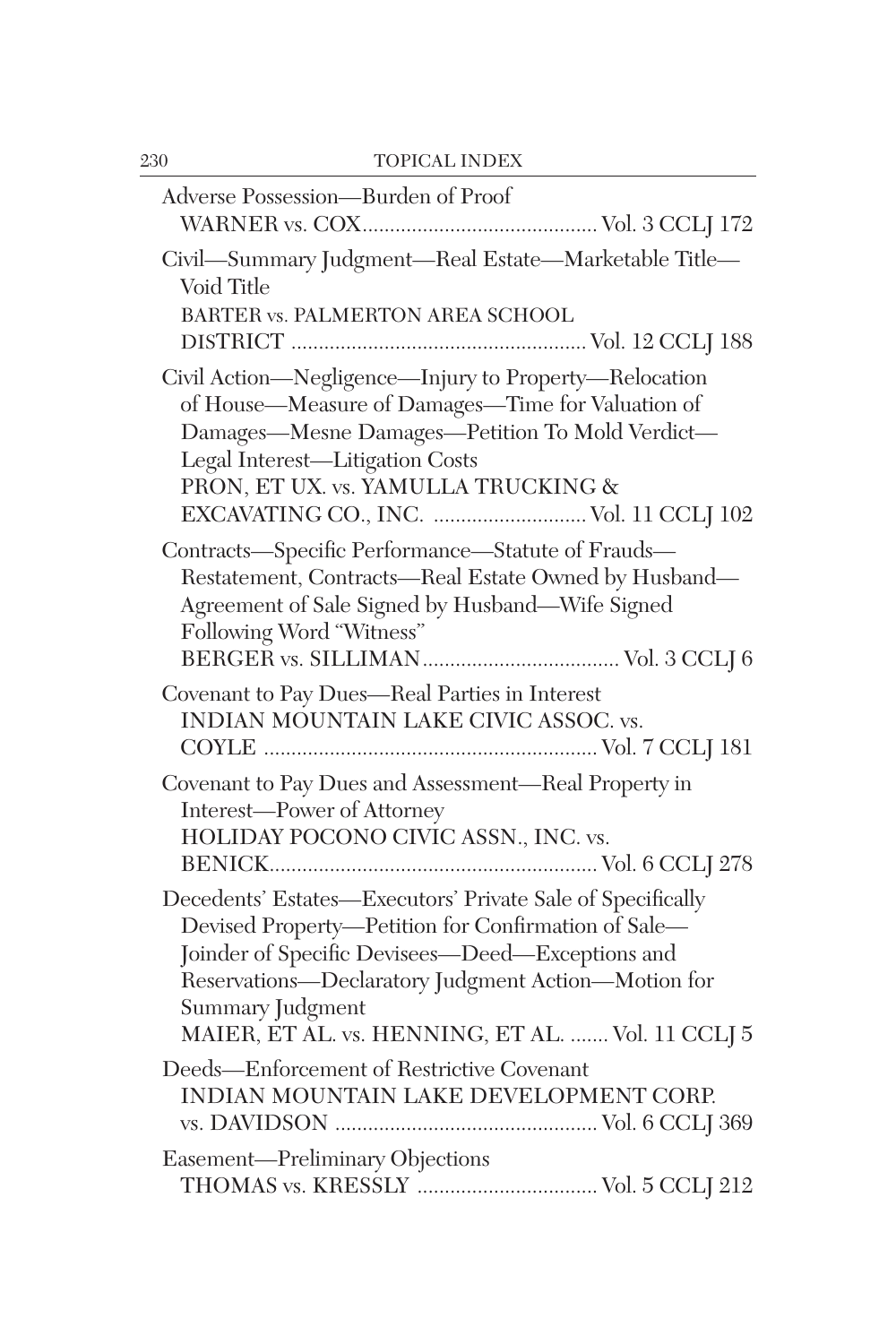| Easement by Grant or Prescription—Preliminary Objections—<br>Failure to Join Grantor of Easement as Necessary Party<br>THOMAS vs. KRESSLY, ET AL.  Vol. 5 CCLJ 359                                                                                                                     |
|----------------------------------------------------------------------------------------------------------------------------------------------------------------------------------------------------------------------------------------------------------------------------------------|
| Easement by Implication—Sewers                                                                                                                                                                                                                                                         |
| <b>Easement by Necessity</b><br>HENRY, ET AL. vs. RICHIE  Vol. 7 CCLJ 359                                                                                                                                                                                                              |
| Easement by Prescription-Burden of Proof-Evidence<br>LESHOCK vs. MEINING  Vol. 5 CCLJ 113                                                                                                                                                                                              |
| Easement by Prescription-Obstruction to Use of Road<br>BANKS TOWNSHIP vs. DeNOIA  Vol. 6 CCLJ 34                                                                                                                                                                                       |
| Ejectment-Adverse Possession-Dead Man's Statute                                                                                                                                                                                                                                        |
| Ejectment-Burden of Proof-Mines and Minerals-Deeds-<br>Reservations and Exceptions of Minerals-Abandonment-<br>Uranium<br>MAHR, ET AL. vs. EXXON                                                                                                                                       |
| Enforcement of Restrictive Covenant<br>INDIAN MOUNTAIN LAKE CIVIC ASSN., INC. vs.                                                                                                                                                                                                      |
| Equity-Adequacy of Legal Remedy-Laches-Real<br>Property-Residential Recreational Development-<br>Assessment of Road Maintenance Fee by Business<br>Corporation-Absence of Relevant Deed Covenant-Denial<br>of Use of Recreational Facilities<br>REYNOLDS, ET AL. vs. POCONO RECREATION |
| Equity-Injunction-Easement by Implication-Easement by<br>Necessity-"Landlocked" Property-Burden of Proof                                                                                                                                                                               |
| Equity-Injunction-Easement of Necessity-Landlocked<br>Property<br>KOBAL vs. TRUSTEES OF THE GENERAL ASSEMBLY<br>OF THE CHURCH OF THE LORD JESUS CHRIST OF                                                                                                                              |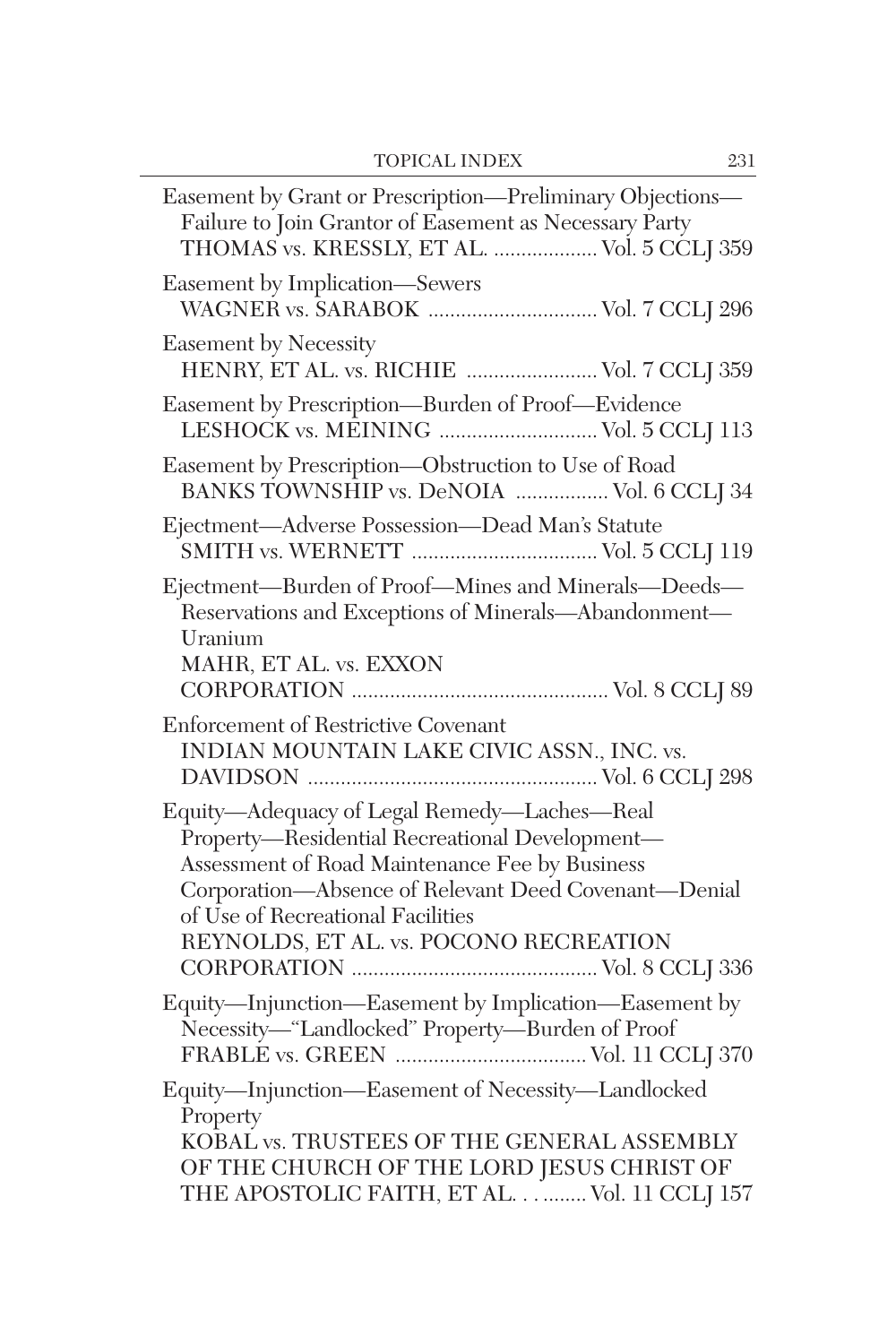| Equity—Mines and Minerals—Lease of Mining Rights—<br>Express Rescission of Terms of Earlier Lease by Subsequent<br>Lease Agreement-Failure To Set Forth Duration of Lease<br>HUSS CONTRACTING CO., INC. vs. MESSINA, |
|----------------------------------------------------------------------------------------------------------------------------------------------------------------------------------------------------------------------|
| Equity-Sewer Line Easement-Evolution of Use of Dominant<br>Tenement-Burden Imposed on Servient Tenement<br>MASHACK, ET UX. vs. CONDASH,                                                                              |
| Equity-Specific Performance-Agreement for Sale of Real<br>Property<br>DeMELFI, ET UX. vs. MARTINE, ET UX. Vol. 9 CCLJ 406                                                                                            |
| Equity-Title to Land-Certification to Law Side<br>MAHR vs. EXXON CORP Vol. 6 CCLJ 303                                                                                                                                |
| Injunction-Adverse Possession-Dedication to Public Use<br>POCONO RECREATION CORP. vs.                                                                                                                                |
| Injunction-Diversion of Surface Water-Common Enemy<br>Doctrine                                                                                                                                                       |
| Injunction-Removal of Lateral Support-Equity<br>ANTIGA vs. NALESNIK  Vol. 7 CCLJ 343                                                                                                                                 |
| Judgment Liens-Writs of Revival-Statute of Limitations-<br>Judiciary Act-Repealer Act<br>TRUVER, ET UX. vs. HASKER  Vol. 8 CCLJ 103                                                                                  |
| Partition of Entireties Property-Liens of Record<br>HUDASKY vs. HUDASKY  Vol. 6 CCLJ 311                                                                                                                             |
| Partition of Entireties Property-Statute of Frauds<br>HENNING vs. HENNING  Vol. 6 CCLJ 267                                                                                                                           |
| Pleadings-Action to Quiet Title-Reformation of Deed-<br>Preliminary Objections-Pa. R.C.P. 1019(a)-Restatement on<br>Contracts                                                                                        |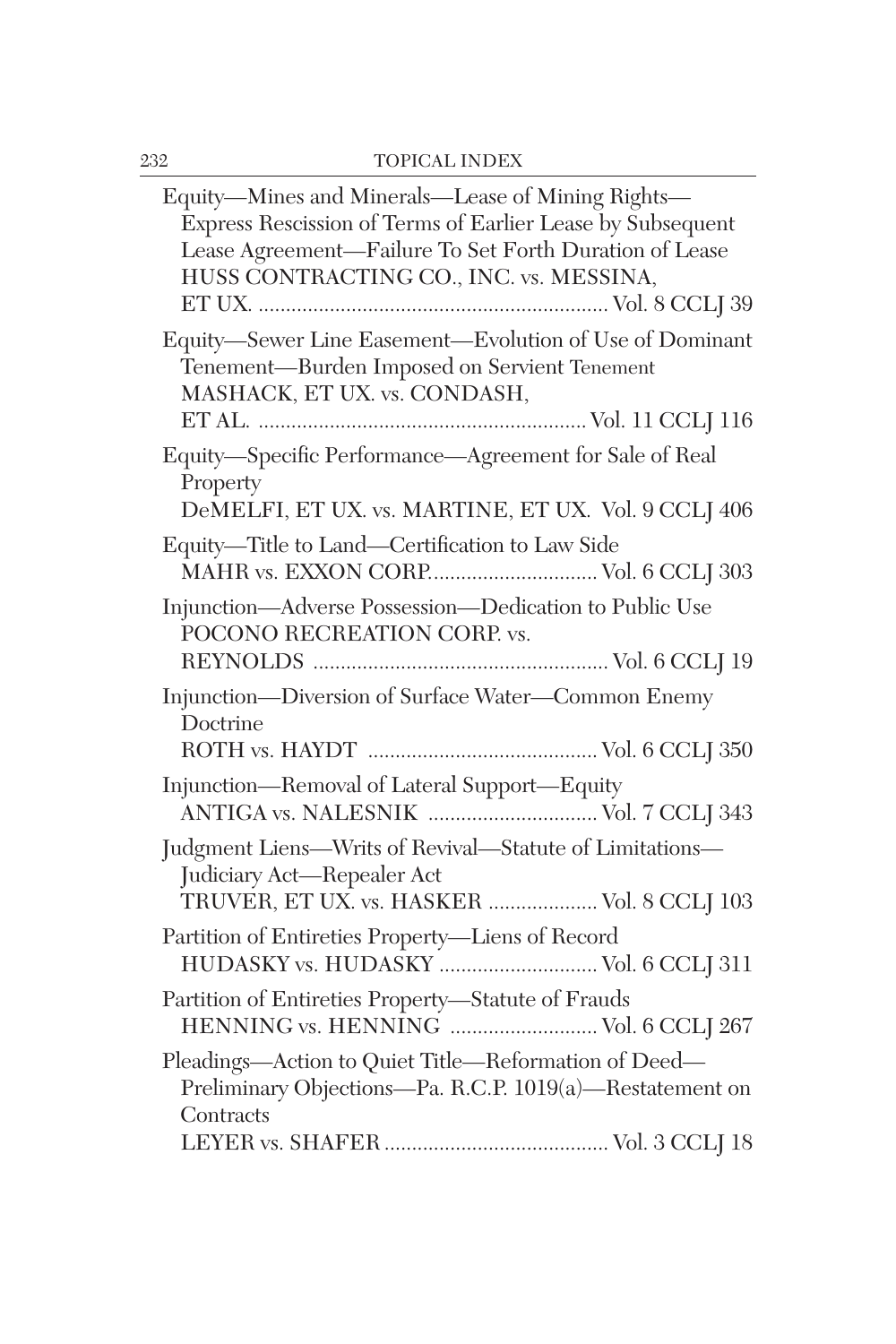| Post-Trial Motions-Equity-Statute of Frauds-Broker's<br>Commission<br>SCHOCH vs. SMITH, ET AL.  Vol. 9 CCLJ 381                                                                                     |
|-----------------------------------------------------------------------------------------------------------------------------------------------------------------------------------------------------|
| Presumptive Right-of-Way—Extinguishment<br>LESHOCK vs. MEINING  Vol. 5 CCLJ 200                                                                                                                     |
| Quiet Title-Preliminary Objections-Joinder-Adverse<br>Possession<br>PARADISE PARK, INC. vs. KEMMERER . Vol. 6 CCLJ 326                                                                              |
| Quiet Title—School District—Section 707(8) of Public School<br>Code of 1949<br>PANTHER VALLEY SCHOOL DISTRICT vs. BOROUGH                                                                           |
| Quiet Title Action-Adverse Possession-Elements of Proof-<br>Burden of Proof-Counterclaim in Equity<br>MOTOLA vs. HUNTER, ET UX.  Vol. 11 CCLJ 47                                                    |
| Right to Possession at the End of Term of Lease-Preliminary<br>Objections-Franchise<br>KOWATCH vs. ATLANTIC RICHFIELD                                                                               |
| Sheriff's Sale of Real Estate-Property Incapable of Division-<br>Debtor's Exemption-Costs of Sale-Proceeds of Sale<br>BROADSCOPE, INC. vs. GUILBERT,                                                |
| Summary Judgment-Agreement To Purchase Real Estate-<br>Mortgage Contingency Clause-Identity of Mortgagee<br>TERSIGNI ET UX. vs. LEWINE ET AL.  Vol. 10 CCLJ 392                                     |
| Tax Assessment Appeal-Presumptive Validity of Assessment-<br>Burden of Proof-State of Disrepair of the Property<br>MARKOWITZ vs. CARBON COUNTY BOARD<br>OF ASSESSMENT AND REVISION OF               |
| Tax Sale-Exceptions and Objections-Real Estate Tax Sale<br>Law-Sections 308 and 602-Notice Requirements-<br>Immediate Posting-Ten Day Mailed Notice of Sale<br>DeANGELO vs. CARBON COUNTY TAX CLAIM |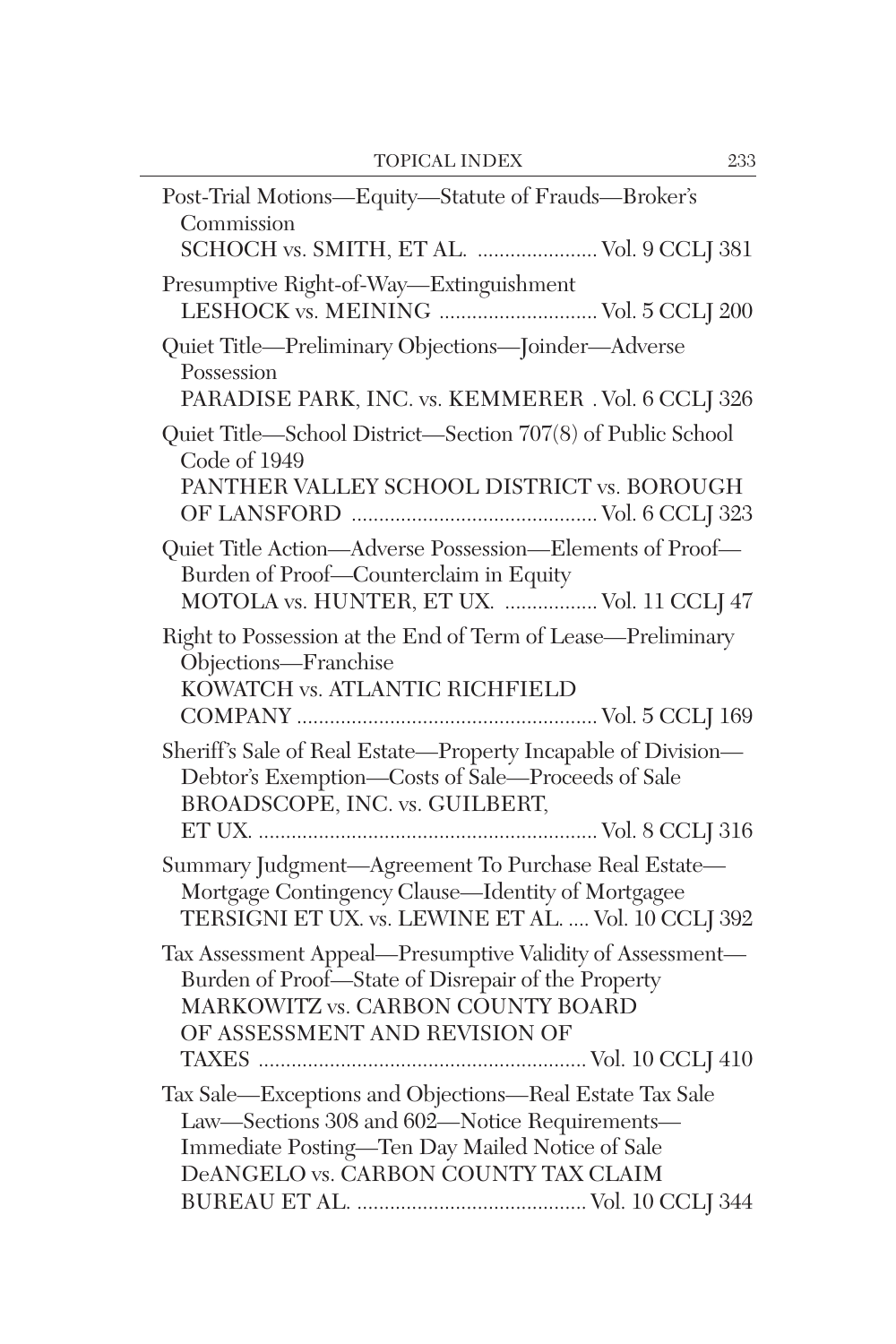| Tax Sales-Section 613 of the Real Estate Tax Sale Law-<br>Petition for Disapproval—Evidence of Value<br>JIM THORPE AREA SCHOOL DISTRICT<br>ET AL. vs. CARBON COUNTY TAX CLAIM              |
|--------------------------------------------------------------------------------------------------------------------------------------------------------------------------------------------|
| <b>REPLEVIN</b>                                                                                                                                                                            |
| Civil-Replevin-Right To Immediate Possession of Personal<br>Property-Defense of Lien-Special Damages<br>SIMKO vs. MARATTA, ET AL.  Vol. 11 CCLJ 355                                        |
| Release-Fraud-Duress-Burden of Proof-Preponderance<br>of Evidence-Appeal to Prejudice and Passion-Judgment<br>N.O.V.-New Trial<br>POLLOCK vs. POLLOCK Vol. 2 CCLJ 115                      |
| <b>ROADS AND HIGHWAYS</b>                                                                                                                                                                  |
| Civil Action-Appeal-Mandamus-Road Dedication-<br>Express and Implied Acceptance-Developer's Liability<br>HIGH RIDGE ACRES HOMEOWNERS ASSOCIATION<br>vs. MAHONING TOWNSHIP BOARD OF         |
| RULES, CIVIL PROCEDURES                                                                                                                                                                    |
| R.C.P. 126-Liberal Construction and application of Rules<br>THOMAS vs. GNADEN HUETTEN Vol. 1 CCLJ 245                                                                                      |
| R.C.P. 233-Service: Petitions, Rules, Orders, and Notices.<br>R.C.P. 1022-Paragraphing<br>THOMAS vs. GNADEN HUETTEN Vol. 1 CCLJ 245                                                        |
| R.C.P. 1022-Paragraphing & R.C.P. 126-Liberal<br>Construction<br>CARPENTER vs. GLEN ALDEN Vol. 1 CCLJ 35                                                                                   |
| R.C.P. 1022—Paragraphing—Where defendant is not<br>prejudiced Rule 126 will be followed rather than the strict<br>application of Rule 1022<br>CARPENTER vs. GLEN ALDEN CORP Vol. 1 CCLJ 35 |
| R.C.P. 1025-Endorsment<br>THOMAS vs. GNADEN HUETTEN Vol. 1 CCLJ 245                                                                                                                        |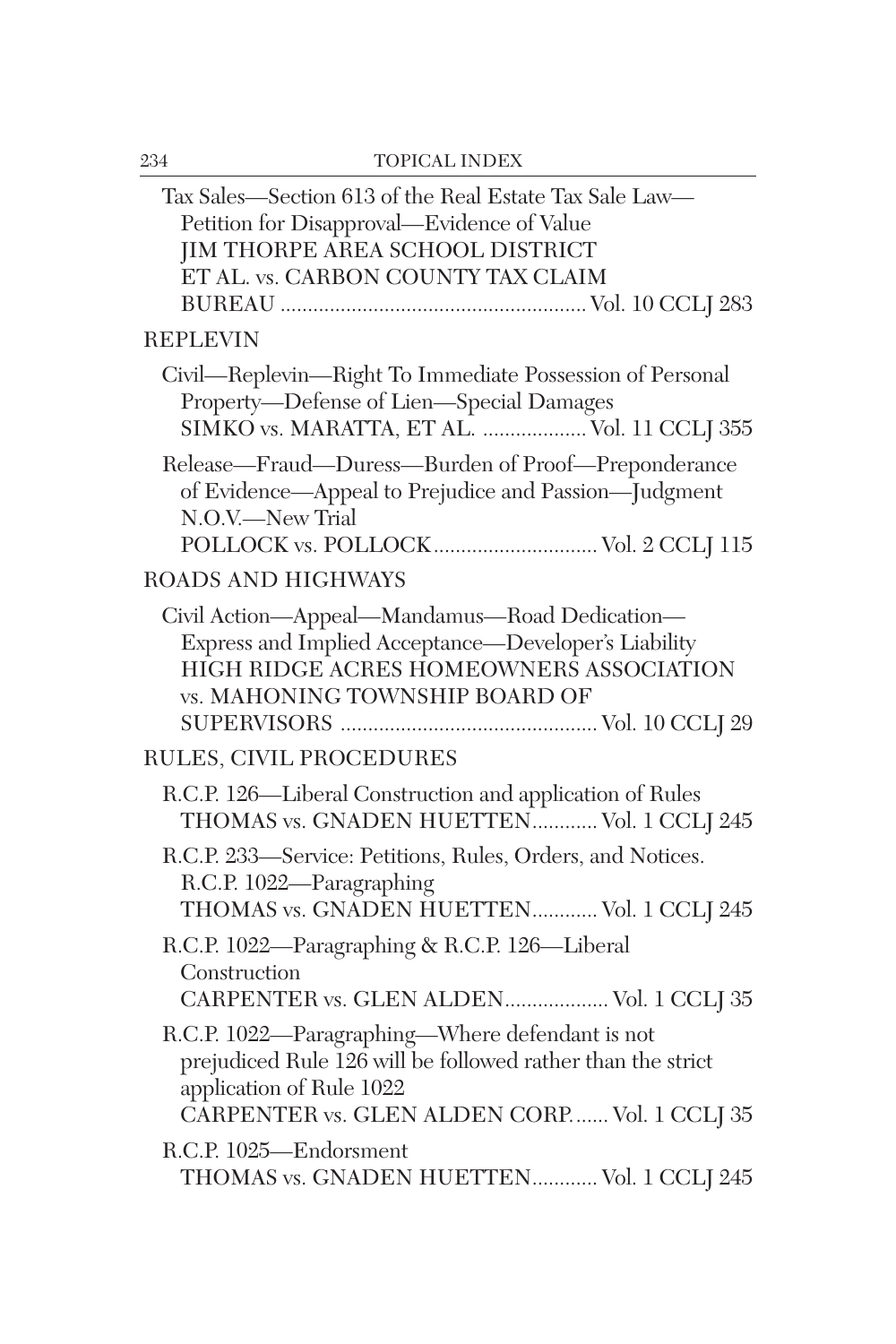| R.C.P. 1027-Service of Copies-R.C.P. 1028-Preliminary<br>Objections                                                       |  |  |
|---------------------------------------------------------------------------------------------------------------------------|--|--|
| THOMAS vs. GNADEN HUETTEN Vol. 1 CCLJ 245                                                                                 |  |  |
| R.C.P. 1251-Foreign Attachment<br>DRAGON CEMENT vs. HOLIDAY                                                               |  |  |
|                                                                                                                           |  |  |
| R.C.P. 1513—Trial by Jury—Advisory verdict<br>BOLLINGER vs. CENTRAL PENN.  Vol. 1 CCLJ 176                                |  |  |
| R.C.P. 2002-Real Party in Interest-Beneficiaries under Trust<br>agreement<br>CARPENTER vs. GLEN ALDEN CORP Vol. 1 CCLJ 35 |  |  |
|                                                                                                                           |  |  |
| R.C.P. 2229-Permissive Joinder<br>THOMAS vs. GNADEN HUETTEN Vol. 1 CCLJ 245                                               |  |  |
| $-S-$                                                                                                                     |  |  |
| <b>STATUTES OF FRAUDS</b>                                                                                                 |  |  |
| Affirmance—Restatement, Sec. 94—Where goods are received<br>and accounted the Ctatute of Fuerda is unamplicable. Where    |  |  |

| and accepted, the Statute of Frauds is unapplicable. Where<br>goods are orally purchased by defendant corporation,<br>nevertheless to be delivered to second company's place of<br>business, such agreement is not a guarantee of debt of another<br>and need not be in writing | Allimance—Restatement, Sec. 94—Where goods are received |
|---------------------------------------------------------------------------------------------------------------------------------------------------------------------------------------------------------------------------------------------------------------------------------|---------------------------------------------------------|
|                                                                                                                                                                                                                                                                                 |                                                         |
|                                                                                                                                                                                                                                                                                 |                                                         |
|                                                                                                                                                                                                                                                                                 |                                                         |
|                                                                                                                                                                                                                                                                                 |                                                         |
|                                                                                                                                                                                                                                                                                 |                                                         |
|                                                                                                                                                                                                                                                                                 |                                                         |

#### SCHOOLS AND SCHOOL DISTRICTS

Civil—Tax Collection Action—License Fees and Amusement Taxes—Local Tax Enabling Act—State Governmental Immunity—Double Taxation—Revenue Producing Measure—"Owner" of Amusement—Jurisdiction To Tax WEATHERLY AREA SCHOOL DISTRICT vs. WHITEWATER CHALLENGERS, INC. and TOWNSHIP OF LEHIGH vs. WHITEWATER CHALLENGERS, INC. and JIM THORPE AREA SCHOOL DISTRICT vs. POCONO WHITEWATER, LTD ................ Vol. 11 CCLJ 315 Civil Action—Preliminary Objections—Demurrer—Political

Subdivision Tort Claims Act BONNER, ET UX. vs. HILES, ET AL. ...... Vol. 11 CCLJ 254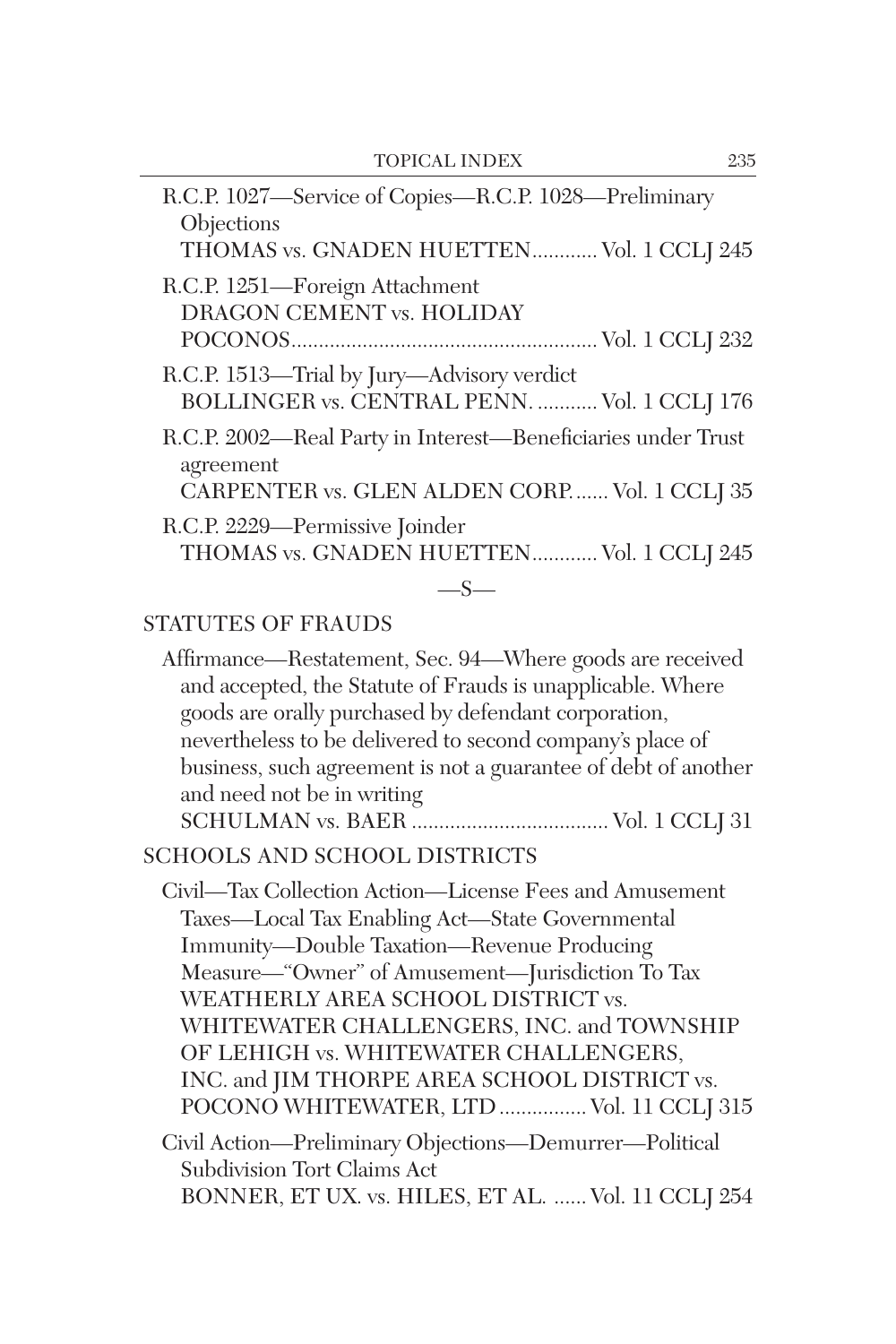| Constitutional Rights-Drugs-Hearing Before School Board<br>REINER vs. WEATHERLY AREA SCHOOL                                                                                                                                                                     |
|-----------------------------------------------------------------------------------------------------------------------------------------------------------------------------------------------------------------------------------------------------------------|
| Declaratory Judgment Action-Local Amusement Taxes-<br>Jurisdiction-Actual Controversy-Standing of Townships<br>and School Districts<br>WEATHERLY AREA SCHOOL DISTRICT vs.<br>WHITEWATER CHALLENGERS, INC. and TOWNSHIP<br>OF LEHIGH vs. WHITEWATER CHALLENGERS, |
| INC. and JIM THORPE AREA SCHOOL DISTRICT vs.<br>POCONO WHITEWATER. LTD  Vol. 11 CCLJ 148                                                                                                                                                                        |
| Sale of Unused or Unnecessary School Buildings-Quiet Title<br>PANTHER VALLEY SCHOOL DISTRICT vs. BOROUGH                                                                                                                                                        |
| Schools-Local Agency Law-Scope of Review-Dismissal of<br>Temporary Professional Employee-Unsatisfactory Rating-<br>Notice of Unsatisfactory Rating-Section 11-1108 of the<br>School Code<br>GUSS vs. PALMERTON AREA SCHOOL                                      |
| Schools-Suspension of Professional Employees-Staff<br>Realignment-Seniority-Section 1125.1(c) of Public School<br>Code-Certification<br>PANTHER VALLEY EDUCATION ASSN. vs. PANTHER<br>VALLEY SCHOOL BOARD  Vol. 8 CCLJ 276                                      |
| Schools—Suspension of Professional School Employee—<br>Appeal—Public School Code of 1949—Alteration of<br>Educational Program-Improvement in Efficiency<br>ROHART vs. JIM THORPE AREA BOARD OF SCHOOL                                                           |
| Taxation-Local Mechanical Device Tax-Gaming Machines-<br>Credibility of Witnesses-Positiveness of Testimony<br>JIM THORPE AREA SCHOOL DISTRICT vs.                                                                                                              |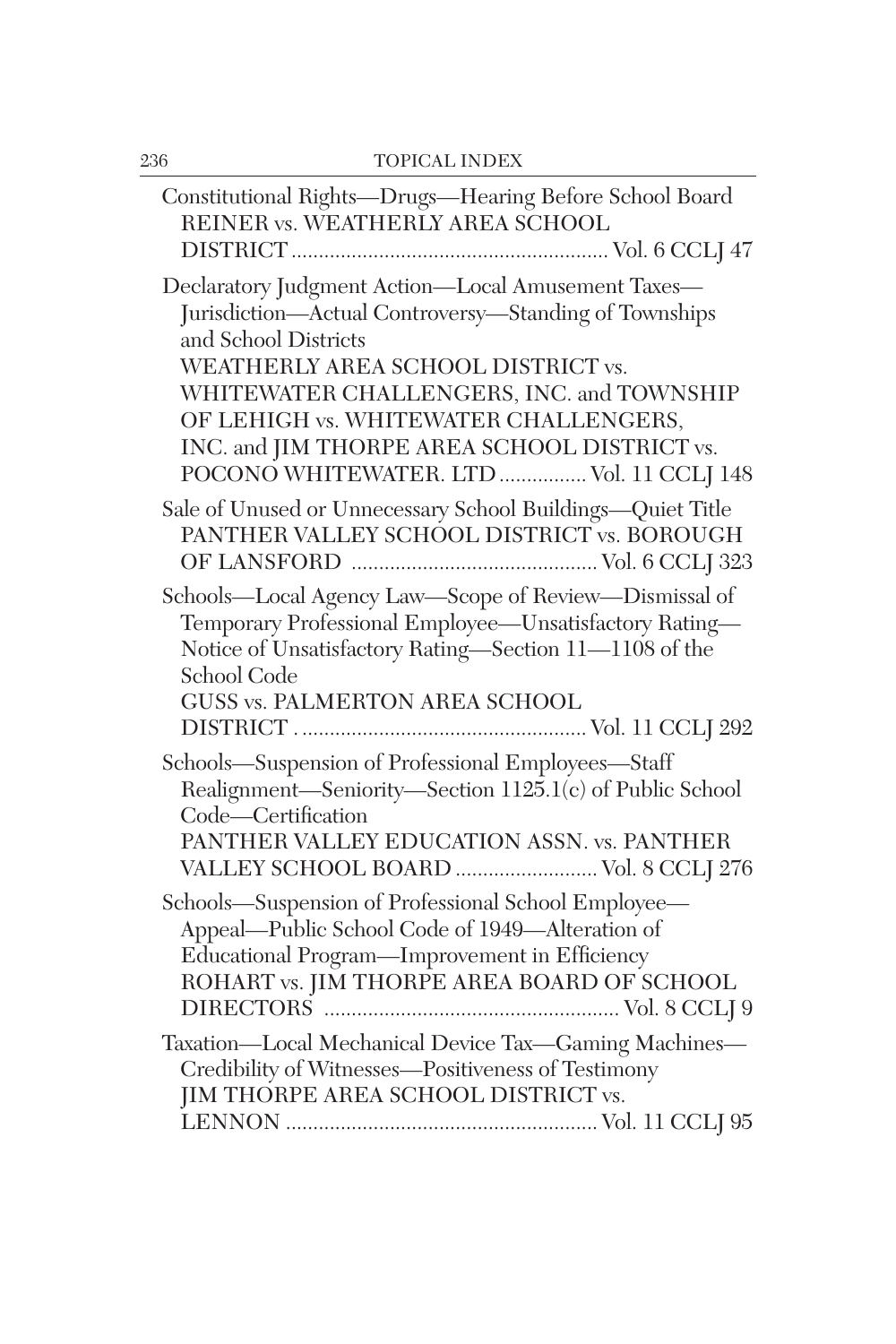| <b>SENTENCE</b>                                                                                                                                                                                                         |
|-------------------------------------------------------------------------------------------------------------------------------------------------------------------------------------------------------------------------|
| Sentence<br>COMMONWEALTH OF PENNSYLVANIA vs.                                                                                                                                                                            |
| <b>SENTENCING</b>                                                                                                                                                                                                       |
| Sentencing-Petition to Reconsider-Excessiveness of<br>Sentence-Waiver of Recusal Issue<br>COM. OF PA. vs. GREEN  Vol. 13 CCLJ 49                                                                                        |
| <b>SERVICE OF PROCESS</b>                                                                                                                                                                                               |
| Appeal From Government Agency-Suspension of Certification<br>by Bureau of Traffic Safety-Appeal Period<br>COMMONWEALTH DEPARTMENT OF<br>TRANSPORTATION vs. SANDS, ET AL.  Vol. 8 CCLJ 258                               |
| Divorce Action-Non-Resident Defendant                                                                                                                                                                                   |
| Forfeiture-Pennsylvania Cigarette Tax Act-Service of<br>Forfeiture Petition-Defective Service-Jurisdiction-<br>Pa.R.C.P. 1009(a)<br><b>COMMONWEALTH vs. ONE 1978 DODGE</b>                                              |
| Equity-Preliminary Injunction-Personal Jurisdiction-<br>Notice to Defendant-Burden of Proof<br>HORSEHEAD INDUSTRIES, INC. vs. UNITED<br>STEELWORKERS, ET AL.  Vol. 9 CCLJ 386                                           |
| Liquor License-Revocation and Bond Forfeiture-Criminal<br>Conviction-Delivery of Cocaine-Hearing-Proof of<br>Notice-Due Process-Waiver<br>IN RE: APPEAL OF THE LANTERN MOTOR<br>LODGE & RESTAURANT, INC Vol. 10 CCLJ 61 |
| Long Arm Statute-Conspiracy to Obtain Loan-Default<br>TRI-COUNTY STATE BANK vs. HERTZ  Vol. 6 CCLJ 217                                                                                                                  |
| Motor Vehicles-Appeal From License Suspension-<br>Timeliness of Appeal—Petition To Dismiss for Lack of<br>Subject Matter Jurisdiction-Date of Entry of Order-                                                           |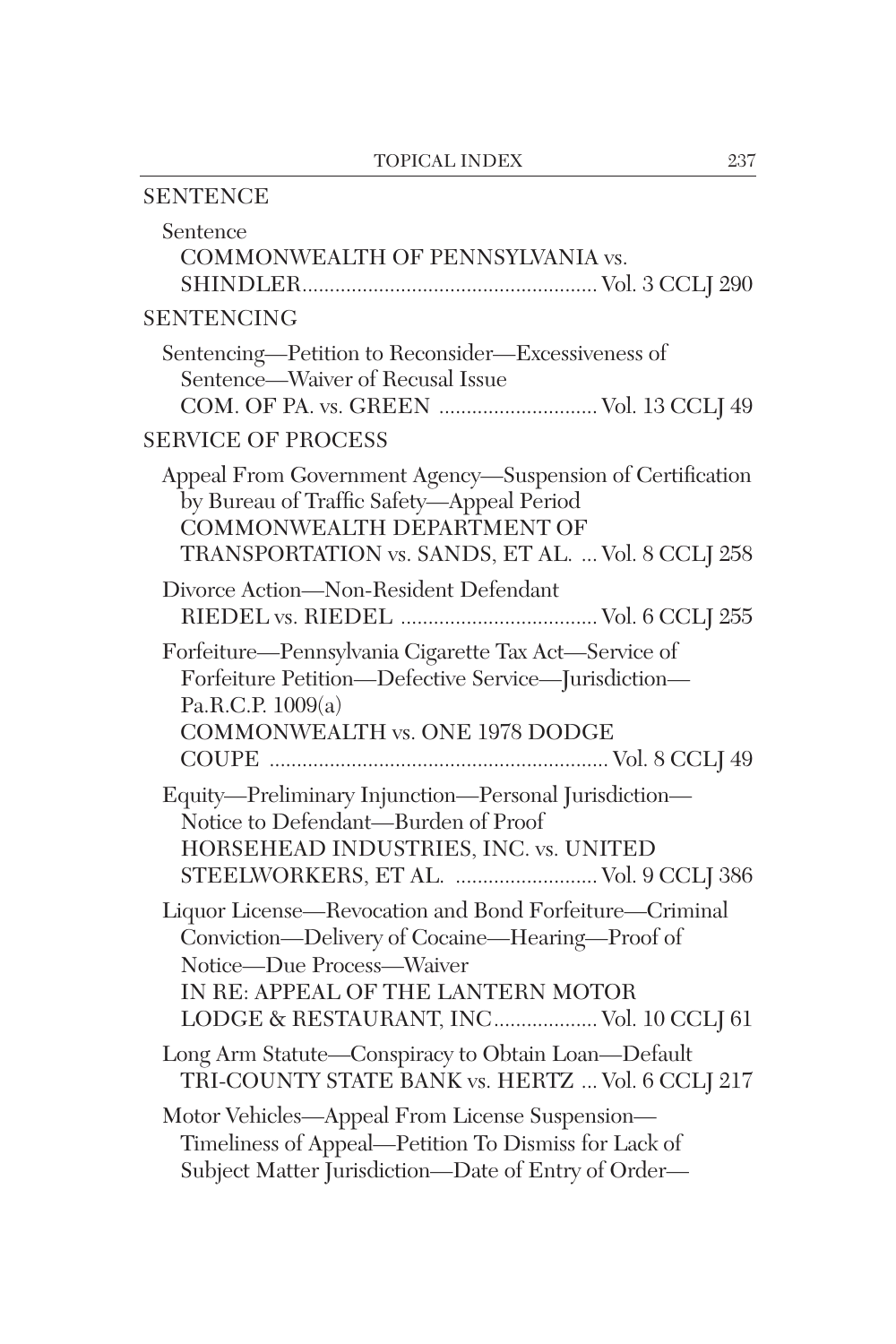| Evidence of Mailing of Notice of Suspension-Nonreceipt of<br>Notice of Suspension<br>TRINKLE SALES AND SERVICE vs.<br>COMMONWEALTH DEPARTMENT OF                                                                                                                                       |
|----------------------------------------------------------------------------------------------------------------------------------------------------------------------------------------------------------------------------------------------------------------------------------------|
|                                                                                                                                                                                                                                                                                        |
| Municipal Ordinances-Appeals-Timeliness-Judiciary Act<br>Repealer Act-Service of Process-Surety Bond<br>REHRIG, ET AL. vs. BOROUGH OF                                                                                                                                                  |
| Ordinance-Prosecution for Violation-Appeal From Summary<br>Conviction-Minor Judiciary Act-Failure To Serve Copy of<br>Transcript on Defendant-Defense of Discrimination<br>BOROUGH OF NESQUEHONING vs.                                                                                 |
| STREETS AND ROADS                                                                                                                                                                                                                                                                      |
| Dedication-Street-Opening Street for Use of Public<br>KATZ, ET UX. vs. BOROUGH OF                                                                                                                                                                                                      |
| Equity-Adequacy of Legal Remedy-Laches-Real<br>Property-Residential Recreational Development-<br>Assessment of Road Maintenance Fee by Business<br>Corporation-Absence of Relevant Deed Covenant-Denial<br>of Use of Recreational Facilities<br>REYNOLDS, ET AL. vs. POCONO RECREATION |
| Equity-Exceptions-Scope of Review<br>HENRY, ET AL. vs. RICHIE, ET AL.  Vol. 8 CCLJ 80                                                                                                                                                                                                  |
| <b>SUFFICIENCY OF EVIDENCE</b>                                                                                                                                                                                                                                                         |
| See Criminal Law                                                                                                                                                                                                                                                                       |
| SUPPORT/NON-SUPPORT                                                                                                                                                                                                                                                                    |
| See Domestic Relations, Parent and Child                                                                                                                                                                                                                                               |
| Ability to Pay—Parent and child—Civil Procedure Support<br>Law. An order of Support for an indigent mother against son<br>defendant, will not be imposed if such order would result in<br>the termination of defendant's daughter's college education                                  |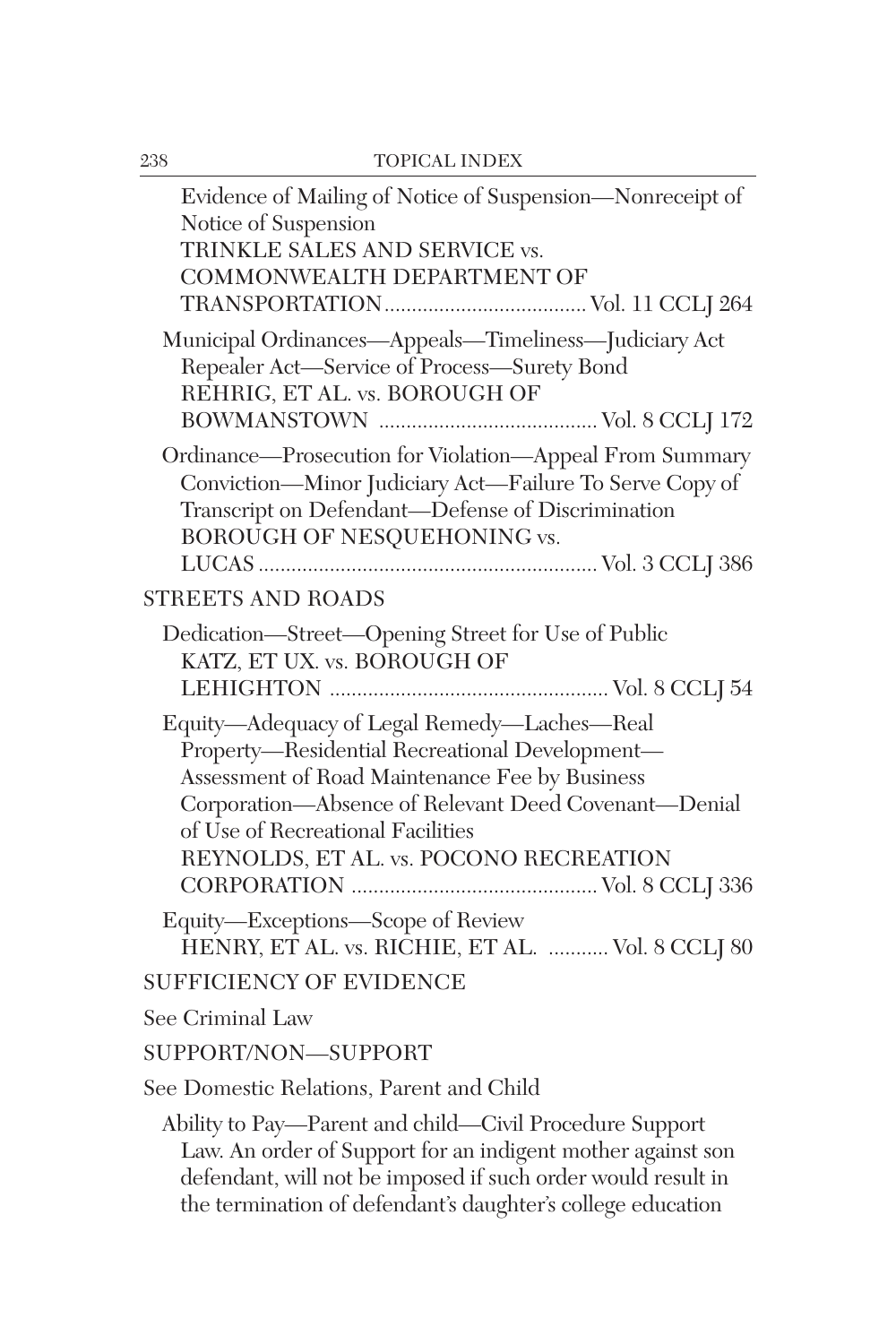| and prevent defendant from paying past debts, and especially<br>so where defendant is willing to have his mother reside with<br>him                                                   |
|---------------------------------------------------------------------------------------------------------------------------------------------------------------------------------------|
| An unappealed order may be modified upon showing of a<br>change of circumstances                                                                                                      |
| Child and Spousal Support Agreement-Equity-Breach-<br>Money Damages-Specific Performance-Unjust<br>Enrichment-Attorneys' Fees<br>MONTES vs. MONTES  Vol. 13 CCLJ 318                  |
| Duty of Husband-Burden of proof is upon wife to establish<br>husband's conduct justified her leaving him                                                                              |
| Non Support-Support Order of Higher Education<br>COMMONWEALTH EX REL. HOPPES vs.                                                                                                      |
| Order based on written agreement, will not be modified<br>without proof of fraud, accident or mistake, and burden is on<br>contesting party                                           |
| Order of Support-Appeal                                                                                                                                                               |
| Spousal Support-Domestic Relations Hearing Officer-<br>Recommendations-Exceptions-Standard of Review-<br>Indignities-Exceptions Waived<br>ZIEGENFUSS vs. ZIEGENFUSS  Vol. 13 CCLJ 239 |
| <b>SUPPORT OF CHILDREN</b>                                                                                                                                                            |
| Child Support—Nurturing Parent Doctrine—Age of<br>Child—Availability of Child Care—Adequacy of Financial<br>Resources—Welfare of the Child                                            |
| Domestic Relations-Modification of Support Order-Material<br>and Substantial Change of Circumstances                                                                                  |
|                                                                                                                                                                                       |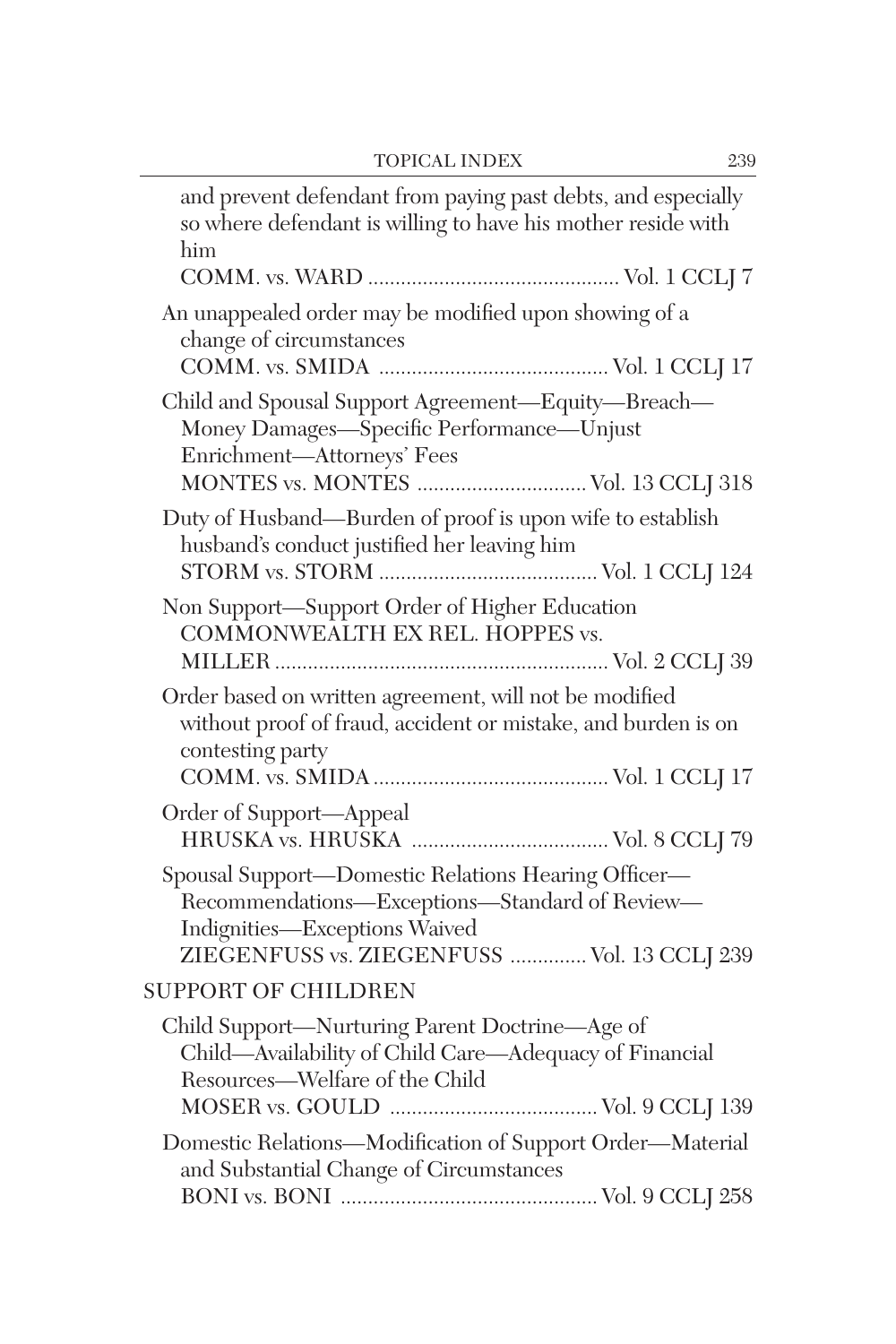| Domestic Relations-Modification of Support Order-Res<br>Judicata Effect of Support Order-Material and Substantial<br>Changes in Circumstances                                                                                                                                                                     |
|-------------------------------------------------------------------------------------------------------------------------------------------------------------------------------------------------------------------------------------------------------------------------------------------------------------------|
| Support-Divorce-Indignities-Legal Excuse for Refusal To<br>Support<br>HABERMAN vs. HABERMAN  Vol. 9 CCLJ 149                                                                                                                                                                                                      |
| Support-Income and Earning Power-Self-Employment-<br>Credibility-Child Over 18-Consent<br>SOBERICK vs. SOBERICK  Vol. 10 CCLJ 1                                                                                                                                                                                   |
| Support-Modification of Order-Remission of Arrearages<br>WONG vs. LAGANOWSKI  Vol. 10 CCLJ 38                                                                                                                                                                                                                     |
| <b>SUPPORT OF SPOUSE</b>                                                                                                                                                                                                                                                                                          |
| Divorce—Equitable Distribution—Date of Valuation of Marital<br>Property-Valuation and Distribution of Pension Plan-<br>Coverture Fraction-Alimony-Appropriate Employment-<br>Relative Earnings and Earning Capacity-Alimony Pendente<br>Lite-Counsel Fees                                                         |
| Domestic Relations-Modification of Support Order-Material<br>and Substantial Change of Circumstances                                                                                                                                                                                                              |
| Support-Divorce-Indignities-Legal Excuse for Refusal To<br>Support<br>HABERMAN vs. HABERMAN  Vol. 9 CCLJ 149                                                                                                                                                                                                      |
| <b>SUPPRESSION OF EVIDENCE</b>                                                                                                                                                                                                                                                                                    |
| See also Evidence, Criminal Law                                                                                                                                                                                                                                                                                   |
| Criminal Law-Burglary and Larceny-Rules of Criminal<br>Procedure-Suppression of Evidence-Prejudicial<br>Remarks—Failure To Receive in Evidence a Copy of<br>Information Filed by Same Prosecutor in Another County<br>Charging Defendant With Receiving the Same Stolen Goods<br>COMMONWEALTH OF PENNSYLVANIA vs. |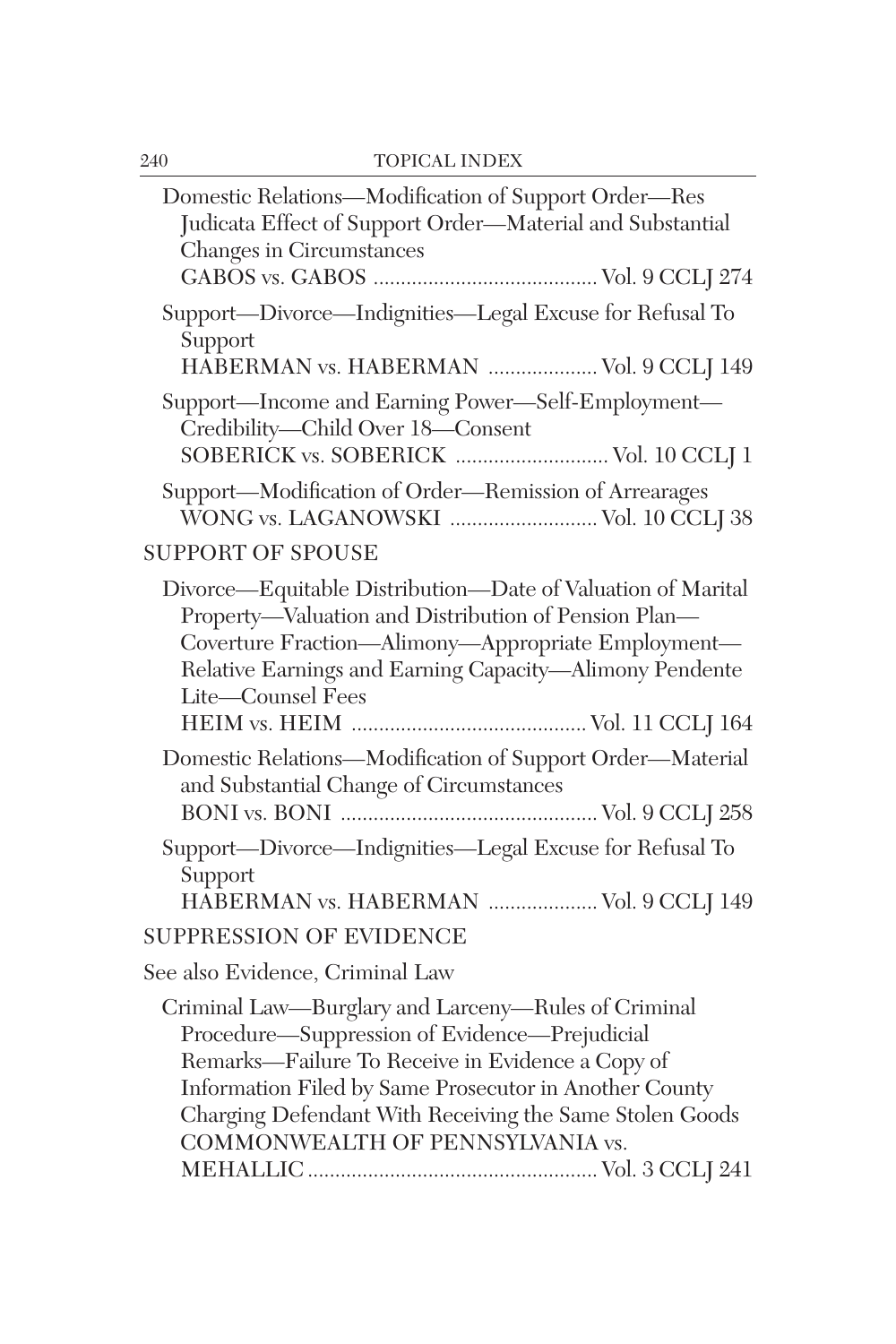| Criminal Law-Liquor Violation-Suppression of Evidence-<br>Return of Seized Items<br>COMMONWEALTH OF PENNSYLVANIA vs.                                                                                                                                                                                                       |
|----------------------------------------------------------------------------------------------------------------------------------------------------------------------------------------------------------------------------------------------------------------------------------------------------------------------------|
| Criminal Law-Omnibus Pretrial Motion To Suppress-Terry<br>Stop-Search Incident to Arrest<br>COMMONWEALTH OF PENNSYLVANIA vs.                                                                                                                                                                                               |
| Criminal Law-Omnibus Pre-Trial Motions-Motion To<br>Suppress-Warrantless Search of Trash-Abandonment-<br>Motion To Dismiss-Intent To Use Drug Paraphernalia-<br>Circumstantial Evidence<br>COMMONWEALTH OF PENNSYLVANIA vs. JOHN<br>CHARLES DAVIS and COMMONWEALTH OF<br>PENNSYLVANIA vs. WILLIAM R. DAVIS Vol. 11 CCLJ 64 |
| Criminal Law-Post-Trial Motions-Challenge to Jury Panel-<br>Chain of Custody-Admission of Photographs-Jury Charge<br>COMMONWEALTH OF PENNSYLVANIA vs.                                                                                                                                                                      |
| Criminal Law-Post-Trial Motions-Suppression of<br>Evidence—Sufficiency of Evidence—Testimony of<br>Co-Conspirators—Objection to Jury Panel—Joinder of<br>Co-Defendants for Trial<br>COMMONWEALTH OF PENNSYLVANIA vs.                                                                                                       |
| Criminal Law-Suppression of Evidence-Investigatory<br>Stop-Terry v. Ohio<br>COMMONWEALTH OF PENNSYLVANIA vs.                                                                                                                                                                                                               |
| Criminal Law-Suppression of Evidence-Pre-Arrest<br>Identification by Witness-Failure To Produce Photographic<br>Array<br>COMMONWEALTH OF PENNSYLVANIA vs.                                                                                                                                                                  |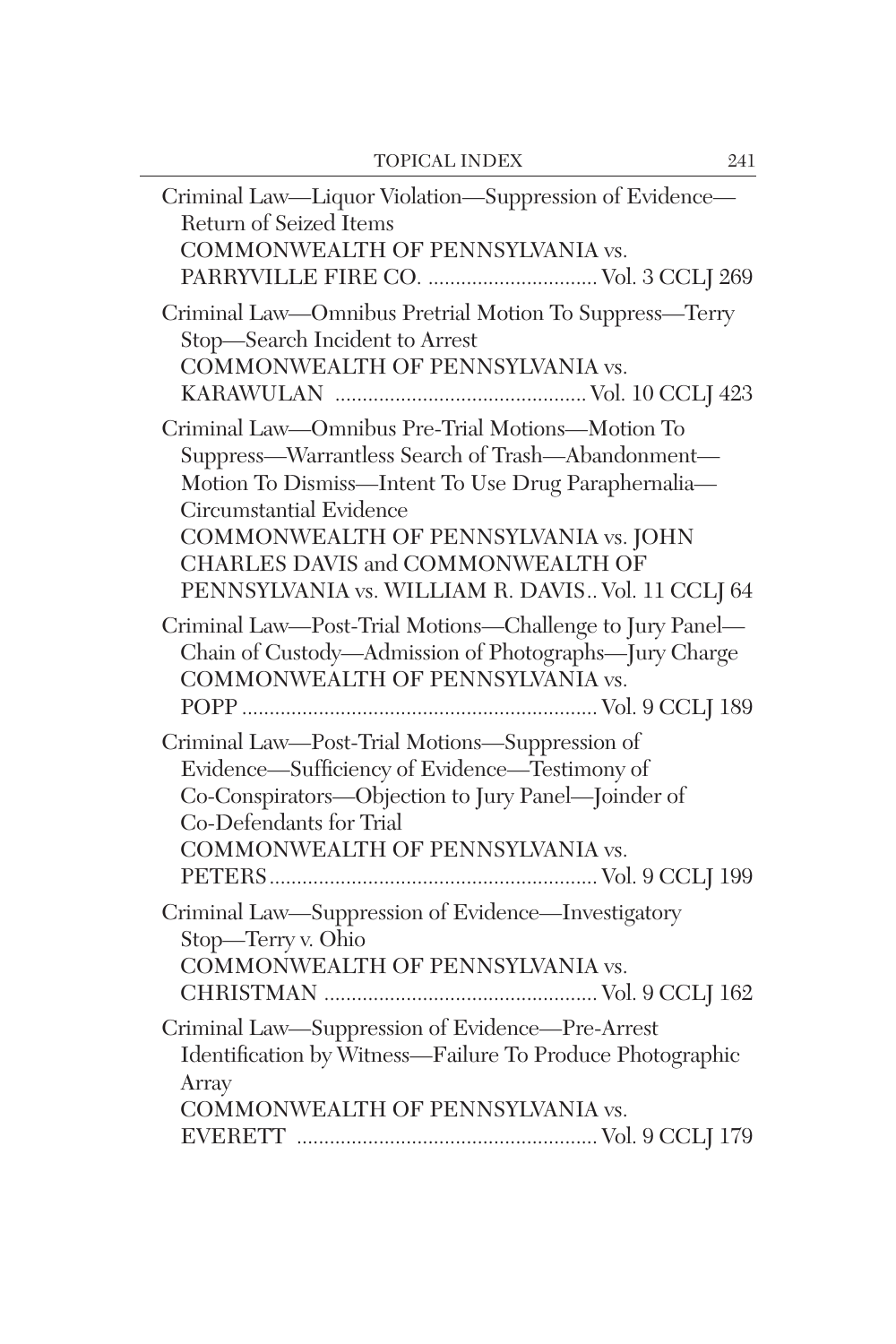| Criminal Law-Suppression of Evidence-Search Without      |
|----------------------------------------------------------|
| Warrant-Denial of Constitutional Rights-Motion for a New |
| Trial                                                    |
| COMMONWEALTH OF PENNSYLVANIA vs.                         |
|                                                          |
| Summary Appeal—Constitutionality of Ordinance—"Junkyard" |
| Ordinance—Vehicles                                       |
| COMMONWEALTH OF PENNSYLVANIA vs.                         |
|                                                          |
|                                                          |

# TAX

| Appeal From Assessment-Time Limitation<br>IN RE: TAX APPEAL OF POCONO RECREATION,                                                                                                                                                                                                                    |  |
|------------------------------------------------------------------------------------------------------------------------------------------------------------------------------------------------------------------------------------------------------------------------------------------------------|--|
| Tax Sale—Lack of Notice                                                                                                                                                                                                                                                                              |  |
| TAX ASSESSMENT                                                                                                                                                                                                                                                                                       |  |
| Petition for Appeal nunc pro tunc from Tax Assessment<br>TAX APPEAL OF KRISS  Vol. 5 CCLJ 134                                                                                                                                                                                                        |  |
| <b>TAX ASSESSMENT APPEALS</b>                                                                                                                                                                                                                                                                        |  |
| Tax Assessment Appeals—Fourth to Eighth Class County<br>Assessment Law-Sunshine Act-Local Agency Law-Due<br>Process—Rules of Procedure Governing Assessment<br>Hearings—Effect of Right to De Novo Hearing<br>ECKMAN vs. CARBON COUNTY BOARD OF<br>ASSESSMENT APPEALS  Vol. 15 CCLJ 345              |  |
| Tax Assessment Appeals—Fourth to Eighth Class County<br>Assessment Law—Sunshine Act—Local Agency Law—Due<br>Process—Rules of Procedure Governing Assessment<br>Hearings-Effect of Right to De Novo Hearing<br>HOLIDAY POCONO CIVIC ASSOCIATION, INC.<br><b>vs. CARBON COUNTY BOARD OF ASSESSMENT</b> |  |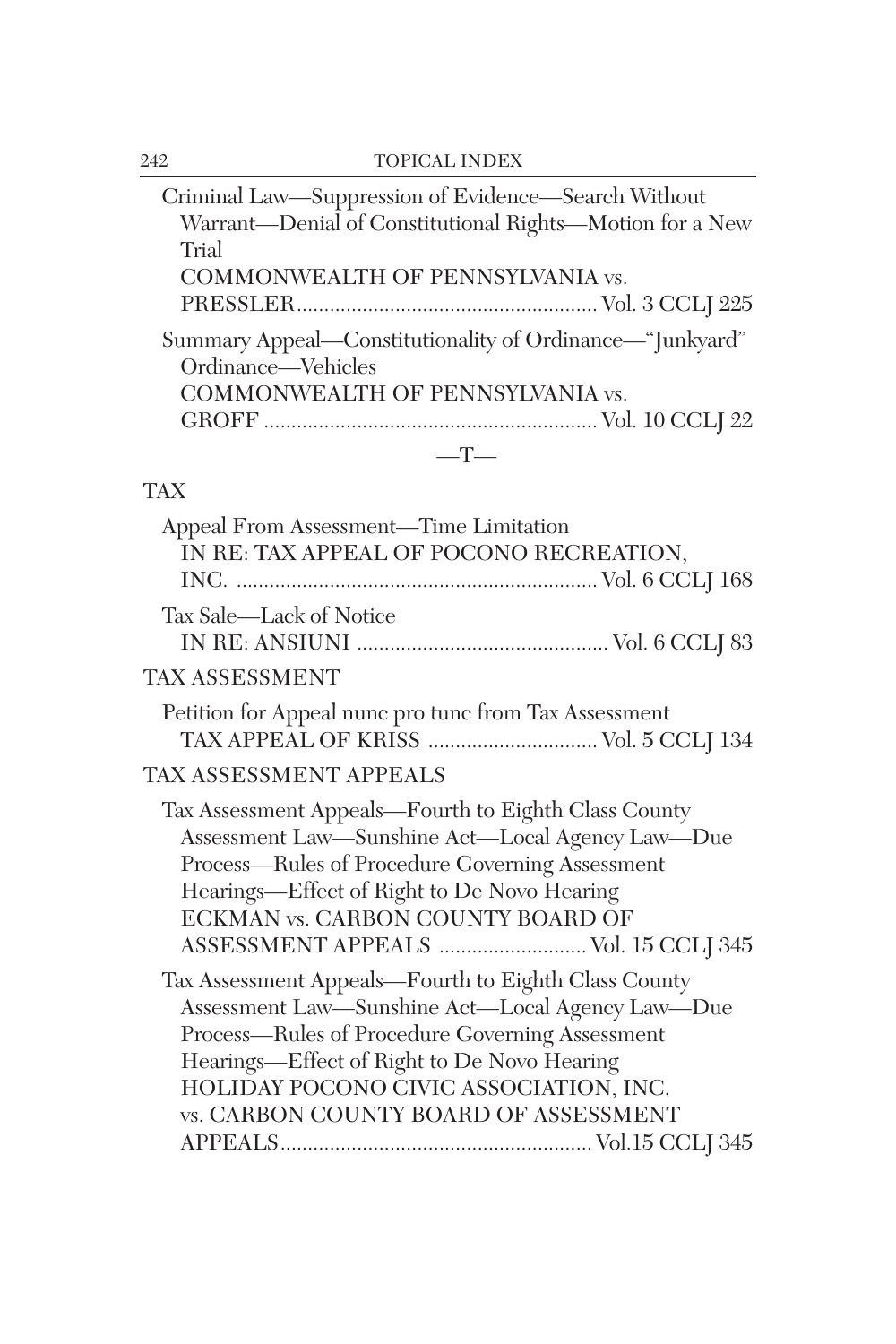| Tax Assessment Appeals-Fourth to Eighth Class County<br>Assessment Law-Sunshine Act-Local Agency Law-Due<br>Process-Rules of Procedure Governing Assessment<br>Hearings-Effect of Right to De Novo Hearing<br>LEVERING vs. CARBON COUNTY BOARD OF<br>ASSESSMENT APPEALS Vol. 15 CCLJ 345      |
|-----------------------------------------------------------------------------------------------------------------------------------------------------------------------------------------------------------------------------------------------------------------------------------------------|
| Tax Assessment Appeals-Fourth to Eighth Class County<br>Assessment Law-Sunshine Act-Local Agency Law-Due<br>Process-Rules of Procedure Governing Assessment<br>Hearings-Effect of Right to De Novo Hearing<br>SELERT ET UX. vs. CARBON COUNTY BOARD OF<br>ASSESSMENT APPEALS Vol. 15 CCLJ 345 |
| Tax Assessment Appeals-Fourth to Eighth Class County<br>Assessment Law-Sunshine Act-Local Agency Law-Due<br>Process-Rules of Procedure Governing Assessment<br>Hearings-Effect of Right to De Novo Hearing<br>LEHIGHTON AREA SCHOOL DISTRICT vs. CARBON<br>COUNTY BOARD OF ASSESSMENT APPEALS |
| <b>TAX SALES</b>                                                                                                                                                                                                                                                                              |
| Action To Quiet Title—Burden of Proof—Tax Sale—Posting of<br>Property-Presumption of Regularity<br>CHAN, ET UX. vs. ELI LEVINE, ET AL.  Vol. 9 CCLJ 144                                                                                                                                       |
| Civil-Tax Sale-Posting of Property-Burden of Proof-<br>Presumption of Regularity<br>SCHENKEL vs. TAX CLAIM BUREAU OF                                                                                                                                                                          |
| Petition to Open Judgment voiding Tax Sale. Where a Tax Sale<br>has been set aside the judgment entered therein will not be<br>opened when the equities are against doing so<br>KIDDER vs. SKRABACS  Vol. 1 CCLJ 183                                                                          |
| Tax Sale-Exceptions and Objections-Real Estate Tax Sale<br>Law-Sections 308 and 602-Notice Requirements-<br>Immediate Posting-Ten Day Mailed Notice of Sale<br>DeANGELO vs. CARBON COUNTY TAX CLAIM                                                                                           |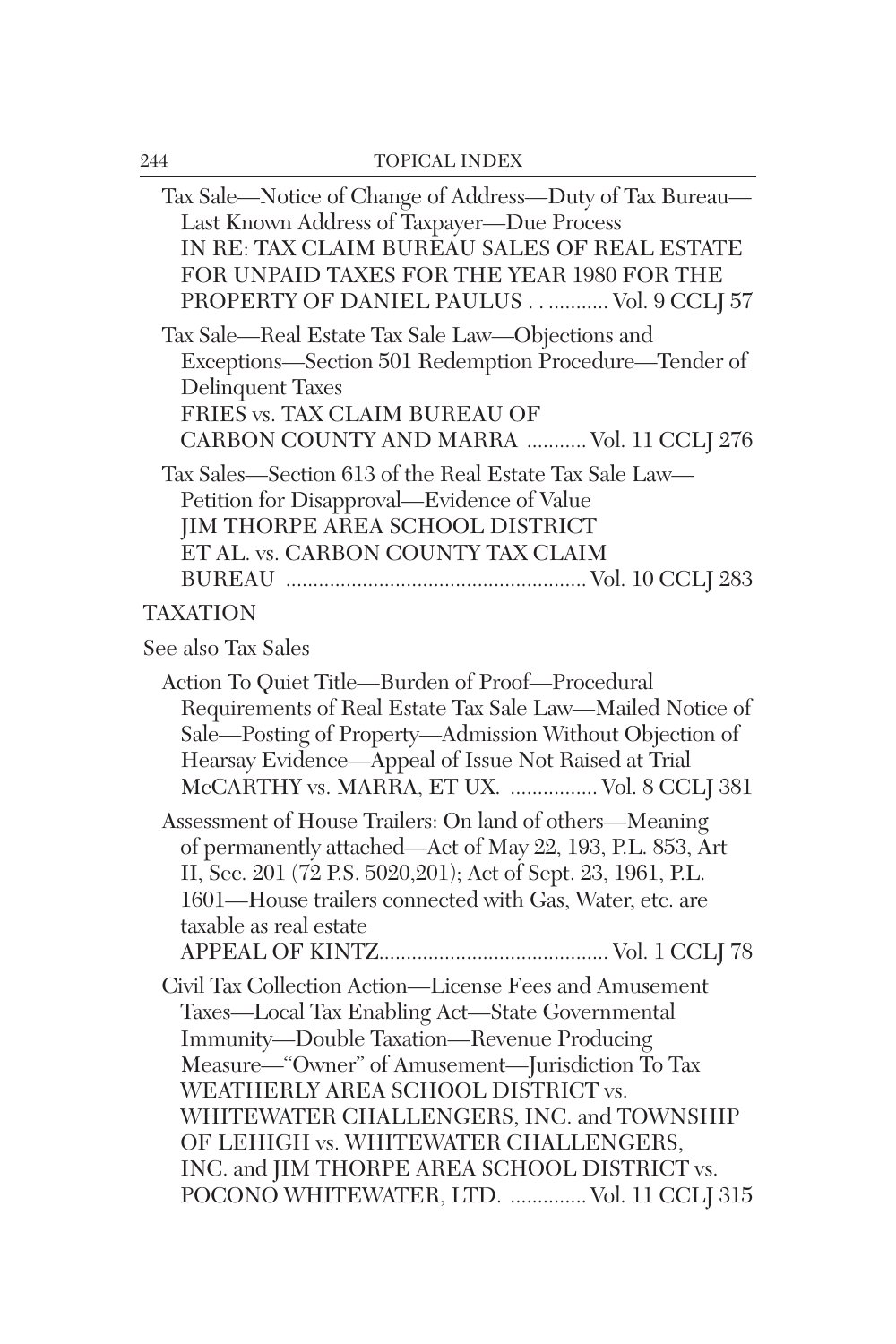| Declaratory Judgment Action-Local Amusement Taxes-<br>Jurisdiction-Actual Controversy-Standing of Townships<br>and School Districts<br>WEATHERLY AREA SCHOOL DISTRICT vs.<br>WHITEWATER CHALLENGERS, INC. and TOWNSHIP<br>OF LEHIGH vs. WHITEWATER CHALLENGERS,<br>INC. and JIM THORPE AREA SCHOOL DISTRICT vs.<br>POCONO WHITEWATER, LTD.  Vol. 11 CCLJ 148 |
|--------------------------------------------------------------------------------------------------------------------------------------------------------------------------------------------------------------------------------------------------------------------------------------------------------------------------------------------------------------|
| Equity-Taxation-Class Action-Occupational Tax and<br>Assessment-Constitutionality-Statutory Remedy-<br><i><u>Iurisdiction</u></i><br>KEMMERER, ET AL. vs. PALMERTON AREA SCHOOL                                                                                                                                                                              |
| Liens-Sheriff's sale-Assessment of taxes-Omission of taxes<br>due from tax collectors statement to Sheriff prior to sale-<br>Payment of taxes out of sale proceeds<br>YORK FEDERAL SAVINGS & LOAN<br>ASS'N. vs. LE CHATEAU INN &                                                                                                                             |
| Occupational Tax-Indispensable Parties<br>SCOTT vs. PALMERTON AREA SCHOOL                                                                                                                                                                                                                                                                                    |
| Summary Appeal-Earned Income Tax-Refusal To Permit<br>Examination of Books, Records and Papers-Sufficiency of<br>the Evidence<br>COMMONWEALTH EX REL. PALMERTON SCHOOL<br>DISTRICT vs. BOLLINGER  Vol. 9 CCLJ 370                                                                                                                                            |
| Tax Assessment Appeal-Presumptive Validity of Assessment-<br>Burden of Proof-State of Disrepair of the Property<br>MARKOWITZ vs. CARBON COUNTY BOARD<br>OF ASSESSMENT AND REVISION OF                                                                                                                                                                        |
| Tax Sale-Exceptions-Affect of Bankruptcy                                                                                                                                                                                                                                                                                                                     |
| Taxation-Local Mechanical Device Tax-Gaming Machines-<br>Credibility of Witnesses-Positiveness of Testimony<br>JIM THORPE AREA SCHOOL DISTRICT vs.                                                                                                                                                                                                           |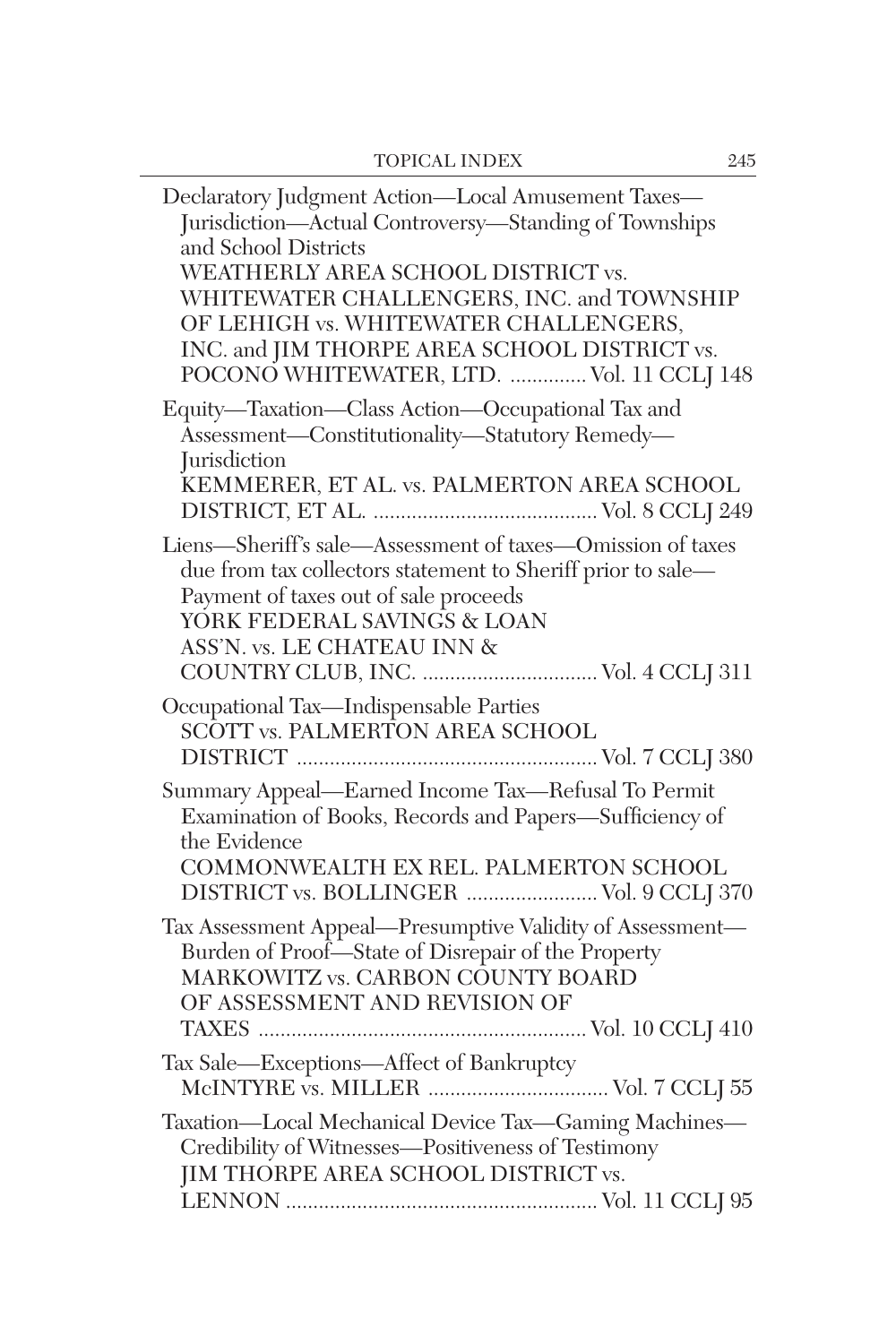| Taxation-Occupation Tax Classifications-Uniformity-Equal<br>Protection-Duties of Assessors-Presumption of Validity-<br>Vagueness of Assessment Classification<br>ROBERTS vs. CARBON ASSESSMENT & TAX REVISION                     |
|-----------------------------------------------------------------------------------------------------------------------------------------------------------------------------------------------------------------------------------|
| Township amusement tax—Ski area<br>BLUE RIDGE REAL ESTATE CO. vs. KIDDER                                                                                                                                                          |
| <b>TERMINATION</b>                                                                                                                                                                                                                |
| Petition to Vacate Termination Order-Pa. R.J.A.<br>1901-Inactivity for Two or More Years-C.C.R.<br>253-Notice of Proposed Termination<br>BOLLINGER vs. McKINLEY  Vol. 13 CCLJ 44                                                  |
| TERMINATION OF PARENTAL RIGHTS                                                                                                                                                                                                    |
| Mental Illness of Mother-Disabled Child-Needs and Welfare<br>of Child—Adoption—23 Pa. C.S.A. $\frac{2511(a)(2)}{b}$<br>IN RE: INVOL. TERM. OF PARENTAL RIGHTS OF J.A.                                                             |
| <b>TORTS</b>                                                                                                                                                                                                                      |
| See also Libel and Slander and Negligence                                                                                                                                                                                         |
| Civil Action-Preliminary Objections-Demurrer-Political<br>Subdivision Tort Claims Act<br>BONNER, ET UX. vs. HILES, ET AL.  Vol. 11 CCLJ 254                                                                                       |
| Limitations of Actions-Personal Injuries Arising Out of Breach<br>of Warranty-Four-Year Statute of Limitations-Act of June<br>24, 1895-Uniform Commercial Code of April 6, 1953<br>ENGELMAN vs. EASTERN LIGHT CO.  Vol. 3 CCLJ 62 |
| Preliminary Objections-Motion To Dismiss Complaint-<br>Pennsylvania No-Fault Motor Vehicle Insurance Act-Res<br>Adjudicata-Personal Injury-Existence of Cause of Action<br>GLAROS vs. STOCKER  Vol. 8 CCLJ 244                    |
| Summary Judgment-Personal Injury-Skiing-Rental<br>Agreement-Validity of Release-Safety Bindings<br>GREENBLATT vs. BIG BOULDER SKI SHOP, INC.,                                                                                     |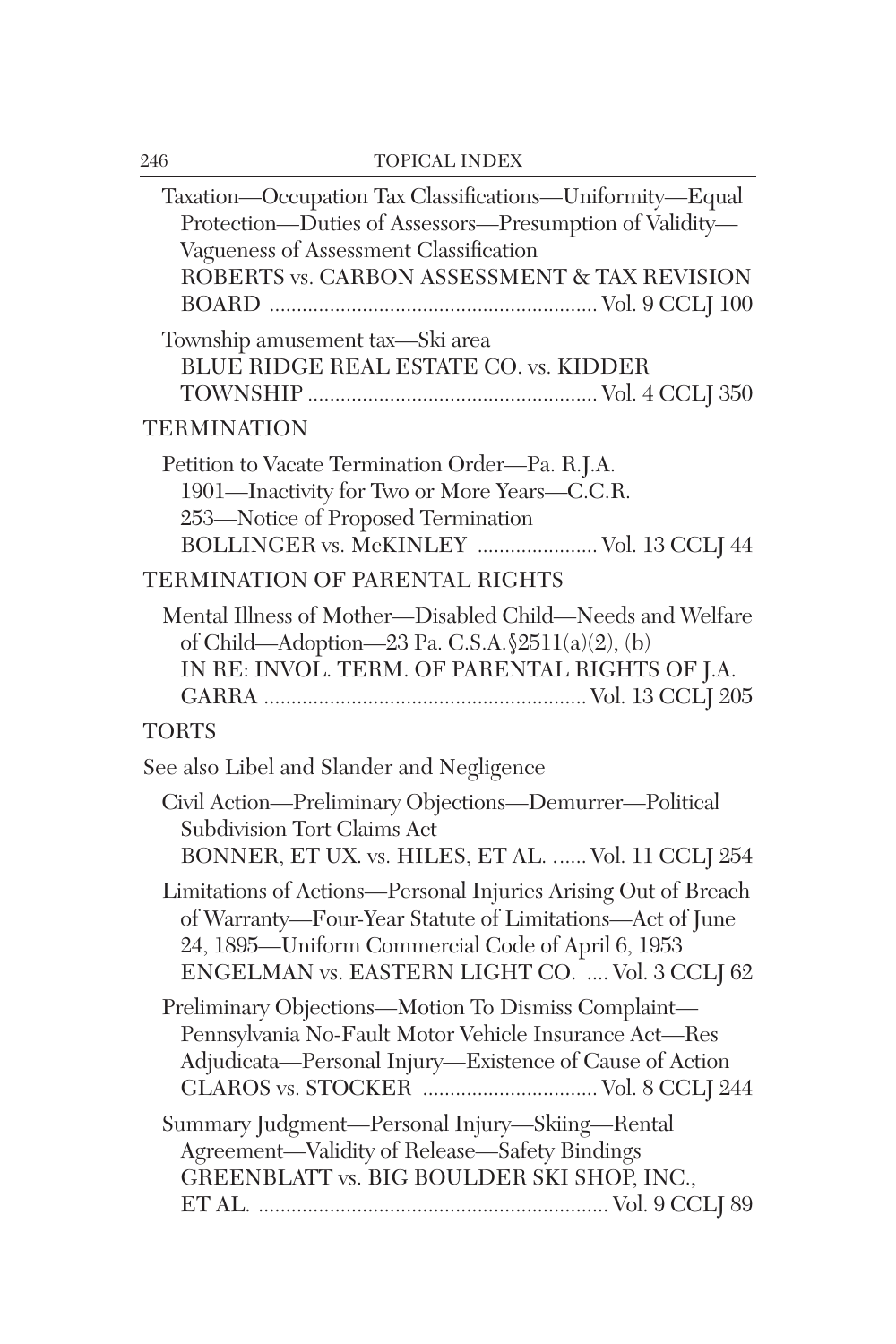| Trial-Verdict-Judgment N.O.V.-New Trial-Licenses-<br><b>Restatement Torts</b>                                                                                                                                                                                                                                                                   |
|-------------------------------------------------------------------------------------------------------------------------------------------------------------------------------------------------------------------------------------------------------------------------------------------------------------------------------------------------|
| TOWNSHIP SUPERVISORS                                                                                                                                                                                                                                                                                                                            |
| See Municipal Corporations                                                                                                                                                                                                                                                                                                                      |
| Preliminary Objections to a complaint in Equity will be<br>sustained where it alleges nothing more than that the<br>Township Supervisors prior to the obtaining of bids for<br>a truck, were in contact with Seller's Agent who drew up<br>specifications to fit only a truck of his manufacturer<br>ELSASSER vs. MAHONING TWP.  Vol. 1 CCLJ 86 |
| <b>TRESPASS</b>                                                                                                                                                                                                                                                                                                                                 |
| Trespass-Cases Consolidated for Trial-Order in Which<br>Evidence Is Introduced—Member of Jury Panel<br>Being Mother of Defendant-Challenge to the Array<br>Continuance—Sudden Emergency Doctrine—Motion for<br>New Trial<br>DOMANSKY vs. KOPACK  Vol. 3 CCLJ 125                                                                                |
| Trespass-Credibility-Liability-Damages-Payments by<br><b>Insurance Company</b>                                                                                                                                                                                                                                                                  |
| Trespass-Motion for New Trial-Damages-Expert Witness-<br>Applicability of Eminent Domain Code Provisions for Expert<br>Witness in Trespass Action<br><b>REPH vs. ERNEST RENDA</b>                                                                                                                                                               |
| Trespass-Photograph-Sudden Emergency Doctrine-<br>Motion for New Trial                                                                                                                                                                                                                                                                          |
| Verdict for Defendant-Credibility of Witnesses-Motion for<br>Judgment N.O.V.                                                                                                                                                                                                                                                                    |
| TRIAL                                                                                                                                                                                                                                                                                                                                           |
| <b>Inconsistent Verdicts</b><br>COMMONWEALTH vs. RICHARDSON  Vol. 7 CCLJ 21                                                                                                                                                                                                                                                                     |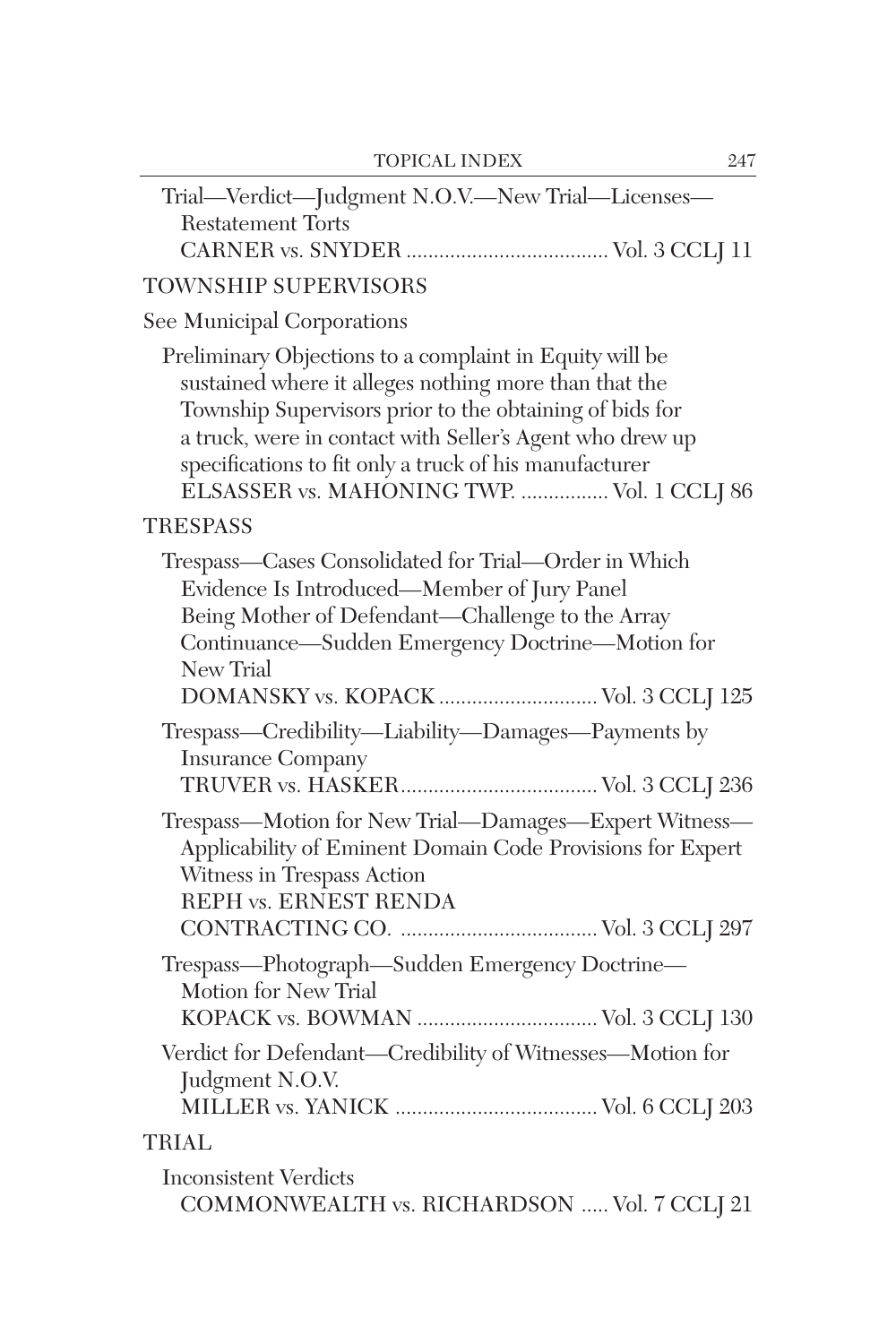| Instructions of Court—General effect of change—New trial—<br>Verdict against weight of evidence-Standard of review-<br>Conduct of jurors—Highly prejudicial statement by one juror<br>to jury panel<br>POLLOCK vs. EDUCATORS MUTUAL LIFE                                                         |
|--------------------------------------------------------------------------------------------------------------------------------------------------------------------------------------------------------------------------------------------------------------------------------------------------|
| Instructions of Court—Unavoidable accident—Charge<br>as whole—Harmless error—Verdict against weight of<br>evidence—Standard of review—Closing remarks of counsel                                                                                                                                 |
| <b>TRUSTS</b>                                                                                                                                                                                                                                                                                    |
| Invasion of principal—Where trustee is given discretionary<br>power to pay out of principal such sums as it believes are<br>reasonable for life tenant's proper comfort or welfare, an<br>Order of Support Payments will be made upon Petition of life<br>tenant<br>WARNER vs. HAZLETON NATIONAL |
| Right of Beneficiary to sue for share without joinder of Trustee<br>or remainderman                                                                                                                                                                                                              |
| CARPENTER vs. GLEN ALDEN  Vol. 1 CCLJ 35                                                                                                                                                                                                                                                         |
| $-I$ $J-$<br>INIIRADH COMMEDOLLE CODE                                                                                                                                                                                                                                                            |
|                                                                                                                                                                                                                                                                                                  |

UNIFORM COMMERCIAL CODE

Forgery: Wife's and sister's signature on a judgment note given by husband and brother as part consideration for property on which title is taken in their and their respective husband's names, will be deemed to be an authorized signature under Art. 3, Sec. 403 (1) of the Uniform Commercial Code and likewise even though the signatures were unauthorized under the evidence, there was a ratification under Article 3, Sec. 404 (2) of the Code REHRIG vs. LEONZI..................................... Vol. 1 CCLJ 187 Implied Warranties—Summary Judgment

U.S. LEASING CORPORATION vs. K.J. BREINER,

ET AL. ................................................................ Vol. 7 CCLJ 80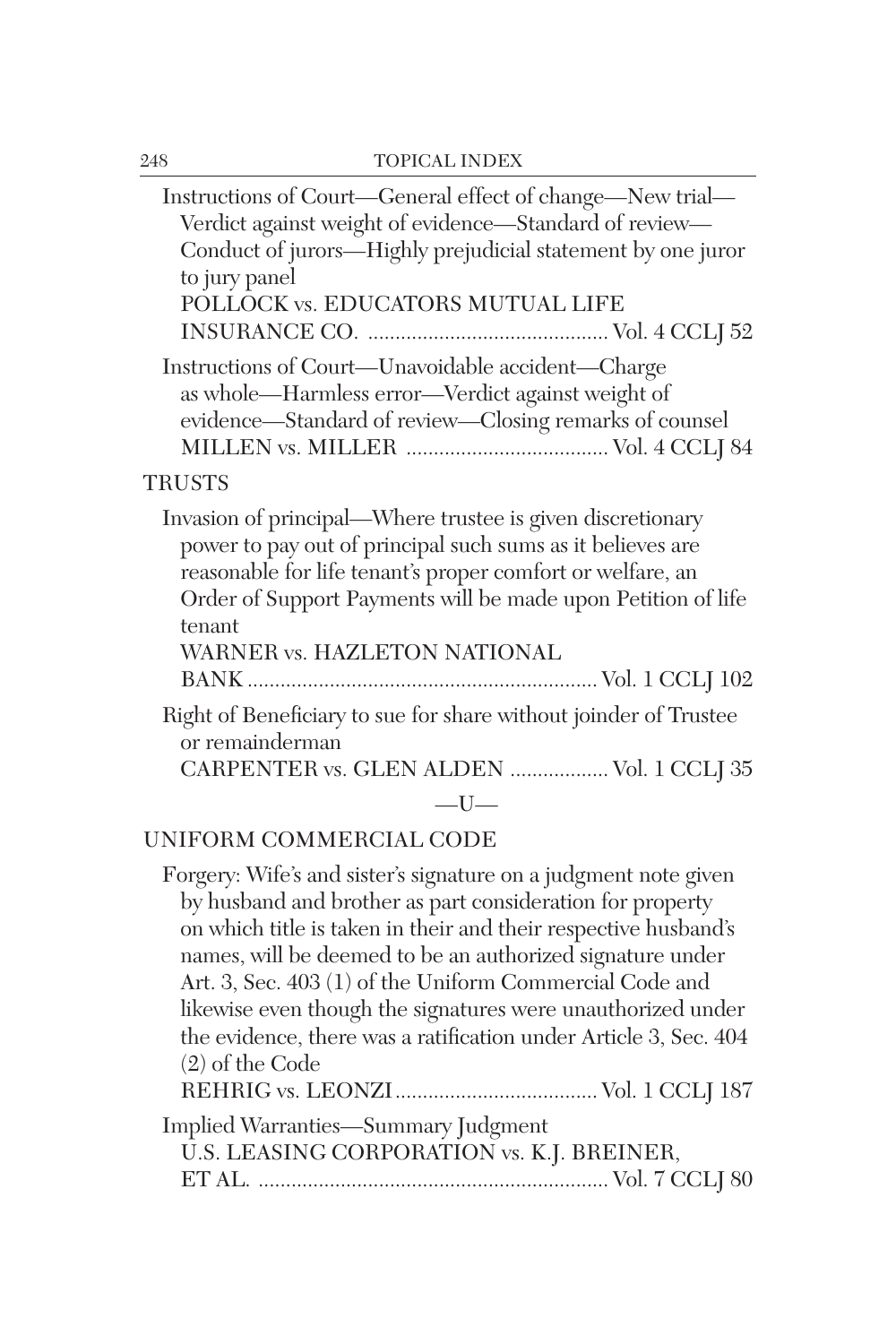Letter of Credit—Request for Payment by Beneficiary— Dishonor by Issuing Bank—Independence From Underlying Agreement—Allegation of Fraud in Transaction—Motion for Summary Judgment CUSTOM MAIL MARKETING, INC. vs. JIM THORPE NATIONAL BANK ......................................... Vol. 8 CCLJ 364 Statute of Frauds—Equity Jurisdiction SIMCOE vs. HUSZAR, ET AL. ....................... Vol. 7 CCLJ 97  $-V-$ 

## VOTING

See Elections

VEHICLE STOP

See Decedents' Estates

Vehicle Stop—Probable Cause—Vehicle Code—75 Pa. C.S. §6301(b)—Motion To Suppress Evidence—Municipal Police Jurisdiction Act—42 Pa. C.S.A. §8953—Motion Denied COMMONWEALTH OF PENNSYLVANIA vs. KETCHLEDGE ............................................ Vol. 15 CCLJ 483

## $-W-$

## WILLS

Appeal from Probate—Testamentary Capacity—Under Influence IN RE: ESTATE OF JOHN P. RUCH........... Vol. 2 CCLJ 139 Construction—Intent of testator—Exceptions to account of trustee—Absolute Estate ESTATE OF JENKINS .................................. Vol. 4 CCLJ 380 **WITNESSES** Alcoholic Beverages—Appeal From Liquor Control Board— Section 4-493(1) of the Liquor Code—Serving Alcohol to Minors—Credibility of Witnesses—Due Process—Section 471 of the Liquor Code—Notice of Date of Alleged Violations HARMONY BEVERAGE, INC. vs. PENNA. LIQUOR CONTROL BOARD ..................................... Vol. 10 CCLJ 402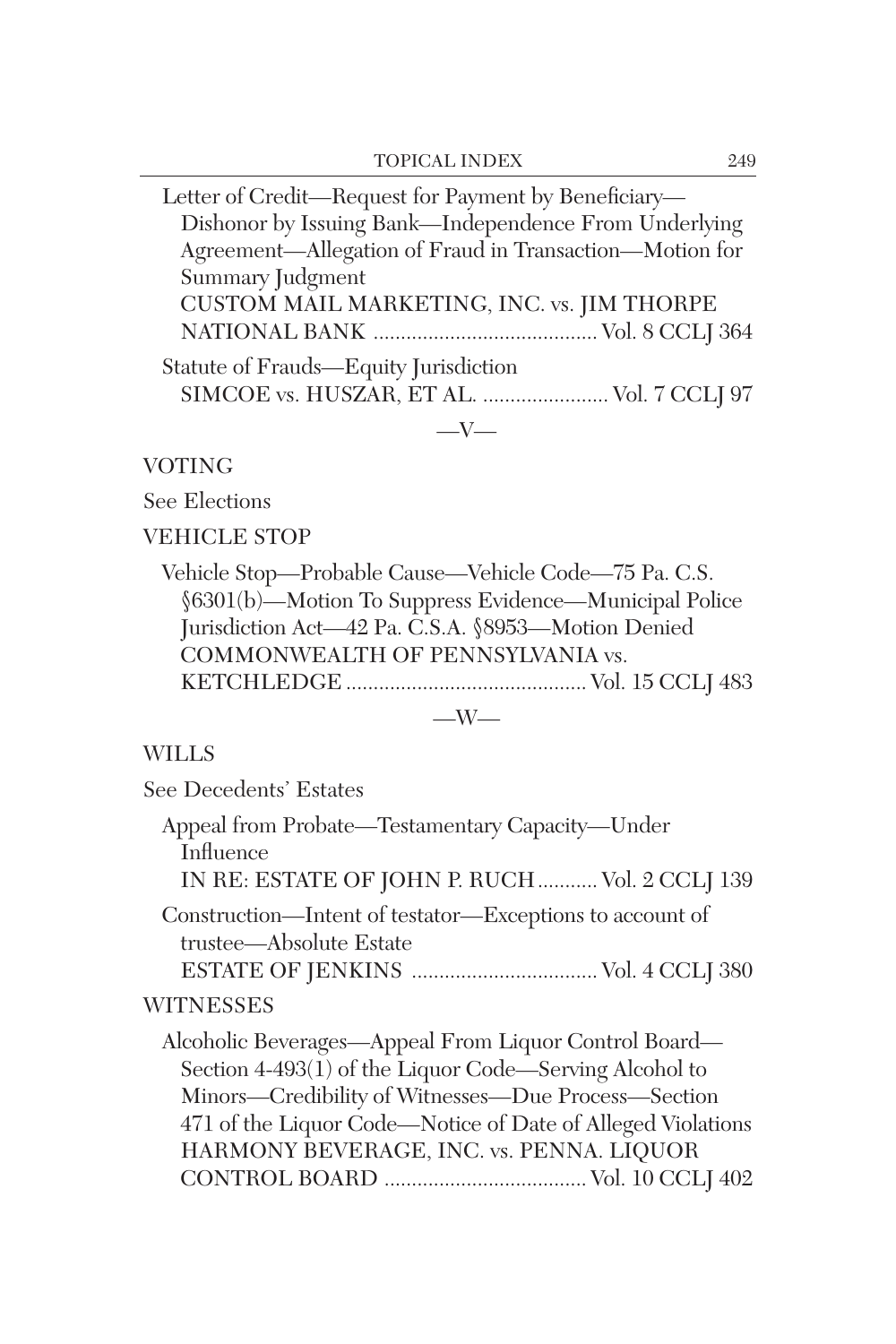| Civil—Divorce—Equitable Distribution—"Goodwill"<br>Valuation-Adequacy of Expert's Criteria for Goodwill<br>Determination<br>SOBERICK vs. SOBERICK  Vol. 11 CCLJ 377                                                                           |
|-----------------------------------------------------------------------------------------------------------------------------------------------------------------------------------------------------------------------------------------------|
| Controlled Substances-Possession With Intent To Deliver-<br>Conspiracy-Sufficiency of Evidence-Right to Speedy<br>Trial-Prosecutorial Misconduct-"Missing Witness"<br>Inference Rule<br>COMMONWEALTH vs. BOND  Vol. 8 CCLJ 155                |
| Criminal Law-Accomplice Testimony-Necessity for Jury<br>Instruction<br>COMMONWEALTH vs. RADOGNA  Vol. 8 CCLJ 108                                                                                                                              |
| Criminal Law-Post-Trial Motions-Suppression of<br>Evidence—Sufficiency of Evidence—Testimony of<br>Co-Conspirators-Objection to Jury Panel-Joinder of<br>Co-Defendants for Trial<br>COMMONWEALTH OF PENNSYLVANIA vs.                          |
| Criminal Law-Post-Verdict Motions-Necessity of Expert<br>Testimony on Scientific Issues-Effect of Alcohol on Blood<br>Stream-Theory of Intoximeter Jury Instructions-Waiver-<br>Viewing Charge as a Whole<br>COMMONWEALTH OF PENNSYLVANIA vs. |
| Criminal Law-Post-Verdict Motions-Weight and Sufficiency<br>of the Evidence—Identification Testimony<br>COMMONWEALTH OF PENNSYLVANIA vs.                                                                                                      |
| Criminal Law-Sufficiency of Evidence-Speeding-Expert<br>Testimony<br>COMMONWEALTH OF PENNSYLVANIA vs.                                                                                                                                         |
| Driving Under the Influence-Motion in Arrest of Judgment-<br>Sufficiency of Evidence—General Observations of Arresting<br>Officer-Results of Field Sobriety Test-Motion for a New                                                             |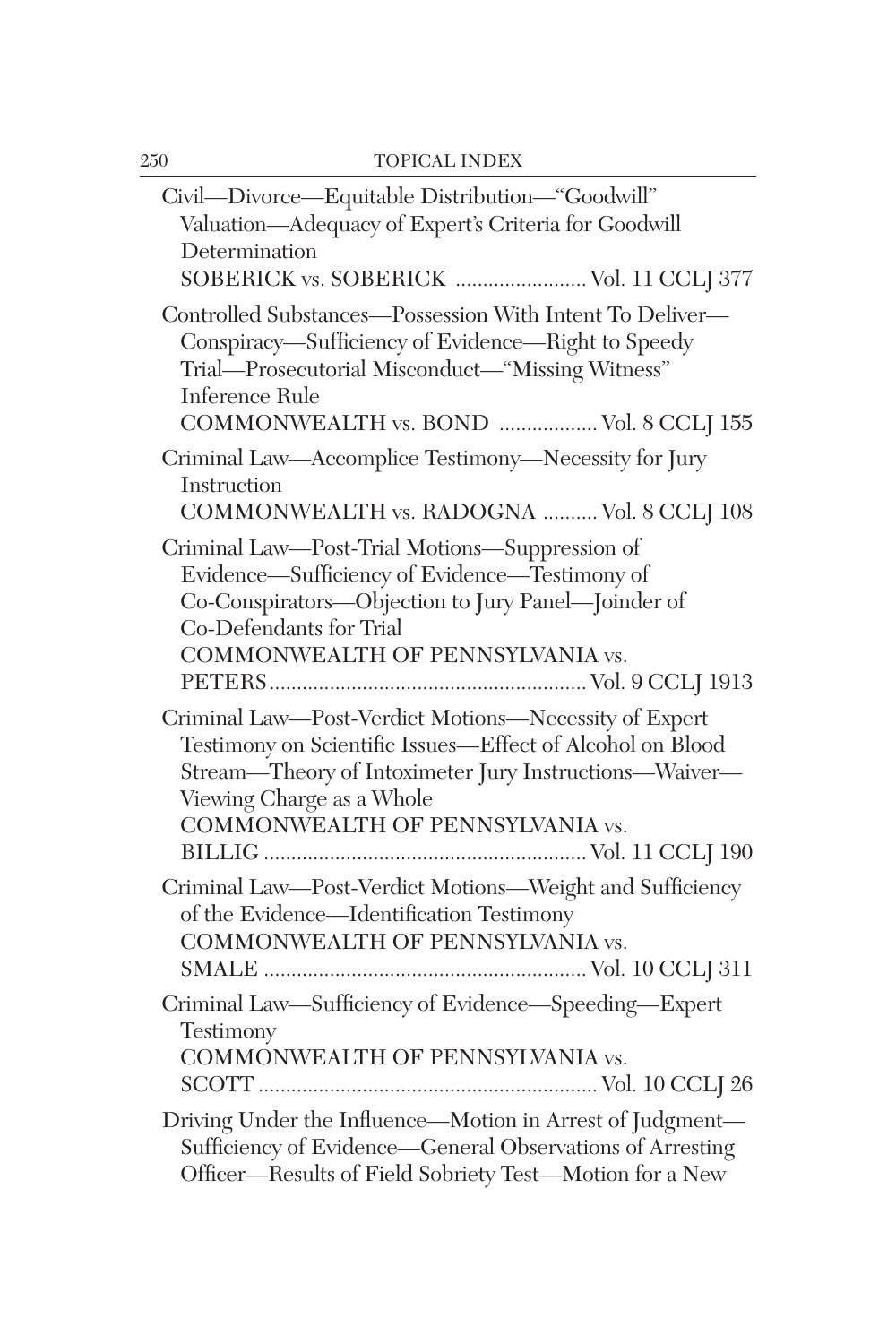| Trial-Instructions to Jury-Expert Qualifications of<br>Police Officer                                                                                                                                                                                                                      |
|--------------------------------------------------------------------------------------------------------------------------------------------------------------------------------------------------------------------------------------------------------------------------------------------|
| COMMONWEALTH vs. HUBER  Vol. 8 CCLJ 419<br>Motion for a New Trial-Judgment N.O.V.-Apparent                                                                                                                                                                                                 |
| Agency—Evidence—Calling as on Cross-Examination—<br>Closing Remarks-Amendment of Complaint<br>HUGHES, ET UX. vs. PRON, ET AL.  Vol. 9 CCLJ 74                                                                                                                                              |
| Summary Appeal-Speeding-Expert Testimony<br>COMMONWEALTH OF PENNSYLVANIA vs.                                                                                                                                                                                                               |
| Taxation-Local Mechanical Device Tax-Gaming Machines-<br>Credibility of Witnesses-Positiveness of Testimony<br>JIM THORPE AREA SCHOOL DISTRICT vs.                                                                                                                                         |
| WORKMEN'S COMPENSATION                                                                                                                                                                                                                                                                     |
| Amendment of a Substantive Nature Acts Prospectively Only-<br>Joinder of Additional Defendant<br><b>GEORGE vs. CHESTNUT RIDGE RAILWAY</b>                                                                                                                                                  |
| Appeal from Award-Multiple Employment<br><b>CHARNAK vs. GREENWOOD</b><br>STRIPPING CORPORATION AND                                                                                                                                                                                         |
| Appeal from award—Occupational disease<br><b>KOCHA vs. GREENWOOD</b>                                                                                                                                                                                                                       |
| Appeal From Findings of Board-Conflicting Medical<br>Testimony                                                                                                                                                                                                                             |
| WITTIG vs. LYCOMING CONSTRUCTION CO.                                                                                                                                                                                                                                                       |
| Appeal to Common Pleas-Credibility-Physicians'<br>Testimony-Conflict-Where appeal is made to Common<br>Pleas from Order of Workmen's Compensation Board, on the<br>ground that Board erred in finding that claimant's disability<br>ceased, the court will dismiss appeal where the record |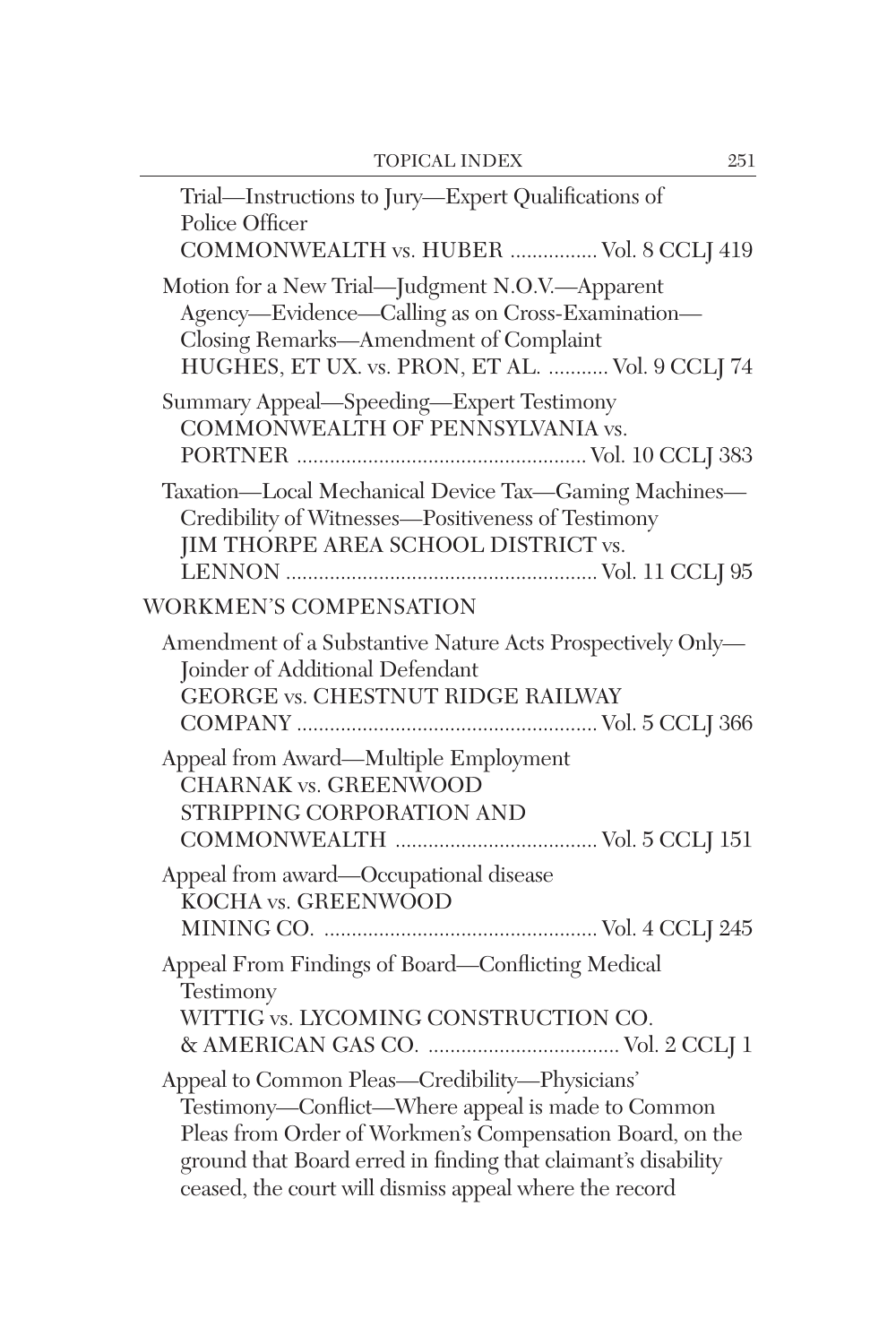| contains the testimony of two physicians who state claimant's<br>disability ceased<br>SMITH vs. COALDALE MINING CO.  Vol. 1 CCLJ 23                                                                                                     |
|-----------------------------------------------------------------------------------------------------------------------------------------------------------------------------------------------------------------------------------------|
| Civil Action-Post-Trial Motions-Workmen's Compensation-<br>Immunity-Statutory Employer-Master-Servant Doctrine-<br>Jury Instructions-Delay Damages<br>MILLER vs. TONOLLI CORPORATION Vol. 10 CCLJ 145                                   |
| Occupational Disease-Anthracosilicosis-Former Miner-<br>Employee of Pennsylvania Turnpike Commission-Exposed<br>To Silica Hazard-Inferences and Presumptions<br><b>GORDISH vs. PENNSYLVANIA TURNPIKE</b>                                |
| Occupational Disease-Appeal by Commonwealth from Award<br>DIEHL vs. COMMONWEALTH OCCUPATIONAL                                                                                                                                           |
| Petition to Open Judgment from Award of Appeal Board-<br>Failure to File Appeal-Default Judgment<br>RECICA vs. THE NEW JERSEY ZINC                                                                                                      |
| Subject Matter Jurisdiction-Workmen's Compensation-<br>Attorney's Fees-Administrative Remedy<br>MARTIN H. PHILIP ASSOCIATES P.C. vs. SCHELL,                                                                                            |
| Workmen's Compensation-Accident-Unexpected Injury<br>Caused by Performance of Usual Work-Findings of the<br>Board<br>MANAK vs. MAJESTIC LAMP MFG.                                                                                       |
| Workmen's Compensation-Appeal-Occupational Disease<br>Act-Fatal Claim Petition-Substantial Evidence-Death<br>Certificate<br>COMMONWEALTH OF PENNSYLVANIA,<br>BUREAU OF WORKERS' COMPENSATION vs.<br>WORKMEN'S COMPENSATION APPEAL BOARD |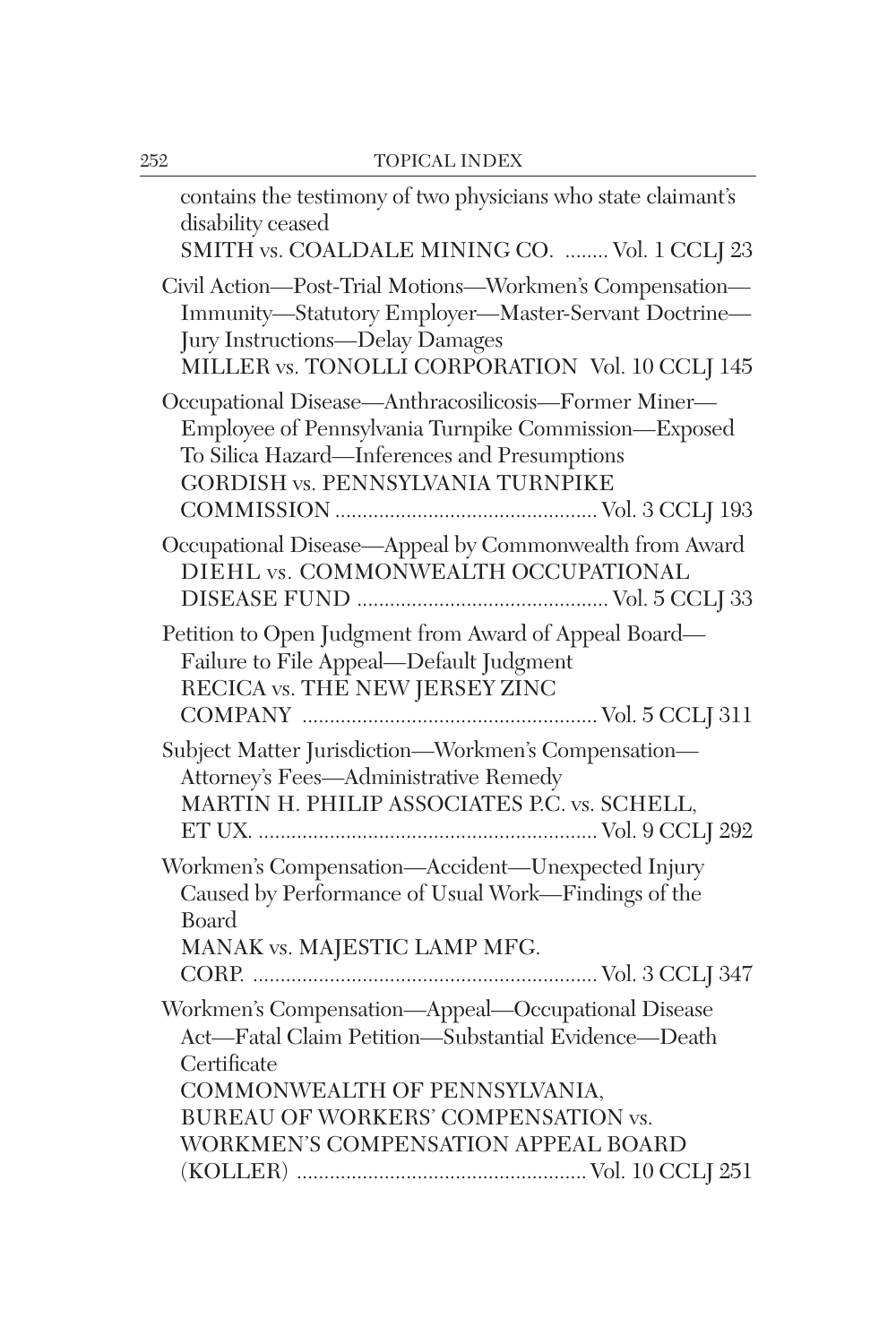| Workmen's Compensation Act-Appeal<br>YOUNG vs. COMMONWEALTH OF PENNSYLVANIA,<br>PENNSYLVANIA STATE POLICE Vol. 3 CCLJ 278                                                                                                           |
|-------------------------------------------------------------------------------------------------------------------------------------------------------------------------------------------------------------------------------------|
| <b>WRONGFUL DEATH</b>                                                                                                                                                                                                               |
| Death and Survival Action-Injury to Stillborn Child<br>VALENTINE vs. DIZON  Vol. 6 CCLJ 170                                                                                                                                         |
| $-Z-$                                                                                                                                                                                                                               |
| ZONING                                                                                                                                                                                                                              |
| See Municipal Corporations                                                                                                                                                                                                          |
| Appeal from Conviction for Violation of Ordinance-Expiration<br>of Permit<br>COMMONWEALTH vs. MEADOWCREST                                                                                                                           |
| Appeal from Refusal to Issue Permit to Construct a Permanent<br>Foundation for a Mobile Home in a District Zoned for<br>Single-Family Dwellings<br>HRYNCHUK vs. ZONING BOARD OF ADJUSTMENT<br>OF MAHONING TOWNSHIP  Vol. 5 CCLJ 345 |
| Appeal From Zoning Board—Revocation of Permit—Scope of<br>Review-Interpretation of Zoning Ordinance<br>ZLOMSOWITCH, ET UX. vs. MAHONING TOWNSHIP                                                                                    |
| Appeal From Zoning Hearing Board-Timeliness of Appeal-<br>Objectors-Variance<br>FORGAY ET UX. vs. Z.H.B. OF LANSFORD                                                                                                                |
| Buffer Zone on Mobile Home Park—Burden of Proof<br>R&F ENTERPRISES, INC. vs. MAHONING TOWNSHIP<br>ZONING HEARING BOARD  Vol. 6 CCLJ 332                                                                                             |
| Building and Sewer Permits-Appeal from Conviction for<br>Failure to Comply with Ordinance<br><b>COMMONWEALTH vs. MEADOWCREST</b><br>ESTATES, INC., ET AL.  Vol. 5 CCLJ 222                                                          |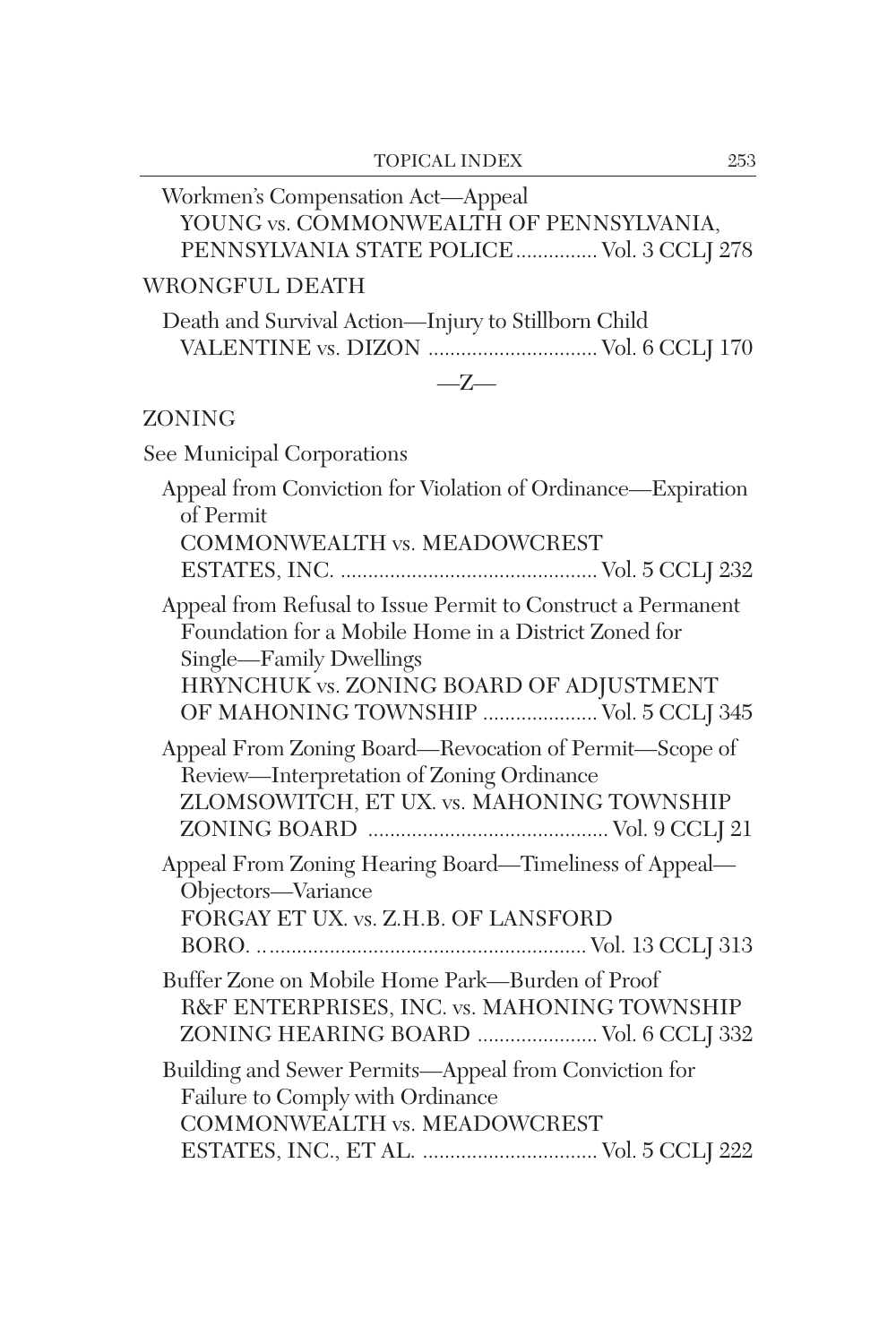| Civil-Zoning-Standing<br>NOTHSTEIN vs. THE ZONING HEARING BOARD<br>OF MAHONING TOWNSHIP ET AL.  Vol. 12 CCLJ 309                                                                                                       |
|------------------------------------------------------------------------------------------------------------------------------------------------------------------------------------------------------------------------|
| Civil—Zoning—Variance—Non-Conforming Use—<br>Constitutionality<br>AHNER vs. FRANKLIN TOWNSHIP ZONING<br>HEARING BOARD ET AL.  Vol. 12 CCLJ 342                                                                         |
| Civil-Zoning Appeal-Denial of Variance-Scope of<br>Review-Horses as "Livestock"-Municipalities Planning<br>Code 53 P.S. §46202<br>ROMAN ET UX. vs. JIM THORPE ZONING                                                   |
| Constitutionality of Township Ordinance-Exclusionary<br>Ordinances-Variance Application<br>ADAMS OUTDOOR ADVERTISING, LTD. ET AL. vs.<br>TOWAMENSING TOWNSHIP ZONING HEARING                                           |
| Criminal—Summary Appeal—Violation of Zoning Ordinance<br>Notice—"Customarily Incidental"—"Change of Use"<br>TOWAMENSING TOWNSHIP vs. O'NEILL,                                                                          |
| Equity-Injunction-Public Nuisance-Standing of Township<br>To Enforce Ordinance in Equity-Non-Conforming Use-<br>Constitutional Challenge to Zoning Ordinance-Laches<br>TOWNSHIP OF FRANKLIN vs. AHNER Vol. 11 CCLJ 284 |
| Injunction-Renovation of Building-Zoning Hearing Board<br>KIDDER TOWNSHIP vs. PETZOLD  Vol. 5 CCLJ 341                                                                                                                 |
| Junkyards—Nonconforming Use Ordinance<br>FRANKLIN TOWNSHIP vs. KEMMERER Vol. 7 CCLJ 315                                                                                                                                |
| Non-Conforming Use-Appeal<br>MARZEN vs. JIM THORPE ZONING HEARING                                                                                                                                                      |
| Procedure before Zoning Hearing Board-Permit-Mandamus<br>MEADOWCREST ESTATES, INC. vs.                                                                                                                                 |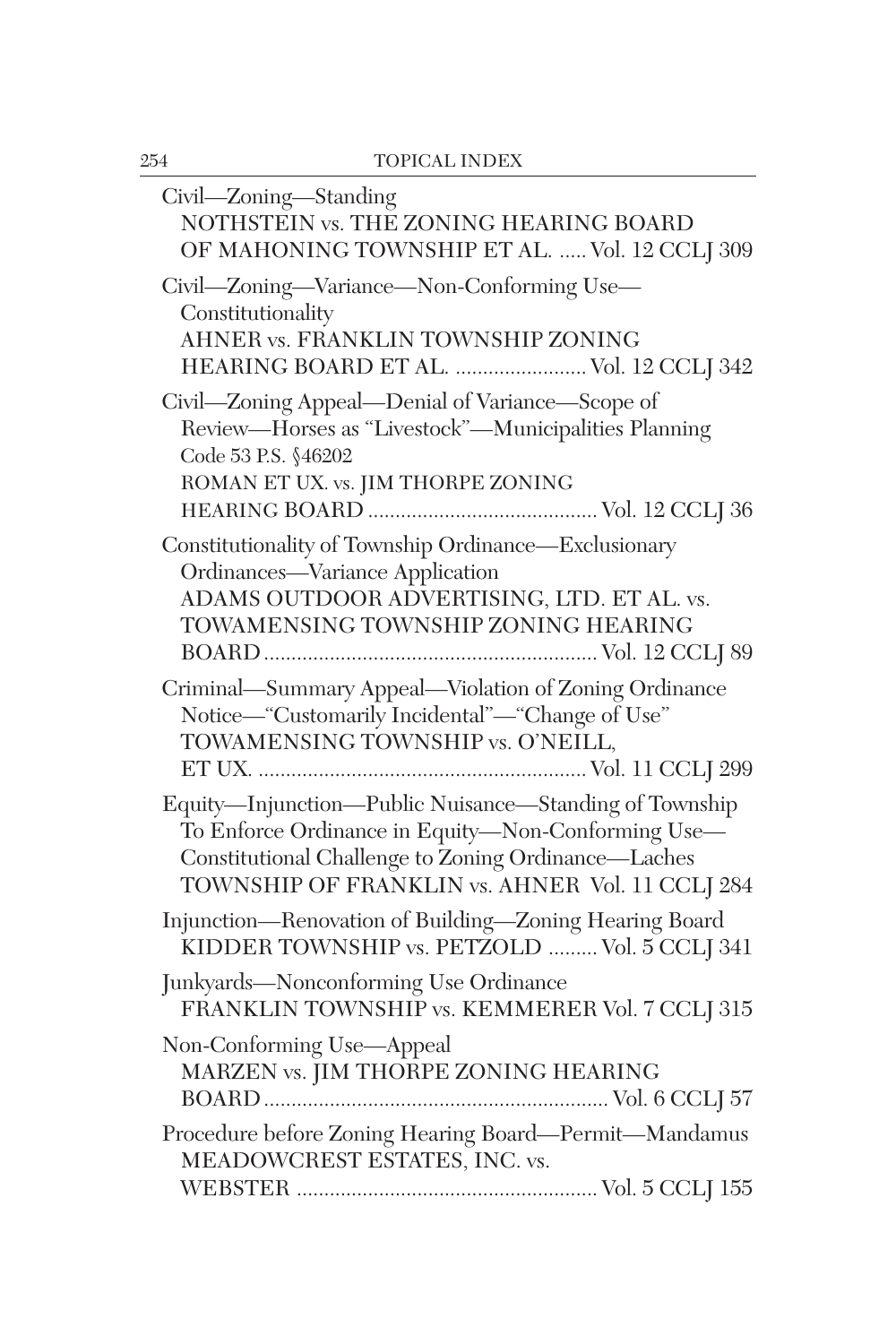| Public Use Variance<br>McELHENNEY vs. ZONING BOARD OF ADJUSTMENT<br>OF THE BOROUGH OF JIM THORPE  Vol. 5 CCLJ 36                                                                                                                                                                              |
|-----------------------------------------------------------------------------------------------------------------------------------------------------------------------------------------------------------------------------------------------------------------------------------------------|
| Special Exception-Appeal<br>BORGER vs. TOWAMENSING TOWNSHIP ZONING<br>BOARD OF ADJUSTMENT  Vol. 6 CCLJ 240                                                                                                                                                                                    |
| Subdivision-Appeal From Board of Supervisors-Scope of<br>Review-Street Frontage Requirements-Constitutionality<br>SMITH ET UX. vs. UPPER MILFORD                                                                                                                                              |
| Timeliness of Appeal from Decision of Zoning Board<br>KIDDER TOWNSHIP vs. ZONING HEARING<br>BOARD OF KIDDER TOWNSHIP  Vol. 6 CCLJ 89                                                                                                                                                          |
| Variance-Appeal From Zoning Hearing Board-Scope of<br>Review-Substantial Evidence-Unnecessary Hardship-<br>Development of Property As Zoned-Public Health, Safety<br>and Welfare-Minimization of Variance<br>MEADOWCREST ESTATES, INC. vs. LEHIGHTON<br>ZONING HEARING BOARD  Vol. 8 CCLJ 200 |
| Variance-Nonconforming Use-Abandonment<br>GIGLIOTTI vs. JIM THORPE ZONING HEARING                                                                                                                                                                                                             |
| Variance-Non-conforming use-Group home for mentally<br>retarded in single family residential district<br>CARBON COUNTY CHAPTER OF PA. ASSOC. FOR<br>RETARDED CITIZENS, INC. vs. ZONING HEARING<br>BOARD OF LEHIGHTON BOROUGH  Vol. 4 CCLJ 375                                                 |
| Variance Request-Hardship<br>FRITZINGER vs. ZONING HEARING<br>BOARD OF LEHIGHTON  Vol. 6 CCLJ 26                                                                                                                                                                                              |
| Zoning-Appeal-Variance-Nonconforming Use-Incidental<br>Use of Property<br>SHOLLENBERGER ET UX. vs. PALMERTON ZONING                                                                                                                                                                           |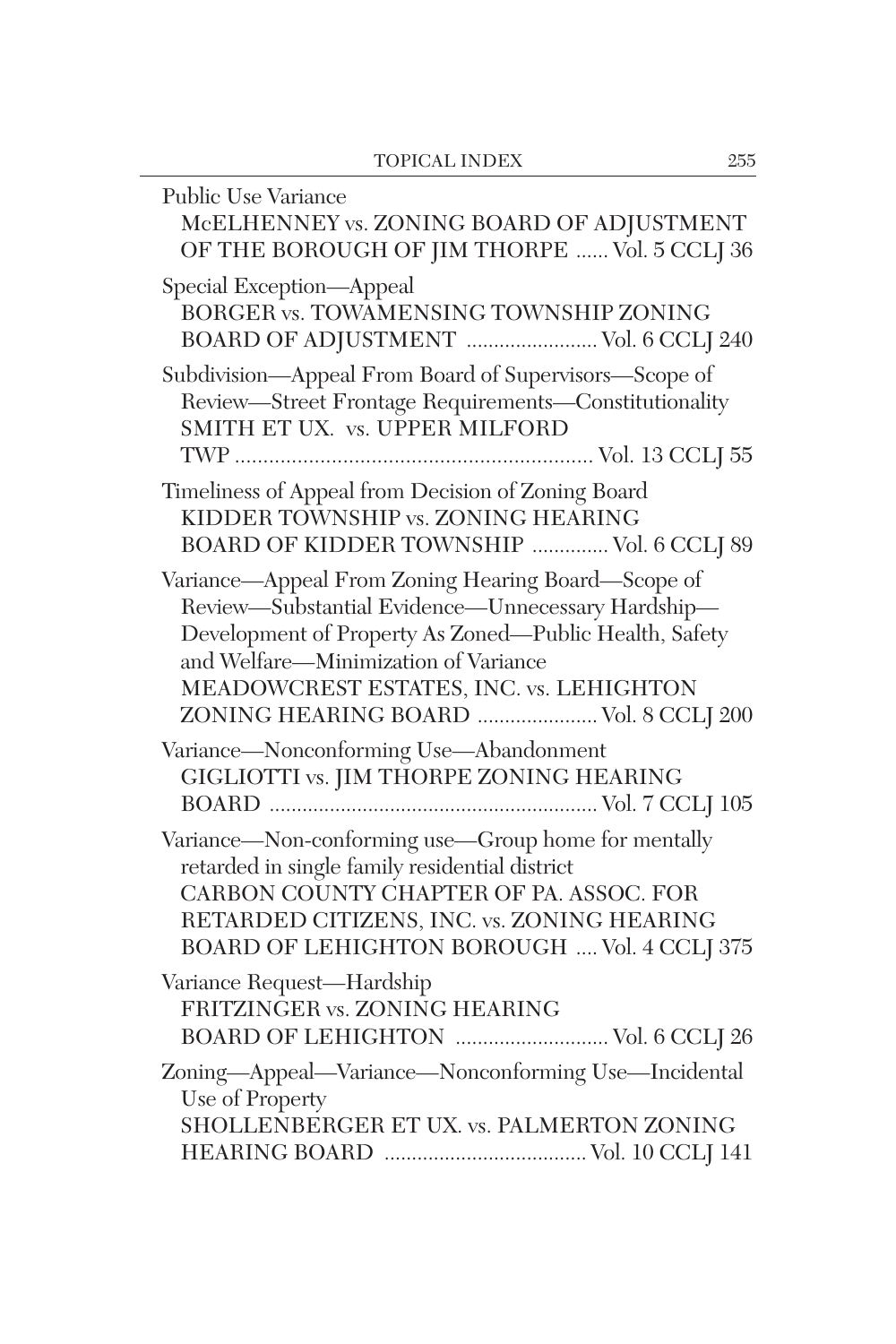| Zoning-Appeal From Zoning Hearing Board-Interpretation<br>of Zoning Ordinance-Strict Construction Rule-Error of<br>Law<br>DeSANTIS ET UX. vs. BOWMANSTOWN                                                                                                                    |
|------------------------------------------------------------------------------------------------------------------------------------------------------------------------------------------------------------------------------------------------------------------------------|
| Zoning-Appeal From Zoning Hearing Board-<br>Non-conforming Use-Dimensional Variance-<br>Unnecessary Hardship<br>HARTMAN ET UX. vs. LEHIGHTON BOROUGH<br>ZONING HEARING BOARD  Vol. 10 CCLJ 277                                                                               |
| Zoning-Appeal from Zoning Hearing Board-Scope<br>of Review-Special Exception-Burden of Proof-<br>Mobile Home Park-Fifty Unit Limit-Presumption of<br>Constitutionality of Zoning Ordinance<br>BEERS ET UX. vs. LOWER TOWAMENSING<br>TOWNSHIP ZONING HEARING BOARD            |
| Zoning-Appeal From Zoning Hearing Board-Scope of<br>Review-Special Exception-Same General Characteristic as<br>Permitted Use-Burden of Proof-Public Safety<br>ST. VLADIMIR'S CHURCH ET AL. vs. PALMERTON<br>ZONING HEARING BOARD ET AL.  Vol. 10 CCLJ 324                    |
| Zoning-Appeal From Zoning Hearing Board-Sections 908<br>and 912 of the Municipalities Planning Code—Variance<br>Application-Written Denial-Unnecessary Hardship-<br>Inability To Sell Property as Zoned<br>N & J GREENBERGER CO., INC. vs.<br>KIDDER TOWNSHIP ZONING HEARING |
| Zoning-Appeal From Zoning Hearing Board-Standard of<br>Review-Application for Variance-Availability of Special<br><b>Exception Without Application</b><br>HENNING vs. KIDDER TOWNSHIP ZONING                                                                                 |
| Zoning-Appeal From Zoning Hearing Board Decision-<br>"Permitted Uses"-"Permitted Accessory Uses"<br>RABENOLD ET AL. vs. Z.H.B., BORO. OF                                                                                                                                     |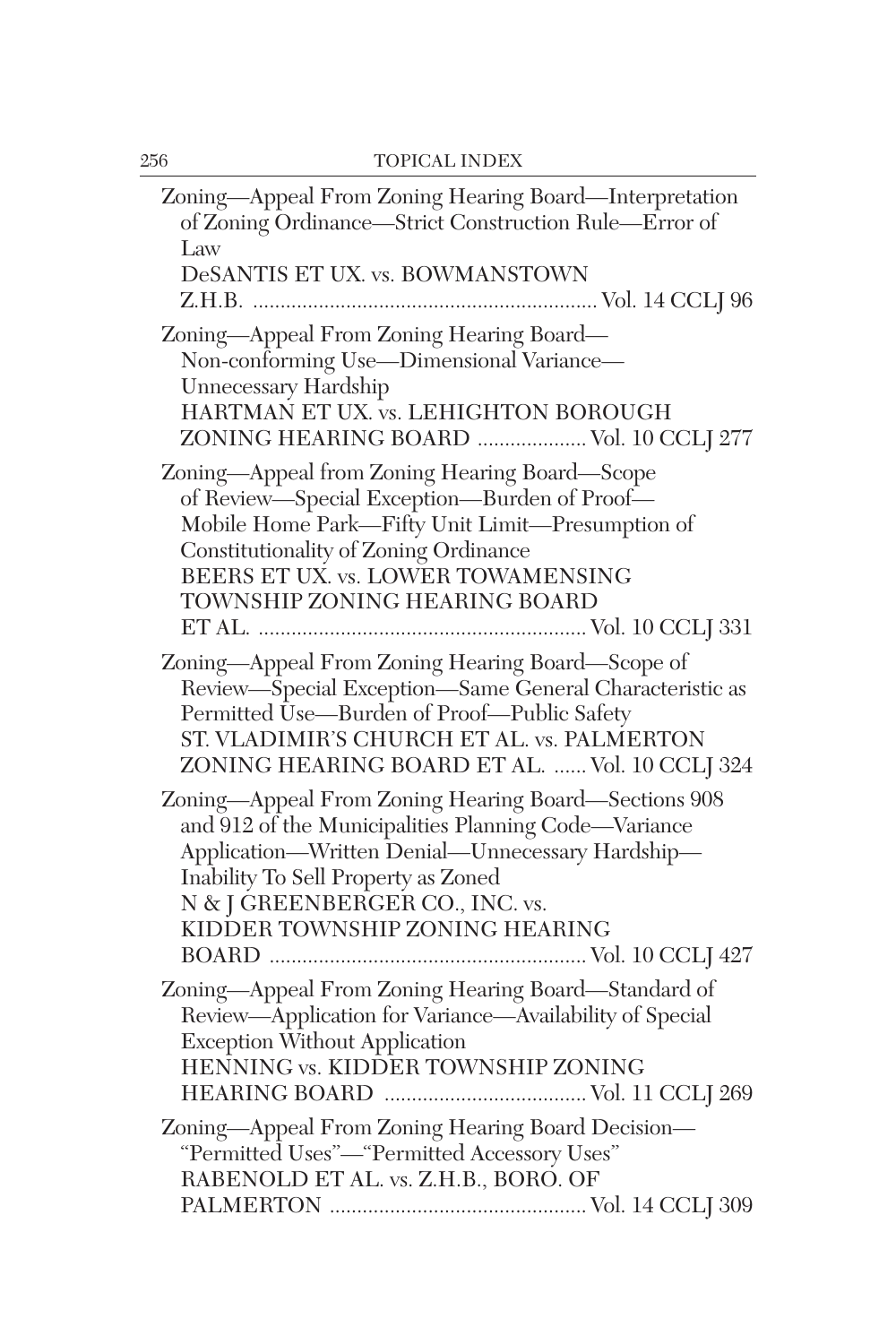| Zoning-Interpretation of Term "Livestock"-Accessory Use<br><b>BOROUGH OF SUMMIT HILL vs.</b>                                                                                                                                                                                                                       |
|--------------------------------------------------------------------------------------------------------------------------------------------------------------------------------------------------------------------------------------------------------------------------------------------------------------------|
| Zoning-Planned Residential Development-Section 10707<br>of the Municipalities Planning Code-Tentative Approval-<br>Feasibility of Proposed Sewage System-Preemption-Lack<br>of Local Planned Residential Development Ordinance<br>POCONO GREEN, INC. vs. KIDDER TOWNSHIP<br>BOARD OF SUPERVISORS  Vol. 10 CCLJ 413 |
| Zoning-Special Use-Commercial Exception-Inconsistency<br>in Ordinance-Hotel Building-Height Requirement<br>VACATION CHARTERS, LTD. vs. KIDDER TOWNSHIP<br>ZONING HEARING BOARD  Vol. 12 CCLJ 425                                                                                                                   |
| Zoning-Summary Appeal-Violation of Zoning<br>Ordinance-Regulation of Size of Political Signs-Statutory<br>Construction-Ambiguity in Zoning Ordinance-<br>Constitutional Law-Political Speech<br>TOWNSHIP OF KIDDER vs.                                                                                             |
| Zoning-Time for Appeal-Subject Matter Jurisdiction<br>MOYER vs. LEHIGHTON BOROUGH ZONING                                                                                                                                                                                                                           |
| Zoning-Variance-Non-Conforming Use-Moving of Non-<br>Conforming Use-Accessory Use-Appeal From Decision<br>of Zoning Hearing Board-Grazing Livestock in Area Zoned<br>Residential<br>PETERS, ET AL. vs. FRANKLIN TOWNSHIP ZONING                                                                                    |
| Zoning-Variance-Section 912 of the Municipalities<br>Planning Code-Unnecessary Hardship-Unique Physical<br>Characteristics of the Property<br>FISHER ET UX. vs. LEHIGHTON BOROUGH ZONING                                                                                                                           |
| Zoning-Variance-Striking of Condition<br>BARTO vs. KIDDER TOWNSHIP ZONING HEARING                                                                                                                                                                                                                                  |